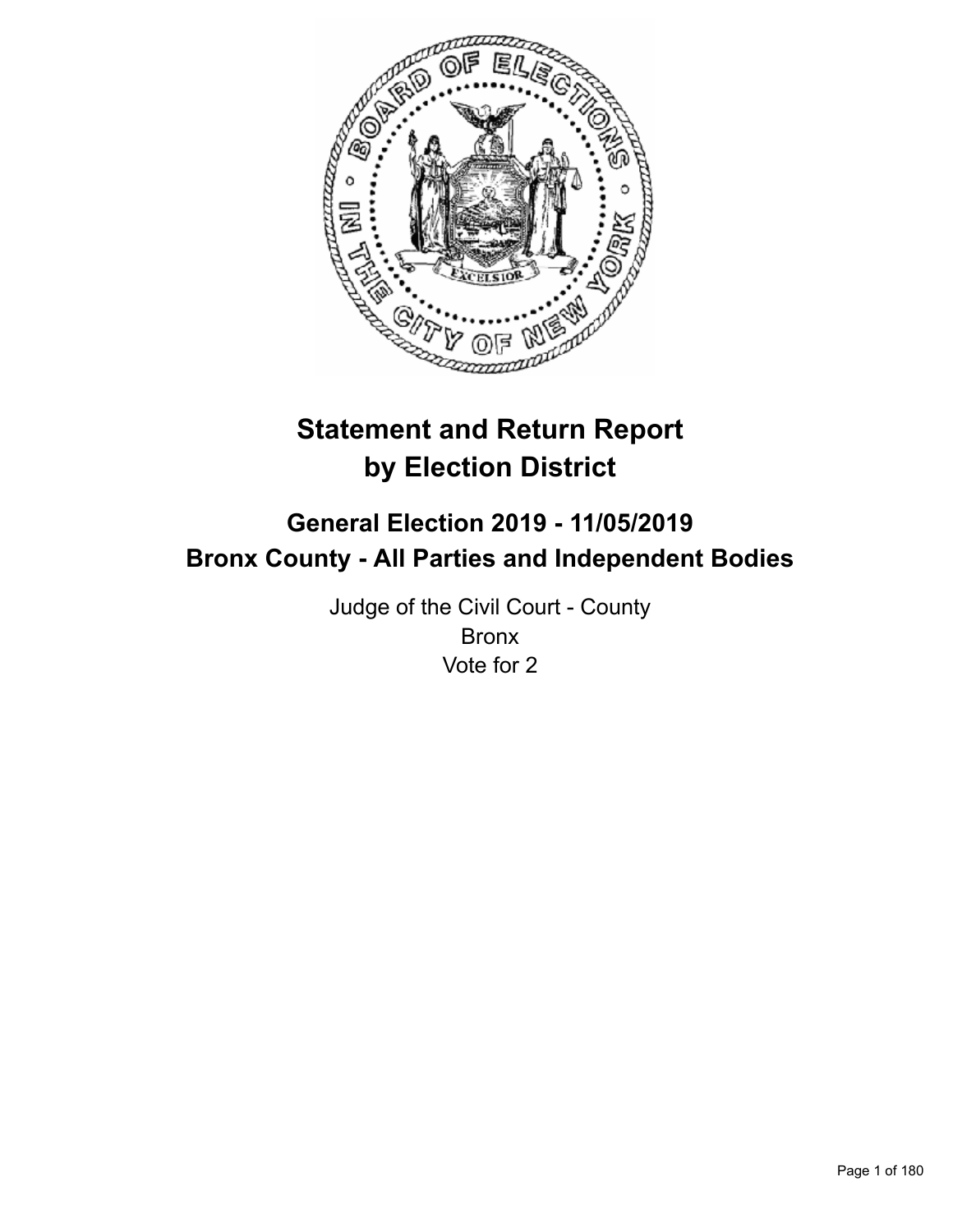

### **001/77 COMBINED into: 011/84**

| PUBLIC COUNTER                                           | 132          |
|----------------------------------------------------------|--------------|
| <b>MANUALLY COUNTED EMERGENCY</b>                        | $\mathbf{0}$ |
| <b>ABSENTEE / MILITARY</b>                               | 2            |
| <b>AFFIDAVIT</b>                                         |              |
| <b>Total Ballots</b>                                     | 135          |
| Less - Inapplicable Federal/Special Presidential Ballots | 0            |
| <b>Total Applicable Ballots</b>                          | 135          |
| MATTHEW P. RASO (DEMOCRATIC)                             | 98           |
| MICHAEL A. FRISHMAN (DEMOCRATIC)                         | 74           |
| <b>Total Votes</b>                                       | 172          |
| Unrecorded                                               | 98           |

### **003/77**

| <b>PUBLIC COUNTER</b>                                    | 189      |
|----------------------------------------------------------|----------|
| <b>MANUALLY COUNTED EMERGENCY</b>                        | 0        |
| ABSENTEE / MILITARY                                      | 2        |
| AFFIDAVIT                                                | $\Omega$ |
| <b>Total Ballots</b>                                     | 191      |
| Less - Inapplicable Federal/Special Presidential Ballots | 0        |
| <b>Total Applicable Ballots</b>                          | 191      |
| MATTHEW P. RASO (DEMOCRATIC)                             | 123      |
| MICHAEL A. FRISHMAN (DEMOCRATIC)                         | 108      |
| <b>Total Votes</b>                                       | 231      |
| Unrecorded                                               | 151      |
|                                                          |          |

# **004/77 COMBINED into: 002/77**

| <b>PUBLIC COUNTER</b>                                    | 202           |
|----------------------------------------------------------|---------------|
| <b>MANUALLY COUNTED EMERGENCY</b>                        | 0             |
| ABSENTEE / MILITARY                                      | $\mathcal{P}$ |
| AFFIDAVIT                                                |               |
| <b>Total Ballots</b>                                     | 205           |
| Less - Inapplicable Federal/Special Presidential Ballots | $\Omega$      |
| <b>Total Applicable Ballots</b>                          | 205           |
| MATTHEW P. RASO (DEMOCRATIC)                             | 138           |
| MICHAEL A. FRISHMAN (DEMOCRATIC)                         | 120           |
| <b>Total Votes</b>                                       | 258           |
| Unrecorded                                               | 152           |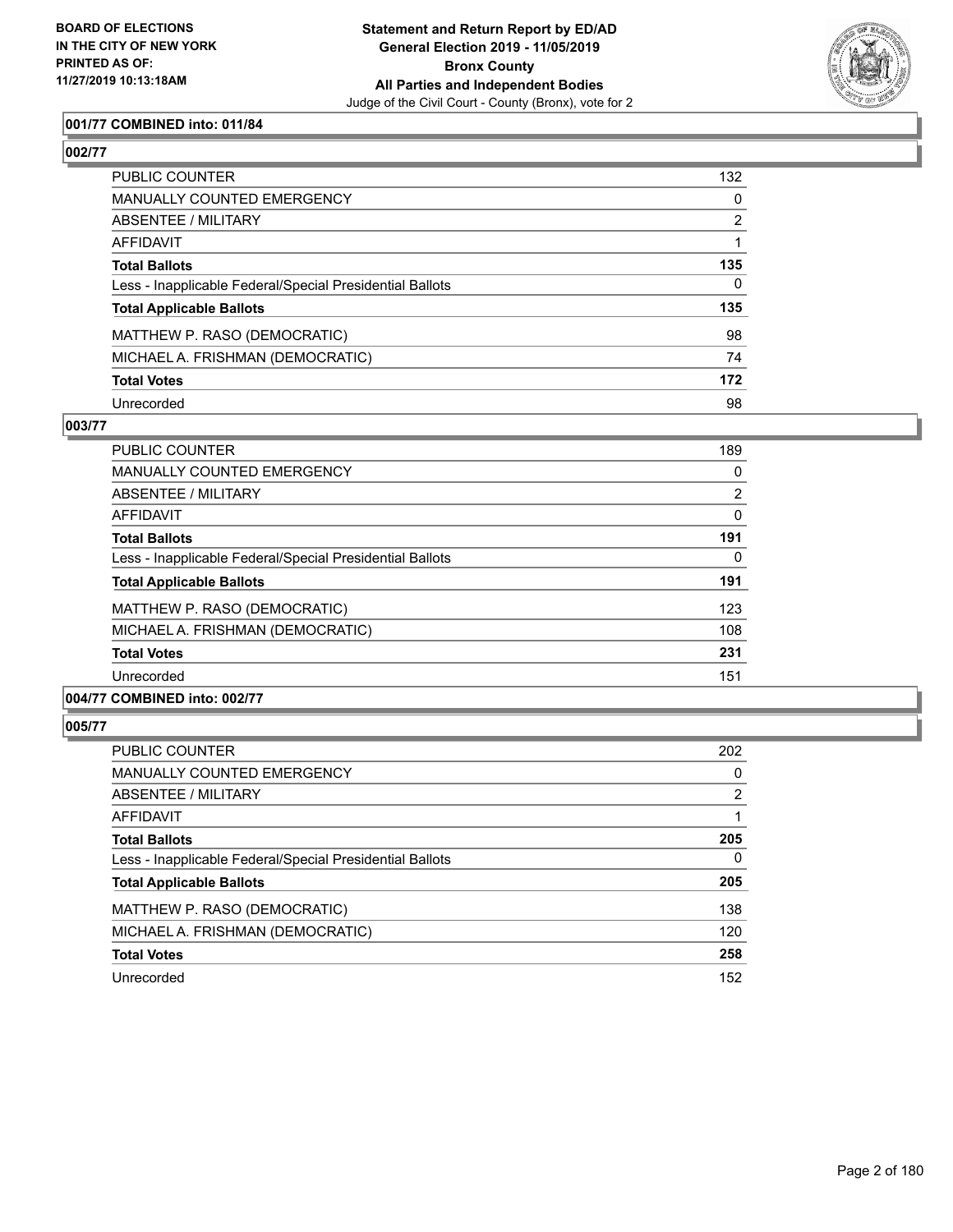

| <b>PUBLIC COUNTER</b>                                    | 139 |
|----------------------------------------------------------|-----|
| MANUALLY COUNTED EMERGENCY                               | 0   |
| ABSENTEE / MILITARY                                      |     |
| AFFIDAVIT                                                | 0   |
| <b>Total Ballots</b>                                     | 140 |
| Less - Inapplicable Federal/Special Presidential Ballots | 0   |
| <b>Total Applicable Ballots</b>                          | 140 |
| MATTHEW P. RASO (DEMOCRATIC)                             | 96  |
| MICHAEL A. FRISHMAN (DEMOCRATIC)                         | 90  |
| ARTHUR ROJAS (WRITE-IN)                                  |     |
| MANUEL MARTINEZ (WRITE-IN)                               |     |
| RUBEN DIAZ SR (WRITE-IN)                                 |     |
| <b>Total Votes</b>                                       | 189 |
| Unrecorded                                               | 91  |

### **007/77**

| <b>PUBLIC COUNTER</b>                                    | 170      |
|----------------------------------------------------------|----------|
| <b>MANUALLY COUNTED EMERGENCY</b>                        | 0        |
| ABSENTEE / MILITARY                                      | 5        |
| AFFIDAVIT                                                |          |
| <b>Total Ballots</b>                                     | 176      |
| Less - Inapplicable Federal/Special Presidential Ballots | $\Omega$ |
| <b>Total Applicable Ballots</b>                          | 176      |
| MATTHEW P. RASO (DEMOCRATIC)                             | 114      |
| MICHAEL A. FRISHMAN (DEMOCRATIC)                         | 89       |
| DONALD J TRUMP (WRITE-IN)                                |          |
| <b>Total Votes</b>                                       | 204      |
| Unrecorded                                               | 148      |

| PUBLIC COUNTER                                           | 133            |
|----------------------------------------------------------|----------------|
| MANUALLY COUNTED EMERGENCY                               | 0              |
| ABSENTEE / MILITARY                                      | 3              |
| AFFIDAVIT                                                | 0              |
| <b>Total Ballots</b>                                     | 136            |
| Less - Inapplicable Federal/Special Presidential Ballots | 0              |
|                                                          |                |
| <b>Total Applicable Ballots</b>                          | 136            |
| MATTHEW P. RASO (DEMOCRATIC)                             | 91             |
| MICHAEL A. FRISHMAN (DEMOCRATIC)                         | 75             |
| UNATTRIBUTABLE WRITE-IN (WRITE-IN)                       | $\overline{2}$ |
| <b>Total Votes</b>                                       | 168            |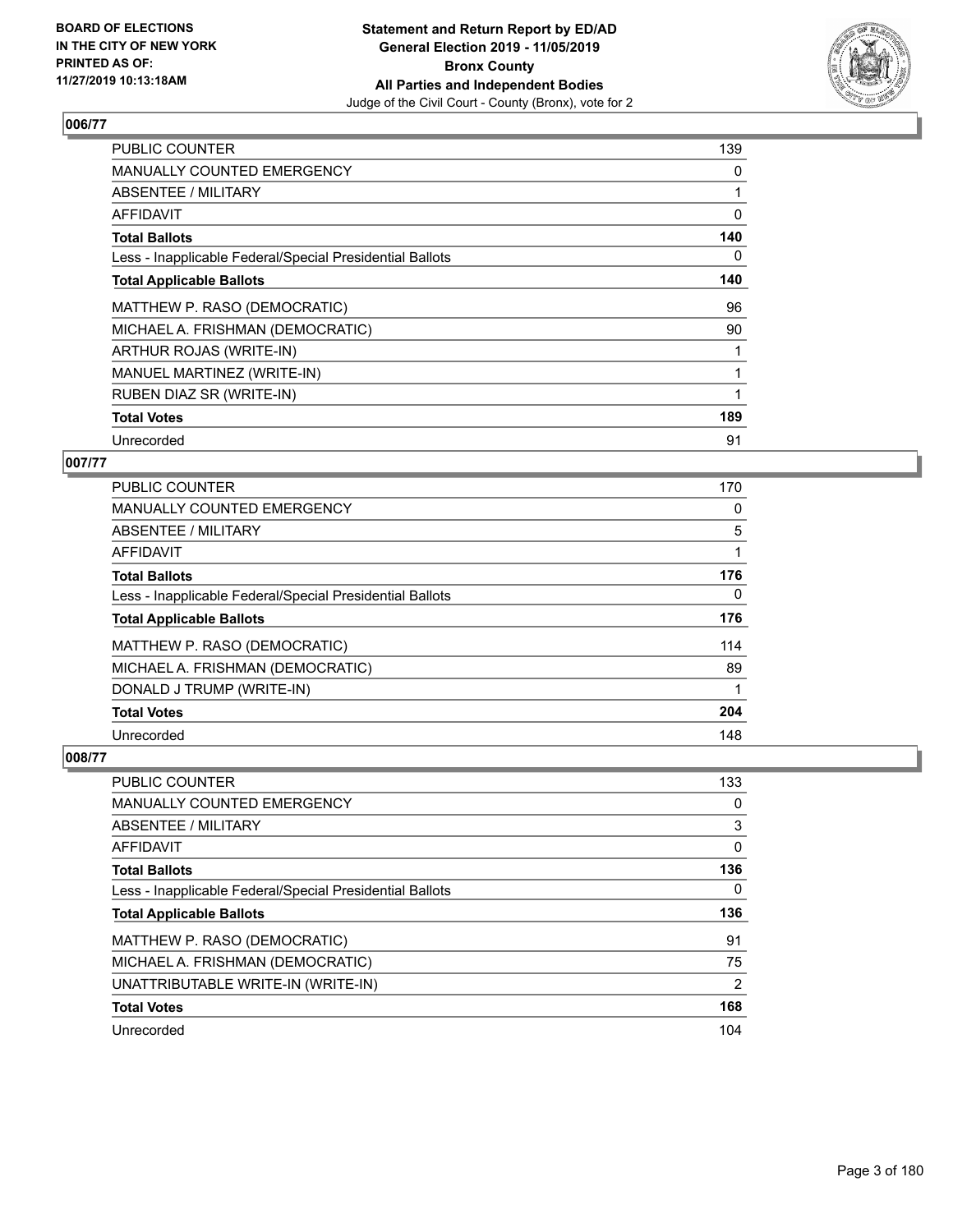

| PUBLIC COUNTER                                           | 111 |
|----------------------------------------------------------|-----|
| <b>MANUALLY COUNTED EMERGENCY</b>                        | 0   |
| ABSENTEE / MILITARY                                      | 3   |
| AFFIDAVIT                                                | 0   |
| <b>Total Ballots</b>                                     | 114 |
| Less - Inapplicable Federal/Special Presidential Ballots | 0   |
| <b>Total Applicable Ballots</b>                          | 114 |
| MATTHEW P. RASO (DEMOCRATIC)                             | 79  |
|                                                          |     |
| MICHAEL A. FRISHMAN (DEMOCRATIC)                         | 64  |
| UNATTRIBUTABLE WRITE-IN (WRITE-IN)                       |     |
| <b>Total Votes</b>                                       | 144 |

### **010/77**

| <b>PUBLIC COUNTER</b>                                    | 328      |
|----------------------------------------------------------|----------|
| <b>MANUALLY COUNTED EMERGENCY</b>                        | 0        |
| ABSENTEE / MILITARY                                      | 5        |
| <b>AFFIDAVIT</b>                                         | 6        |
| <b>Total Ballots</b>                                     | 339      |
| Less - Inapplicable Federal/Special Presidential Ballots | $\Omega$ |
| <b>Total Applicable Ballots</b>                          | 339      |
| MATTHEW P. RASO (DEMOCRATIC)                             | 225      |
| MICHAEL A. FRISHMAN (DEMOCRATIC)                         | 215      |
| UNATTRIBUTABLE WRITE-IN (WRITE-IN)                       |          |
| <b>Total Votes</b>                                       | 441      |
| Unrecorded                                               | 237      |

| <b>PUBLIC COUNTER</b>                                    | 109      |
|----------------------------------------------------------|----------|
| <b>MANUALLY COUNTED EMERGENCY</b>                        | $\Omega$ |
| ABSENTEE / MILITARY                                      | 2        |
| AFFIDAVIT                                                | 3        |
| <b>Total Ballots</b>                                     | 114      |
| Less - Inapplicable Federal/Special Presidential Ballots | 0        |
| <b>Total Applicable Ballots</b>                          | 114      |
| MATTHEW P. RASO (DEMOCRATIC)                             | 77       |
| MICHAEL A. FRISHMAN (DEMOCRATIC)                         | 71       |
| <b>Total Votes</b>                                       | 148      |
| Unrecorded                                               | 80       |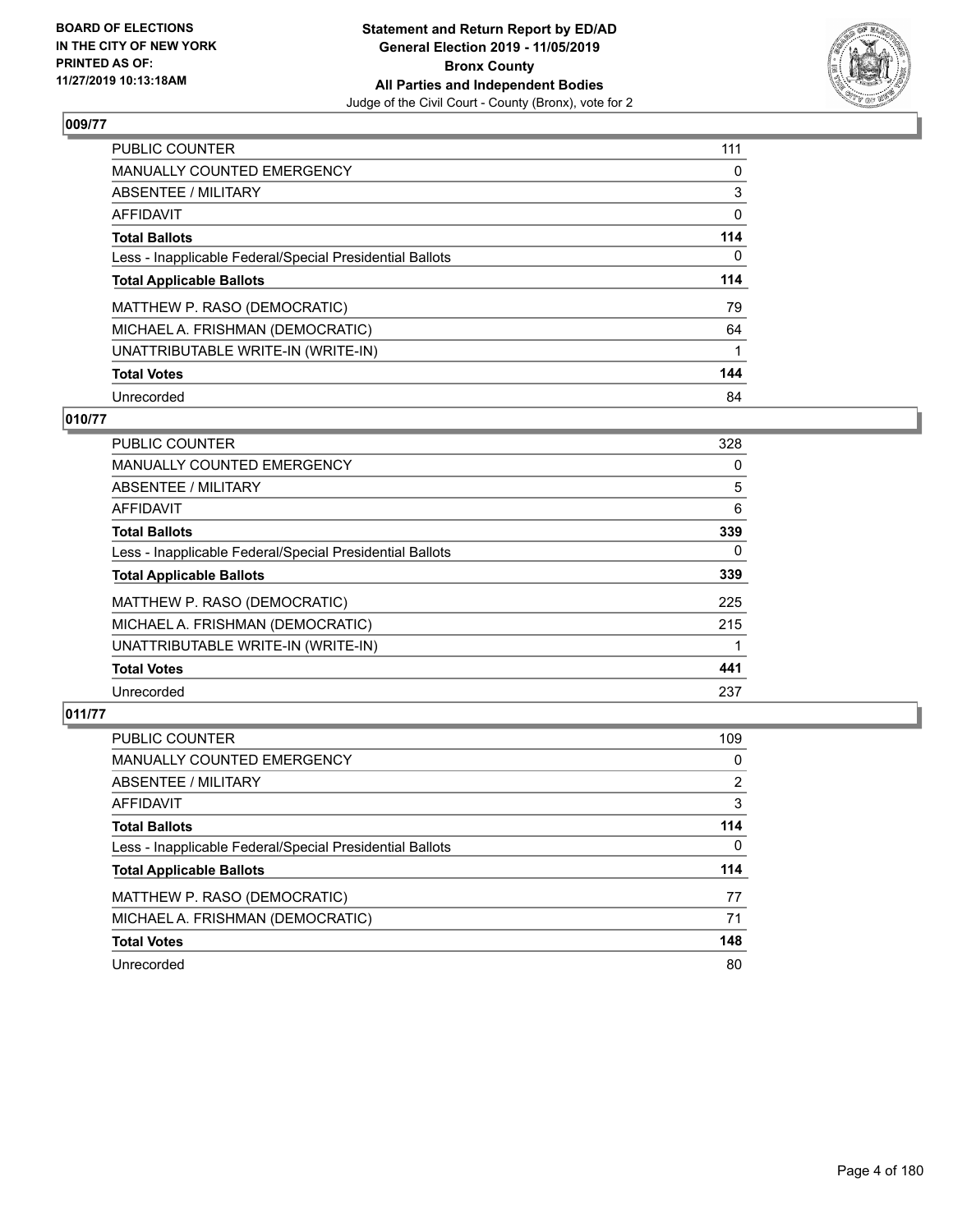

| PUBLIC COUNTER                                           | 176      |
|----------------------------------------------------------|----------|
| <b>MANUALLY COUNTED EMERGENCY</b>                        | $\Omega$ |
| ABSENTEE / MILITARY                                      | 3        |
| AFFIDAVIT                                                | 0        |
| <b>Total Ballots</b>                                     | 179      |
| Less - Inapplicable Federal/Special Presidential Ballots | 0        |
| <b>Total Applicable Ballots</b>                          | 179      |
| MATTHEW P. RASO (DEMOCRATIC)                             | 100      |
| MICHAEL A. FRISHMAN (DEMOCRATIC)                         | 113      |
| <b>Total Votes</b>                                       | 213      |
| Unrecorded                                               | 145      |

### **013/77 COMBINED into: 012/77**

#### **014/77**

| <b>PUBLIC COUNTER</b>                                    | 208      |
|----------------------------------------------------------|----------|
| MANUALLY COUNTED EMERGENCY                               | 0        |
| ABSENTEE / MILITARY                                      | 0        |
| AFFIDAVIT                                                | 2        |
| <b>Total Ballots</b>                                     | 210      |
| Less - Inapplicable Federal/Special Presidential Ballots | $\Omega$ |
| <b>Total Applicable Ballots</b>                          | 210      |
| MATTHEW P. RASO (DEMOCRATIC)                             | 136      |
| MICHAEL A. FRISHMAN (DEMOCRATIC)                         | 133      |
| <b>Total Votes</b>                                       | 269      |
| Unrecorded                                               | 151      |
|                                                          |          |

## **015/77 COMBINED into: 014/77**

| PUBLIC COUNTER                                           | 185      |
|----------------------------------------------------------|----------|
| MANUALLY COUNTED EMERGENCY                               | 0        |
| ABSENTEE / MILITARY                                      | 4        |
| AFFIDAVIT                                                | $\Omega$ |
| <b>Total Ballots</b>                                     | 189      |
| Less - Inapplicable Federal/Special Presidential Ballots | $\Omega$ |
| <b>Total Applicable Ballots</b>                          | 189      |
| MATTHEW P. RASO (DEMOCRATIC)                             | 112      |
| MICHAEL A. FRISHMAN (DEMOCRATIC)                         | 110      |
| IVAN RODRIGUEZ (WRITE-IN)                                | 1        |
| LISA MICHAEL (WRITE-IN)                                  |          |
| UNATTRIBUTABLE WRITE-IN (WRITE-IN)                       | 2        |
| <b>Total Votes</b>                                       | 226      |
| Unrecorded                                               | 152      |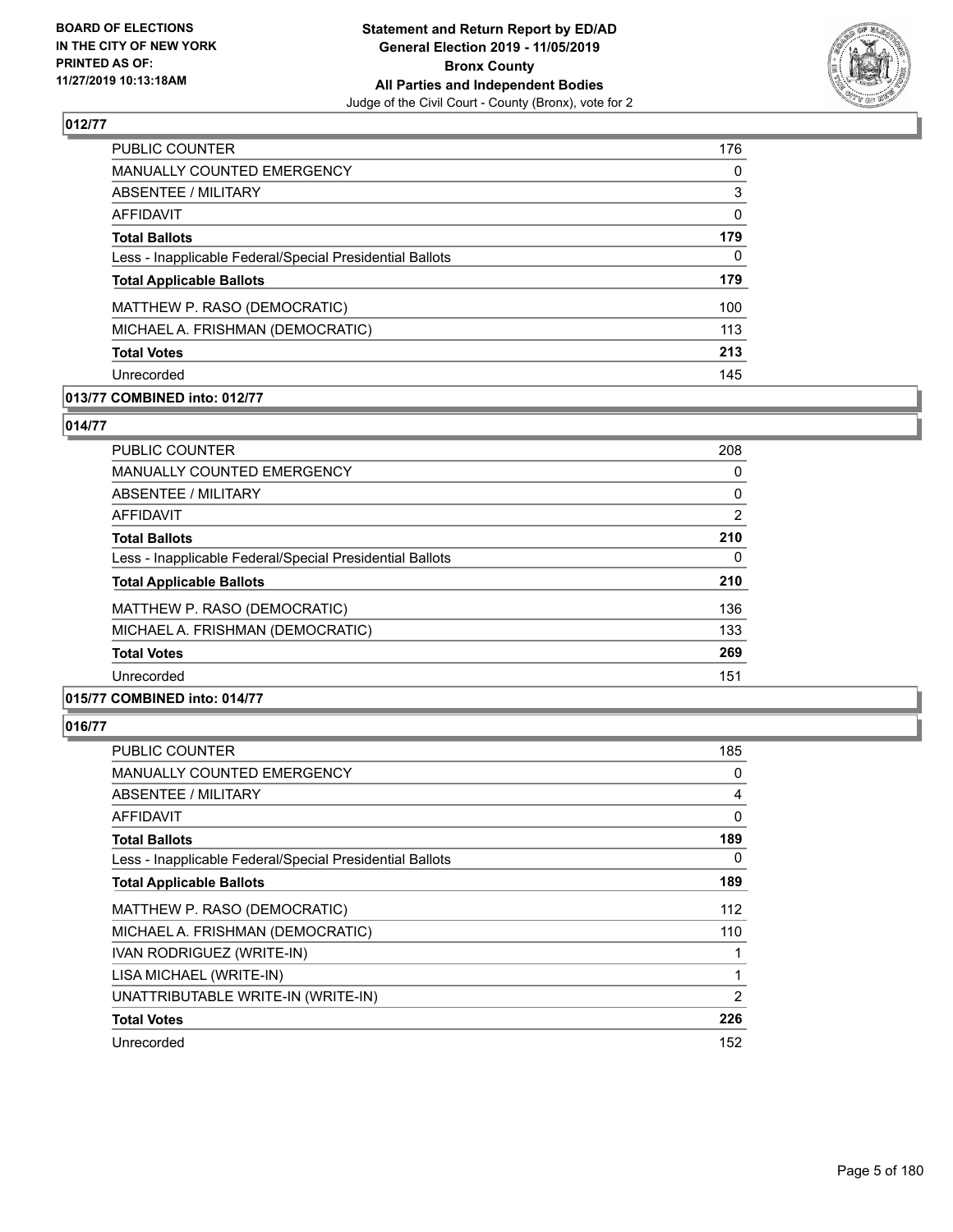

| PUBLIC COUNTER                                           | 170 |
|----------------------------------------------------------|-----|
| <b>MANUALLY COUNTED EMERGENCY</b>                        | 0   |
| ABSENTEE / MILITARY                                      | 3   |
| AFFIDAVIT                                                | 2   |
| <b>Total Ballots</b>                                     | 175 |
| Less - Inapplicable Federal/Special Presidential Ballots | 0   |
| <b>Total Applicable Ballots</b>                          | 175 |
| MATTHEW P. RASO (DEMOCRATIC)                             | 112 |
| MICHAEL A. FRISHMAN (DEMOCRATIC)                         | 95  |
| UNATTRIBUTABLE WRITE-IN (WRITE-IN)                       |     |
| <b>Total Votes</b>                                       | 208 |
| Unrecorded                                               | 142 |

### **018/77**

| PUBLIC COUNTER                                           | 66       |
|----------------------------------------------------------|----------|
| <b>MANUALLY COUNTED EMERGENCY</b>                        | 0        |
| <b>ABSENTEE / MILITARY</b>                               | 4        |
| AFFIDAVIT                                                |          |
| <b>Total Ballots</b>                                     | 71       |
| Less - Inapplicable Federal/Special Presidential Ballots | $\Omega$ |
| <b>Total Applicable Ballots</b>                          | 71       |
| MATTHEW P. RASO (DEMOCRATIC)                             | 38       |
| MICHAEL A. FRISHMAN (DEMOCRATIC)                         | 34       |
| <b>Total Votes</b>                                       | 72       |
| Unrecorded                                               | 70       |

| PUBLIC COUNTER                                           | 210      |
|----------------------------------------------------------|----------|
| <b>MANUALLY COUNTED EMERGENCY</b>                        | 0        |
| ABSENTEE / MILITARY                                      | 4        |
| AFFIDAVIT                                                | $\Omega$ |
| <b>Total Ballots</b>                                     | 214      |
| Less - Inapplicable Federal/Special Presidential Ballots | 0        |
| <b>Total Applicable Ballots</b>                          | 214      |
| MATTHEW P. RASO (DEMOCRATIC)                             | 124      |
| MICHAEL A. FRISHMAN (DEMOCRATIC)                         | 116      |
| <b>Total Votes</b>                                       | 240      |
| Unrecorded                                               | 188      |
| 020/77 COMBINED into: 021/77                             |          |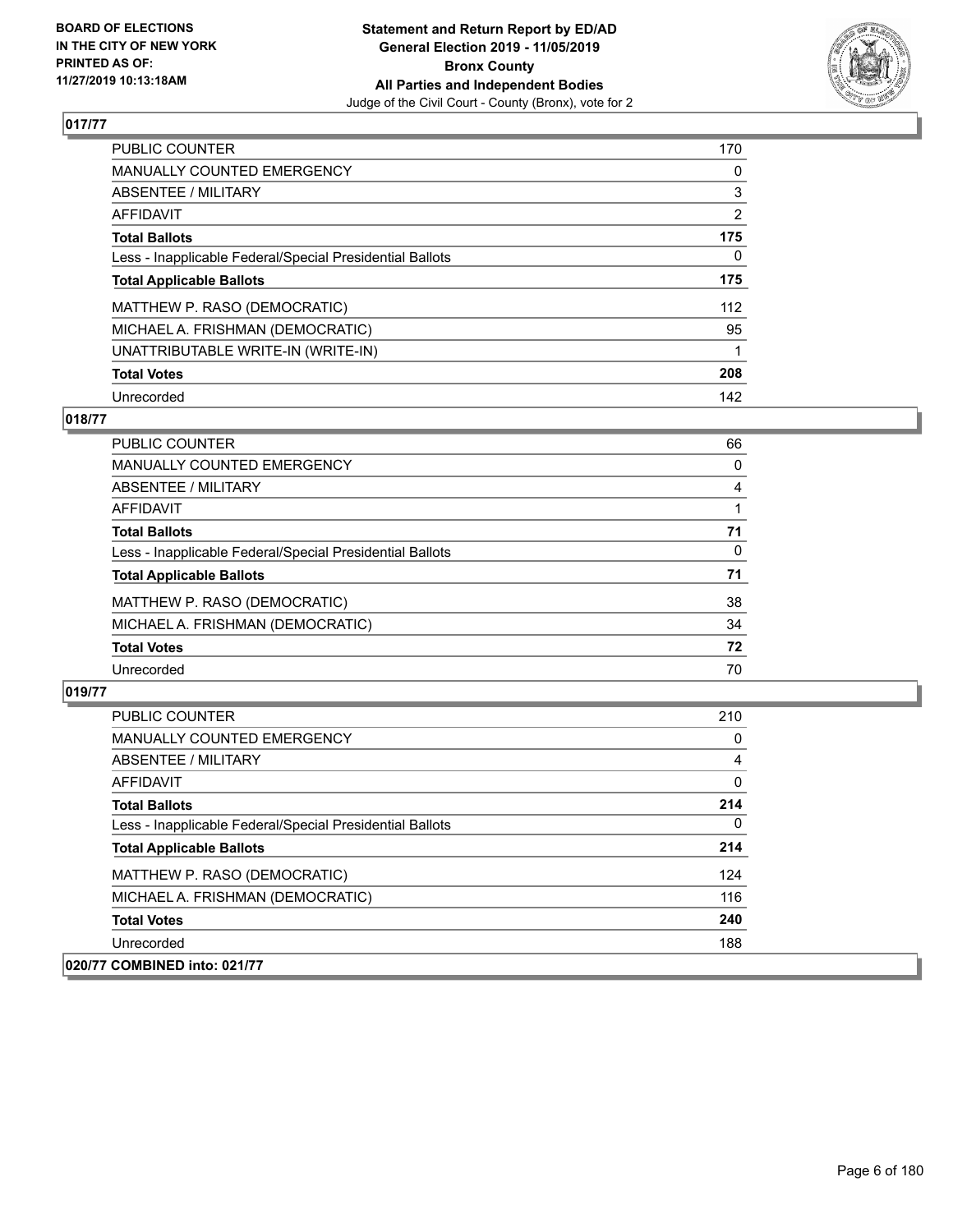

| PUBLIC COUNTER                                           | 175          |
|----------------------------------------------------------|--------------|
| <b>MANUALLY COUNTED EMERGENCY</b>                        | $\mathbf{0}$ |
| <b>ABSENTEE / MILITARY</b>                               | 4            |
| <b>AFFIDAVIT</b>                                         | $\mathbf{0}$ |
| <b>Total Ballots</b>                                     | 179          |
| Less - Inapplicable Federal/Special Presidential Ballots | 0            |
| <b>Total Applicable Ballots</b>                          | 179          |
| MATTHEW P. RASO (DEMOCRATIC)                             | 131          |
| MICHAEL A. FRISHMAN (DEMOCRATIC)                         | 109          |
| <b>Total Votes</b>                                       | 240          |
| Unrecorded                                               | 118          |

### **022/77**

| <b>PUBLIC COUNTER</b>                                    | 186            |
|----------------------------------------------------------|----------------|
| MANUALLY COUNTED EMERGENCY                               | $\Omega$       |
| ABSENTEE / MILITARY                                      | 8              |
| AFFIDAVIT                                                | $\overline{2}$ |
| <b>Total Ballots</b>                                     | 196            |
| Less - Inapplicable Federal/Special Presidential Ballots | 0              |
| <b>Total Applicable Ballots</b>                          | 196            |
| MATTHEW P. RASO (DEMOCRATIC)                             | 145            |
| MICHAEL A. FRISHMAN (DEMOCRATIC)                         | 130            |
| <b>Total Votes</b>                                       | 275            |
| Unrecorded                                               | 117            |

| <b>PUBLIC COUNTER</b>                                    | 224 |
|----------------------------------------------------------|-----|
| MANUALLY COUNTED EMERGENCY                               | 0   |
| ABSENTEE / MILITARY                                      | 3   |
| AFFIDAVIT                                                | 1   |
| <b>Total Ballots</b>                                     | 228 |
| Less - Inapplicable Federal/Special Presidential Ballots | 0   |
| <b>Total Applicable Ballots</b>                          | 228 |
| MATTHEW P. RASO (DEMOCRATIC)                             | 131 |
| MICHAEL A. FRISHMAN (DEMOCRATIC)                         | 131 |
| KAREN BEST (WRITE-IN)                                    | 1   |
| <b>Total Votes</b>                                       | 263 |
| Unrecorded                                               | 193 |
| 024/77 COMBINED into: 023/77                             |     |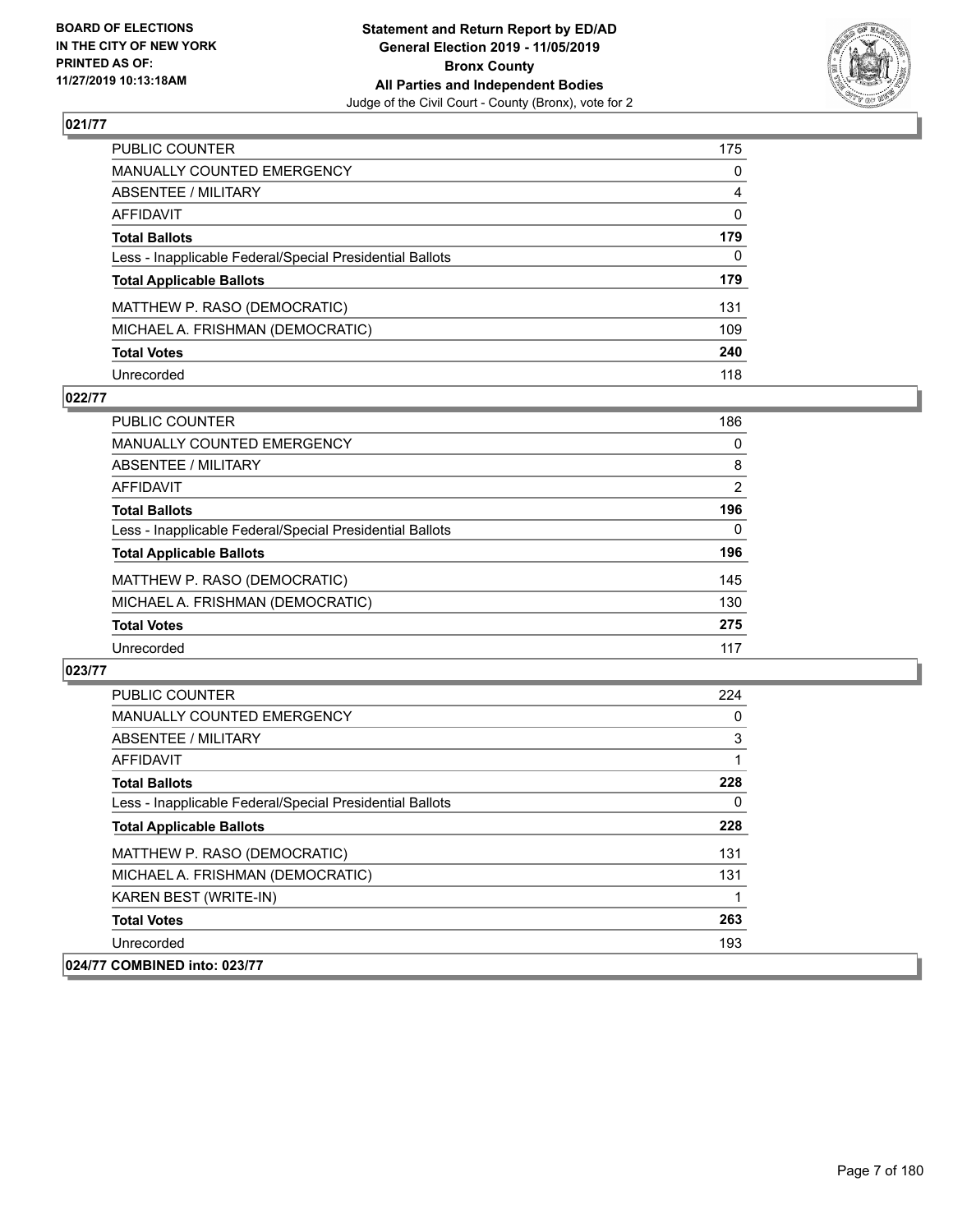

| <b>PUBLIC COUNTER</b>                                    | 194      |
|----------------------------------------------------------|----------|
| MANUALLY COUNTED EMERGENCY                               | 0        |
| ABSENTEE / MILITARY                                      | 3        |
| AFFIDAVIT                                                | $\Omega$ |
| <b>Total Ballots</b>                                     | 197      |
| Less - Inapplicable Federal/Special Presidential Ballots | 0        |
| <b>Total Applicable Ballots</b>                          | 197      |
| MATTHEW P. RASO (DEMOCRATIC)                             | 138      |
| MICHAEL A. FRISHMAN (DEMOCRATIC)                         | 118      |
| UNATTRIBUTABLE WRITE-IN (WRITE-IN)                       | 2        |
| <b>Total Votes</b>                                       | 258      |
| Unrecorded                                               | 136      |

### **026/77 COMBINED into: 022/77**

#### **027/77**

| <b>PUBLIC COUNTER</b>                                    | 134            |
|----------------------------------------------------------|----------------|
| <b>MANUALLY COUNTED EMERGENCY</b>                        | $\Omega$       |
| ABSENTEE / MILITARY                                      | 4              |
| AFFIDAVIT                                                | $\overline{2}$ |
| <b>Total Ballots</b>                                     | 140            |
| Less - Inapplicable Federal/Special Presidential Ballots | 0              |
| <b>Total Applicable Ballots</b>                          | 140            |
| MATTHEW P. RASO (DEMOCRATIC)                             | 79             |
| MICHAEL A. FRISHMAN (DEMOCRATIC)                         | 87             |
| <b>Total Votes</b>                                       | 166            |
| Unrecorded                                               | 114            |

#### **028/77**

 $|029/77$ 

| <b>PUBLIC COUNTER</b>                                    | 188            |
|----------------------------------------------------------|----------------|
| MANUALLY COUNTED EMERGENCY                               | 0              |
| ABSENTEE / MILITARY                                      | 5              |
| AFFIDAVIT                                                | $\overline{2}$ |
| <b>Total Ballots</b>                                     | 195            |
| Less - Inapplicable Federal/Special Presidential Ballots | 0              |
| <b>Total Applicable Ballots</b>                          | 195            |
| MATTHEW P. RASO (DEMOCRATIC)                             | 121            |
| MICHAEL A. FRISHMAN (DEMOCRATIC)                         | 108            |
| <b>Total Votes</b>                                       | 229            |
| Unrecorded                                               | 161            |
| <b>COMBINED into: 028/77</b>                             |                |

**030/77 COMBINED into: 025/77**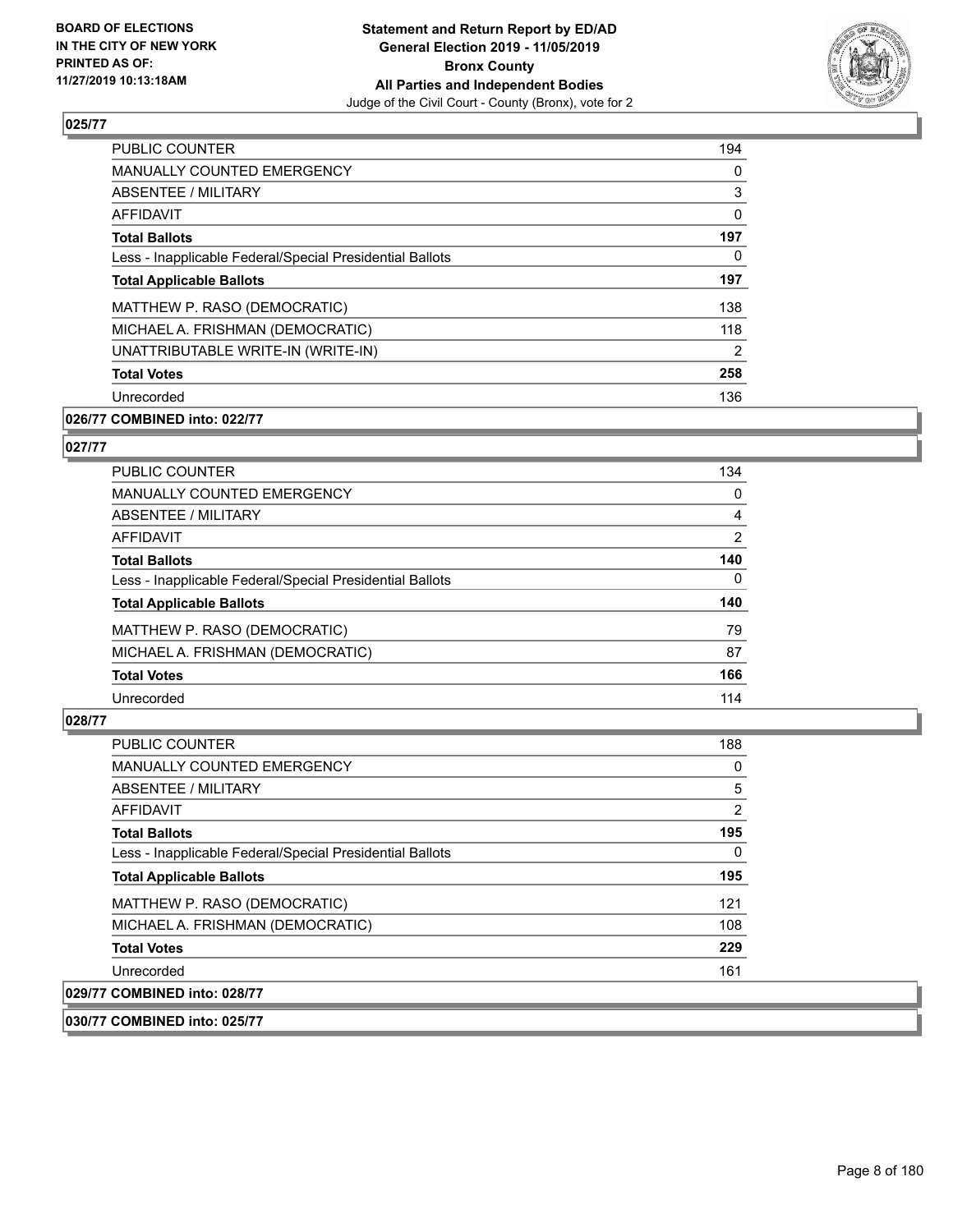

| PUBLIC COUNTER                                           | 127          |
|----------------------------------------------------------|--------------|
| MANUALLY COUNTED EMERGENCY                               | $\mathbf{0}$ |
| ABSENTEE / MILITARY                                      | $\mathbf{0}$ |
| <b>AFFIDAVIT</b>                                         |              |
| <b>Total Ballots</b>                                     | 128          |
| Less - Inapplicable Federal/Special Presidential Ballots | 0            |
| <b>Total Applicable Ballots</b>                          | 128          |
| MATTHEW P. RASO (DEMOCRATIC)                             | 90           |
| MICHAEL A. FRISHMAN (DEMOCRATIC)                         | 83           |
| <b>Total Votes</b>                                       | 173          |
| Unrecorded                                               | 83           |

### **032/77**

| <b>PUBLIC COUNTER</b>                                    | 128      |
|----------------------------------------------------------|----------|
| <b>MANUALLY COUNTED EMERGENCY</b>                        | 0        |
| ABSENTEE / MILITARY                                      | 4        |
| <b>AFFIDAVIT</b>                                         | $\Omega$ |
| <b>Total Ballots</b>                                     | 132      |
| Less - Inapplicable Federal/Special Presidential Ballots | 0        |
| <b>Total Applicable Ballots</b>                          | 132      |
| MATTHEW P. RASO (DEMOCRATIC)                             | 71       |
| MICHAEL A. FRISHMAN (DEMOCRATIC)                         | 65       |
| <b>Total Votes</b>                                       | 136      |
| Unrecorded                                               | 128      |
|                                                          |          |

### **033/77 COMBINED into: 032/77**

| <b>PUBLIC COUNTER</b>                                    | 112 |
|----------------------------------------------------------|-----|
| <b>MANUALLY COUNTED EMERGENCY</b>                        | 0   |
| ABSENTEE / MILITARY                                      |     |
| AFFIDAVIT                                                | 2   |
| <b>Total Ballots</b>                                     | 121 |
| Less - Inapplicable Federal/Special Presidential Ballots | 0   |
| <b>Total Applicable Ballots</b>                          | 121 |
| MATTHEW P. RASO (DEMOCRATIC)                             | 71  |
| MICHAEL A. FRISHMAN (DEMOCRATIC)                         | 60  |
| <b>Total Votes</b>                                       | 131 |
| Unrecorded                                               | 111 |
| 035/77 COMBINED into: 034/77                             |     |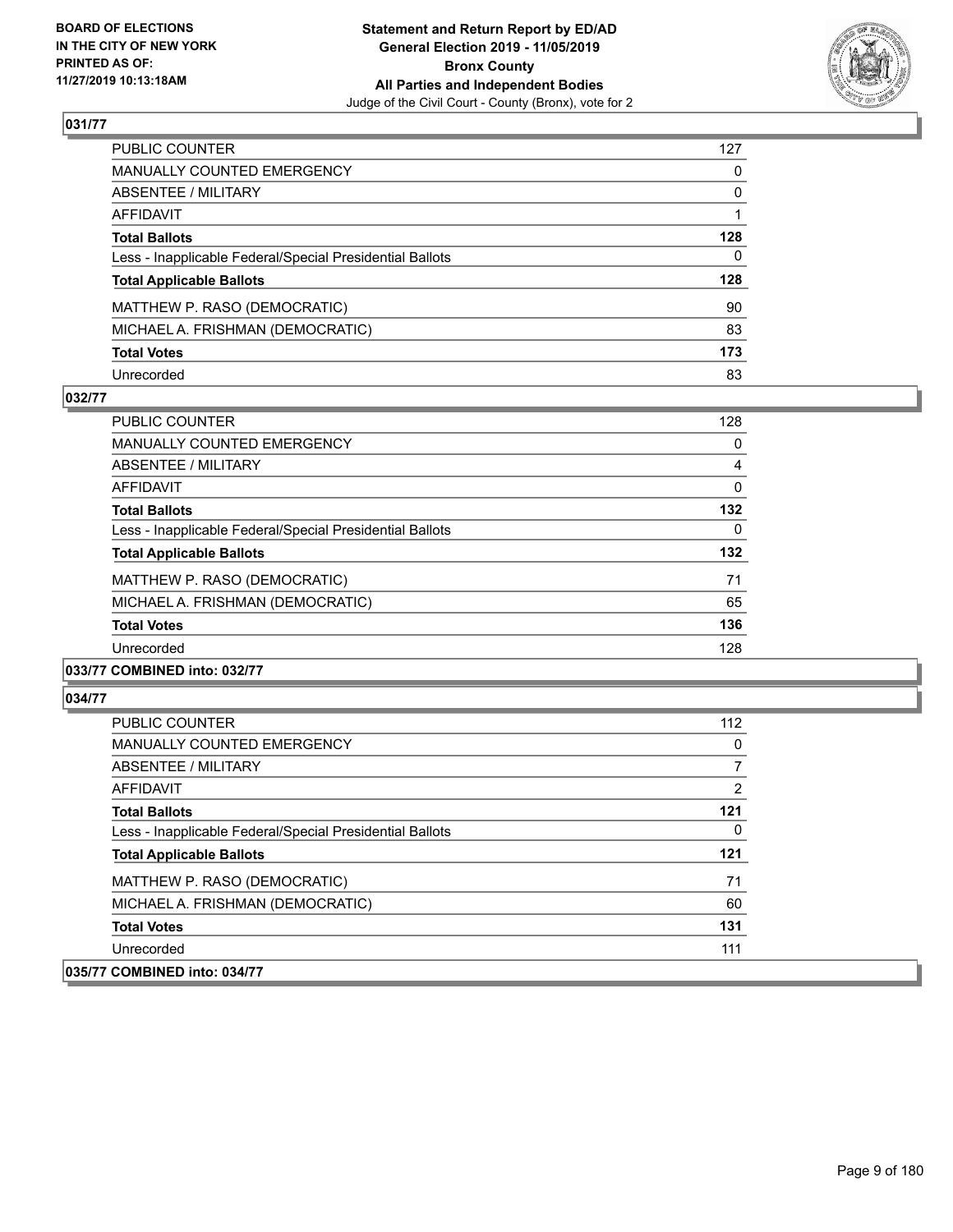

| PUBLIC COUNTER                                           | 129              |
|----------------------------------------------------------|------------------|
| <b>MANUALLY COUNTED EMERGENCY</b>                        | $\mathbf{0}$     |
| ABSENTEE / MILITARY                                      | $\overline{4}$   |
| AFFIDAVIT                                                | $\overline{2}$   |
| <b>Total Ballots</b>                                     | 135              |
| Less - Inapplicable Federal/Special Presidential Ballots | $\mathbf{0}$     |
| <b>Total Applicable Ballots</b>                          | 135              |
| MATTHEW P. RASO (DEMOCRATIC)                             | 79               |
| MICHAEL A. FRISHMAN (DEMOCRATIC)                         | 89               |
| <b>Total Votes</b>                                       | 168              |
| Unrecorded                                               | 102 <sub>2</sub> |

### **037/77**

| <b>PUBLIC COUNTER</b>                                    | 157      |
|----------------------------------------------------------|----------|
| <b>MANUALLY COUNTED EMERGENCY</b>                        | 0        |
| ABSENTEE / MILITARY                                      | 3        |
| AFFIDAVIT                                                | 5        |
| <b>Total Ballots</b>                                     | 165      |
| Less - Inapplicable Federal/Special Presidential Ballots | $\Omega$ |
| <b>Total Applicable Ballots</b>                          | 165      |
| MATTHEW P. RASO (DEMOCRATIC)                             | 113      |
| MICHAEL A. FRISHMAN (DEMOCRATIC)                         | 116      |
| <b>Total Votes</b>                                       | 229      |
| Unrecorded                                               | 101      |
|                                                          |          |

#### **038/77 COMBINED into: 017/77**

#### **039/77**

| <b>PUBLIC COUNTER</b>                                    | 167 |
|----------------------------------------------------------|-----|
| <b>MANUALLY COUNTED EMERGENCY</b>                        | 0   |
| <b>ABSENTEE / MILITARY</b>                               | 8   |
| AFFIDAVIT                                                | 3   |
| <b>Total Ballots</b>                                     | 178 |
| Less - Inapplicable Federal/Special Presidential Ballots | 0   |
| <b>Total Applicable Ballots</b>                          | 178 |
| MATTHEW P. RASO (DEMOCRATIC)                             | 130 |
| MICHAEL A. FRISHMAN (DEMOCRATIC)                         | 108 |
| UNATTRIBUTABLE WRITE-IN (WRITE-IN)                       | 2   |
| <b>Total Votes</b>                                       | 240 |
| Unrecorded                                               | 116 |
| 040/77 COMBINED into: 039/77                             |     |

**041/77 COMBINED into: 042/77**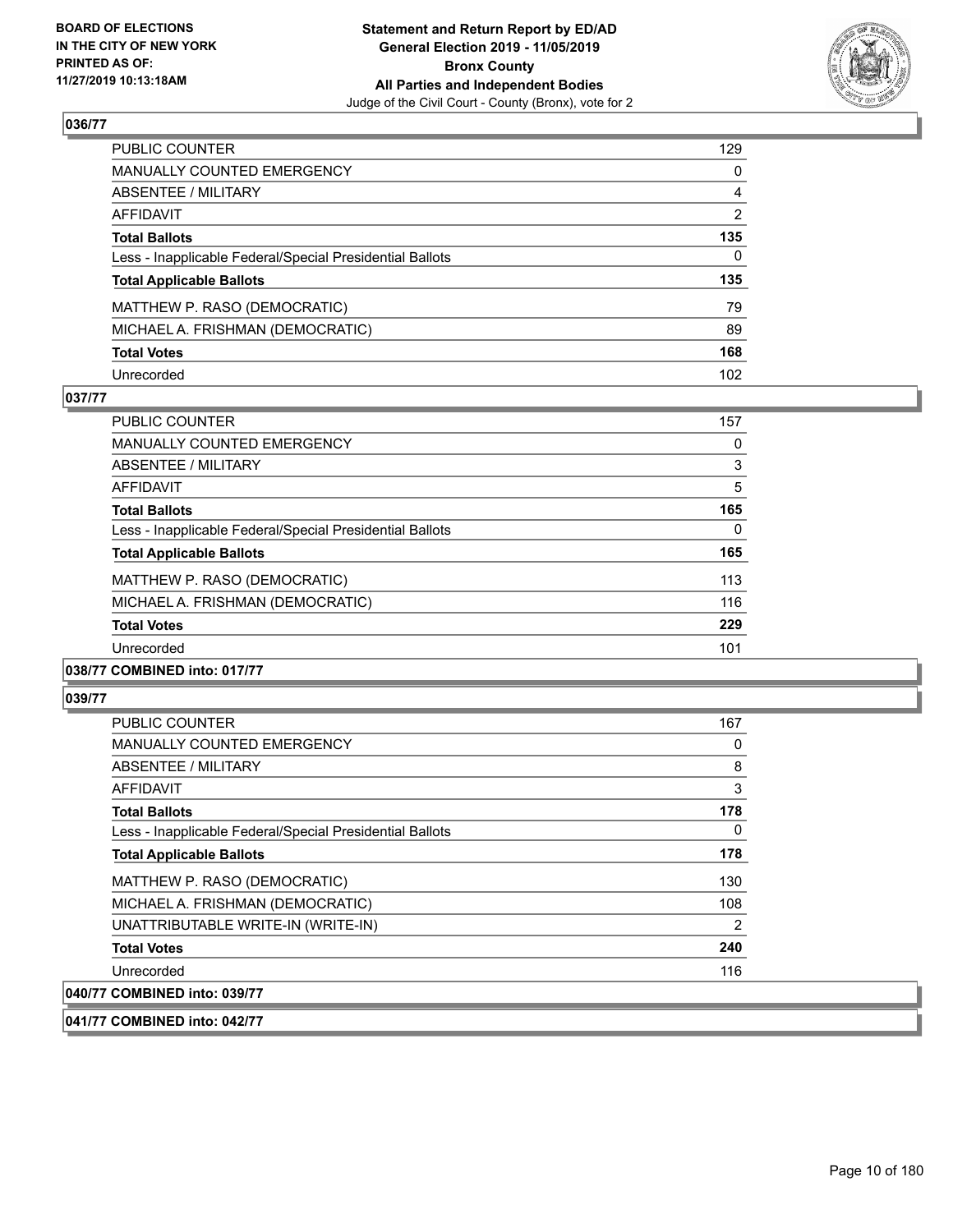

| <b>PUBLIC COUNTER</b>                                    | 199            |
|----------------------------------------------------------|----------------|
| <b>MANUALLY COUNTED EMERGENCY</b>                        | 0              |
| ABSENTEE / MILITARY                                      |                |
| <b>AFFIDAVIT</b>                                         | $\overline{2}$ |
| <b>Total Ballots</b>                                     | 202            |
| Less - Inapplicable Federal/Special Presidential Ballots | 0              |
| <b>Total Applicable Ballots</b>                          | 202            |
| MATTHEW P. RASO (DEMOCRATIC)                             | 135            |
| MICHAEL A. FRISHMAN (DEMOCRATIC)                         | 135            |
| UNATTRIBUTABLE WRITE-IN (WRITE-IN)                       | 4              |
| <b>Total Votes</b>                                       | 274            |
| Unrecorded                                               | 130            |

#### **043/77**

| <b>PUBLIC COUNTER</b>                                    | 99       |
|----------------------------------------------------------|----------|
| <b>MANUALLY COUNTED EMERGENCY</b>                        | 0        |
| ABSENTEE / MILITARY                                      | 3        |
| <b>AFFIDAVIT</b>                                         | 3        |
| <b>Total Ballots</b>                                     | 105      |
| Less - Inapplicable Federal/Special Presidential Ballots | $\Omega$ |
| <b>Total Applicable Ballots</b>                          | 105      |
| MATTHEW P. RASO (DEMOCRATIC)                             | 82       |
| MICHAEL A. FRISHMAN (DEMOCRATIC)                         | 70       |
| UNATTRIBUTABLE WRITE-IN (WRITE-IN)                       |          |
| <b>Total Votes</b>                                       | 153      |
| Unrecorded                                               | 57       |

| <b>PUBLIC COUNTER</b>                                    | 160      |
|----------------------------------------------------------|----------|
| <b>MANUALLY COUNTED EMERGENCY</b>                        | 0        |
| ABSENTEE / MILITARY                                      | 9        |
| AFFIDAVIT                                                | $\Omega$ |
| <b>Total Ballots</b>                                     | 169      |
| Less - Inapplicable Federal/Special Presidential Ballots | $\Omega$ |
| <b>Total Applicable Ballots</b>                          | 169      |
| MATTHEW P. RASO (DEMOCRATIC)                             | 112      |
| MICHAEL A. FRISHMAN (DEMOCRATIC)                         | 101      |
| <b>Total Votes</b>                                       | 213      |
| Unrecorded                                               | 125      |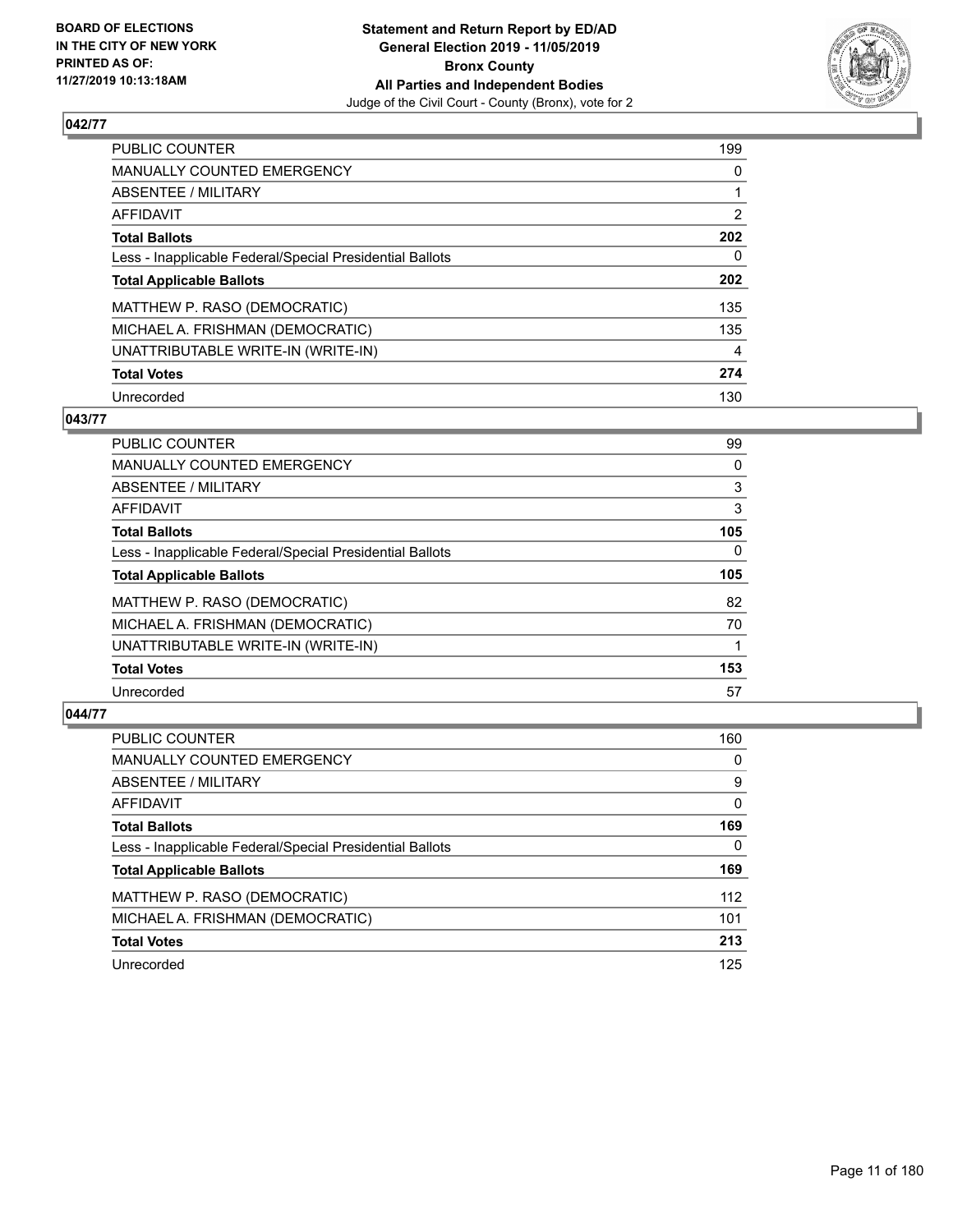

| PUBLIC COUNTER                                           | 156            |
|----------------------------------------------------------|----------------|
| <b>MANUALLY COUNTED EMERGENCY</b>                        | 0              |
| <b>ABSENTEE / MILITARY</b>                               | $\overline{4}$ |
| <b>AFFIDAVIT</b>                                         | 0              |
| <b>Total Ballots</b>                                     | 160            |
| Less - Inapplicable Federal/Special Presidential Ballots | 0              |
| <b>Total Applicable Ballots</b>                          | 160            |
| MATTHEW P. RASO (DEMOCRATIC)                             | 94             |
| MICHAEL A. FRISHMAN (DEMOCRATIC)                         | 102            |
| UNATTRIBUTABLE WRITE-IN (WRITE-IN)                       | 4              |
| <b>Total Votes</b>                                       | 200            |
| Unrecorded                                               | 120            |

### **046/77 COMBINED into: 045/77**

### **047/77**

| <b>PUBLIC COUNTER</b>                                    | 232      |
|----------------------------------------------------------|----------|
| <b>MANUALLY COUNTED EMERGENCY</b>                        | $\Omega$ |
| ABSENTEE / MILITARY                                      | 40       |
| AFFIDAVIT                                                |          |
| <b>Total Ballots</b>                                     | 273      |
| Less - Inapplicable Federal/Special Presidential Ballots | $\Omega$ |
| <b>Total Applicable Ballots</b>                          | 273      |
| MATTHEW P. RASO (DEMOCRATIC)                             | 190      |
| MICHAEL A. FRISHMAN (DEMOCRATIC)                         | 190      |
| UNATTRIBUTABLE WRITE-IN (WRITE-IN)                       | 4        |
| <b>Total Votes</b>                                       | 384      |
| Unrecorded                                               | 162      |

| <b>PUBLIC COUNTER</b>                                    | 241 |
|----------------------------------------------------------|-----|
| MANUALLY COUNTED EMERGENCY                               | 0   |
| ABSENTEE / MILITARY                                      |     |
| AFFIDAVIT                                                |     |
| <b>Total Ballots</b>                                     | 249 |
| Less - Inapplicable Federal/Special Presidential Ballots | 0   |
| <b>Total Applicable Ballots</b>                          | 249 |
| MATTHEW P. RASO (DEMOCRATIC)                             | 174 |
| MICHAEL A. FRISHMAN (DEMOCRATIC)                         | 165 |
| <b>MARK FRASIER (WRITE-IN)</b>                           | 1   |
| UNATTRIBUTABLE WRITE-IN (WRITE-IN)                       | 2   |
| <b>Total Votes</b>                                       | 342 |
| Unrecorded                                               | 156 |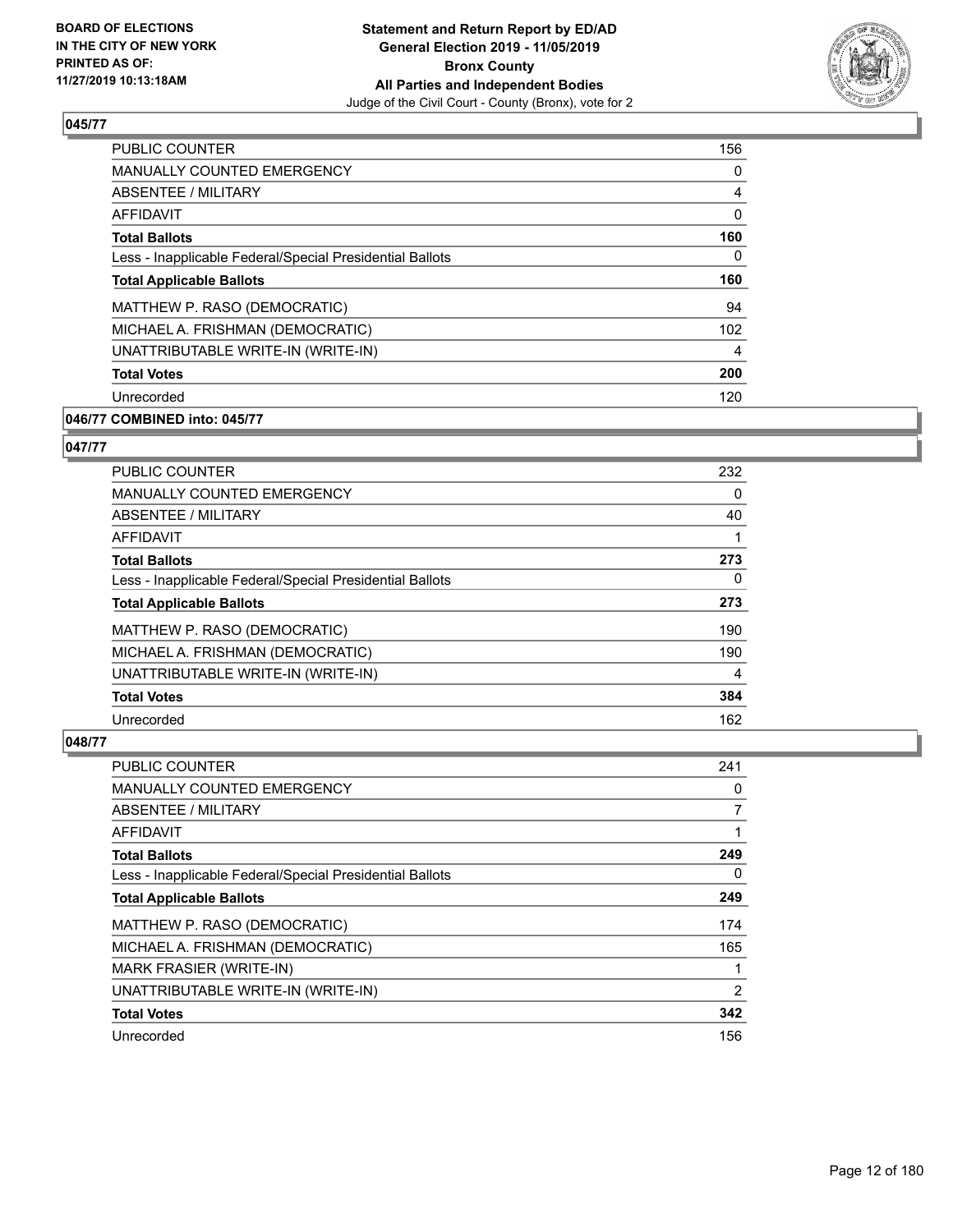

| PUBLIC COUNTER                                           | 287      |
|----------------------------------------------------------|----------|
| MANUALLY COUNTED EMERGENCY                               | 0        |
| ABSENTEE / MILITARY                                      | 5        |
| AFFIDAVIT                                                | 3        |
| Total Ballots                                            | 295      |
| Less - Inapplicable Federal/Special Presidential Ballots | $\Omega$ |
| <b>Total Applicable Ballots</b>                          | 295      |
| MATTHEW P. RASO (DEMOCRATIC)                             | 198      |
| MICHAEL A. FRISHMAN (DEMOCRATIC)                         | 184      |
| <b>Total Votes</b>                                       | 382      |
| Unrecorded                                               | 208      |

#### **050/77**

| PUBLIC COUNTER                                           | 224      |
|----------------------------------------------------------|----------|
| <b>MANUALLY COUNTED EMERGENCY</b>                        | 0        |
| ABSENTEE / MILITARY                                      | 4        |
| AFFIDAVIT                                                | $\Omega$ |
| <b>Total Ballots</b>                                     | 228      |
| Less - Inapplicable Federal/Special Presidential Ballots | 0        |
| <b>Total Applicable Ballots</b>                          | 228      |
| MATTHEW P. RASO (DEMOCRATIC)                             | 147      |
| MICHAEL A. FRISHMAN (DEMOCRATIC)                         | 160      |
| <b>Total Votes</b>                                       | 307      |
| Unrecorded                                               | 149      |
|                                                          |          |

### **051/77 COMBINED into: 050/77**

| <b>PUBLIC COUNTER</b>                                    | 35       |
|----------------------------------------------------------|----------|
| <b>MANUALLY COUNTED EMERGENCY</b>                        | 0        |
| ABSENTEE / MILITARY                                      | 0        |
| AFFIDAVIT                                                | $\Omega$ |
| <b>Total Ballots</b>                                     | 35       |
| Less - Inapplicable Federal/Special Presidential Ballots | $\Omega$ |
| <b>Total Applicable Ballots</b>                          | 35       |
| MATTHEW P. RASO (DEMOCRATIC)                             | 17       |
| MICHAEL A. FRISHMAN (DEMOCRATIC)                         | 23       |
| <b>Total Votes</b>                                       | 40       |
| Unrecorded                                               | 30       |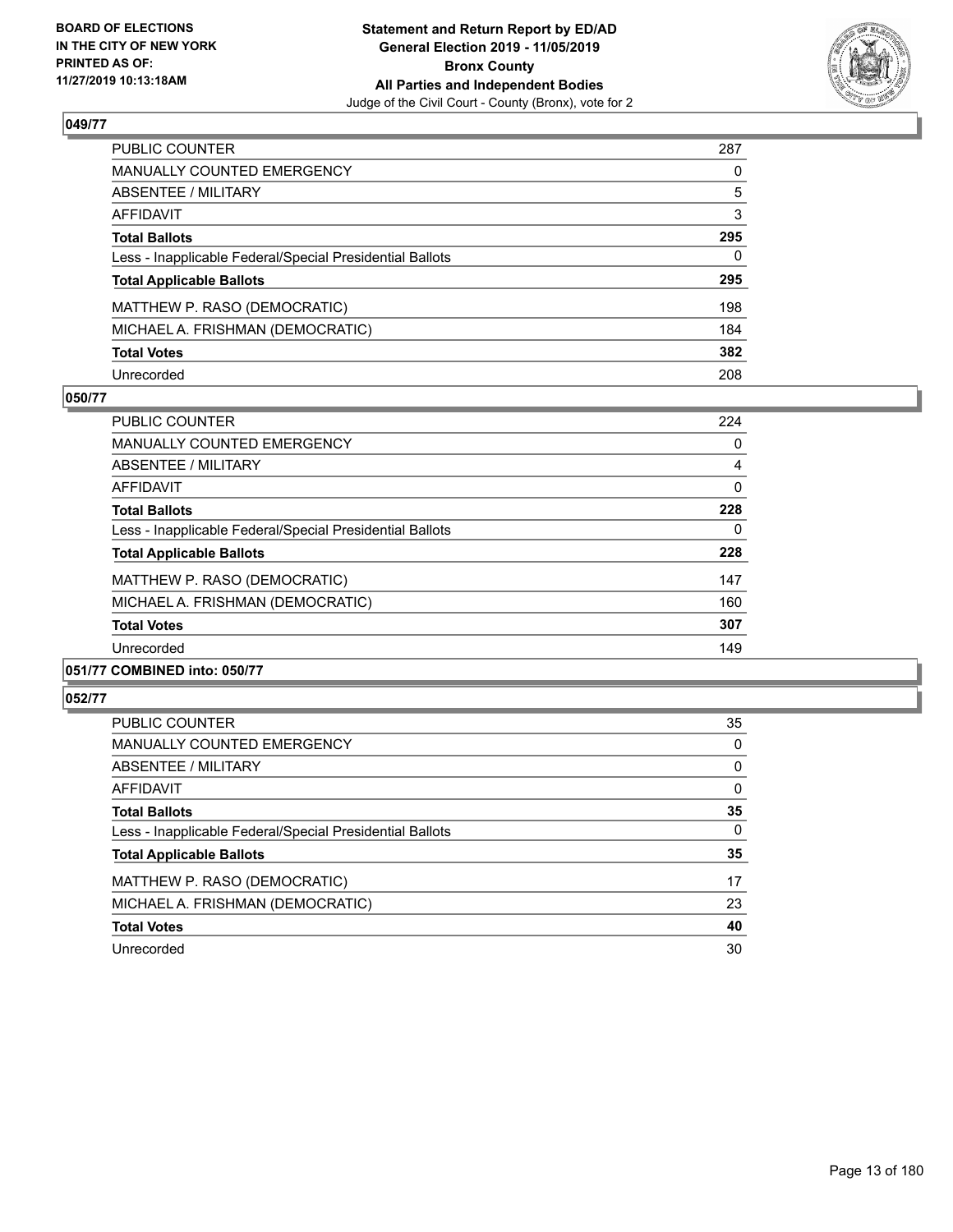

| PUBLIC COUNTER                                           | 179      |
|----------------------------------------------------------|----------|
| MANUALLY COUNTED EMERGENCY                               | 0        |
| ABSENTEE / MILITARY                                      |          |
| AFFIDAVIT                                                | 3        |
| Total Ballots                                            | 183      |
| Less - Inapplicable Federal/Special Presidential Ballots | $\Omega$ |
| <b>Total Applicable Ballots</b>                          | 183      |
| MATTHEW P. RASO (DEMOCRATIC)                             | 129      |
| MICHAEL A. FRISHMAN (DEMOCRATIC)                         | 130      |
| <b>Total Votes</b>                                       | 259      |
| Unrecorded                                               | 107      |

### **054/77**

| <b>PUBLIC COUNTER</b>                                    | 91       |
|----------------------------------------------------------|----------|
| <b>MANUALLY COUNTED EMERGENCY</b>                        | 0        |
| ABSENTEE / MILITARY                                      | 2        |
| AFFIDAVIT                                                |          |
| <b>Total Ballots</b>                                     | 94       |
| Less - Inapplicable Federal/Special Presidential Ballots | $\Omega$ |
| <b>Total Applicable Ballots</b>                          | 94       |
| MATTHEW P. RASO (DEMOCRATIC)                             | 59       |
| MICHAEL A. FRISHMAN (DEMOCRATIC)                         | 52       |
| <b>Total Votes</b>                                       | 111      |
| Unrecorded                                               | 77       |

#### **055/77**

**057/77 COMBINED into: 058/77**

| <b>PUBLIC COUNTER</b>                                    | 192      |
|----------------------------------------------------------|----------|
| <b>MANUALLY COUNTED EMERGENCY</b>                        | 0        |
| ABSENTEE / MILITARY                                      | 4        |
| AFFIDAVIT                                                | 3        |
| <b>Total Ballots</b>                                     | 199      |
| Less - Inapplicable Federal/Special Presidential Ballots | $\Omega$ |
| <b>Total Applicable Ballots</b>                          | 199      |
| MATTHEW P. RASO (DEMOCRATIC)                             | 121      |
| MICHAEL A. FRISHMAN (DEMOCRATIC)                         | 115      |
| <b>Total Votes</b>                                       | 236      |
| Unrecorded                                               | 162      |
| 056/77 COMBINED into: 047/77                             |          |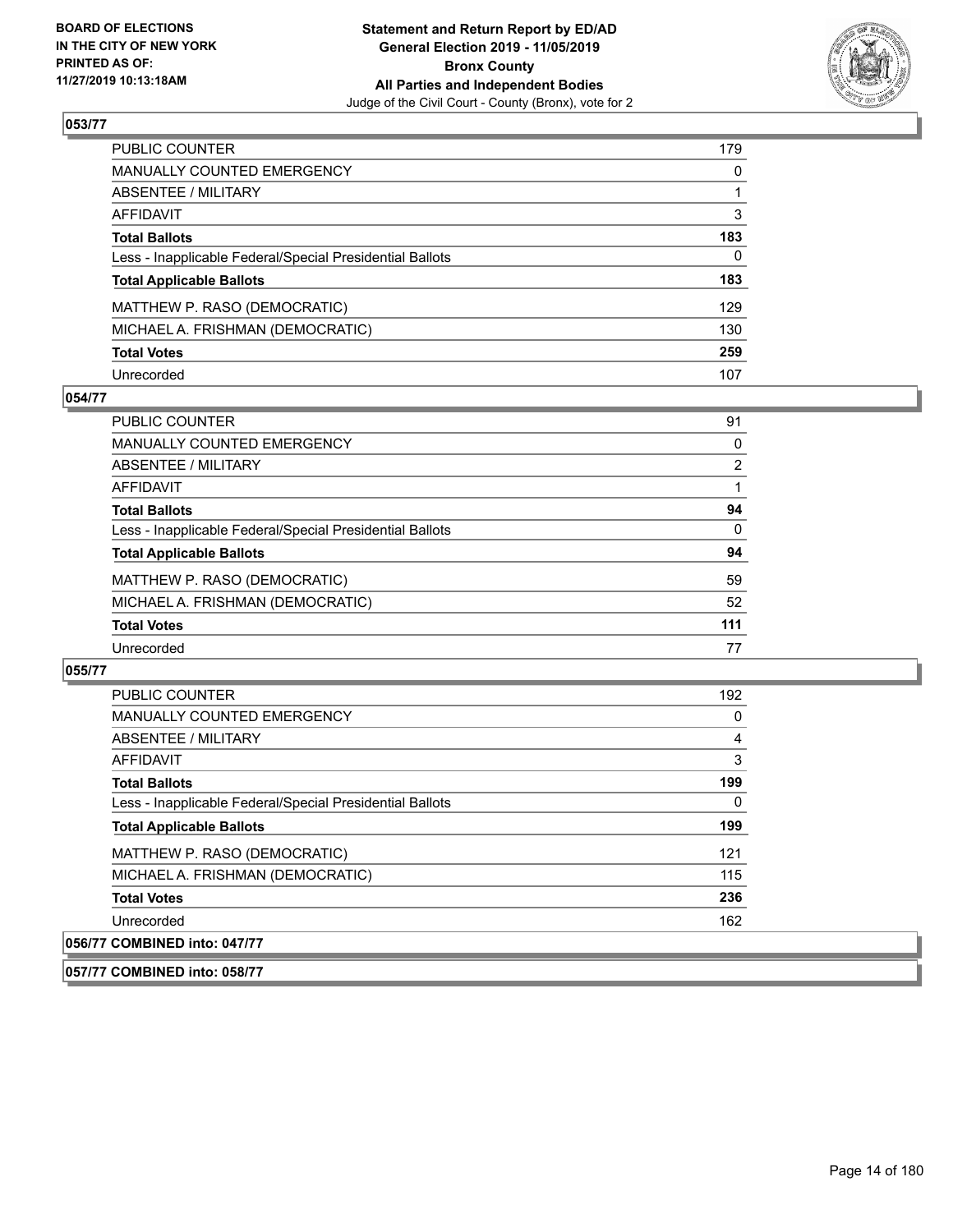

| PUBLIC COUNTER                                           | 356 |
|----------------------------------------------------------|-----|
| MANUALLY COUNTED EMERGENCY                               | 0   |
| <b>ABSENTEE / MILITARY</b>                               | 3   |
| AFFIDAVIT                                                | 4   |
| <b>Total Ballots</b>                                     | 363 |
| Less - Inapplicable Federal/Special Presidential Ballots | 0   |
| <b>Total Applicable Ballots</b>                          | 363 |
| MATTHEW P. RASO (DEMOCRATIC)                             | 252 |
| MICHAEL A. FRISHMAN (DEMOCRATIC)                         | 226 |
| DAVINA FIGEROUX (WRITE-IN)                               |     |
| SEBASTIAN BRITO (WRITE-IN)                               |     |
| UNATTRIBUTABLE WRITE-IN (WRITE-IN)                       |     |
| <b>Total Votes</b>                                       | 481 |
| Unrecorded                                               | 245 |
|                                                          |     |

**059/77 COMBINED into: 049/77**

**060/77 COMBINED into: 049/77**

#### **061/77**

| PUBLIC COUNTER                                           | 262      |
|----------------------------------------------------------|----------|
| <b>MANUALLY COUNTED EMERGENCY</b>                        | 0        |
| ABSENTEE / MILITARY                                      | 2        |
| AFFIDAVIT                                                | 2        |
| <b>Total Ballots</b>                                     | 266      |
| Less - Inapplicable Federal/Special Presidential Ballots | $\Omega$ |
| <b>Total Applicable Ballots</b>                          | 266      |
| MATTHEW P. RASO (DEMOCRATIC)                             | 180      |
| MICHAEL A. FRISHMAN (DEMOCRATIC)                         | 182      |
| <b>Total Votes</b>                                       | 362      |
| Unrecorded                                               | 170      |

| <b>PUBLIC COUNTER</b>                                    | 150 |
|----------------------------------------------------------|-----|
| <b>MANUALLY COUNTED EMERGENCY</b>                        | 0   |
| ABSENTEE / MILITARY                                      | 2   |
| AFFIDAVIT                                                |     |
| <b>Total Ballots</b>                                     | 153 |
| Less - Inapplicable Federal/Special Presidential Ballots | 0   |
| <b>Total Applicable Ballots</b>                          | 153 |
| MATTHEW P. RASO (DEMOCRATIC)                             | 99  |
| MICHAEL A. FRISHMAN (DEMOCRATIC)                         | 88  |
| <b>Total Votes</b>                                       | 187 |
| Unrecorded                                               | 119 |
| 063/77 COMBINED into: 055/77                             |     |
| 064/77 COMBINED into: 062/77                             |     |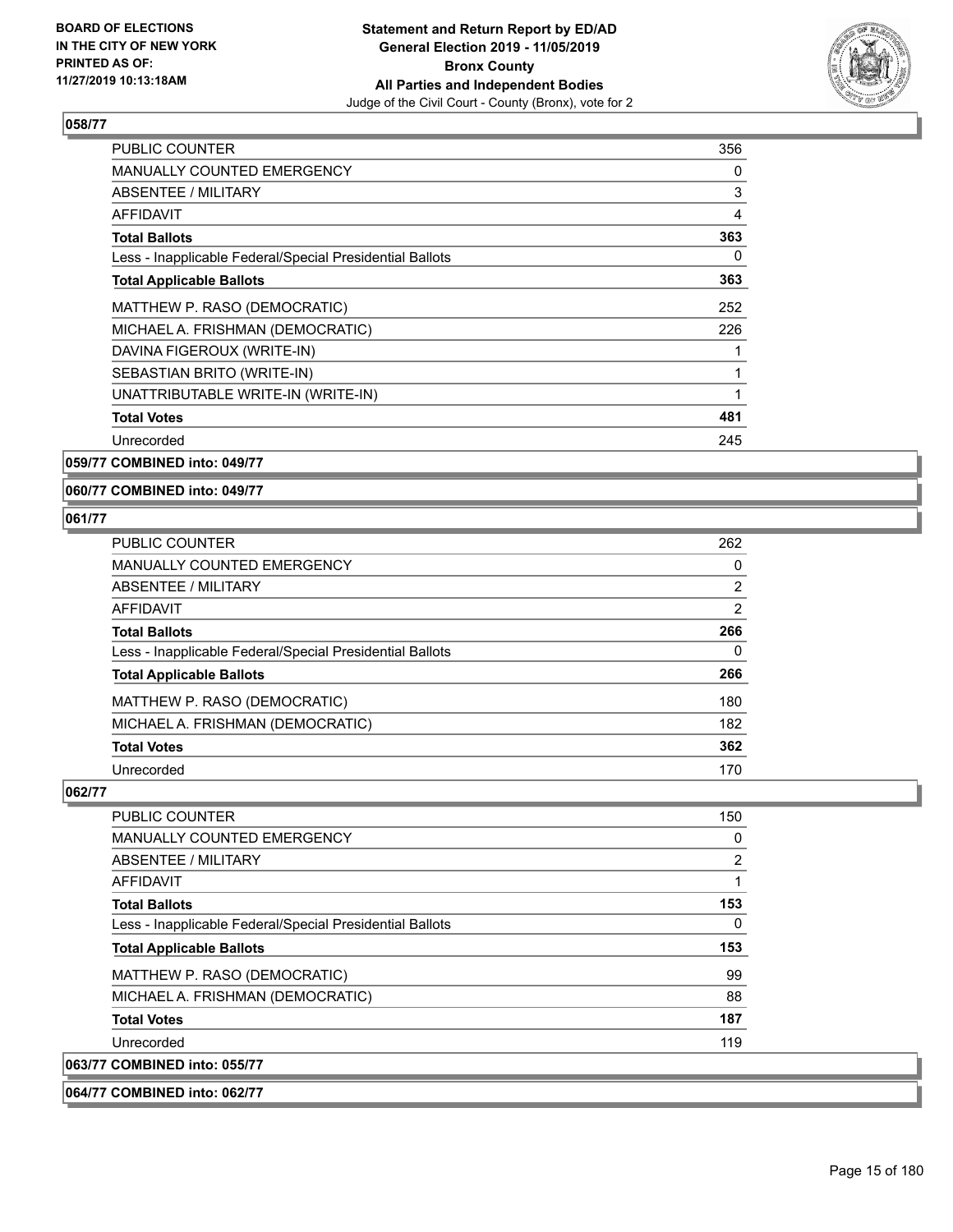

| PUBLIC COUNTER                                           | 110      |
|----------------------------------------------------------|----------|
| MANUALLY COUNTED EMERGENCY                               | 0        |
| ABSENTEE / MILITARY                                      | 4        |
| AFFIDAVIT                                                | 2        |
| Total Ballots                                            | 116      |
| Less - Inapplicable Federal/Special Presidential Ballots | $\Omega$ |
| <b>Total Applicable Ballots</b>                          | 116      |
| MATTHEW P. RASO (DEMOCRATIC)                             | 90       |
| MICHAEL A. FRISHMAN (DEMOCRATIC)                         | 81       |
| <b>Total Votes</b>                                       | 171      |
| Unrecorded                                               | 61       |

### **066/77**

| <b>PUBLIC COUNTER</b>                                    | 214            |
|----------------------------------------------------------|----------------|
| <b>MANUALLY COUNTED EMERGENCY</b>                        | 0              |
| ABSENTEE / MILITARY                                      | $\overline{2}$ |
| <b>AFFIDAVIT</b>                                         | $\Omega$       |
| <b>Total Ballots</b>                                     | 216            |
| Less - Inapplicable Federal/Special Presidential Ballots | 0              |
| <b>Total Applicable Ballots</b>                          | 216            |
| MATTHEW P. RASO (DEMOCRATIC)                             | 158            |
| MICHAEL A. FRISHMAN (DEMOCRATIC)                         | 137            |
| <b>Total Votes</b>                                       | 295            |
| Unrecorded                                               | 137            |
|                                                          |                |

#### **067/77 COMBINED into: 016/77**

#### **068/77**

| <b>PUBLIC COUNTER</b>                                    | 106 |
|----------------------------------------------------------|-----|
| <b>MANUALLY COUNTED EMERGENCY</b>                        | 0   |
| ABSENTEE / MILITARY                                      |     |
| AFFIDAVIT                                                | 0   |
| <b>Total Ballots</b>                                     | 107 |
| Less - Inapplicable Federal/Special Presidential Ballots | 0   |
| <b>Total Applicable Ballots</b>                          | 107 |
| MATTHEW P. RASO (DEMOCRATIC)                             | 65  |
| MICHAEL A. FRISHMAN (DEMOCRATIC)                         | 71  |
| <b>Total Votes</b>                                       | 136 |
| Unrecorded                                               | 78  |
| 069/77 COMBINED into: 061/77                             |     |

**070/77 COMBINED into: 044/77**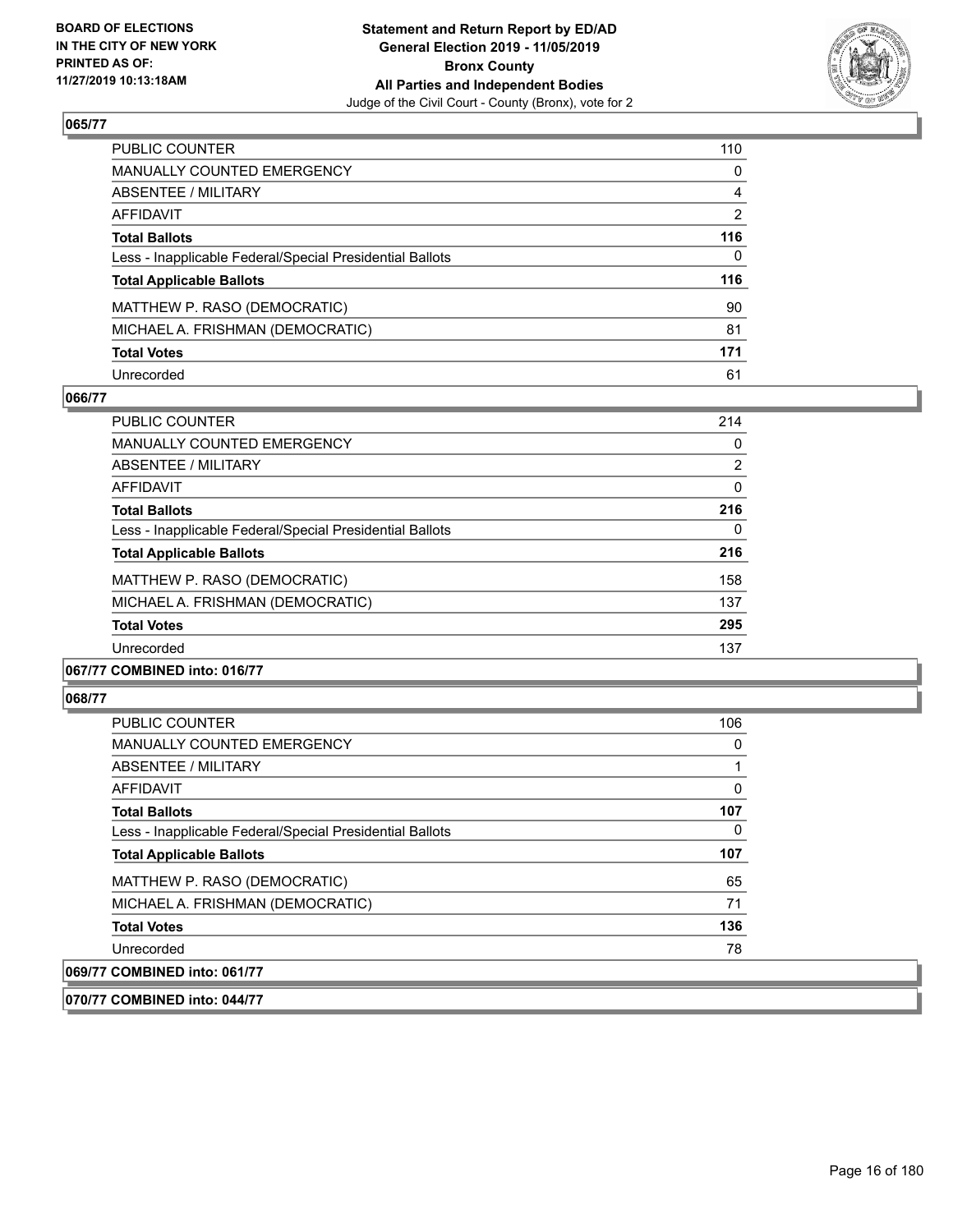

| <b>PUBLIC COUNTER</b>                                    | 201 |
|----------------------------------------------------------|-----|
| <b>MANUALLY COUNTED EMERGENCY</b>                        | 0   |
| ABSENTEE / MILITARY                                      | 3   |
| AFFIDAVIT                                                | 3   |
| <b>Total Ballots</b>                                     | 207 |
| Less - Inapplicable Federal/Special Presidential Ballots | 0   |
| <b>Total Applicable Ballots</b>                          | 207 |
| MATTHEW P. RASO (DEMOCRATIC)                             | 137 |
| MICHAEL A. FRISHMAN (DEMOCRATIC)                         | 129 |
| <b>Total Votes</b>                                       | 266 |
| Unrecorded                                               | 148 |

### **072/77 COMBINED into: 061/77**

**073/77 COMBINED into: 061/77**

**074/77 COMBINED into: 010/77**

**075/77 COMBINED into: 071/77**

### **076/77**

| <b>PUBLIC COUNTER</b>                                    | 152 |
|----------------------------------------------------------|-----|
| <b>MANUALLY COUNTED EMERGENCY</b>                        | 0   |
| ABSENTEE / MILITARY                                      | 2   |
| AFFIDAVIT                                                |     |
| <b>Total Ballots</b>                                     | 155 |
| Less - Inapplicable Federal/Special Presidential Ballots | 0   |
| <b>Total Applicable Ballots</b>                          | 155 |
| MATTHEW P. RASO (DEMOCRATIC)                             | 88  |
| MICHAEL A. FRISHMAN (DEMOCRATIC)                         | 87  |
| UNATTRIBUTABLE WRITE-IN (WRITE-IN)                       | 3   |
| <b>Total Votes</b>                                       | 178 |
| Unrecorded                                               | 132 |
|                                                          |     |

### **077/77 COMBINED into: 003/77**

| <b>PUBLIC COUNTER</b>                                    | 133      |
|----------------------------------------------------------|----------|
| <b>MANUALLY COUNTED EMERGENCY</b>                        | 0        |
| ABSENTEE / MILITARY                                      | 2        |
| AFFIDAVIT                                                | $\Omega$ |
| <b>Total Ballots</b>                                     | 135      |
| Less - Inapplicable Federal/Special Presidential Ballots | 0        |
| <b>Total Applicable Ballots</b>                          | 135      |
| MATTHEW P. RASO (DEMOCRATIC)                             | 79       |
| MICHAEL A. FRISHMAN (DEMOCRATIC)                         | 75       |
| UNATTRIBUTABLE WRITE-IN (WRITE-IN)                       | 2        |
| <b>Total Votes</b>                                       | 156      |
| Unrecorded                                               | 114      |
| 079/77 COMBINED into: 076/77                             |          |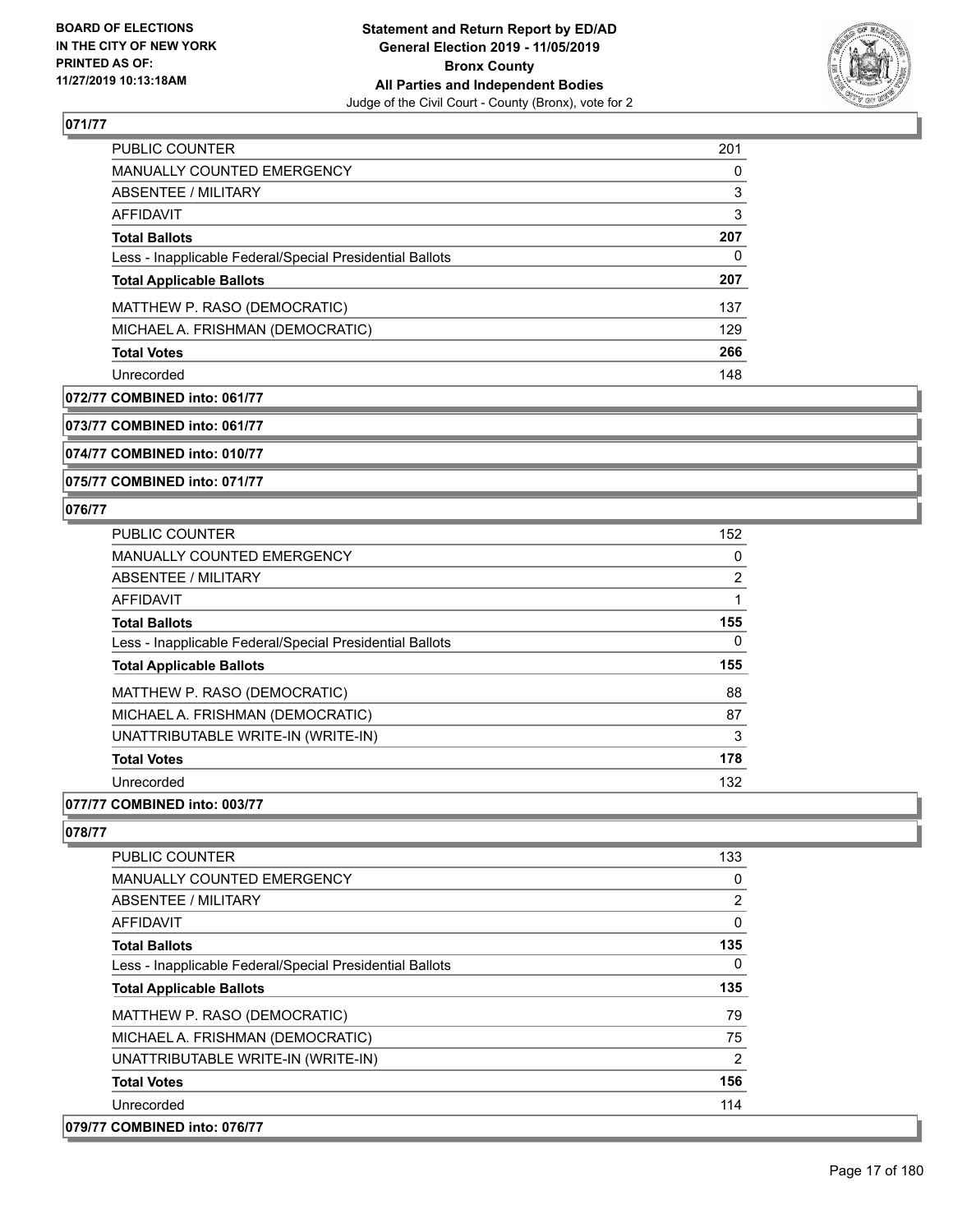

**080/77 COMBINED into: 044/77**

**081/77 COMBINED into: 019/77**

**082/77 COMBINED into: 048/77**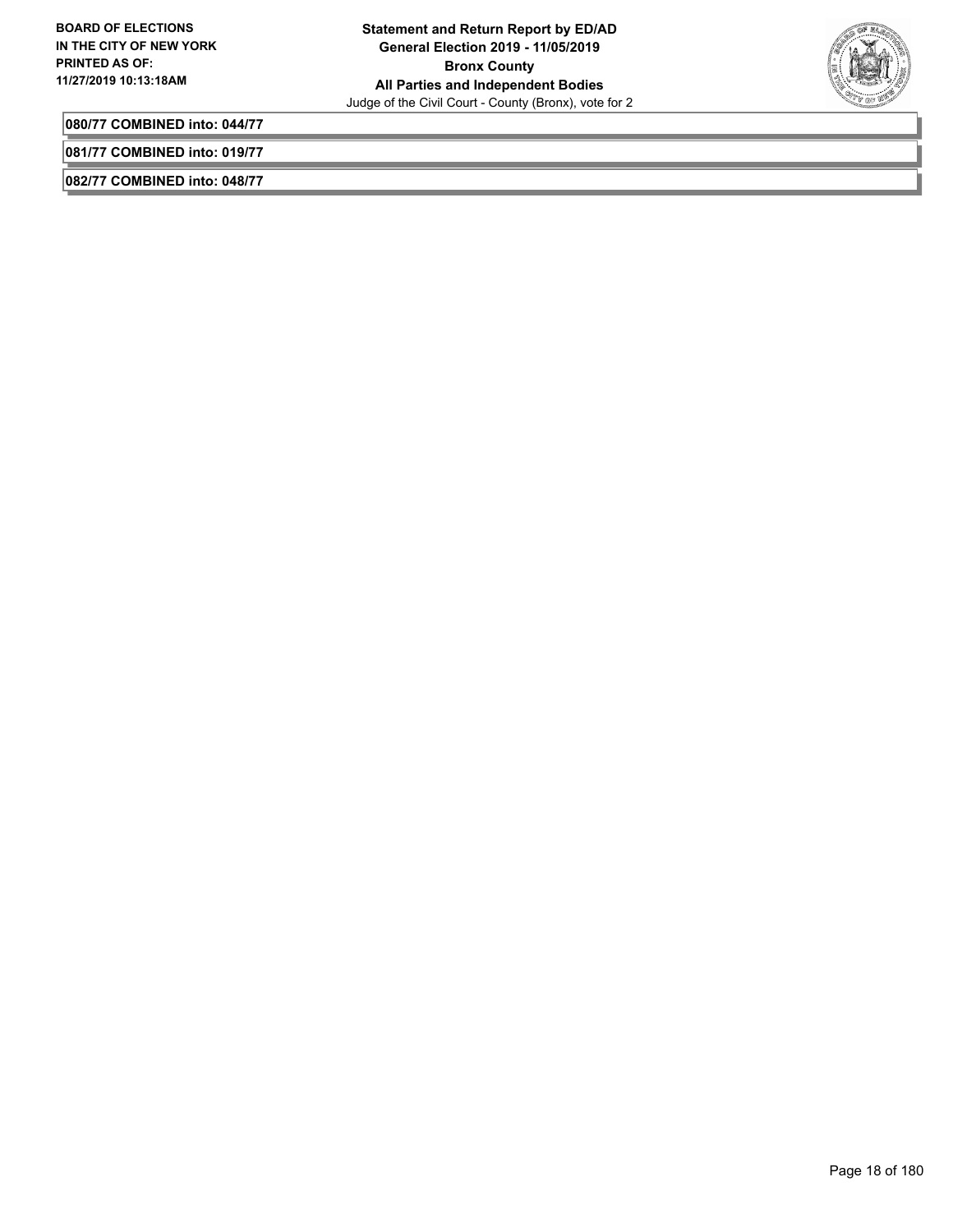

### **001/78 COMBINED into: 003/78**

| ۰.<br>۰.<br>۰, |  |
|----------------|--|
|----------------|--|

| PUBLIC COUNTER                                           | 175            |
|----------------------------------------------------------|----------------|
| MANUALLY COUNTED EMERGENCY                               | $\mathbf{0}$   |
| ABSENTEE / MILITARY                                      | 3              |
| AFFIDAVIT                                                | $\overline{2}$ |
| Total Ballots                                            | 180            |
| Less - Inapplicable Federal/Special Presidential Ballots | $\mathbf{0}$   |
| <b>Total Applicable Ballots</b>                          | 180            |
| MATTHEW P. RASO (DEMOCRATIC)                             | 121            |
| MICHAEL A. FRISHMAN (DEMOCRATIC)                         | 94             |
| <b>Total Votes</b>                                       | 215            |
| Unrecorded                                               | 145            |

#### **003/78**

| <b>PUBLIC COUNTER</b>                                    | 210      |
|----------------------------------------------------------|----------|
| <b>MANUALLY COUNTED EMERGENCY</b>                        | 0        |
| ABSENTEE / MILITARY                                      | 3        |
| AFFIDAVIT                                                |          |
| <b>Total Ballots</b>                                     | 214      |
| Less - Inapplicable Federal/Special Presidential Ballots | $\Omega$ |
| <b>Total Applicable Ballots</b>                          | 214      |
| MATTHEW P. RASO (DEMOCRATIC)                             | 133      |
| MICHAEL A. FRISHMAN (DEMOCRATIC)                         | 124      |
| <b>Total Votes</b>                                       | 257      |
| Unrecorded                                               | 171      |
| 004/78 COMBINED into: 006/78                             |          |

| PUBLIC COUNTER                                           | 200 |
|----------------------------------------------------------|-----|
| <b>MANUALLY COUNTED EMERGENCY</b>                        | 0   |
| ABSENTEE / MILITARY                                      | 7   |
| AFFIDAVIT                                                | 2   |
| <b>Total Ballots</b>                                     | 209 |
| Less - Inapplicable Federal/Special Presidential Ballots | 0   |
| <b>Total Applicable Ballots</b>                          | 209 |
| MATTHEW P. RASO (DEMOCRATIC)                             | 132 |
| MICHAEL A. FRISHMAN (DEMOCRATIC)                         | 124 |
| UNATTRIBUTABLE WRITE-IN (WRITE-IN)                       | 1   |
| <b>Total Votes</b>                                       | 257 |
| Unrecorded                                               | 161 |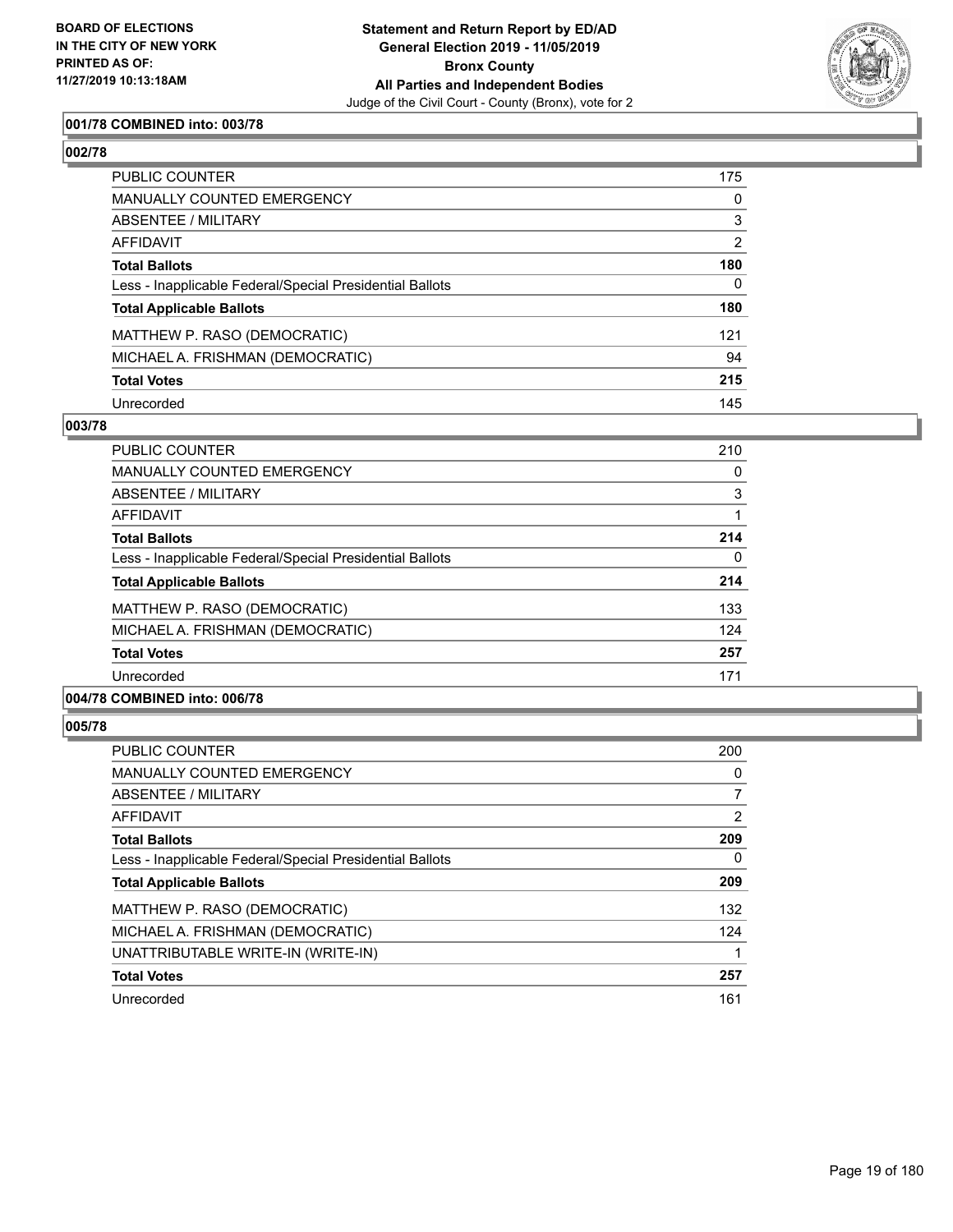

| <b>PUBLIC COUNTER</b>                                    | 212 |
|----------------------------------------------------------|-----|
| <b>MANUALLY COUNTED EMERGENCY</b>                        | 0   |
| ABSENTEE / MILITARY                                      | 6   |
| AFFIDAVIT                                                | 17  |
| <b>Total Ballots</b>                                     | 235 |
| Less - Inapplicable Federal/Special Presidential Ballots | 0   |
| <b>Total Applicable Ballots</b>                          | 235 |
| MATTHEW P. RASO (DEMOCRATIC)                             | 149 |
| MICHAEL A. FRISHMAN (DEMOCRATIC)                         | 147 |
| GINO GUADAGENO (WRITE-IN)                                |     |
| UNATTRIBUTABLE WRITE-IN (WRITE-IN)                       | 2   |
| <b>Total Votes</b>                                       | 299 |
| Unrecorded                                               | 171 |

### **007/78**

| <b>PUBLIC COUNTER</b>                                    | 115            |
|----------------------------------------------------------|----------------|
| <b>MANUALLY COUNTED EMERGENCY</b>                        | 0              |
| ABSENTEE / MILITARY                                      | $\overline{2}$ |
| AFFIDAVIT                                                |                |
| <b>Total Ballots</b>                                     | 118            |
| Less - Inapplicable Federal/Special Presidential Ballots | 0              |
| <b>Total Applicable Ballots</b>                          | 118            |
| MATTHEW P. RASO (DEMOCRATIC)                             | 63             |
| MICHAEL A. FRISHMAN (DEMOCRATIC)                         | 68             |
| DANIEL PASCAL (WRITE-IN)                                 |                |
| UNATTRIBUTABLE WRITE-IN (WRITE-IN)                       |                |
| <b>Total Votes</b>                                       | 133            |
| Unrecorded                                               | 103            |

| <b>PUBLIC COUNTER</b>                                    | 182 |
|----------------------------------------------------------|-----|
| MANUALLY COUNTED EMERGENCY                               | 0   |
| ABSENTEE / MILITARY                                      | 6   |
| AFFIDAVIT                                                | 9   |
| <b>Total Ballots</b>                                     | 197 |
| Less - Inapplicable Federal/Special Presidential Ballots | 0   |
| <b>Total Applicable Ballots</b>                          | 197 |
| MATTHEW P. RASO (DEMOCRATIC)                             | 122 |
| MICHAEL A. FRISHMAN (DEMOCRATIC)                         | 111 |
| <b>Total Votes</b>                                       | 233 |
| Unrecorded                                               | 161 |
| 009/78 COMBINED into: 007/78                             |     |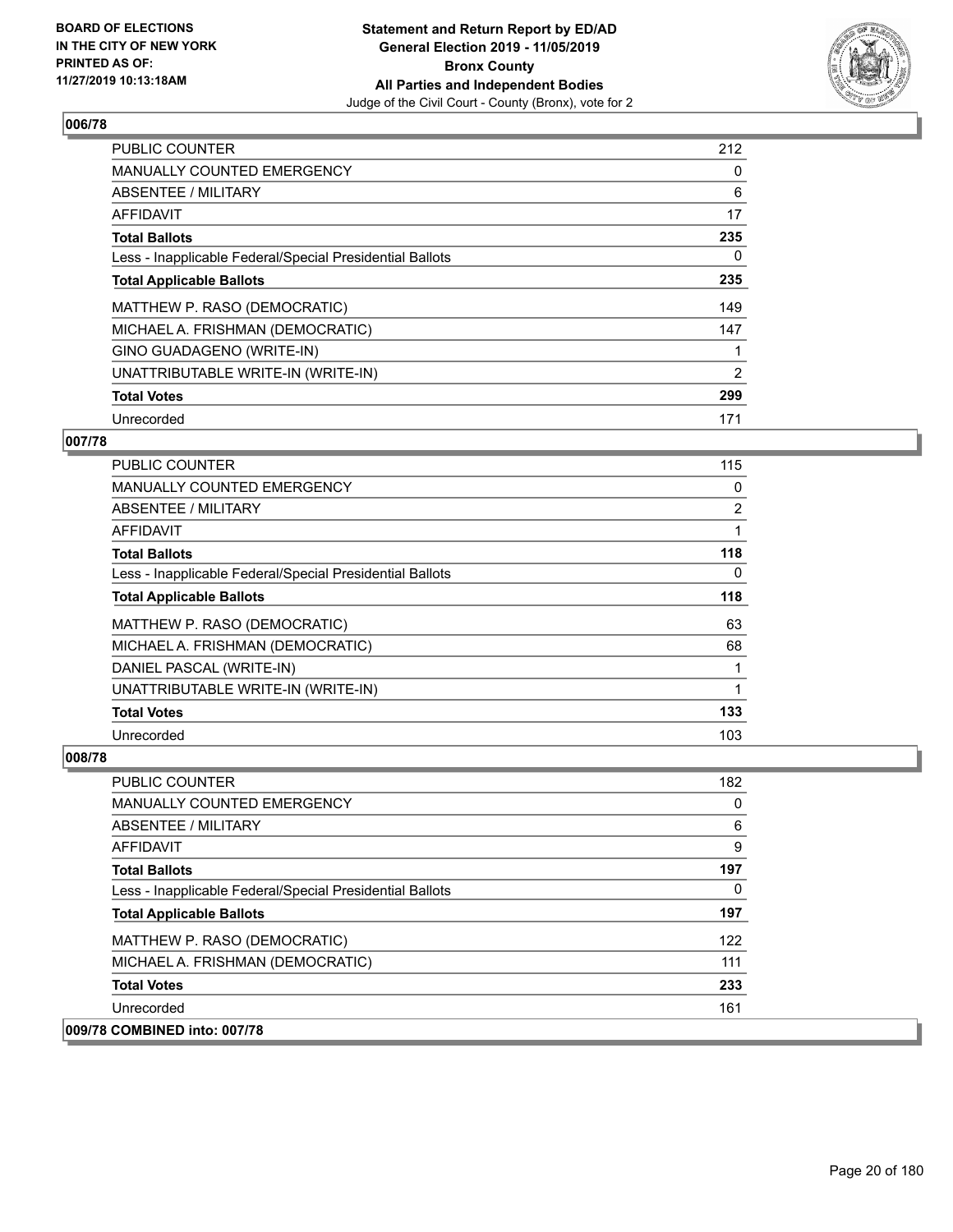

| PUBLIC COUNTER                                           | 168 |
|----------------------------------------------------------|-----|
| <b>MANUALLY COUNTED EMERGENCY</b>                        | 0   |
| ABSENTEE / MILITARY                                      | 5   |
| AFFIDAVIT                                                | 4   |
| <b>Total Ballots</b>                                     | 177 |
| Less - Inapplicable Federal/Special Presidential Ballots | 0   |
| <b>Total Applicable Ballots</b>                          | 177 |
| MATTHEW P. RASO (DEMOCRATIC)                             | 107 |
| MICHAEL A. FRISHMAN (DEMOCRATIC)                         | 113 |
| <b>Total Votes</b>                                       | 220 |
| Unrecorded                                               | 134 |

### **011/78 COMBINED into: 010/78**

### **012/78**

| <b>PUBLIC COUNTER</b>                                    | 150              |
|----------------------------------------------------------|------------------|
| <b>MANUALLY COUNTED EMERGENCY</b>                        | 0                |
| <b>ABSENTEE / MILITARY</b>                               | 7                |
| <b>AFFIDAVIT</b>                                         |                  |
| <b>Total Ballots</b>                                     | 158              |
| Less - Inapplicable Federal/Special Presidential Ballots | $\Omega$         |
| <b>Total Applicable Ballots</b>                          | 158              |
| MATTHEW P. RASO (DEMOCRATIC)                             | 102 <sub>2</sub> |
| MICHAEL A. FRISHMAN (DEMOCRATIC)                         | 86               |
| <b>Total Votes</b>                                       | 188              |
| Unrecorded                                               | 128              |
|                                                          |                  |

| <b>PUBLIC COUNTER</b>                                    | 161      |
|----------------------------------------------------------|----------|
| MANUALLY COUNTED EMERGENCY                               | $\Omega$ |
| <b>ABSENTEE / MILITARY</b>                               |          |
| AFFIDAVIT                                                | 2        |
| <b>Total Ballots</b>                                     | 164      |
| Less - Inapplicable Federal/Special Presidential Ballots | 0        |
| <b>Total Applicable Ballots</b>                          | 164      |
|                                                          | 95       |
| MATTHEW P. RASO (DEMOCRATIC)                             |          |
| MICHAEL A. FRISHMAN (DEMOCRATIC)                         | 98       |
| UNATTRIBUTABLE WRITE-IN (WRITE-IN)                       |          |
| <b>Total Votes</b>                                       | 194      |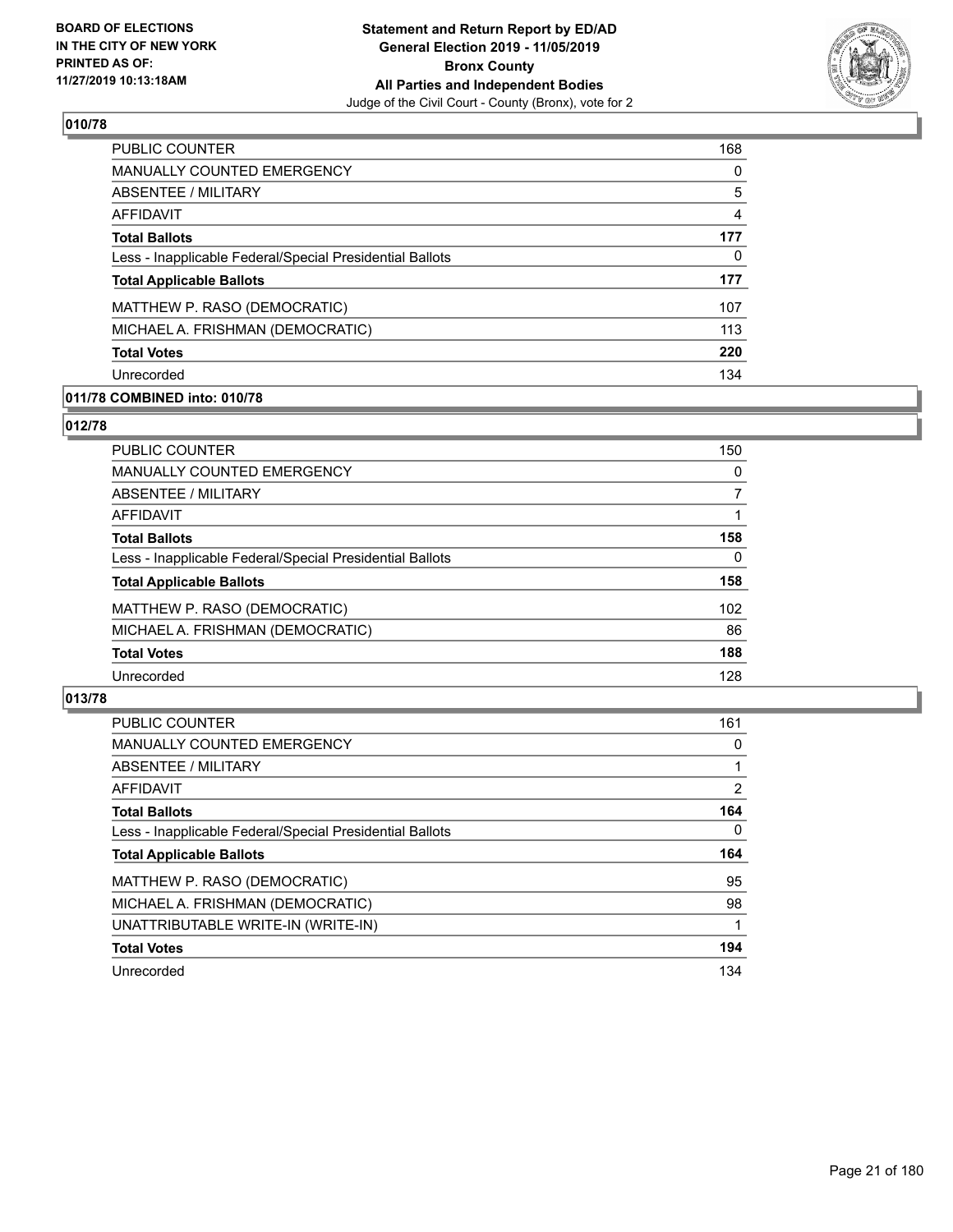

| <b>PUBLIC COUNTER</b>                                    | 134            |
|----------------------------------------------------------|----------------|
| <b>MANUALLY COUNTED EMERGENCY</b>                        | 0              |
| ABSENTEE / MILITARY                                      |                |
| AFFIDAVIT                                                | $\overline{2}$ |
| <b>Total Ballots</b>                                     | 137            |
| Less - Inapplicable Federal/Special Presidential Ballots | 0              |
| <b>Total Applicable Ballots</b>                          | 137            |
| MATTHEW P. RASO (DEMOCRATIC)                             | 84             |
| MICHAEL A. FRISHMAN (DEMOCRATIC)                         | 93             |
| RON PAUL (WRITE-IN)                                      |                |
| UNATTRIBUTABLE WRITE-IN (WRITE-IN)                       |                |
| <b>Total Votes</b>                                       | 179            |
| Unrecorded                                               | 95             |

### **015/78**

| PUBLIC COUNTER                                           | 97               |
|----------------------------------------------------------|------------------|
| MANUALLY COUNTED EMERGENCY                               | $\Omega$         |
| ABSENTEE / MILITARY                                      | 5                |
| AFFIDAVIT                                                | 0                |
| <b>Total Ballots</b>                                     | 102 <sub>2</sub> |
| Less - Inapplicable Federal/Special Presidential Ballots | 0                |
| <b>Total Applicable Ballots</b>                          | 102 <sub>2</sub> |
| MATTHEW P. RASO (DEMOCRATIC)                             | 62               |
| MICHAEL A. FRISHMAN (DEMOCRATIC)                         | 59               |
| <b>Total Votes</b>                                       | 121              |
| Unrecorded                                               | 83               |
|                                                          |                  |

| <b>PUBLIC COUNTER</b>                                    | 204            |
|----------------------------------------------------------|----------------|
| <b>MANUALLY COUNTED EMERGENCY</b>                        | $\Omega$       |
| ABSENTEE / MILITARY                                      | 8              |
| <b>AFFIDAVIT</b>                                         | 6              |
| <b>Total Ballots</b>                                     | 218            |
| Less - Inapplicable Federal/Special Presidential Ballots | 0              |
| <b>Total Applicable Ballots</b>                          | 218            |
| MATTHEW P. RASO (DEMOCRATIC)                             | 141            |
| MICHAEL A. FRISHMAN (DEMOCRATIC)                         | 128            |
| JONATHAN RODRIGUEZ (WRITE-IN)                            |                |
| ROSALIE LESLIE (WRITE-IN)                                | 1              |
| RUDY GIULIANI (WRITE-IN)                                 | 1              |
| SALLIE YOUNG (WRITE-IN)                                  | $\overline{2}$ |
| UNATTRIBUTABLE WRITE-IN (WRITE-IN)                       | $\overline{2}$ |
| <b>Total Votes</b>                                       | 276            |
| Unrecorded                                               | 160            |
| 017/78 COMBINED into: 012/78                             |                |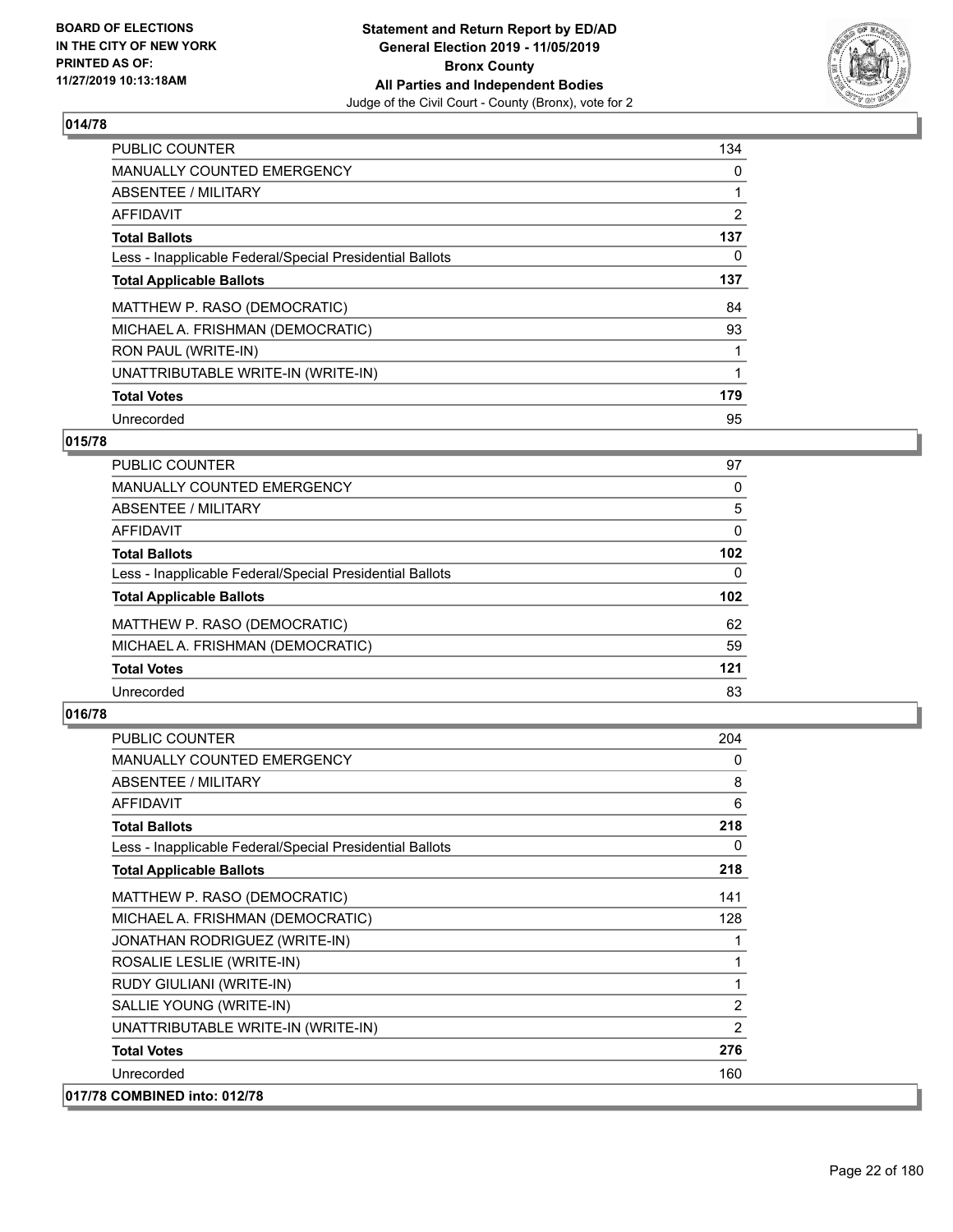

| <b>PUBLIC COUNTER</b>                                    | 155      |
|----------------------------------------------------------|----------|
| <b>MANUALLY COUNTED EMERGENCY</b>                        | $\Omega$ |
| ABSENTEE / MILITARY                                      |          |
| AFFIDAVIT                                                | 10       |
| <b>Total Ballots</b>                                     | 166      |
| Less - Inapplicable Federal/Special Presidential Ballots | 0        |
| <b>Total Applicable Ballots</b>                          | 166      |
|                                                          |          |
| MATTHEW P. RASO (DEMOCRATIC)                             | 99       |
| MICHAEL A. FRISHMAN (DEMOCRATIC)                         | 94       |
| ISHA TAYLOR (WRITE-IN)                                   |          |
| <b>Total Votes</b>                                       | 194      |

#### **019/78**

| <b>PUBLIC COUNTER</b>                                    | 120      |
|----------------------------------------------------------|----------|
| MANUALLY COUNTED EMERGENCY                               | 0        |
| ABSENTEE / MILITARY                                      | 4        |
| <b>AFFIDAVIT</b>                                         | 2        |
| <b>Total Ballots</b>                                     | 126      |
| Less - Inapplicable Federal/Special Presidential Ballots | $\Omega$ |
| <b>Total Applicable Ballots</b>                          | 126      |
| MATTHEW P. RASO (DEMOCRATIC)                             | 93       |
| MICHAEL A. FRISHMAN (DEMOCRATIC)                         | 67       |
| <b>Total Votes</b>                                       | 160      |
| Unrecorded                                               | 92       |

### **020/78**

| PUBLIC COUNTER                                           | 120 |
|----------------------------------------------------------|-----|
| <b>MANUALLY COUNTED EMERGENCY</b>                        | 0   |
| ABSENTEE / MILITARY                                      | 5   |
| <b>AFFIDAVIT</b>                                         | 0   |
| <b>Total Ballots</b>                                     | 125 |
| Less - Inapplicable Federal/Special Presidential Ballots | 0   |
| <b>Total Applicable Ballots</b>                          | 125 |
| MATTHEW P. RASO (DEMOCRATIC)                             | 72  |
| MICHAEL A. FRISHMAN (DEMOCRATIC)                         | 70  |
| <b>Total Votes</b>                                       | 142 |
| Unrecorded                                               | 108 |
| 021/78 COMBINED into: 015/78                             |     |

#### **022/78 COMBINED into: 013/78**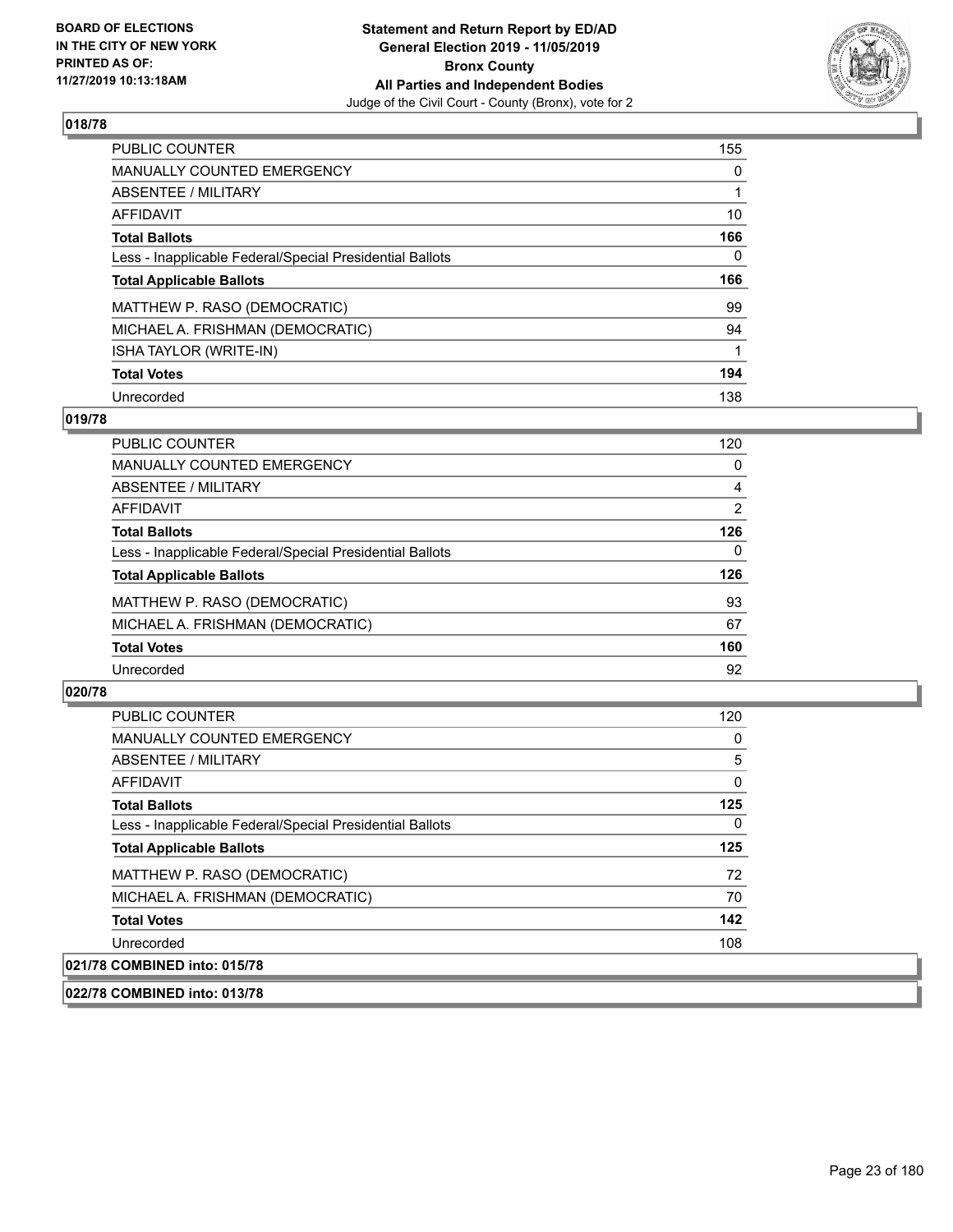

| PUBLIC COUNTER                                           | 94           |
|----------------------------------------------------------|--------------|
| MANUALLY COUNTED EMERGENCY                               | $\mathbf{0}$ |
| ABSENTEE / MILITARY                                      | 3            |
| AFFIDAVIT                                                |              |
| Total Ballots                                            | 98           |
| Less - Inapplicable Federal/Special Presidential Ballots | $\mathbf{0}$ |
| <b>Total Applicable Ballots</b>                          | 98           |
| MATTHEW P. RASO (DEMOCRATIC)                             | 60           |
| MICHAEL A. FRISHMAN (DEMOCRATIC)                         | 56           |
| <b>Total Votes</b>                                       | 116          |
| Unrecorded                                               | 80           |

#### **024/78**

| 120 |
|-----|
| 0   |
|     |
|     |
| 122 |
| 0   |
| 122 |
| 88  |
| 71  |
|     |
| 3   |
| 163 |
| 81  |
|     |

### **025/78 COMBINED into: 020/78**

### **026/78 COMBINED into: 027/78**

| <b>PUBLIC COUNTER</b>                                    | 183 |
|----------------------------------------------------------|-----|
| <b>MANUALLY COUNTED EMERGENCY</b>                        | 0   |
| ABSENTEE / MILITARY                                      | 3   |
| <b>AFFIDAVIT</b>                                         | 0   |
| <b>Total Ballots</b>                                     | 186 |
| Less - Inapplicable Federal/Special Presidential Ballots | 0   |
| <b>Total Applicable Ballots</b>                          | 186 |
| MATTHEW P. RASO (DEMOCRATIC)                             | 131 |
| MICHAEL A. FRISHMAN (DEMOCRATIC)                         | 110 |
| UNATTRIBUTABLE WRITE-IN (WRITE-IN)                       | 1   |
| <b>Total Votes</b>                                       | 242 |
| Unrecorded                                               | 130 |
| 028/78 COMBINED into: 016/78                             |     |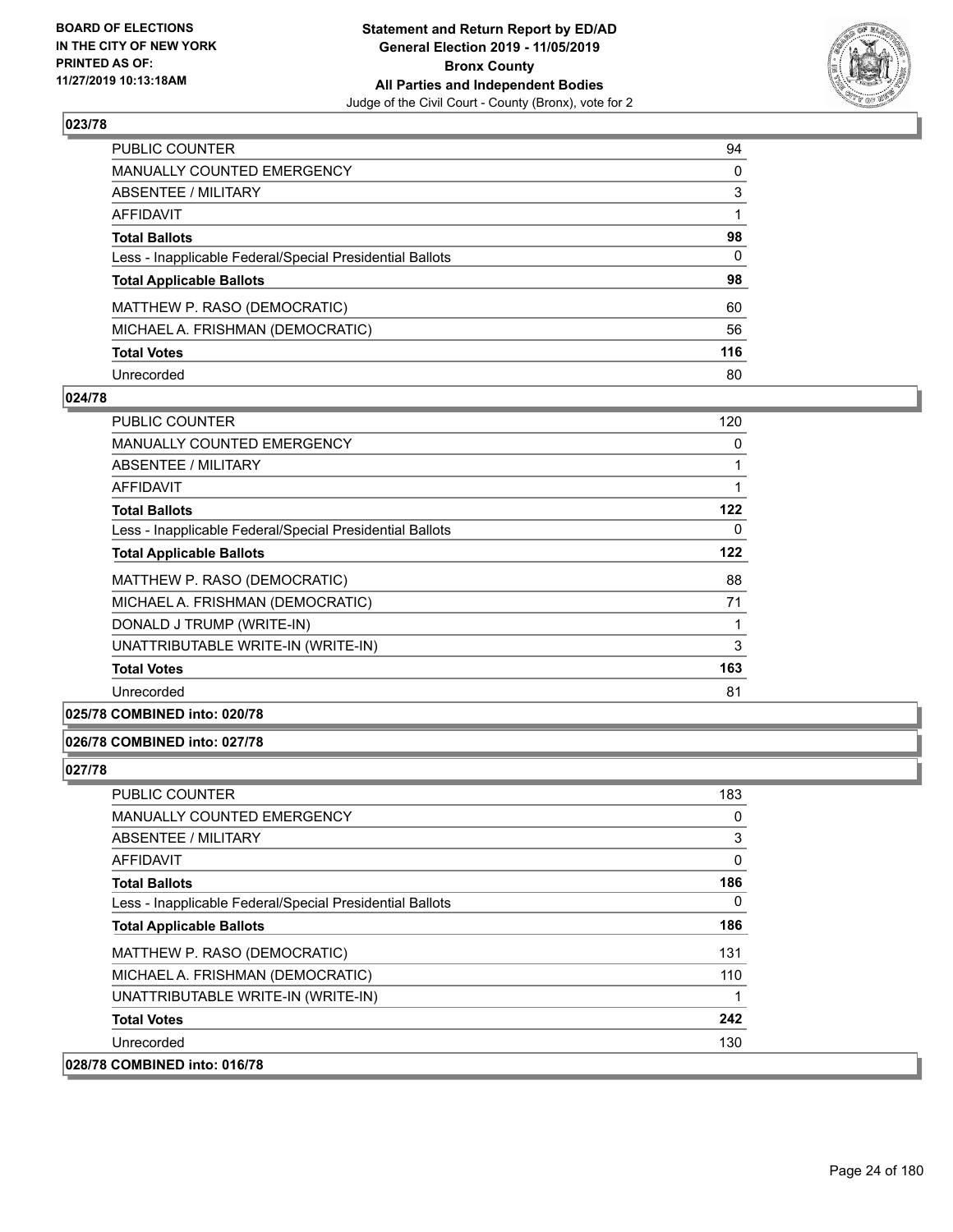

| <b>PUBLIC COUNTER</b>                                    | 151            |
|----------------------------------------------------------|----------------|
| <b>MANUALLY COUNTED EMERGENCY</b>                        | 0              |
| ABSENTEE / MILITARY                                      | $\overline{4}$ |
| <b>AFFIDAVIT</b>                                         |                |
| <b>Total Ballots</b>                                     | 156            |
| Less - Inapplicable Federal/Special Presidential Ballots | 0              |
| <b>Total Applicable Ballots</b>                          | 156            |
| MATTHEW P. RASO (DEMOCRATIC)                             | 103            |
| MICHAEL A. FRISHMAN (DEMOCRATIC)                         | 85             |
| UNATTRIBUTABLE WRITE-IN (WRITE-IN)                       | 3              |
| <b>Total Votes</b>                                       | 191            |
| Unrecorded                                               | 121            |

### **030/78 COMBINED into: 029/78**

### **031/78**

| PUBLIC COUNTER                                           | 210            |
|----------------------------------------------------------|----------------|
| <b>MANUALLY COUNTED EMERGENCY</b>                        | 0              |
| ABSENTEE / MILITARY                                      | 4              |
| <b>AFFIDAVIT</b>                                         | 4              |
| <b>Total Ballots</b>                                     | 218            |
| Less - Inapplicable Federal/Special Presidential Ballots | 0              |
| <b>Total Applicable Ballots</b>                          | 218            |
| MATTHEW P. RASO (DEMOCRATIC)                             | 156            |
| MICHAEL A. FRISHMAN (DEMOCRATIC)                         | 134            |
| UNATTRIBUTABLE WRITE-IN (WRITE-IN)                       | $\overline{2}$ |
| <b>Total Votes</b>                                       | 292            |
| Unrecorded                                               | 144            |
|                                                          |                |

#### **032/78 COMBINED into: 031/78**

| PUBLIC COUNTER                                           | 235            |
|----------------------------------------------------------|----------------|
| <b>MANUALLY COUNTED EMERGENCY</b>                        | 0              |
| <b>ABSENTEE / MILITARY</b>                               | 4              |
| AFFIDAVIT                                                | $\overline{2}$ |
| <b>Total Ballots</b>                                     | 241            |
| Less - Inapplicable Federal/Special Presidential Ballots | 0              |
| <b>Total Applicable Ballots</b>                          | 241            |
| MATTHEW P. RASO (DEMOCRATIC)                             | 156            |
| MICHAEL A. FRISHMAN (DEMOCRATIC)                         | 121            |
| UNATTRIBUTABLE WRITE-IN (WRITE-IN)                       |                |
| <b>Total Votes</b>                                       | 278            |
| Unrecorded                                               | 204            |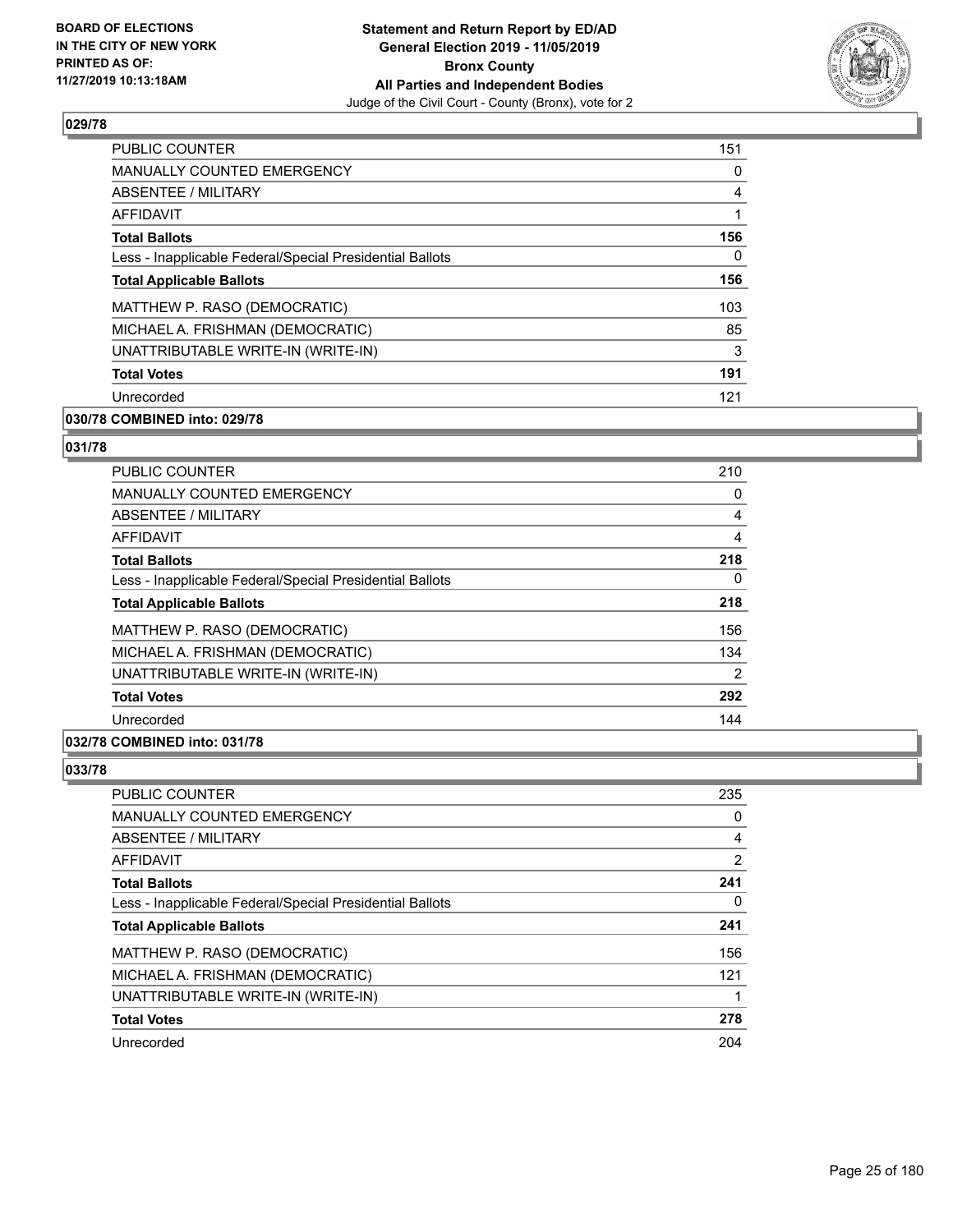

| PUBLIC COUNTER                                           | 180 |
|----------------------------------------------------------|-----|
| <b>MANUALLY COUNTED EMERGENCY</b>                        | 0   |
| ABSENTEE / MILITARY                                      | 8   |
| <b>AFFIDAVIT</b>                                         |     |
| <b>Total Ballots</b>                                     | 189 |
| Less - Inapplicable Federal/Special Presidential Ballots | 0   |
| <b>Total Applicable Ballots</b>                          | 189 |
| MATTHEW P. RASO (DEMOCRATIC)                             | 128 |
| MICHAEL A. FRISHMAN (DEMOCRATIC)                         | 107 |
| UNATTRIBUTABLE WRITE-IN (WRITE-IN)                       |     |
| <b>Total Votes</b>                                       | 236 |
| Unrecorded                                               | 142 |

### **035/78 COMBINED into: 016/78**

#### **036/78**

| <b>PUBLIC COUNTER</b>                                    | 86       |
|----------------------------------------------------------|----------|
| <b>MANUALLY COUNTED EMERGENCY</b>                        | $\Omega$ |
| ABSENTEE / MILITARY                                      | 0        |
| AFFIDAVIT                                                | 4        |
| <b>Total Ballots</b>                                     | 90       |
| Less - Inapplicable Federal/Special Presidential Ballots | $\Omega$ |
| <b>Total Applicable Ballots</b>                          | 90       |
| MATTHEW P. RASO (DEMOCRATIC)                             | 58       |
| MICHAEL A. FRISHMAN (DEMOCRATIC)                         | 50       |
| <b>Total Votes</b>                                       | 108      |
| Unrecorded                                               | 72       |

| <b>PUBLIC COUNTER</b>                                    | 140 |
|----------------------------------------------------------|-----|
| MANUALLY COUNTED EMERGENCY                               | 0   |
| ABSENTEE / MILITARY                                      | 9   |
| AFFIDAVIT                                                | 0   |
| <b>Total Ballots</b>                                     | 149 |
| Less - Inapplicable Federal/Special Presidential Ballots | 0   |
| <b>Total Applicable Ballots</b>                          | 149 |
| MATTHEW P. RASO (DEMOCRATIC)                             | 105 |
| MICHAEL A. FRISHMAN (DEMOCRATIC)                         | 78  |
| JOHN GRISHAM (WRITE-IN)                                  |     |
| PHILIP TORNADO (WRITE-IN)                                | 1   |
| UNATTRIBUTABLE WRITE-IN (WRITE-IN)                       | 1   |
| <b>Total Votes</b>                                       | 186 |
| Unrecorded                                               | 112 |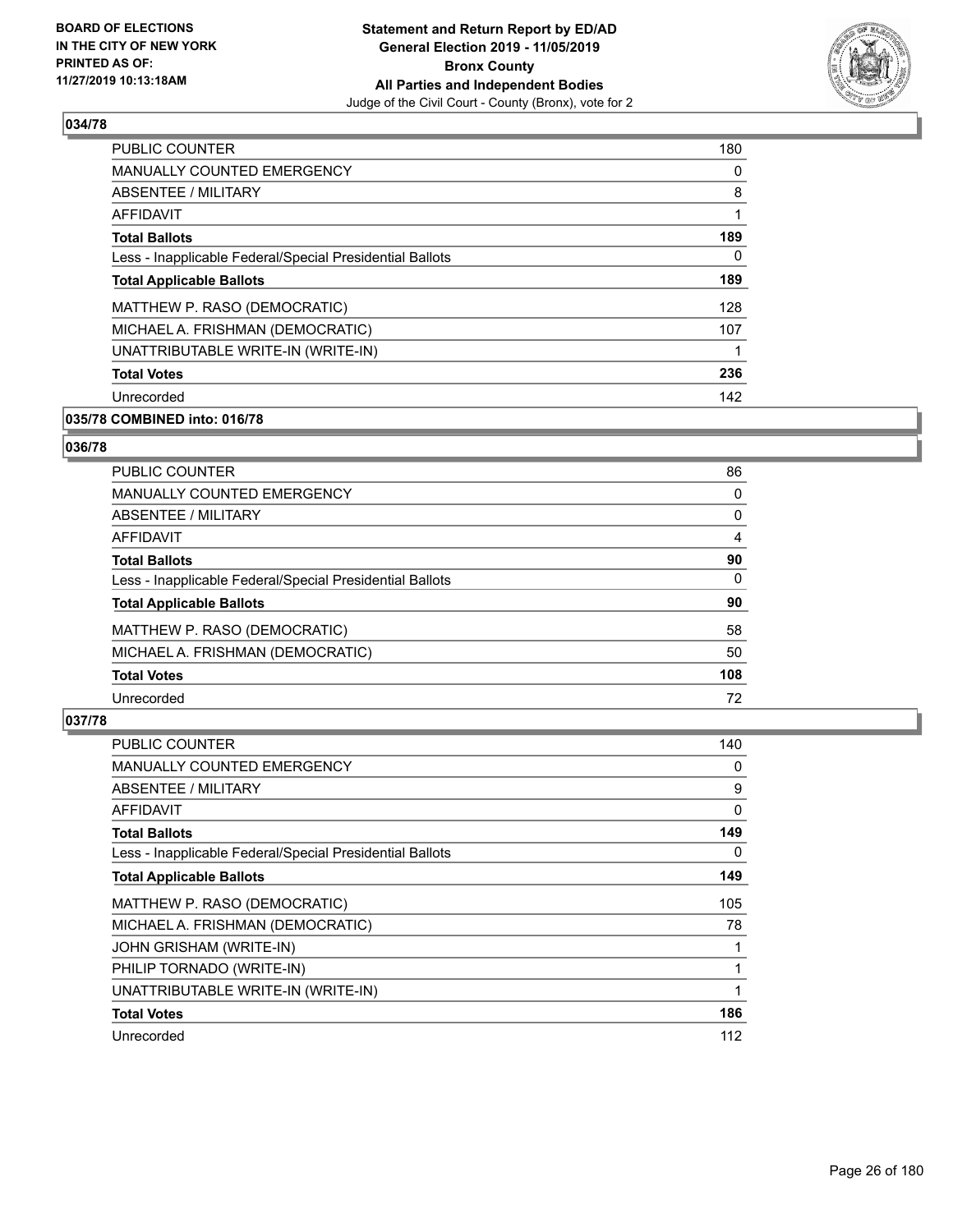

| PUBLIC COUNTER                                           | 132 |
|----------------------------------------------------------|-----|
| <b>MANUALLY COUNTED EMERGENCY</b>                        | 0   |
| ABSENTEE / MILITARY                                      | 4   |
| AFFIDAVIT                                                | 2   |
| <b>Total Ballots</b>                                     | 138 |
| Less - Inapplicable Federal/Special Presidential Ballots | 0   |
| <b>Total Applicable Ballots</b>                          | 138 |
| MATTHEW P. RASO (DEMOCRATIC)                             | 92  |
| MICHAEL A. FRISHMAN (DEMOCRATIC)                         | 82  |
| <b>Total Votes</b>                                       | 174 |
| Unrecorded                                               | 102 |

### **039/78 COMBINED into: 037/78**

#### **040/78**

| 249      |
|----------|
| $\Omega$ |
| 4        |
|          |
| 254      |
| 0        |
| 254      |
| 181      |
| 156      |
|          |
| 338      |
| 170      |
|          |

| <b>PUBLIC COUNTER</b>                                    | 183          |
|----------------------------------------------------------|--------------|
| <b>MANUALLY COUNTED EMERGENCY</b>                        | 0            |
| <b>ABSENTEE / MILITARY</b>                               | 5            |
| AFFIDAVIT                                                | $\mathbf{1}$ |
| <b>Total Ballots</b>                                     | 189          |
| Less - Inapplicable Federal/Special Presidential Ballots | 0            |
| <b>Total Applicable Ballots</b>                          | 189          |
| MATTHEW P. RASO (DEMOCRATIC)                             | 129          |
| MICHAEL A. FRISHMAN (DEMOCRATIC)                         | 110          |
| <b>BO DITEL (WRITE-IN)</b>                               | 1            |
| DURRELL BOAHEN (WRITE-IN)                                | 1            |
| UNATTRIBUTABLE WRITE-IN (WRITE-IN)                       | 2            |
| <b>Total Votes</b>                                       | 243          |
| Unrecorded                                               | 135          |
| 042/78 COMBINED into: 008/78                             |              |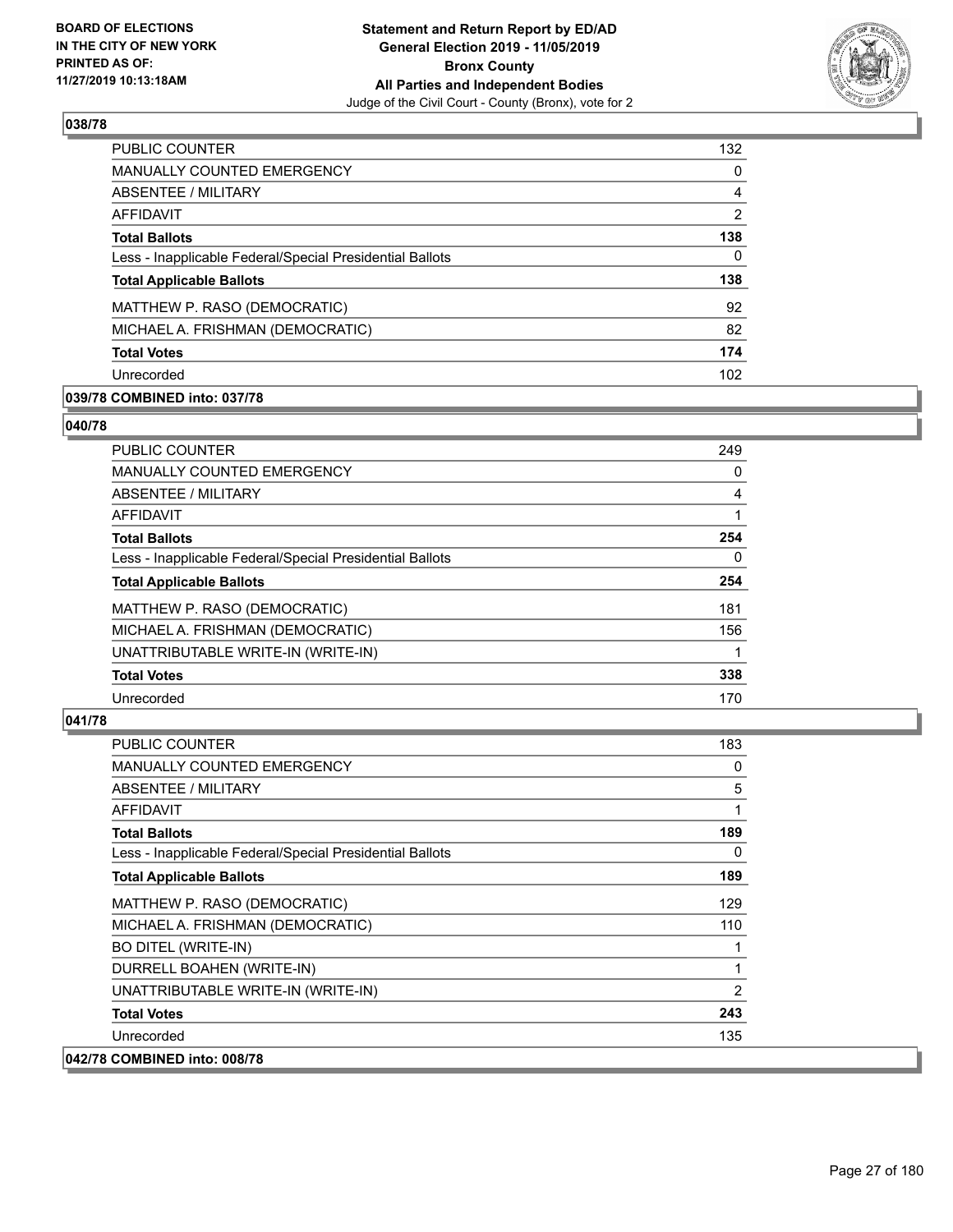

| PUBLIC COUNTER                                           | 173          |
|----------------------------------------------------------|--------------|
| <b>MANUALLY COUNTED EMERGENCY</b>                        | $\mathbf{0}$ |
| <b>ABSENTEE / MILITARY</b>                               | 2            |
| <b>AFFIDAVIT</b>                                         | 10           |
| <b>Total Ballots</b>                                     | 185          |
| Less - Inapplicable Federal/Special Presidential Ballots | $\Omega$     |
| <b>Total Applicable Ballots</b>                          | 185          |
| MATTHEW P. RASO (DEMOCRATIC)                             | 115          |
| MICHAEL A. FRISHMAN (DEMOCRATIC)                         | 101          |
| <b>Total Votes</b>                                       | 216          |
| Unrecorded                                               | 154          |

#### **044/78**

| 0        |
|----------|
| 3        |
|          |
| 183      |
| $\Omega$ |
| 183      |
| 137      |
| 114      |
| 251      |
| 115      |
|          |

### **045/78 COMBINED into: 044/78**

#### **046/78 COMBINED into: 043/78**

| <b>PUBLIC COUNTER</b>                                    | 138 |
|----------------------------------------------------------|-----|
| <b>MANUALLY COUNTED EMERGENCY</b>                        | 0   |
| ABSENTEE / MILITARY                                      | 5   |
| AFFIDAVIT                                                | 8   |
| <b>Total Ballots</b>                                     | 151 |
| Less - Inapplicable Federal/Special Presidential Ballots | 0   |
| <b>Total Applicable Ballots</b>                          | 151 |
| MATTHEW P. RASO (DEMOCRATIC)                             | 93  |
| MICHAEL A. FRISHMAN (DEMOCRATIC)                         | 82  |
| <b>Total Votes</b>                                       | 175 |
| Unrecorded                                               | 127 |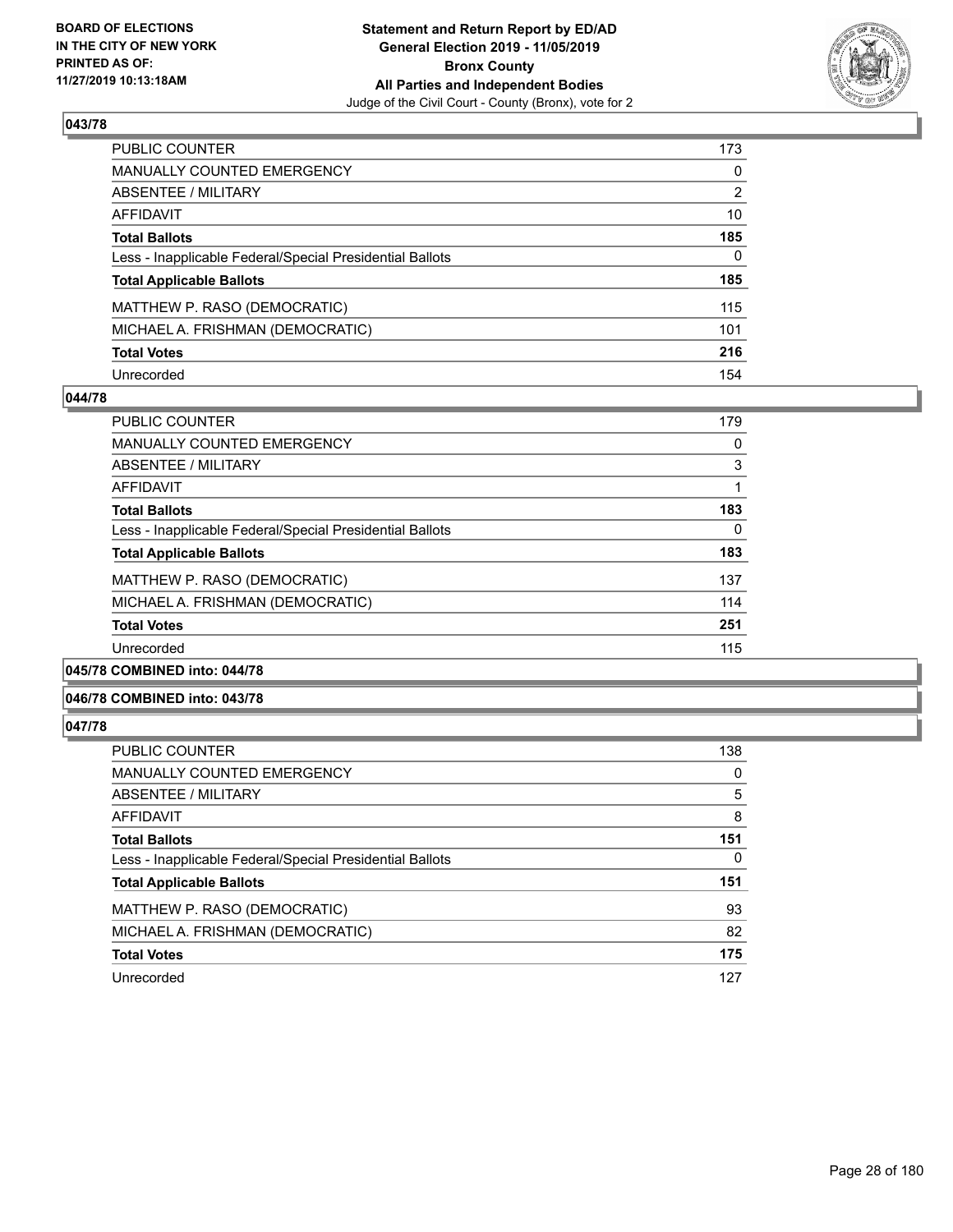

| <b>PUBLIC COUNTER</b>                                    | 434               |
|----------------------------------------------------------|-------------------|
| <b>MANUALLY COUNTED EMERGENCY</b>                        | 0                 |
| ABSENTEE / MILITARY                                      | $12 \overline{ }$ |
| <b>AFFIDAVIT</b>                                         | 4                 |
| <b>Total Ballots</b>                                     | 450               |
| Less - Inapplicable Federal/Special Presidential Ballots | 0                 |
| <b>Total Applicable Ballots</b>                          | 450               |
| MATTHEW P. RASO (DEMOCRATIC)                             | 304               |
| MICHAEL A. FRISHMAN (DEMOCRATIC)                         | 281               |
| UNATTRIBUTABLE WRITE-IN (WRITE-IN)                       |                   |
| <b>Total Votes</b>                                       | 586               |
| Unrecorded                                               | 314               |

### **049/78 COMBINED into: 048/78**

#### **050/78**

| <b>PUBLIC COUNTER</b>                                    | 164 |
|----------------------------------------------------------|-----|
| <b>MANUALLY COUNTED EMERGENCY</b>                        | 0   |
| <b>ABSENTEE / MILITARY</b>                               | 2   |
| AFFIDAVIT                                                | 5   |
| <b>Total Ballots</b>                                     | 171 |
| Less - Inapplicable Federal/Special Presidential Ballots | 0   |
| <b>Total Applicable Ballots</b>                          | 171 |
| MATTHEW P. RASO (DEMOCRATIC)                             | 106 |
| MICHAEL A. FRISHMAN (DEMOCRATIC)                         | 89  |
| <b>Total Votes</b>                                       | 195 |
| Unrecorded                                               | 147 |
|                                                          |     |

### **051/78 COMBINED into: 050/78**

| PUBLIC COUNTER                                           | 147 |
|----------------------------------------------------------|-----|
| <b>MANUALLY COUNTED EMERGENCY</b>                        | 0   |
| ABSENTEE / MILITARY                                      | 5   |
| AFFIDAVIT                                                | 0   |
| <b>Total Ballots</b>                                     | 152 |
| Less - Inapplicable Federal/Special Presidential Ballots | 0   |
| <b>Total Applicable Ballots</b>                          | 152 |
| MATTHEW P. RASO (DEMOCRATIC)                             | 94  |
| MICHAEL A. FRISHMAN (DEMOCRATIC)                         | 88  |
| DEVIN BALKIND (WRITE-IN)                                 |     |
| UNATTRIBUTABLE WRITE-IN (WRITE-IN)                       |     |
| <b>Total Votes</b>                                       | 184 |
| Unrecorded                                               | 120 |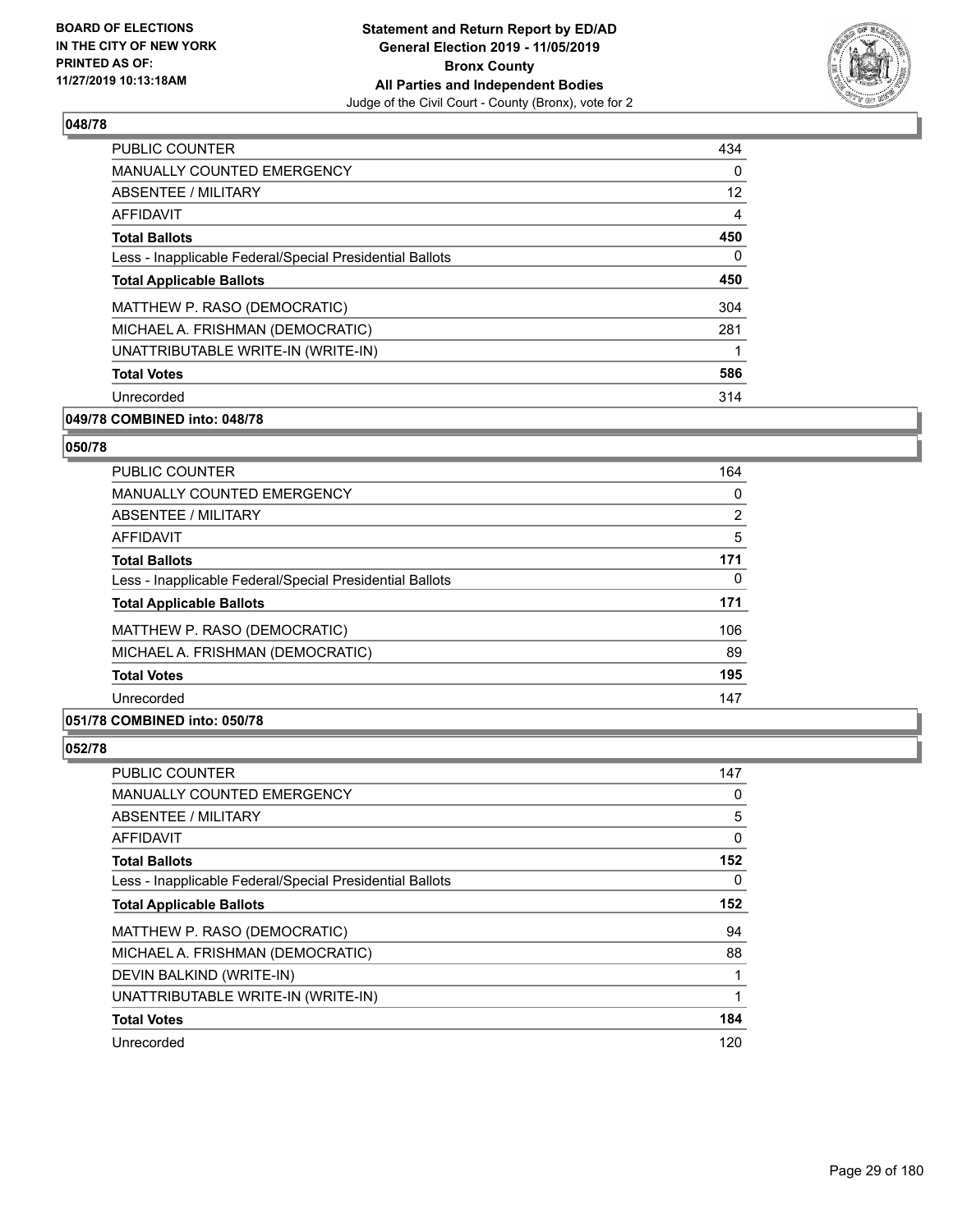

| <b>PUBLIC COUNTER</b>                                    | 97  |
|----------------------------------------------------------|-----|
| <b>MANUALLY COUNTED EMERGENCY</b>                        | 0   |
| ABSENTEE / MILITARY                                      |     |
| AFFIDAVIT                                                |     |
| <b>Total Ballots</b>                                     | 105 |
| Less - Inapplicable Federal/Special Presidential Ballots | 0   |
| <b>Total Applicable Ballots</b>                          | 105 |
| MATTHEW P. RASO (DEMOCRATIC)                             | 73  |
| MICHAEL A. FRISHMAN (DEMOCRATIC)                         | 50  |
| <b>Total Votes</b>                                       | 123 |
| Unrecorded                                               | 87  |

#### **054/78 COMBINED into: 052/78**

**055/78 COMBINED into: 037/78**

**056/78 COMBINED into: 037/78**

**057/78 COMBINED into: 012/78**

**058/78 COMBINED into: 037/78**

### **059/78**

| <b>PUBLIC COUNTER</b>                                    | 185 |
|----------------------------------------------------------|-----|
| <b>MANUALLY COUNTED EMERGENCY</b>                        | 0   |
| <b>ABSENTEE / MILITARY</b>                               | 75  |
| AFFIDAVIT                                                | 4   |
| <b>Total Ballots</b>                                     | 264 |
| Less - Inapplicable Federal/Special Presidential Ballots | 0   |
| <b>Total Applicable Ballots</b>                          | 264 |
| MATTHEW P. RASO (DEMOCRATIC)                             | 199 |
| MICHAEL A. FRISHMAN (DEMOCRATIC)                         | 182 |
| <b>Total Votes</b>                                       | 381 |
| Unrecorded                                               | 147 |

| <b>PUBLIC COUNTER</b>                                    | 186 |
|----------------------------------------------------------|-----|
| <b>MANUALLY COUNTED EMERGENCY</b>                        | 0   |
| ABSENTEE / MILITARY                                      | 4   |
| AFFIDAVIT                                                | 13  |
| <b>Total Ballots</b>                                     | 203 |
| Less - Inapplicable Federal/Special Presidential Ballots | 0   |
| <b>Total Applicable Ballots</b>                          | 203 |
| MATTHEW P. RASO (DEMOCRATIC)                             | 137 |
| MICHAEL A. FRISHMAN (DEMOCRATIC)                         | 119 |
| AYN RAND (WRITE-IN)                                      |     |
| UNATTRIBUTABLE WRITE-IN (WRITE-IN)                       | 1   |
| <b>Total Votes</b>                                       | 258 |
| Unrecorded                                               | 148 |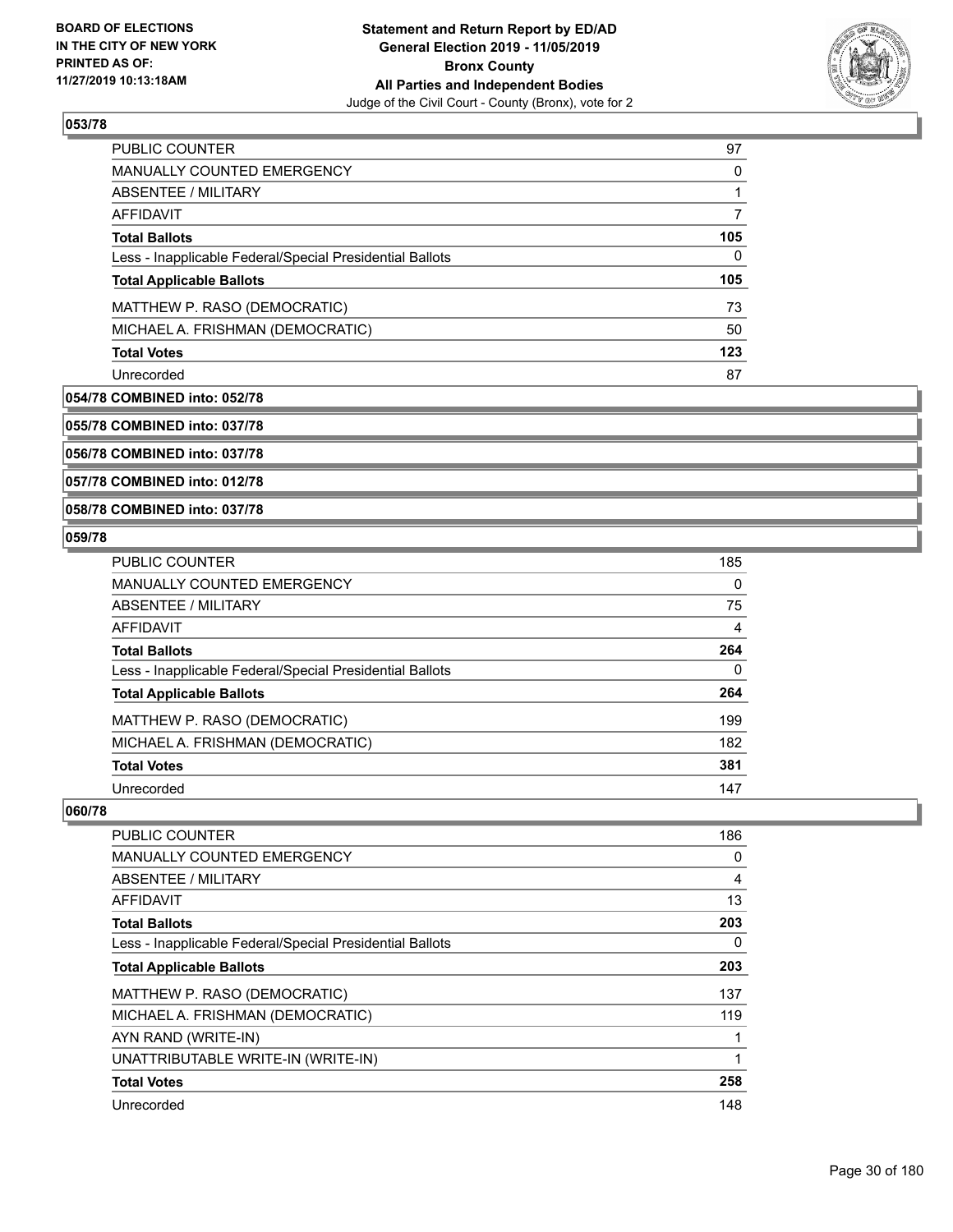

| <b>PUBLIC COUNTER</b>                                    | 229            |
|----------------------------------------------------------|----------------|
| <b>MANUALLY COUNTED EMERGENCY</b>                        | 0              |
| ABSENTEE / MILITARY                                      | $\overline{7}$ |
| <b>AFFIDAVIT</b>                                         | 6              |
| <b>Total Ballots</b>                                     | 242            |
| Less - Inapplicable Federal/Special Presidential Ballots | 0              |
| <b>Total Applicable Ballots</b>                          | 242            |
| MATTHEW P. RASO (DEMOCRATIC)                             | 174            |
| MICHAEL A. FRISHMAN (DEMOCRATIC)                         | 154            |
| ALBERT KALAYDJIAN (WRITE-IN)                             | 1              |
| CHRIS SLATTERY (WRITE-IN)                                | 1              |
| MARK DESKOVICH (WRITE-IN)                                | 1              |
| PAUL KALAYDJIAN (WRITE-IN)                               | 1              |
| UNATTRIBUTABLE WRITE-IN (WRITE-IN)                       | 2              |
| <b>Total Votes</b>                                       | 334            |
| Unrecorded                                               | 150            |

### **062/78 COMBINED into: 037/78**

#### **063/78 COMBINED into: 012/78**

#### **064/78**

| <b>PUBLIC COUNTER</b>                                    | 123 |
|----------------------------------------------------------|-----|
| MANUALLY COUNTED EMERGENCY                               | 0   |
| ABSENTEE / MILITARY                                      | 0   |
| AFFIDAVIT                                                | 8   |
| <b>Total Ballots</b>                                     | 131 |
| Less - Inapplicable Federal/Special Presidential Ballots | 0   |
| <b>Total Applicable Ballots</b>                          | 131 |
| MATTHEW P. RASO (DEMOCRATIC)                             | 85  |
| MICHAEL A. FRISHMAN (DEMOCRATIC)                         | 73  |
| <b>Total Votes</b>                                       | 158 |
| Unrecorded                                               | 104 |

| <b>PUBLIC COUNTER</b>                                    | 124               |
|----------------------------------------------------------|-------------------|
| <b>MANUALLY COUNTED EMERGENCY</b>                        | 0                 |
| ABSENTEE / MILITARY                                      | $12 \overline{ }$ |
| AFFIDAVIT                                                | 2                 |
| <b>Total Ballots</b>                                     | 138               |
| Less - Inapplicable Federal/Special Presidential Ballots | $\Omega$          |
| <b>Total Applicable Ballots</b>                          | 138               |
| MATTHEW P. RASO (DEMOCRATIC)                             | 90                |
| MICHAEL A. FRISHMAN (DEMOCRATIC)                         | 71                |
| PATRICK METELLUS (WRITE-IN)                              | 1                 |
| <b>Total Votes</b>                                       | 162               |
| Unrecorded                                               | 114               |
| 066/78 COMBINED into: 053/78                             |                   |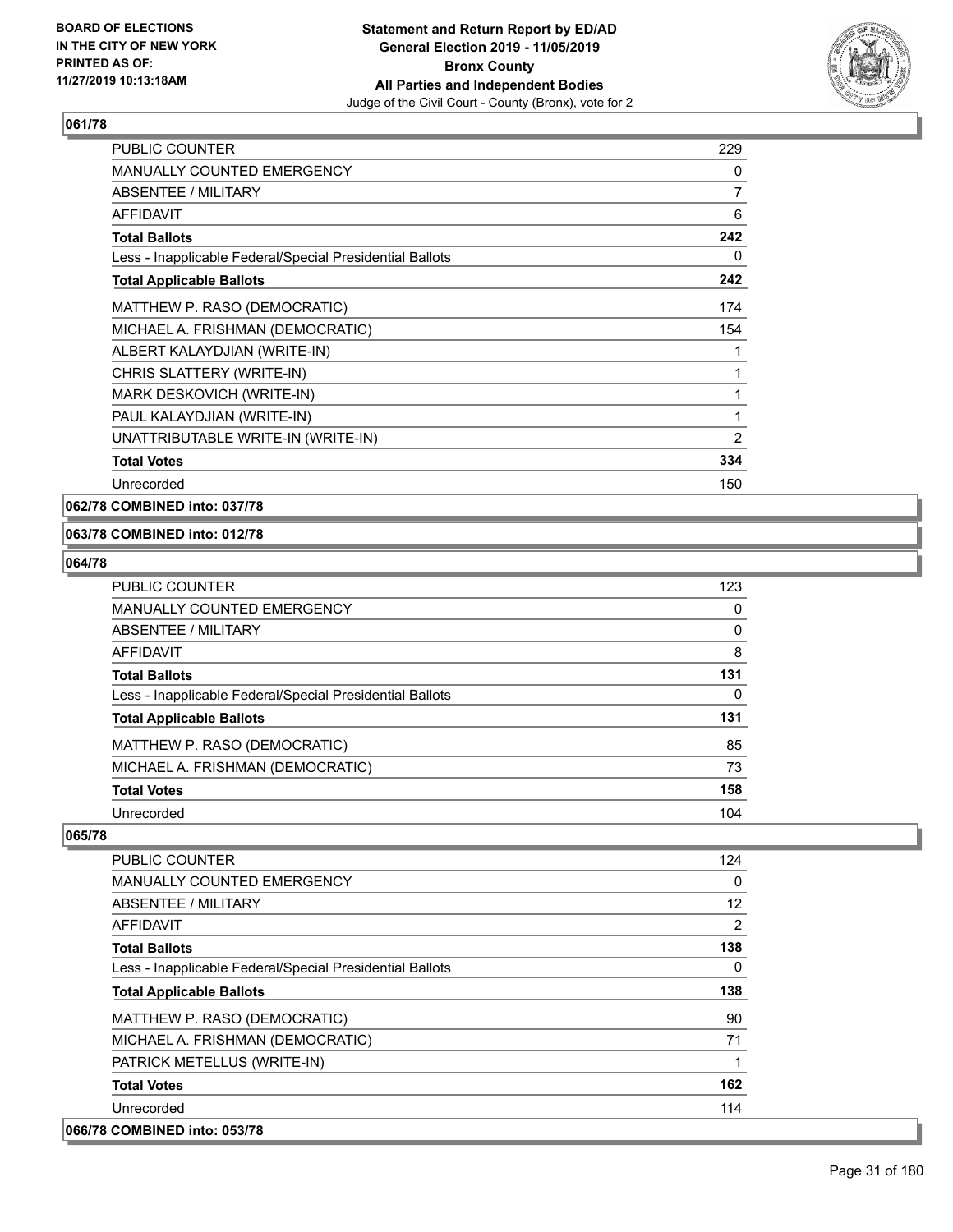

**067/78 COMBINED into: 061/78**

**068/78 COMBINED into: 052/78**

**069/78 COMBINED into: 005/78**

**070/78 COMBINED into: 008/78**

**071/78 COMBINED into: 065/78**

**072/78 COMBINED into: 024/78**

**073/78 COMBINED into: 034/78**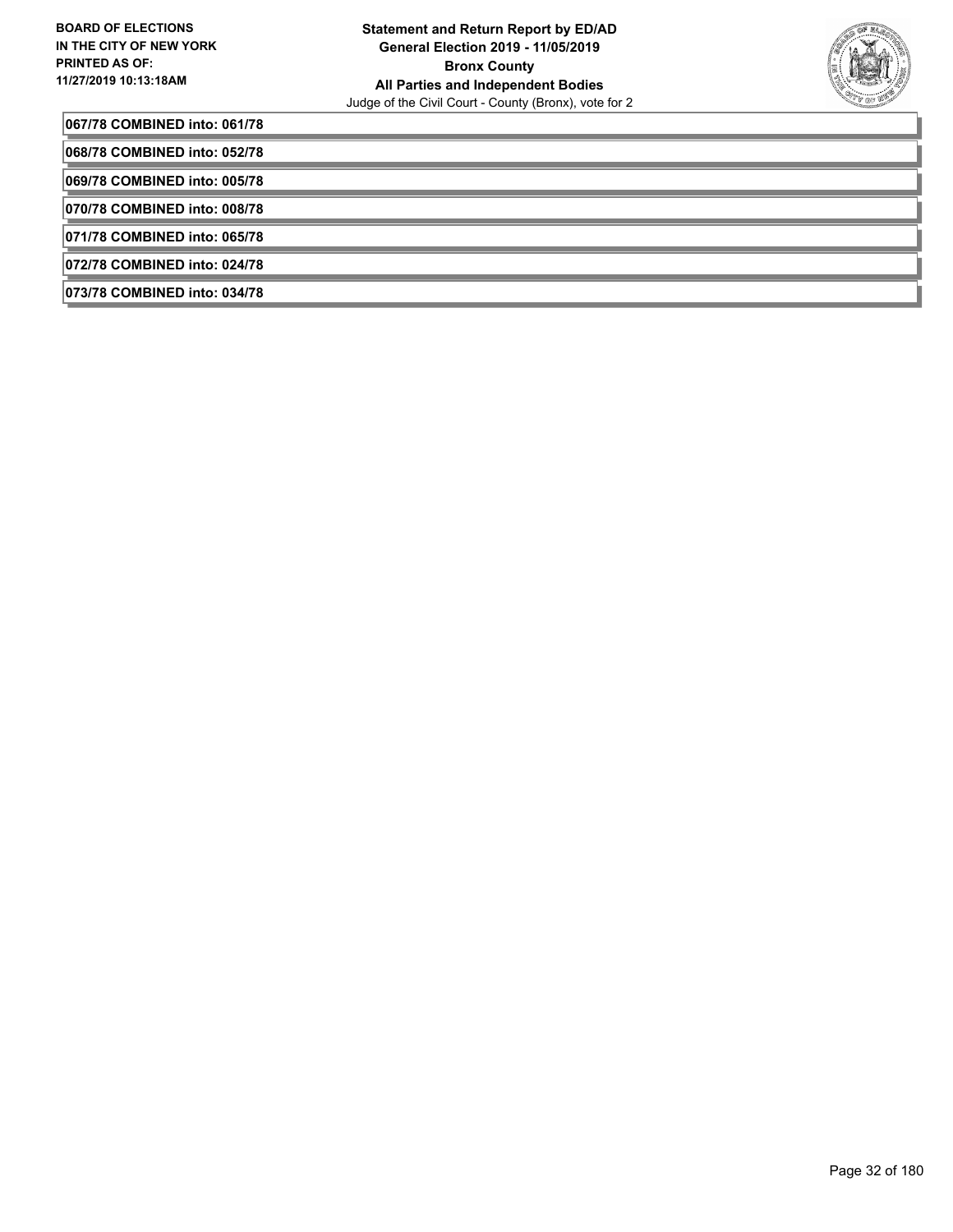

| <b>PUBLIC COUNTER</b>                                    | 126 |
|----------------------------------------------------------|-----|
| <b>MANUALLY COUNTED EMERGENCY</b>                        | 0   |
| ABSENTEE / MILITARY                                      | 2   |
| AFFIDAVIT                                                | 2   |
| <b>Total Ballots</b>                                     | 130 |
| Less - Inapplicable Federal/Special Presidential Ballots | 0   |
| <b>Total Applicable Ballots</b>                          | 130 |
| MATTHEW P. RASO (DEMOCRATIC)                             | 93  |
| MICHAEL A. FRISHMAN (DEMOCRATIC)                         | 75  |
| DONALD J TRUMP (WRITE-IN)                                | 1   |
| UNATTRIBUTABLE WRITE-IN (WRITE-IN)                       | 1   |
| <b>Total Votes</b>                                       | 170 |
| Unrecorded                                               | 90  |
|                                                          |     |

# **002/79 COMBINED into: 002/78**

#### **003/79**

| PUBLIC COUNTER                                           | 118            |
|----------------------------------------------------------|----------------|
| MANUALLY COUNTED EMERGENCY                               | $\Omega$       |
| ABSENTEE / MILITARY                                      | $\overline{2}$ |
| AFFIDAVIT                                                |                |
| <b>Total Ballots</b>                                     | 121            |
| Less - Inapplicable Federal/Special Presidential Ballots | 0              |
| <b>Total Applicable Ballots</b>                          | 121            |
| MATTHEW P. RASO (DEMOCRATIC)                             | 71             |
| MICHAEL A. FRISHMAN (DEMOCRATIC)                         | 78             |
| <b>Total Votes</b>                                       | 149            |
| Unrecorded                                               | 93             |

| PUBLIC COUNTER                                           | 193 |
|----------------------------------------------------------|-----|
| <b>MANUALLY COUNTED EMERGENCY</b>                        | 0   |
| ABSENTEE / MILITARY                                      | 10  |
| AFFIDAVIT                                                | 2   |
| <b>Total Ballots</b>                                     | 205 |
| Less - Inapplicable Federal/Special Presidential Ballots | 0   |
| <b>Total Applicable Ballots</b>                          | 205 |
| MATTHEW P. RASO (DEMOCRATIC)                             | 121 |
| MICHAEL A. FRISHMAN (DEMOCRATIC)                         | 120 |
| JOHN R HIGGITT (WRITE-IN)                                | 1   |
| UNATTRIBUTABLE WRITE-IN (WRITE-IN)                       | 1   |
| <b>Total Votes</b>                                       | 243 |
| Unrecorded                                               | 167 |
| 005/79 COMBINED into: 004/79                             |     |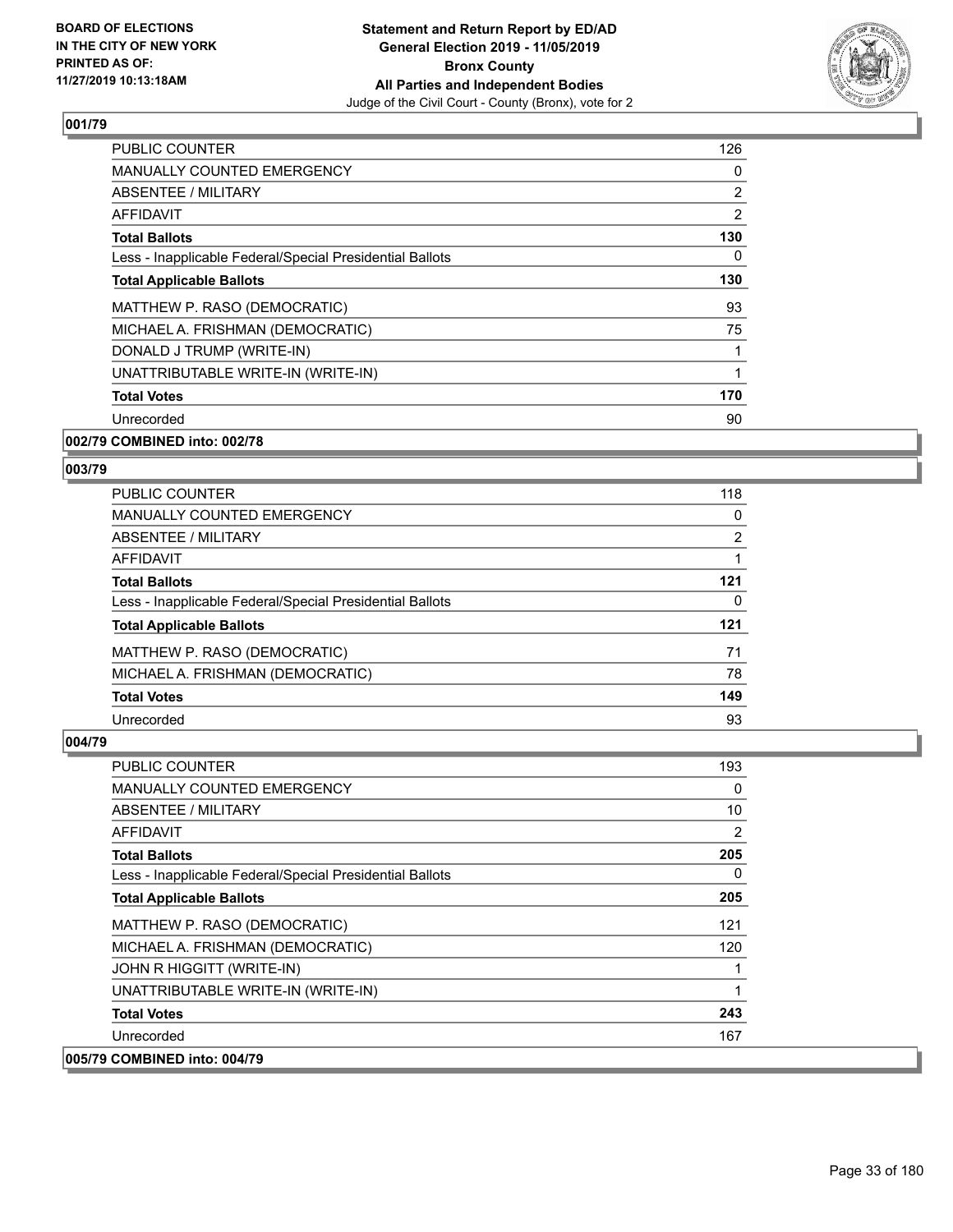

| PUBLIC COUNTER                                           | 88           |
|----------------------------------------------------------|--------------|
| <b>MANUALLY COUNTED EMERGENCY</b>                        | $\Omega$     |
| <b>ABSENTEE / MILITARY</b>                               | 4            |
| <b>AFFIDAVIT</b>                                         | $\mathbf{0}$ |
| <b>Total Ballots</b>                                     | 92           |
| Less - Inapplicable Federal/Special Presidential Ballots | $\mathbf{0}$ |
| <b>Total Applicable Ballots</b>                          | 92           |
| MATTHEW P. RASO (DEMOCRATIC)                             | 61           |
| MICHAEL A. FRISHMAN (DEMOCRATIC)                         | 60           |
| <b>Total Votes</b>                                       | 121          |
| Unrecorded                                               | 63           |

### **007/79**

| <b>PUBLIC COUNTER</b>                                    | 158      |
|----------------------------------------------------------|----------|
| MANUALLY COUNTED EMERGENCY                               | $\Omega$ |
| ABSENTEE / MILITARY                                      | 6        |
| AFFIDAVIT                                                | 0        |
| <b>Total Ballots</b>                                     | 164      |
| Less - Inapplicable Federal/Special Presidential Ballots | 0        |
| <b>Total Applicable Ballots</b>                          | 164      |
| MATTHEW P. RASO (DEMOCRATIC)                             | 108      |
| MICHAEL A. FRISHMAN (DEMOCRATIC)                         | 99       |
| <b>Total Votes</b>                                       | 207      |
| Unrecorded                                               | 121      |

| <b>PUBLIC COUNTER</b>                                    | 166      |
|----------------------------------------------------------|----------|
| <b>MANUALLY COUNTED EMERGENCY</b>                        | $\Omega$ |
| ABSENTEE / MILITARY                                      | 3        |
| AFFIDAVIT                                                | $\Omega$ |
| <b>Total Ballots</b>                                     | 169      |
| Less - Inapplicable Federal/Special Presidential Ballots | $\Omega$ |
| <b>Total Applicable Ballots</b>                          | 169      |
| MATTHEW P. RASO (DEMOCRATIC)                             | 110      |
| MICHAEL A. FRISHMAN (DEMOCRATIC)                         | 94       |
| <b>Total Votes</b>                                       | 204      |
| Unrecorded                                               | 134      |
| 009/79 COMBINED into: 008/79                             |          |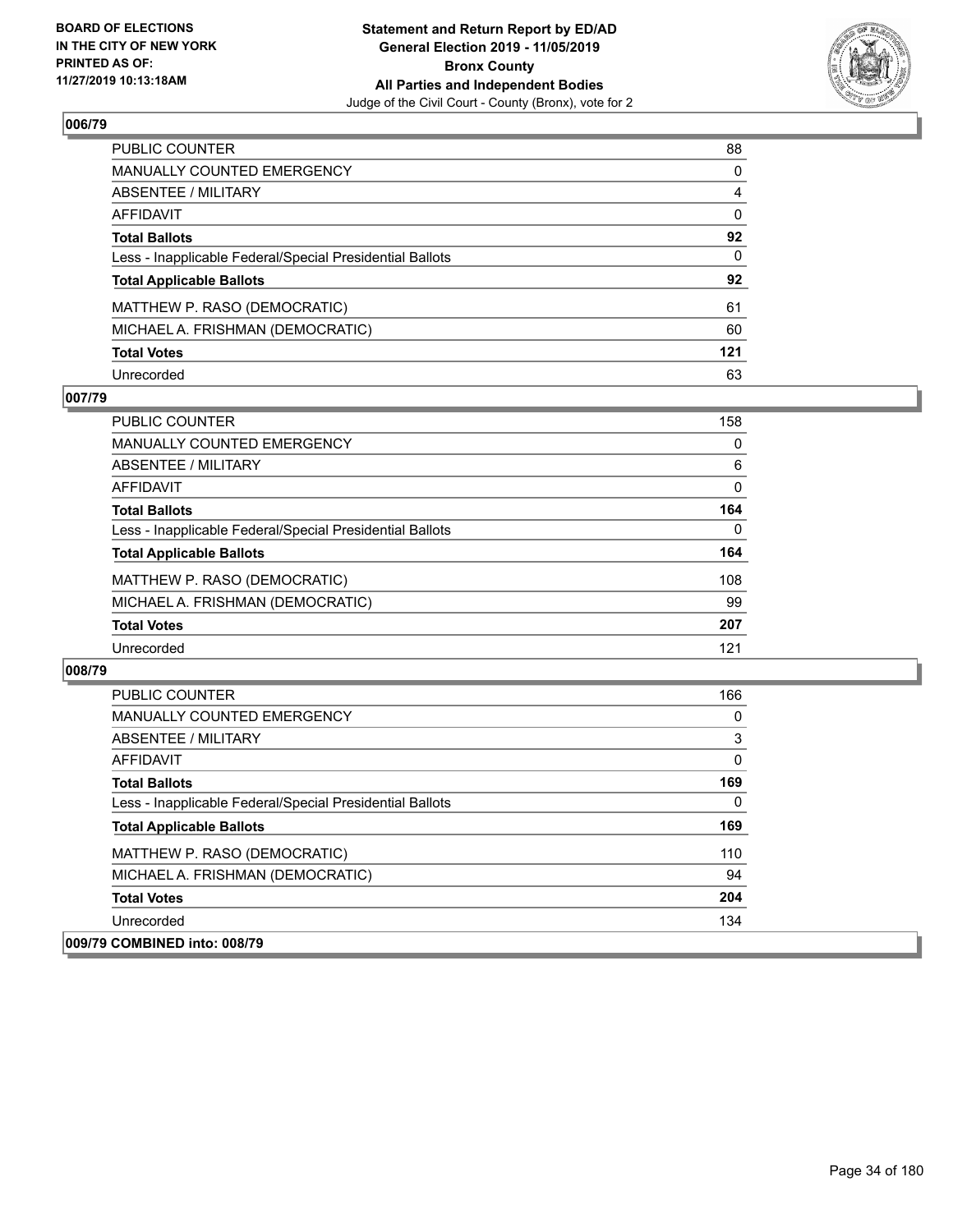

| PUBLIC COUNTER                                           | 95  |
|----------------------------------------------------------|-----|
| <b>MANUALLY COUNTED EMERGENCY</b>                        | 0   |
| ABSENTEE / MILITARY                                      | 3   |
| AFFIDAVIT                                                | 3   |
| <b>Total Ballots</b>                                     | 101 |
| Less - Inapplicable Federal/Special Presidential Ballots | 0   |
| <b>Total Applicable Ballots</b>                          | 101 |
| MATTHEW P. RASO (DEMOCRATIC)                             | 66  |
| MICHAEL A. FRISHMAN (DEMOCRATIC)                         | 59  |
| <b>Total Votes</b>                                       | 125 |
| Unrecorded                                               | 77  |

### **011/79 COMBINED into: 006/79**

#### **012/79 COMBINED into: 007/79**

### **013/79**

| 204 |
|-----|
| 0   |
| 3   |
|     |
| 208 |
| 0   |
| 208 |
| 118 |
| 120 |
| 238 |
| 178 |
|     |

### **014/79 COMBINED into: 015/79**

| PUBLIC COUNTER                                           | 119 |
|----------------------------------------------------------|-----|
| MANUALLY COUNTED EMERGENCY                               | 0   |
| ABSENTEE / MILITARY                                      | 6   |
| AFFIDAVIT                                                | 0   |
| <b>Total Ballots</b>                                     | 125 |
| Less - Inapplicable Federal/Special Presidential Ballots | 0   |
| <b>Total Applicable Ballots</b>                          | 125 |
| MATTHEW P. RASO (DEMOCRATIC)                             | 84  |
| MICHAEL A. FRISHMAN (DEMOCRATIC)                         | 69  |
| <b>Total Votes</b>                                       | 153 |
| Unrecorded                                               | 97  |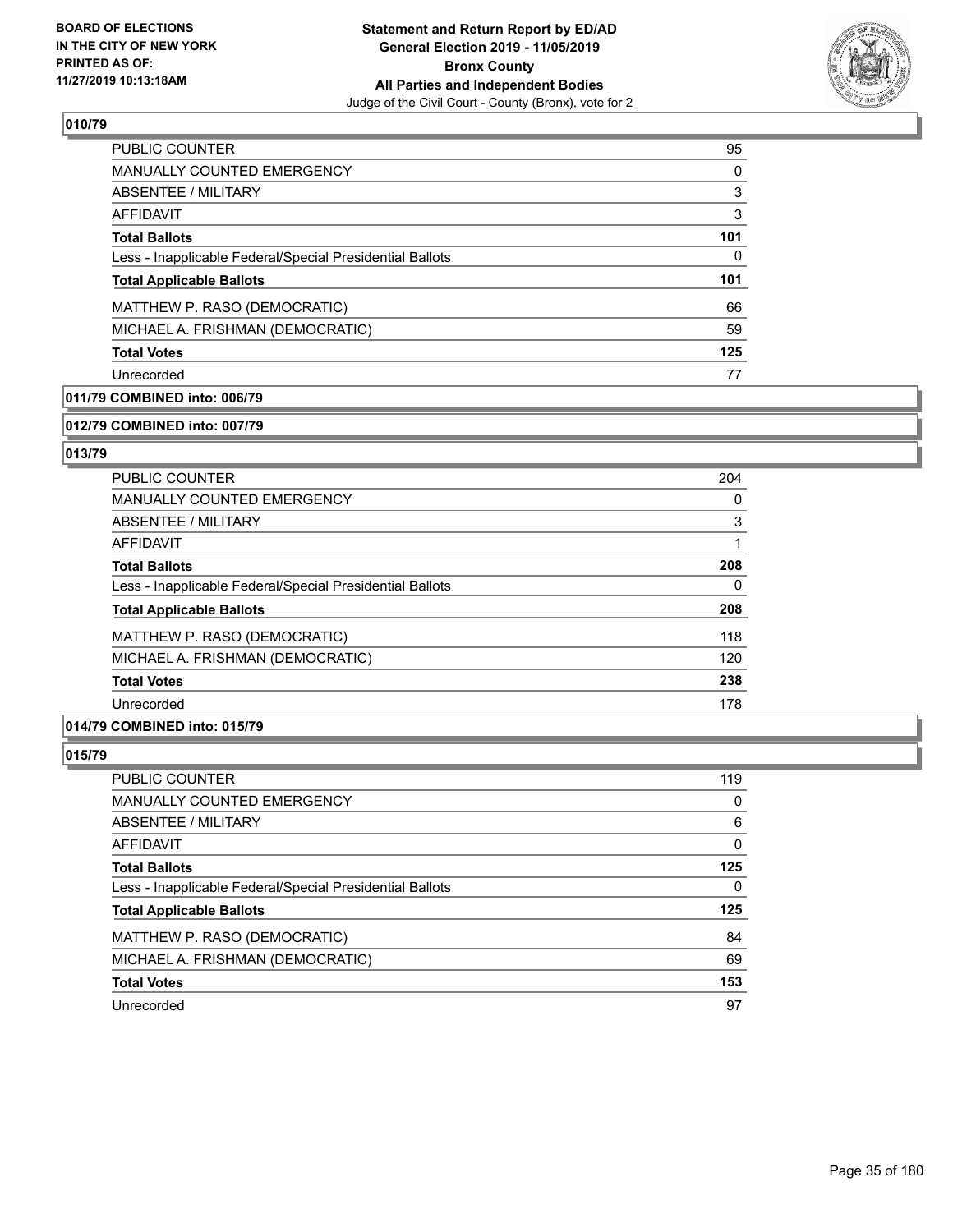

| PUBLIC COUNTER                                           | 157 |
|----------------------------------------------------------|-----|
| <b>MANUALLY COUNTED EMERGENCY</b>                        | 0   |
| <b>ABSENTEE / MILITARY</b>                               | 8   |
| <b>AFFIDAVIT</b>                                         |     |
| <b>Total Ballots</b>                                     | 166 |
| Less - Inapplicable Federal/Special Presidential Ballots | 0   |
| <b>Total Applicable Ballots</b>                          | 166 |
| MATTHEW P. RASO (DEMOCRATIC)                             | 101 |
| MICHAEL A. FRISHMAN (DEMOCRATIC)                         | 86  |
| <b>Total Votes</b>                                       | 187 |
| Unrecorded                                               | 145 |

### **017/79**

| <b>PUBLIC COUNTER</b>                                    | 197 |
|----------------------------------------------------------|-----|
| MANUALLY COUNTED EMERGENCY                               | 0   |
| ABSENTEE / MILITARY                                      | 3   |
| AFFIDAVIT                                                |     |
| <b>Total Ballots</b>                                     | 207 |
| Less - Inapplicable Federal/Special Presidential Ballots | 0   |
| <b>Total Applicable Ballots</b>                          | 207 |
| MATTHEW P. RASO (DEMOCRATIC)                             | 129 |
| MICHAEL A. FRISHMAN (DEMOCRATIC)                         | 114 |
| <b>Total Votes</b>                                       | 243 |
| Unrecorded                                               | 171 |
|                                                          |     |

#### **018/79 COMBINED into: 016/79**

#### **019/79 COMBINED into: 013/79**

| <b>PUBLIC COUNTER</b>                                    | 148            |
|----------------------------------------------------------|----------------|
| <b>MANUALLY COUNTED EMERGENCY</b>                        | 0              |
| ABSENTEE / MILITARY                                      | 0              |
| AFFIDAVIT                                                | $\overline{2}$ |
| <b>Total Ballots</b>                                     | 150            |
| Less - Inapplicable Federal/Special Presidential Ballots | 0              |
| <b>Total Applicable Ballots</b>                          | 150            |
| MATTHEW P. RASO (DEMOCRATIC)                             | 99             |
| MICHAEL A. FRISHMAN (DEMOCRATIC)                         | 80             |
| <b>Total Votes</b>                                       | 179            |
| Unrecorded                                               | 121            |
| 021/79 COMBINED into: 020/79                             |                |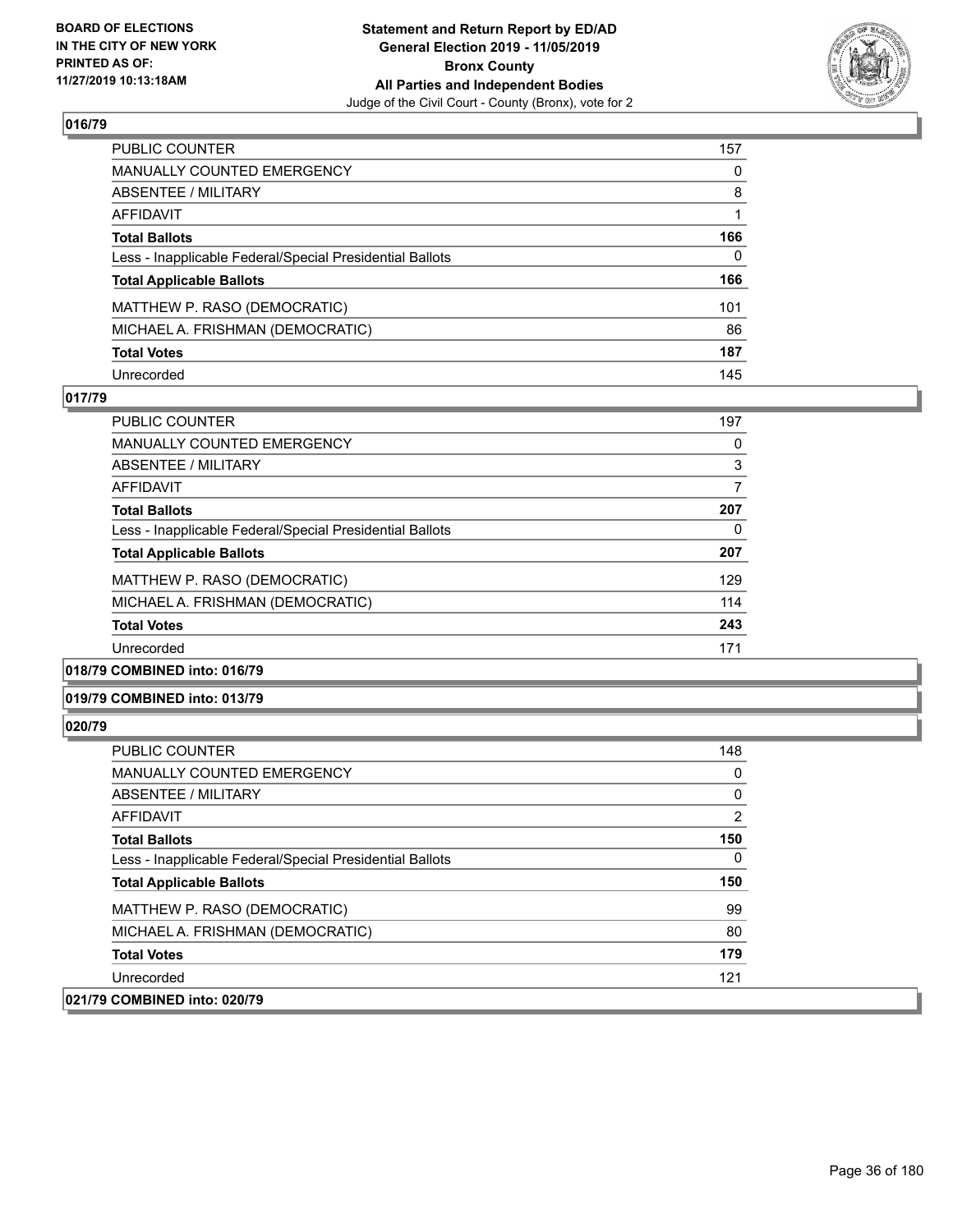

| PUBLIC COUNTER                                           | 206          |
|----------------------------------------------------------|--------------|
| MANUALLY COUNTED EMERGENCY                               | $\mathbf{0}$ |
| ABSENTEE / MILITARY                                      | 2            |
| AFFIDAVIT                                                | $\mathbf{0}$ |
| Total Ballots                                            | 208          |
| Less - Inapplicable Federal/Special Presidential Ballots | $\Omega$     |
| <b>Total Applicable Ballots</b>                          | 208          |
| MATTHEW P. RASO (DEMOCRATIC)                             | 111          |
| MICHAEL A. FRISHMAN (DEMOCRATIC)                         | 115          |
| <b>Total Votes</b>                                       | 226          |
| Unrecorded                                               | 190          |

### **023/79**

| PUBLIC COUNTER                                           | 189      |
|----------------------------------------------------------|----------|
| <b>MANUALLY COUNTED EMERGENCY</b>                        | 0        |
| ABSENTEE / MILITARY                                      | 0        |
| <b>AFFIDAVIT</b>                                         |          |
| <b>Total Ballots</b>                                     | 190      |
| Less - Inapplicable Federal/Special Presidential Ballots | $\Omega$ |
| <b>Total Applicable Ballots</b>                          | 190      |
| MATTHEW P. RASO (DEMOCRATIC)                             | 118      |
| MICHAEL A. FRISHMAN (DEMOCRATIC)                         | 104      |
| <b>Total Votes</b>                                       | 222      |
| Unrecorded                                               | 158      |
|                                                          |          |

### **024/79 COMBINED into: 022/79**

| <b>PUBLIC COUNTER</b>                                    | 124      |
|----------------------------------------------------------|----------|
| <b>MANUALLY COUNTED EMERGENCY</b>                        | $\Omega$ |
| ABSENTEE / MILITARY                                      |          |
| <b>AFFIDAVIT</b>                                         | $\Omega$ |
| <b>Total Ballots</b>                                     | 125      |
| Less - Inapplicable Federal/Special Presidential Ballots | $\Omega$ |
| <b>Total Applicable Ballots</b>                          | 125      |
| MATTHEW P. RASO (DEMOCRATIC)                             | 76       |
| MICHAEL A. FRISHMAN (DEMOCRATIC)                         | 79       |
| JOHN R HIGGITT (WRITE-IN)                                | 1        |
| <b>Total Votes</b>                                       | 156      |
|                                                          |          |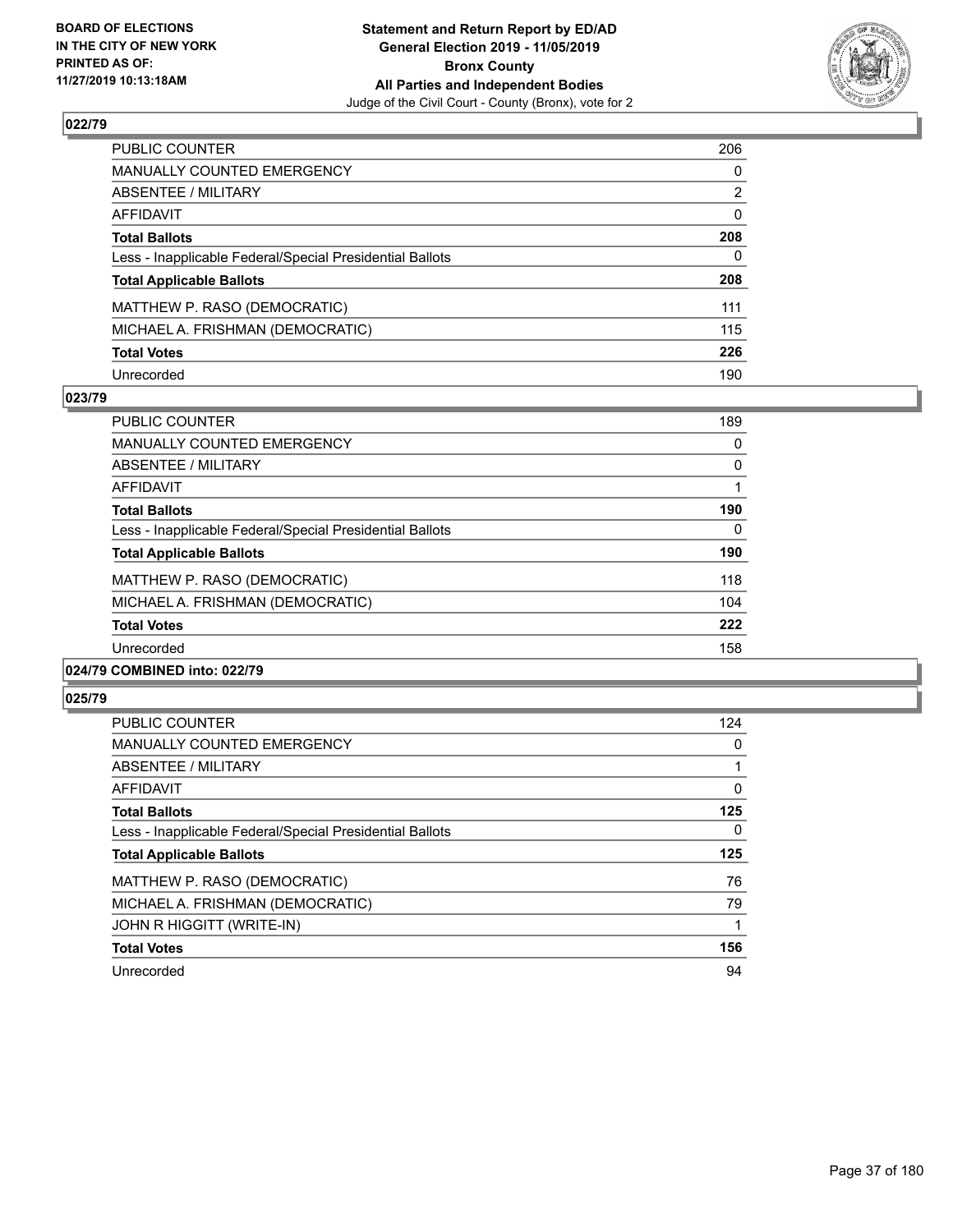

| PUBLIC COUNTER                                           | 122          |
|----------------------------------------------------------|--------------|
| MANUALLY COUNTED EMERGENCY                               | $\mathbf{0}$ |
| ABSENTEE / MILITARY                                      | 2            |
| <b>AFFIDAVIT</b>                                         | $\mathbf{0}$ |
| <b>Total Ballots</b>                                     | 124          |
| Less - Inapplicable Federal/Special Presidential Ballots | $\mathbf{0}$ |
| <b>Total Applicable Ballots</b>                          | 124          |
| MATTHEW P. RASO (DEMOCRATIC)                             | 75           |
| MICHAEL A. FRISHMAN (DEMOCRATIC)                         | 75           |
| <b>Total Votes</b>                                       | 150          |
| Unrecorded                                               | 98           |

## **027/79**

| PUBLIC COUNTER                                           | 141      |
|----------------------------------------------------------|----------|
| <b>MANUALLY COUNTED EMERGENCY</b>                        | 0        |
| ABSENTEE / MILITARY                                      |          |
| AFFIDAVIT                                                | 2        |
| <b>Total Ballots</b>                                     | 144      |
| Less - Inapplicable Federal/Special Presidential Ballots | $\Omega$ |
| <b>Total Applicable Ballots</b>                          | 144      |
| MATTHEW P. RASO (DEMOCRATIC)                             | 99       |
| MICHAEL A. FRISHMAN (DEMOCRATIC)                         | 80       |
| <b>Total Votes</b>                                       | 179      |
| Unrecorded                                               | 109      |

| <b>PUBLIC COUNTER</b>                                    | 112      |
|----------------------------------------------------------|----------|
| MANUALLY COUNTED EMERGENCY                               | 0        |
| ABSENTEE / MILITARY                                      | 2        |
| AFFIDAVIT                                                | $\Omega$ |
| <b>Total Ballots</b>                                     | 114      |
| Less - Inapplicable Federal/Special Presidential Ballots | 0        |
|                                                          |          |
| <b>Total Applicable Ballots</b>                          | 114      |
| MATTHEW P. RASO (DEMOCRATIC)                             | 70       |
| MICHAEL A. FRISHMAN (DEMOCRATIC)                         | 77       |
| UNATTRIBUTABLE WRITE-IN (WRITE-IN)                       |          |
| <b>Total Votes</b>                                       | 148      |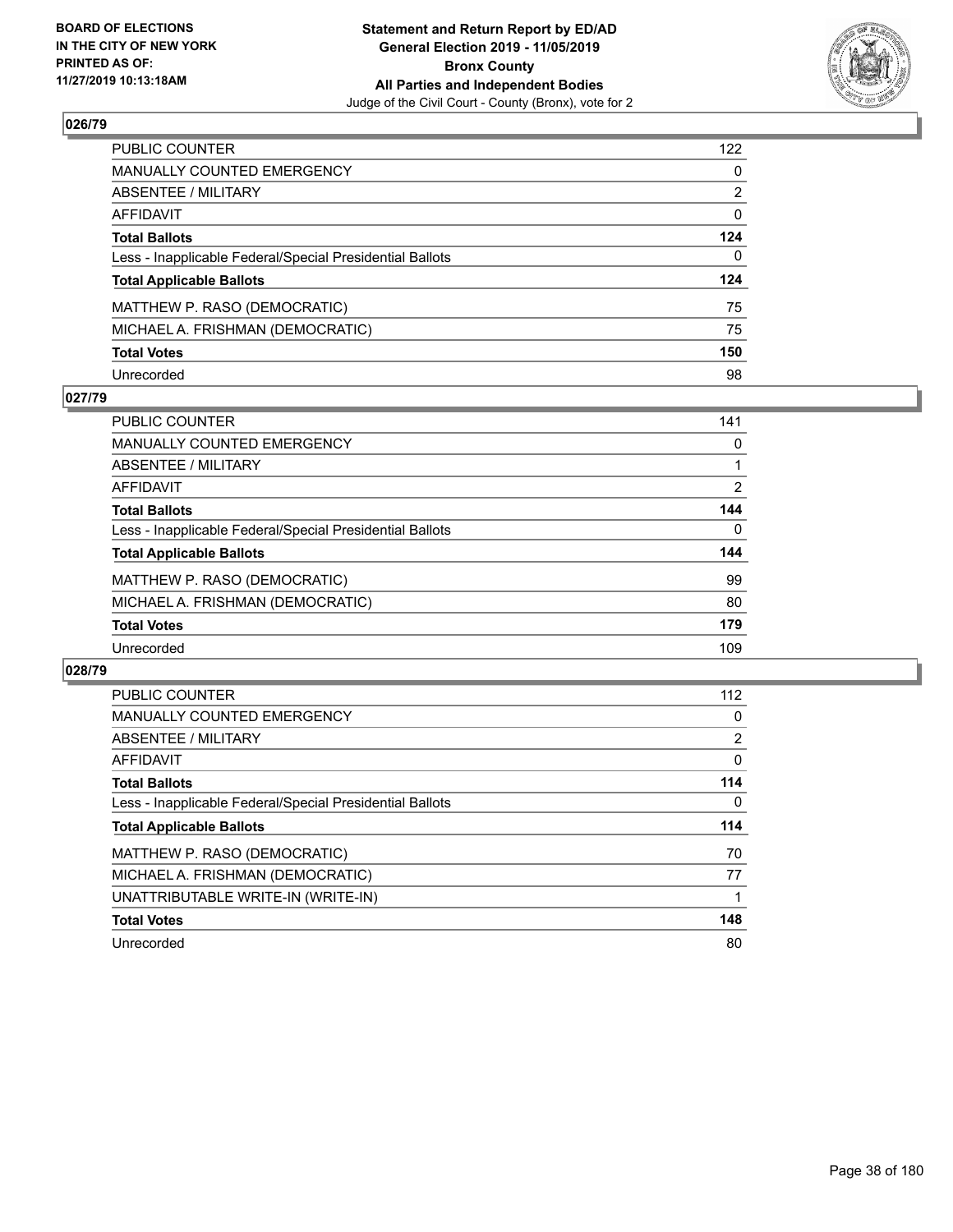

| PUBLIC COUNTER                                           | 64           |
|----------------------------------------------------------|--------------|
| MANUALLY COUNTED EMERGENCY                               | 0            |
| ABSENTEE / MILITARY                                      | 0            |
| AFFIDAVIT                                                | 0            |
| Total Ballots                                            | 64           |
| Less - Inapplicable Federal/Special Presidential Ballots | $\mathbf{0}$ |
| <b>Total Applicable Ballots</b>                          | 64           |
| MATTHEW P. RASO (DEMOCRATIC)                             | 46           |
| MICHAEL A. FRISHMAN (DEMOCRATIC)                         | 35           |
| <b>Total Votes</b>                                       | 81           |
| Unrecorded                                               | 47           |

### **030/79**

| <b>PUBLIC COUNTER</b>                                    | 221 |
|----------------------------------------------------------|-----|
| <b>MANUALLY COUNTED EMERGENCY</b>                        | 0   |
| ABSENTEE / MILITARY                                      | 9   |
| AFFIDAVIT                                                | 0   |
| <b>Total Ballots</b>                                     | 230 |
| Less - Inapplicable Federal/Special Presidential Ballots | 0   |
| <b>Total Applicable Ballots</b>                          | 230 |
| MATTHEW P. RASO (DEMOCRATIC)                             | 141 |
| MICHAEL A. FRISHMAN (DEMOCRATIC)                         | 136 |
| <b>JULIO RODRIGUEZ (WRITE-IN)</b>                        |     |
| <b>Total Votes</b>                                       | 278 |
| Unrecorded                                               | 182 |
|                                                          |     |

# **031/79 COMBINED into: 033/79**

## **032/79 COMBINED into: 035/79**

| <b>PUBLIC COUNTER</b>                                    | 180 |
|----------------------------------------------------------|-----|
| <b>MANUALLY COUNTED EMERGENCY</b>                        | 0   |
| ABSENTEE / MILITARY                                      | 5   |
| AFFIDAVIT                                                | 0   |
| <b>Total Ballots</b>                                     | 185 |
| Less - Inapplicable Federal/Special Presidential Ballots | 0   |
| <b>Total Applicable Ballots</b>                          | 185 |
| MATTHEW P. RASO (DEMOCRATIC)                             | 125 |
| MICHAEL A. FRISHMAN (DEMOCRATIC)                         | 112 |
| <b>Total Votes</b>                                       | 237 |
| Unrecorded                                               | 133 |
| 034/79 COMBINED into: 040/79                             |     |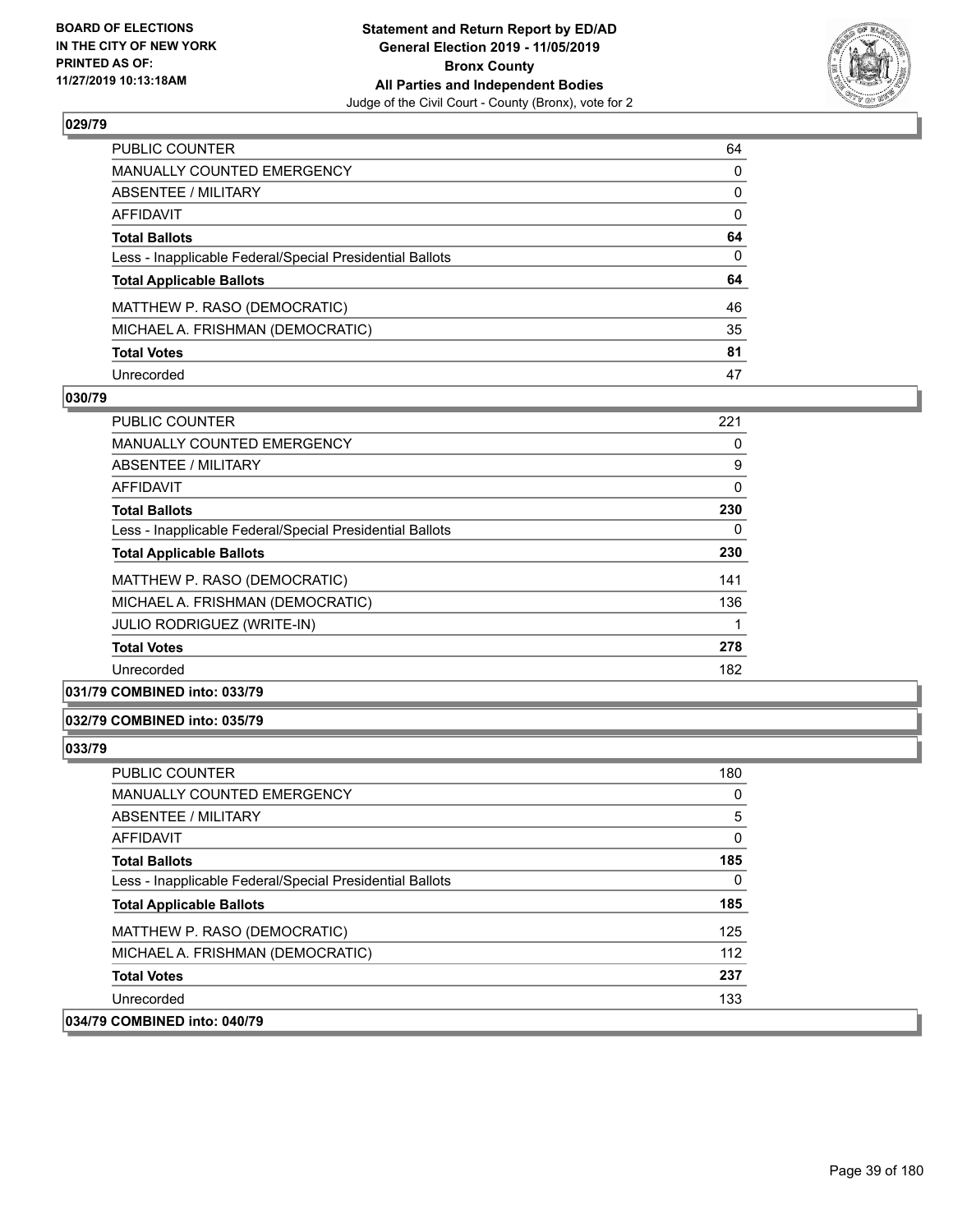

| PUBLIC COUNTER                                           | 198            |
|----------------------------------------------------------|----------------|
| <b>MANUALLY COUNTED EMERGENCY</b>                        | 0              |
| ABSENTEE / MILITARY                                      | 8              |
| <b>AFFIDAVIT</b>                                         | $\overline{2}$ |
| <b>Total Ballots</b>                                     | 208            |
| Less - Inapplicable Federal/Special Presidential Ballots | 0              |
| <b>Total Applicable Ballots</b>                          | 208            |
| MATTHEW P. RASO (DEMOCRATIC)                             | 134            |
| MICHAEL A. FRISHMAN (DEMOCRATIC)                         | 125            |
| UNATTRIBUTABLE WRITE-IN (WRITE-IN)                       | 2              |
| <b>Total Votes</b>                                       | 261            |
| Unrecorded                                               | 155            |

## **036/79**

| <b>PUBLIC COUNTER</b>                                    | 225 |
|----------------------------------------------------------|-----|
| <b>MANUALLY COUNTED EMERGENCY</b>                        | 0   |
| ABSENTEE / MILITARY                                      | 2   |
| AFFIDAVIT                                                | 0   |
| <b>Total Ballots</b>                                     | 227 |
| Less - Inapplicable Federal/Special Presidential Ballots | 0   |
| <b>Total Applicable Ballots</b>                          | 227 |
| MATTHEW P. RASO (DEMOCRATIC)                             | 152 |
| MICHAEL A. FRISHMAN (DEMOCRATIC)                         | 153 |
| <b>Total Votes</b>                                       | 305 |
| Unrecorded                                               | 149 |
|                                                          |     |

# **037/79 COMBINED into: 036/79**

| <b>PUBLIC COUNTER</b>                                    | 94       |
|----------------------------------------------------------|----------|
| <b>MANUALLY COUNTED EMERGENCY</b>                        | 0        |
| ABSENTEE / MILITARY                                      | 6        |
| AFFIDAVIT                                                | $\Omega$ |
| <b>Total Ballots</b>                                     | 100      |
| Less - Inapplicable Federal/Special Presidential Ballots | 0        |
| <b>Total Applicable Ballots</b>                          | 100      |
| MATTHEW P. RASO (DEMOCRATIC)                             | 53       |
| MICHAEL A. FRISHMAN (DEMOCRATIC)                         | 68       |
| <b>Total Votes</b>                                       | 121      |
|                                                          |          |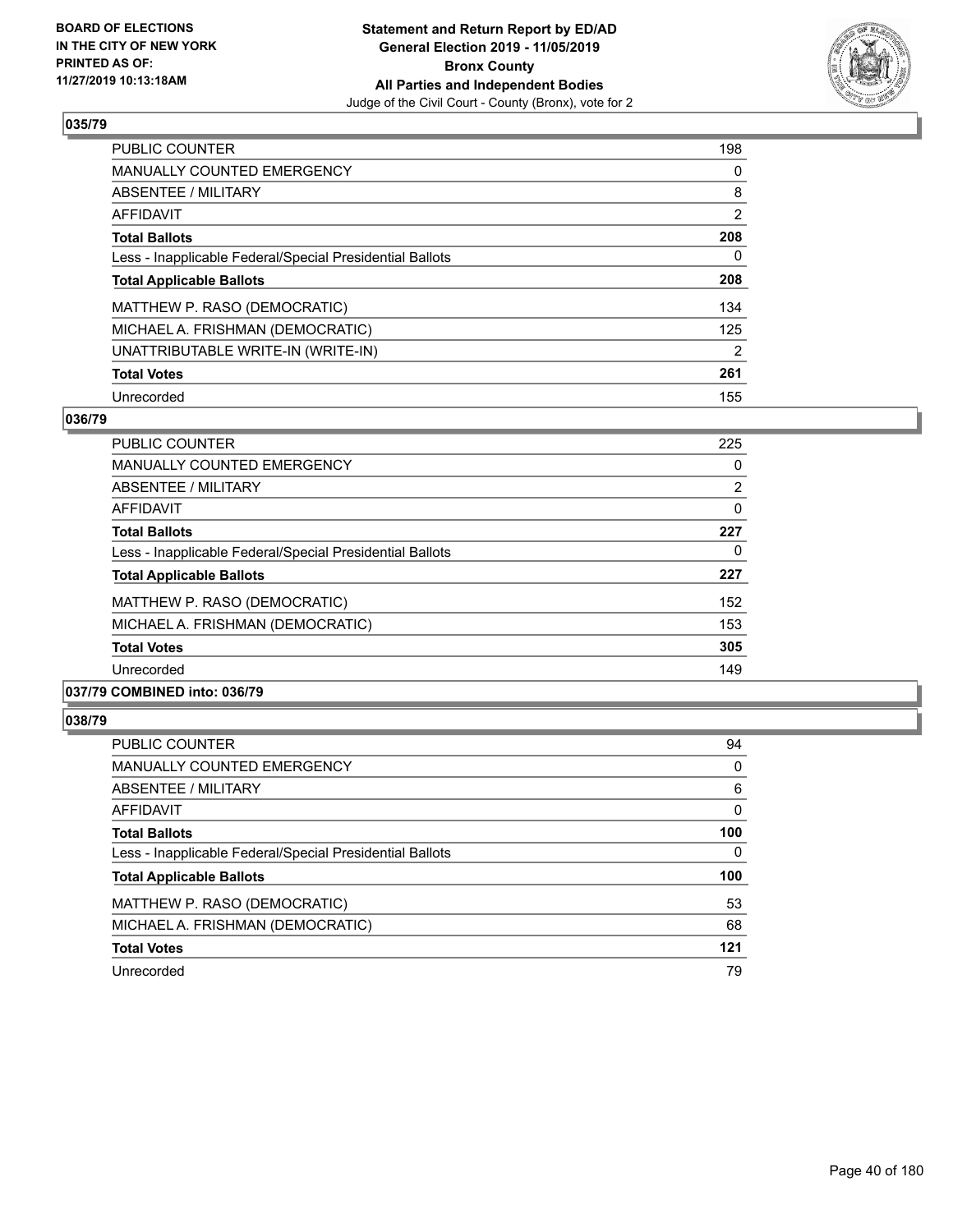

| PUBLIC COUNTER                                           | 128          |
|----------------------------------------------------------|--------------|
| MANUALLY COUNTED EMERGENCY                               | $\mathbf{0}$ |
| ABSENTEE / MILITARY                                      | 33           |
| <b>AFFIDAVIT</b>                                         | 2            |
| <b>Total Ballots</b>                                     | 163          |
| Less - Inapplicable Federal/Special Presidential Ballots | 0            |
| <b>Total Applicable Ballots</b>                          | 163          |
| MATTHEW P. RASO (DEMOCRATIC)                             | 110          |
| MICHAEL A. FRISHMAN (DEMOCRATIC)                         | 101          |
| <b>Total Votes</b>                                       | 211          |
| Unrecorded                                               | 115          |

## **040/79**

| <b>PUBLIC COUNTER</b>                                    | 254            |
|----------------------------------------------------------|----------------|
| <b>MANUALLY COUNTED EMERGENCY</b>                        | $\Omega$       |
| ABSENTEE / MILITARY                                      | 3              |
| AFFIDAVIT                                                | $\overline{2}$ |
| <b>Total Ballots</b>                                     | 259            |
| Less - Inapplicable Federal/Special Presidential Ballots | 0              |
| <b>Total Applicable Ballots</b>                          | 259            |
| MATTHEW P. RASO (DEMOCRATIC)                             | 175            |
| MICHAEL A. FRISHMAN (DEMOCRATIC)                         | 153            |
| HOWIE HAWKINS (WRITE-IN)                                 |                |
| UNATTRIBUTABLE WRITE-IN (WRITE-IN)                       |                |
| <b>Total Votes</b>                                       | 330            |
| Unrecorded                                               | 188            |

| PUBLIC COUNTER                                           | 115 |
|----------------------------------------------------------|-----|
| <b>MANUALLY COUNTED EMERGENCY</b>                        | 0   |
| ABSENTEE / MILITARY                                      | 6   |
| AFFIDAVIT                                                | 2   |
| <b>Total Ballots</b>                                     | 123 |
| Less - Inapplicable Federal/Special Presidential Ballots | 0   |
| <b>Total Applicable Ballots</b>                          | 123 |
| MATTHEW P. RASO (DEMOCRATIC)                             | 77  |
| MICHAEL A. FRISHMAN (DEMOCRATIC)                         | 72  |
| OTILIO ROBLES (WRITE-IN)                                 |     |
| UNATTRIBUTABLE WRITE-IN (WRITE-IN)                       |     |
| <b>Total Votes</b>                                       | 151 |
| Unrecorded                                               | 95  |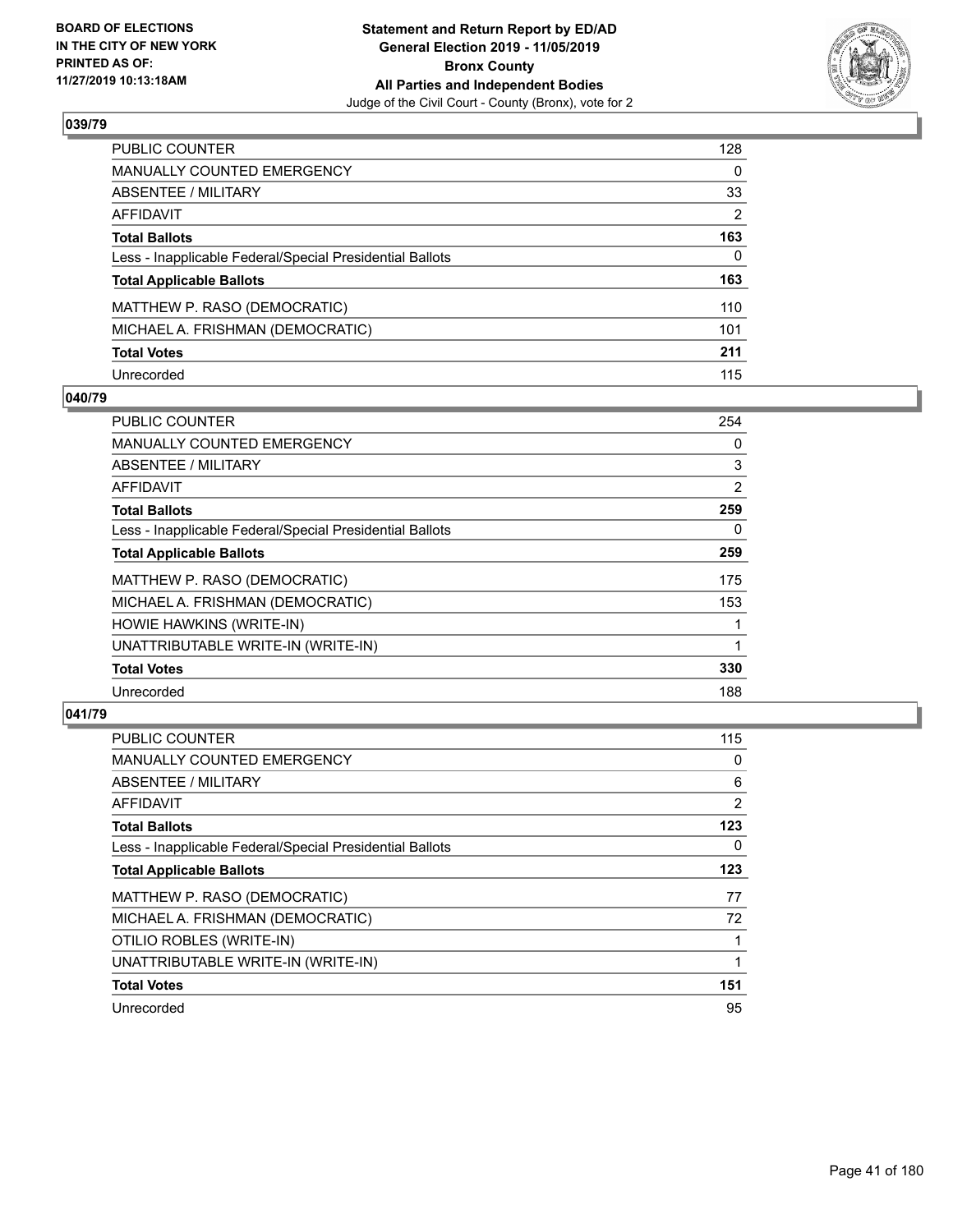

| PUBLIC COUNTER                                           | 198            |
|----------------------------------------------------------|----------------|
| MANUALLY COUNTED EMERGENCY                               | 0              |
| ABSENTEE / MILITARY                                      | 2              |
| AFFIDAVIT                                                | $\overline{2}$ |
| Total Ballots                                            | 202            |
| Less - Inapplicable Federal/Special Presidential Ballots | $\Omega$       |
| <b>Total Applicable Ballots</b>                          | 202            |
| MATTHEW P. RASO (DEMOCRATIC)                             | 127            |
| MICHAEL A. FRISHMAN (DEMOCRATIC)                         | 130            |
| <b>Total Votes</b>                                       | 257            |
| Unrecorded                                               | 147            |

## **043/79**

| PUBLIC COUNTER                                           | 98       |
|----------------------------------------------------------|----------|
| <b>MANUALLY COUNTED EMERGENCY</b>                        | $\Omega$ |
| ABSENTEE / MILITARY                                      | 2        |
| AFFIDAVIT                                                |          |
| <b>Total Ballots</b>                                     | 101      |
| Less - Inapplicable Federal/Special Presidential Ballots | 0        |
| <b>Total Applicable Ballots</b>                          | 101      |
| MATTHEW P. RASO (DEMOCRATIC)                             | 64       |
| MICHAEL A. FRISHMAN (DEMOCRATIC)                         | 61       |
| <b>Total Votes</b>                                       | 125      |
| Unrecorded                                               | 77       |

| PUBLIC COUNTER                                           | 109 |
|----------------------------------------------------------|-----|
| <b>MANUALLY COUNTED EMERGENCY</b>                        | 0   |
| ABSENTEE / MILITARY                                      |     |
| AFFIDAVIT                                                |     |
| <b>Total Ballots</b>                                     | 111 |
| Less - Inapplicable Federal/Special Presidential Ballots | 0   |
| <b>Total Applicable Ballots</b>                          | 111 |
| MATTHEW P. RASO (DEMOCRATIC)                             | 65  |
| MICHAEL A. FRISHMAN (DEMOCRATIC)                         | 63  |
| <b>FRANCIS JAMES (WRITE-IN)</b>                          |     |
| UNATTRIBUTABLE WRITE-IN (WRITE-IN)                       | 1   |
| <b>Total Votes</b>                                       | 130 |
| Unrecorded                                               | 92  |
| 045/79 COMBINED into: 057/79                             |     |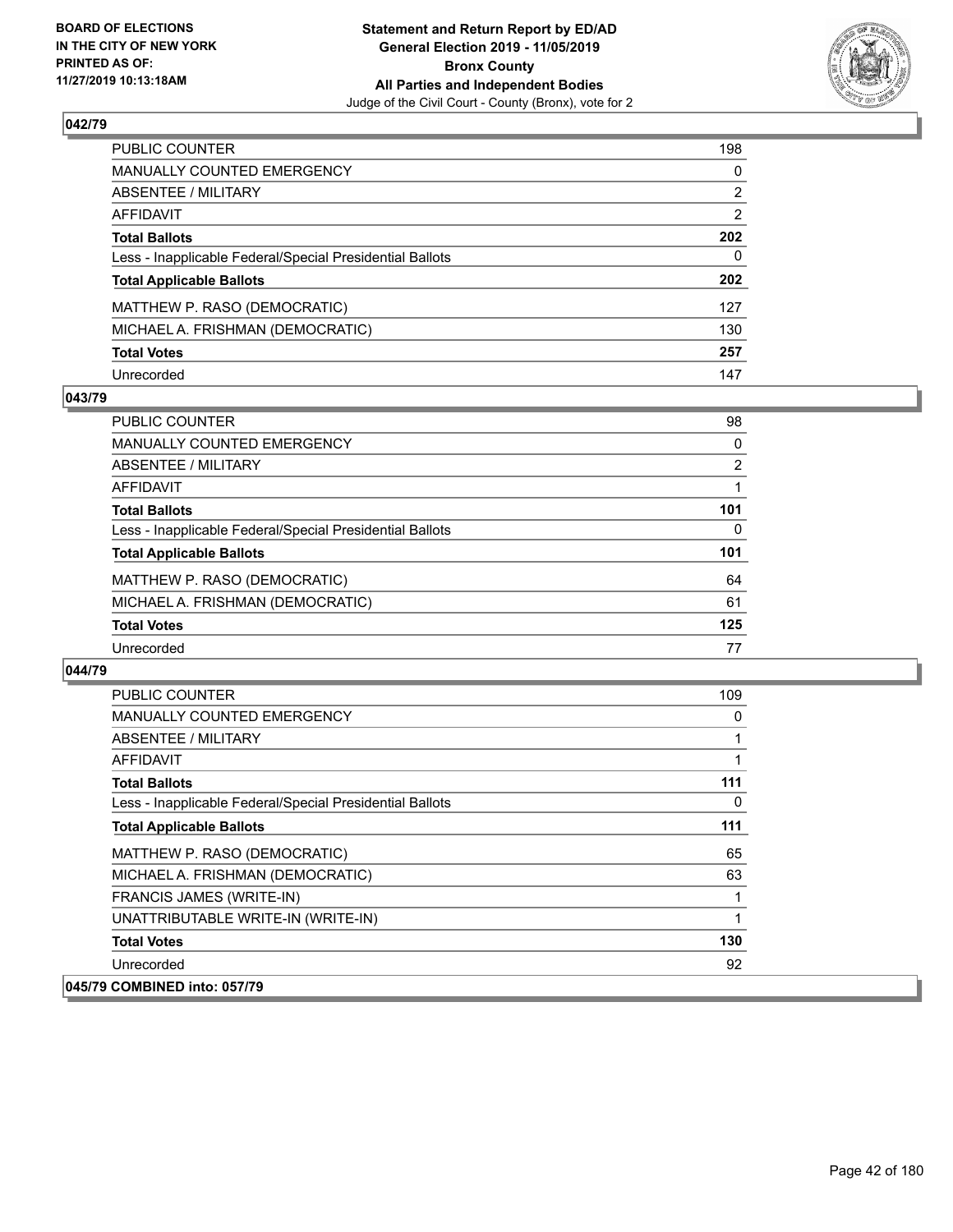

| <b>PUBLIC COUNTER</b>                                    | 218 |
|----------------------------------------------------------|-----|
| <b>MANUALLY COUNTED EMERGENCY</b>                        | 0   |
| ABSENTEE / MILITARY                                      |     |
| AFFIDAVIT                                                | 2   |
| <b>Total Ballots</b>                                     | 221 |
| Less - Inapplicable Federal/Special Presidential Ballots | 0   |
| <b>Total Applicable Ballots</b>                          | 221 |
| MATTHEW P. RASO (DEMOCRATIC)                             | 140 |
| MICHAEL A. FRISHMAN (DEMOCRATIC)                         | 141 |
| CHRISTINE L BLANCH (WRITE-IN)                            |     |
| UNATTRIBUTABLE WRITE-IN (WRITE-IN)                       | 1   |
| <b>Total Votes</b>                                       | 283 |
| Unrecorded                                               | 159 |
|                                                          |     |

### **047/79 COMBINED into: 046/79**

#### **048/79**

| PUBLIC COUNTER                                           | 92  |
|----------------------------------------------------------|-----|
| <b>MANUALLY COUNTED EMERGENCY</b>                        | 0   |
| ABSENTEE / MILITARY                                      | 3   |
| AFFIDAVIT                                                | 5   |
| <b>Total Ballots</b>                                     | 100 |
| Less - Inapplicable Federal/Special Presidential Ballots | 0   |
| <b>Total Applicable Ballots</b>                          | 100 |
| MATTHEW P. RASO (DEMOCRATIC)                             | 63  |
| MICHAEL A. FRISHMAN (DEMOCRATIC)                         | 68  |
| <b>Total Votes</b>                                       | 131 |
| Unrecorded                                               | 69  |

| PUBLIC COUNTER                                           | 148 |
|----------------------------------------------------------|-----|
| MANUALLY COUNTED EMERGENCY                               | 0   |
| ABSENTEE / MILITARY                                      | 2   |
| AFFIDAVIT                                                | 2   |
| <b>Total Ballots</b>                                     | 152 |
| Less - Inapplicable Federal/Special Presidential Ballots | 0   |
| <b>Total Applicable Ballots</b>                          | 152 |
| MATTHEW P. RASO (DEMOCRATIC)                             | 102 |
| MICHAEL A. FRISHMAN (DEMOCRATIC)                         | 85  |
| <b>Total Votes</b>                                       | 187 |
| Unrecorded                                               | 117 |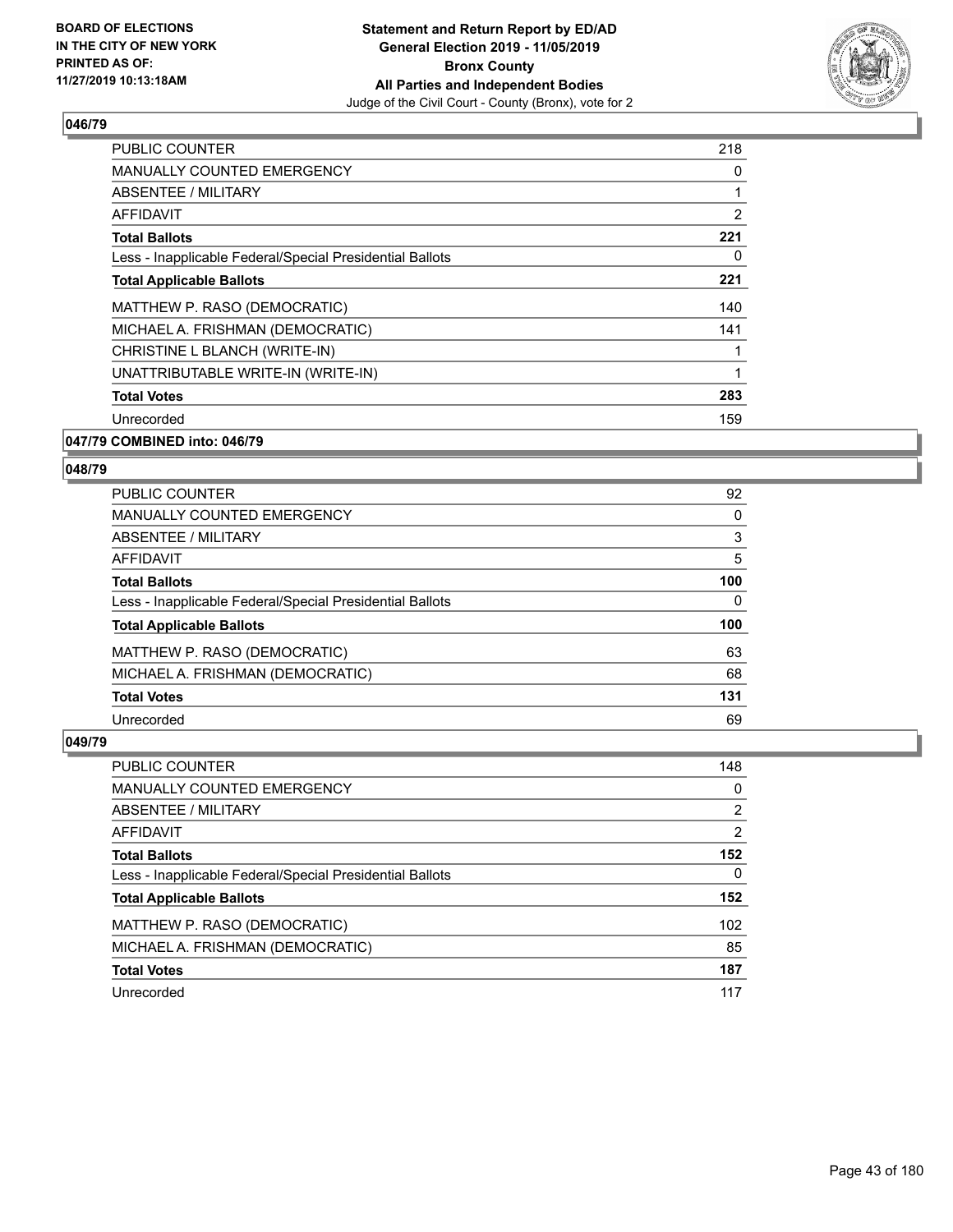

| PUBLIC COUNTER                                           | 172      |
|----------------------------------------------------------|----------|
| <b>MANUALLY COUNTED EMERGENCY</b>                        | $\Omega$ |
| ABSENTEE / MILITARY                                      | 3        |
| AFFIDAVIT                                                | 0        |
| <b>Total Ballots</b>                                     | 175      |
| Less - Inapplicable Federal/Special Presidential Ballots | 0        |
| <b>Total Applicable Ballots</b>                          | 175      |
| MATTHEW P. RASO (DEMOCRATIC)                             | 119      |
| MICHAEL A. FRISHMAN (DEMOCRATIC)                         | 95       |
| <b>Total Votes</b>                                       | 214      |
| Unrecorded                                               | 136      |

# **051/79 COMBINED into: 053/79**

#### **052/79 COMBINED into: 050/79**

## **053/79**

| <b>PUBLIC COUNTER</b>                                    | 237      |
|----------------------------------------------------------|----------|
| <b>MANUALLY COUNTED EMERGENCY</b>                        | $\Omega$ |
| <b>ABSENTEE / MILITARY</b>                               | 5        |
| <b>AFFIDAVIT</b>                                         | $\Omega$ |
| <b>Total Ballots</b>                                     | 242      |
| Less - Inapplicable Federal/Special Presidential Ballots | $\Omega$ |
| <b>Total Applicable Ballots</b>                          | 242      |
| MATTHEW P. RASO (DEMOCRATIC)                             | 142      |
| MICHAEL A. FRISHMAN (DEMOCRATIC)                         | 148      |
| UNATTRIBUTABLE WRITE-IN (WRITE-IN)                       |          |
| <b>Total Votes</b>                                       | 291      |
| Unrecorded                                               | 193      |

| <b>PUBLIC COUNTER</b>                                    | 90       |
|----------------------------------------------------------|----------|
| MANUALLY COUNTED EMERGENCY                               | 0        |
| ABSENTEE / MILITARY                                      | 2        |
| AFFIDAVIT                                                | $\Omega$ |
| <b>Total Ballots</b>                                     | 92       |
| Less - Inapplicable Federal/Special Presidential Ballots | $\Omega$ |
| <b>Total Applicable Ballots</b>                          | 92       |
| MATTHEW P. RASO (DEMOCRATIC)                             | 52       |
| MICHAEL A. FRISHMAN (DEMOCRATIC)                         | 52       |
| <b>Total Votes</b>                                       | 104      |
| Unrecorded                                               | 80       |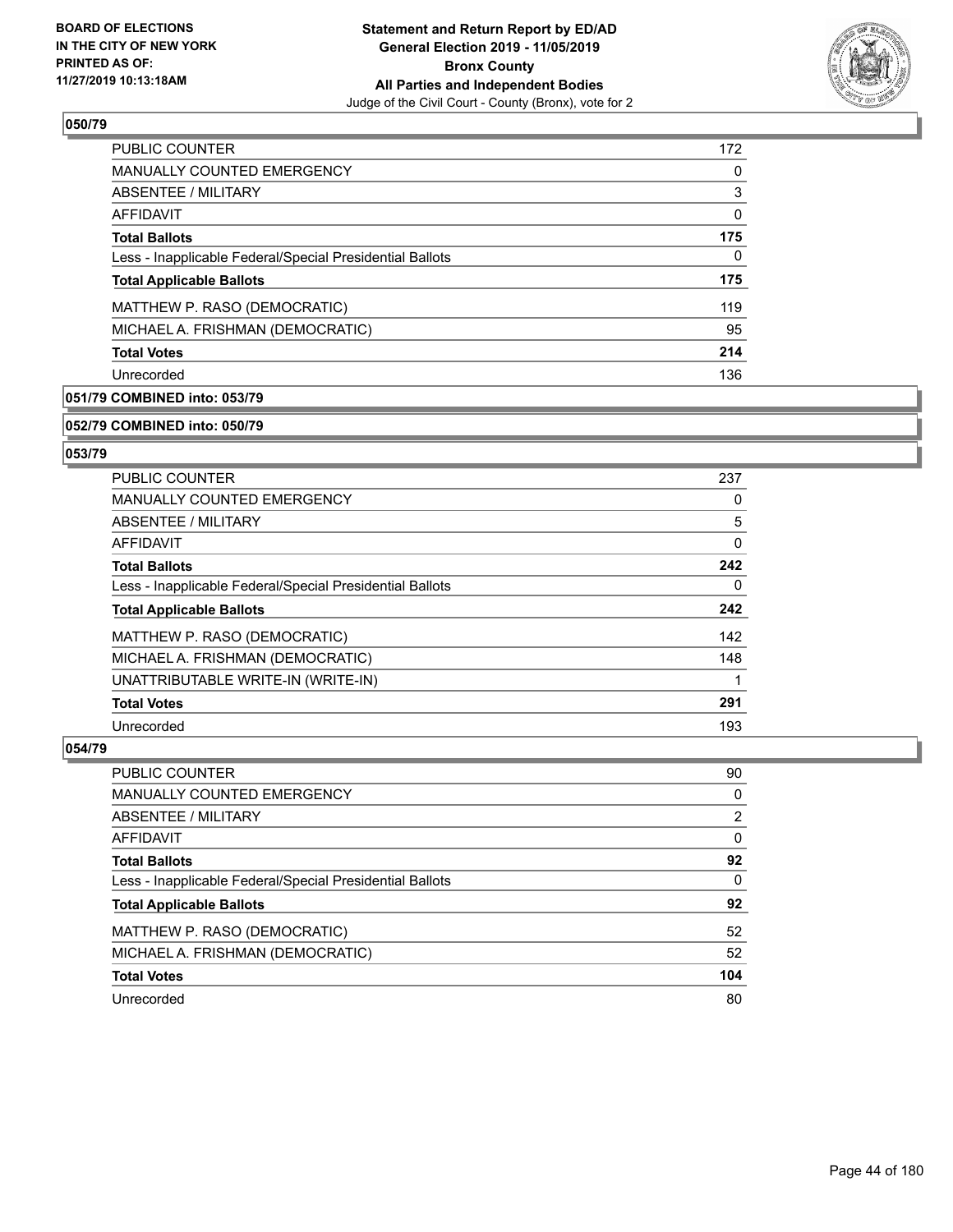

| PUBLIC COUNTER                                           | 114          |
|----------------------------------------------------------|--------------|
| <b>MANUALLY COUNTED EMERGENCY</b>                        | $\mathbf{0}$ |
| <b>ABSENTEE / MILITARY</b>                               |              |
| <b>AFFIDAVIT</b>                                         | $\Omega$     |
| <b>Total Ballots</b>                                     | 115          |
| Less - Inapplicable Federal/Special Presidential Ballots | $\mathbf{0}$ |
| <b>Total Applicable Ballots</b>                          | 115          |
| MATTHEW P. RASO (DEMOCRATIC)                             | 85           |
| MICHAEL A. FRISHMAN (DEMOCRATIC)                         | 68           |
| <b>Total Votes</b>                                       | 153          |
| Unrecorded                                               | 77           |

## **056/79**

| PUBLIC COUNTER                                           | 212      |
|----------------------------------------------------------|----------|
| <b>MANUALLY COUNTED EMERGENCY</b>                        | 0        |
| ABSENTEE / MILITARY                                      | 8        |
| AFFIDAVIT                                                | $\Omega$ |
| <b>Total Ballots</b>                                     | 220      |
| Less - Inapplicable Federal/Special Presidential Ballots | 0        |
| <b>Total Applicable Ballots</b>                          | 220      |
| MATTHEW P. RASO (DEMOCRATIC)                             | 133      |
| MICHAEL A. FRISHMAN (DEMOCRATIC)                         | 116      |
| <b>Total Votes</b>                                       | 249      |
| Unrecorded                                               | 191      |

| <b>PUBLIC COUNTER</b>                                    | 200      |
|----------------------------------------------------------|----------|
| <b>MANUALLY COUNTED EMERGENCY</b>                        | 0        |
| ABSENTEE / MILITARY                                      | 7        |
| <b>AFFIDAVIT</b>                                         | $\Omega$ |
| <b>Total Ballots</b>                                     | 207      |
| Less - Inapplicable Federal/Special Presidential Ballots | 0        |
| <b>Total Applicable Ballots</b>                          | 207      |
| MATTHEW P. RASO (DEMOCRATIC)                             | 121      |
| MICHAEL A. FRISHMAN (DEMOCRATIC)                         | 120      |
| <b>Total Votes</b>                                       | 241      |
| Unrecorded                                               | 173      |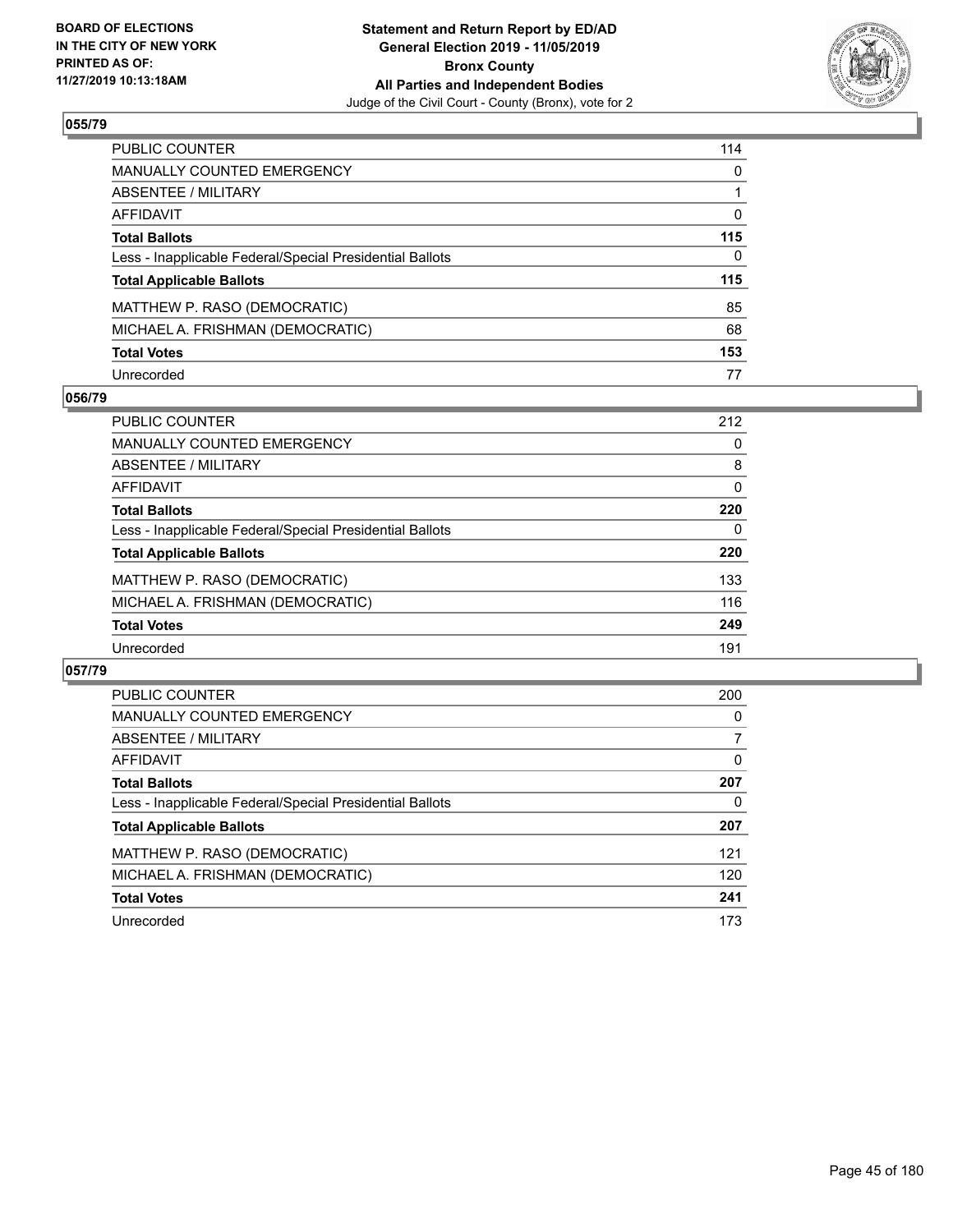

| PUBLIC COUNTER                                           | 91  |
|----------------------------------------------------------|-----|
| <b>MANUALLY COUNTED EMERGENCY</b>                        | 0   |
| ABSENTEE / MILITARY                                      | 3   |
| AFFIDAVIT                                                | 19  |
| <b>Total Ballots</b>                                     | 113 |
| Less - Inapplicable Federal/Special Presidential Ballots | 0   |
| <b>Total Applicable Ballots</b>                          | 113 |
| MATTHEW P. RASO (DEMOCRATIC)                             | 72  |
| MICHAEL A. FRISHMAN (DEMOCRATIC)                         | 74  |
| UNATTRIBUTABLE WRITE-IN (WRITE-IN)                       | 1   |
| <b>Total Votes</b>                                       | 147 |
| Unrecorded                                               | 79  |

**059/79 COMBINED into: 058/79**

### **060/79 COMBINED into: 061/79**

#### **061/79**

| <b>PUBLIC COUNTER</b>                                    | 160      |
|----------------------------------------------------------|----------|
| <b>MANUALLY COUNTED EMERGENCY</b>                        | $\Omega$ |
| <b>ABSENTEE / MILITARY</b>                               | 2        |
| AFFIDAVIT                                                |          |
| <b>Total Ballots</b>                                     | 163      |
| Less - Inapplicable Federal/Special Presidential Ballots | $\Omega$ |
| <b>Total Applicable Ballots</b>                          | 163      |
| MATTHEW P. RASO (DEMOCRATIC)                             | 109      |
| MICHAEL A. FRISHMAN (DEMOCRATIC)                         | 94       |
| <b>Total Votes</b>                                       | 203      |
| Unrecorded                                               | 123      |

| PUBLIC COUNTER                                           | 113 |
|----------------------------------------------------------|-----|
| MANUALLY COUNTED EMERGENCY                               | 0   |
| ABSENTEE / MILITARY                                      | 8   |
| AFFIDAVIT                                                | 0   |
| <b>Total Ballots</b>                                     | 121 |
| Less - Inapplicable Federal/Special Presidential Ballots | 0   |
| <b>Total Applicable Ballots</b>                          | 121 |
| MATTHEW P. RASO (DEMOCRATIC)                             | 87  |
| MICHAEL A. FRISHMAN (DEMOCRATIC)                         | 64  |
| <b>Total Votes</b>                                       | 151 |
| Unrecorded                                               | 91  |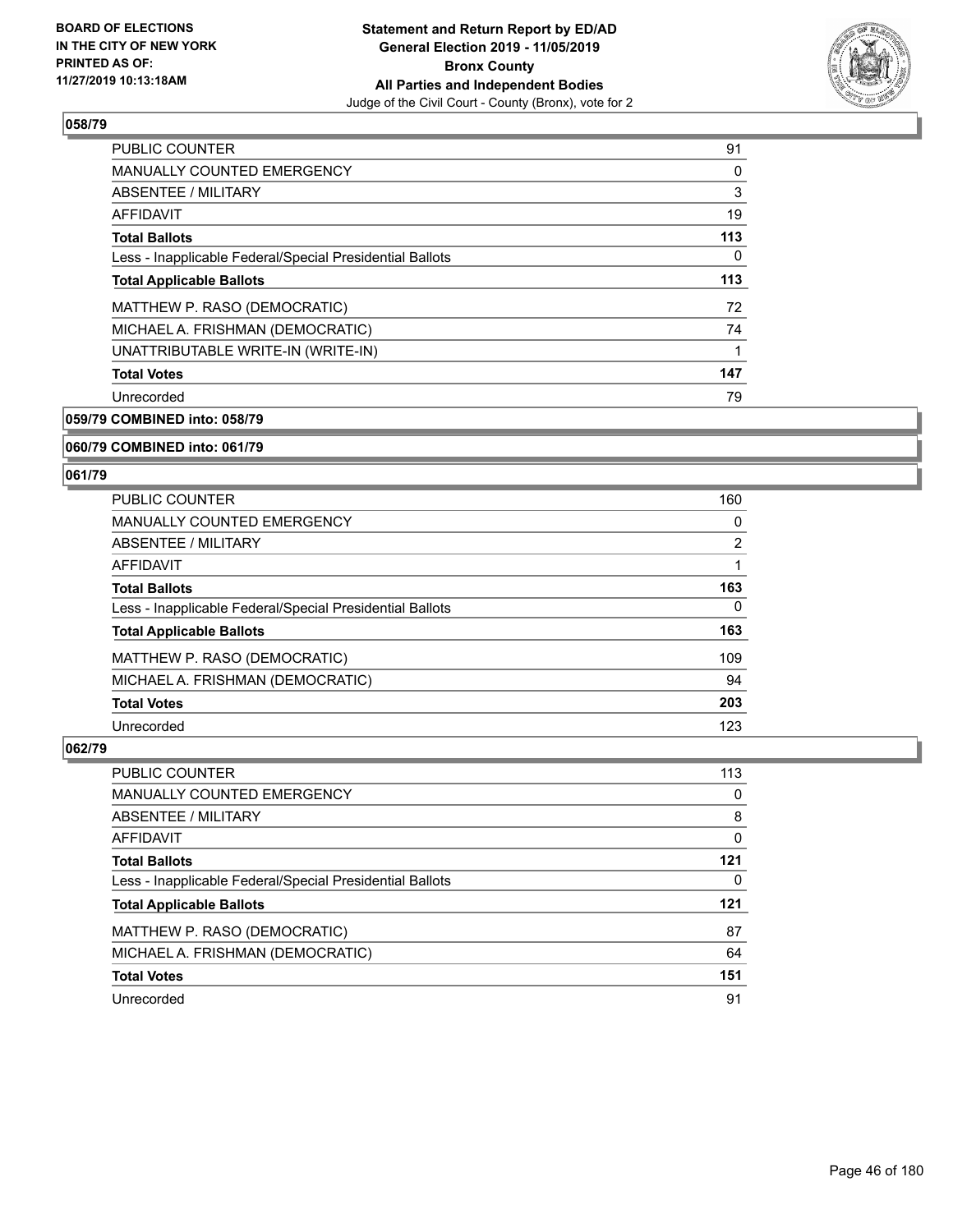

| PUBLIC COUNTER                                           | 82           |
|----------------------------------------------------------|--------------|
| <b>MANUALLY COUNTED EMERGENCY</b>                        | $\mathbf{0}$ |
| ABSENTEE / MILITARY                                      |              |
| <b>AFFIDAVIT</b>                                         |              |
| <b>Total Ballots</b>                                     | 84           |
| Less - Inapplicable Federal/Special Presidential Ballots | $\mathbf{0}$ |
| <b>Total Applicable Ballots</b>                          | 84           |
| MATTHEW P. RASO (DEMOCRATIC)                             | 53           |
| MICHAEL A. FRISHMAN (DEMOCRATIC)                         | 41           |
| <b>Total Votes</b>                                       | 94           |
| Unrecorded                                               | 74           |

### **064/79**

| PUBLIC COUNTER                                           | 94  |
|----------------------------------------------------------|-----|
| <b>MANUALLY COUNTED EMERGENCY</b>                        | 0   |
| ABSENTEE / MILITARY                                      | 0   |
| AFFIDAVIT                                                | 2   |
| <b>Total Ballots</b>                                     | 96  |
| Less - Inapplicable Federal/Special Presidential Ballots | 0   |
| <b>Total Applicable Ballots</b>                          | 96  |
| MATTHEW P. RASO (DEMOCRATIC)                             | 61  |
| MICHAEL A. FRISHMAN (DEMOCRATIC)                         | 66  |
| <b>Total Votes</b>                                       | 127 |
| Unrecorded                                               | 65  |
|                                                          |     |

### **065/79 COMBINED into: 055/79**

| <b>PUBLIC COUNTER</b>                                    | 147      |
|----------------------------------------------------------|----------|
| <b>MANUALLY COUNTED EMERGENCY</b>                        | 0        |
| ABSENTEE / MILITARY                                      |          |
| AFFIDAVIT                                                | $\Omega$ |
| <b>Total Ballots</b>                                     | 148      |
| Less - Inapplicable Federal/Special Presidential Ballots | 0        |
| <b>Total Applicable Ballots</b>                          | 148      |
| MATTHEW P. RASO (DEMOCRATIC)                             | 92       |
| MICHAEL A. FRISHMAN (DEMOCRATIC)                         | 104      |
| <b>Total Votes</b>                                       | 196      |
| Unrecorded                                               | 100      |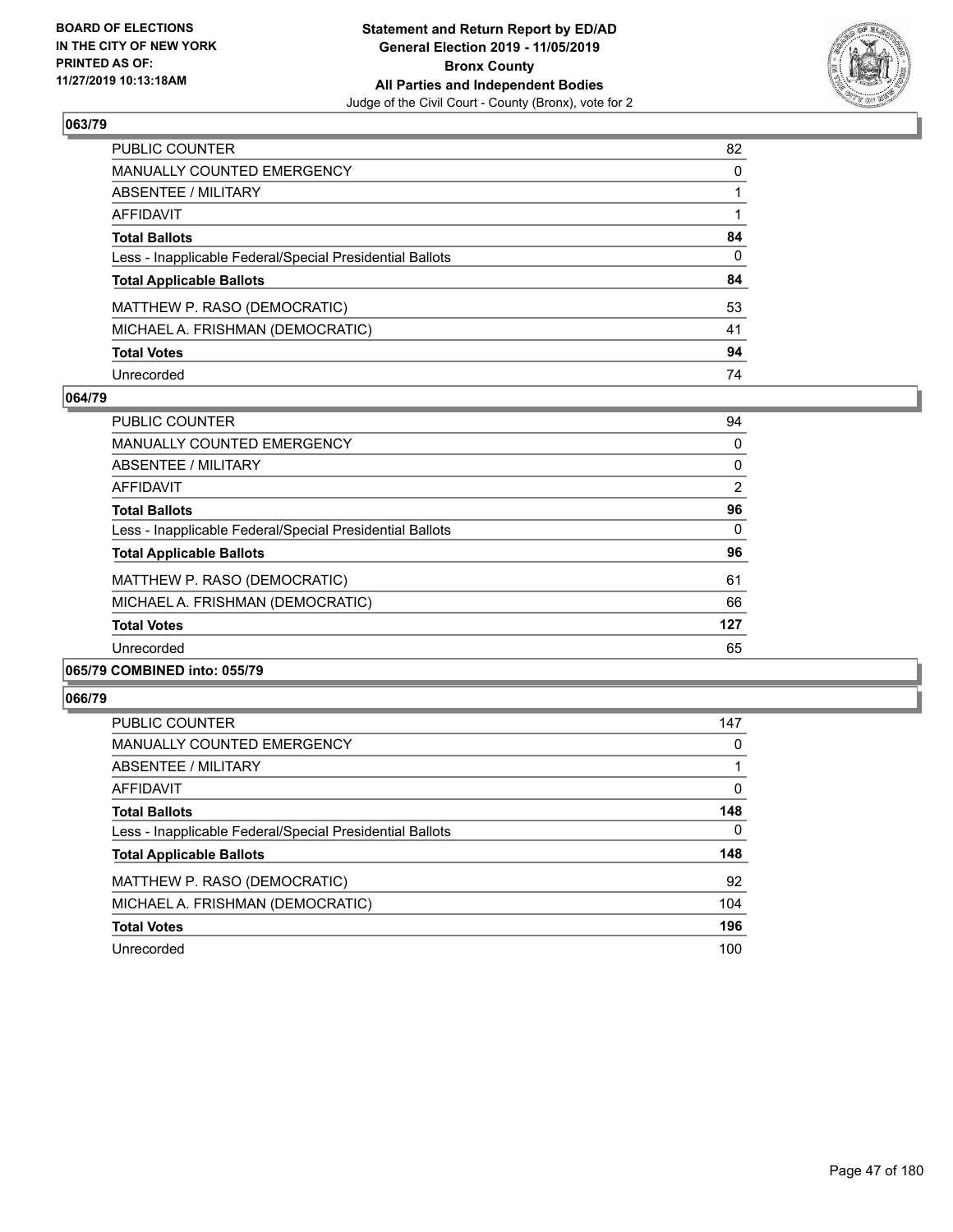

| PUBLIC COUNTER                                           | 145          |
|----------------------------------------------------------|--------------|
| <b>MANUALLY COUNTED EMERGENCY</b>                        | $\mathbf{0}$ |
| <b>ABSENTEE / MILITARY</b>                               | 2            |
| <b>AFFIDAVIT</b>                                         | 2            |
| <b>Total Ballots</b>                                     | 149          |
| Less - Inapplicable Federal/Special Presidential Ballots | 0            |
| <b>Total Applicable Ballots</b>                          | 149          |
| MATTHEW P. RASO (DEMOCRATIC)                             | 91           |
| MICHAEL A. FRISHMAN (DEMOCRATIC)                         | 94           |
| <b>Total Votes</b>                                       | 185          |
| Unrecorded                                               | 113          |

### **068/79**

| <b>PUBLIC COUNTER</b>                                    | 267 |
|----------------------------------------------------------|-----|
| <b>MANUALLY COUNTED EMERGENCY</b>                        | 0   |
| ABSENTEE / MILITARY                                      |     |
| AFFIDAVIT                                                | 3   |
| <b>Total Ballots</b>                                     | 271 |
| Less - Inapplicable Federal/Special Presidential Ballots | 0   |
| <b>Total Applicable Ballots</b>                          | 271 |
| MATTHEW P. RASO (DEMOCRATIC)                             | 170 |
| MICHAEL A. FRISHMAN (DEMOCRATIC)                         | 183 |
| <b>Total Votes</b>                                       | 353 |
| Unrecorded                                               | 189 |

| <b>PUBLIC COUNTER</b>                                    | 572 |
|----------------------------------------------------------|-----|
| <b>MANUALLY COUNTED EMERGENCY</b>                        | 0   |
| ABSENTEE / MILITARY                                      | 11  |
| AFFIDAVIT                                                | 3   |
| <b>Total Ballots</b>                                     | 586 |
| Less - Inapplicable Federal/Special Presidential Ballots | 0   |
| <b>Total Applicable Ballots</b>                          | 586 |
| MATTHEW P. RASO (DEMOCRATIC)                             | 355 |
| MICHAEL A. FRISHMAN (DEMOCRATIC)                         | 352 |
| <b>Total Votes</b>                                       | 707 |
| Unrecorded                                               | 465 |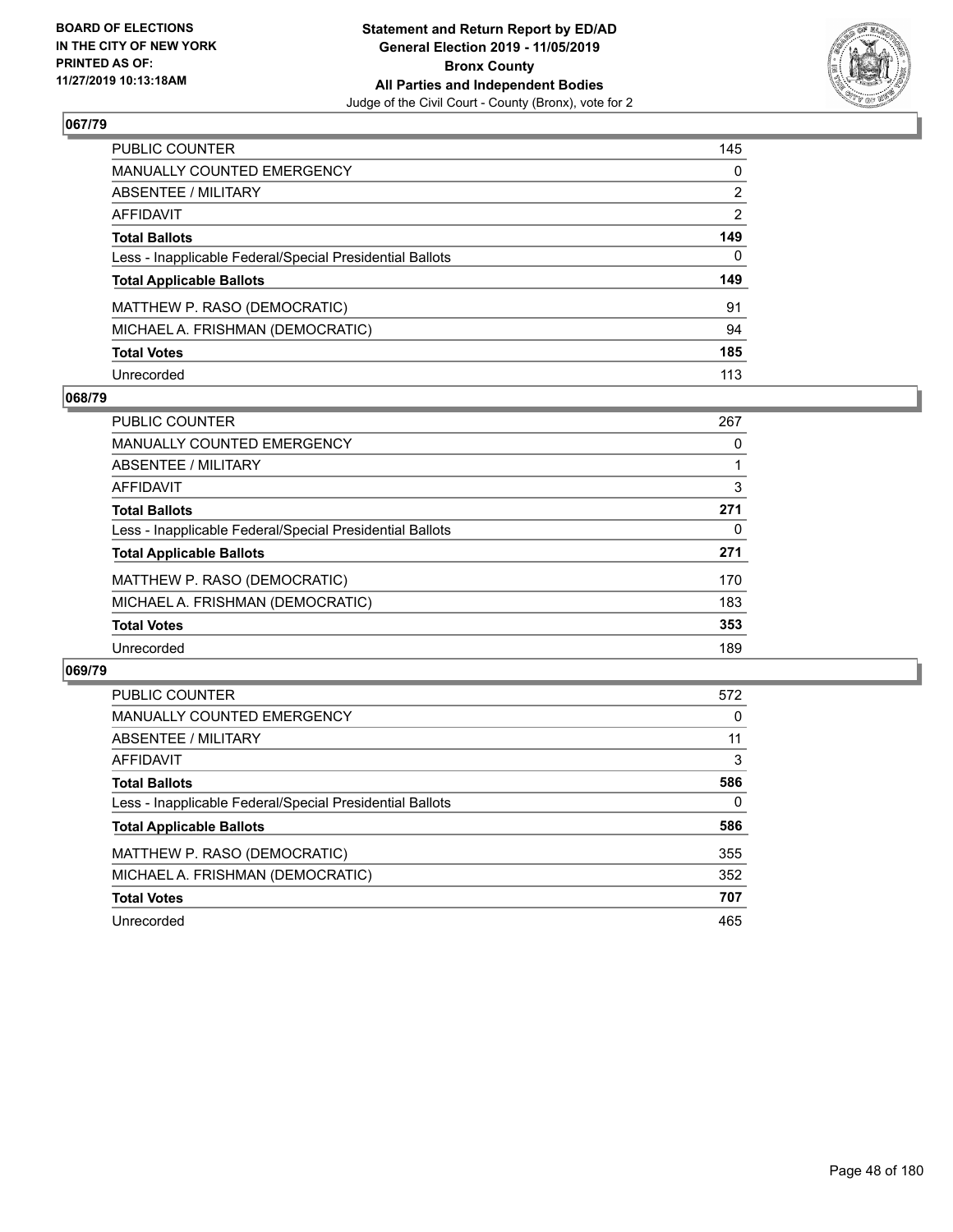

| <b>PUBLIC COUNTER</b>                                    | 178            |
|----------------------------------------------------------|----------------|
| MANUALLY COUNTED EMERGENCY                               | $\Omega$       |
| ABSENTEE / MILITARY                                      | 5              |
| AFFIDAVIT                                                | $\overline{2}$ |
| <b>Total Ballots</b>                                     | 185            |
| Less - Inapplicable Federal/Special Presidential Ballots | 0              |
| <b>Total Applicable Ballots</b>                          | 185            |
| MATTHEW P. RASO (DEMOCRATIC)                             | 103            |
| MICHAEL A. FRISHMAN (DEMOCRATIC)                         | 95             |
| <b>Total Votes</b>                                       | 198            |
| Unrecorded                                               | 172            |

# **071/79 COMBINED into: 070/79**

### **072/79**

| <b>PUBLIC COUNTER</b>                                    | 225 |
|----------------------------------------------------------|-----|
| MANUALLY COUNTED EMERGENCY                               | 0   |
| ABSENTEE / MILITARY                                      | 1   |
| AFFIDAVIT                                                | 5   |
| <b>Total Ballots</b>                                     | 231 |
| Less - Inapplicable Federal/Special Presidential Ballots | 0   |
| <b>Total Applicable Ballots</b>                          | 231 |
| MATTHEW P. RASO (DEMOCRATIC)                             | 142 |
| MICHAEL A. FRISHMAN (DEMOCRATIC)                         | 119 |
| <b>Total Votes</b>                                       | 261 |
| Unrecorded                                               | 201 |
|                                                          |     |

## **073/79 COMBINED into: 072/79**

### **074/79 COMBINED into: 029/79**

#### **075/79**

| <b>PUBLIC COUNTER</b>                                    | 117 |
|----------------------------------------------------------|-----|
| <b>MANUALLY COUNTED EMERGENCY</b>                        | 0   |
| ABSENTEE / MILITARY                                      | 2   |
| AFFIDAVIT                                                | 0   |
| <b>Total Ballots</b>                                     | 119 |
| Less - Inapplicable Federal/Special Presidential Ballots | 0   |
| <b>Total Applicable Ballots</b>                          | 119 |
| MATTHEW P. RASO (DEMOCRATIC)                             | 85  |
| MICHAEL A. FRISHMAN (DEMOCRATIC)                         | 63  |
| SHERWIN GARCIA (WRITE-IN)                                |     |
| <b>Total Votes</b>                                       | 149 |
| Unrecorded                                               | 89  |

**076/79 COMBINED into: 023/79**

**077/79 COMBINED into: 029/79**

**078/79 COMBINED into: 049/79**

**079/79 COMBINED into: 070/79**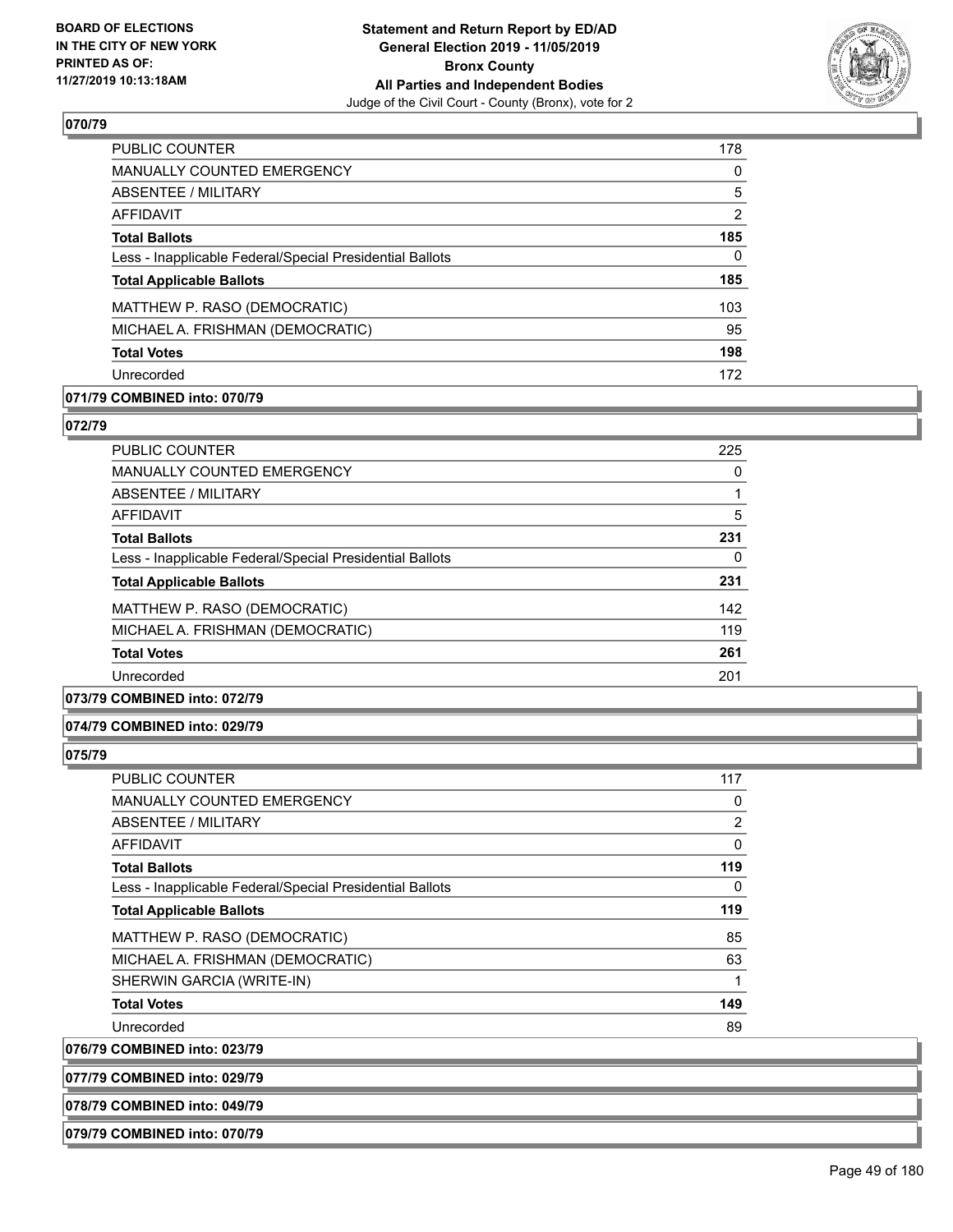

### **080/79 COMBINED into: 049/79**

**081/79 COMBINED into: 049/79**

**082/79 COMBINED into: 086/79**

#### **083/79 COMBINED into: 030/79**

#### **084/79**

| PUBLIC COUNTER                                           | 210 |
|----------------------------------------------------------|-----|
| <b>MANUALLY COUNTED EMERGENCY</b>                        | 0   |
| ABSENTEE / MILITARY                                      | 9   |
| AFFIDAVIT                                                | 0   |
| <b>Total Ballots</b>                                     | 219 |
| Less - Inapplicable Federal/Special Presidential Ballots | 0   |
| <b>Total Applicable Ballots</b>                          | 219 |
| MATTHEW P. RASO (DEMOCRATIC)                             | 140 |
| MICHAEL A. FRISHMAN (DEMOCRATIC)                         | 139 |
| <b>JUNIOR MUNOZ (WRITE-IN)</b>                           | 1   |
| <b>Total Votes</b>                                       | 280 |
| Unrecorded                                               | 158 |
|                                                          |     |

# **085/79 COMBINED into: 042/79**

## **086/79**

| PUBLIC COUNTER                                           | 170            |
|----------------------------------------------------------|----------------|
| MANUALLY COUNTED EMERGENCY                               | 0              |
| ABSENTEE / MILITARY                                      | 3              |
| AFFIDAVIT                                                | $\overline{2}$ |
| <b>Total Ballots</b>                                     | 175            |
| Less - Inapplicable Federal/Special Presidential Ballots | 0              |
| <b>Total Applicable Ballots</b>                          | 175            |
| MATTHEW P. RASO (DEMOCRATIC)                             | 113            |
| MICHAEL A. FRISHMAN (DEMOCRATIC)                         | 111            |
| <b>Total Votes</b>                                       | 224            |
| Unrecorded                                               | 126            |
| 087/79 COMBINED into: 001/79                             |                |
| 088/79 COMBINED into: 013/79                             |                |
|                                                          |                |

**089/79 COMBINED into: 084/79 090/79 COMBINED into: 069/79**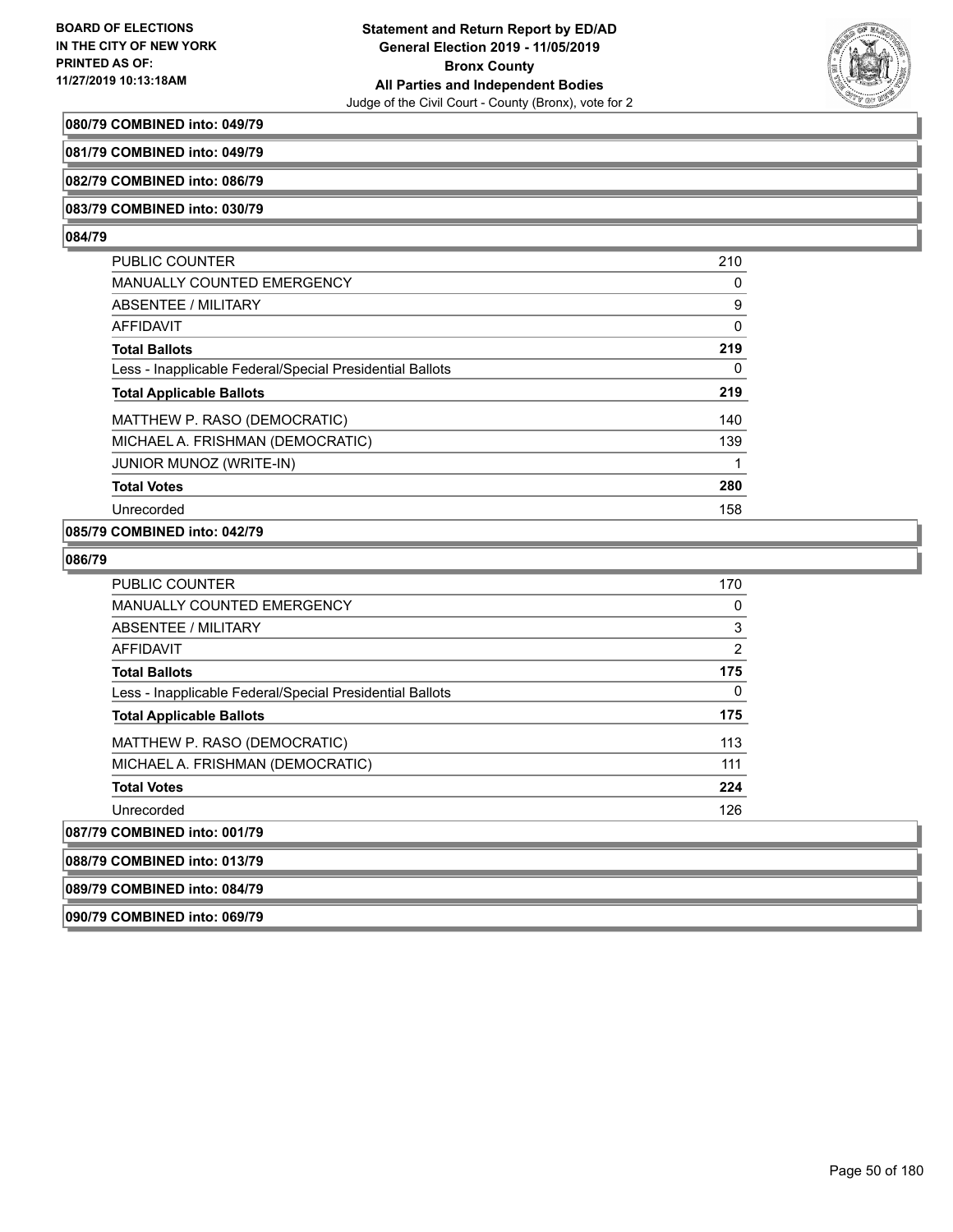

| <b>PUBLIC COUNTER</b>                                    | 297 |
|----------------------------------------------------------|-----|
| <b>MANUALLY COUNTED EMERGENCY</b>                        | 0   |
| ABSENTEE / MILITARY                                      | 13  |
| <b>AFFIDAVIT</b>                                         | 0   |
| <b>Total Ballots</b>                                     | 310 |
| Less - Inapplicable Federal/Special Presidential Ballots | 0   |
| <b>Total Applicable Ballots</b>                          | 310 |
| MATTHEW P. RASO (DEMOCRATIC)                             | 167 |
| MICHAEL A. FRISHMAN (DEMOCRATIC)                         | 140 |
| DEVON CARRERO (WRITE-IN)                                 | 1   |
| JAMES GISANDI (WRITE-IN)                                 | 1   |
| JOHN EHRMANN (WRITE-IN)                                  | 1   |
| <b>Total Votes</b>                                       | 310 |
| Unrecorded                                               | 310 |
|                                                          |     |

**002/80 COMBINED into: 001/80**

**003/80 COMBINED into: 001/80**

#### **004/80**

| <b>PUBLIC COUNTER</b>                                    | 124 |
|----------------------------------------------------------|-----|
| <b>MANUALLY COUNTED EMERGENCY</b>                        | 0   |
| <b>ABSENTEE / MILITARY</b>                               | 2   |
| <b>AFFIDAVIT</b>                                         | 0   |
| <b>Total Ballots</b>                                     | 126 |
| Less - Inapplicable Federal/Special Presidential Ballots | 0   |
| <b>Total Applicable Ballots</b>                          | 126 |
| MATTHEW P. RASO (DEMOCRATIC)                             | 73  |
| MICHAEL A. FRISHMAN (DEMOCRATIC)                         | 67  |
| <b>Total Votes</b>                                       | 140 |
| Unrecorded                                               | 112 |
|                                                          |     |

## **005/80 COMBINED into: 004/80**

| PUBLIC COUNTER                                           | 236            |
|----------------------------------------------------------|----------------|
| MANUALLY COUNTED EMERGENCY                               | 0              |
| ABSENTEE / MILITARY                                      | 1              |
| AFFIDAVIT                                                | 0              |
| <b>Total Ballots</b>                                     | 237            |
| Less - Inapplicable Federal/Special Presidential Ballots | 0              |
| <b>Total Applicable Ballots</b>                          | 237            |
| MATTHEW P. RASO (DEMOCRATIC)                             | 160            |
| MICHAEL A. FRISHMAN (DEMOCRATIC)                         | 119            |
| JEANINE PIRRO (WRITE-IN)                                 | 2              |
| UNATTRIBUTABLE WRITE-IN (WRITE-IN)                       | $\overline{2}$ |
| <b>Total Votes</b>                                       | 283            |
| Unrecorded                                               | 191            |
| 007/80 COMBINED into: 006/80                             |                |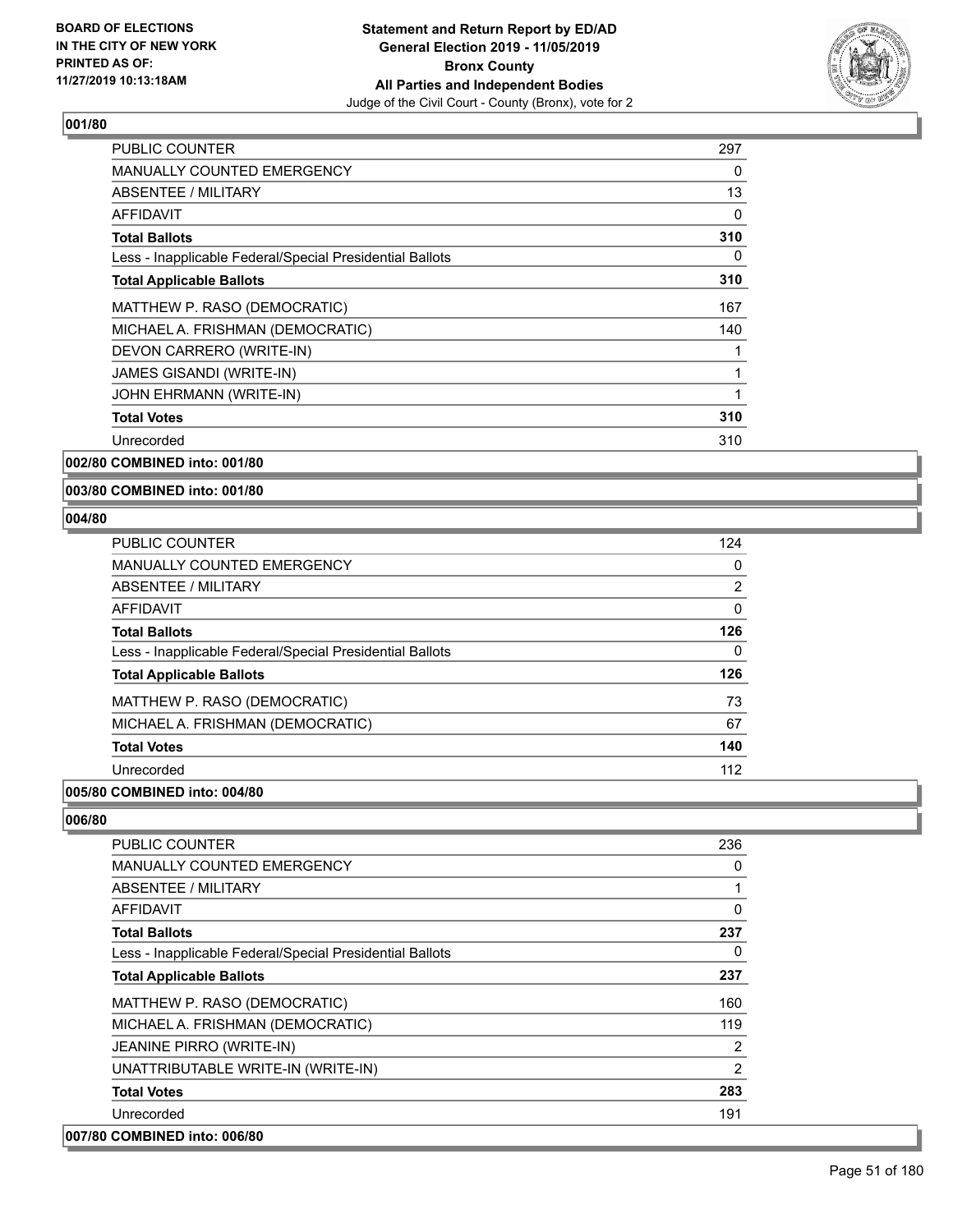

## **008/80 COMBINED into: 006/80**

| <b>PUBLIC COUNTER</b>                                    | 186      |
|----------------------------------------------------------|----------|
| <b>MANUALLY COUNTED EMERGENCY</b>                        | $\Omega$ |
| ABSENTEE / MILITARY                                      |          |
| <b>AFFIDAVIT</b>                                         | 0        |
| <b>Total Ballots</b>                                     | 187      |
| Less - Inapplicable Federal/Special Presidential Ballots | 0        |
| <b>Total Applicable Ballots</b>                          | 187      |
| MATTHEW P. RASO (DEMOCRATIC)                             | 112      |
| MICHAEL A. FRISHMAN (DEMOCRATIC)                         | 104      |
| UNATTRIBUTABLE WRITE-IN (WRITE-IN)                       | 3        |
| <b>Total Votes</b>                                       | 219      |
| Unrecorded                                               | 155      |
|                                                          |          |

## **010/80 COMBINED into: 009/80**

#### **011/80**

| <b>PUBLIC COUNTER</b>                                                                                                                                                                                                                                                                                                                                                                                                  | 174 |
|------------------------------------------------------------------------------------------------------------------------------------------------------------------------------------------------------------------------------------------------------------------------------------------------------------------------------------------------------------------------------------------------------------------------|-----|
| MANUALLY COUNTED EMERGENCY                                                                                                                                                                                                                                                                                                                                                                                             | 0   |
| ABSENTEE / MILITARY                                                                                                                                                                                                                                                                                                                                                                                                    | 5   |
| AFFIDAVIT                                                                                                                                                                                                                                                                                                                                                                                                              | 1   |
| <b>Total Ballots</b>                                                                                                                                                                                                                                                                                                                                                                                                   | 180 |
| Less - Inapplicable Federal/Special Presidential Ballots                                                                                                                                                                                                                                                                                                                                                               | 0   |
| <b>Total Applicable Ballots</b>                                                                                                                                                                                                                                                                                                                                                                                        | 180 |
| MATTHEW P. RASO (DEMOCRATIC)                                                                                                                                                                                                                                                                                                                                                                                           | 98  |
| MICHAEL A. FRISHMAN (DEMOCRATIC)                                                                                                                                                                                                                                                                                                                                                                                       | 86  |
| ISAAC AMBROSE MOORE (WRITE-IN)                                                                                                                                                                                                                                                                                                                                                                                         |     |
| UNATTRIBUTABLE WRITE-IN (WRITE-IN)                                                                                                                                                                                                                                                                                                                                                                                     | 1   |
| <b>Total Votes</b>                                                                                                                                                                                                                                                                                                                                                                                                     | 186 |
| Unrecorded                                                                                                                                                                                                                                                                                                                                                                                                             | 174 |
| $\mathbf{A} \mathbf{A} \mathbf{B} \mathbf{B} \mathbf{B} \mathbf{B} \mathbf{B} \mathbf{A} \mathbf{A} \mathbf{A} \mathbf{A} \mathbf{A} \mathbf{A} \mathbf{A} \mathbf{A} \mathbf{A} \mathbf{A} \mathbf{A} \mathbf{A} \mathbf{A} \mathbf{A} \mathbf{A} \mathbf{A} \mathbf{A} \mathbf{A} \mathbf{A} \mathbf{A} \mathbf{A} \mathbf{A} \mathbf{A} \mathbf{A} \mathbf{A} \mathbf{A} \mathbf{A} \mathbf{A} \mathbf{A} \mathbf{$ |     |

#### **012/80 COMBINED into: 009/80**

| PUBLIC COUNTER                                           | 199 |
|----------------------------------------------------------|-----|
| MANUALLY COUNTED EMERGENCY                               | 0   |
| ABSENTEE / MILITARY                                      | 3   |
| AFFIDAVIT                                                | 2   |
| <b>Total Ballots</b>                                     | 204 |
| Less - Inapplicable Federal/Special Presidential Ballots | 0   |
| <b>Total Applicable Ballots</b>                          | 204 |
| MATTHEW P. RASO (DEMOCRATIC)                             | 135 |
| MICHAEL A. FRISHMAN (DEMOCRATIC)                         | 121 |
| <b>Total Votes</b>                                       | 256 |
| Unrecorded                                               | 152 |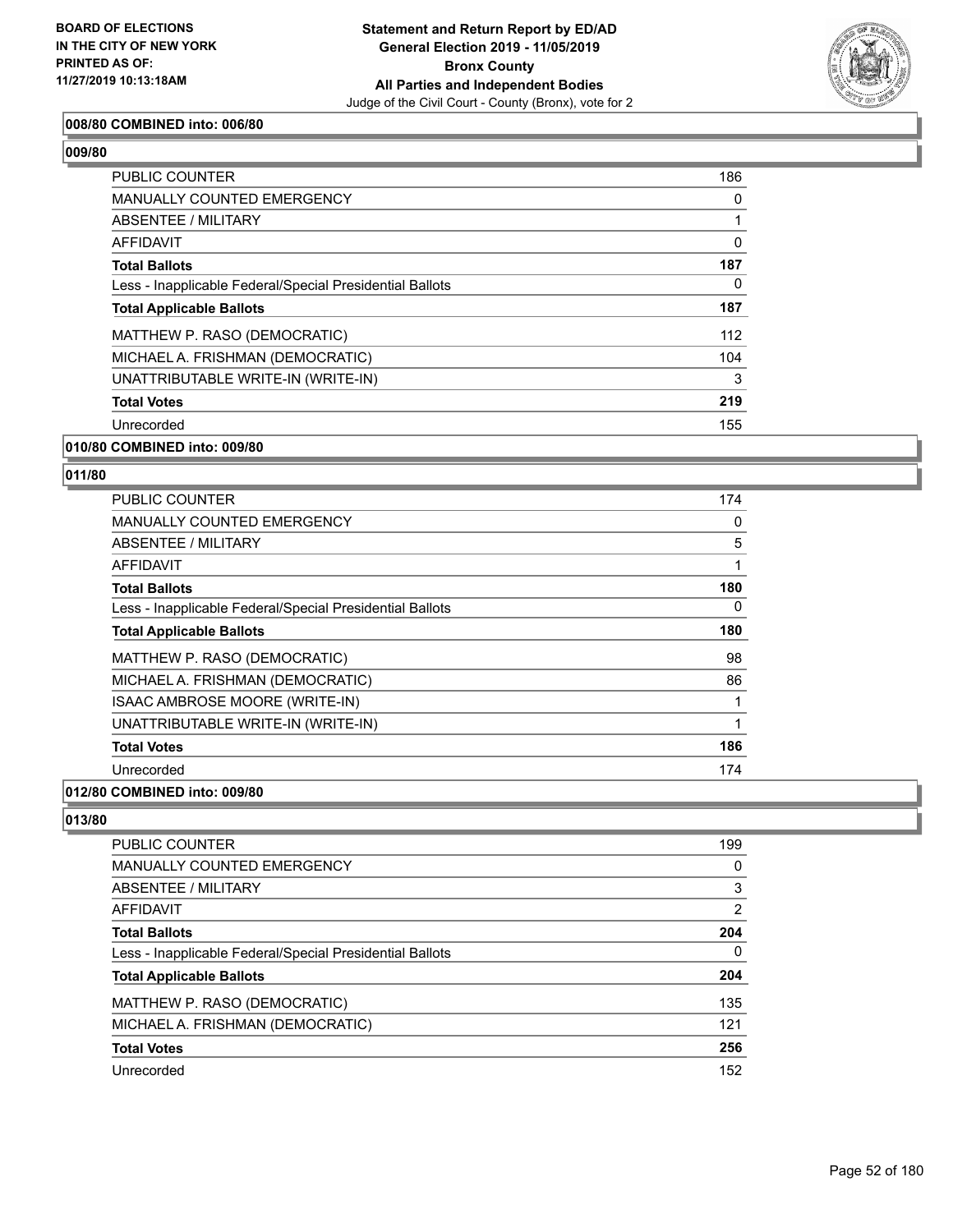

| <b>PUBLIC COUNTER</b>                                    | 183      |
|----------------------------------------------------------|----------|
| <b>MANUALLY COUNTED EMERGENCY</b>                        | 0        |
| ABSENTEE / MILITARY                                      | 4        |
| AFFIDAVIT                                                | 3        |
| <b>Total Ballots</b>                                     | 190      |
| Less - Inapplicable Federal/Special Presidential Ballots | $\Omega$ |
| <b>Total Applicable Ballots</b>                          | 190      |
| MATTHEW P. RASO (DEMOCRATIC)                             | 117      |
| MICHAEL A. FRISHMAN (DEMOCRATIC)                         | 110      |
| UNATTRIBUTABLE WRITE-IN (WRITE-IN)                       | 2        |
| <b>Total Votes</b>                                       | 229      |
| Unrecorded                                               | 151      |

## **015/80**

| PUBLIC COUNTER                                           | 242            |
|----------------------------------------------------------|----------------|
| <b>MANUALLY COUNTED EMERGENCY</b>                        | 0              |
| ABSENTEE / MILITARY                                      | 4              |
| AFFIDAVIT                                                | $\overline{2}$ |
| <b>Total Ballots</b>                                     | 248            |
| Less - Inapplicable Federal/Special Presidential Ballots | 0              |
| <b>Total Applicable Ballots</b>                          | 248            |
| MATTHEW P. RASO (DEMOCRATIC)                             | 178            |
| MICHAEL A. FRISHMAN (DEMOCRATIC)                         | 154            |
| BRETT KAVANAUGH (WRITE-IN)                               |                |
| UNATTRIBUTABLE WRITE-IN (WRITE-IN)                       | 2              |
| <b>Total Votes</b>                                       | 335            |
| Unrecorded                                               | 161            |

## **016/80 COMBINED into: 015/80**

## **017/80**

| <b>PUBLIC COUNTER</b>                                    | 221            |
|----------------------------------------------------------|----------------|
| <b>MANUALLY COUNTED EMERGENCY</b>                        | 0              |
| ABSENTEE / MILITARY                                      | 5              |
| <b>AFFIDAVIT</b>                                         | $\overline{2}$ |
| <b>Total Ballots</b>                                     | 228            |
| Less - Inapplicable Federal/Special Presidential Ballots | 0              |
| <b>Total Applicable Ballots</b>                          | 228            |
| MATTHEW P. RASO (DEMOCRATIC)                             | 158            |
| MICHAEL A. FRISHMAN (DEMOCRATIC)                         | 137            |
| UNATTRIBUTABLE WRITE-IN (WRITE-IN)                       | $\overline{2}$ |
| <b>Total Votes</b>                                       | 297            |
| Unrecorded                                               | 159            |
| OMININEN: 1.4.0.044100                                   |                |

**018/80 COMBINED into: 011/80**

**019/80 COMBINED into: 011/80**

**020/80 COMBINED into: 021/80**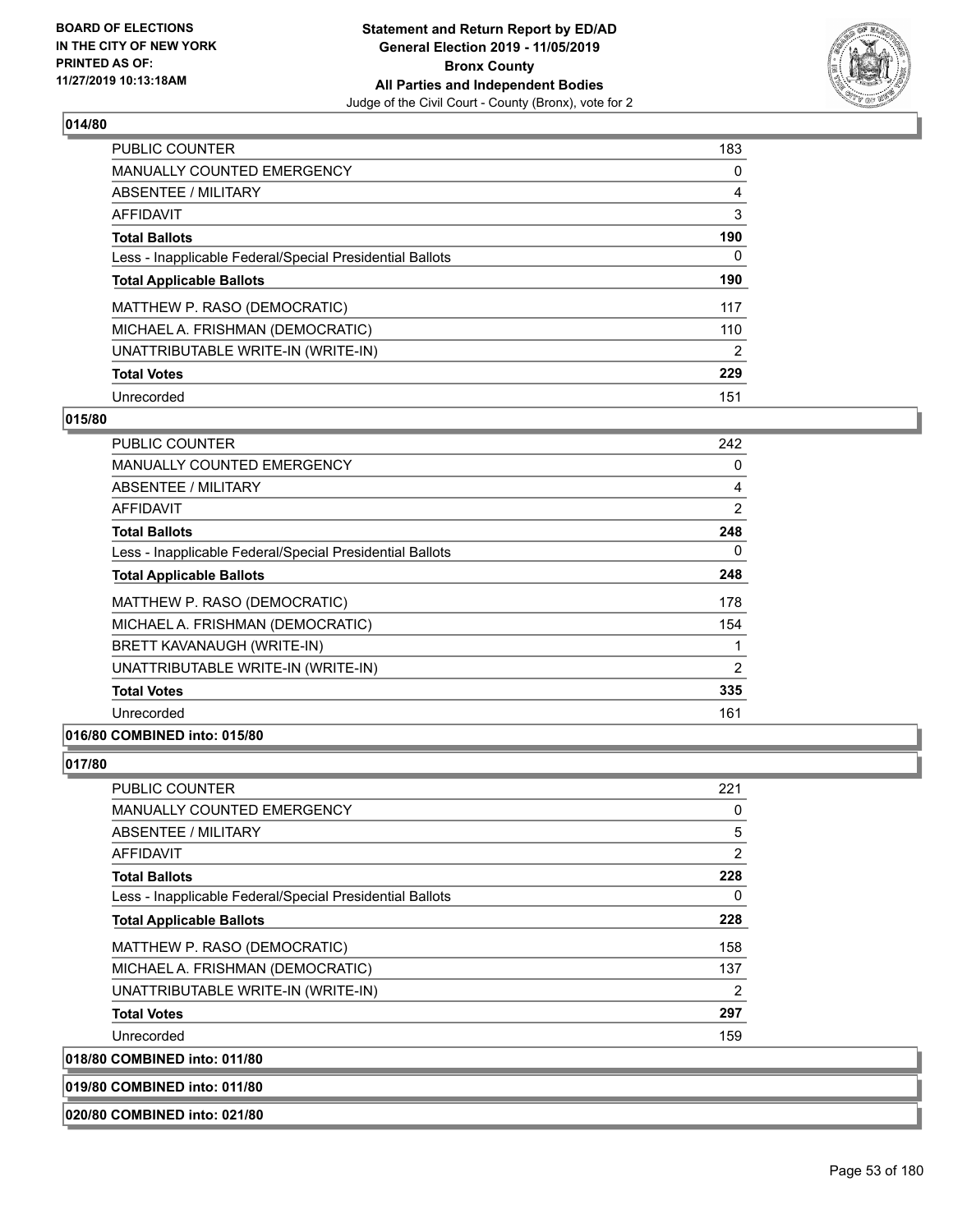

| <b>PUBLIC COUNTER</b>                                    | 230 |
|----------------------------------------------------------|-----|
| <b>MANUALLY COUNTED EMERGENCY</b>                        | 0   |
| ABSENTEE / MILITARY                                      | 2   |
| <b>AFFIDAVIT</b>                                         | 2   |
| <b>Total Ballots</b>                                     | 234 |
| Less - Inapplicable Federal/Special Presidential Ballots | 0   |
| <b>Total Applicable Ballots</b>                          | 234 |
| MATTHEW P. RASO (DEMOCRATIC)                             | 158 |
| MICHAEL A. FRISHMAN (DEMOCRATIC)                         | 139 |
| UNATTRIBUTABLE WRITE-IN (WRITE-IN)                       |     |
| <b>Total Votes</b>                                       | 298 |
| Unrecorded                                               | 170 |

# **022/80 COMBINED into: 017/80**

#### **023/80**

| <b>PUBLIC COUNTER</b>                                    | 236 |
|----------------------------------------------------------|-----|
| <b>MANUALLY COUNTED EMERGENCY</b>                        | 0   |
| ABSENTEE / MILITARY                                      | 7   |
| <b>AFFIDAVIT</b>                                         | 1   |
| <b>Total Ballots</b>                                     | 244 |
| Less - Inapplicable Federal/Special Presidential Ballots | 0   |
| <b>Total Applicable Ballots</b>                          | 244 |
| MATTHEW P. RASO (DEMOCRATIC)                             | 157 |
| MICHAEL A. FRISHMAN (DEMOCRATIC)                         | 155 |
| JOSEPH C BORELLI (WRITE-IN)                              |     |
| <b>Total Votes</b>                                       | 313 |
| Unrecorded                                               | 175 |
|                                                          |     |

### **024/80 COMBINED into: 023/80**

| PUBLIC COUNTER                                           | 224 |
|----------------------------------------------------------|-----|
| <b>MANUALLY COUNTED EMERGENCY</b>                        | 0   |
| ABSENTEE / MILITARY                                      | 0   |
| AFFIDAVIT                                                | 2   |
| <b>Total Ballots</b>                                     | 226 |
| Less - Inapplicable Federal/Special Presidential Ballots | 0   |
| <b>Total Applicable Ballots</b>                          | 226 |
| MATTHEW P. RASO (DEMOCRATIC)                             | 153 |
| MICHAEL A. FRISHMAN (DEMOCRATIC)                         | 150 |
| DIO PENA (WRITE-IN)                                      |     |
| JULIE HERNANDEZ (WRITE-IN)                               | 1   |
| <b>Total Votes</b>                                       | 305 |
| Unrecorded                                               | 147 |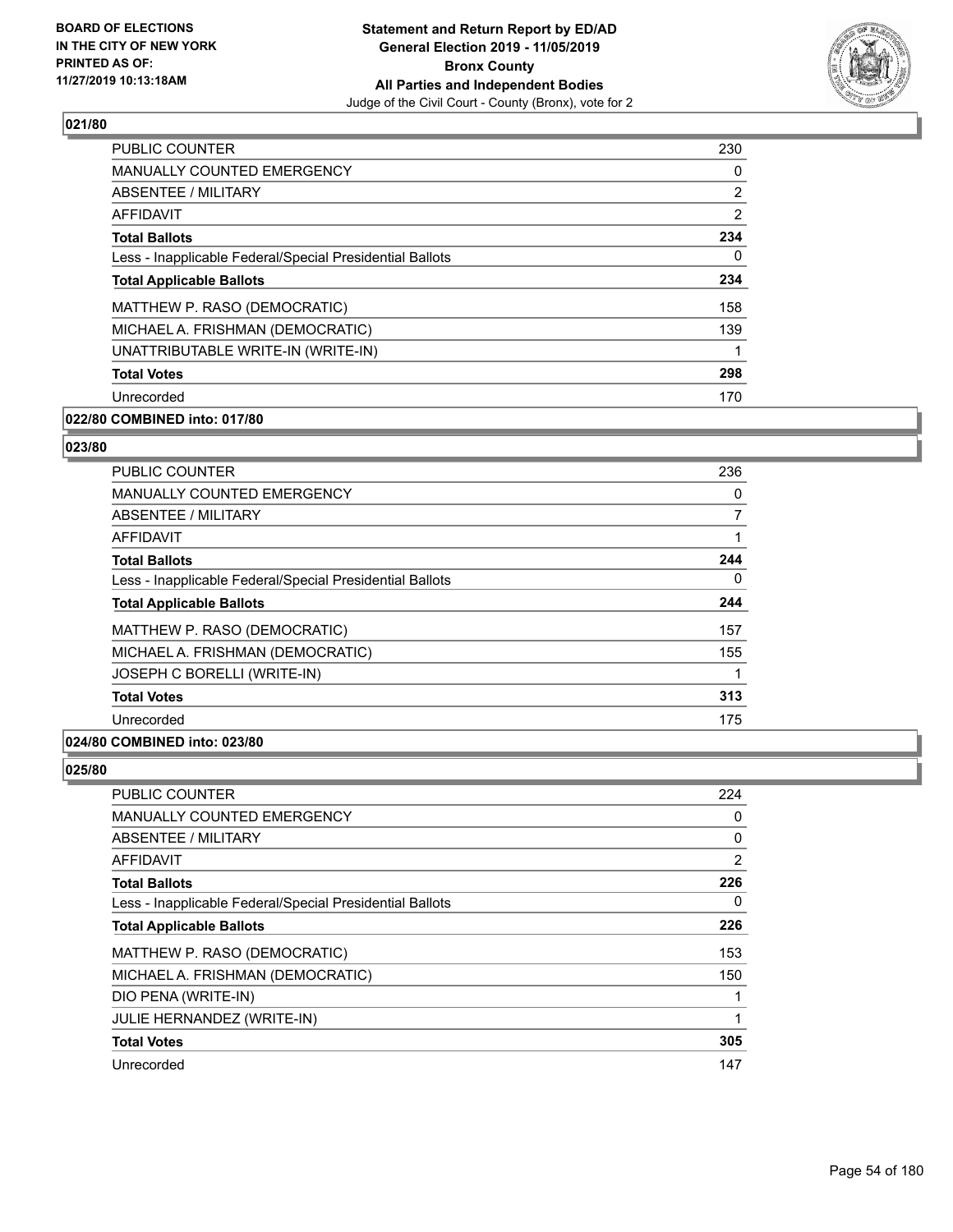

| PUBLIC COUNTER                                           | 289 |
|----------------------------------------------------------|-----|
| MANUALLY COUNTED EMERGENCY                               | 0   |
| ABSENTEE / MILITARY                                      | 34  |
| AFFIDAVIT                                                | 0   |
| <b>Total Ballots</b>                                     | 323 |
| Less - Inapplicable Federal/Special Presidential Ballots | 0   |
| <b>Total Applicable Ballots</b>                          | 323 |
| MATTHEW P. RASO (DEMOCRATIC)                             | 209 |
| MICHAEL A. FRISHMAN (DEMOCRATIC)                         | 178 |
| <b>Total Votes</b>                                       | 387 |
| Unrecorded                                               | 259 |

## **027/80 COMBINED into: 026/80**

**028/80 COMBINED into: 026/80**

**029/80 COMBINED into: 004/80**

| <b>PUBLIC COUNTER</b>                                    | 217 |
|----------------------------------------------------------|-----|
| MANUALLY COUNTED EMERGENCY                               | 0   |
| <b>ABSENTEE / MILITARY</b>                               | 7   |
| <b>AFFIDAVIT</b>                                         | 5   |
| <b>Total Ballots</b>                                     | 229 |
| Less - Inapplicable Federal/Special Presidential Ballots | 0   |
| <b>Total Applicable Ballots</b>                          | 229 |
| MATTHEW P. RASO (DEMOCRATIC)                             | 117 |
| MICHAEL A. FRISHMAN (DEMOCRATIC)                         | 97  |
| CHRISTOPHER RHENNER (WRITE-IN)                           | 1   |
| DEMOSTHEOS LORENTZOS (WRITE-IN)                          | 1   |
| MIKE FRANCESA (WRITE-IN)                                 | 1   |
| PANAGIOTIS ANTES (WRITE-IN)                              | 1   |
| TOM BAKER (WRITE-IN)                                     | 1   |
| UNATTRIBUTABLE WRITE-IN (WRITE-IN)                       | 5   |
| <b>Total Votes</b>                                       | 224 |
| Unrecorded                                               | 234 |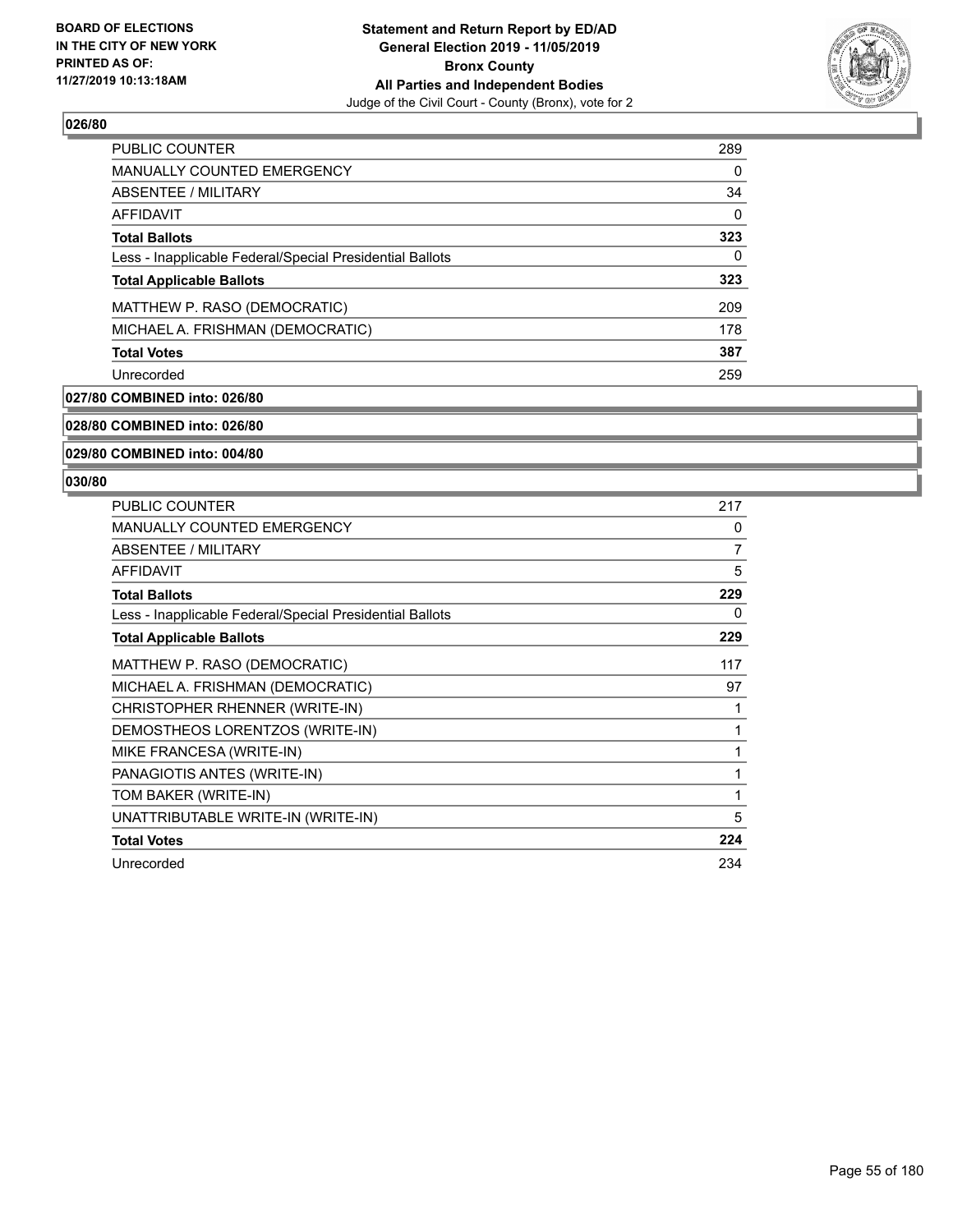

| <b>PUBLIC COUNTER</b>                                    | 232            |
|----------------------------------------------------------|----------------|
| <b>MANUALLY COUNTED EMERGENCY</b>                        | 0              |
| <b>ABSENTEE / MILITARY</b>                               | 5              |
| <b>AFFIDAVIT</b>                                         | $\mathbf{0}$   |
| <b>Total Ballots</b>                                     | 237            |
| Less - Inapplicable Federal/Special Presidential Ballots | 0              |
| <b>Total Applicable Ballots</b>                          | 237            |
| MATTHEW P. RASO (DEMOCRATIC)                             | 143            |
| MICHAEL A. FRISHMAN (DEMOCRATIC)                         | 116            |
| BARBARA DIFIORE (WRITE-IN)                               | 1              |
| CHRIS CUOMO (WRITE-IN)                                   | 1              |
| DAVID KAPLAN (WRITE-IN)                                  | 1              |
| DEBRA MUNITZ (WRITE-IN)                                  | 1              |
| JACQUELINE DICICCO (WRITE-IN)                            | 1              |
| JOSEPH C BORELLI (WRITE-IN)                              | 1              |
| UNATTRIBUTABLE WRITE-IN (WRITE-IN)                       | $\overline{2}$ |
| VINCENT CINTULATI (WRITE-IN)                             | 1              |
| <b>Total Votes</b>                                       | 268            |
| Unrecorded                                               | 206            |

### **032/80 COMBINED into: 031/80**

| 035/80 COMBINED into: 071/80                             |     |
|----------------------------------------------------------|-----|
| 034/80 COMBINED into: 033/80                             |     |
| Unrecorded                                               | 193 |
| <b>Total Votes</b>                                       | 307 |
| MICHAEL A. FRISHMAN (DEMOCRATIC)                         | 153 |
| MATTHEW P. RASO (DEMOCRATIC)                             | 154 |
| <b>Total Applicable Ballots</b>                          | 250 |
| Less - Inapplicable Federal/Special Presidential Ballots | 0   |
| <b>Total Ballots</b>                                     | 250 |
| AFFIDAVIT                                                |     |
| ABSENTEE / MILITARY                                      | 127 |
| <b>MANUALLY COUNTED EMERGENCY</b>                        | 0   |
| <b>PUBLIC COUNTER</b>                                    | 122 |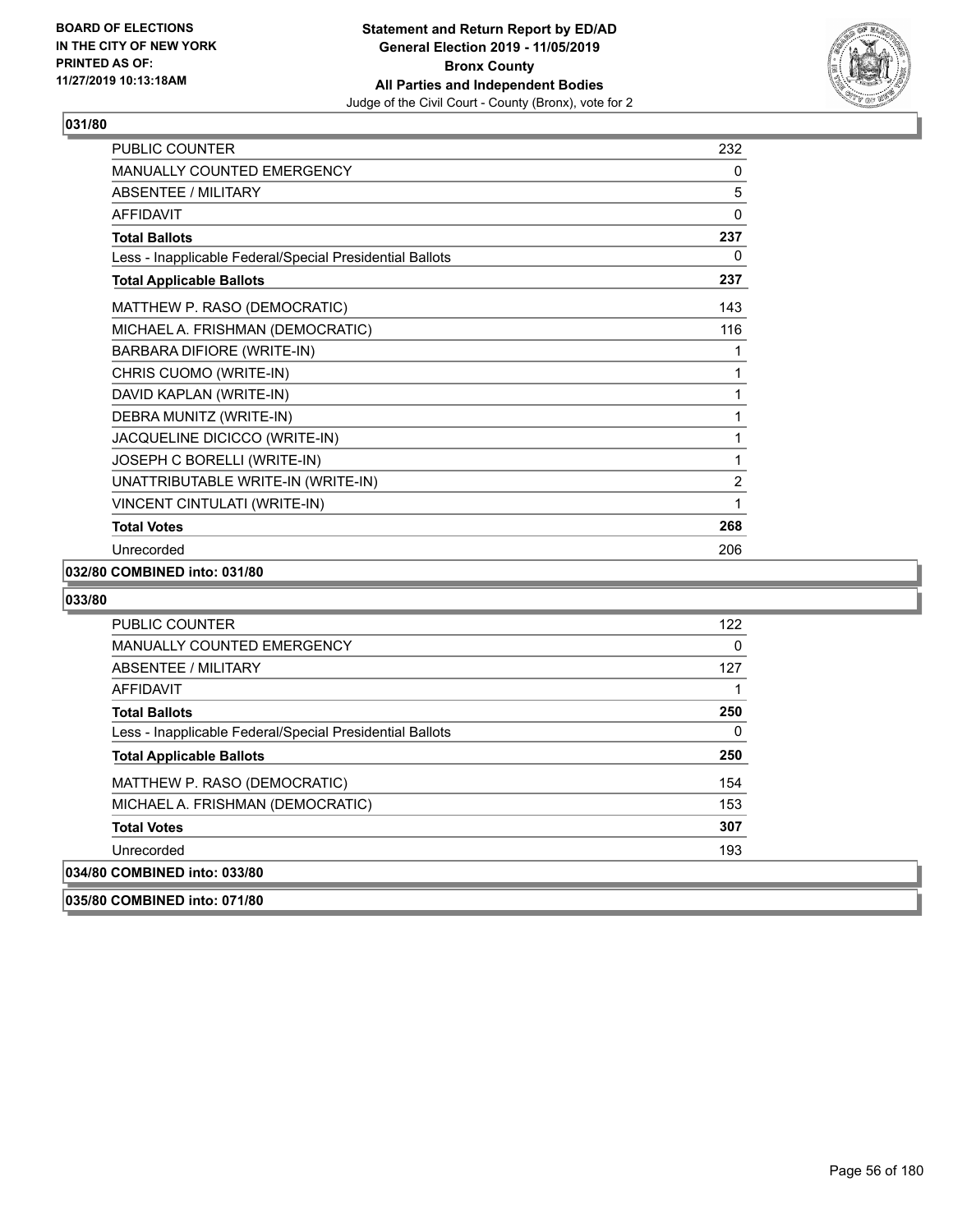

| <b>PUBLIC COUNTER</b>                                    | 183 |
|----------------------------------------------------------|-----|
| <b>MANUALLY COUNTED EMERGENCY</b>                        | 0   |
| ABSENTEE / MILITARY                                      | 4   |
| AFFIDAVIT                                                | 4   |
| <b>Total Ballots</b>                                     | 191 |
| Less - Inapplicable Federal/Special Presidential Ballots | 0   |
| <b>Total Applicable Ballots</b>                          | 191 |
| MATTHEW P. RASO (DEMOCRATIC)                             | 122 |
| MICHAEL A. FRISHMAN (DEMOCRATIC)                         | 109 |
| MARTIN POPAVICH (WRITE-IN)                               |     |
| NICHOLAS PALOS (WRITE-IN)                                |     |
| <b>RUBEN BERRIOS (WRITE-IN)</b>                          | 1   |
| UNATTRIBUTABLE WRITE-IN (WRITE-IN)                       | 4   |
| <b>Total Votes</b>                                       | 238 |
| Unrecorded                                               | 144 |

## **037/80**

| PUBLIC COUNTER                                           | 137          |
|----------------------------------------------------------|--------------|
| <b>MANUALLY COUNTED EMERGENCY</b>                        | $\Omega$     |
| <b>ABSENTEE / MILITARY</b>                               | 8            |
| <b>AFFIDAVIT</b>                                         | 0            |
| <b>Total Ballots</b>                                     | 145          |
| Less - Inapplicable Federal/Special Presidential Ballots | $\mathbf{0}$ |
| <b>Total Applicable Ballots</b>                          | 145          |
| MATTHEW P. RASO (DEMOCRATIC)                             | 93           |
| MICHAEL A. FRISHMAN (DEMOCRATIC)                         | 83           |
| <b>Total Votes</b>                                       | 176          |
| Unrecorded                                               | 114          |
|                                                          |              |

## **038/80**

| PUBLIC COUNTER                                           | 238 |
|----------------------------------------------------------|-----|
| <b>MANUALLY COUNTED EMERGENCY</b>                        |     |
| ABSENTEE / MILITARY                                      | 55  |
| AFFIDAVIT                                                | 1   |
| <b>Total Ballots</b>                                     | 295 |
| Less - Inapplicable Federal/Special Presidential Ballots | 0   |
| <b>Total Applicable Ballots</b>                          | 295 |
| MATTHEW P. RASO (DEMOCRATIC)                             | 184 |
| MICHAEL A. FRISHMAN (DEMOCRATIC)                         | 162 |
| <b>Total Votes</b>                                       | 346 |
| Unrecorded                                               | 244 |
| 039/80 COMBINED into: 038/80                             |     |

**040/80 COMBINED into: 037/80**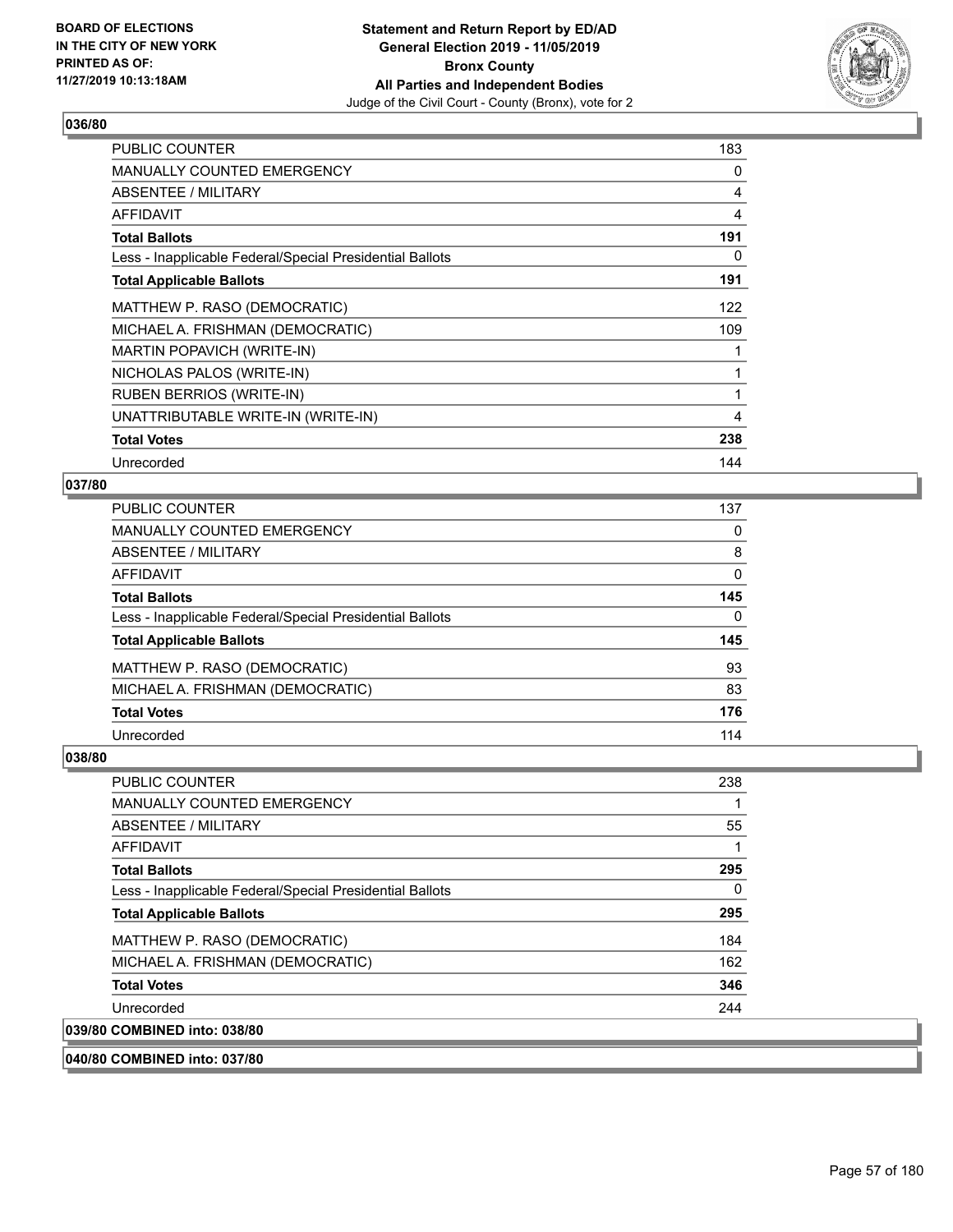

| PUBLIC COUNTER                                           | 135           |
|----------------------------------------------------------|---------------|
| <b>MANUALLY COUNTED EMERGENCY</b>                        | $\Omega$      |
| <b>ABSENTEE / MILITARY</b>                               | 1             |
| <b>AFFIDAVIT</b>                                         | $\mathcal{P}$ |
| <b>Total Ballots</b>                                     | 138           |
| Less - Inapplicable Federal/Special Presidential Ballots | 0             |
| <b>Total Applicable Ballots</b>                          | 138           |
| MATTHEW P. RASO (DEMOCRATIC)                             | 85            |
| MICHAEL A. FRISHMAN (DEMOCRATIC)                         | 85            |
| <b>Total Votes</b>                                       | 170           |
| Unrecorded                                               | 106           |

### **042/80**

| <b>PUBLIC COUNTER</b>                                    | 113      |
|----------------------------------------------------------|----------|
| MANUALLY COUNTED EMERGENCY                               | $\Omega$ |
| ABSENTEE / MILITARY                                      |          |
| AFFIDAVIT                                                |          |
| <b>Total Ballots</b>                                     | 115      |
| Less - Inapplicable Federal/Special Presidential Ballots | 0        |
| <b>Total Applicable Ballots</b>                          | 115      |
| MATTHEW P. RASO (DEMOCRATIC)                             | 78       |
| MICHAEL A. FRISHMAN (DEMOCRATIC)                         | 53       |
| UNATTRIBUTABLE WRITE-IN (WRITE-IN)                       |          |
| <b>Total Votes</b>                                       | 132      |
| Unrecorded                                               | 98       |

| PUBLIC COUNTER                                           | 147      |
|----------------------------------------------------------|----------|
| <b>MANUALLY COUNTED EMERGENCY</b>                        | 0        |
| ABSENTEE / MILITARY                                      | 8        |
| <b>AFFIDAVIT</b>                                         | 0        |
| <b>Total Ballots</b>                                     | 155      |
| Less - Inapplicable Federal/Special Presidential Ballots | $\Omega$ |
| <b>Total Applicable Ballots</b>                          | 155      |
| MATTHEW P. RASO (DEMOCRATIC)                             | 94       |
| MICHAEL A. FRISHMAN (DEMOCRATIC)                         | 82       |
| <b>GARRETT LISA (WRITE-IN)</b>                           | 1        |
| <b>Total Votes</b>                                       | 177      |
| Unrecorded                                               | 133      |
| 044/80 COMBINED into: 043/80                             |          |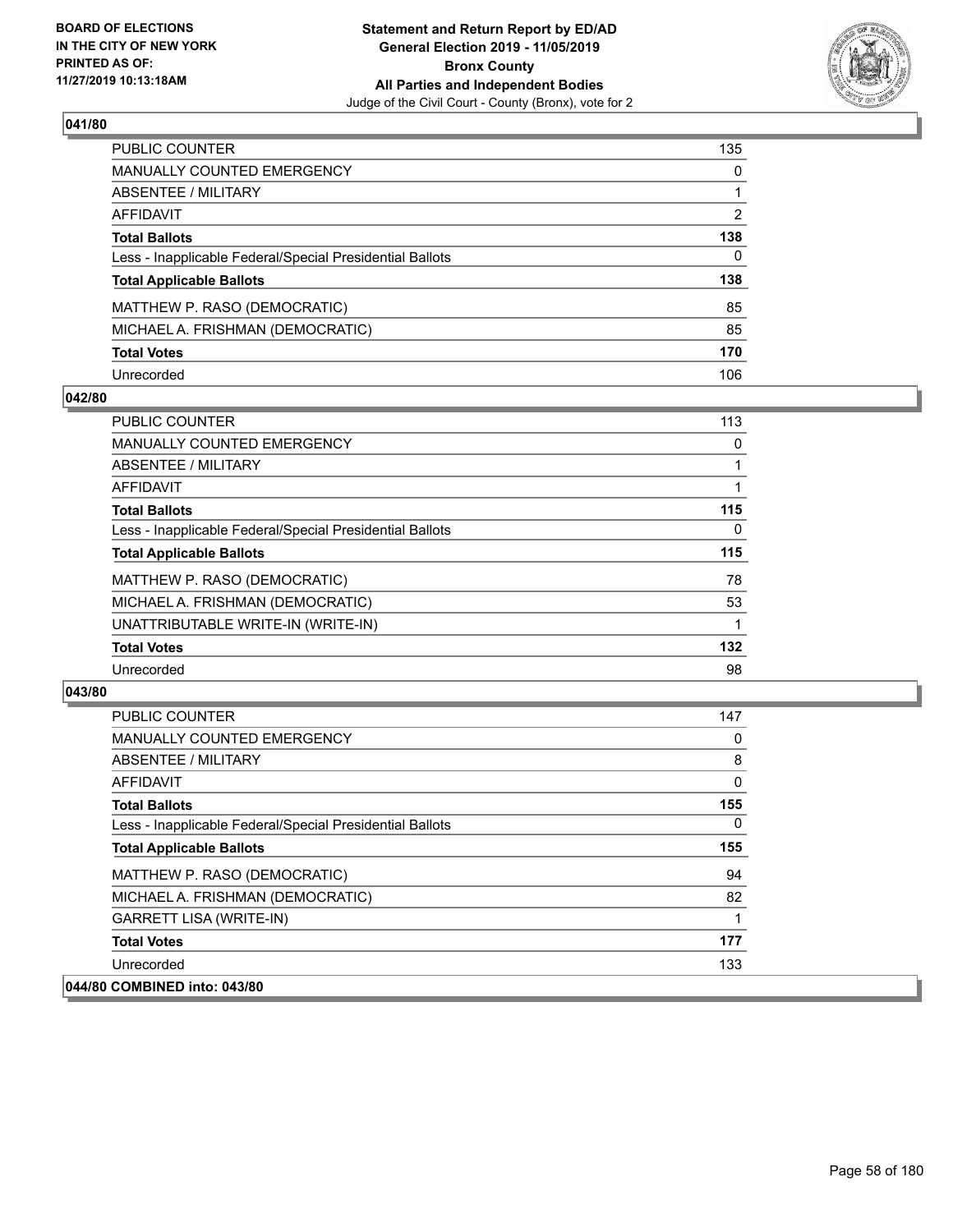

| <b>PUBLIC COUNTER</b>                                    | 116            |
|----------------------------------------------------------|----------------|
| <b>MANUALLY COUNTED EMERGENCY</b>                        | 0              |
| <b>ABSENTEE / MILITARY</b>                               | $\overline{2}$ |
| AFFIDAVIT                                                |                |
| <b>Total Ballots</b>                                     | 119            |
| Less - Inapplicable Federal/Special Presidential Ballots | 0              |
| <b>Total Applicable Ballots</b>                          | 119            |
| MATTHEW P. RASO (DEMOCRATIC)                             | 75             |
| MICHAEL A. FRISHMAN (DEMOCRATIC)                         | 72             |
| <b>JESUS FLORES (WRITE-IN)</b>                           |                |
| JESUS JONES (WRITE-IN)                                   |                |
| UNATTRIBUTABLE WRITE-IN (WRITE-IN)                       | 2              |
| <b>Total Votes</b>                                       | 151            |
| Unrecorded                                               | 87             |

## **046/80**

| <b>PUBLIC COUNTER</b>                                    | 134      |
|----------------------------------------------------------|----------|
| <b>MANUALLY COUNTED EMERGENCY</b>                        | $\Omega$ |
| ABSENTEE / MILITARY                                      | 27       |
| AFFIDAVIT                                                | 0        |
| <b>Total Ballots</b>                                     | 161      |
| Less - Inapplicable Federal/Special Presidential Ballots | 0        |
| <b>Total Applicable Ballots</b>                          | 161      |
| MATTHEW P. RASO (DEMOCRATIC)                             | 107      |
| MICHAEL A. FRISHMAN (DEMOCRATIC)                         | 106      |
| CHRISTIAN SANDOVAL (WRITE-IN)                            |          |
| DEVIN MILLBOWER (WRITE-IN)                               | 1        |
| <b>Total Votes</b>                                       | 215      |
| Unrecorded                                               | 107      |
| A                                                        |          |

# **047/80 COMBINED into: 040/78**

### **048/80**

| <b>PUBLIC COUNTER</b>                                    | 222            |
|----------------------------------------------------------|----------------|
| <b>MANUALLY COUNTED EMERGENCY</b>                        | $\Omega$       |
| ABSENTEE / MILITARY                                      | 6              |
| AFFIDAVIT                                                | $\overline{4}$ |
| <b>Total Ballots</b>                                     | 232            |
| Less - Inapplicable Federal/Special Presidential Ballots | 0              |
| <b>Total Applicable Ballots</b>                          | 232            |
| MATTHEW P. RASO (DEMOCRATIC)                             | 148            |
| MICHAEL A. FRISHMAN (DEMOCRATIC)                         | 129            |
| <b>Total Votes</b>                                       | 277            |
| Unrecorded                                               | 187            |
| 049/80 COMBINED into: 046/80                             |                |

## **050/80 COMBINED into: 048/80**

#### **051/80 COMBINED into: 046/80**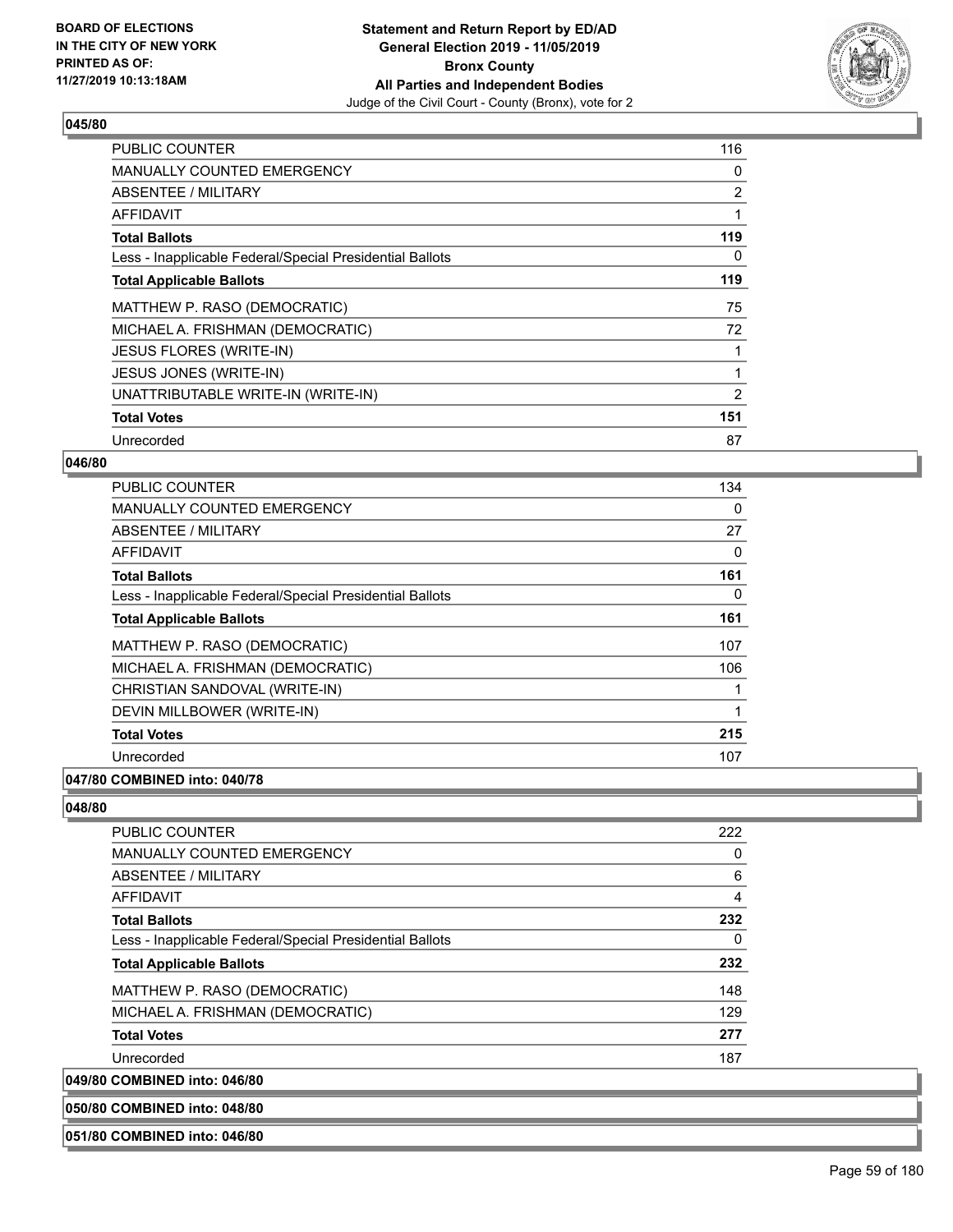

| <b>PUBLIC COUNTER</b>                                    | 164      |
|----------------------------------------------------------|----------|
| <b>MANUALLY COUNTED EMERGENCY</b>                        | 0        |
| ABSENTEE / MILITARY                                      | 1        |
| <b>AFFIDAVIT</b>                                         | $\Omega$ |
| <b>Total Ballots</b>                                     | 165      |
| Less - Inapplicable Federal/Special Presidential Ballots | 0        |
| <b>Total Applicable Ballots</b>                          | 165      |
| MATTHEW P. RASO (DEMOCRATIC)                             | 98       |
| MICHAEL A. FRISHMAN (DEMOCRATIC)                         | 81       |
| AGYEI DUGGAN (WRITE-IN)                                  | 1        |
| UNATTRIBUTABLE WRITE-IN (WRITE-IN)                       | 3        |
| <b>Total Votes</b>                                       | 183      |
| Unrecorded                                               | 147      |
|                                                          |          |

**053/80 COMBINED into: 052/80**

**054/80 COMBINED into: 033/78**

**055/80** 

| PUBLIC COUNTER                                           | 141 |
|----------------------------------------------------------|-----|
| <b>MANUALLY COUNTED EMERGENCY</b>                        | 0   |
| ABSENTEE / MILITARY                                      |     |
| AFFIDAVIT                                                | 2   |
| <b>Total Ballots</b>                                     | 144 |
| Less - Inapplicable Federal/Special Presidential Ballots | 0   |
| <b>Total Applicable Ballots</b>                          | 144 |
| MATTHEW P. RASO (DEMOCRATIC)                             | 85  |
| MICHAEL A. FRISHMAN (DEMOCRATIC)                         | 83  |
| <b>Total Votes</b>                                       | 168 |
| Unrecorded                                               | 120 |

| <b>PUBLIC COUNTER</b>                                    | 103          |
|----------------------------------------------------------|--------------|
| <b>MANUALLY COUNTED EMERGENCY</b>                        | $\Omega$     |
| ABSENTEE / MILITARY                                      | 3            |
| <b>AFFIDAVIT</b>                                         | 16           |
| <b>Total Ballots</b>                                     | 122          |
| Less - Inapplicable Federal/Special Presidential Ballots | $\mathbf{0}$ |
| <b>Total Applicable Ballots</b>                          | 122          |
| MATTHEW P. RASO (DEMOCRATIC)                             | 74           |
| MICHAEL A. FRISHMAN (DEMOCRATIC)                         | 72           |
| <b>Total Votes</b>                                       | 146          |
| Unrecorded                                               | 98           |
| 057/80 COMBINED into: 055/80                             |              |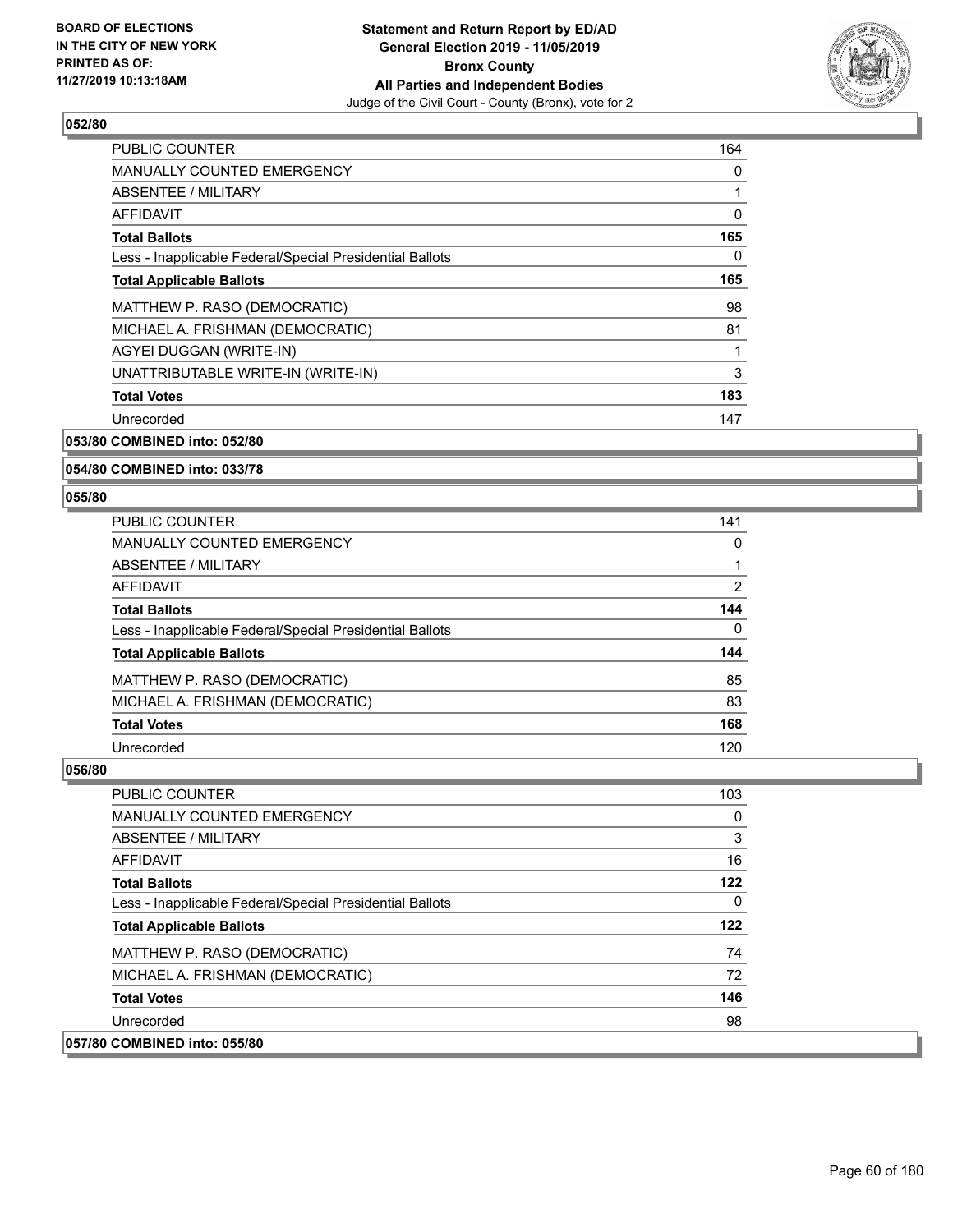

| PUBLIC COUNTER                                           | 114 |
|----------------------------------------------------------|-----|
| MANUALLY COUNTED EMERGENCY                               | 0   |
| ABSENTEE / MILITARY                                      | 2   |
| AFFIDAVIT                                                |     |
| <b>Total Ballots</b>                                     | 117 |
| Less - Inapplicable Federal/Special Presidential Ballots | 0   |
| <b>Total Applicable Ballots</b>                          | 117 |
| MATTHEW P. RASO (DEMOCRATIC)                             | 66  |
| MICHAEL A. FRISHMAN (DEMOCRATIC)                         | 70  |
| <b>Total Votes</b>                                       | 136 |
| Unrecorded                                               | 98  |

## **059/80 COMBINED into: 038/80**

#### **060/80**

| PUBLIC COUNTER                                           | 141 |
|----------------------------------------------------------|-----|
| <b>MANUALLY COUNTED EMERGENCY</b>                        | 0   |
| ABSENTEE / MILITARY                                      | 4   |
| <b>AFFIDAVIT</b>                                         | 0   |
| <b>Total Ballots</b>                                     | 145 |
| Less - Inapplicable Federal/Special Presidential Ballots | 0   |
| <b>Total Applicable Ballots</b>                          | 145 |
| MATTHEW P. RASO (DEMOCRATIC)                             | 103 |
| MICHAEL A. FRISHMAN (DEMOCRATIC)                         | 92  |
| <b>Total Votes</b>                                       | 195 |
| Unrecorded                                               | 95  |
|                                                          |     |

# **061/80 COMBINED into: 060/80**

#### **062/80 COMBINED into: 014/80**

| PUBLIC COUNTER                                           | 259 |
|----------------------------------------------------------|-----|
| MANUALLY COUNTED EMERGENCY                               | 0   |
| ABSENTEE / MILITARY                                      | 13  |
| AFFIDAVIT                                                |     |
| <b>Total Ballots</b>                                     | 273 |
| Less - Inapplicable Federal/Special Presidential Ballots | 0   |
| <b>Total Applicable Ballots</b>                          | 273 |
| MATTHEW P. RASO (DEMOCRATIC)                             | 185 |
| MICHAEL A. FRISHMAN (DEMOCRATIC)                         | 176 |
| <b>Total Votes</b>                                       | 361 |
| Unrecorded                                               | 185 |
| 064/80 COMBINED into: 063/80                             |     |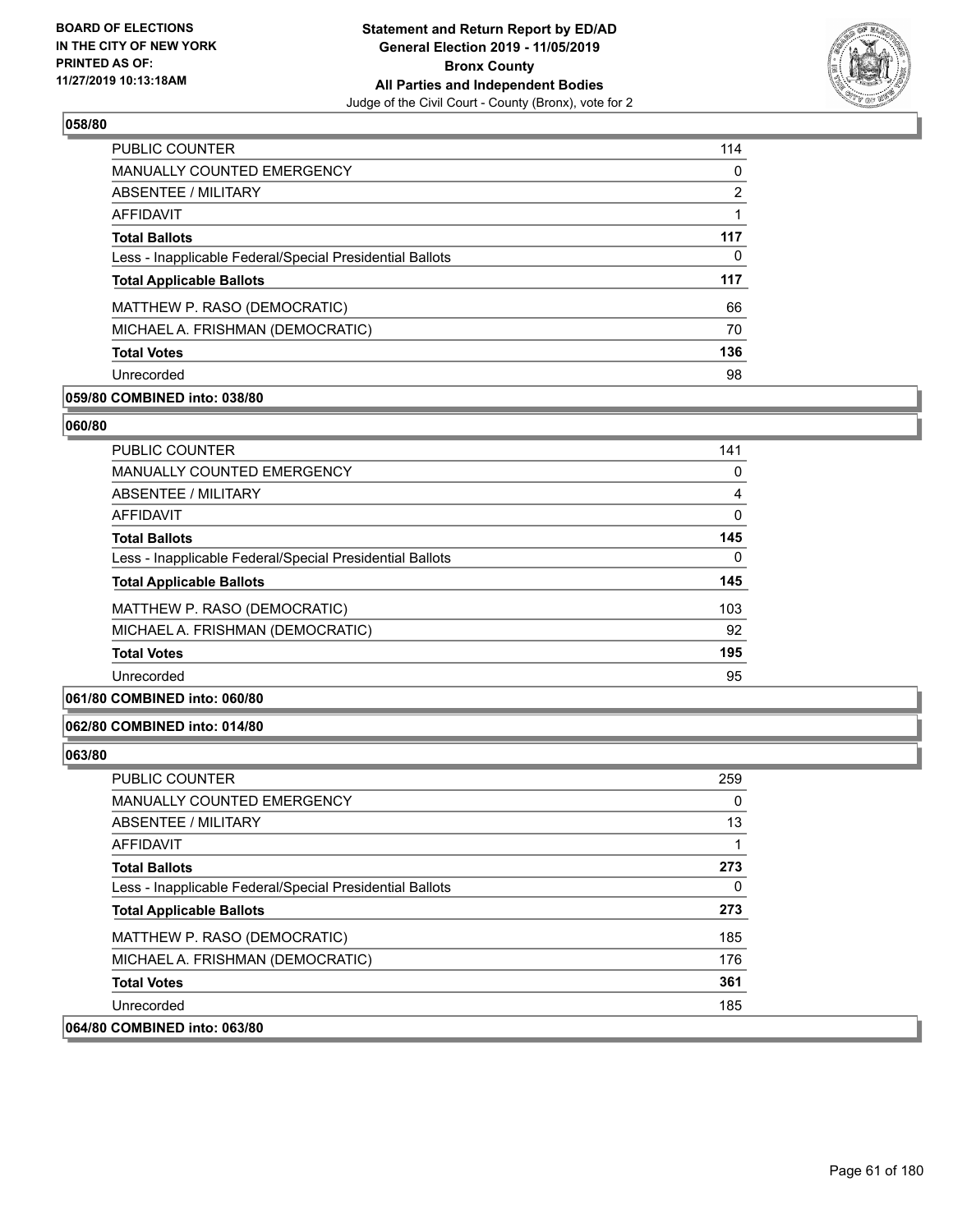

| <b>PUBLIC COUNTER</b>                                    | 181 |
|----------------------------------------------------------|-----|
| <b>MANUALLY COUNTED EMERGENCY</b>                        | 0   |
| ABSENTEE / MILITARY                                      | 2   |
| AFFIDAVIT                                                | 13  |
| <b>Total Ballots</b>                                     | 196 |
| Less - Inapplicable Federal/Special Presidential Ballots | 0   |
| <b>Total Applicable Ballots</b>                          | 196 |
| MATTHEW P. RASO (DEMOCRATIC)                             | 123 |
| MICHAEL A. FRISHMAN (DEMOCRATIC)                         | 111 |
| <b>Total Votes</b>                                       | 234 |
| Unrecorded                                               | 158 |

## **066/80 COMBINED into: 033/80**

#### **067/80**

| <b>PUBLIC COUNTER</b>                                    | 244 |
|----------------------------------------------------------|-----|
| <b>MANUALLY COUNTED EMERGENCY</b>                        | 0   |
| ABSENTEE / MILITARY                                      | 3   |
| AFFIDAVIT                                                | 1   |
| <b>Total Ballots</b>                                     | 248 |
| Less - Inapplicable Federal/Special Presidential Ballots | 0   |
| <b>Total Applicable Ballots</b>                          | 248 |
| MATTHEW P. RASO (DEMOCRATIC)                             | 166 |
| MICHAEL A. FRISHMAN (DEMOCRATIC)                         | 142 |
| DEVIN BALKIND (WRITE-IN)                                 |     |
| UNATTRIBUTABLE WRITE-IN (WRITE-IN)                       | 1   |
| YADHIRA GONZALEZ-TAYLOR (WRITE-IN)                       | 3   |
| <b>Total Votes</b>                                       | 313 |
| Unrecorded                                               | 183 |
| 068/80 COMBINED into: 067/80                             |     |

**069/80 COMBINED into: 067/80**

**070/80 COMBINED into: 036/80**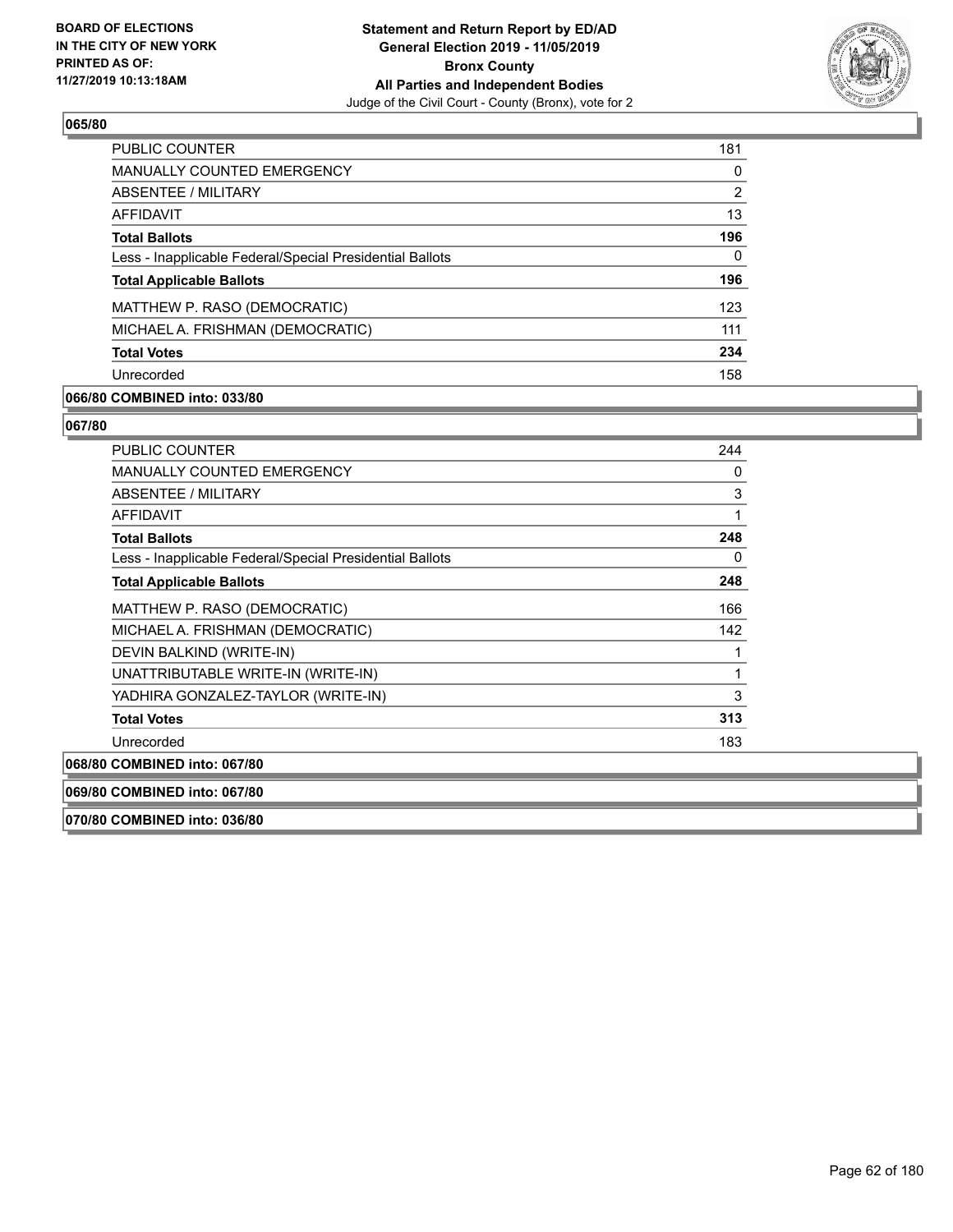

| <b>PUBLIC COUNTER</b>                                    | 228 |
|----------------------------------------------------------|-----|
| MANUALLY COUNTED EMERGENCY                               | 0   |
| <b>ABSENTEE / MILITARY</b>                               | 22  |
| <b>AFFIDAVIT</b>                                         | 1   |
| <b>Total Ballots</b>                                     | 251 |
| Less - Inapplicable Federal/Special Presidential Ballots | 0   |
| <b>Total Applicable Ballots</b>                          | 251 |
| MATTHEW P. RASO (DEMOCRATIC)                             | 154 |
| MICHAEL A. FRISHMAN (DEMOCRATIC)                         | 146 |
| ALEXANDRA RACHIELE (WRITE-IN)                            | 1   |
| BERNADETTE RACHIELE (WRITE-IN)                           | 1   |
| CAROL LENNON (WRITE-IN)                                  | 1   |
| EFRAIN ALVARADO (WRITE-IN)                               | 1   |
| PHILIP FOGLIA (WRITE-IN)                                 | 1   |
| UNATTRIBUTABLE WRITE-IN (WRITE-IN)                       | 6   |
| <b>Total Votes</b>                                       | 311 |
| Unrecorded                                               | 191 |

## **072/80 COMBINED into: 071/80**

## **073/80 COMBINED into: 071/80**

| <b>PUBLIC COUNTER</b>                                    | 138 |
|----------------------------------------------------------|-----|
| MANUALLY COUNTED EMERGENCY                               | 0   |
| ABSENTEE / MILITARY                                      | 3   |
| AFFIDAVIT                                                | 3   |
| <b>Total Ballots</b>                                     | 144 |
| Less - Inapplicable Federal/Special Presidential Ballots | 0   |
| <b>Total Applicable Ballots</b>                          | 144 |
| MATTHEW P. RASO (DEMOCRATIC)                             | 80  |
| MICHAEL A. FRISHMAN (DEMOCRATIC)                         | 84  |
| <b>Total Votes</b>                                       | 164 |
| Unrecorded                                               | 124 |
| 075/80 COMBINED into: 078/80                             |     |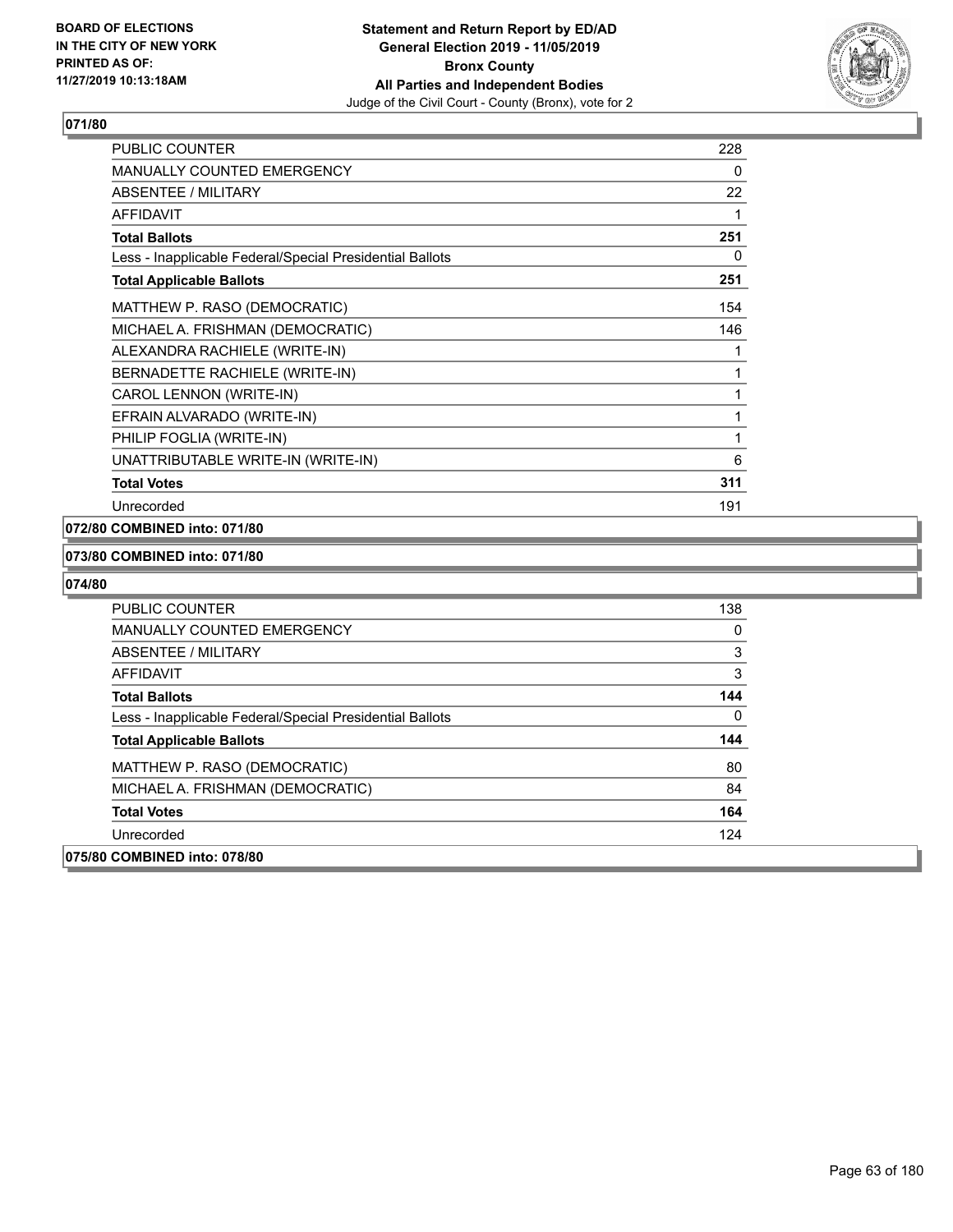

| <b>PUBLIC COUNTER</b>                                    | 82  |
|----------------------------------------------------------|-----|
| <b>MANUALLY COUNTED EMERGENCY</b>                        | 0   |
| ABSENTEE / MILITARY                                      |     |
| AFFIDAVIT                                                | 0   |
| <b>Total Ballots</b>                                     | 83  |
| Less - Inapplicable Federal/Special Presidential Ballots | 0   |
| <b>Total Applicable Ballots</b>                          | 83  |
| MATTHEW P. RASO (DEMOCRATIC)                             | 50  |
| MICHAEL A. FRISHMAN (DEMOCRATIC)                         | 54  |
| ROBERT NEIL FRIEDMAN (WRITE-IN)                          | 1   |
| UNATTRIBUTABLE WRITE-IN (WRITE-IN)                       | 1   |
| <b>Total Votes</b>                                       | 106 |
| Unrecorded                                               | 60  |
|                                                          |     |

### **077/80 COMBINED into: 078/80**

| <b>PUBLIC COUNTER</b>                                    | 253            |
|----------------------------------------------------------|----------------|
| <b>MANUALLY COUNTED EMERGENCY</b>                        | 0              |
| ABSENTEE / MILITARY                                      | 4              |
| <b>AFFIDAVIT</b>                                         | $\overline{7}$ |
| <b>Total Ballots</b>                                     | 264            |
| Less - Inapplicable Federal/Special Presidential Ballots | 0              |
| <b>Total Applicable Ballots</b>                          | 264            |
| MATTHEW P. RASO (DEMOCRATIC)                             | 174            |
| MICHAEL A. FRISHMAN (DEMOCRATIC)                         | 157            |
| ANDREW NAPOLITANO (WRITE-IN)                             | 1              |
| <b>JEANINE PIRRO (WRITE-IN)</b>                          | 2              |
| MARELLO FIGUEROA (WRITE-IN)                              | 1              |
| RUDY GIULIANI (WRITE-IN)                                 | 1              |
| UNATTRIBUTABLE WRITE-IN (WRITE-IN)                       | 2              |
| <b>Total Votes</b>                                       | 338            |
| Unrecorded                                               | 190            |
| 079/80 COMBINED into: 081/80                             |                |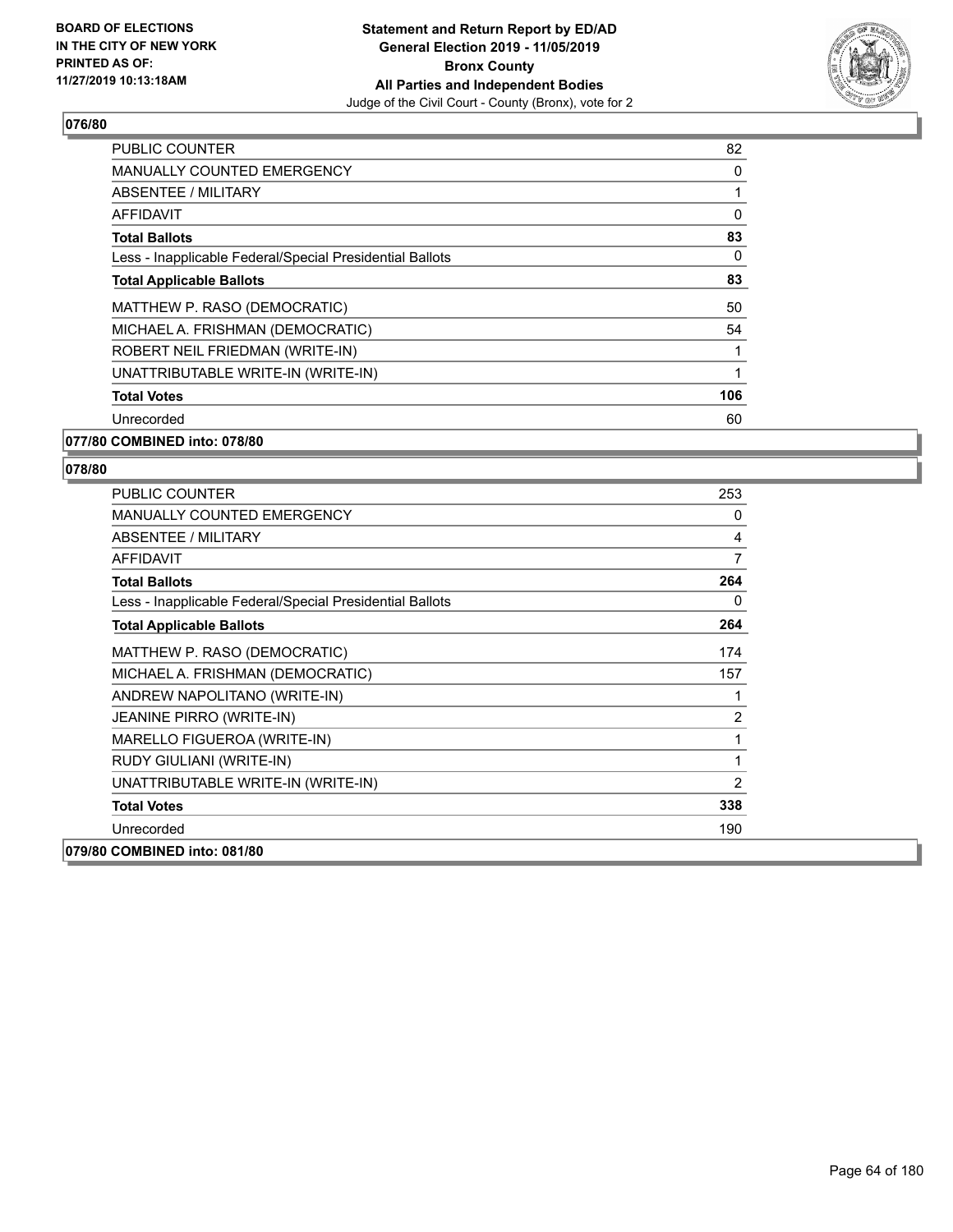

| <b>PUBLIC COUNTER</b>                                    | 139            |
|----------------------------------------------------------|----------------|
| <b>MANUALLY COUNTED EMERGENCY</b>                        | 0              |
| <b>ABSENTEE / MILITARY</b>                               | 2              |
| <b>AFFIDAVIT</b>                                         | 0              |
| <b>Total Ballots</b>                                     | 141            |
| Less - Inapplicable Federal/Special Presidential Ballots | 0              |
| <b>Total Applicable Ballots</b>                          | 141            |
| MATTHEW P. RASO (DEMOCRATIC)                             | 101            |
| MICHAEL A. FRISHMAN (DEMOCRATIC)                         | 83             |
| <b>JOSEPH MURRAY (WRITE-IN)</b>                          |                |
| JOY FERNANDEZ (WRITE-IN)                                 |                |
| UNATTRIBUTABLE WRITE-IN (WRITE-IN)                       | $\overline{2}$ |
| <b>Total Votes</b>                                       | 188            |
| Unrecorded                                               | 94             |

## **081/80**

| <b>PUBLIC COUNTER</b>                                    | 188      |
|----------------------------------------------------------|----------|
| <b>MANUALLY COUNTED EMERGENCY</b>                        | 0        |
| ABSENTEE / MILITARY                                      | 5        |
| AFFIDAVIT                                                | $\Omega$ |
| <b>Total Ballots</b>                                     | 193      |
| Less - Inapplicable Federal/Special Presidential Ballots | 0        |
| <b>Total Applicable Ballots</b>                          | 193      |
| MATTHEW P. RASO (DEMOCRATIC)                             | 134      |
| MICHAEL A. FRISHMAN (DEMOCRATIC)                         | 131      |
| UNATTRIBUTABLE WRITE-IN (WRITE-IN)                       |          |
| <b>Total Votes</b>                                       | 266      |
| Unrecorded                                               | 120      |
|                                                          |          |

## **082/80 COMBINED into: 061/78**

| PUBLIC COUNTER                                           | 249      |
|----------------------------------------------------------|----------|
| <b>MANUALLY COUNTED EMERGENCY</b>                        | $\Omega$ |
| ABSENTEE / MILITARY                                      | 9        |
| AFFIDAVIT                                                |          |
| <b>Total Ballots</b>                                     | 259      |
| Less - Inapplicable Federal/Special Presidential Ballots | $\Omega$ |
| <b>Total Applicable Ballots</b>                          | 259      |
| MATTHEW P. RASO (DEMOCRATIC)                             | 152      |
| MICHAEL A. FRISHMAN (DEMOCRATIC)                         | 135      |
| <b>JUDY SCHIENDLIN (WRITE-IN)</b>                        |          |
| UNATTRIBUTABLE WRITE-IN (WRITE-IN)                       | 3        |
| <b>Total Votes</b>                                       | 291      |
| Unrecorded                                               | 227      |
| 084/80 COMBINED into: 083/80                             |          |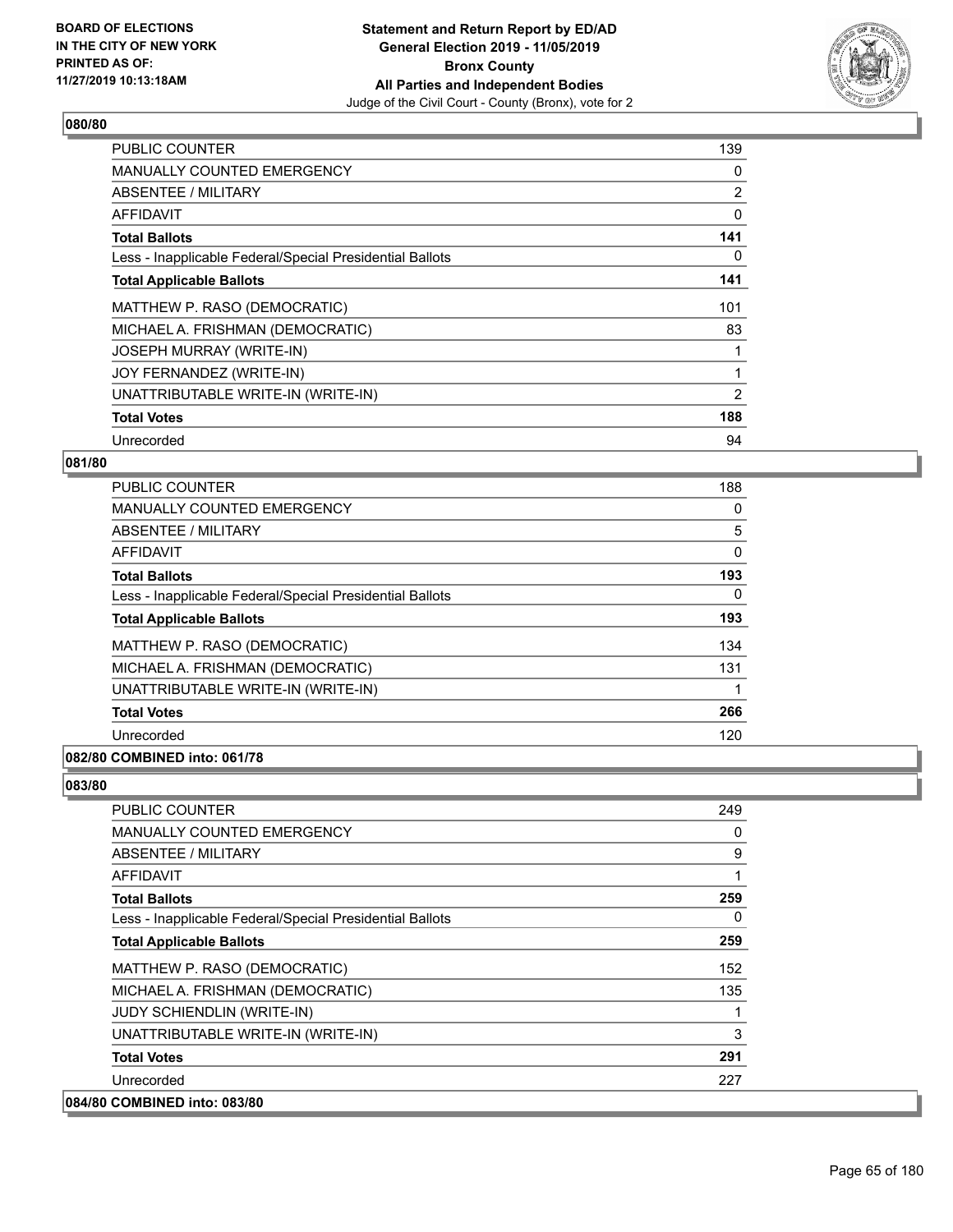

| <b>PUBLIC COUNTER</b>                                    | 199 |
|----------------------------------------------------------|-----|
| <b>MANUALLY COUNTED EMERGENCY</b>                        | 0   |
| ABSENTEE / MILITARY                                      | 2   |
| AFFIDAVIT                                                | 2   |
| <b>Total Ballots</b>                                     | 203 |
| Less - Inapplicable Federal/Special Presidential Ballots | 0   |
| <b>Total Applicable Ballots</b>                          | 203 |
| MATTHEW P. RASO (DEMOCRATIC)                             | 146 |
| MICHAEL A. FRISHMAN (DEMOCRATIC)                         | 133 |
| <b>Total Votes</b>                                       | 279 |
| Unrecorded                                               | 127 |

#### **086/80 COMBINED into: 085/80**

**087/80 COMBINED into: 065/80**

**088/80 COMBINED into: 030/80**

**089/80 COMBINED into: 043/80**

**090/80 COMBINED into: 071/80**

**091/80 COMBINED into: 081/80**

**092/80 COMBINED into: 027/83**

**093/80 COMBINED into: 025/80**

#### **094/80**

| <b>PUBLIC COUNTER</b>                                    | 148 |
|----------------------------------------------------------|-----|
| <b>MANUALLY COUNTED EMERGENCY</b>                        | 0   |
| ABSENTEE / MILITARY                                      | 2   |
| <b>AFFIDAVIT</b>                                         |     |
| <b>Total Ballots</b>                                     | 151 |
| Less - Inapplicable Federal/Special Presidential Ballots | 0   |
| <b>Total Applicable Ballots</b>                          | 151 |
| MATTHEW P. RASO (DEMOCRATIC)                             | 98  |
| MICHAEL A. FRISHMAN (DEMOCRATIC)                         | 93  |
| <b>Total Votes</b>                                       | 191 |
| Unrecorded                                               | 111 |

| PUBLIC COUNTER                                           | 106 |
|----------------------------------------------------------|-----|
| <b>MANUALLY COUNTED EMERGENCY</b>                        | 0   |
| ABSENTEE / MILITARY                                      | 3   |
| AFFIDAVIT                                                | 2   |
| <b>Total Ballots</b>                                     | 111 |
| Less - Inapplicable Federal/Special Presidential Ballots | 0   |
| <b>Total Applicable Ballots</b>                          | 111 |
| MATTHEW P. RASO (DEMOCRATIC)                             | 68  |
| MICHAEL A. FRISHMAN (DEMOCRATIC)                         | 63  |
| <b>Total Votes</b>                                       | 131 |
| Unrecorded                                               | 91  |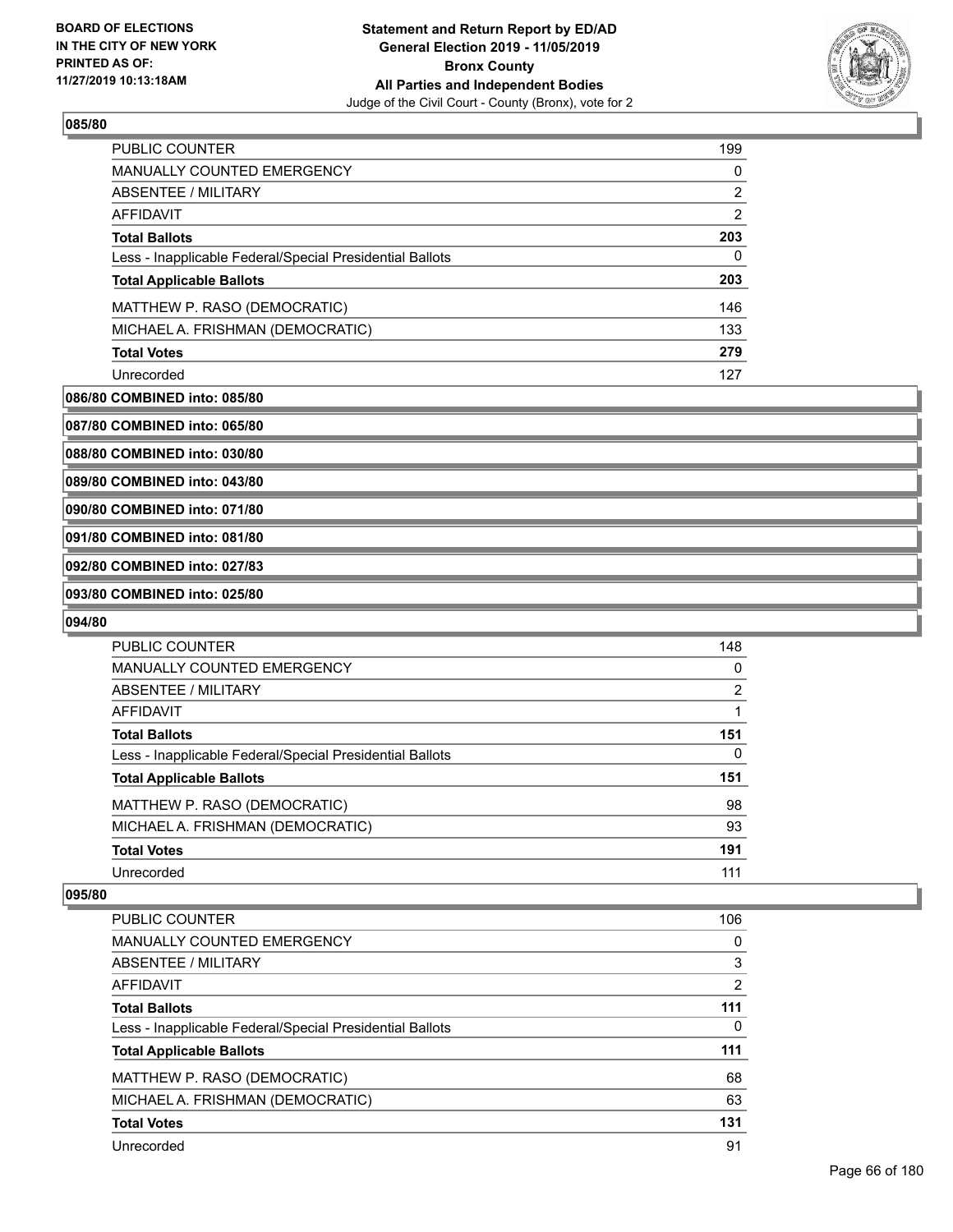

## **001/81 COMBINED into: 059/78**

| <b>PUBLIC COUNTER</b>                                    | 242      |
|----------------------------------------------------------|----------|
| MANUALLY COUNTED EMERGENCY                               | 0        |
| ABSENTEE / MILITARY                                      | 4        |
| AFFIDAVIT                                                | $\Omega$ |
| <b>Total Ballots</b>                                     | 246      |
| Less - Inapplicable Federal/Special Presidential Ballots | 0        |
| <b>Total Applicable Ballots</b>                          | 246      |
| MATTHEW P. RASO (DEMOCRATIC)                             | 158      |
| MICHAEL A. FRISHMAN (DEMOCRATIC)                         | 156      |
| RUDY GIULIANI (WRITE-IN)                                 |          |
| <b>Total Votes</b>                                       | 315      |
| Unrecorded                                               | 177      |

# **003/81**

| <b>PUBLIC COUNTER</b>                                    | 164 |
|----------------------------------------------------------|-----|
| <b>MANUALLY COUNTED EMERGENCY</b>                        | 0   |
| ABSENTEE / MILITARY                                      |     |
| AFFIDAVIT                                                | 2   |
| <b>Total Ballots</b>                                     | 167 |
| Less - Inapplicable Federal/Special Presidential Ballots | 0   |
| <b>Total Applicable Ballots</b>                          | 167 |
| MATTHEW P. RASO (DEMOCRATIC)                             | 101 |
| MICHAEL A. FRISHMAN (DEMOCRATIC)                         | 102 |
| <b>Total Votes</b>                                       | 203 |
| Unrecorded                                               | 131 |
|                                                          |     |

## **004/81 COMBINED into: 003/81**

### **005/81 COMBINED into: 002/81**

| PUBLIC COUNTER                                           | 142            |
|----------------------------------------------------------|----------------|
| <b>MANUALLY COUNTED EMERGENCY</b>                        | 0              |
| ABSENTEE / MILITARY                                      |                |
| AFFIDAVIT                                                | $\overline{2}$ |
| <b>Total Ballots</b>                                     | 145            |
| Less - Inapplicable Federal/Special Presidential Ballots | 0              |
| <b>Total Applicable Ballots</b>                          | 145            |
| MATTHEW P. RASO (DEMOCRATIC)                             | 82             |
| MICHAEL A. FRISHMAN (DEMOCRATIC)                         | 92             |
| ASHLEE CRAWFORD (WRITE-IN)                               | 1              |
| <b>Total Votes</b>                                       | 175            |
| Unrecorded                                               | 115            |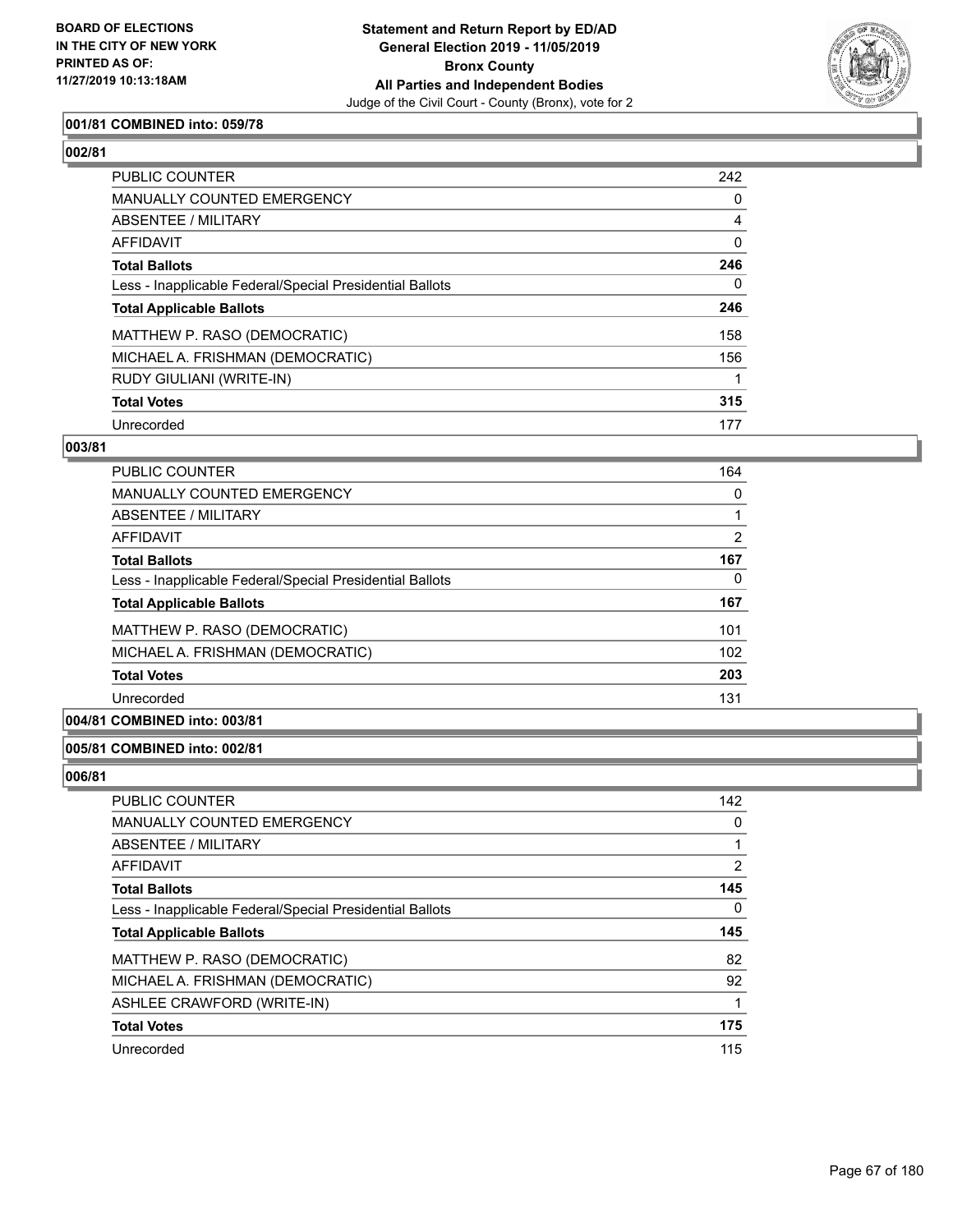

| <b>PUBLIC COUNTER</b>                                    | 91             |
|----------------------------------------------------------|----------------|
| <b>MANUALLY COUNTED EMERGENCY</b>                        | 0              |
| ABSENTEE / MILITARY                                      | $\overline{2}$ |
| AFFIDAVIT                                                |                |
| <b>Total Ballots</b>                                     | 94             |
| Less - Inapplicable Federal/Special Presidential Ballots | 0              |
| <b>Total Applicable Ballots</b>                          | 94             |
| MATTHEW P. RASO (DEMOCRATIC)                             | 58             |
| MICHAEL A. FRISHMAN (DEMOCRATIC)                         | 53             |
| UNATTRIBUTABLE WRITE-IN (WRITE-IN)                       | 4              |
| <b>Total Votes</b>                                       | 115            |
| Unrecorded                                               | 73             |

### **008/81**

| <b>PUBLIC COUNTER</b>                                    | 126            |
|----------------------------------------------------------|----------------|
| <b>MANUALLY COUNTED EMERGENCY</b>                        | 0              |
| ABSENTEE / MILITARY                                      |                |
| AFFIDAVIT                                                | 3              |
| <b>Total Ballots</b>                                     | 130            |
| Less - Inapplicable Federal/Special Presidential Ballots | $\Omega$       |
| <b>Total Applicable Ballots</b>                          | 130            |
| MATTHEW P. RASO (DEMOCRATIC)                             | 66             |
| MICHAEL A. FRISHMAN (DEMOCRATIC)                         | 74             |
| UNATTRIBUTABLE WRITE-IN (WRITE-IN)                       | $\overline{2}$ |
| <b>Total Votes</b>                                       | 142            |
| Unrecorded                                               | 118            |

## **009/81 COMBINED into: 008/81**

#### **010/81 COMBINED into: 037/81**

# **011/81 COMBINED into: 019/81**

| <b>PUBLIC COUNTER</b>                                    | 250 |
|----------------------------------------------------------|-----|
| MANUALLY COUNTED EMERGENCY                               | 0   |
| ABSENTEE / MILITARY                                      | 3   |
| AFFIDAVIT                                                | 2   |
| <b>Total Ballots</b>                                     | 255 |
| Less - Inapplicable Federal/Special Presidential Ballots | 0   |
| <b>Total Applicable Ballots</b>                          | 255 |
| MATTHEW P. RASO (DEMOCRATIC)                             | 176 |
| MICHAEL A. FRISHMAN (DEMOCRATIC)                         | 137 |
| <b>Total Votes</b>                                       | 313 |
| Unrecorded                                               | 197 |
| 013/81 COMBINED into: 012/81                             |     |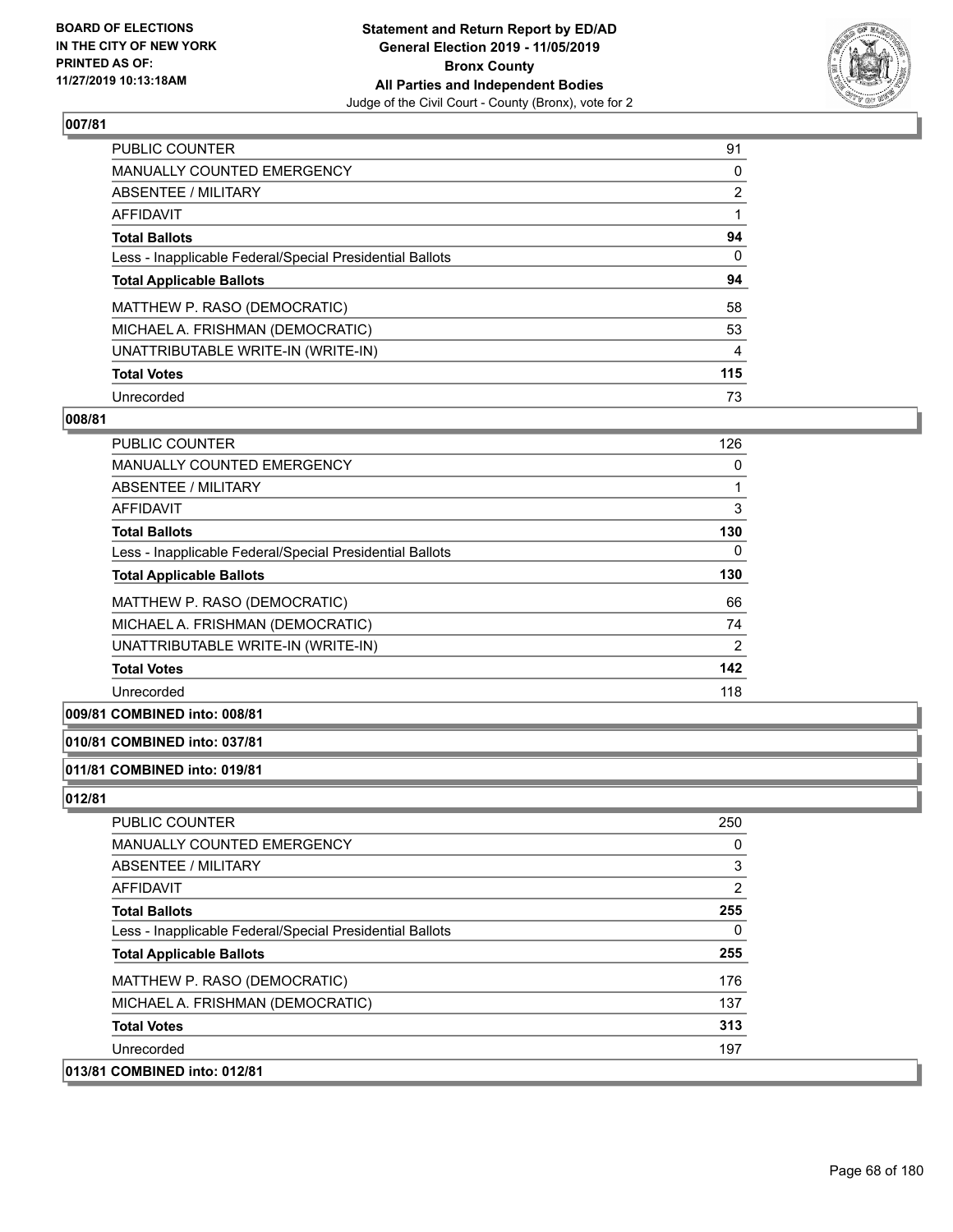

| <b>PUBLIC COUNTER</b>                                    | 328 |
|----------------------------------------------------------|-----|
| <b>MANUALLY COUNTED EMERGENCY</b>                        | 0   |
| ABSENTEE / MILITARY                                      | 32  |
| AFFIDAVIT                                                |     |
| <b>Total Ballots</b>                                     | 361 |
| Less - Inapplicable Federal/Special Presidential Ballots | 0   |
| <b>Total Applicable Ballots</b>                          | 361 |
| MATTHEW P. RASO (DEMOCRATIC)                             | 250 |
| MICHAEL A. FRISHMAN (DEMOCRATIC)                         | 238 |
| UNATTRIBUTABLE WRITE-IN (WRITE-IN)                       | 5   |
| <b>Total Votes</b>                                       | 493 |
| Unrecorded                                               | 229 |

**015/81 COMBINED into: 014/81**

### **016/81 COMBINED into: 037/81**

### **017/81**

| <b>PUBLIC COUNTER</b>                                    | 223 |
|----------------------------------------------------------|-----|
| MANUALLY COUNTED EMERGENCY                               | 0   |
| ABSENTEE / MILITARY                                      | 4   |
| <b>AFFIDAVIT</b>                                         | 1   |
| <b>Total Ballots</b>                                     | 228 |
| Less - Inapplicable Federal/Special Presidential Ballots | 0   |
| <b>Total Applicable Ballots</b>                          | 228 |
| MATTHEW P. RASO (DEMOCRATIC)                             | 152 |
| MICHAEL A. FRISHMAN (DEMOCRATIC)                         | 142 |
| UNATTRIBUTABLE WRITE-IN (WRITE-IN)                       |     |
| <b>Total Votes</b>                                       | 295 |
| Unrecorded                                               | 161 |
|                                                          |     |

# **018/81 COMBINED into: 017/81**

| PUBLIC COUNTER                                           | 179 |
|----------------------------------------------------------|-----|
| <b>MANUALLY COUNTED EMERGENCY</b>                        | 0   |
| ABSENTEE / MILITARY                                      | 8   |
| AFFIDAVIT                                                | 17  |
| <b>Total Ballots</b>                                     | 204 |
| Less - Inapplicable Federal/Special Presidential Ballots | 0   |
| <b>Total Applicable Ballots</b>                          | 204 |
| MATTHEW P. RASO (DEMOCRATIC)                             | 131 |
| MICHAEL A. FRISHMAN (DEMOCRATIC)                         | 138 |
| UNATTRIBUTABLE WRITE-IN (WRITE-IN)                       |     |
| <b>Total Votes</b>                                       | 270 |
| Unrecorded                                               | 138 |
|                                                          |     |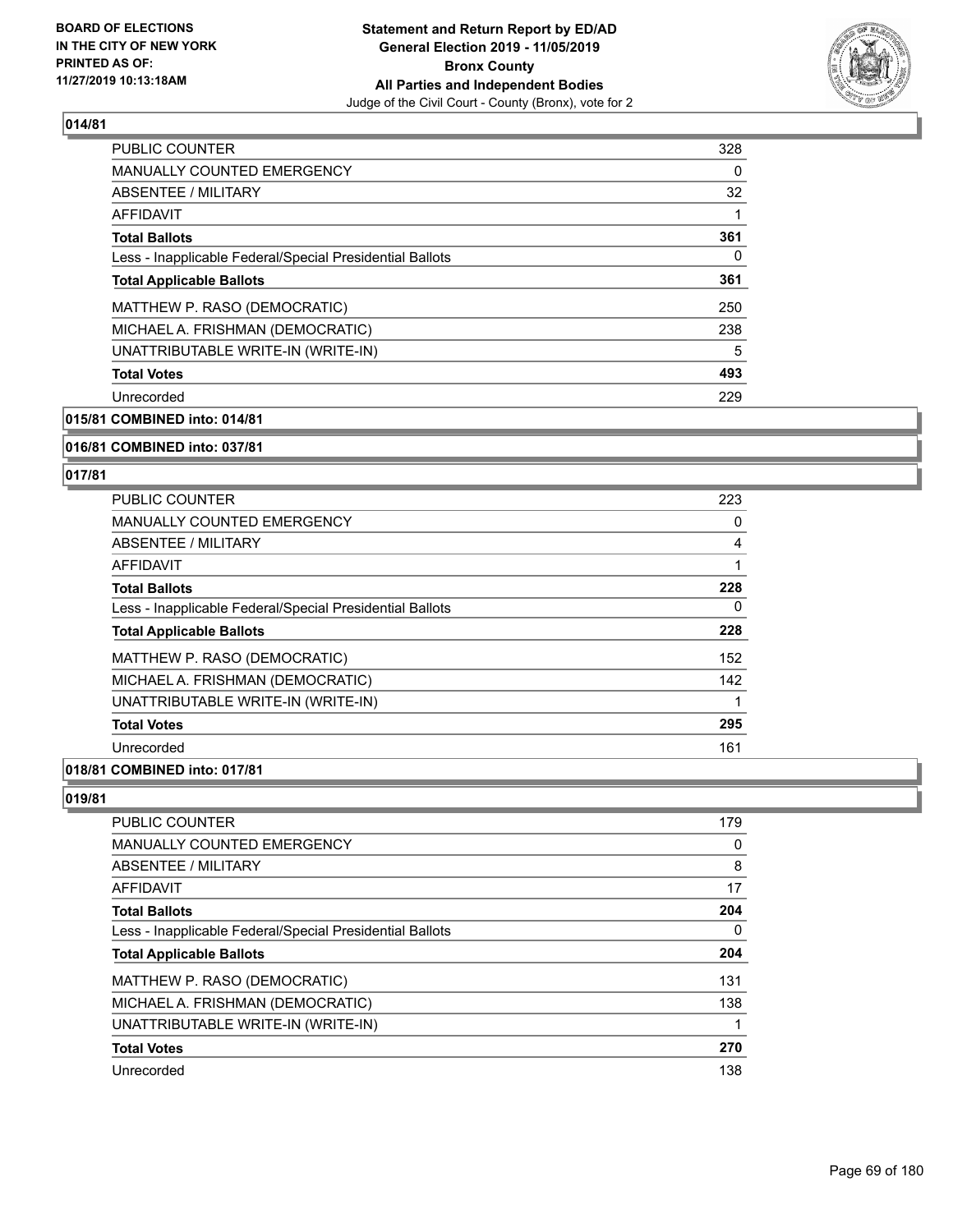

| PUBLIC COUNTER                                           | 122 |
|----------------------------------------------------------|-----|
| <b>MANUALLY COUNTED EMERGENCY</b>                        | 0   |
| ABSENTEE / MILITARY                                      | 3   |
| AFFIDAVIT                                                | 2   |
| <b>Total Ballots</b>                                     | 127 |
| Less - Inapplicable Federal/Special Presidential Ballots | 0   |
| <b>Total Applicable Ballots</b>                          | 127 |
| MATTHEW P. RASO (DEMOCRATIC)                             | 78  |
| MICHAEL A. FRISHMAN (DEMOCRATIC)                         | 78  |
| <b>Total Votes</b>                                       | 156 |
| Unrecorded                                               | 98  |

## **021/81**

| <b>PUBLIC COUNTER</b>                                    | 232      |
|----------------------------------------------------------|----------|
| MANUALLY COUNTED EMERGENCY                               | 0        |
| ABSENTEE / MILITARY                                      | 6        |
| AFFIDAVIT                                                |          |
| <b>Total Ballots</b>                                     | 239      |
| Less - Inapplicable Federal/Special Presidential Ballots | $\Omega$ |
| <b>Total Applicable Ballots</b>                          | 239      |
| MATTHEW P. RASO (DEMOCRATIC)                             | 168      |
| MICHAEL A. FRISHMAN (DEMOCRATIC)                         | 163      |
| ROBERT RIZZUTO (WRITE-IN)                                |          |
| UNATTRIBUTABLE WRITE-IN (WRITE-IN)                       |          |
| <b>Total Votes</b>                                       | 333      |
| Unrecorded                                               | 145      |
| 022/81 COMBINED into: 021/81                             |          |

| <b>PUBLIC COUNTER</b>                                    | 290            |
|----------------------------------------------------------|----------------|
| <b>MANUALLY COUNTED EMERGENCY</b>                        | 0              |
| ABSENTEE / MILITARY                                      | 7              |
| AFFIDAVIT                                                | $\overline{2}$ |
| <b>Total Ballots</b>                                     | 299            |
| Less - Inapplicable Federal/Special Presidential Ballots | 0              |
| <b>Total Applicable Ballots</b>                          | 299            |
| MATTHEW P. RASO (DEMOCRATIC)                             | 205            |
| MICHAEL A. FRISHMAN (DEMOCRATIC)                         | 186            |
| DAVID SHAPIRO (WRITE-IN)                                 | 1              |
| HARVEY RIVERA (WRITE-IN)                                 | 1              |
| UNATTRIBUTABLE WRITE-IN (WRITE-IN)                       | $\overline{2}$ |
| <b>Total Votes</b>                                       | 395            |
| Unrecorded                                               | 203            |
| 024/81 COMBINED into: 023/81                             |                |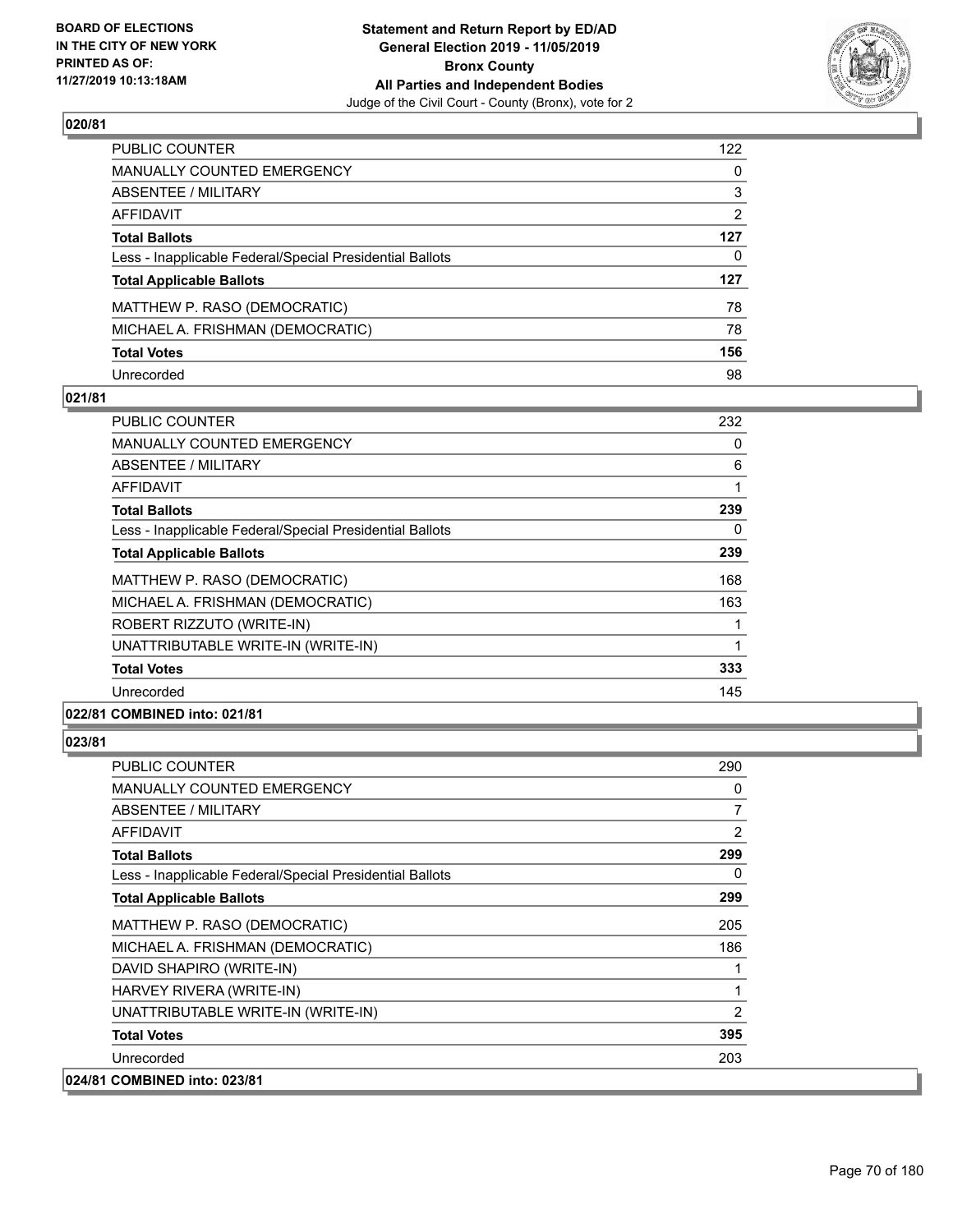

| PUBLIC COUNTER                                           | 371            |
|----------------------------------------------------------|----------------|
| <b>MANUALLY COUNTED EMERGENCY</b>                        | 0              |
| ABSENTEE / MILITARY                                      | 8              |
| AFFIDAVIT                                                | $\overline{2}$ |
| <b>Total Ballots</b>                                     | 381            |
| Less - Inapplicable Federal/Special Presidential Ballots | 0              |
| <b>Total Applicable Ballots</b>                          | 381            |
| MATTHEW P. RASO (DEMOCRATIC)                             | 210            |
| MICHAEL A. FRISHMAN (DEMOCRATIC)                         | 203            |
| CHRIS SALCEDO (WRITE-IN)                                 | 1              |
| CHRISTOPHER SOSIEWICZ (WRITE-IN)                         | $\overline{2}$ |
| DAN BONGENO (WRITE-IN)                                   | 1              |
| DENIS MCCARTHY (WRITE-IN)                                | 1              |
| DENNIS LAWSON (WRITE-IN)                                 | $\mathbf{1}$   |
| DONALD TRUMP JR (WRITE-IN)                               | 1              |
| <b>GEORGE W BUSH (WRITE-IN)</b>                          | $\mathbf{1}$   |
| HALINA SOSIEWICZ (WRITE-IN)                              | $\overline{2}$ |
| MELANIA TRUMP (WRITE-IN)                                 | 1              |
| RUDY GIULIANI (WRITE-IN)                                 | $\mathbf{1}$   |
| SEAN HANNITY (WRITE-IN)                                  | 1              |
| UNATTRIBUTABLE WRITE-IN (WRITE-IN)                       | 10             |
| <b>Total Votes</b>                                       | 436            |
| Unrecorded                                               | 326            |
|                                                          |                |

# **026/81 COMBINED into: 025/81**

### **027/81 COMBINED into: 025/81**

| <b>PUBLIC COUNTER</b>                                    | 126      |
|----------------------------------------------------------|----------|
| <b>MANUALLY COUNTED EMERGENCY</b>                        | 0        |
| ABSENTEE / MILITARY                                      |          |
| <b>AFFIDAVIT</b>                                         |          |
| <b>Total Ballots</b>                                     | 128      |
| Less - Inapplicable Federal/Special Presidential Ballots | $\Omega$ |
| <b>Total Applicable Ballots</b>                          | 128      |
| MATTHEW P. RASO (DEMOCRATIC)                             | 75       |
| MICHAEL A. FRISHMAN (DEMOCRATIC)                         | 73       |
| <b>Total Votes</b>                                       | 148      |
| Unrecorded                                               | 108      |
| 029/81 COMBINED into: 025/81                             |          |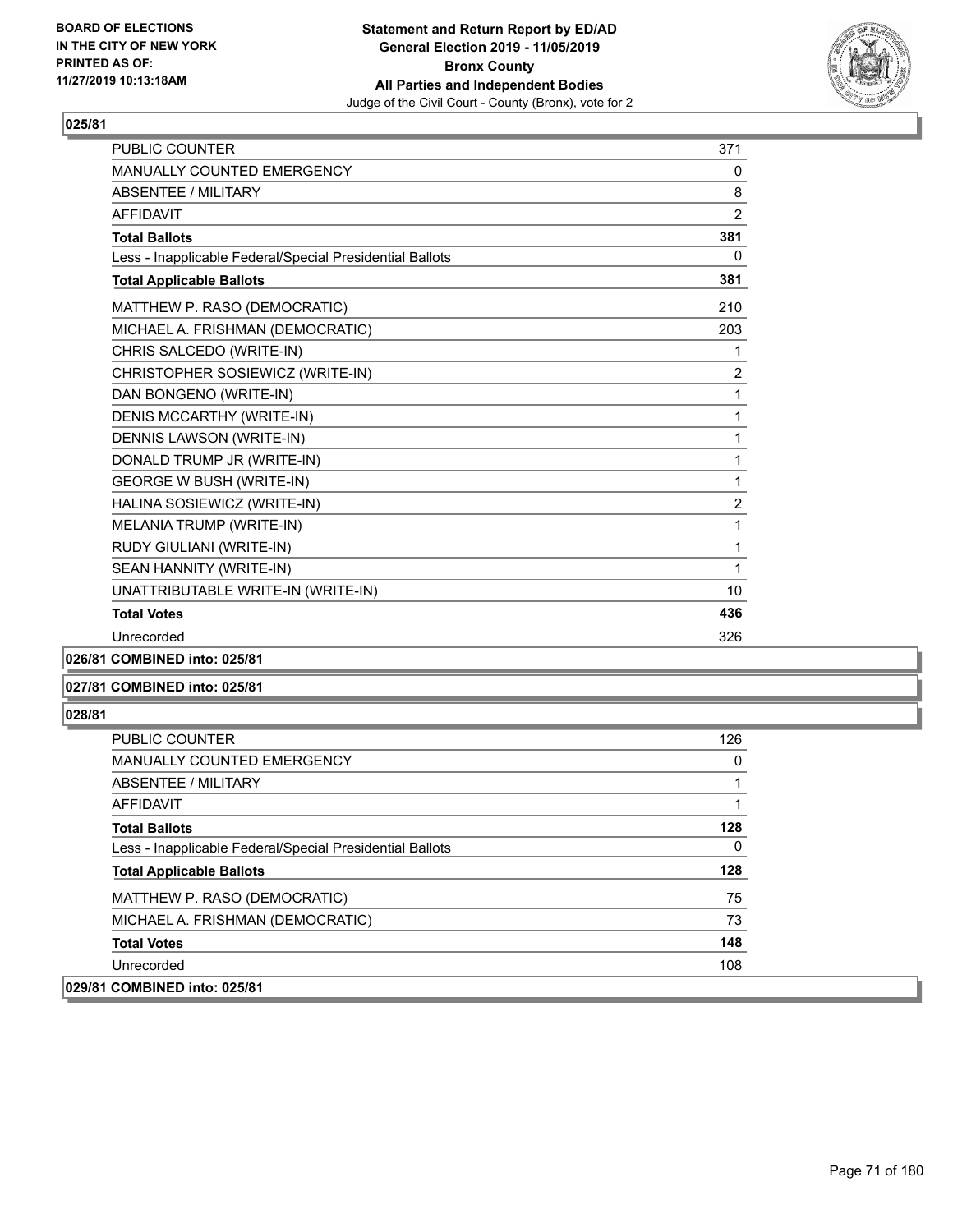

| <b>PUBLIC COUNTER</b>                                    | 356 |
|----------------------------------------------------------|-----|
| <b>MANUALLY COUNTED EMERGENCY</b>                        | 0   |
| ABSENTEE / MILITARY                                      | 3   |
| <b>AFFIDAVIT</b>                                         | 3   |
| <b>Total Ballots</b>                                     | 362 |
| Less - Inapplicable Federal/Special Presidential Ballots | 0   |
| <b>Total Applicable Ballots</b>                          | 362 |
| MATTHEW P. RASO (DEMOCRATIC)                             | 201 |
| MICHAEL A. FRISHMAN (DEMOCRATIC)                         | 183 |
| CONOR BRADY (WRITE-IN)                                   | 1   |
| EMILA GLUCK (WRITE-IN)                                   | 1   |
| KIERA OCONNOR (WRITE-IN)                                 | 1   |
| MICHAEL OSULLIVAN (WRITE-IN)                             | 1   |
| PATTI GARCIA (WRITE-IN)                                  | 1   |
| UNATTRIBUTABLE WRITE-IN (WRITE-IN)                       | 5   |
| <b>Total Votes</b>                                       | 394 |
| Unrecorded                                               | 330 |

## **031/81 COMBINED into: 030/81**

## **032/81 COMBINED into: 030/81**

| 034/81 COMBINED into: 033/81                             |     |
|----------------------------------------------------------|-----|
| Unrecorded                                               | 259 |
| <b>Total Votes</b>                                       | 473 |
| SHARON PUMAS (WRITE-IN)                                  |     |
| MICHAEL A. FRISHMAN (DEMOCRATIC)                         | 236 |
| MATTHEW P. RASO (DEMOCRATIC)                             | 236 |
| <b>Total Applicable Ballots</b>                          | 366 |
| Less - Inapplicable Federal/Special Presidential Ballots | 0   |
| <b>Total Ballots</b>                                     | 366 |
| AFFIDAVIT                                                | 9   |
| ABSENTEE / MILITARY                                      | 2   |
| <b>MANUALLY COUNTED EMERGENCY</b>                        | 0   |
| <b>PUBLIC COUNTER</b>                                    | 355 |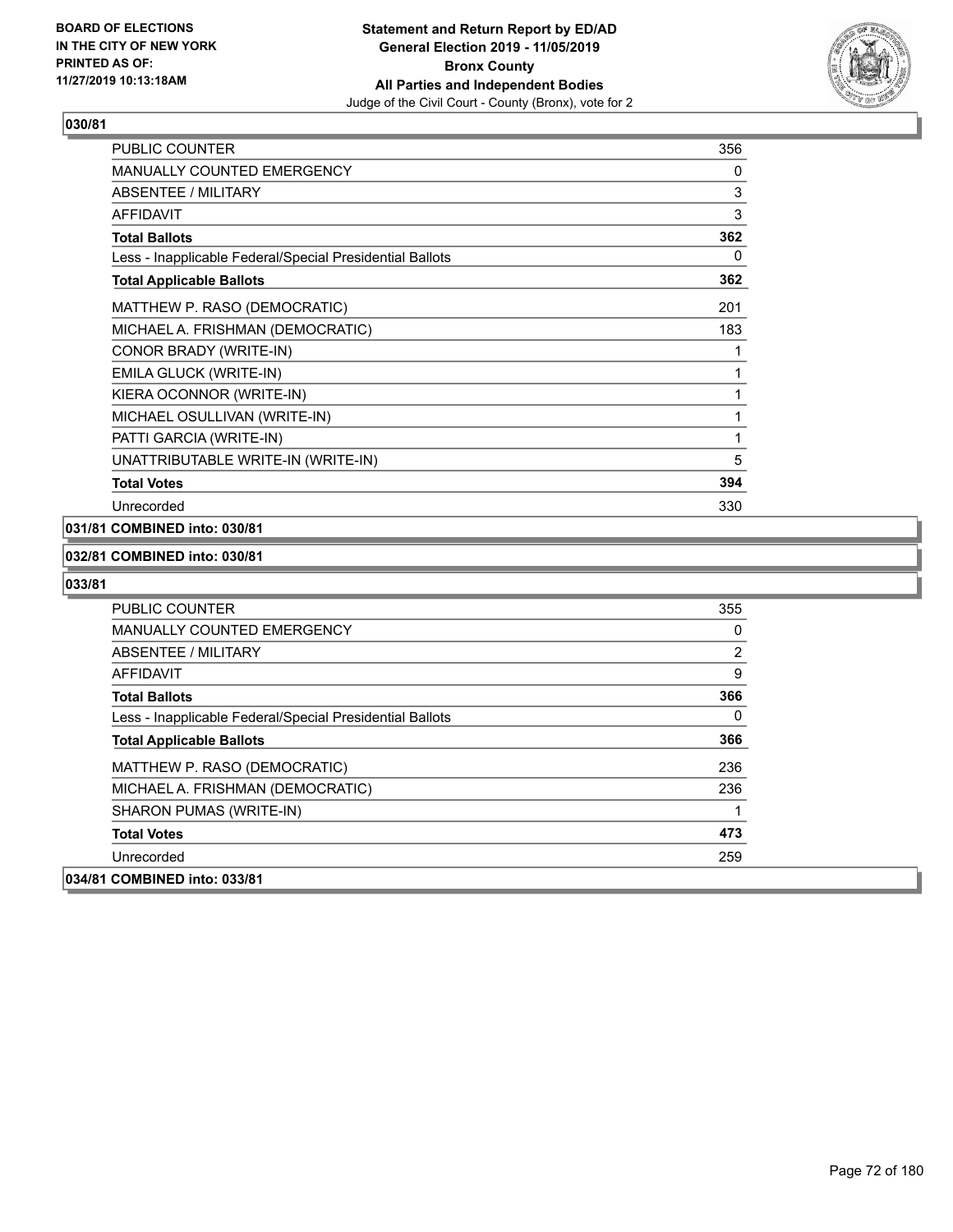

| PUBLIC COUNTER                                           | 288 |
|----------------------------------------------------------|-----|
| MANUALLY COUNTED EMERGENCY                               | 0   |
| ABSENTEE / MILITARY                                      | 8   |
| AFFIDAVIT                                                | 2   |
| <b>Total Ballots</b>                                     | 298 |
| Less - Inapplicable Federal/Special Presidential Ballots | 0   |
| <b>Total Applicable Ballots</b>                          | 298 |
| MATTHEW P. RASO (DEMOCRATIC)                             | 189 |
| MICHAEL A. FRISHMAN (DEMOCRATIC)                         | 195 |
| <b>Total Votes</b>                                       | 384 |
| Unrecorded                                               | 212 |

## **036/81 COMBINED into: 035/81**

#### **037/81**

| <b>PUBLIC COUNTER</b>                                    | 150      |
|----------------------------------------------------------|----------|
| MANUALLY COUNTED EMERGENCY                               | $\Omega$ |
| ABSENTEE / MILITARY                                      | 10       |
| AFFIDAVIT                                                | 4        |
| <b>Total Ballots</b>                                     | 164      |
| Less - Inapplicable Federal/Special Presidential Ballots | 0        |
| <b>Total Applicable Ballots</b>                          | 164      |
| MATTHEW P. RASO (DEMOCRATIC)                             | 100      |
| MICHAEL A. FRISHMAN (DEMOCRATIC)                         | 110      |
| PATRICK GEAGAN (WRITE-IN)                                | 1        |
| UNATTRIBUTABLE WRITE-IN (WRITE-IN)                       | 2        |
| <b>Total Votes</b>                                       | 213      |
| Unrecorded                                               | 115      |

| PUBLIC COUNTER                                           | 171          |
|----------------------------------------------------------|--------------|
| <b>MANUALLY COUNTED EMERGENCY</b>                        | 0            |
| ABSENTEE / MILITARY                                      | 2            |
| <b>AFFIDAVIT</b>                                         |              |
| <b>Total Ballots</b>                                     | 174          |
| Less - Inapplicable Federal/Special Presidential Ballots | $\mathbf{0}$ |
| <b>Total Applicable Ballots</b>                          | 174          |
| MATTHEW P. RASO (DEMOCRATIC)                             | 118          |
| MICHAEL A. FRISHMAN (DEMOCRATIC)                         | 85           |
| UNATTRIBUTABLE WRITE-IN (WRITE-IN)                       |              |
| <b>Total Votes</b>                                       | 204          |
| Unrecorded                                               | 144          |
| 039/81 COMBINED into: 040/81                             |              |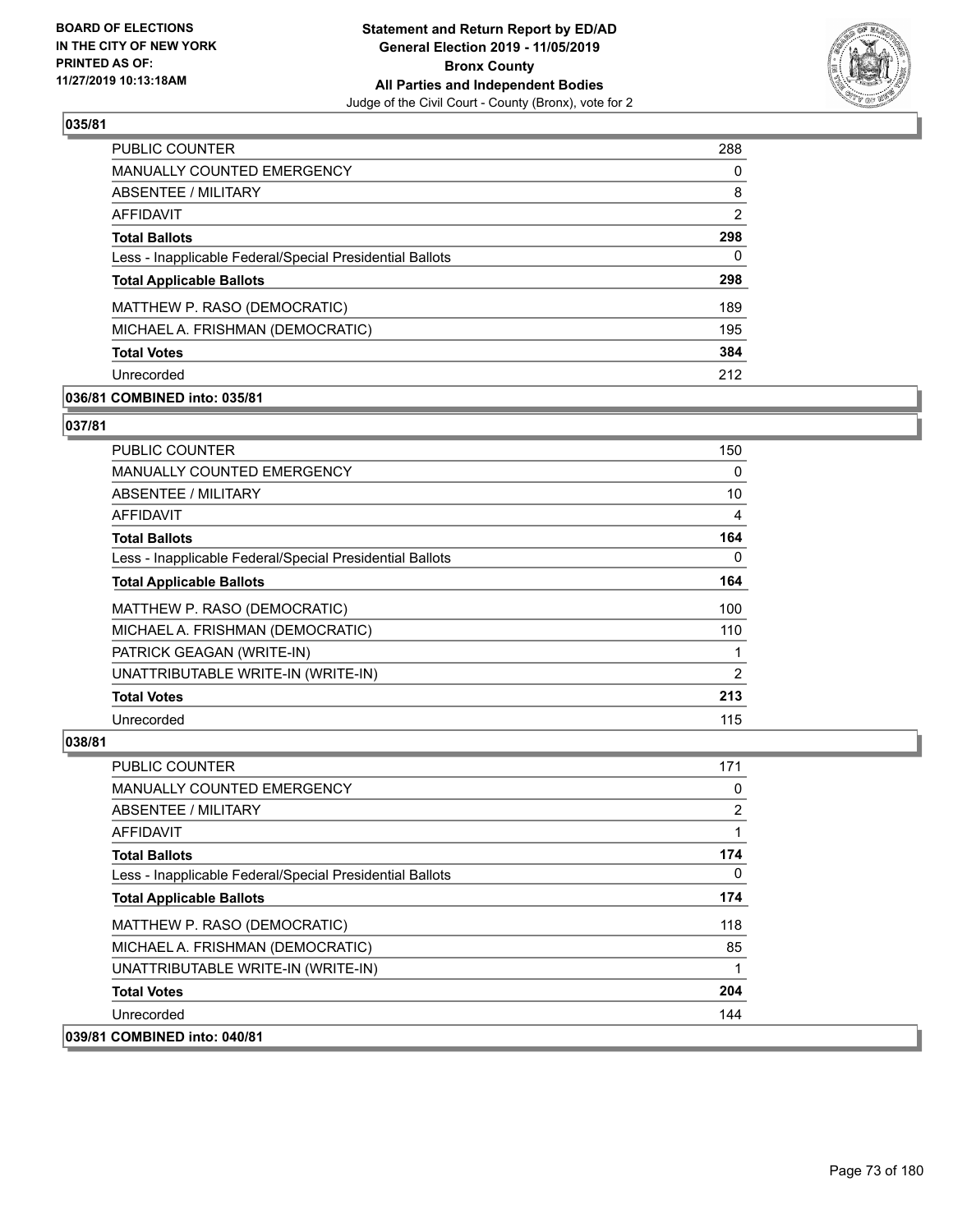

| <b>PUBLIC COUNTER</b>                                    | 221 |
|----------------------------------------------------------|-----|
| MANUALLY COUNTED EMERGENCY                               | 0   |
| ABSENTEE / MILITARY                                      | 4   |
| AFFIDAVIT                                                | 2   |
| <b>Total Ballots</b>                                     | 227 |
| Less - Inapplicable Federal/Special Presidential Ballots | 0   |
| <b>Total Applicable Ballots</b>                          | 227 |
| MATTHEW P. RASO (DEMOCRATIC)                             | 145 |
| MICHAEL A. FRISHMAN (DEMOCRATIC)                         | 111 |
| EDWARD JOHNSON (WRITE-IN)                                |     |
| <b>JESSICA BARBON (WRITE-IN)</b>                         |     |
| LUIS MEDINA (WRITE-IN)                                   |     |
| UNATTRIBUTABLE WRITE-IN (WRITE-IN)                       | 1   |
| <b>Total Votes</b>                                       | 260 |
| Unrecorded                                               | 194 |

## **041/81**

| <b>PUBLIC COUNTER</b>                                    | 217 |
|----------------------------------------------------------|-----|
| <b>MANUALLY COUNTED EMERGENCY</b>                        | 0   |
| ABSENTEE / MILITARY                                      | 9   |
| AFFIDAVIT                                                | 0   |
| <b>Total Ballots</b>                                     | 226 |
| Less - Inapplicable Federal/Special Presidential Ballots | 0   |
| <b>Total Applicable Ballots</b>                          | 226 |
| MATTHEW P. RASO (DEMOCRATIC)                             | 150 |
| MICHAEL A. FRISHMAN (DEMOCRATIC)                         | 142 |
| UNATTRIBUTABLE WRITE-IN (WRITE-IN)                       |     |
| <b>Total Votes</b>                                       | 293 |
| Unrecorded                                               | 159 |
| . <b>.</b>                                               |     |

## **042/81 COMBINED into: 041/81**

**043/81** 

 $|044/81$ 

| <b>PUBLIC COUNTER</b>                                    | 260 |
|----------------------------------------------------------|-----|
| <b>MANUALLY COUNTED EMERGENCY</b>                        | 0   |
| ABSENTEE / MILITARY                                      | 35  |
| AFFIDAVIT                                                | 4   |
| <b>Total Ballots</b>                                     | 299 |
| Less - Inapplicable Federal/Special Presidential Ballots | 0   |
| <b>Total Applicable Ballots</b>                          | 299 |
| MATTHEW P. RASO (DEMOCRATIC)                             | 189 |
| MICHAEL A. FRISHMAN (DEMOCRATIC)                         | 183 |
| <b>Total Votes</b>                                       | 372 |
| Unrecorded                                               | 226 |
| <b>COMBINED into: 043/81</b>                             |     |

#### **045/81 COMBINED into: 043/81**

**046/81 COMBINED into: 043/81**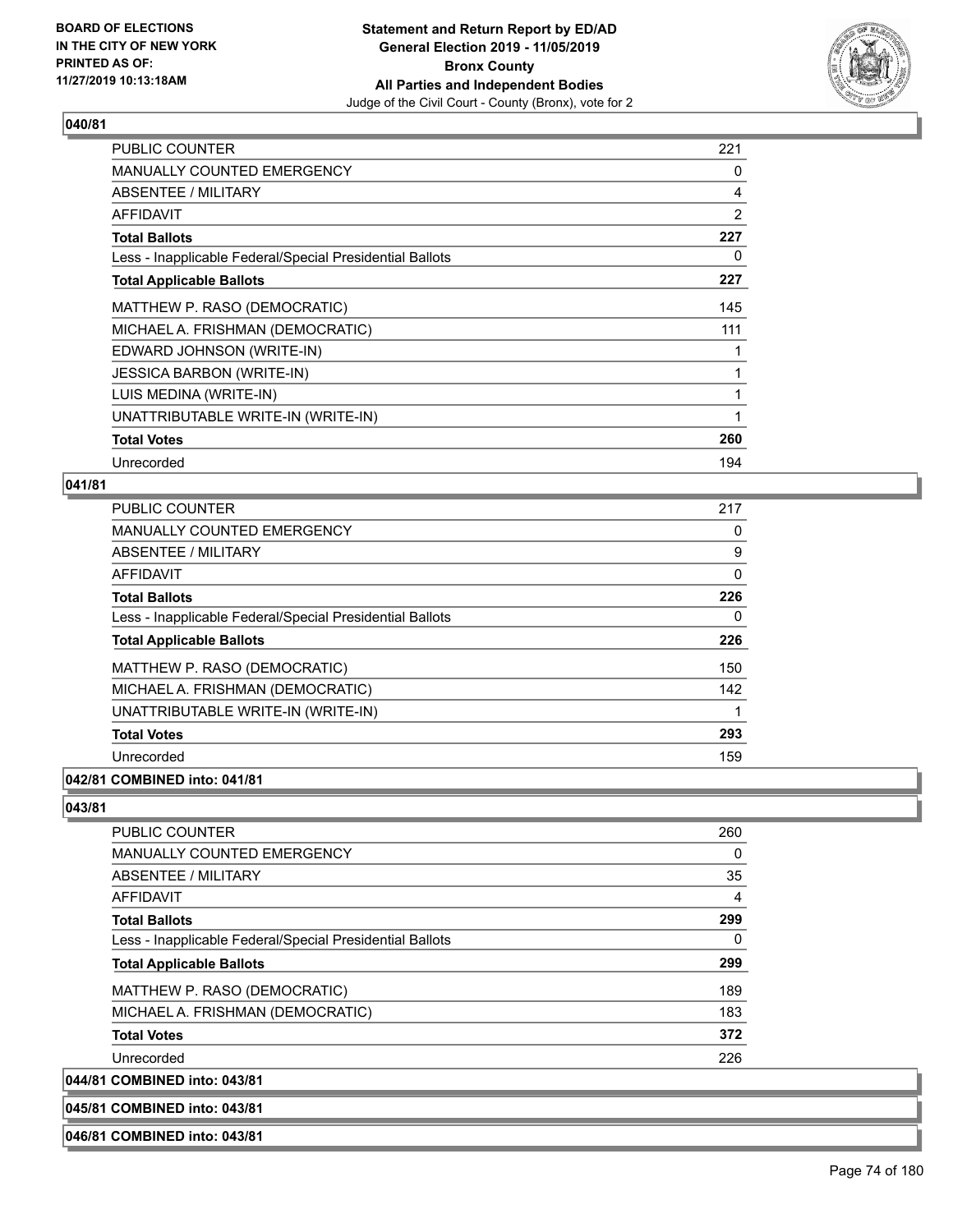

| PUBLIC COUNTER                                           | 379 |
|----------------------------------------------------------|-----|
| <b>MANUALLY COUNTED EMERGENCY</b>                        | 0   |
| ABSENTEE / MILITARY                                      | 20  |
| AFFIDAVIT                                                |     |
| <b>Total Ballots</b>                                     | 400 |
| Less - Inapplicable Federal/Special Presidential Ballots | 0   |
| <b>Total Applicable Ballots</b>                          | 400 |
| MATTHEW P. RASO (DEMOCRATIC)                             | 279 |
| MICHAEL A. FRISHMAN (DEMOCRATIC)                         | 286 |
| ADELSON DOS SANTOS (WRITE-IN)                            |     |
| ERIC PILLADO (WRITE-IN)                                  |     |
| <b>JUDY SCHIENDLIN (WRITE-IN)</b>                        |     |
| <b>Total Votes</b>                                       | 568 |
| Unrecorded                                               | 232 |

## **048/81**

| PUBLIC COUNTER                                           | 255 |
|----------------------------------------------------------|-----|
| <b>MANUALLY COUNTED EMERGENCY</b>                        | 0   |
| ABSENTEE / MILITARY                                      | 10  |
| <b>AFFIDAVIT</b>                                         | 6   |
| <b>Total Ballots</b>                                     | 271 |
| Less - Inapplicable Federal/Special Presidential Ballots | 0   |
| <b>Total Applicable Ballots</b>                          | 271 |
| MATTHEW P. RASO (DEMOCRATIC)                             | 198 |
| MICHAEL A. FRISHMAN (DEMOCRATIC)                         | 196 |
| DALIA WOLFSON (WRITE-IN)                                 |     |
| DAVINA FIGUEROA (WRITE-IN)                               | 1   |
| JOHN KATZAMITIDES (WRITE-IN)                             |     |
| RIVKA LISOWER (WRITE-IN)                                 | 1   |
| UNATTRIBUTABLE WRITE-IN (WRITE-IN)                       | 1   |
| <b>Total Votes</b>                                       | 399 |
| Unrecorded                                               | 143 |

| PUBLIC COUNTER                                           | 358 |
|----------------------------------------------------------|-----|
| <b>MANUALLY COUNTED EMERGENCY</b>                        | 0   |
| ABSENTEE / MILITARY                                      | 15  |
| AFFIDAVIT                                                | 2   |
| <b>Total Ballots</b>                                     | 375 |
| Less - Inapplicable Federal/Special Presidential Ballots | 0   |
| <b>Total Applicable Ballots</b>                          | 375 |
| MATTHEW P. RASO (DEMOCRATIC)                             | 262 |
| MICHAEL A. FRISHMAN (DEMOCRATIC)                         | 244 |
| PAT KHOURI (WRITE-IN)                                    |     |
| UNATTRIBUTABLE WRITE-IN (WRITE-IN)                       | 2   |
| <b>Total Votes</b>                                       | 509 |
| Unrecorded                                               | 241 |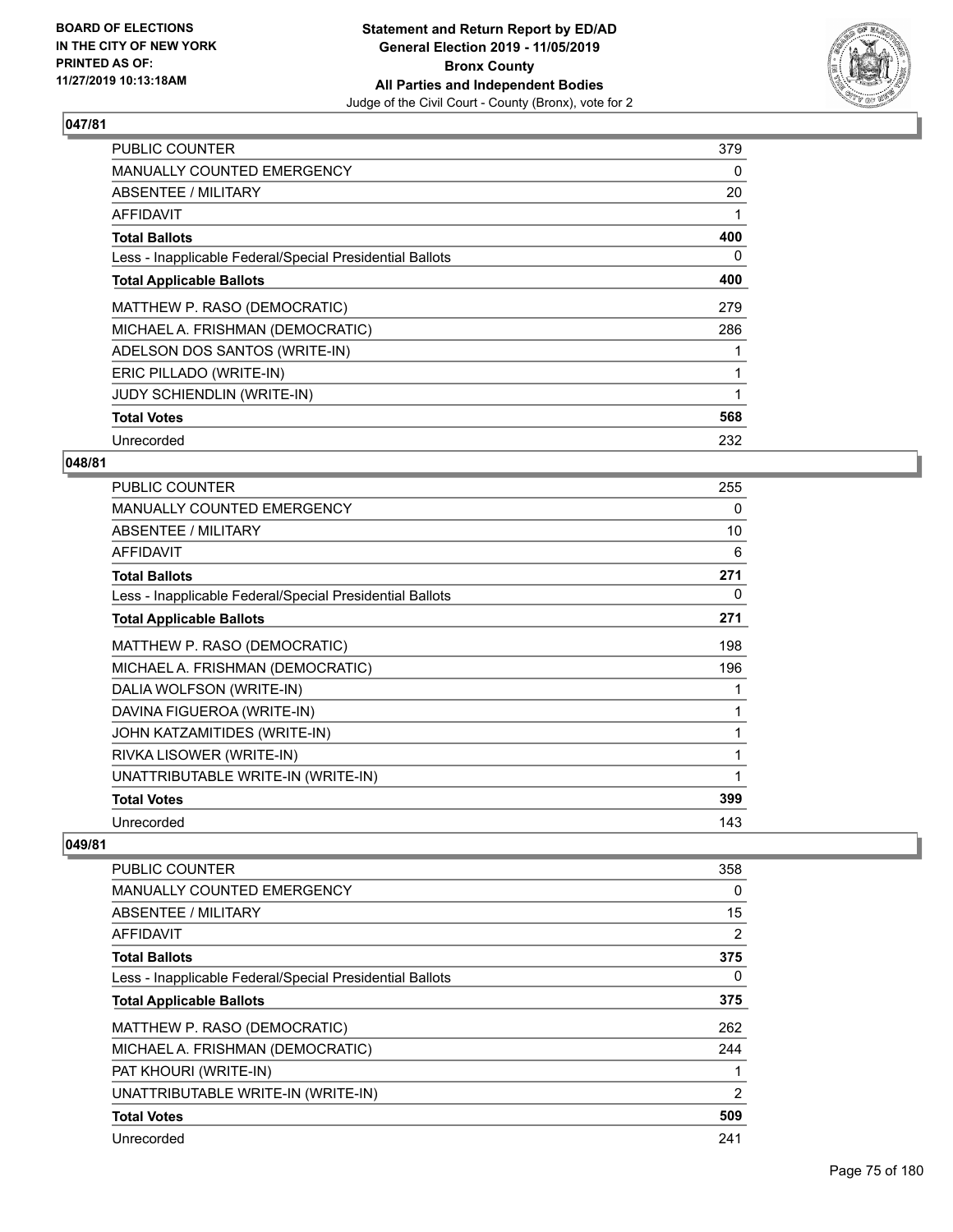

## **050/81 COMBINED into: 049/81**

#### **051/81 COMBINED into: 048/81**

#### **052/81 COMBINED into: 049/81**

#### **053/81**

| <b>PUBLIC COUNTER</b>                                    | 245 |
|----------------------------------------------------------|-----|
| <b>MANUALLY COUNTED EMERGENCY</b>                        | 0   |
| <b>ABSENTEE / MILITARY</b>                               | 9   |
| <b>AFFIDAVIT</b>                                         |     |
| <b>Total Ballots</b>                                     | 255 |
| Less - Inapplicable Federal/Special Presidential Ballots | 0   |
| <b>Total Applicable Ballots</b>                          | 255 |
| MATTHEW P. RASO (DEMOCRATIC)                             | 178 |
| MICHAEL A. FRISHMAN (DEMOCRATIC)                         | 168 |
| JOHN I ROONEY (WRITE-IN)                                 |     |
| <b>Total Votes</b>                                       | 347 |
| Unrecorded                                               | 163 |

| <b>PUBLIC COUNTER</b>                                    | 153 |
|----------------------------------------------------------|-----|
| <b>MANUALLY COUNTED EMERGENCY</b>                        | 0   |
| ABSENTEE / MILITARY                                      | 5   |
| AFFIDAVIT                                                | 0   |
| <b>Total Ballots</b>                                     | 158 |
| Less - Inapplicable Federal/Special Presidential Ballots | 0   |
| <b>Total Applicable Ballots</b>                          | 158 |
| MATTHEW P. RASO (DEMOCRATIC)                             | 113 |
| MICHAEL A. FRISHMAN (DEMOCRATIC)                         | 93  |
| BENJAMIN LAMBRIGHT (WRITE-IN)                            | 1   |
| UNATTRIBUTABLE WRITE-IN (WRITE-IN)                       | 5   |
| <b>Total Votes</b>                                       | 212 |
| Unrecorded                                               | 104 |
| 055/81 COMBINED into: 053/81                             |     |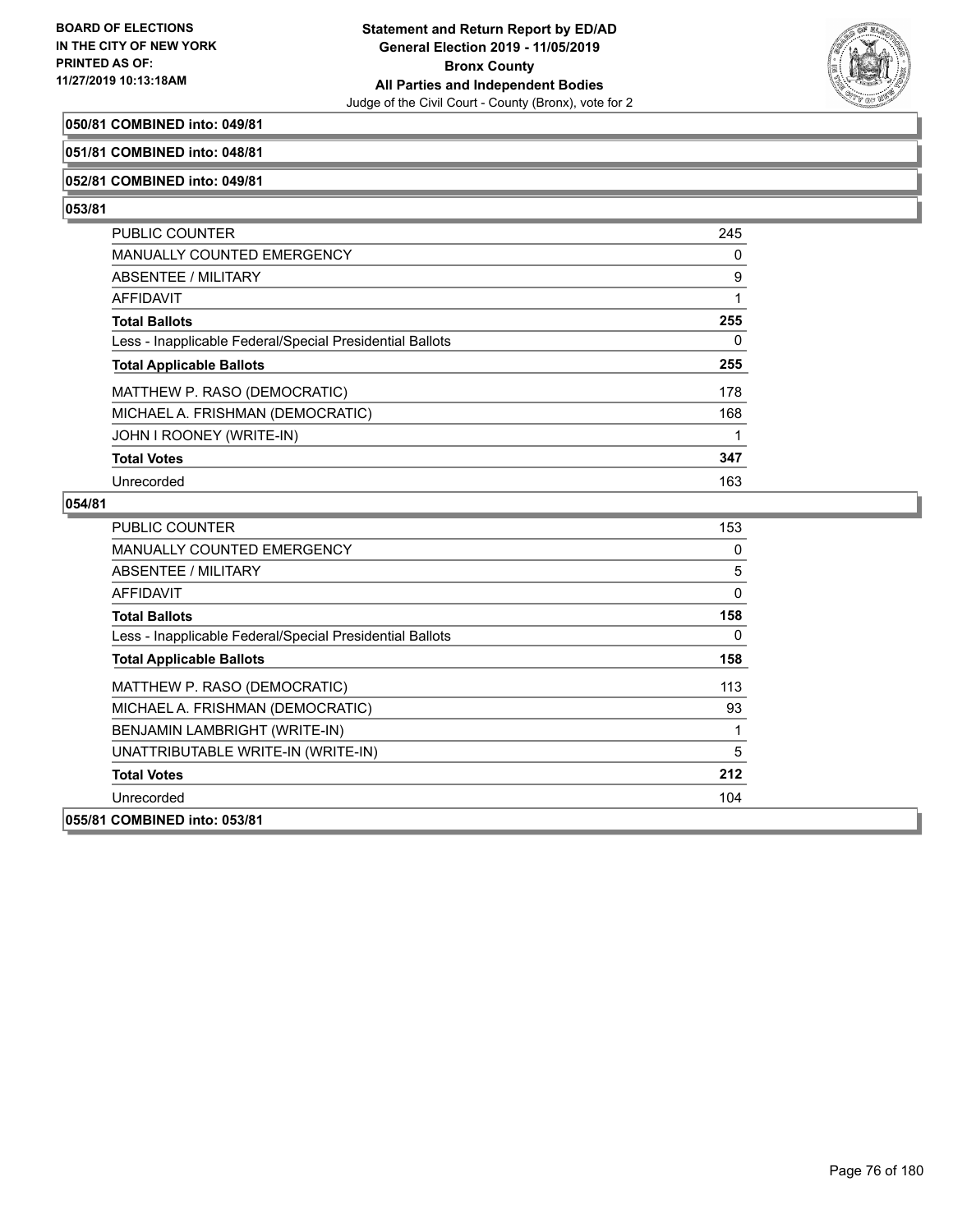

| <b>PUBLIC COUNTER</b>                                    | 279 |
|----------------------------------------------------------|-----|
| <b>MANUALLY COUNTED EMERGENCY</b>                        | 0   |
| ABSENTEE / MILITARY                                      | 7   |
| AFFIDAVIT                                                | 0   |
| <b>Total Ballots</b>                                     | 286 |
| Less - Inapplicable Federal/Special Presidential Ballots | 0   |
| <b>Total Applicable Ballots</b>                          | 286 |
| MATTHEW P. RASO (DEMOCRATIC)                             | 165 |
| MICHAEL A. FRISHMAN (DEMOCRATIC)                         | 172 |
| DONALD TRUMP JR (WRITE-IN)                               | 1   |
| FRANCES WANG (WRITE-IN)                                  | 1   |
| UNATTRIBUTABLE WRITE-IN (WRITE-IN)                       | 7   |
| ZACHARY FARKAS (WRITE-IN)                                | 1   |
| <b>Total Votes</b>                                       | 347 |
| Unrecorded                                               | 225 |

**057/81 COMBINED into: 056/81**

| PUBLIC COUNTER                                           | 243 |
|----------------------------------------------------------|-----|
| <b>MANUALLY COUNTED EMERGENCY</b>                        | 0   |
| ABSENTEE / MILITARY                                      | 22  |
| AFFIDAVIT                                                | 1   |
| <b>Total Ballots</b>                                     | 266 |
| Less - Inapplicable Federal/Special Presidential Ballots | 0   |
| <b>Total Applicable Ballots</b>                          | 266 |
| MATTHEW P. RASO (DEMOCRATIC)                             | 182 |
| MICHAEL A. FRISHMAN (DEMOCRATIC)                         | 173 |
| ALBERT LEVI (WRITE-IN)                                   | 1   |
| JACK LEW (WRITE-IN)                                      | 1   |
| THEODOR GOLOVNER (WRITE-IN)                              | 1   |
| VALERIE PAUL (WRITE-IN)                                  | 1   |
| WALTER TOLUB (WRITE-IN)                                  | 1   |
| <b>Total Votes</b>                                       | 360 |
| Unrecorded                                               | 172 |
| 059/81 COMBINED into: 058/81                             |     |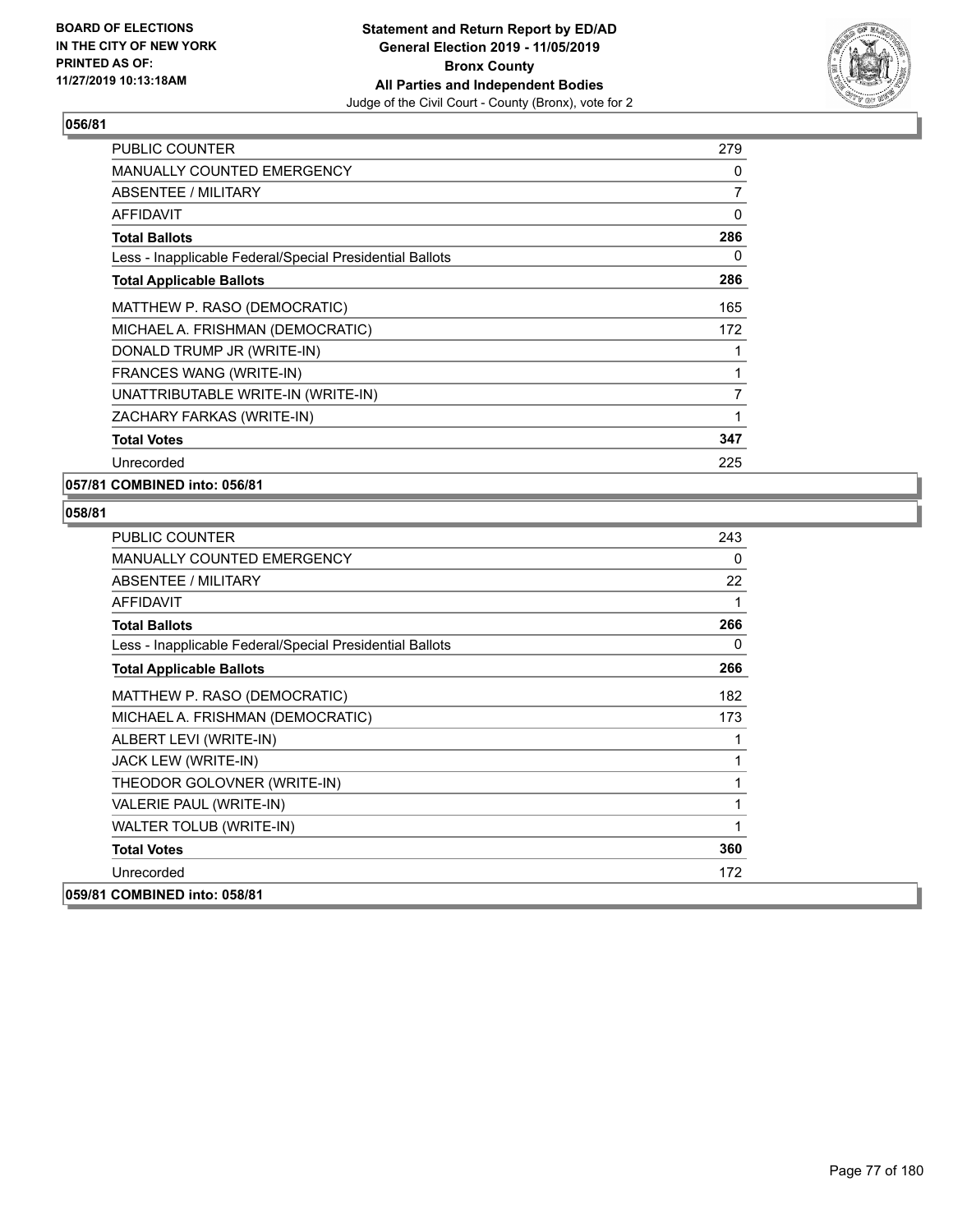

| PUBLIC COUNTER                                           | 390 |
|----------------------------------------------------------|-----|
| <b>MANUALLY COUNTED EMERGENCY</b>                        | 0   |
| <b>ABSENTEE / MILITARY</b>                               | 35  |
| <b>AFFIDAVIT</b>                                         | 2   |
| <b>Total Ballots</b>                                     | 427 |
| Less - Inapplicable Federal/Special Presidential Ballots | 0   |
| <b>Total Applicable Ballots</b>                          | 427 |
| MATTHEW P. RASO (DEMOCRATIC)                             | 286 |
| MICHAEL A. FRISHMAN (DEMOCRATIC)                         | 262 |
| MICHAEL REILLY (WRITE-IN)                                | 1   |
| PAUL HOGAN (WRITE-IN)                                    | 1   |
| SANDRA NIXON (WRITE-IN)                                  | 1   |
| UNATTRIBUTABLE WRITE-IN (WRITE-IN)                       | 3   |
| <b>Total Votes</b>                                       | 554 |
| Unrecorded                                               | 300 |

**061/81 COMBINED into: 060/81**

## **062/81 COMBINED into: 064/81**

#### **063/81 COMBINED into: 060/81**

| <b>PUBLIC COUNTER</b>                                    | 440 |
|----------------------------------------------------------|-----|
| <b>MANUALLY COUNTED EMERGENCY</b>                        | 0   |
| <b>ABSENTEE / MILITARY</b>                               | 20  |
| <b>AFFIDAVIT</b>                                         | 4   |
| <b>Total Ballots</b>                                     | 464 |
| Less - Inapplicable Federal/Special Presidential Ballots | 0   |
| <b>Total Applicable Ballots</b>                          | 464 |
| MATTHEW P. RASO (DEMOCRATIC)                             | 357 |
| MICHAEL A. FRISHMAN (DEMOCRATIC)                         | 313 |
| JEANINE PIRRO (WRITE-IN)                                 |     |
| <b>JUDY SCHIENDLIN (WRITE-IN)</b>                        |     |
| MURIEL J. CAMPBELL (WRITE-IN)                            |     |
| UNATTRIBUTABLE WRITE-IN (WRITE-IN)                       | 5   |
| <b>Total Votes</b>                                       | 678 |
| Unrecorded                                               | 250 |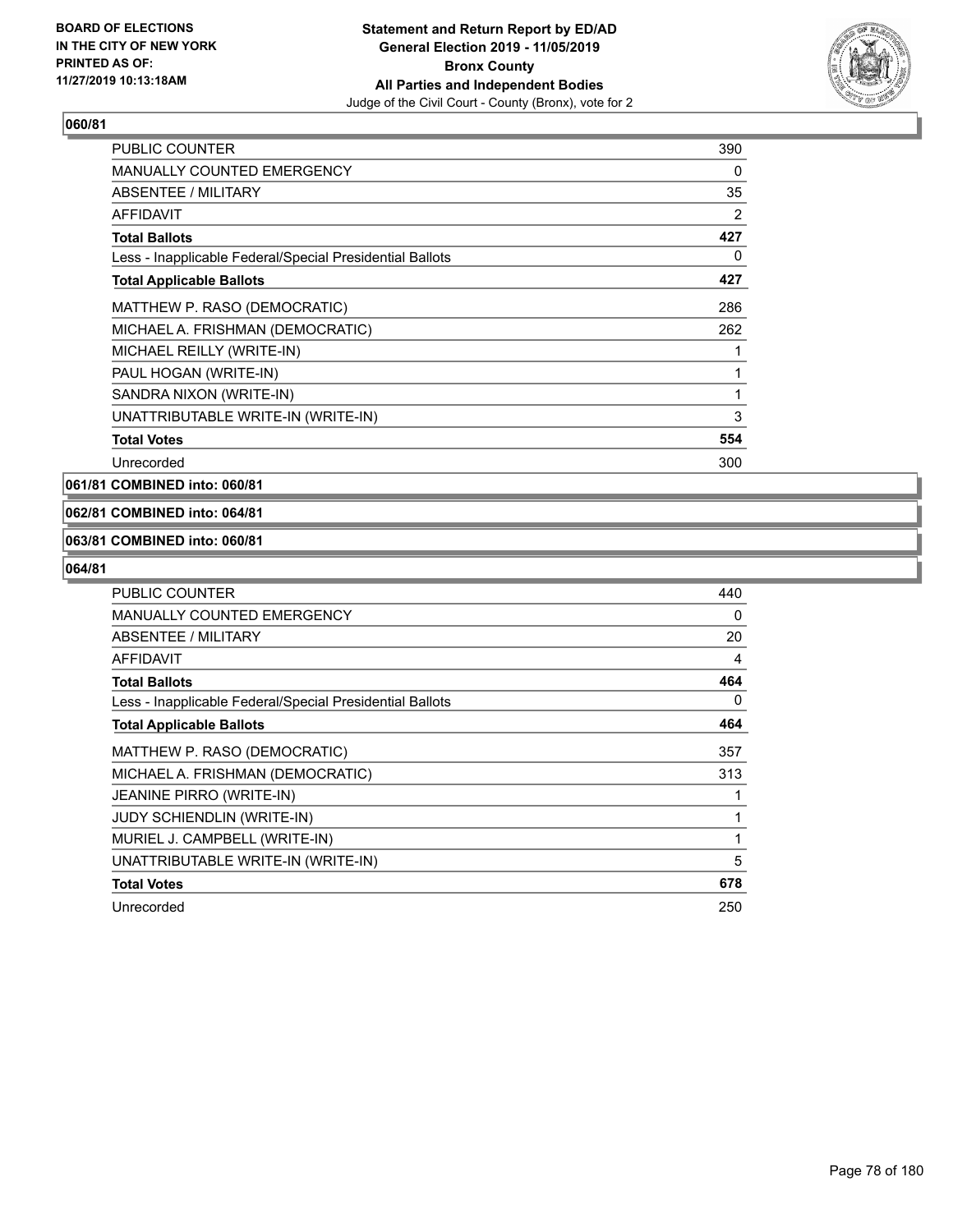

| <b>PUBLIC COUNTER</b>                                    | 396 |
|----------------------------------------------------------|-----|
| MANUALLY COUNTED EMERGENCY                               | 0   |
| <b>ABSENTEE / MILITARY</b>                               | 15  |
| <b>AFFIDAVIT</b>                                         | 4   |
| <b>Total Ballots</b>                                     | 415 |
| Less - Inapplicable Federal/Special Presidential Ballots | 0   |
| <b>Total Applicable Ballots</b>                          | 415 |
| MATTHEW P. RASO (DEMOCRATIC)                             | 290 |
| MICHAEL A. FRISHMAN (DEMOCRATIC)                         | 286 |
| ARTHUR L MONHEIT (WRITE-IN)                              |     |
| BARRY WEINER (WRITE-IN)                                  | 1   |
| BRETT R HUPART (WRITE-IN)                                | 1   |
| CARLOS VELASQUEZ (WRITE-IN)                              | 1   |
| DONALD J TRUMP (WRITE-IN)                                | 1   |
| UNATTRIBUTABLE WRITE-IN (WRITE-IN)                       | 3   |
| <b>Total Votes</b>                                       | 584 |
| Unrecorded                                               | 246 |

## **066/81 COMBINED into: 065/81**

#### **067/81 COMBINED into: 065/81**

#### **068/81**

| <b>PUBLIC COUNTER</b>                                    | 445      |
|----------------------------------------------------------|----------|
| <b>MANUALLY COUNTED EMERGENCY</b>                        | $\Omega$ |
| ABSENTEE / MILITARY                                      | 23       |
| AFFIDAVIT                                                | 2        |
| <b>Total Ballots</b>                                     | 470      |
| Less - Inapplicable Federal/Special Presidential Ballots | 0        |
| <b>Total Applicable Ballots</b>                          | 470      |
| MATTHEW P. RASO (DEMOCRATIC)                             | 344      |
| MICHAEL A. FRISHMAN (DEMOCRATIC)                         | 353      |
| UNATTRIBUTABLE WRITE-IN (WRITE-IN)                       | 3        |
| <b>Total Votes</b>                                       | 700      |
| Unrecorded                                               | 240      |
| 069/81 COMBINED into: 068/81                             |          |
|                                                          |          |

**070/81 COMBINED into: 068/81**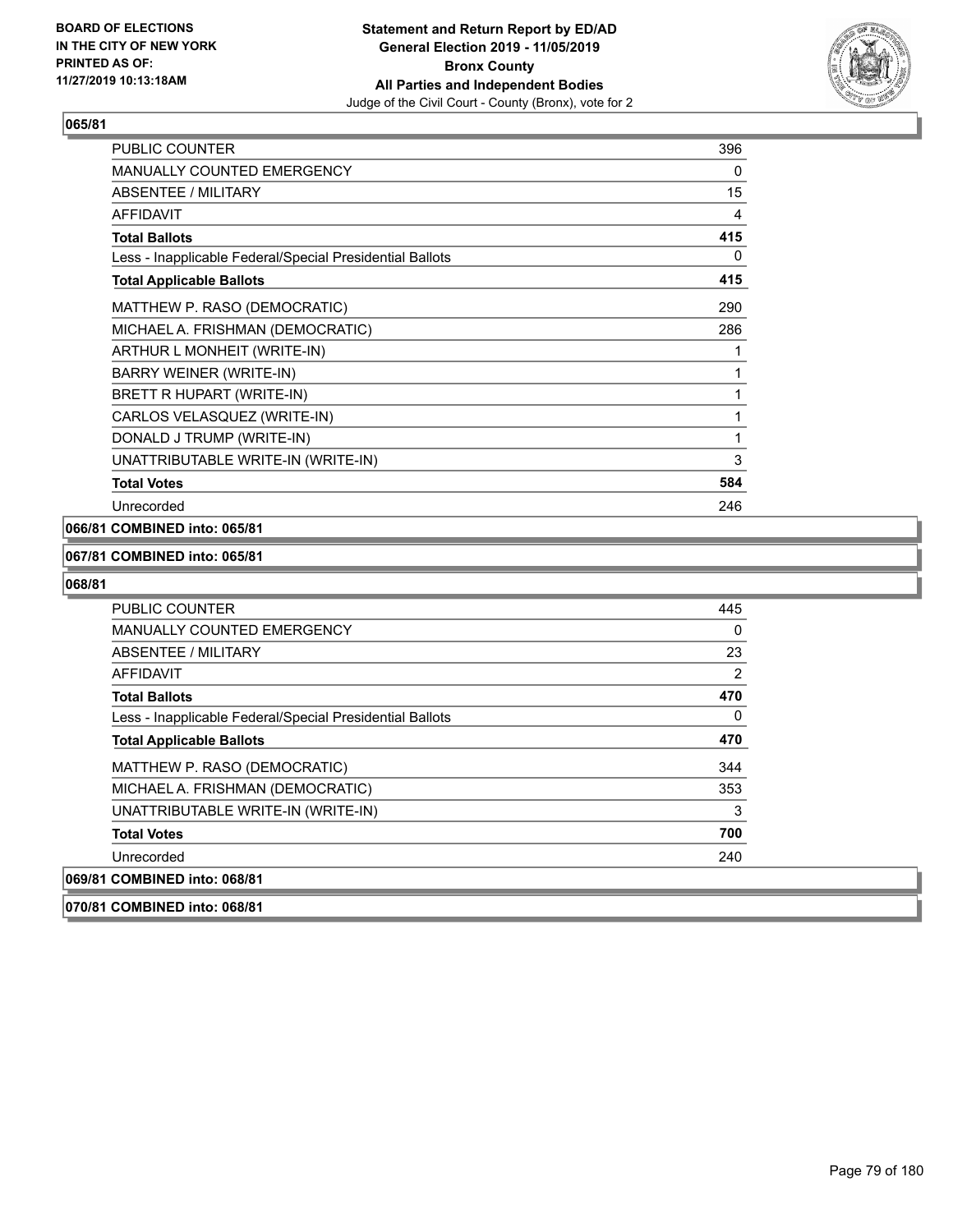

| <b>PUBLIC COUNTER</b>                                    | 350      |
|----------------------------------------------------------|----------|
| <b>MANUALLY COUNTED EMERGENCY</b>                        | $\Omega$ |
| ABSENTEE / MILITARY                                      | 13       |
| <b>AFFIDAVIT</b>                                         |          |
| <b>Total Ballots</b>                                     | 364      |
| Less - Inapplicable Federal/Special Presidential Ballots | $\Omega$ |
| <b>Total Applicable Ballots</b>                          | 364      |
| MATTHEW P. RASO (DEMOCRATIC)                             | 271      |
| MICHAEL A. FRISHMAN (DEMOCRATIC)                         | 280      |
| EUGENE DEBS (WRITE-IN)                                   |          |
| MARTIN ROSEN (WRITE-IN)                                  |          |
| <b>Total Votes</b>                                       | 553      |
| Unrecorded                                               | 175      |
| 072/81 COMBINED into: 071/81                             |          |

| <b>PUBLIC COUNTER</b>                                    | 466 |
|----------------------------------------------------------|-----|
| <b>MANUALLY COUNTED EMERGENCY</b>                        | 0   |
| <b>ABSENTEE / MILITARY</b>                               | 14  |
| <b>AFFIDAVIT</b>                                         | 4   |
| <b>Total Ballots</b>                                     | 484 |
| Less - Inapplicable Federal/Special Presidential Ballots | 0   |
| <b>Total Applicable Ballots</b>                          | 484 |
| MATTHEW P. RASO (DEMOCRATIC)                             | 341 |
| MICHAEL A. FRISHMAN (DEMOCRATIC)                         | 337 |
| ANDREW COHEN (WRITE-IN)                                  |     |
| KHALIEF BROWDER (WRITE-IN)                               |     |
| POLINA BRANDLER (WRITE-IN)                               | 1   |
| RACHEL LEVINE FALKENSTINE (WRITE-IN)                     | 1   |
| UNATTRIBUTABLE WRITE-IN (WRITE-IN)                       | 10  |
| <b>Total Votes</b>                                       | 692 |
| Unrecorded                                               | 276 |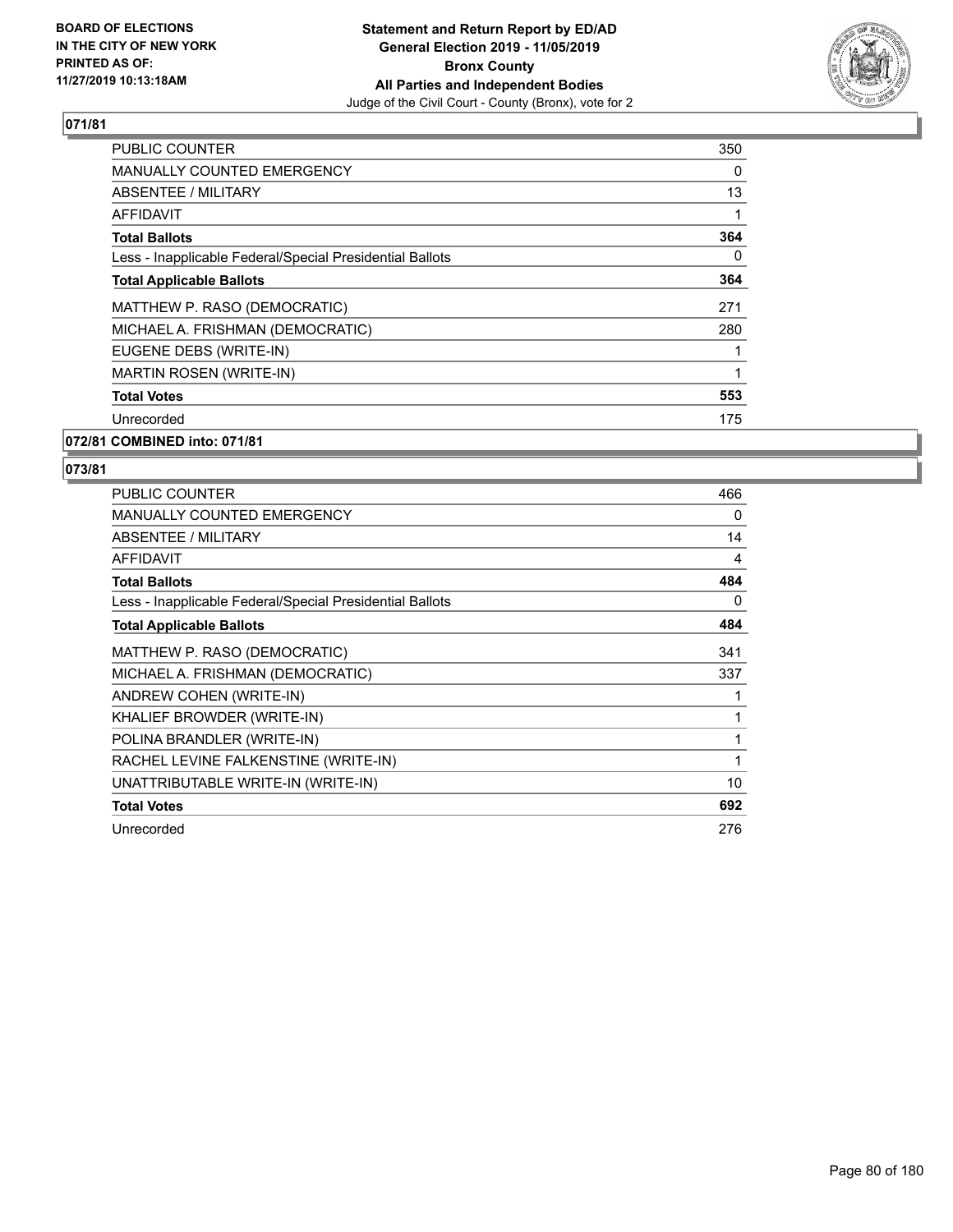

| <b>PUBLIC COUNTER</b>                                    | 364 |
|----------------------------------------------------------|-----|
| MANUALLY COUNTED EMERGENCY                               | 0   |
| ABSENTEE / MILITARY                                      | 13  |
| <b>AFFIDAVIT</b>                                         | 1   |
| <b>Total Ballots</b>                                     | 378 |
| Less - Inapplicable Federal/Special Presidential Ballots | 0   |
| <b>Total Applicable Ballots</b>                          | 378 |
| MATTHEW P. RASO (DEMOCRATIC)                             | 261 |
| MICHAEL A. FRISHMAN (DEMOCRATIC)                         | 258 |
| BETTE W SMITH (WRITE-IN)                                 | 1   |
| DENNIS BOYLE (WRITE-IN)                                  | 1   |
| JAMAL BOWMAN (WRITE-IN)                                  | 1   |
| JOAN MARGOLIS (WRITE-IN)                                 | 1   |
| SALLY ZANGER (WRITE-IN)                                  | 1   |
| UNATTRIBUTABLE WRITE-IN (WRITE-IN)                       | 6   |
| <b>Total Votes</b>                                       | 530 |
| Unrecorded                                               | 226 |

## **075/81 COMBINED into: 074/81**

#### **076/81 COMBINED into: 047/81**

#### **077/81 COMBINED into: 047/81**

| <b>PUBLIC COUNTER</b>                                    | 256 |
|----------------------------------------------------------|-----|
| <b>MANUALLY COUNTED EMERGENCY</b>                        | 0   |
| ABSENTEE / MILITARY                                      | 7   |
| AFFIDAVIT                                                | 4   |
| <b>Total Ballots</b>                                     | 267 |
| Less - Inapplicable Federal/Special Presidential Ballots | 0   |
| <b>Total Applicable Ballots</b>                          | 267 |
| MATTHEW P. RASO (DEMOCRATIC)                             | 185 |
| MICHAEL A. FRISHMAN (DEMOCRATIC)                         | 175 |
| BARACK H OBAMA (WRITE-IN)                                | 1   |
| <b>JEANINE PIRRO (WRITE-IN)</b>                          | 1   |
| <b>JOSHUA R DIAMOND (WRITE-IN)</b>                       | 1   |
| <b>Total Votes</b>                                       | 363 |
| Unrecorded                                               | 171 |
| 079/81 COMBINED into: 073/81                             |     |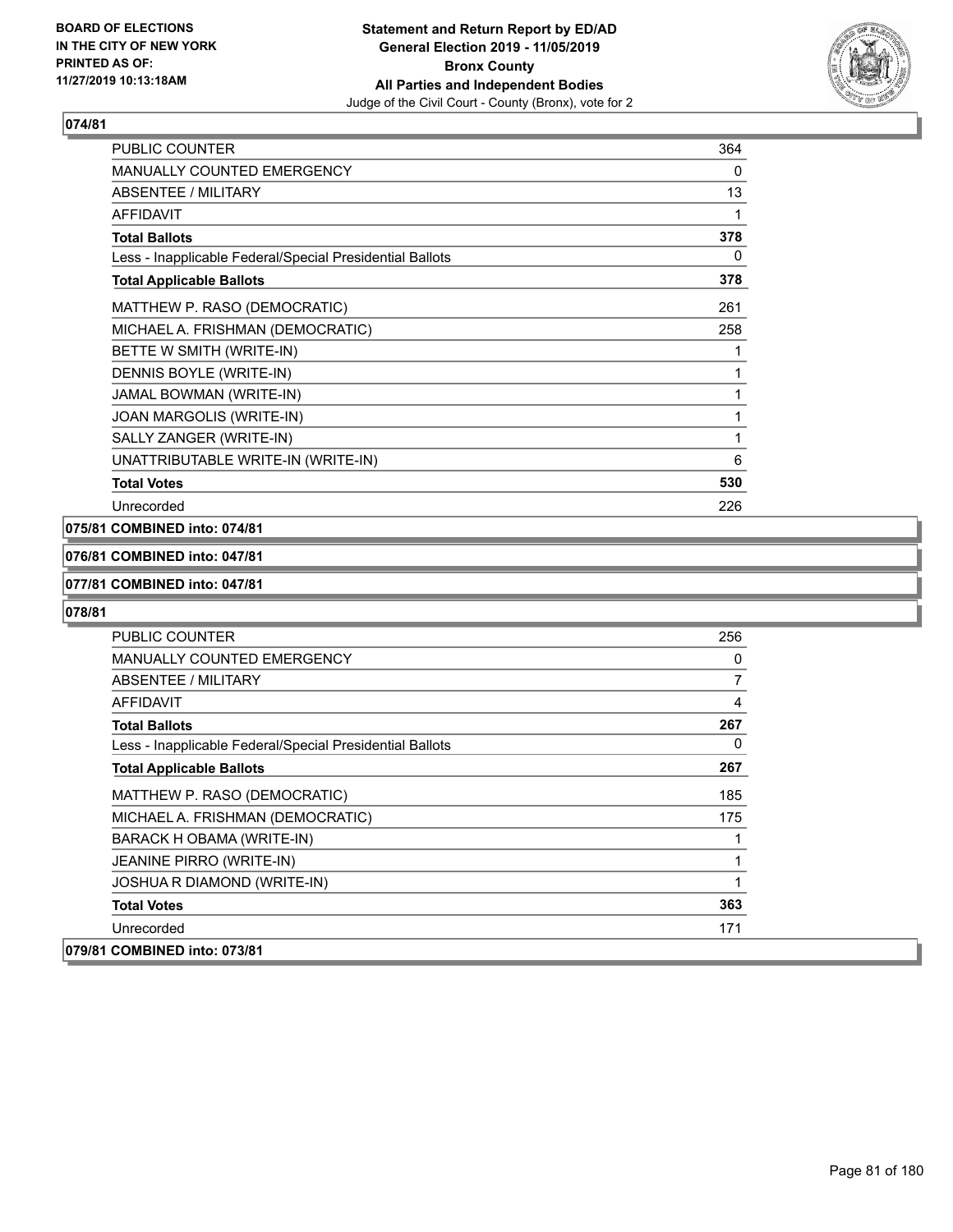

| <b>PUBLIC COUNTER</b>                                    | 197            |
|----------------------------------------------------------|----------------|
| MANUALLY COUNTED EMERGENCY                               | 0              |
| ABSENTEE / MILITARY                                      | 12             |
| <b>AFFIDAVIT</b>                                         | 3              |
| <b>Total Ballots</b>                                     | 212            |
| Less - Inapplicable Federal/Special Presidential Ballots | 0              |
| <b>Total Applicable Ballots</b>                          | 212            |
| MATTHEW P. RASO (DEMOCRATIC)                             | 161            |
| MICHAEL A. FRISHMAN (DEMOCRATIC)                         | 160            |
| JOEL SIMON (WRITE-IN)                                    |                |
| <b>JOSHUA ZAKHAROV (WRITE-IN)</b>                        |                |
| <b>KEVIN CLARK (WRITE-IN)</b>                            | 1              |
| UNATTRIBUTABLE WRITE-IN (WRITE-IN)                       | $\overline{2}$ |
| <b>Total Votes</b>                                       | 326            |
| Unrecorded                                               | 98             |

## **081/81**

| PUBLIC COUNTER                                           | 325      |
|----------------------------------------------------------|----------|
| <b>MANUALLY COUNTED EMERGENCY</b>                        | $\Omega$ |
| ABSENTEE / MILITARY                                      | 15       |
| AFFIDAVIT                                                | 3        |
| <b>Total Ballots</b>                                     | 343      |
| Less - Inapplicable Federal/Special Presidential Ballots | $\Omega$ |
| <b>Total Applicable Ballots</b>                          | 343      |
| MATTHEW P. RASO (DEMOCRATIC)                             | 265      |
| MICHAEL A. FRISHMAN (DEMOCRATIC)                         | 242      |
| <b>Total Votes</b>                                       | 507      |
| Unrecorded                                               | 179      |
| 082/81 COMBINED into: 081/81                             |          |

| PUBLIC COUNTER                                           | 380      |
|----------------------------------------------------------|----------|
| <b>MANUALLY COUNTED EMERGENCY</b>                        | $\Omega$ |
| ABSENTEE / MILITARY                                      | 61       |
| <b>AFFIDAVIT</b>                                         | 6        |
| <b>Total Ballots</b>                                     | 447      |
| Less - Inapplicable Federal/Special Presidential Ballots | $\Omega$ |
| <b>Total Applicable Ballots</b>                          | 447      |
| MATTHEW P. RASO (DEMOCRATIC)                             | 298      |
| MICHAEL A. FRISHMAN (DEMOCRATIC)                         | 298      |
| <b>Total Votes</b>                                       | 596      |
| Unrecorded                                               | 298      |
| 084/81 COMBINED into: 083/81                             |          |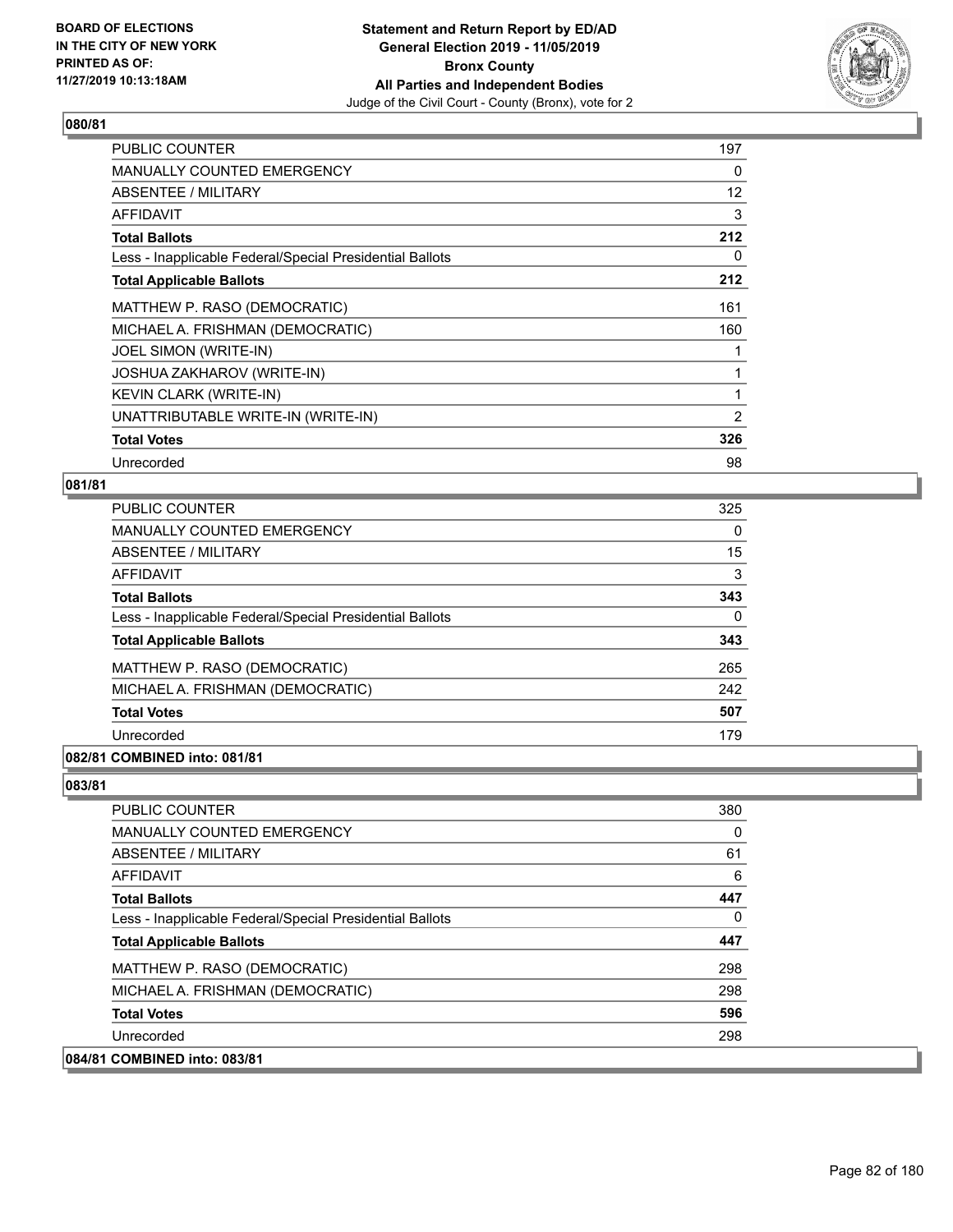

| <b>PUBLIC COUNTER</b>                                    | 481               |
|----------------------------------------------------------|-------------------|
| MANUALLY COUNTED EMERGENCY                               | 0                 |
| <b>ABSENTEE / MILITARY</b>                               | $12 \overline{ }$ |
| <b>AFFIDAVIT</b>                                         | 4                 |
| <b>Total Ballots</b>                                     | 497               |
| Less - Inapplicable Federal/Special Presidential Ballots | 0                 |
| <b>Total Applicable Ballots</b>                          | 497               |
| MATTHEW P. RASO (DEMOCRATIC)                             | 335               |
| MICHAEL A. FRISHMAN (DEMOCRATIC)                         | 317               |
| AYDE RAYUS GRIBBEN (WRITE-IN)                            | 1                 |
| DAVID GRIBBEN (WRITE-IN)                                 | 1                 |
| DONALD J TRUMP (WRITE-IN)                                | 1                 |
| GAIL WATSON (WRITE-IN)                                   | 1                 |
| <b>GLORIA INDIK (WRITE-IN)</b>                           | 1                 |
| UNATTRIBUTABLE WRITE-IN (WRITE-IN)                       | 1                 |
| <b>Total Votes</b>                                       | 658               |
| Unrecorded                                               | 336               |

## **086/81 COMBINED into: 085/81**

## **087/81**

| <b>PUBLIC COUNTER</b>                                    | 488 |
|----------------------------------------------------------|-----|
| <b>MANUALLY COUNTED EMERGENCY</b>                        | 0   |
| <b>ABSENTEE / MILITARY</b>                               | 10  |
| AFFIDAVIT                                                | 1   |
| <b>Total Ballots</b>                                     | 499 |
| Less - Inapplicable Federal/Special Presidential Ballots | 0   |
| <b>Total Applicable Ballots</b>                          | 499 |
| MATTHEW P. RASO (DEMOCRATIC)                             | 348 |
| MICHAEL A. FRISHMAN (DEMOCRATIC)                         | 356 |
| FELIX LAM (WRITE-IN)                                     | 1   |
| RICHARD GOLDSTEIN (WRITE-IN)                             | 1   |
| RUDY GIULIANI (WRITE-IN)                                 | 1   |
| STEPHANIE GARCIA-COLACE (WRITE-IN)                       | 1   |
| TED CRUZ (WRITE-IN)                                      | 1   |
| UNATTRIBUTABLE WRITE-IN (WRITE-IN)                       | 5   |
| <b>Total Votes</b>                                       | 714 |
| Unrecorded                                               | 284 |
| 088/81 COMBINED into: 085/81                             |     |

## **089/81 COMBINED into: 087/81**

**090/81 COMBINED into: 087/81**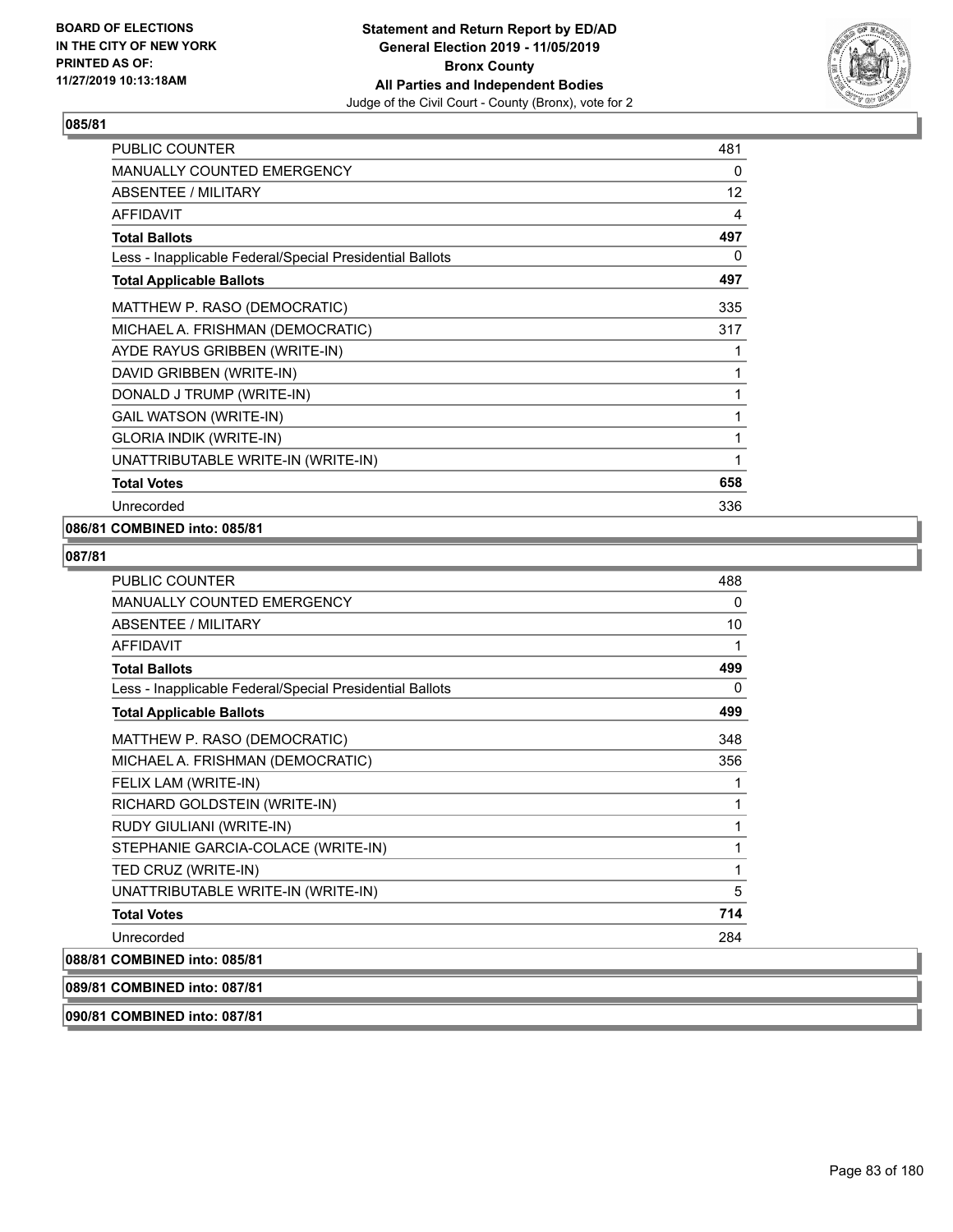

| PUBLIC COUNTER                                           | 149          |
|----------------------------------------------------------|--------------|
| <b>MANUALLY COUNTED EMERGENCY</b>                        | 0            |
| <b>ABSENTEE / MILITARY</b>                               | 8            |
| <b>AFFIDAVIT</b>                                         | 13           |
| <b>Total Ballots</b>                                     | 170          |
| Less - Inapplicable Federal/Special Presidential Ballots | $\mathbf{0}$ |
| <b>Total Applicable Ballots</b>                          | 170          |
| MATTHEW P. RASO (DEMOCRATIC)                             | 137          |
| MICHAEL A. FRISHMAN (DEMOCRATIC)                         | 140          |
| <b>Total Votes</b>                                       | 277          |
| Unrecorded                                               | 63           |

## **092/81**

| PUBLIC COUNTER                                           | 165 |
|----------------------------------------------------------|-----|
| <b>MANUALLY COUNTED EMERGENCY</b>                        | 0   |
| ABSENTEE / MILITARY                                      | 3   |
| <b>AFFIDAVIT</b>                                         | 3   |
| <b>Total Ballots</b>                                     | 171 |
| Less - Inapplicable Federal/Special Presidential Ballots | 0   |
| <b>Total Applicable Ballots</b>                          | 171 |
| MATTHEW P. RASO (DEMOCRATIC)                             | 104 |
| MICHAEL A. FRISHMAN (DEMOCRATIC)                         | 101 |
| WILLIAM POWELL (WRITE-IN)                                |     |
| <b>Total Votes</b>                                       | 206 |
| Unrecorded                                               | 136 |
|                                                          |     |

## **093/81 COMBINED into: 092/81**

## **094/81**

| <b>PUBLIC COUNTER</b>                                    | 176 |
|----------------------------------------------------------|-----|
| MANUALLY COUNTED EMERGENCY                               | 0   |
| ABSENTEE / MILITARY                                      | 23  |
| AFFIDAVIT                                                |     |
| <b>Total Ballots</b>                                     | 200 |
| Less - Inapplicable Federal/Special Presidential Ballots | 0   |
| <b>Total Applicable Ballots</b>                          | 200 |
| MATTHEW P. RASO (DEMOCRATIC)                             | 131 |
| MICHAEL A. FRISHMAN (DEMOCRATIC)                         | 126 |
| <b>Total Votes</b>                                       | 257 |
| Unrecorded                                               | 143 |
| 095/81 COMBINED into: 033/78                             |     |

**096/81 COMBINED into: 094/81**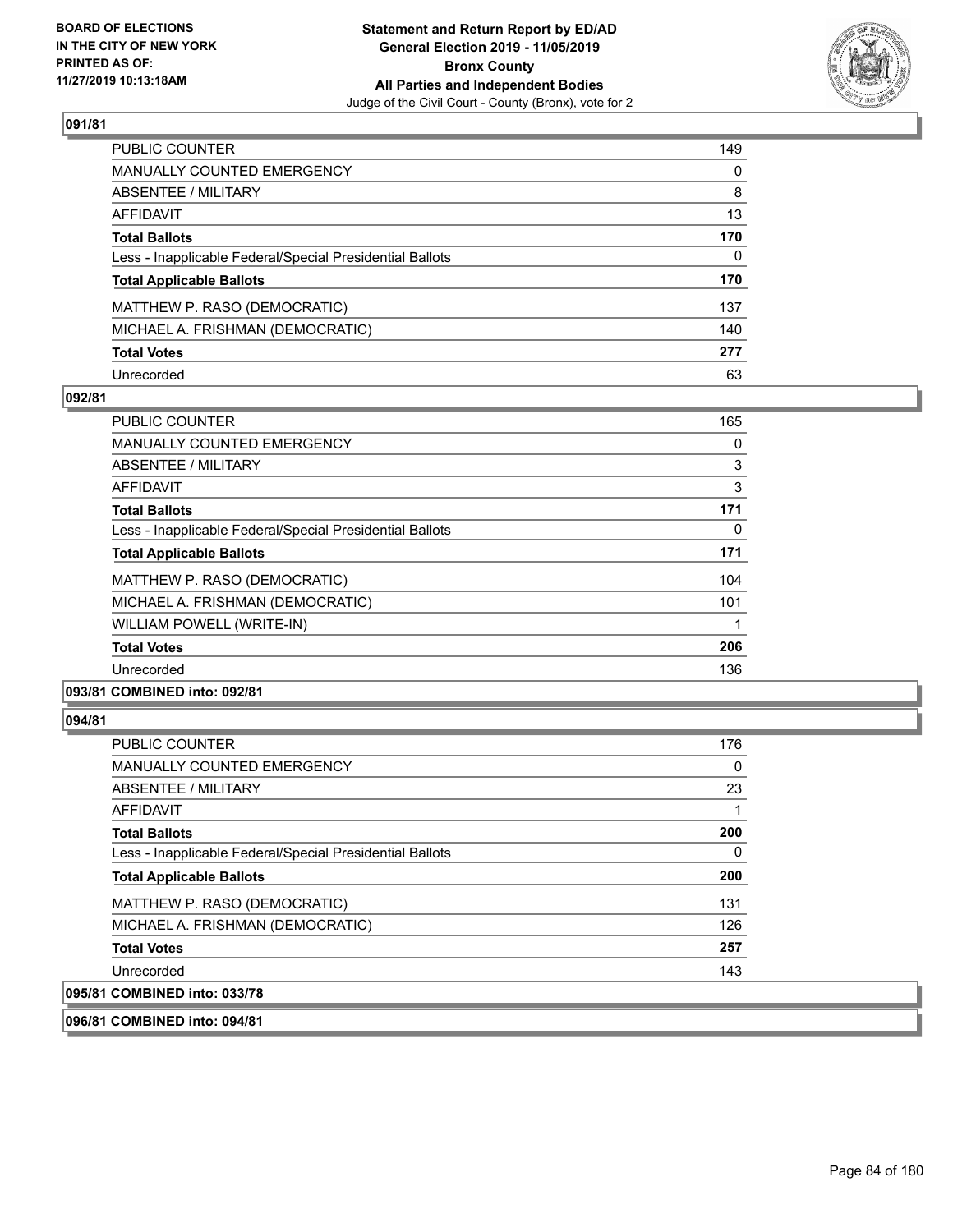

| <b>PUBLIC COUNTER</b>                                    | 262 |
|----------------------------------------------------------|-----|
| MANUALLY COUNTED EMERGENCY                               | 0   |
| ABSENTEE / MILITARY                                      | 4   |
| AFFIDAVIT                                                |     |
| <b>Total Ballots</b>                                     | 267 |
| Less - Inapplicable Federal/Special Presidential Ballots | 0   |
| <b>Total Applicable Ballots</b>                          | 267 |
| MATTHEW P. RASO (DEMOCRATIC)                             | 191 |
| MICHAEL A. FRISHMAN (DEMOCRATIC)                         | 165 |
| <b>Total Votes</b>                                       | 356 |
| Unrecorded                                               | 178 |

## **098/81 COMBINED into: 097/81**

#### **099/81**

| <b>PUBLIC COUNTER</b>                                    | 105 |
|----------------------------------------------------------|-----|
| MANUALLY COUNTED EMERGENCY                               | 0   |
| ABSENTEE / MILITARY                                      | 3   |
| AFFIDAVIT                                                | 2   |
| <b>Total Ballots</b>                                     | 110 |
| Less - Inapplicable Federal/Special Presidential Ballots | 0   |
| <b>Total Applicable Ballots</b>                          | 110 |
| MATTHEW P. RASO (DEMOCRATIC)                             | 73  |
| MICHAEL A. FRISHMAN (DEMOCRATIC)                         | 68  |
| ABE DURRAN (WRITE-IN)                                    |     |
| UNATTRIBUTABLE WRITE-IN (WRITE-IN)                       | 3   |
| <b>Total Votes</b>                                       | 145 |
| Unrecorded                                               | 75  |

## **100/81**

| <b>PUBLIC COUNTER</b>                                    | 109 |
|----------------------------------------------------------|-----|
| <b>MANUALLY COUNTED EMERGENCY</b>                        | 0   |
| ABSENTEE / MILITARY                                      | 5   |
| <b>AFFIDAVIT</b>                                         | 3   |
| <b>Total Ballots</b>                                     | 117 |
| Less - Inapplicable Federal/Special Presidential Ballots | 0   |
| <b>Total Applicable Ballots</b>                          | 117 |
| MATTHEW P. RASO (DEMOCRATIC)                             | 79  |
| MICHAEL A. FRISHMAN (DEMOCRATIC)                         | 60  |
| <b>Total Votes</b>                                       | 139 |
| Unrecorded                                               | 95  |
|                                                          |     |

**101/81 COMBINED into: 100/81**

**102/81 COMBINED into: 037/81**

**103/81 COMBINED into: 037/81**

**104/81 COMBINED into: 100/81**

**105/81 COMBINED into: 047/83**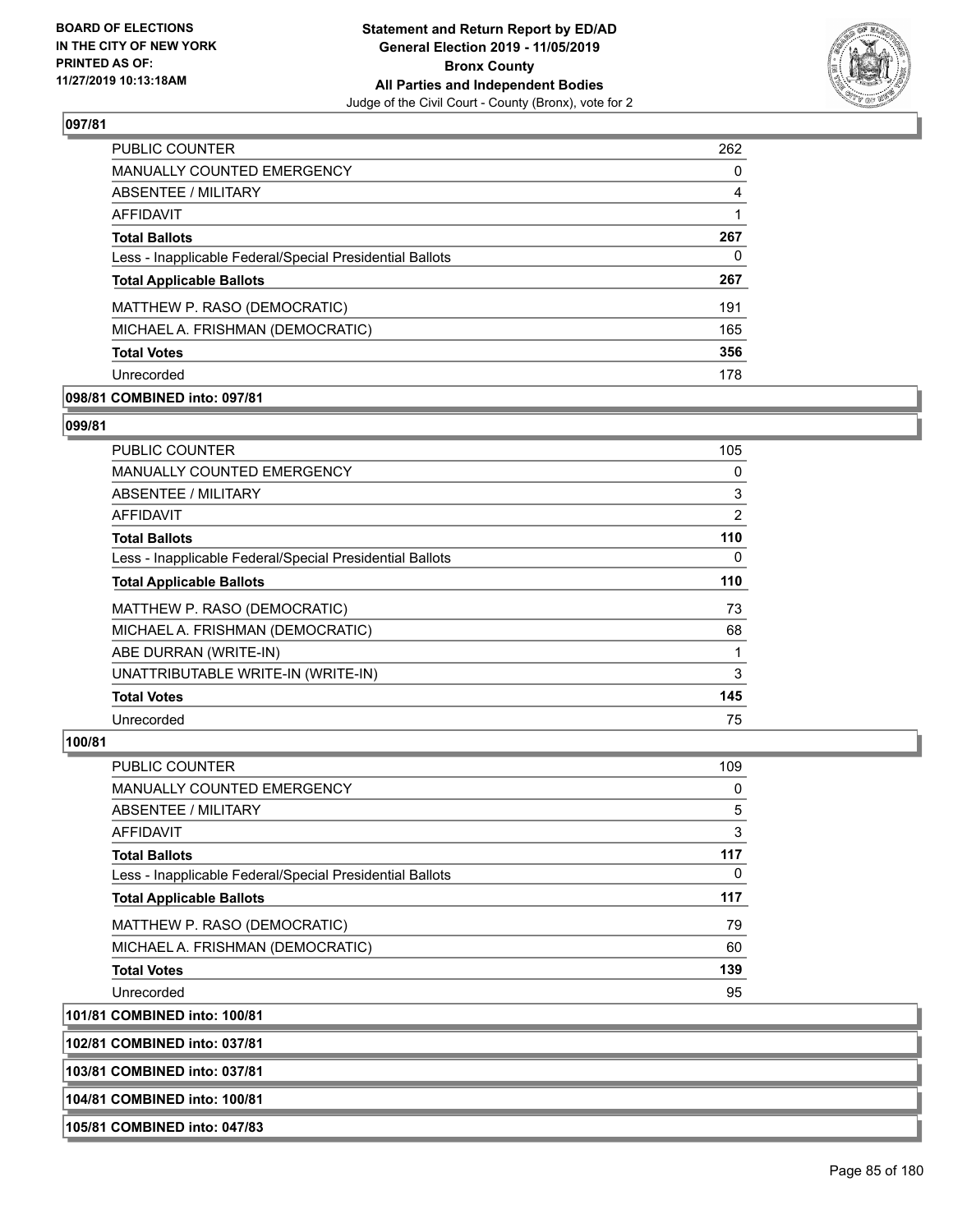

**106/81 COMBINED into: 073/81**

**107/81 COMBINED into: 100/81**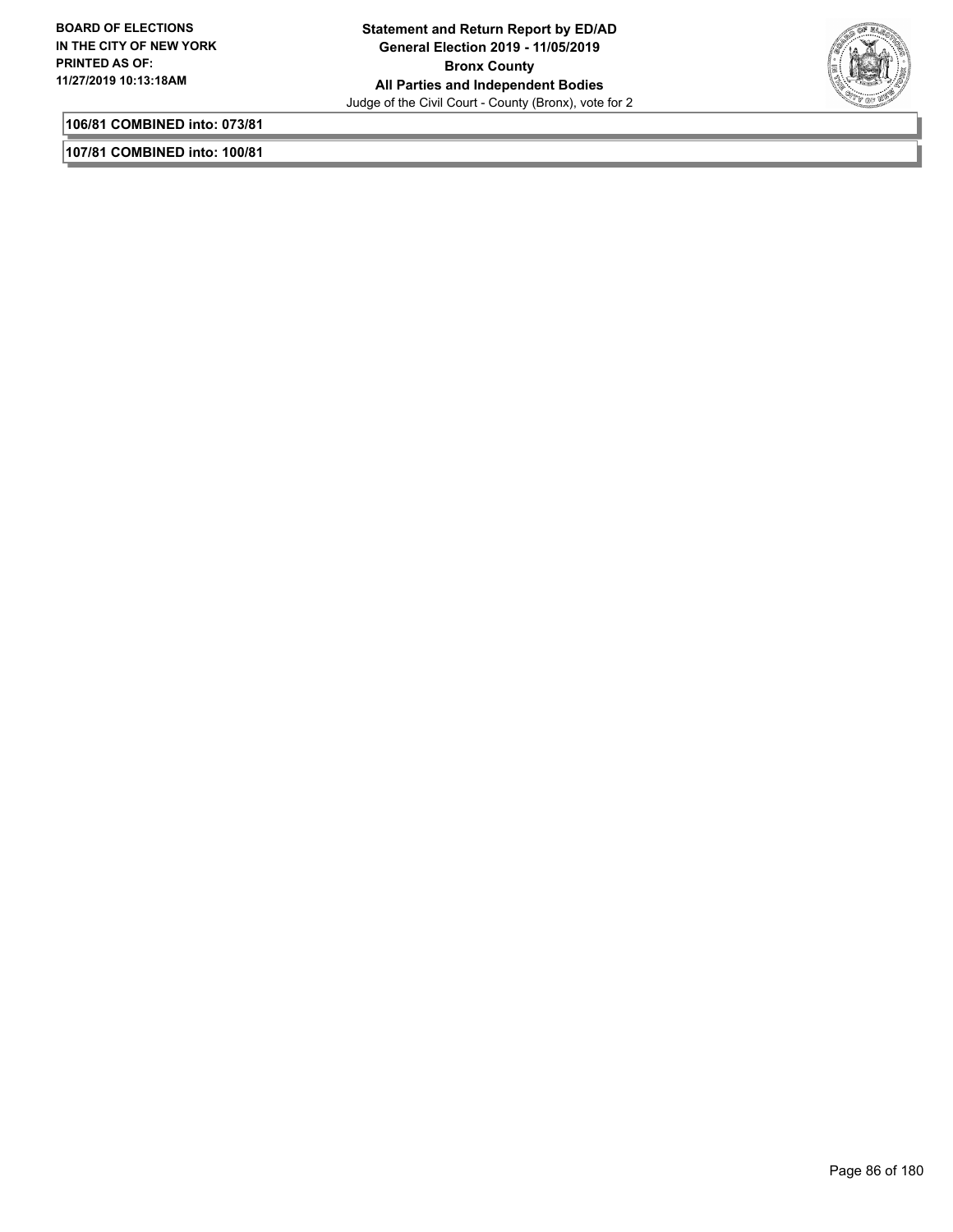

| PUBLIC COUNTER                                           | 364 |
|----------------------------------------------------------|-----|
| MANUALLY COUNTED EMERGENCY                               | 0   |
| <b>ABSENTEE / MILITARY</b>                               | 14  |
| <b>AFFIDAVIT</b>                                         | 2   |
| <b>Total Ballots</b>                                     | 380 |
| Less - Inapplicable Federal/Special Presidential Ballots | 0   |
| <b>Total Applicable Ballots</b>                          | 380 |
| MATTHEW P. RASO (DEMOCRATIC)                             | 184 |
| MICHAEL A. FRISHMAN (DEMOCRATIC)                         | 157 |
| ANTHONY RUMFP (WRITE-IN)                                 | 1   |
| HOPE SUNDOWN (WRITE-IN)                                  | 1   |
| JOSEPH C BORELLI (WRITE-IN)                              | 1   |
| MIKE KINLEY (WRITE-IN)                                   | 1   |
| STELLA MARLIS (WRITE-IN)                                 | 1   |
| UNATTRIBUTABLE WRITE-IN (WRITE-IN)                       | 7   |
| <b>Total Votes</b>                                       | 353 |
| Unrecorded                                               | 407 |

## **002/82 COMBINED into: 001/82**

| <b>PUBLIC COUNTER</b>                                    | 94       |
|----------------------------------------------------------|----------|
| <b>MANUALLY COUNTED EMERGENCY</b>                        | 0        |
| <b>ABSENTEE / MILITARY</b>                               | 4        |
| <b>AFFIDAVIT</b>                                         | 1        |
| <b>Total Ballots</b>                                     | 99       |
| Less - Inapplicable Federal/Special Presidential Ballots | $\Omega$ |
| <b>Total Applicable Ballots</b>                          | 99       |
| MATTHEW P. RASO (DEMOCRATIC)                             | 41       |
| MICHAEL A. FRISHMAN (DEMOCRATIC)                         | 37       |
| LYNN GULIANO (WRITE-IN)                                  |          |
| ROSE VELTER (WRITE-IN)                                   | 1        |
| THOMAS LAVIN (WRITE-IN)                                  | 1        |
| UNATTRIBUTABLE WRITE-IN (WRITE-IN)                       | 2        |
| <b>Total Votes</b>                                       | 83       |
| Unrecorded                                               | 115      |
| 004/82 COMBINED into: 005/82                             |          |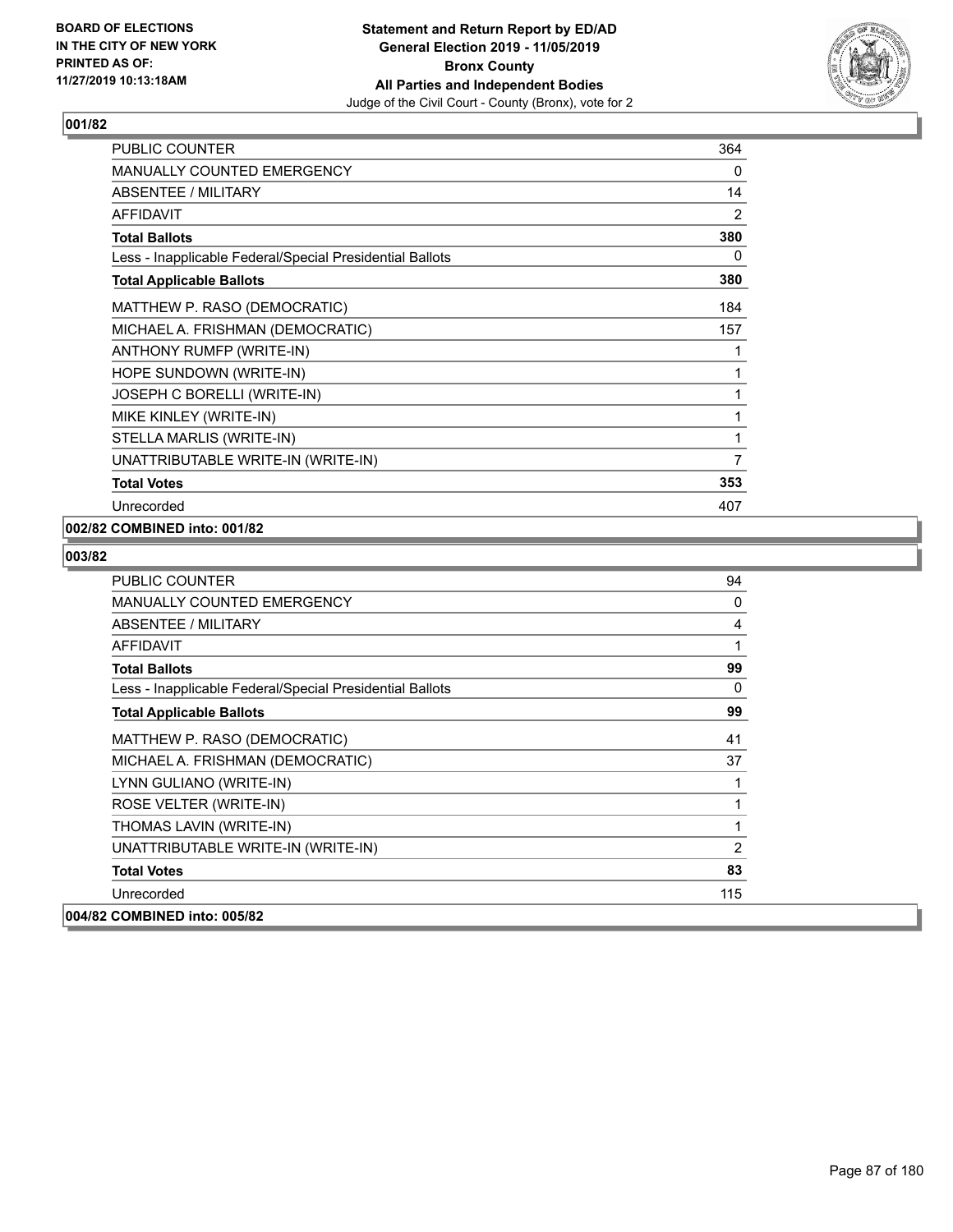

| <b>PUBLIC COUNTER</b>                                    | 334      |
|----------------------------------------------------------|----------|
| <b>MANUALLY COUNTED EMERGENCY</b>                        | $\Omega$ |
| ABSENTEE / MILITARY                                      | 4        |
| <b>AFFIDAVIT</b>                                         |          |
| <b>Total Ballots</b>                                     | 339      |
| Less - Inapplicable Federal/Special Presidential Ballots | 0        |
| <b>Total Applicable Ballots</b>                          | 339      |
| MATTHEW P. RASO (DEMOCRATIC)                             | 148      |
| MICHAEL A. FRISHMAN (DEMOCRATIC)                         | 145      |
| PETER SIMONOVIC JR (WRITE-IN)                            |          |
| <b>Total Votes</b>                                       | 294      |
| Unrecorded                                               | 384      |

#### **006/82**

| PUBLIC COUNTER                                                                                                                                                                                                                                                                                                                                                                                                         | 252            |
|------------------------------------------------------------------------------------------------------------------------------------------------------------------------------------------------------------------------------------------------------------------------------------------------------------------------------------------------------------------------------------------------------------------------|----------------|
| <b>MANUALLY COUNTED EMERGENCY</b>                                                                                                                                                                                                                                                                                                                                                                                      | 0              |
| ABSENTEE / MILITARY                                                                                                                                                                                                                                                                                                                                                                                                    | $\overline{2}$ |
| AFFIDAVIT                                                                                                                                                                                                                                                                                                                                                                                                              | 5              |
| <b>Total Ballots</b>                                                                                                                                                                                                                                                                                                                                                                                                   | 259            |
| Less - Inapplicable Federal/Special Presidential Ballots                                                                                                                                                                                                                                                                                                                                                               | 0              |
| <b>Total Applicable Ballots</b>                                                                                                                                                                                                                                                                                                                                                                                        | 259            |
| MATTHEW P. RASO (DEMOCRATIC)                                                                                                                                                                                                                                                                                                                                                                                           | 157            |
| MICHAEL A. FRISHMAN (DEMOCRATIC)                                                                                                                                                                                                                                                                                                                                                                                       | 137            |
| JAMES ONEIL (WRITE-IN)                                                                                                                                                                                                                                                                                                                                                                                                 |                |
| <b>Total Votes</b>                                                                                                                                                                                                                                                                                                                                                                                                     | 295            |
| Unrecorded                                                                                                                                                                                                                                                                                                                                                                                                             | 223            |
| $\mathbf{A} \mathbf{A} \mathbf{B} \mathbf{B} \mathbf{B} \mathbf{B} \mathbf{B} \mathbf{A} \mathbf{A} \mathbf{A} \mathbf{A} \mathbf{A} \mathbf{A} \mathbf{A} \mathbf{A} \mathbf{A} \mathbf{A} \mathbf{A} \mathbf{A} \mathbf{A} \mathbf{A} \mathbf{A} \mathbf{A} \mathbf{A} \mathbf{A} \mathbf{A} \mathbf{A} \mathbf{A} \mathbf{A} \mathbf{A} \mathbf{A} \mathbf{A} \mathbf{A} \mathbf{A} \mathbf{A} \mathbf{A} \mathbf{$ |                |

## **007/82 COMBINED into: 006/82**

| <b>PUBLIC COUNTER</b>                                    | 151 |
|----------------------------------------------------------|-----|
| MANUALLY COUNTED EMERGENCY                               | 0   |
| ABSENTEE / MILITARY                                      | 3   |
| AFFIDAVIT                                                |     |
| <b>Total Ballots</b>                                     | 155 |
| Less - Inapplicable Federal/Special Presidential Ballots | 0   |
| <b>Total Applicable Ballots</b>                          | 155 |
| MATTHEW P. RASO (DEMOCRATIC)                             | 105 |
| MICHAEL A. FRISHMAN (DEMOCRATIC)                         | 94  |
| <b>BRIAN ELLIOT (WRITE-IN)</b>                           |     |
| CHRISTOPHER SEDACCA (WRITE-IN)                           |     |
| <b>Total Votes</b>                                       | 201 |
| Unrecorded                                               | 109 |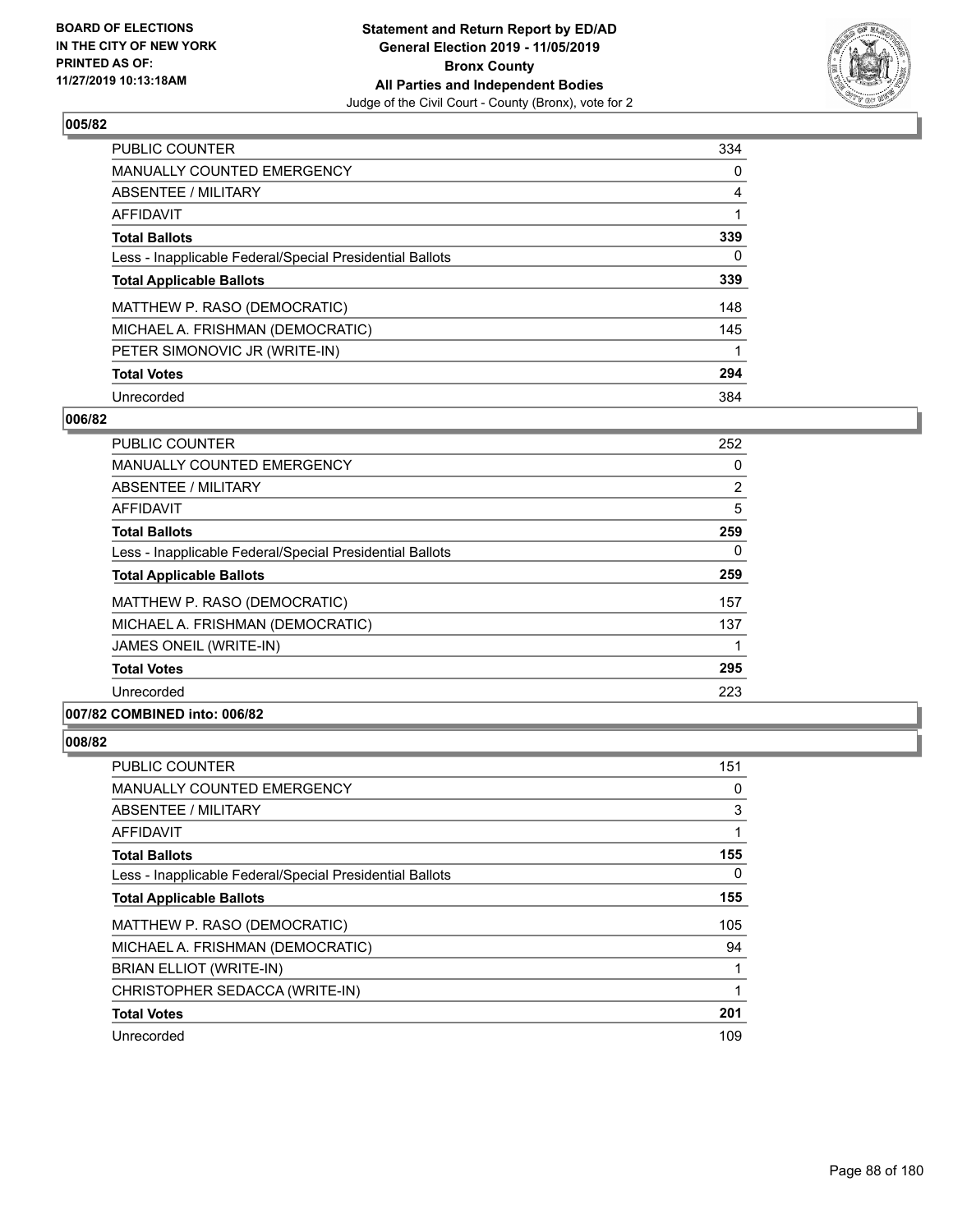

| <b>PUBLIC COUNTER</b>                                    | 276 |
|----------------------------------------------------------|-----|
| <b>MANUALLY COUNTED EMERGENCY</b>                        | 0   |
| <b>ABSENTEE / MILITARY</b>                               | 5   |
| <b>AFFIDAVIT</b>                                         | 1   |
| <b>Total Ballots</b>                                     | 282 |
| Less - Inapplicable Federal/Special Presidential Ballots | 0   |
| <b>Total Applicable Ballots</b>                          | 282 |
| MATTHEW P. RASO (DEMOCRATIC)                             | 166 |
| MICHAEL A. FRISHMAN (DEMOCRATIC)                         | 137 |
| BERNARD GANNON (WRITE-IN)                                | 1   |
| EDWARD DELATORE SR (WRITE-IN)                            | 1   |
| UNATTRIBUTABLE WRITE-IN (WRITE-IN)                       | 4   |
| <b>Total Votes</b>                                       | 309 |
| Unrecorded                                               | 255 |
|                                                          |     |

**010/82 COMBINED into: 009/82**

## **011/82**

| <b>PUBLIC COUNTER</b>                                    | 100      |
|----------------------------------------------------------|----------|
| <b>MANUALLY COUNTED EMERGENCY</b>                        | $\Omega$ |
| ABSENTEE / MILITARY                                      | 5        |
| AFFIDAVIT                                                | 2        |
| <b>Total Ballots</b>                                     | 107      |
| Less - Inapplicable Federal/Special Presidential Ballots | 0        |
| <b>Total Applicable Ballots</b>                          | 107      |
| MATTHEW P. RASO (DEMOCRATIC)                             | 58       |
| MICHAEL A. FRISHMAN (DEMOCRATIC)                         | 49       |
| <b>Total Votes</b>                                       | 107      |
| Unrecorded                                               | 107      |

| PUBLIC COUNTER                                           | 105 |
|----------------------------------------------------------|-----|
| MANUALLY COUNTED EMERGENCY                               | 0   |
| ABSENTEE / MILITARY                                      | 3   |
| AFFIDAVIT                                                | 0   |
| <b>Total Ballots</b>                                     | 108 |
| Less - Inapplicable Federal/Special Presidential Ballots | 0   |
| <b>Total Applicable Ballots</b>                          | 108 |
| MATTHEW P. RASO (DEMOCRATIC)                             | 61  |
| MICHAEL A. FRISHMAN (DEMOCRATIC)                         | 58  |
| <b>Total Votes</b>                                       | 119 |
| Unrecorded                                               | 97  |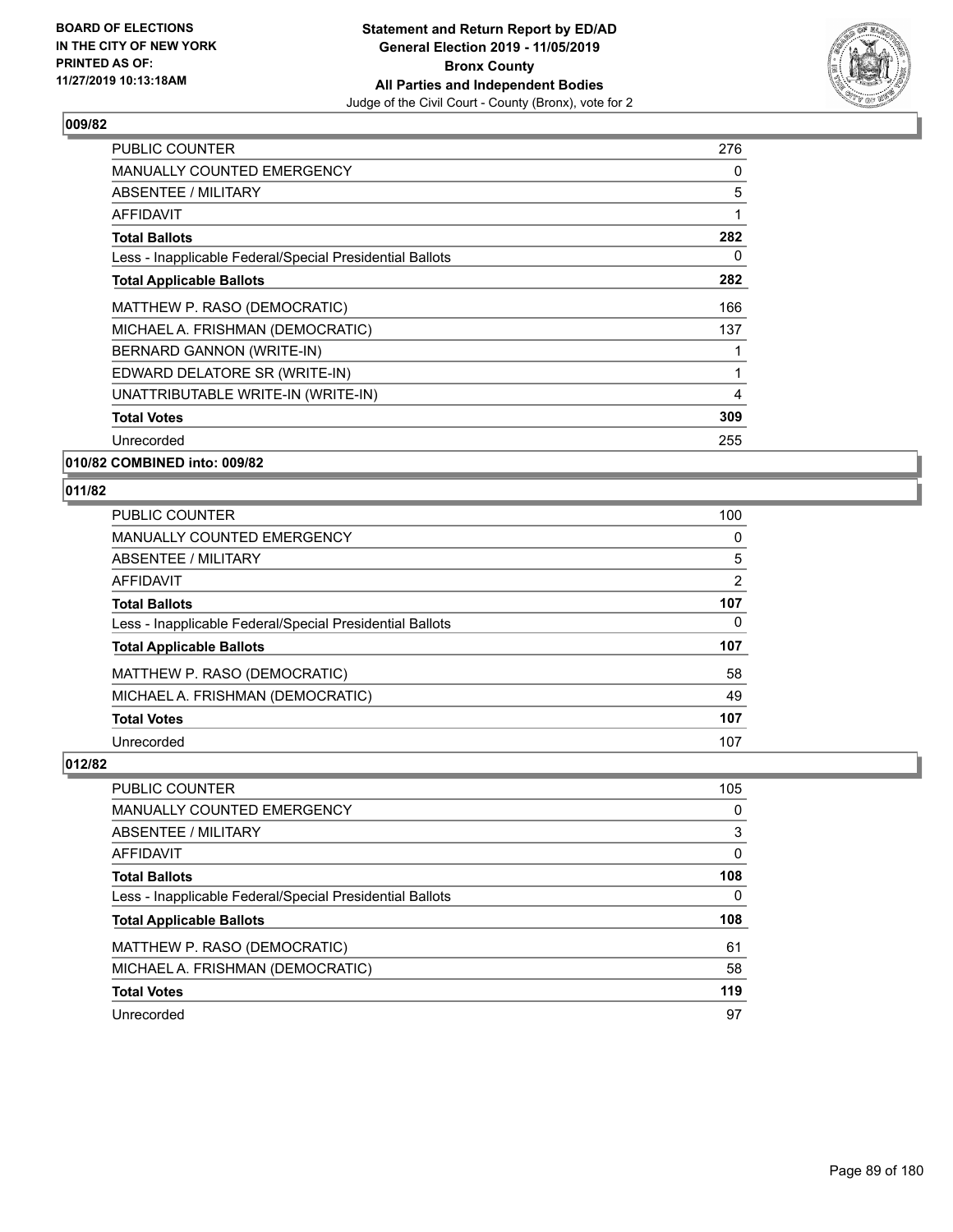

| <b>PUBLIC COUNTER</b>                                    | 232      |
|----------------------------------------------------------|----------|
| MANUALLY COUNTED EMERGENCY                               | $\Omega$ |
| ABSENTEE / MILITARY                                      | 5        |
| AFFIDAVIT                                                |          |
| <b>Total Ballots</b>                                     | 238      |
| Less - Inapplicable Federal/Special Presidential Ballots | 0        |
| <b>Total Applicable Ballots</b>                          | 238      |
| MATTHEW P. RASO (DEMOCRATIC)                             | 162      |
| MICHAEL A. FRISHMAN (DEMOCRATIC)                         | 129      |
| <b>Total Votes</b>                                       | 291      |
| Unrecorded                                               | 185      |

## **014/82 COMBINED into: 012/82**

#### **015/82 COMBINED into: 013/82**

## **016/82**

| <b>PUBLIC COUNTER</b>                                    | 218 |
|----------------------------------------------------------|-----|
| <b>MANUALLY COUNTED EMERGENCY</b>                        | 0   |
| ABSENTEE / MILITARY                                      | 9   |
| AFFIDAVIT                                                | 3   |
| <b>Total Ballots</b>                                     | 230 |
| Less - Inapplicable Federal/Special Presidential Ballots | 0   |
| <b>Total Applicable Ballots</b>                          | 230 |
| MATTHEW P. RASO (DEMOCRATIC)                             | 156 |
| MICHAEL A. FRISHMAN (DEMOCRATIC)                         | 137 |
| <b>Total Votes</b>                                       | 293 |
| Unrecorded                                               | 167 |

## **017/82 COMBINED into: 016/82**

| PUBLIC COUNTER                                           | 129            |
|----------------------------------------------------------|----------------|
| <b>MANUALLY COUNTED EMERGENCY</b>                        | 0              |
| ABSENTEE / MILITARY                                      | 4              |
| <b>AFFIDAVIT</b>                                         | $\Omega$       |
| <b>Total Ballots</b>                                     | 133            |
| Less - Inapplicable Federal/Special Presidential Ballots | 0              |
| <b>Total Applicable Ballots</b>                          | 133            |
| MATTHEW P. RASO (DEMOCRATIC)                             | 71             |
| MICHAEL A. FRISHMAN (DEMOCRATIC)                         | 52             |
| ALEX GROSS (WRITE-IN)                                    | 1              |
| CHARLES PERRY (WRITE-IN)                                 | 1              |
| JOSEPH C BORELLI (WRITE-IN)                              | 1              |
| LYNN PERRY (WRITE-IN)                                    | 1              |
| MARK SEEDORF (WRITE-IN)                                  | 1              |
| UNATTRIBUTABLE WRITE-IN (WRITE-IN)                       | $\overline{2}$ |
| <b>Total Votes</b>                                       | 130            |
| Unrecorded                                               | 136            |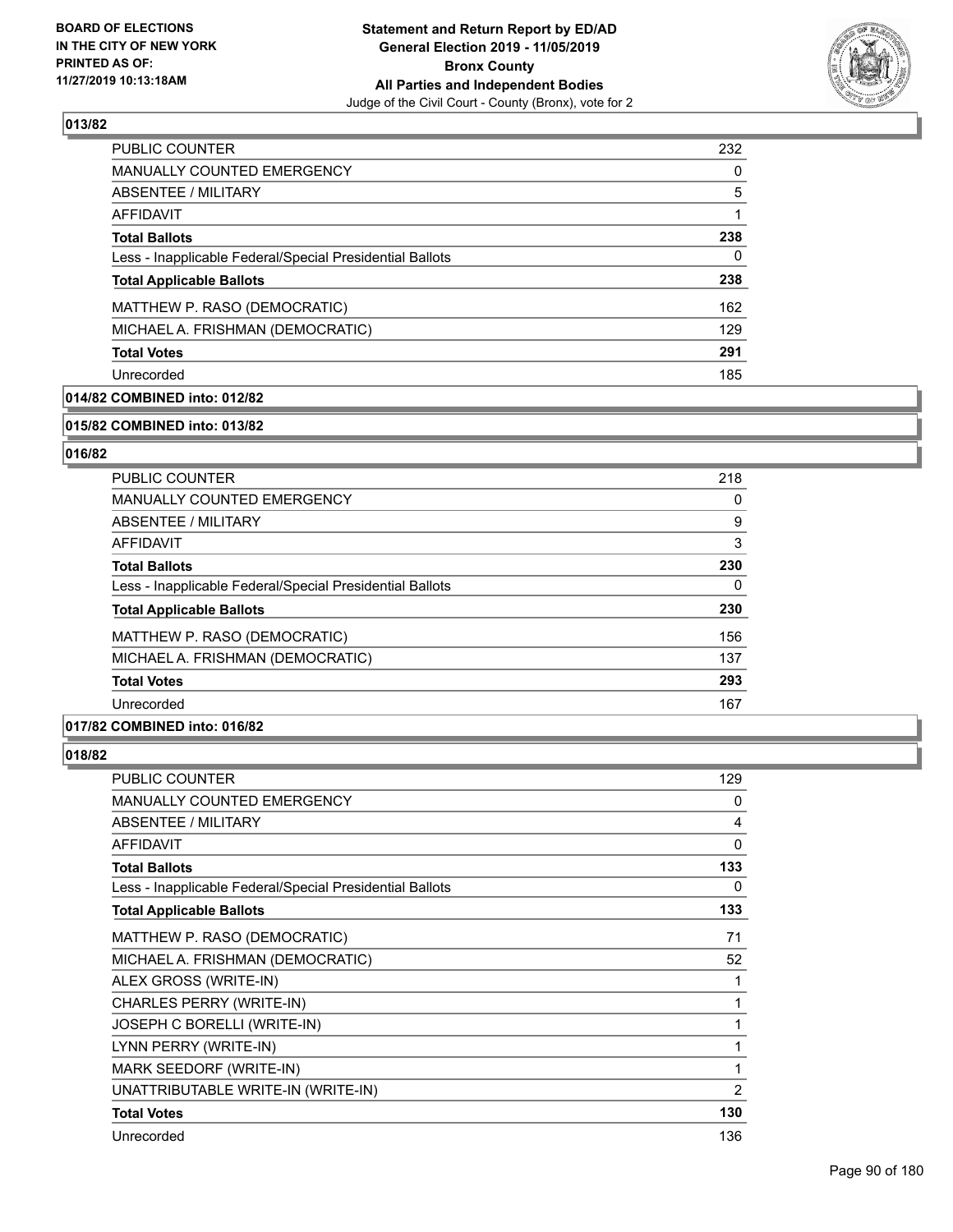

## **019/82 COMBINED into: 018/82**

| ۰,<br>۰,<br>I |
|---------------|
|---------------|

| PUBLIC COUNTER                                           | 191          |
|----------------------------------------------------------|--------------|
| MANUALLY COUNTED EMERGENCY                               | $\mathbf{0}$ |
| ABSENTEE / MILITARY                                      | 10           |
| AFFIDAVIT                                                | 3            |
| Total Ballots                                            | 204          |
| Less - Inapplicable Federal/Special Presidential Ballots | $\mathbf{0}$ |
| <b>Total Applicable Ballots</b>                          | 204          |
| MATTHEW P. RASO (DEMOCRATIC)                             | 100          |
| MICHAEL A. FRISHMAN (DEMOCRATIC)                         | 88           |
| <b>Total Votes</b>                                       | 188          |
| Unrecorded                                               | 220          |

#### **021/82**

| PUBLIC COUNTER                                           | 200      |
|----------------------------------------------------------|----------|
| <b>MANUALLY COUNTED EMERGENCY</b>                        | 0        |
| ABSENTEE / MILITARY                                      | 2        |
| AFFIDAVIT                                                | $\Omega$ |
| <b>Total Ballots</b>                                     | 202      |
| Less - Inapplicable Federal/Special Presidential Ballots | 0        |
| <b>Total Applicable Ballots</b>                          | 202      |
| MATTHEW P. RASO (DEMOCRATIC)                             | 118      |
| MICHAEL A. FRISHMAN (DEMOCRATIC)                         | 88       |
| <b>Total Votes</b>                                       | 206      |
| Unrecorded                                               | 198      |
| 022/82 COMBINED into: 021/82                             |          |

| <b>PUBLIC COUNTER</b>                                    | 181      |
|----------------------------------------------------------|----------|
| MANUALLY COUNTED EMERGENCY                               | 0        |
| ABSENTEE / MILITARY                                      |          |
| AFFIDAVIT                                                | $\Omega$ |
| <b>Total Ballots</b>                                     | 182      |
| Less - Inapplicable Federal/Special Presidential Ballots | $\Omega$ |
| <b>Total Applicable Ballots</b>                          | 182      |
| MATTHEW P. RASO (DEMOCRATIC)                             | 119      |
| MICHAEL A. FRISHMAN (DEMOCRATIC)                         | 110      |
| <b>Total Votes</b>                                       | 229      |
| Unrecorded                                               | 135      |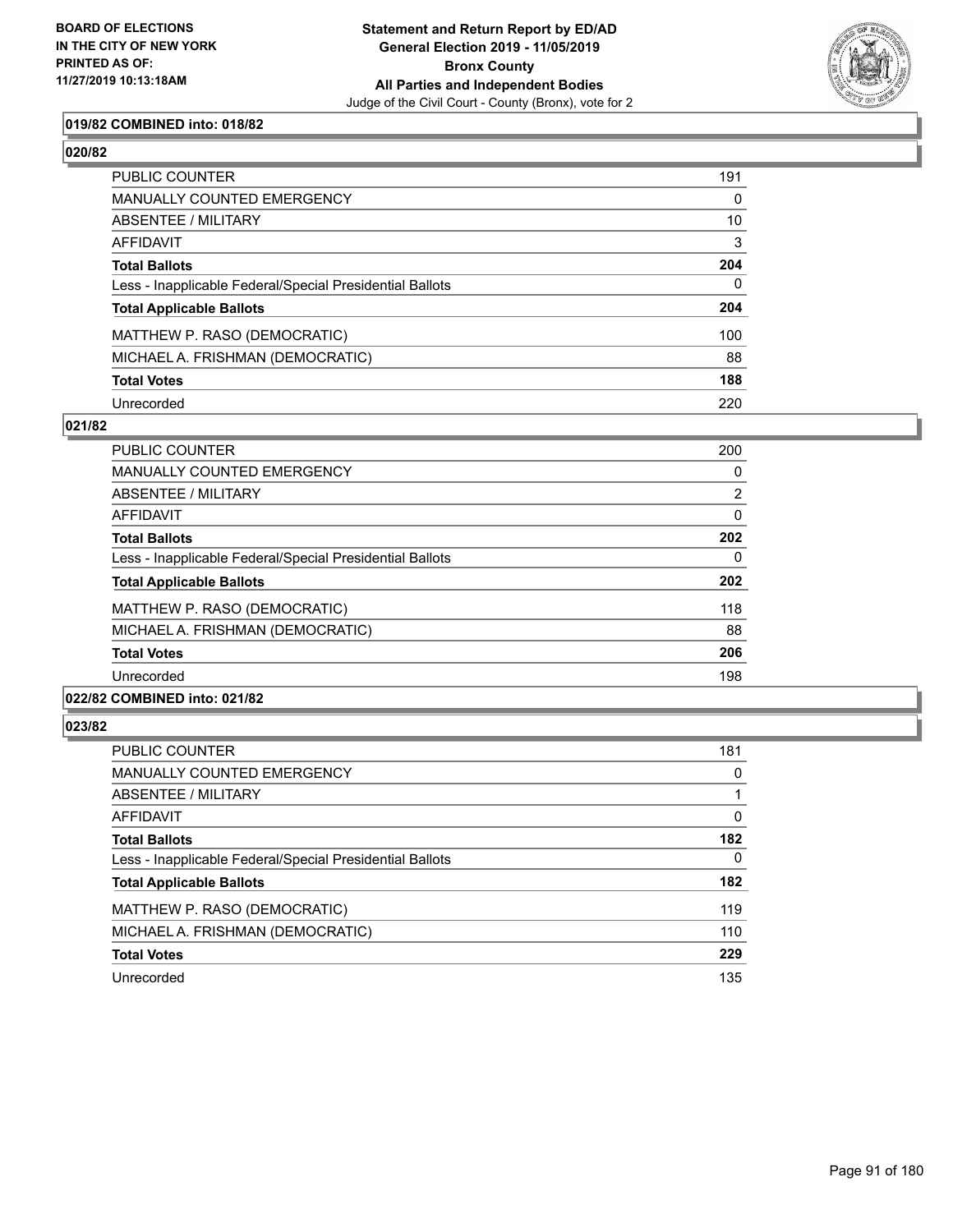

| PUBLIC COUNTER                                           | 96  |
|----------------------------------------------------------|-----|
| <b>MANUALLY COUNTED EMERGENCY</b>                        | 0   |
| ABSENTEE / MILITARY                                      | 1   |
| AFFIDAVIT                                                | 0   |
| <b>Total Ballots</b>                                     | 97  |
| Less - Inapplicable Federal/Special Presidential Ballots | 0   |
| <b>Total Applicable Ballots</b>                          | 97  |
| MATTHEW P. RASO (DEMOCRATIC)                             | 59  |
| MICHAEL A. FRISHMAN (DEMOCRATIC)                         | 58  |
| DONALD J TRUMP (WRITE-IN)                                | 1   |
| KATHLEEN MADIGAN (WRITE-IN)                              | 1   |
| UNATTRIBUTABLE WRITE-IN (WRITE-IN)                       | 1   |
| <b>Total Votes</b>                                       | 120 |
| Unrecorded                                               | 74  |

**025/82 COMBINED into: 020/82**

**026/82 COMBINED into: 069/83**

#### **027/82 COMBINED into: 023/82**

#### **028/82**

| <b>PUBLIC COUNTER</b>                                    | 123 |
|----------------------------------------------------------|-----|
| <b>MANUALLY COUNTED EMERGENCY</b>                        | 0   |
| ABSENTEE / MILITARY                                      | 6   |
| AFFIDAVIT                                                |     |
| <b>Total Ballots</b>                                     | 130 |
| Less - Inapplicable Federal/Special Presidential Ballots | 0   |
| <b>Total Applicable Ballots</b>                          | 130 |
| MATTHEW P. RASO (DEMOCRATIC)                             | 85  |
| MICHAEL A. FRISHMAN (DEMOCRATIC)                         | 77  |
| <b>Total Votes</b>                                       | 162 |
| Unrecorded                                               | 98  |

## **029/82 COMBINED into: 028/82**

| PUBLIC COUNTER                                           | 273            |
|----------------------------------------------------------|----------------|
| <b>MANUALLY COUNTED EMERGENCY</b>                        | 0              |
| ABSENTEE / MILITARY                                      | $\overline{2}$ |
| AFFIDAVIT                                                | 5              |
| <b>Total Ballots</b>                                     | 280            |
| Less - Inapplicable Federal/Special Presidential Ballots | 0              |
| <b>Total Applicable Ballots</b>                          | 280            |
| MATTHEW P. RASO (DEMOCRATIC)                             | 196            |
| MICHAEL A. FRISHMAN (DEMOCRATIC)                         | 165            |
| <b>Total Votes</b>                                       | 361            |
| Unrecorded                                               | 199            |
| 031/82 COMBINED into: 030/82                             |                |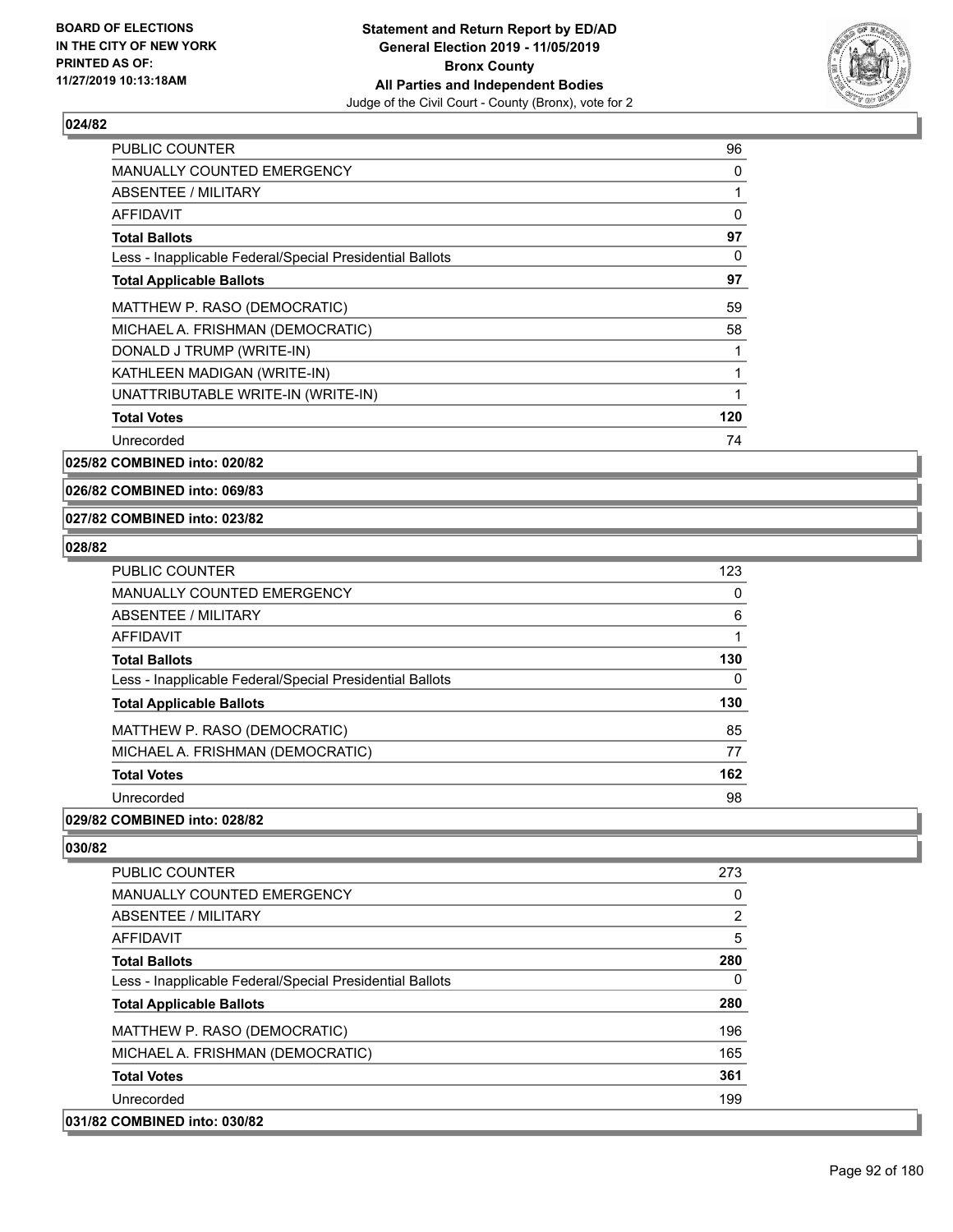

| <b>PUBLIC COUNTER</b>                                    | 226 |
|----------------------------------------------------------|-----|
| <b>MANUALLY COUNTED EMERGENCY</b>                        | 0   |
| ABSENTEE / MILITARY                                      | 9   |
| AFFIDAVIT                                                | 1   |
| <b>Total Ballots</b>                                     | 236 |
| Less - Inapplicable Federal/Special Presidential Ballots | 0   |
| <b>Total Applicable Ballots</b>                          | 236 |
| MATTHEW P. RASO (DEMOCRATIC)                             | 134 |
| MICHAEL A. FRISHMAN (DEMOCRATIC)                         | 116 |
| FABIOLA JEAN GILLES (WRITE-IN)                           | 1   |
| UNATTRIBUTABLE WRITE-IN (WRITE-IN)                       | 3   |
| <b>Total Votes</b>                                       | 254 |
| Unrecorded                                               | 218 |
|                                                          |     |

**033/82 COMBINED into: 032/82**

#### **034/82 COMBINED into: 035/82**

#### **035/82**

| <b>PUBLIC COUNTER</b>                                    | 236 |
|----------------------------------------------------------|-----|
| MANUALLY COUNTED EMERGENCY                               | 0   |
| ABSENTEE / MILITARY                                      | 4   |
| AFFIDAVIT                                                |     |
| <b>Total Ballots</b>                                     | 241 |
| Less - Inapplicable Federal/Special Presidential Ballots | 0   |
| <b>Total Applicable Ballots</b>                          | 241 |
| MATTHEW P. RASO (DEMOCRATIC)                             | 141 |
| MICHAEL A. FRISHMAN (DEMOCRATIC)                         | 124 |
| CYNTHIA ISALES (WRITE-IN)                                |     |
| <b>JESSE MCCORMACK (WRITE-IN)</b>                        | 1   |
| UNATTRIBUTABLE WRITE-IN (WRITE-IN)                       | 5   |
| <b>Total Votes</b>                                       | 272 |
| Unrecorded                                               | 210 |

| <b>PUBLIC COUNTER</b>                                    | 162 |
|----------------------------------------------------------|-----|
| MANUALLY COUNTED EMERGENCY                               | 0   |
| ABSENTEE / MILITARY                                      |     |
| AFFIDAVIT                                                |     |
| <b>Total Ballots</b>                                     | 170 |
| Less - Inapplicable Federal/Special Presidential Ballots | 0   |
| <b>Total Applicable Ballots</b>                          | 170 |
| MATTHEW P. RASO (DEMOCRATIC)                             | 96  |
| MICHAEL A. FRISHMAN (DEMOCRATIC)                         | 61  |
| <b>Total Votes</b>                                       | 157 |
| Unrecorded                                               | 183 |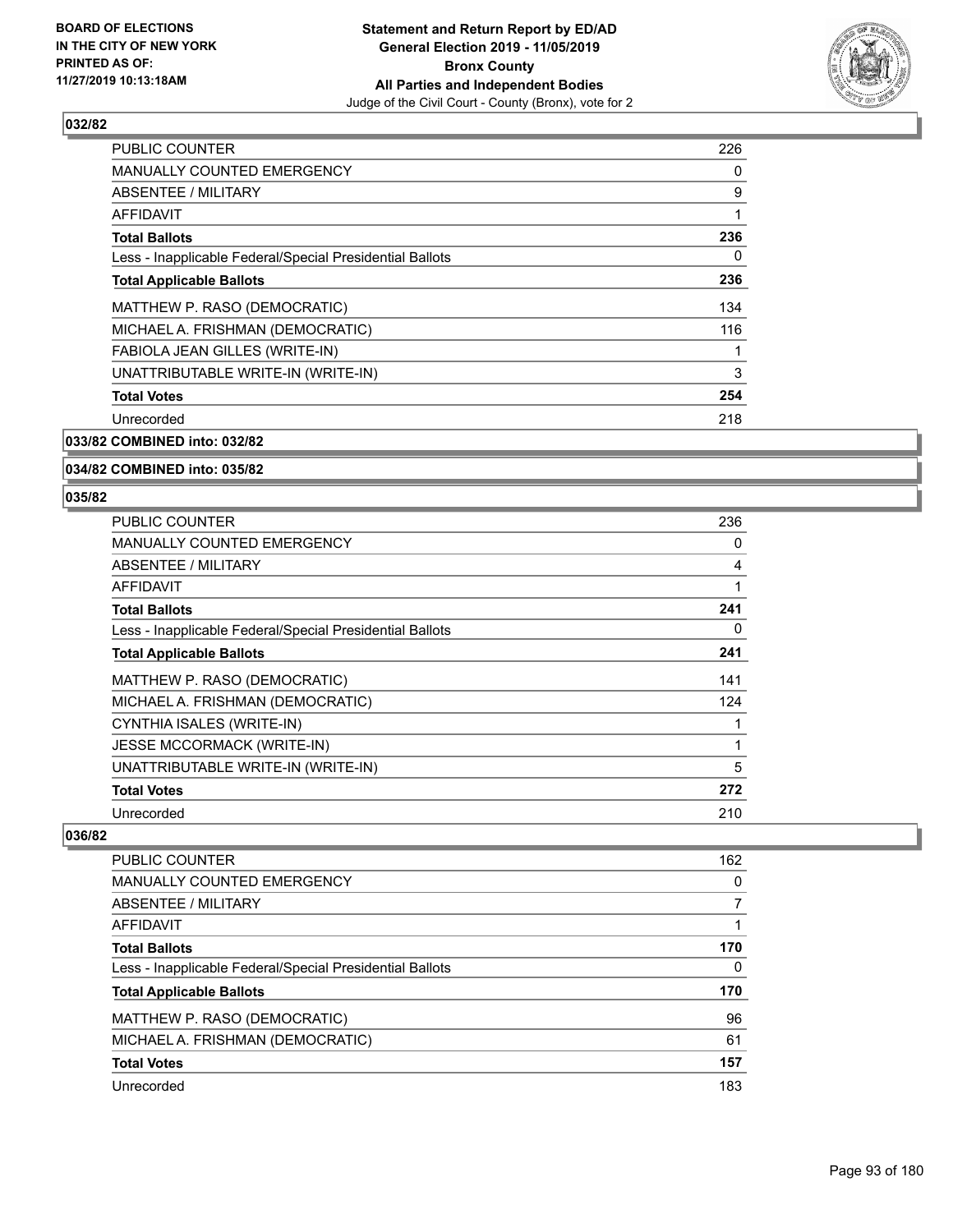

| <b>PUBLIC COUNTER</b>                                    | 136      |
|----------------------------------------------------------|----------|
| <b>MANUALLY COUNTED EMERGENCY</b>                        | $\Omega$ |
| ABSENTEE / MILITARY                                      | 3        |
| AFFIDAVIT                                                | 3        |
| <b>Total Ballots</b>                                     | 142      |
| Less - Inapplicable Federal/Special Presidential Ballots | 0        |
| <b>Total Applicable Ballots</b>                          | 142      |
|                                                          |          |
| MATTHEW P. RASO (DEMOCRATIC)                             | 87       |
| MICHAEL A. FRISHMAN (DEMOCRATIC)                         | 79       |
| RON PAUL (WRITE-IN)                                      |          |
| <b>Total Votes</b>                                       | 167      |

| <b>PUBLIC COUNTER</b>                                    | 252 |
|----------------------------------------------------------|-----|
| <b>MANUALLY COUNTED EMERGENCY</b>                        | 0   |
| ABSENTEE / MILITARY                                      | 5   |
| AFFIDAVIT                                                | 0   |
| <b>Total Ballots</b>                                     | 257 |
| Less - Inapplicable Federal/Special Presidential Ballots | 0   |
| <b>Total Applicable Ballots</b>                          | 257 |
| MATTHEW P. RASO (DEMOCRATIC)                             | 161 |
| MICHAEL A. FRISHMAN (DEMOCRATIC)                         | 138 |
| DONALD J TRUMP (WRITE-IN)                                | 1   |
| JOSE ANTONIO GONZALEZ JR (WRITE-IN)                      | 1   |
| PAT PAULSON (WRITE-IN)                                   | 1   |
| PRENTICE COLLAZO (WRITE-IN)                              | 1   |
| RUDY GIULIANI (WRITE-IN)                                 | 1   |
| UNATTRIBUTABLE WRITE-IN (WRITE-IN)                       | 1   |
| <b>Total Votes</b>                                       | 305 |
| Unrecorded                                               | 209 |
| 039/82 COMBINED into: 038/82                             |     |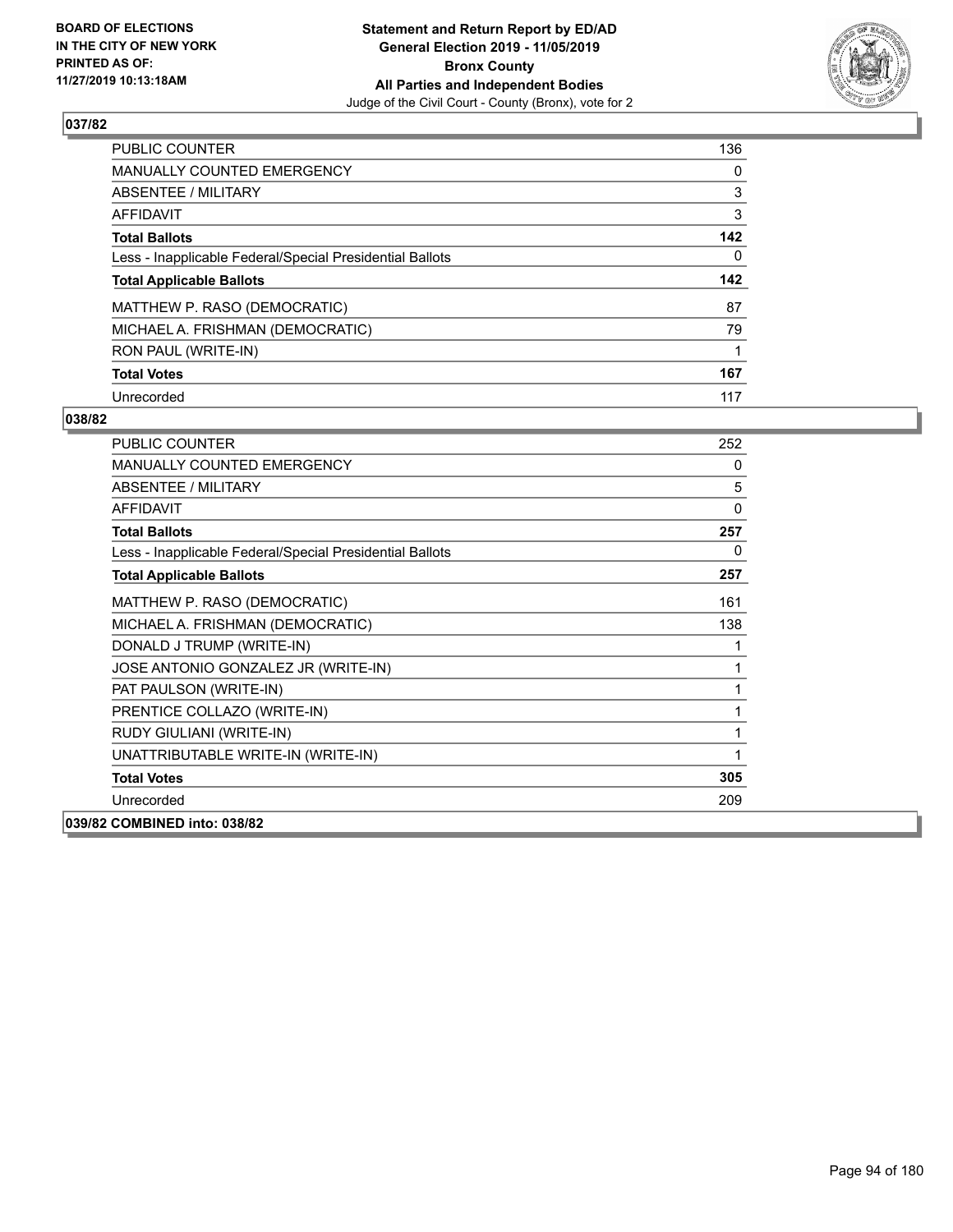

| <b>PUBLIC COUNTER</b>                                    | 186            |
|----------------------------------------------------------|----------------|
| <b>MANUALLY COUNTED EMERGENCY</b>                        | 0              |
| <b>ABSENTEE / MILITARY</b>                               |                |
| AFFIDAVIT                                                | $\overline{2}$ |
| <b>Total Ballots</b>                                     | 189            |
| Less - Inapplicable Federal/Special Presidential Ballots | 0              |
| <b>Total Applicable Ballots</b>                          | 189            |
| MATTHEW P. RASO (DEMOCRATIC)                             | 96             |
| MICHAEL A. FRISHMAN (DEMOCRATIC)                         | 80             |
| DONNA MARIE GLORIA (WRITE-IN)                            |                |
| JAMES VACCA (WRITE-IN)                                   |                |
| UNATTRIBUTABLE WRITE-IN (WRITE-IN)                       | 3              |
| <b>Total Votes</b>                                       | 181            |
| Unrecorded                                               | 197            |

## **041/82**

| <b>PUBLIC COUNTER</b>                                    | 268      |
|----------------------------------------------------------|----------|
| MANUALLY COUNTED EMERGENCY                               | 0        |
| ABSENTEE / MILITARY                                      | 5        |
| AFFIDAVIT                                                | 6        |
| <b>Total Ballots</b>                                     | 279      |
| Less - Inapplicable Federal/Special Presidential Ballots | $\Omega$ |
| <b>Total Applicable Ballots</b>                          | 279      |
| MATTHEW P. RASO (DEMOCRATIC)                             | 139      |
| MICHAEL A. FRISHMAN (DEMOCRATIC)                         | 105      |
| RICHARD GALLO (WRITE-IN)                                 |          |
| UNATTRIBUTABLE WRITE-IN (WRITE-IN)                       | 1        |
| <b>Total Votes</b>                                       | 246      |
| Unrecorded                                               | 312      |

| <b>PUBLIC COUNTER</b>                                    | 302 |
|----------------------------------------------------------|-----|
| MANUALLY COUNTED EMERGENCY                               | 0   |
| <b>ABSENTEE / MILITARY</b>                               | 8   |
| <b>AFFIDAVIT</b>                                         | 6   |
| <b>Total Ballots</b>                                     | 316 |
| Less - Inapplicable Federal/Special Presidential Ballots | 0   |
| <b>Total Applicable Ballots</b>                          | 316 |
| MATTHEW P. RASO (DEMOCRATIC)                             | 142 |
| MICHAEL A. FRISHMAN (DEMOCRATIC)                         | 124 |
| DONALD J TRUMP (WRITE-IN)                                | 2   |
| RUDY GIULIANI (WRITE-IN)                                 | 2   |
| STEPHEN B KAUFMAN (WRITE-IN)                             | 1   |
| STEVE GALLO (WRITE-IN)                                   | 1   |
| UNATTRIBUTABLE WRITE-IN (WRITE-IN)                       | 7   |
| <b>Total Votes</b>                                       | 279 |
| Unrecorded                                               | 353 |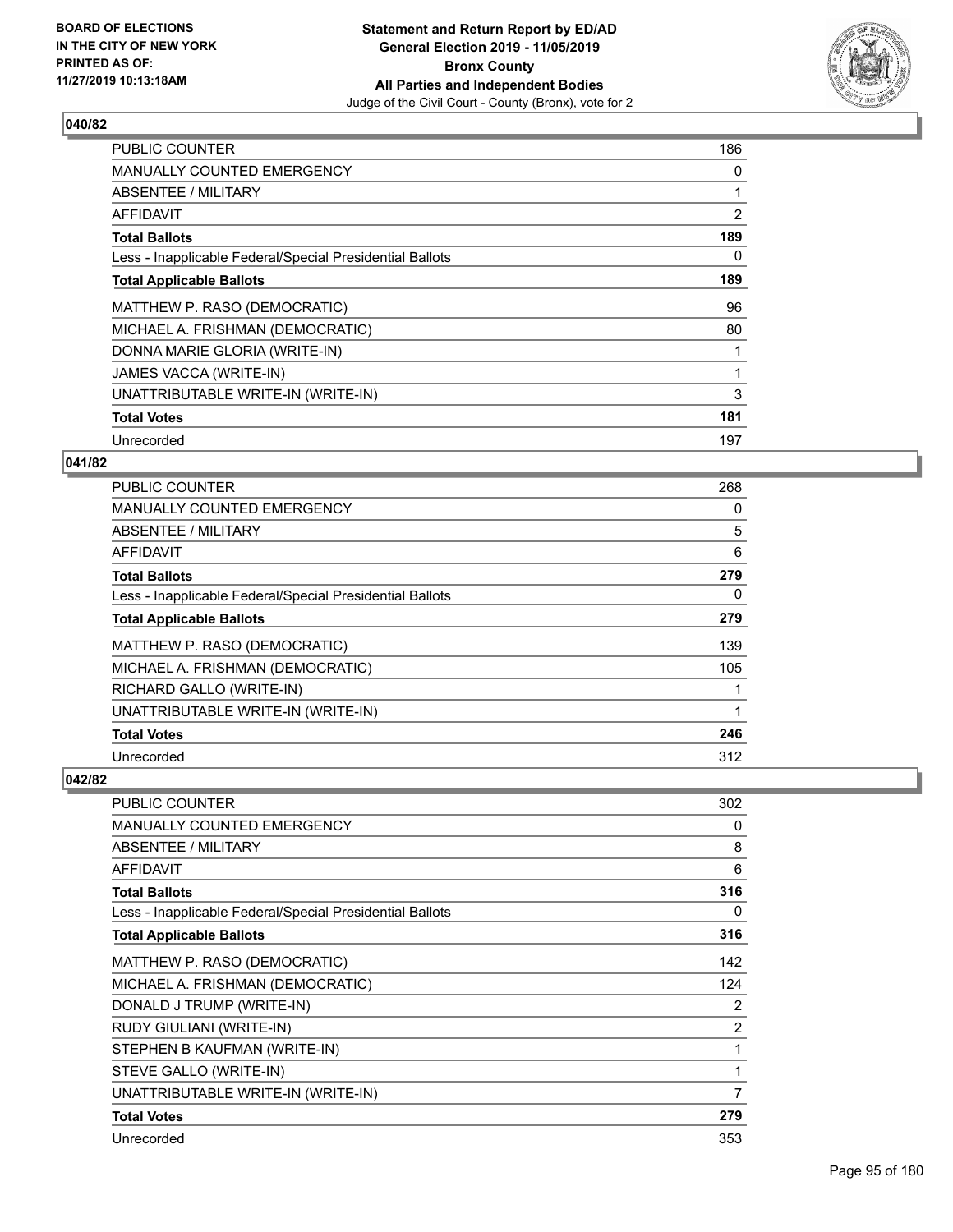

## **043/82 COMBINED into: 040/82**

**044/82 COMBINED into: 041/82**

## **045/82 COMBINED into: 042/82**

#### **046/82 COMBINED into: 042/82**

#### **047/82**

| PUBLIC COUNTER                                           | 246 |
|----------------------------------------------------------|-----|
| <b>MANUALLY COUNTED EMERGENCY</b>                        | 0   |
| ABSENTEE / MILITARY                                      | 2   |
| AFFIDAVIT                                                | 4   |
| <b>Total Ballots</b>                                     | 252 |
| Less - Inapplicable Federal/Special Presidential Ballots | 0   |
| <b>Total Applicable Ballots</b>                          | 252 |
| MATTHEW P. RASO (DEMOCRATIC)                             | 115 |
| MICHAEL A. FRISHMAN (DEMOCRATIC)                         | 97  |
| <b>JULIET REYES (WRITE-IN)</b>                           | 1   |
| PAUL NEIRA (WRITE-IN)                                    | 1   |
| RICHARD MARRANO (WRITE-IN)                               | 1   |
| UNATTRIBUTABLE WRITE-IN (WRITE-IN)                       | 3   |
| <b>Total Votes</b>                                       | 218 |
| Unrecorded                                               | 286 |
|                                                          |     |

#### **048/82 COMBINED into: 047/82**

| <b>PUBLIC COUNTER</b>                                    | 174 |
|----------------------------------------------------------|-----|
| <b>MANUALLY COUNTED EMERGENCY</b>                        | 0   |
| ABSENTEE / MILITARY                                      | 5   |
| AFFIDAVIT                                                | 1   |
| <b>Total Ballots</b>                                     | 180 |
| Less - Inapplicable Federal/Special Presidential Ballots | 0   |
| <b>Total Applicable Ballots</b>                          | 180 |
| MATTHEW P. RASO (DEMOCRATIC)                             | 84  |
| MICHAEL A. FRISHMAN (DEMOCRATIC)                         | 66  |
| UNATTRIBUTABLE WRITE-IN (WRITE-IN)                       |     |
| <b>Total Votes</b>                                       | 151 |
| Unrecorded                                               | 209 |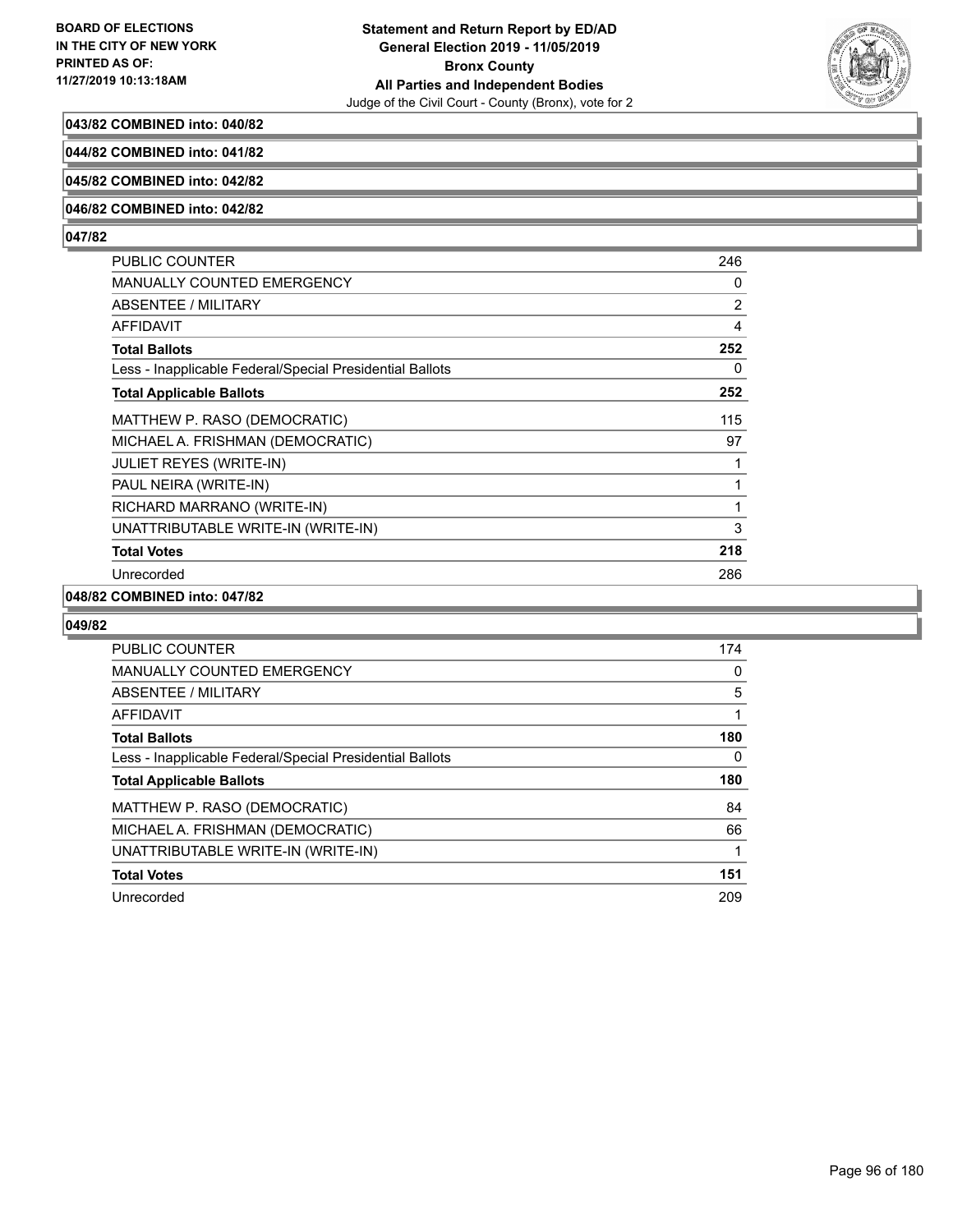

| PUBLIC COUNTER                                           | 93  |
|----------------------------------------------------------|-----|
| <b>MANUALLY COUNTED EMERGENCY</b>                        | 0   |
| ABSENTEE / MILITARY                                      | 4   |
| AFFIDAVIT                                                |     |
| <b>Total Ballots</b>                                     | 98  |
| Less - Inapplicable Federal/Special Presidential Ballots | 0   |
| <b>Total Applicable Ballots</b>                          | 98  |
| MATTHEW P. RASO (DEMOCRATIC)                             | 58  |
| MICHAEL A. FRISHMAN (DEMOCRATIC)                         | 45  |
| <b>Total Votes</b>                                       | 103 |
| Unrecorded                                               | 93  |

| PUBLIC COUNTER                                           | 218 |
|----------------------------------------------------------|-----|
| <b>MANUALLY COUNTED EMERGENCY</b>                        | 0   |
| <b>ABSENTEE / MILITARY</b>                               | 4   |
| <b>AFFIDAVIT</b>                                         | 2   |
| <b>Total Ballots</b>                                     | 224 |
| Less - Inapplicable Federal/Special Presidential Ballots | 0   |
| <b>Total Applicable Ballots</b>                          | 224 |
| MATTHEW P. RASO (DEMOCRATIC)                             | 126 |
| MICHAEL A. FRISHMAN (DEMOCRATIC)                         | 121 |
| <b>BOBBY FROCHENHEIMER (WRITE-IN)</b>                    | 1   |
| JOHN C DOYLE (WRITE-IN)                                  | 1   |
| MELANIE FINKEL (WRITE-IN)                                | 1   |
| RICHARD SOTO (WRITE-IN)                                  | 1   |
| SHEILA FINERMAN (WRITE-IN)                               | 1   |
| UNATTRIBUTABLE WRITE-IN (WRITE-IN)                       | 2   |
| WALI ULLAH (WRITE-IN)                                    | 1   |
| <b>Total Votes</b>                                       | 255 |
| Unrecorded                                               | 193 |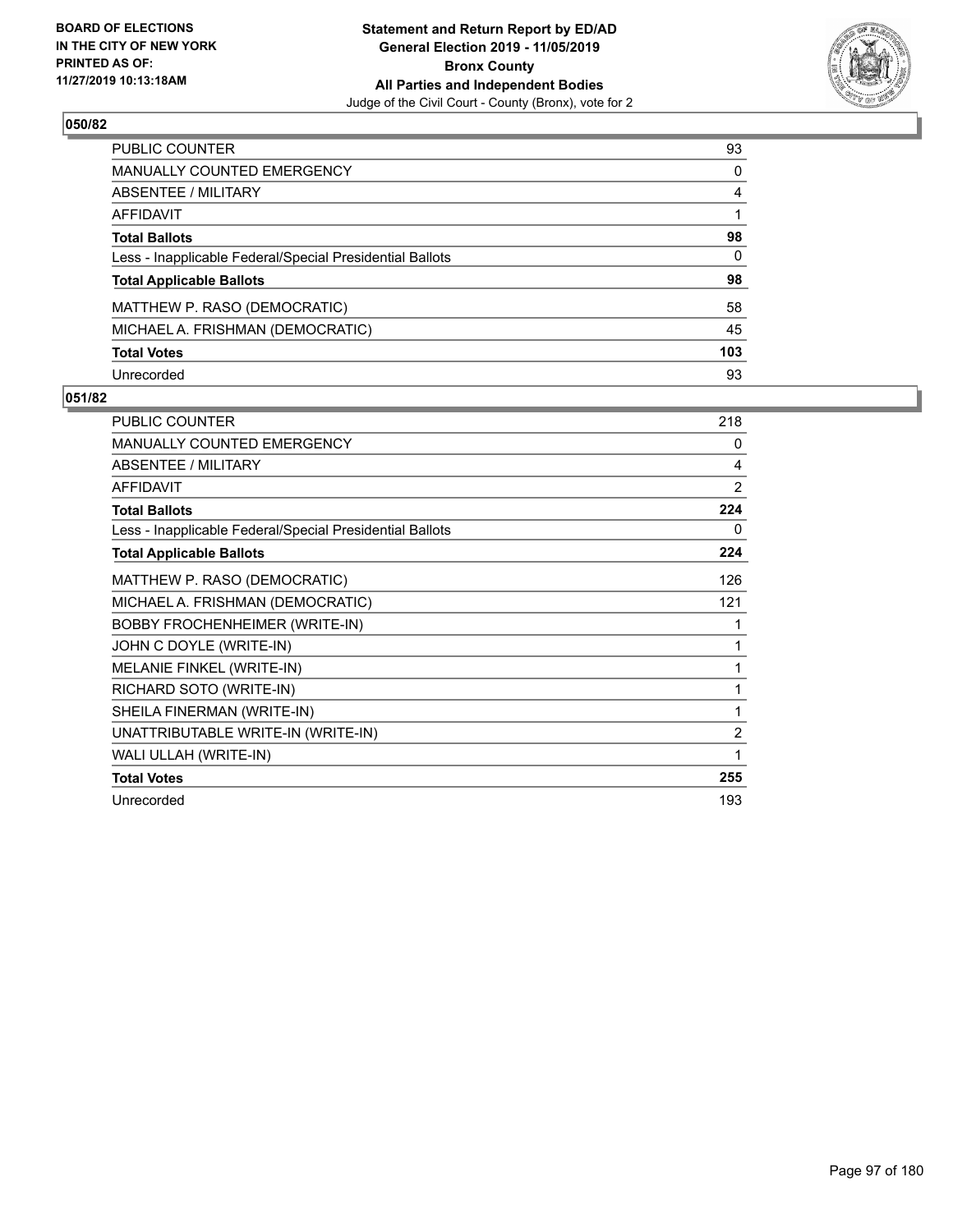

| <b>PUBLIC COUNTER</b>                                    | 274      |
|----------------------------------------------------------|----------|
| MANUALLY COUNTED EMERGENCY                               | 0        |
| ABSENTEE / MILITARY                                      | 3        |
| <b>AFFIDAVIT</b>                                         | $\Omega$ |
| <b>Total Ballots</b>                                     | 277      |
| Less - Inapplicable Federal/Special Presidential Ballots | 0        |
| <b>Total Applicable Ballots</b>                          | 277      |
| MATTHEW P. RASO (DEMOCRATIC)                             | 149      |
| MICHAEL A. FRISHMAN (DEMOCRATIC)                         | 138      |
| ALFREDO KUILAN (WRITE-IN)                                | 1        |
| CHRISTOPHER SEDACCA (WRITE-IN)                           | 1        |
| <b>JACK MCCARRICK (WRITE-IN)</b>                         | 1        |
| JOSEPH IAROCCI (WRITE-IN)                                | 1        |
| MARIE MCCARRICK (WRITE-IN)                               | 1        |
| UNATTRIBUTABLE WRITE-IN (WRITE-IN)                       | 4        |
| <b>Total Votes</b>                                       | 296      |
| Unrecorded                                               | 258      |

#### **053/82 COMBINED into: 051/82**

## **054/82 COMBINED into: 067/80**

#### **055/82 COMBINED into: 052/82**

| <b>PUBLIC COUNTER</b>                                    | 77       |
|----------------------------------------------------------|----------|
| MANUALLY COUNTED EMERGENCY                               | 0        |
| ABSENTEE / MILITARY                                      | 7        |
| AFFIDAVIT                                                | $\Omega$ |
| <b>Total Ballots</b>                                     | 84       |
| Less - Inapplicable Federal/Special Presidential Ballots | 0        |
| <b>Total Applicable Ballots</b>                          | 84       |
| MATTHEW P. RASO (DEMOCRATIC)                             | 54       |
| MICHAEL A. FRISHMAN (DEMOCRATIC)                         | 44       |
| <b>Total Votes</b>                                       | 98       |
| Unrecorded                                               | 70       |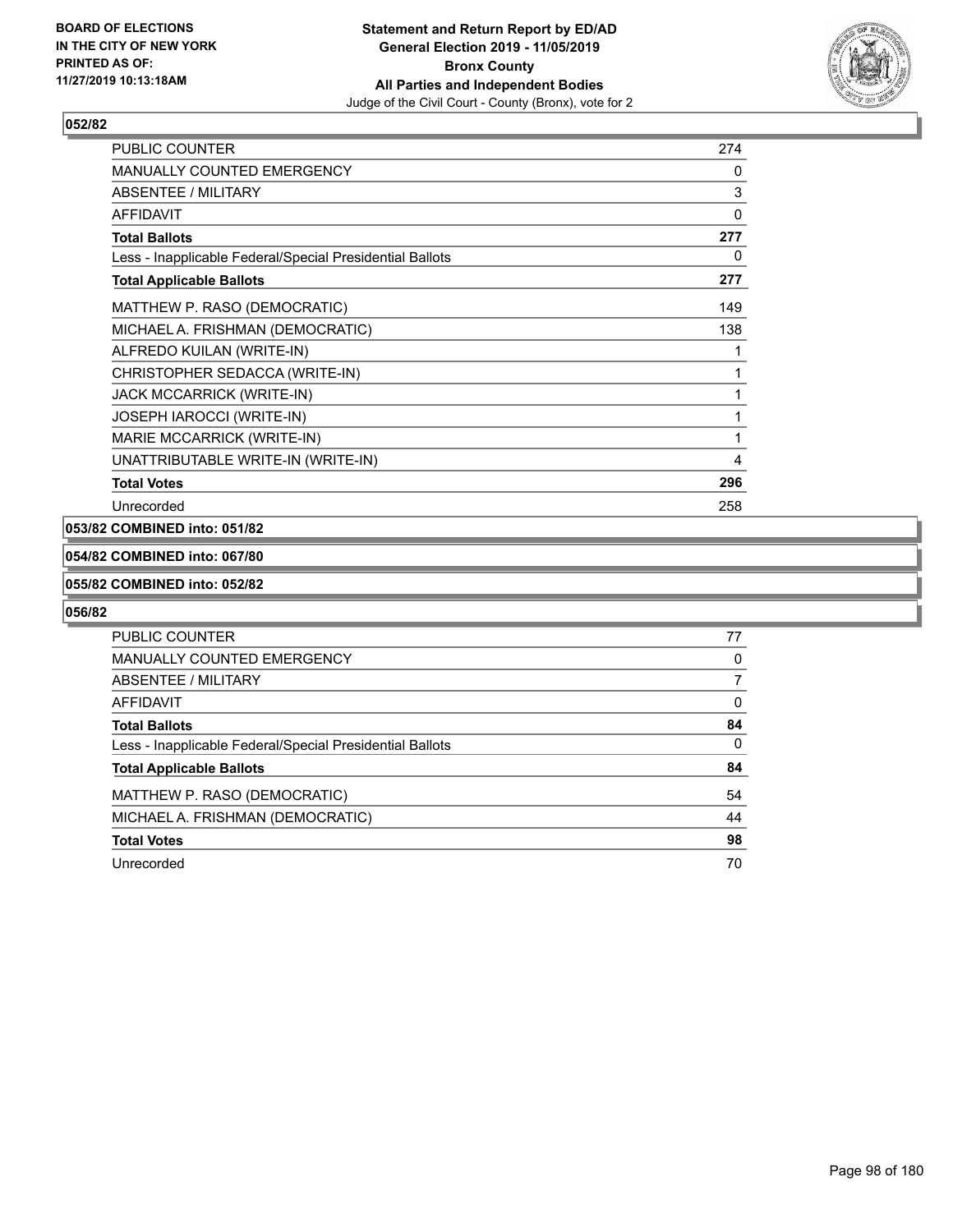

| <b>PUBLIC COUNTER</b>                                    | 182            |
|----------------------------------------------------------|----------------|
| <b>MANUALLY COUNTED EMERGENCY</b>                        | 0              |
| ABSENTEE / MILITARY                                      | 6              |
| AFFIDAVIT                                                | 5              |
| <b>Total Ballots</b>                                     | 193            |
| Less - Inapplicable Federal/Special Presidential Ballots | 0              |
| <b>Total Applicable Ballots</b>                          | 193            |
| MATTHEW P. RASO (DEMOCRATIC)                             | 101            |
| MICHAEL A. FRISHMAN (DEMOCRATIC)                         | 90             |
| DAVID SHIFREN (WRITE-IN)                                 | 1              |
| UNATTRIBUTABLE WRITE-IN (WRITE-IN)                       | $\overline{2}$ |
| <b>Total Votes</b>                                       | 194            |
| Unrecorded                                               | 192            |
|                                                          |                |

## **058/82 COMBINED into: 030/80**

#### **059/82**

| PUBLIC COUNTER                                           | 27       |
|----------------------------------------------------------|----------|
| <b>MANUALLY COUNTED EMERGENCY</b>                        | 0        |
| ABSENTEE / MILITARY                                      |          |
| AFFIDAVIT                                                | $\Omega$ |
| <b>Total Ballots</b>                                     | 28       |
| Less - Inapplicable Federal/Special Presidential Ballots | $\Omega$ |
| <b>Total Applicable Ballots</b>                          | 28       |
| MATTHEW P. RASO (DEMOCRATIC)                             | 20       |
| MICHAEL A. FRISHMAN (DEMOCRATIC)                         | 16       |
| <b>Total Votes</b>                                       | 36       |
| Unrecorded                                               | 20       |

| <b>PUBLIC COUNTER</b>                                    | 411            |
|----------------------------------------------------------|----------------|
| <b>MANUALLY COUNTED EMERGENCY</b>                        | 0              |
| ABSENTEE / MILITARY                                      | 9              |
| AFFIDAVIT                                                | $\overline{2}$ |
| <b>Total Ballots</b>                                     | 422            |
| Less - Inapplicable Federal/Special Presidential Ballots | $\Omega$       |
| <b>Total Applicable Ballots</b>                          | 422            |
| MATTHEW P. RASO (DEMOCRATIC)                             | 253            |
| MICHAEL A. FRISHMAN (DEMOCRATIC)                         | 234            |
| JOHN KUBASKE (WRITE-IN)                                  | 1              |
| UNATTRIBUTABLE WRITE-IN (WRITE-IN)                       | 8              |
| <b>Total Votes</b>                                       | 496            |
| Unrecorded                                               | 348            |
| 061/82 COMBINED into: 060/82                             |                |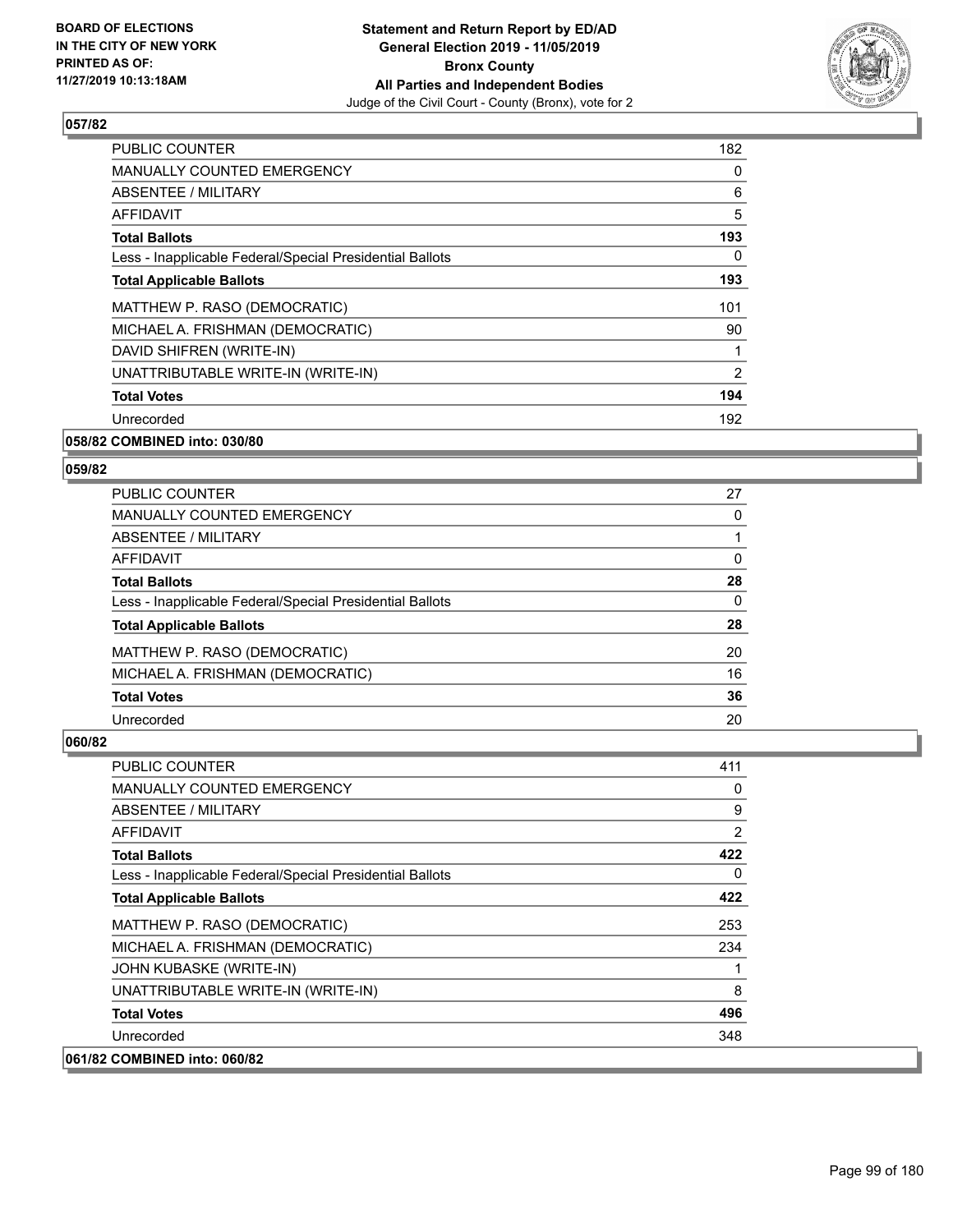

| <b>PUBLIC COUNTER</b>                                    | 312            |
|----------------------------------------------------------|----------------|
| <b>MANUALLY COUNTED EMERGENCY</b>                        | 0              |
| ABSENTEE / MILITARY                                      | 8              |
| <b>AFFIDAVIT</b>                                         | $\overline{2}$ |
| <b>Total Ballots</b>                                     | 322            |
| Less - Inapplicable Federal/Special Presidential Ballots | 0              |
| <b>Total Applicable Ballots</b>                          | 322            |
| MATTHEW P. RASO (DEMOCRATIC)                             | 187            |
| MICHAEL A. FRISHMAN (DEMOCRATIC)                         | 174            |
| MELANIA TRUMP (WRITE-IN)                                 | 1              |
| TIFFANY TRUMP (WRITE-IN)                                 | 1              |
| UNATTRIBUTABLE WRITE-IN (WRITE-IN)                       | 4              |
| WILLIAM ORIELLY (WRITE-IN)                               | 1              |
| <b>Total Votes</b>                                       | 368            |
| Unrecorded                                               | 276            |

**063/82 COMBINED into: 062/82**

## **064/82**

| <b>PUBLIC COUNTER</b>                                    | 163            |
|----------------------------------------------------------|----------------|
| <b>MANUALLY COUNTED EMERGENCY</b>                        | $\Omega$       |
| ABSENTEE / MILITARY                                      | $\overline{2}$ |
| AFFIDAVIT                                                | 3              |
| <b>Total Ballots</b>                                     | 168            |
| Less - Inapplicable Federal/Special Presidential Ballots | 0              |
| <b>Total Applicable Ballots</b>                          | 168            |
| MATTHEW P. RASO (DEMOCRATIC)                             | 123            |
| MICHAEL A. FRISHMAN (DEMOCRATIC)                         | 101            |
| <b>Total Votes</b>                                       | 224            |
| Unrecorded                                               | 112            |

| <b>PUBLIC COUNTER</b>                                    | 467 |
|----------------------------------------------------------|-----|
| MANUALLY COUNTED EMERGENCY                               | 0   |
| ABSENTEE / MILITARY                                      | 13  |
| AFFIDAVIT                                                |     |
| <b>Total Ballots</b>                                     | 481 |
| Less - Inapplicable Federal/Special Presidential Ballots | 0   |
| <b>Total Applicable Ballots</b>                          | 481 |
| MATTHEW P. RASO (DEMOCRATIC)                             | 316 |
| MICHAEL A. FRISHMAN (DEMOCRATIC)                         | 287 |
| BARAK H OBAMA (WRITE-IN)                                 |     |
| JUMAANE WILLIAMS (WRITE-IN)                              | 1   |
| MICHAEL BENEDETTO (WRITE-IN)                             | 2   |
| <b>Total Votes</b>                                       | 607 |
| Unrecorded                                               | 355 |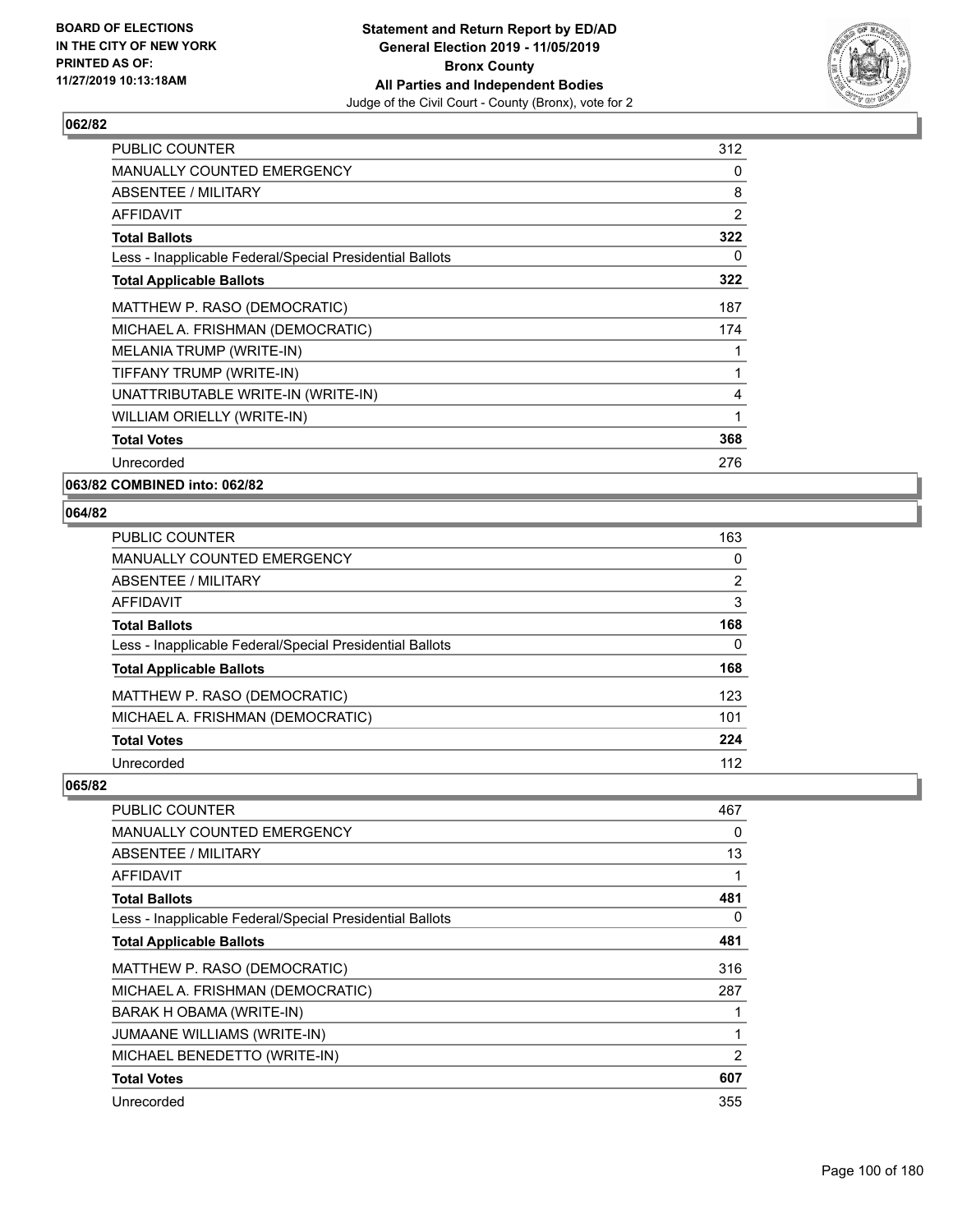

| <b>PUBLIC COUNTER</b>                                    | 440 |
|----------------------------------------------------------|-----|
| <b>MANUALLY COUNTED EMERGENCY</b>                        | 0   |
| ABSENTEE / MILITARY                                      | 6   |
| AFFIDAVIT                                                | 3   |
| <b>Total Ballots</b>                                     | 449 |
| Less - Inapplicable Federal/Special Presidential Ballots | 0   |
| <b>Total Applicable Ballots</b>                          | 449 |
| MATTHEW P. RASO (DEMOCRATIC)                             | 290 |
| MICHAEL A. FRISHMAN (DEMOCRATIC)                         | 293 |
| <b>Total Votes</b>                                       | 583 |
| Unrecorded                                               | 315 |

## **067/82 COMBINED into: 066/82**

#### **068/82 COMBINED into: 066/82**

## **069/82**

| PUBLIC COUNTER                                           | 451 |
|----------------------------------------------------------|-----|
| <b>MANUALLY COUNTED EMERGENCY</b>                        | 0   |
| <b>ABSENTEE / MILITARY</b>                               | 10  |
| <b>AFFIDAVIT</b>                                         | 2   |
| <b>Total Ballots</b>                                     | 463 |
| Less - Inapplicable Federal/Special Presidential Ballots | 0   |
| <b>Total Applicable Ballots</b>                          | 463 |
| MATTHEW P. RASO (DEMOCRATIC)                             | 301 |
| MICHAEL A. FRISHMAN (DEMOCRATIC)                         | 309 |
| JESUS FONSECA (WRITE-IN)                                 |     |
| JOYCE A ALAYO (WRITE-IN)                                 |     |
| UNATTRIBUTABLE WRITE-IN (WRITE-IN)                       | 1   |
| <b>Total Votes</b>                                       | 613 |
| Unrecorded                                               | 313 |
|                                                          |     |

## **070/82 COMBINED into: 069/82**

| <b>PUBLIC COUNTER</b>                                    | 463 |
|----------------------------------------------------------|-----|
| MANUALLY COUNTED EMERGENCY                               | 0   |
| ABSENTEE / MILITARY                                      | 9   |
| AFFIDAVIT                                                | 1   |
| <b>Total Ballots</b>                                     | 473 |
| Less - Inapplicable Federal/Special Presidential Ballots | 0   |
| <b>Total Applicable Ballots</b>                          | 473 |
| MATTHEW P. RASO (DEMOCRATIC)                             | 321 |
| MICHAEL A. FRISHMAN (DEMOCRATIC)                         | 285 |
| <b>Total Votes</b>                                       | 606 |
| Unrecorded                                               | 340 |
| 072/82 COMBINED into: 071/82                             |     |
| 073/82 COMBINED into: 071/82                             |     |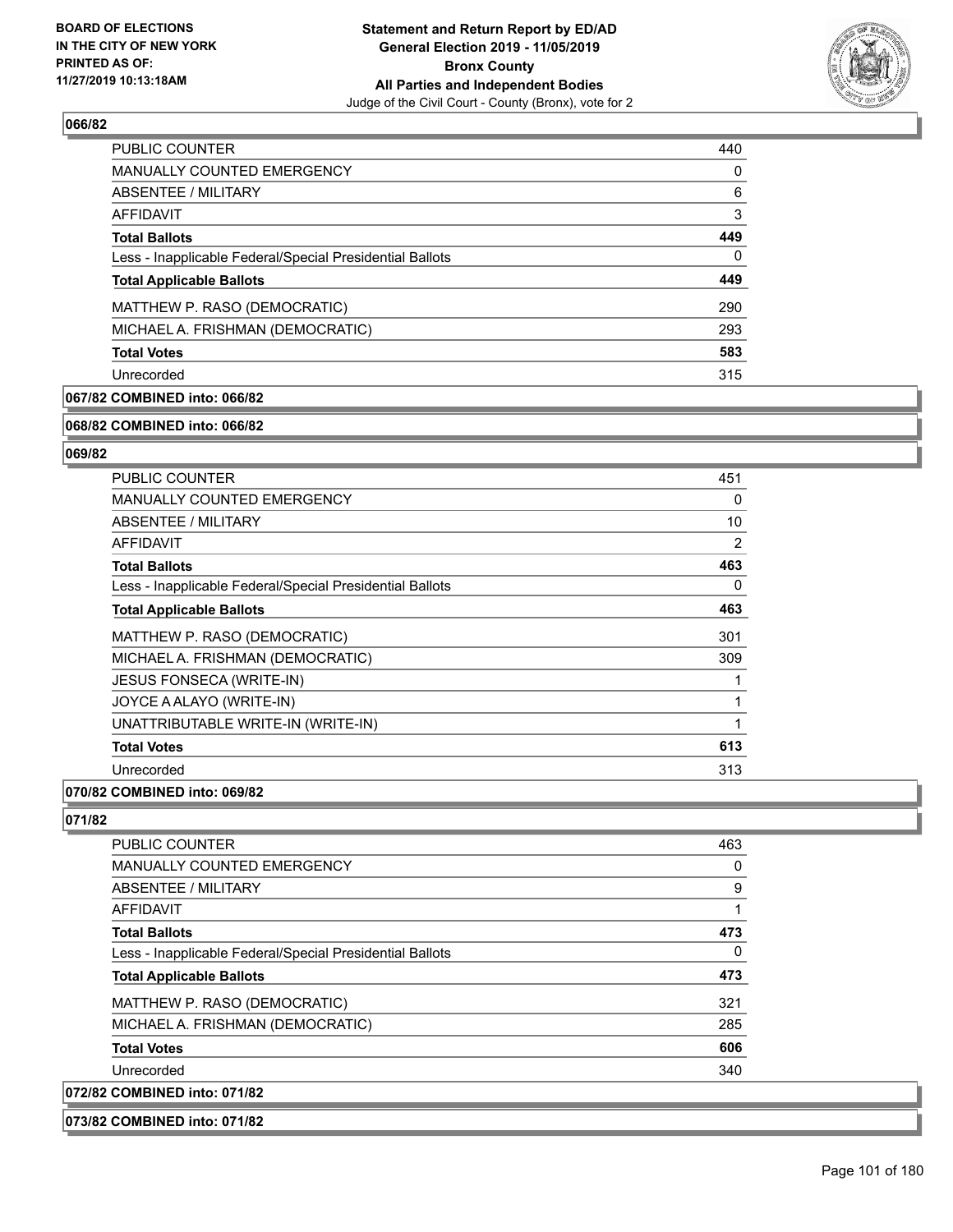

| <b>PUBLIC COUNTER</b>                                    | 399 |
|----------------------------------------------------------|-----|
| <b>MANUALLY COUNTED EMERGENCY</b>                        | 0   |
| ABSENTEE / MILITARY                                      | 4   |
| AFFIDAVIT                                                |     |
| <b>Total Ballots</b>                                     | 404 |
| Less - Inapplicable Federal/Special Presidential Ballots | 0   |
| <b>Total Applicable Ballots</b>                          | 404 |
| MATTHEW P. RASO (DEMOCRATIC)                             | 253 |
| MICHAEL A. FRISHMAN (DEMOCRATIC)                         | 245 |
| <b>Total Votes</b>                                       | 498 |
| Unrecorded                                               | 310 |

#### **075/82 COMBINED into: 074/82**

**076/82 COMBINED into: 074/82**

**077/82 COMBINED into: 069/82**

**078/82 COMBINED into: 065/82**

#### **079/82 COMBINED into: 065/82**

#### **080/82**

| <b>PUBLIC COUNTER</b>                                    | 279 |
|----------------------------------------------------------|-----|
| <b>MANUALLY COUNTED EMERGENCY</b>                        | 0   |
| ABSENTEE / MILITARY                                      | 11  |
| AFFIDAVIT                                                | 3   |
| <b>Total Ballots</b>                                     | 293 |
| Less - Inapplicable Federal/Special Presidential Ballots | 0   |
| <b>Total Applicable Ballots</b>                          | 293 |
| MATTHEW P. RASO (DEMOCRATIC)                             | 182 |
| MICHAEL A. FRISHMAN (DEMOCRATIC)                         | 208 |
| <b>Total Votes</b>                                       | 390 |
| Unrecorded                                               | 196 |
|                                                          |     |

## **081/82 COMBINED into: 080/82**

## **082/82**

| PUBLIC COUNTER                                           | 305 |
|----------------------------------------------------------|-----|
| <b>MANUALLY COUNTED EMERGENCY</b>                        | 0   |
| ABSENTEE / MILITARY                                      | 9   |
| AFFIDAVIT                                                | 3   |
| <b>Total Ballots</b>                                     | 317 |
| Less - Inapplicable Federal/Special Presidential Ballots | 0   |
| <b>Total Applicable Ballots</b>                          | 317 |
| MATTHEW P. RASO (DEMOCRATIC)                             | 217 |
| MICHAEL A. FRISHMAN (DEMOCRATIC)                         | 207 |
| <b>Total Votes</b>                                       | 424 |
| Unrecorded                                               | 210 |
| 083/82 COMBINED into: 082/82                             |     |

#### **084/82 COMBINED into: 082/82**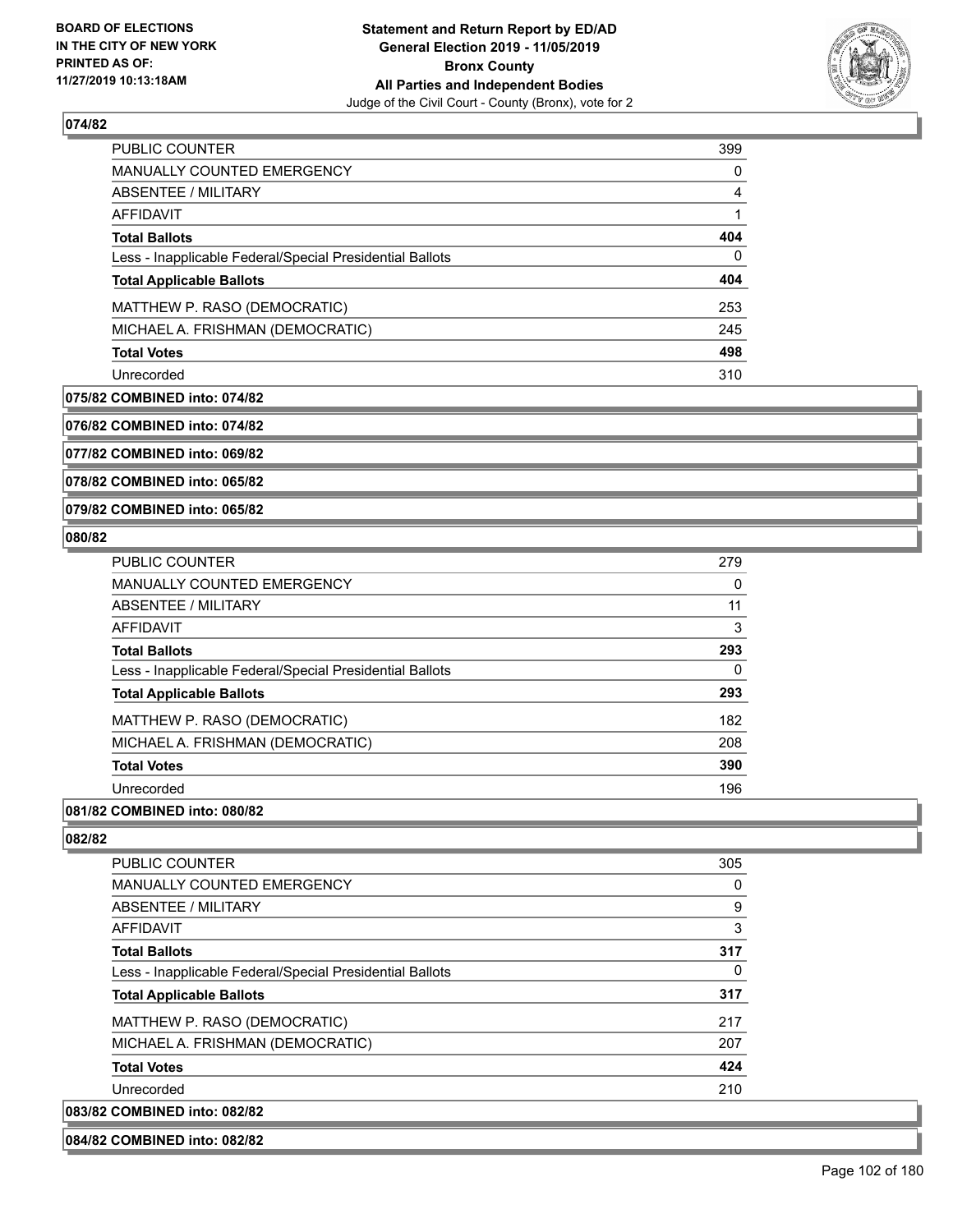

| <b>PUBLIC COUNTER</b>                                    | 368 |
|----------------------------------------------------------|-----|
| <b>MANUALLY COUNTED EMERGENCY</b>                        | 0   |
| ABSENTEE / MILITARY                                      | 18  |
| <b>AFFIDAVIT</b>                                         | 3   |
| <b>Total Ballots</b>                                     | 389 |
| Less - Inapplicable Federal/Special Presidential Ballots | 0   |
| <b>Total Applicable Ballots</b>                          | 389 |
| MATTHEW P. RASO (DEMOCRATIC)                             | 255 |
| MICHAEL A. FRISHMAN (DEMOCRATIC)                         | 232 |
| UNATTRIBUTABLE WRITE-IN (WRITE-IN)                       | 3   |
| <b>Total Votes</b>                                       | 490 |
| Unrecorded                                               | 288 |

**086/82 COMBINED into: 085/82**

#### **087/82 COMBINED into: 085/82**

#### **088/82**

| <b>PUBLIC COUNTER</b>                                    | 352      |
|----------------------------------------------------------|----------|
| <b>MANUALLY COUNTED EMERGENCY</b>                        | $\Omega$ |
| <b>ABSENTEE / MILITARY</b>                               | 5        |
| AFFIDAVIT                                                | 3        |
| <b>Total Ballots</b>                                     | 360      |
| Less - Inapplicable Federal/Special Presidential Ballots | 0        |
| <b>Total Applicable Ballots</b>                          | 360      |
| MATTHEW P. RASO (DEMOCRATIC)                             | 235      |
| MICHAEL A. FRISHMAN (DEMOCRATIC)                         | 215      |
| <b>Total Votes</b>                                       | 450      |
| Unrecorded                                               | 270      |

| PUBLIC COUNTER                                           | 428      |
|----------------------------------------------------------|----------|
| MANUALLY COUNTED EMERGENCY                               | $\Omega$ |
| ABSENTEE / MILITARY                                      | 16       |
| AFFIDAVIT                                                | 0        |
| <b>Total Ballots</b>                                     | 444      |
| Less - Inapplicable Federal/Special Presidential Ballots | 0        |
| <b>Total Applicable Ballots</b>                          | 444      |
| MATTHEW P. RASO (DEMOCRATIC)                             | 283      |
| MICHAEL A. FRISHMAN (DEMOCRATIC)                         | 273      |
| <b>Total Votes</b>                                       | 556      |
| Unrecorded                                               | 332      |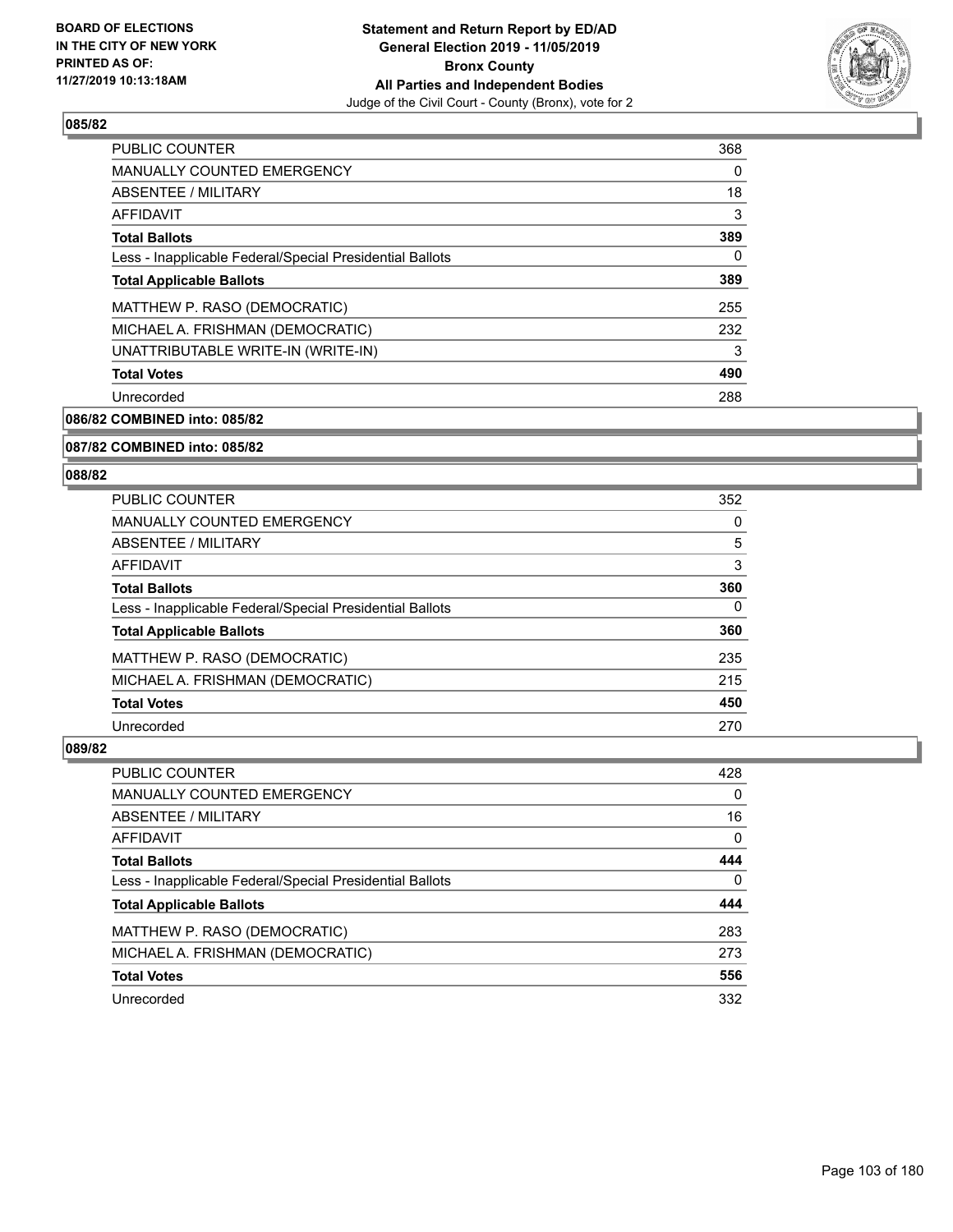

| <b>PUBLIC COUNTER</b>                                    | 298            |
|----------------------------------------------------------|----------------|
| <b>MANUALLY COUNTED EMERGENCY</b>                        | 0              |
| ABSENTEE / MILITARY                                      | 7              |
| <b>AFFIDAVIT</b>                                         | 0              |
| <b>Total Ballots</b>                                     | 305            |
| Less - Inapplicable Federal/Special Presidential Ballots | 0              |
| <b>Total Applicable Ballots</b>                          | 305            |
| MATTHEW P. RASO (DEMOCRATIC)                             | 190            |
| MICHAEL A. FRISHMAN (DEMOCRATIC)                         | 193            |
| UNATTRIBUTABLE WRITE-IN (WRITE-IN)                       | $\overline{2}$ |
| <b>Total Votes</b>                                       | 385            |
| Unrecorded                                               | 225            |

## **091/82 COMBINED into: 088/82**

#### **092/82**

| <b>PUBLIC COUNTER</b>                                    | 378      |
|----------------------------------------------------------|----------|
| <b>MANUALLY COUNTED EMERGENCY</b>                        | 0        |
| ABSENTEE / MILITARY                                      | 8        |
| <b>AFFIDAVIT</b>                                         | 3        |
| <b>Total Ballots</b>                                     | 389      |
| Less - Inapplicable Federal/Special Presidential Ballots | $\Omega$ |
| <b>Total Applicable Ballots</b>                          | 389      |
| MATTHEW P. RASO (DEMOCRATIC)                             | 258      |
| MICHAEL A. FRISHMAN (DEMOCRATIC)                         | 233      |
| UNATTRIBUTABLE WRITE-IN (WRITE-IN)                       |          |
| <b>Total Votes</b>                                       | 492      |
| Unrecorded                                               | 286      |

## **093/82**

| PUBLIC COUNTER                                           | 296 |
|----------------------------------------------------------|-----|
| MANUALLY COUNTED EMERGENCY                               | 0   |
| ABSENTEE / MILITARY                                      | 7   |
| AFFIDAVIT                                                | 0   |
| <b>Total Ballots</b>                                     | 303 |
| Less - Inapplicable Federal/Special Presidential Ballots | 0   |
| <b>Total Applicable Ballots</b>                          | 303 |
| MATTHEW P. RASO (DEMOCRATIC)                             | 201 |
| MICHAEL A. FRISHMAN (DEMOCRATIC)                         | 209 |
| <b>Total Votes</b>                                       | 410 |
| Unrecorded                                               | 196 |
| COMDINED int <sub>0</sub> 002/02                         |     |

**094/82 COMBINED into: 093/82**

**095/82 COMBINED into: 092/82**

**096/82 COMBINED into: 088/82**

**097/82 COMBINED into: 090/82**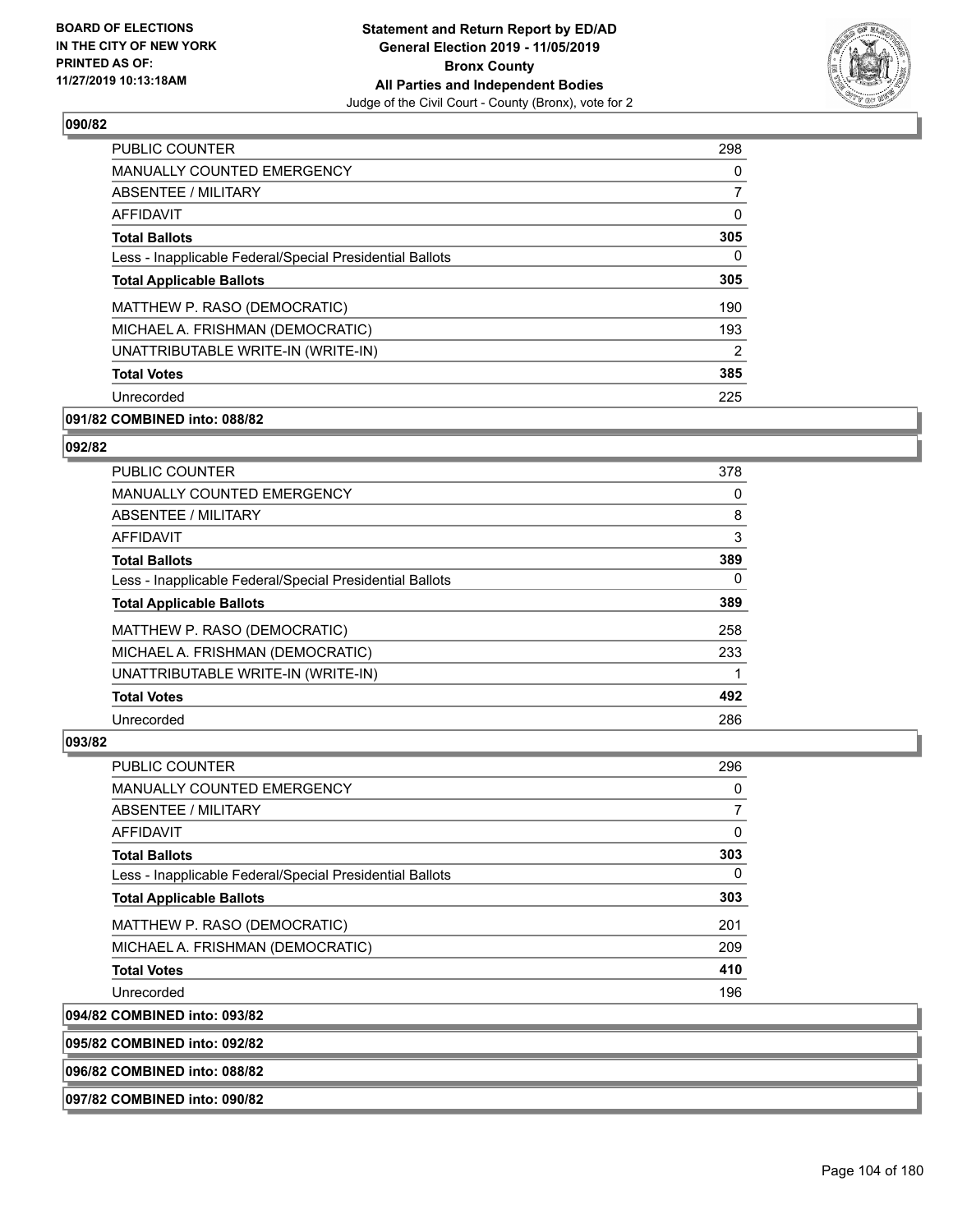

| <b>PUBLIC COUNTER</b>                                    | 377 |
|----------------------------------------------------------|-----|
| <b>MANUALLY COUNTED EMERGENCY</b>                        | 0   |
| ABSENTEE / MILITARY                                      | 3   |
| AFFIDAVIT                                                | 0   |
| <b>Total Ballots</b>                                     | 380 |
| Less - Inapplicable Federal/Special Presidential Ballots | 0   |
| <b>Total Applicable Ballots</b>                          | 380 |
| MATTHEW P. RASO (DEMOCRATIC)                             | 257 |
| MICHAEL A. FRISHMAN (DEMOCRATIC)                         | 241 |
| <b>BRUCE SCHANBERG (WRITE-IN)</b>                        |     |
| <b>Total Votes</b>                                       | 499 |
| Unrecorded                                               | 261 |

**099/82 COMBINED into: 089/82**

## **100/82 COMBINED into: 098/82**

**101/82 COMBINED into: 089/82**

#### **102/82**

| PUBLIC COUNTER                                           | 454 |
|----------------------------------------------------------|-----|
| <b>MANUALLY COUNTED EMERGENCY</b>                        | 0   |
| ABSENTEE / MILITARY                                      | 6   |
| AFFIDAVIT                                                |     |
| <b>Total Ballots</b>                                     | 461 |
| Less - Inapplicable Federal/Special Presidential Ballots | 0   |
| <b>Total Applicable Ballots</b>                          | 461 |
| MATTHEW P. RASO (DEMOCRATIC)                             | 295 |
| MICHAEL A. FRISHMAN (DEMOCRATIC)                         | 313 |
| <b>Total Votes</b>                                       | 608 |
| Unrecorded                                               | 314 |

## **103/82 COMBINED into: 102/82**

## **104/82 COMBINED into: 102/82**

**105/82** 

| <b>PUBLIC COUNTER</b>                                    | 258 |
|----------------------------------------------------------|-----|
| <b>MANUALLY COUNTED EMERGENCY</b>                        | 0   |
| ABSENTEE / MILITARY                                      | 18  |
| AFFIDAVIT                                                | 3   |
| <b>Total Ballots</b>                                     | 279 |
| Less - Inapplicable Federal/Special Presidential Ballots | 0   |
| <b>Total Applicable Ballots</b>                          | 279 |
| MATTHEW P. RASO (DEMOCRATIC)                             | 183 |
| MICHAEL A. FRISHMAN (DEMOCRATIC)                         | 186 |
| <b>Total Votes</b>                                       | 369 |
| Unrecorded                                               | 189 |
| 106/82 COMBINED into: 105/82                             |     |

#### **107/82 COMBINED into: 069/83**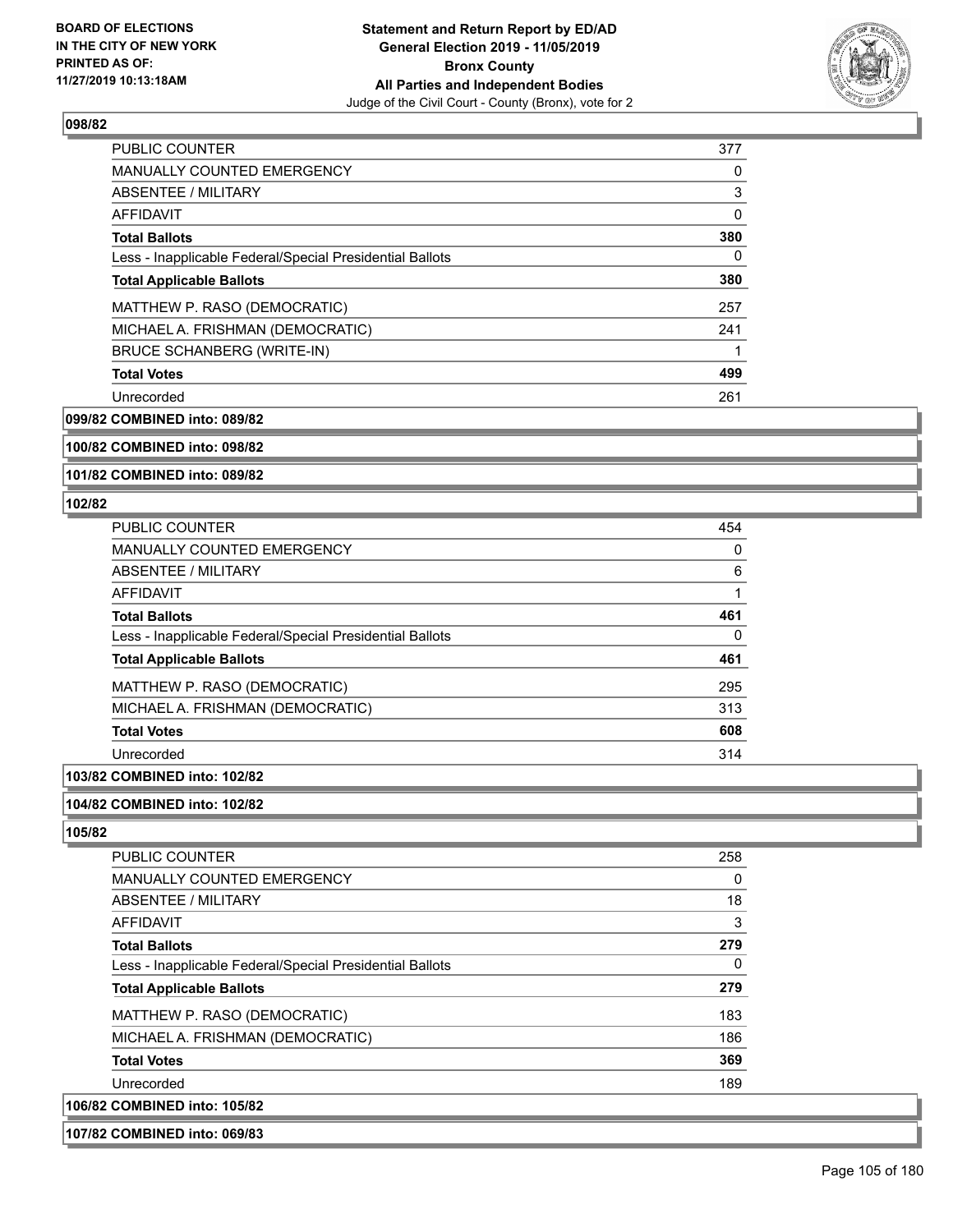

| 108/82 COMBINED into: 069/82  |
|-------------------------------|
| 109/82 COMBINED into: 105/82  |
| 110/82 COMBINED into: 067/80  |
| 1111/82 COMBINED into: 069/82 |
| 112/82 COMBINED into: 069/83  |
| 113/82 COMBINED into: 069/82  |
| 114/82 COMBINED into: 069/83  |
| 115/82 COMBINED into: 074/82  |
| 116/82 COMBINED into: 069/82  |
| 117/82 COMBINED into: 069/83  |
| 118/82 COMBINED into: 069/83  |
| 119/82 COMBINED into: 057/82  |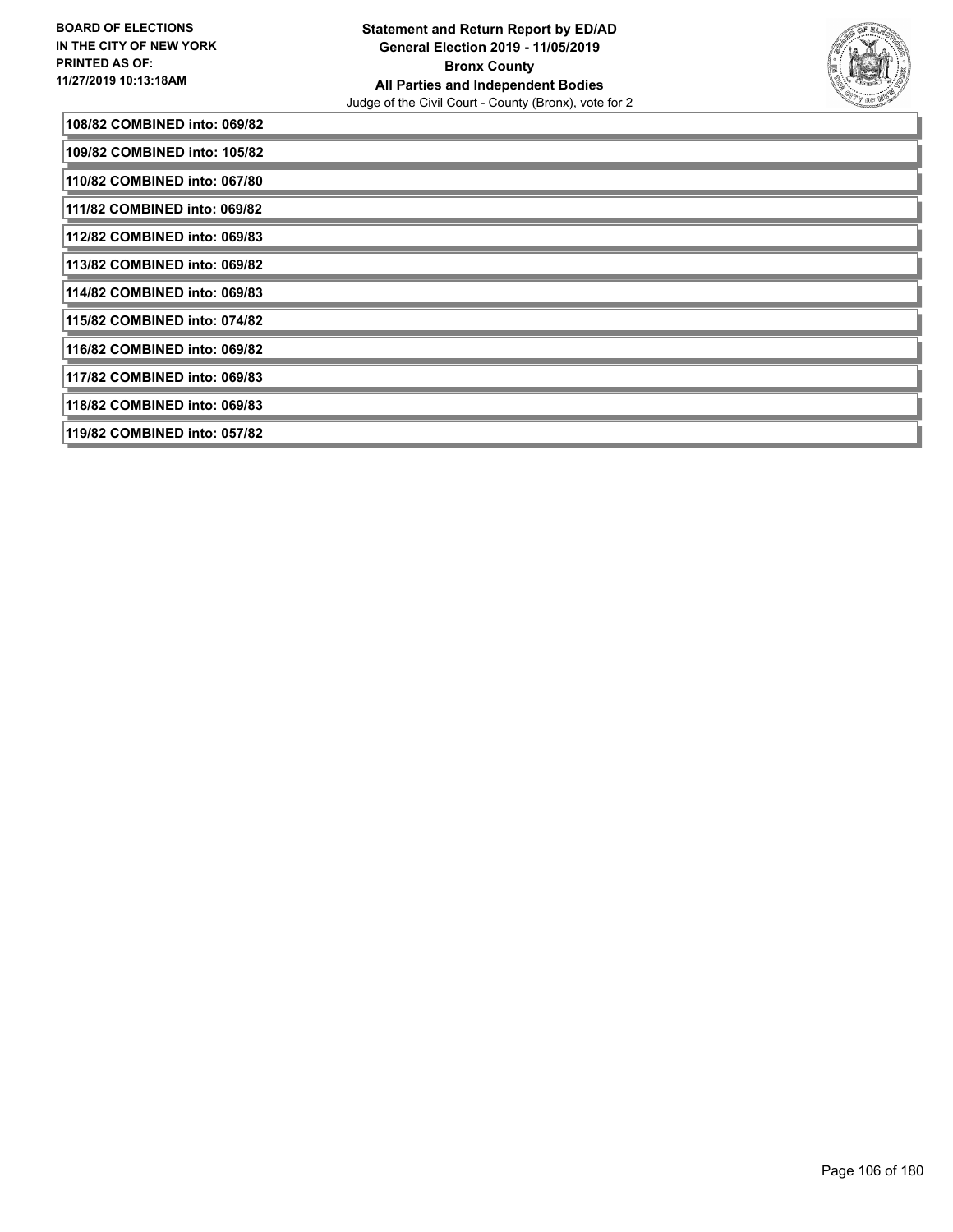

| <b>PUBLIC COUNTER</b>                                    | 310 |
|----------------------------------------------------------|-----|
| <b>MANUALLY COUNTED EMERGENCY</b>                        | 0   |
| ABSENTEE / MILITARY                                      | 7   |
| AFFIDAVIT                                                | 2   |
| <b>Total Ballots</b>                                     | 319 |
| Less - Inapplicable Federal/Special Presidential Ballots | 0   |
| <b>Total Applicable Ballots</b>                          | 319 |
| MATTHEW P. RASO (DEMOCRATIC)                             | 208 |
| MICHAEL A. FRISHMAN (DEMOCRATIC)                         | 188 |
| <b>Total Votes</b>                                       | 396 |
| Unrecorded                                               | 242 |

## **002/83 COMBINED into: 001/83**

#### **003/83 COMBINED into: 001/83**

## **004/83**

| <b>PUBLIC COUNTER</b>                                    | 241            |
|----------------------------------------------------------|----------------|
| <b>MANUALLY COUNTED EMERGENCY</b>                        | 0              |
| ABSENTEE / MILITARY                                      | 8              |
| AFFIDAVIT                                                | $\overline{2}$ |
| <b>Total Ballots</b>                                     | 251            |
| Less - Inapplicable Federal/Special Presidential Ballots | 0              |
| <b>Total Applicable Ballots</b>                          | 251            |
| MATTHEW P. RASO (DEMOCRATIC)                             | 162            |
| MICHAEL A. FRISHMAN (DEMOCRATIC)                         | 157            |
| <b>Total Votes</b>                                       | 319            |
| Unrecorded                                               | 183            |

## **005/83 COMBINED into: 004/83**

| <b>PUBLIC COUNTER</b>                                    | 239 |
|----------------------------------------------------------|-----|
| <b>MANUALLY COUNTED EMERGENCY</b>                        | 0   |
| ABSENTEE / MILITARY                                      | 9   |
| AFFIDAVIT                                                | 2   |
| <b>Total Ballots</b>                                     | 250 |
| Less - Inapplicable Federal/Special Presidential Ballots | 0   |
| <b>Total Applicable Ballots</b>                          | 250 |
| MATTHEW P. RASO (DEMOCRATIC)                             | 192 |
| MICHAEL A. FRISHMAN (DEMOCRATIC)                         | 183 |
| <b>Total Votes</b>                                       | 375 |
| Unrecorded                                               | 125 |
| 007/83 COMBINED into: 004/83                             |     |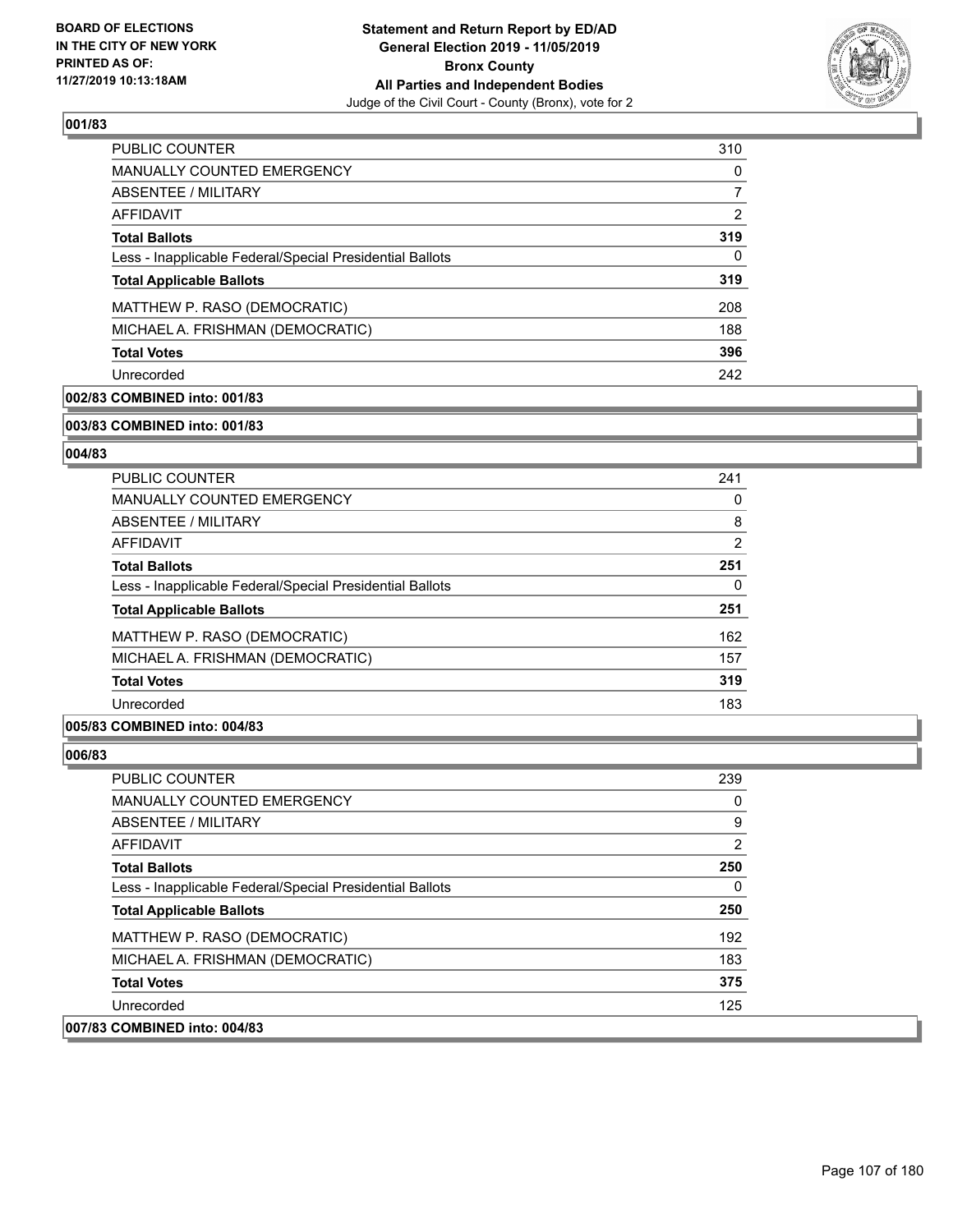

| <b>PUBLIC COUNTER</b>                                    | 310 |
|----------------------------------------------------------|-----|
| <b>MANUALLY COUNTED EMERGENCY</b>                        | 0   |
| ABSENTEE / MILITARY                                      | 74  |
| AFFIDAVIT                                                | 7   |
| <b>Total Ballots</b>                                     | 391 |
| Less - Inapplicable Federal/Special Presidential Ballots | 0   |
| <b>Total Applicable Ballots</b>                          | 391 |
| MATTHEW P. RASO (DEMOCRATIC)                             | 286 |
| MICHAEL A. FRISHMAN (DEMOCRATIC)                         | 276 |
| <b>Total Votes</b>                                       | 562 |
| Unrecorded                                               | 220 |

## **009/83 COMBINED into: 010/83**

#### **010/83**

| 317 |
|-----|
| 0   |
| 5   |
| 4   |
| 326 |
| 0   |
| 326 |
| 237 |
| 223 |
|     |
| 461 |
| 191 |
|     |

| <b>PUBLIC COUNTER</b>                                    | 259      |
|----------------------------------------------------------|----------|
| <b>MANUALLY COUNTED EMERGENCY</b>                        | $\Omega$ |
| ABSENTEE / MILITARY                                      | 7        |
| AFFIDAVIT                                                | $\Omega$ |
| <b>Total Ballots</b>                                     | 266      |
| Less - Inapplicable Federal/Special Presidential Ballots | $\Omega$ |
| <b>Total Applicable Ballots</b>                          | 266      |
| MATTHEW P. RASO (DEMOCRATIC)                             | 210      |
| MICHAEL A. FRISHMAN (DEMOCRATIC)                         | 200      |
| <b>Total Votes</b>                                       | 410      |
| Unrecorded                                               | 122      |
| 012/83 COMBINED into: 010/83                             |          |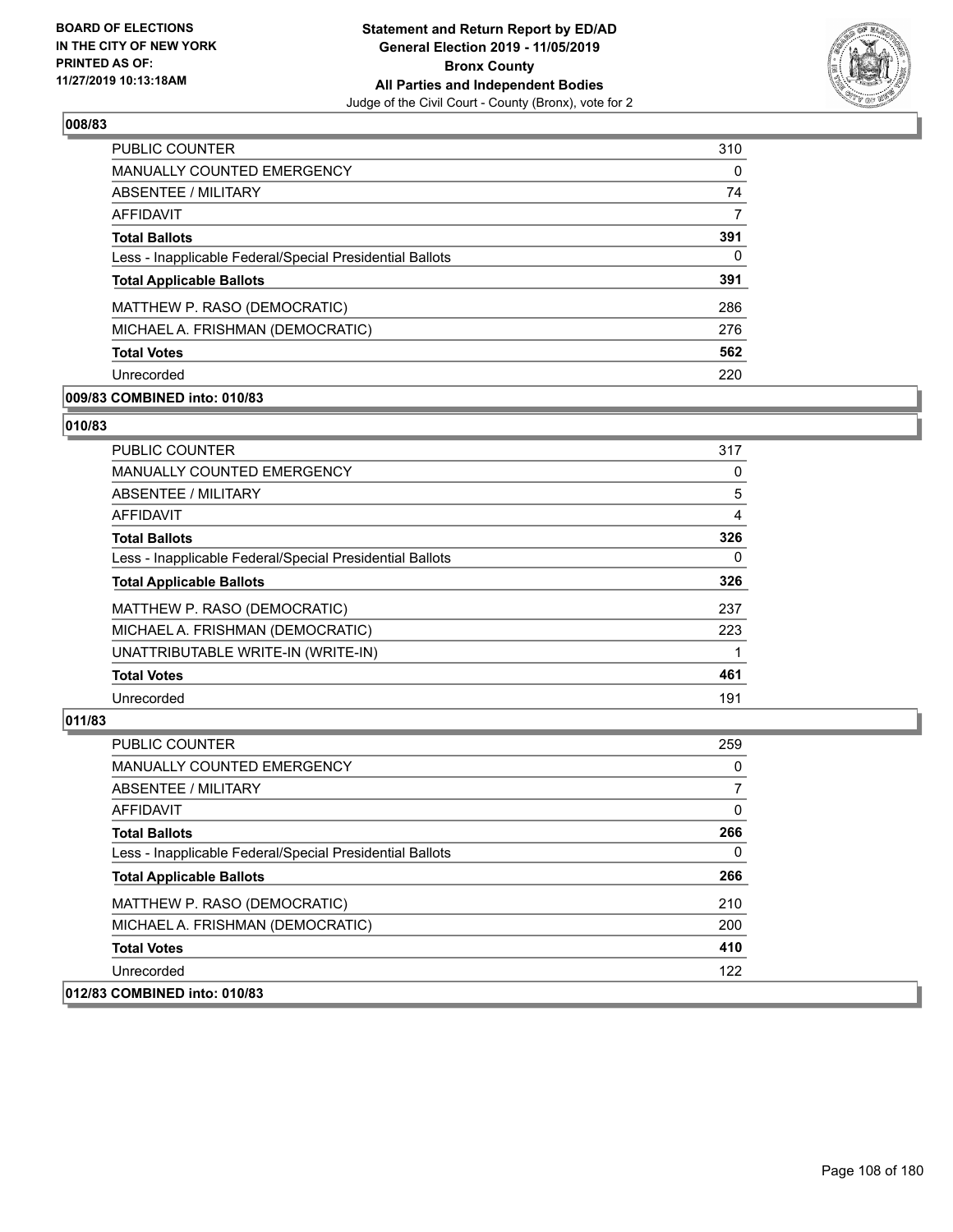

| PUBLIC COUNTER                                           | 211 |
|----------------------------------------------------------|-----|
| <b>MANUALLY COUNTED EMERGENCY</b>                        | 0   |
| ABSENTEE / MILITARY                                      | 8   |
| AFFIDAVIT                                                | 0   |
| <b>Total Ballots</b>                                     | 219 |
| Less - Inapplicable Federal/Special Presidential Ballots | 0   |
| <b>Total Applicable Ballots</b>                          | 219 |
| MATTHEW P. RASO (DEMOCRATIC)                             | 152 |
| MICHAEL A. FRISHMAN (DEMOCRATIC)                         | 133 |
| <b>Total Votes</b>                                       | 285 |
| Unrecorded                                               | 153 |

# **014/83 COMBINED into: 008/83**

#### **015/83 COMBINED into: 006/83**

# **016/83**

| <b>PUBLIC COUNTER</b>                                    | 270      |
|----------------------------------------------------------|----------|
| <b>MANUALLY COUNTED EMERGENCY</b>                        | 0        |
| <b>ABSENTEE / MILITARY</b>                               | 4        |
| AFFIDAVIT                                                |          |
| <b>Total Ballots</b>                                     | 275      |
| Less - Inapplicable Federal/Special Presidential Ballots | $\Omega$ |
| <b>Total Applicable Ballots</b>                          | 275      |
| MATTHEW P. RASO (DEMOCRATIC)                             | 192      |
| MICHAEL A. FRISHMAN (DEMOCRATIC)                         | 200      |
| UNATTRIBUTABLE WRITE-IN (WRITE-IN)                       |          |
| <b>Total Votes</b>                                       | 393      |
| Unrecorded                                               | 157      |

### **017/83**

| <b>PUBLIC COUNTER</b>                                    | 296 |
|----------------------------------------------------------|-----|
| <b>MANUALLY COUNTED EMERGENCY</b>                        | 0   |
| ABSENTEE / MILITARY                                      | 7   |
| AFFIDAVIT                                                | 2   |
| <b>Total Ballots</b>                                     | 305 |
| Less - Inapplicable Federal/Special Presidential Ballots | 0   |
| <b>Total Applicable Ballots</b>                          | 305 |
| MATTHEW P. RASO (DEMOCRATIC)                             | 228 |
| MICHAEL A. FRISHMAN (DEMOCRATIC)                         | 233 |
| UNATTRIBUTABLE WRITE-IN (WRITE-IN)                       | 1   |
| <b>Total Votes</b>                                       | 462 |
| Unrecorded                                               | 148 |
| 018/83 COMBINED into: 017/83                             |     |

**019/83 COMBINED into: 011/83**

**020/83 COMBINED into: 013/83**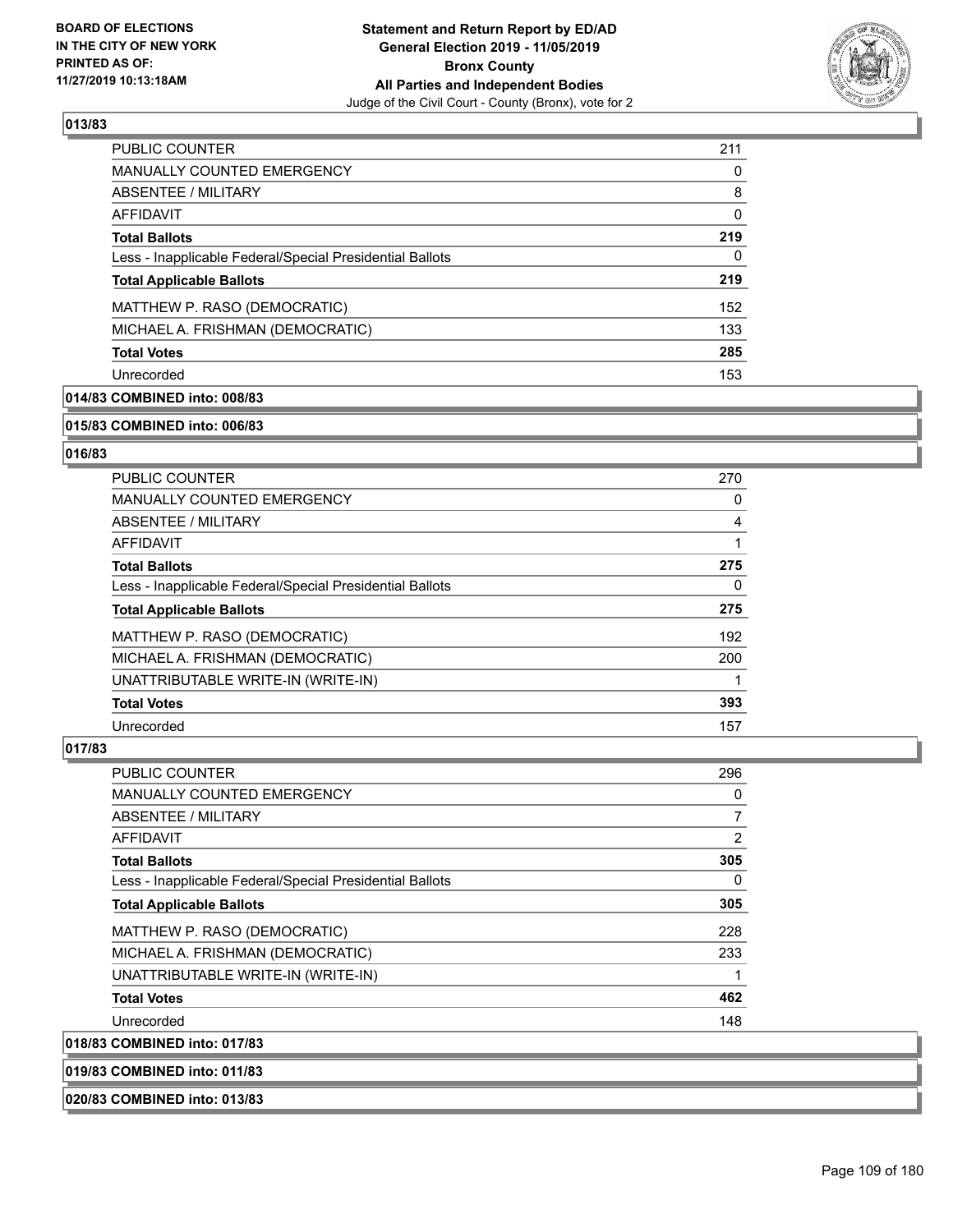

| PUBLIC COUNTER                                           | 222            |
|----------------------------------------------------------|----------------|
| <b>MANUALLY COUNTED EMERGENCY</b>                        | $\Omega$       |
| ABSENTEE / MILITARY                                      | $\overline{4}$ |
| AFFIDAVIT                                                |                |
| <b>Total Ballots</b>                                     | 227            |
| Less - Inapplicable Federal/Special Presidential Ballots | 0              |
| <b>Total Applicable Ballots</b>                          | 227            |
| MATTHEW P. RASO (DEMOCRATIC)                             | 155            |
| MICHAEL A. FRISHMAN (DEMOCRATIC)                         | 169            |
| UNATTRIBUTABLE WRITE-IN (WRITE-IN)                       | 3              |
| <b>Total Votes</b>                                       | 327            |
| Unrecorded                                               | 127            |

# **022/83 COMBINED into: 021/83**

#### **023/83**

| <b>PUBLIC COUNTER</b>                                    | 149 |
|----------------------------------------------------------|-----|
| <b>MANUALLY COUNTED EMERGENCY</b>                        | 0   |
| ABSENTEE / MILITARY                                      | 3   |
| AFFIDAVIT                                                |     |
| <b>Total Ballots</b>                                     | 153 |
| Less - Inapplicable Federal/Special Presidential Ballots | 0   |
| <b>Total Applicable Ballots</b>                          | 153 |
| MATTHEW P. RASO (DEMOCRATIC)                             | 99  |
| MICHAEL A. FRISHMAN (DEMOCRATIC)                         | 97  |
| <b>Total Votes</b>                                       | 196 |
| Unrecorded                                               | 110 |
|                                                          |     |

# **024/83 COMBINED into: 023/83**

| PUBLIC COUNTER                                           | 218 |
|----------------------------------------------------------|-----|
| MANUALLY COUNTED EMERGENCY                               | 0   |
| ABSENTEE / MILITARY                                      | 5   |
| AFFIDAVIT                                                | 0   |
| <b>Total Ballots</b>                                     | 223 |
| Less - Inapplicable Federal/Special Presidential Ballots | 0   |
| <b>Total Applicable Ballots</b>                          | 223 |
| MATTHEW P. RASO (DEMOCRATIC)                             | 152 |
| MICHAEL A. FRISHMAN (DEMOCRATIC)                         | 136 |
| <b>Total Votes</b>                                       | 288 |
| Unrecorded                                               | 158 |
| 026/83 COMBINED into: 027/83                             |     |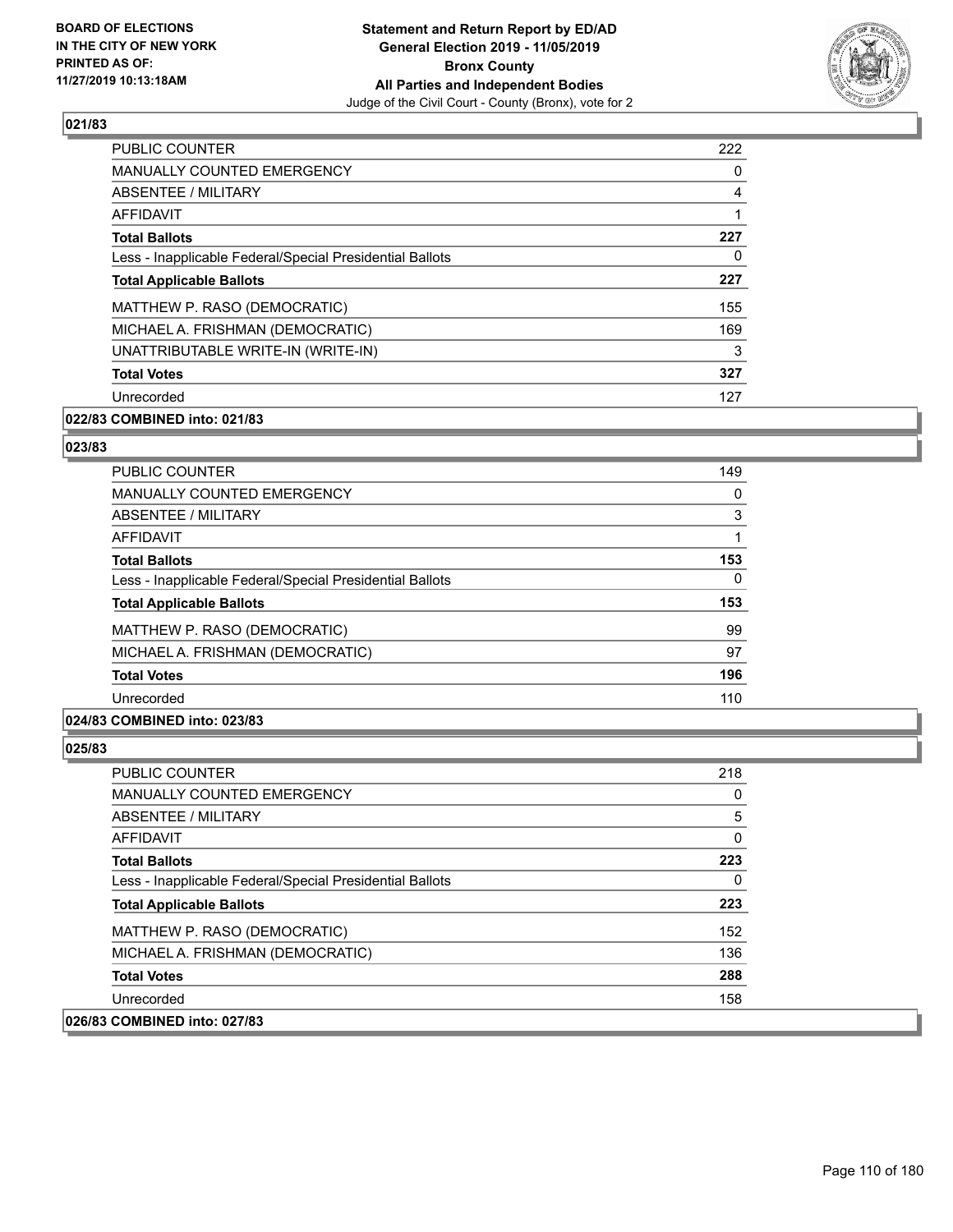

| PUBLIC COUNTER                                           | 237 |
|----------------------------------------------------------|-----|
| <b>MANUALLY COUNTED EMERGENCY</b>                        | 0   |
| ABSENTEE / MILITARY                                      | 3   |
| AFFIDAVIT                                                | 3   |
| <b>Total Ballots</b>                                     | 243 |
| Less - Inapplicable Federal/Special Presidential Ballots | 0   |
| <b>Total Applicable Ballots</b>                          | 243 |
| MATTHEW P. RASO (DEMOCRATIC)                             | 149 |
| MICHAEL A. FRISHMAN (DEMOCRATIC)                         | 159 |
| UNATTRIBUTABLE WRITE-IN (WRITE-IN)                       |     |
| <b>Total Votes</b>                                       | 309 |
| Unrecorded                                               | 177 |

### **028/83**

| <b>PUBLIC COUNTER</b>                                    | 181      |
|----------------------------------------------------------|----------|
| <b>MANUALLY COUNTED EMERGENCY</b>                        | 0        |
| ABSENTEE / MILITARY                                      |          |
| AFFIDAVIT                                                | 6        |
| <b>Total Ballots</b>                                     | 188      |
| Less - Inapplicable Federal/Special Presidential Ballots | $\Omega$ |
| <b>Total Applicable Ballots</b>                          | 188      |
| MATTHEW P. RASO (DEMOCRATIC)                             | 133      |
| MICHAEL A. FRISHMAN (DEMOCRATIC)                         | 89       |
| UNATTRIBUTABLE WRITE-IN (WRITE-IN)                       | 2        |
| <b>Total Votes</b>                                       | 224      |
| Unrecorded                                               | 152      |

| <b>PUBLIC COUNTER</b>                                    | 206 |
|----------------------------------------------------------|-----|
| <b>MANUALLY COUNTED EMERGENCY</b>                        | 0   |
| ABSENTEE / MILITARY                                      | 37  |
| AFFIDAVIT                                                | 3   |
| <b>Total Ballots</b>                                     | 246 |
| Less - Inapplicable Federal/Special Presidential Ballots | 0   |
| <b>Total Applicable Ballots</b>                          | 246 |
| MATTHEW P. RASO (DEMOCRATIC)                             | 174 |
| MICHAEL A. FRISHMAN (DEMOCRATIC)                         | 165 |
| <b>Total Votes</b>                                       | 339 |
| Unrecorded                                               | 153 |
| 030/83 COMBINED into: 029/83                             |     |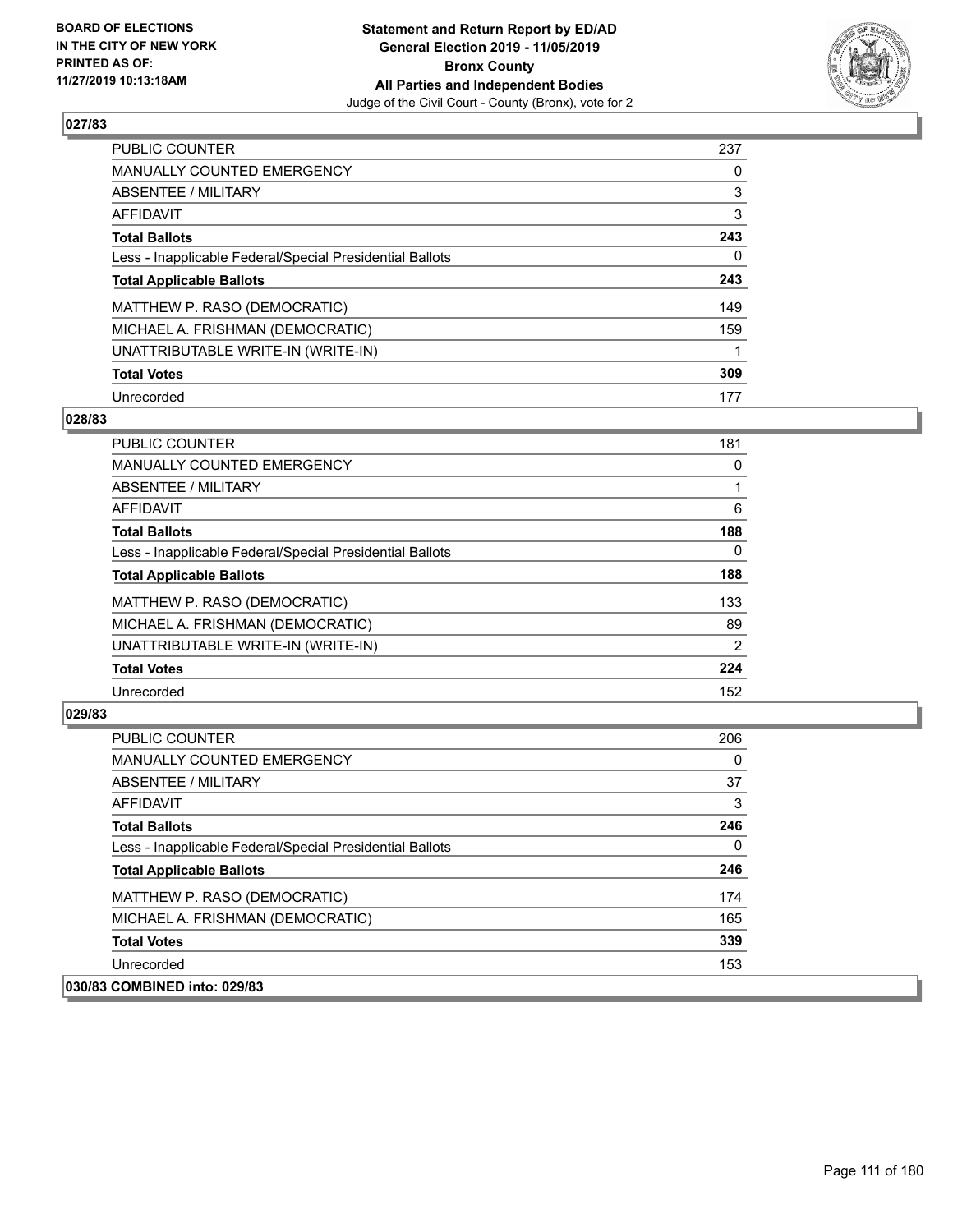

| PUBLIC COUNTER                                           | 170          |
|----------------------------------------------------------|--------------|
| <b>MANUALLY COUNTED EMERGENCY</b>                        | $\mathbf{0}$ |
| <b>ABSENTEE / MILITARY</b>                               | 2            |
| <b>AFFIDAVIT</b>                                         | $\mathbf{0}$ |
| <b>Total Ballots</b>                                     | 172          |
| Less - Inapplicable Federal/Special Presidential Ballots | 0            |
| <b>Total Applicable Ballots</b>                          | 172          |
| MATTHEW P. RASO (DEMOCRATIC)                             | 120          |
| MICHAEL A. FRISHMAN (DEMOCRATIC)                         | 112          |
| <b>Total Votes</b>                                       | 232          |
| Unrecorded                                               | 112          |

### **032/83**

| <b>PUBLIC COUNTER</b>                                    | 210 |
|----------------------------------------------------------|-----|
| <b>MANUALLY COUNTED EMERGENCY</b>                        | 0   |
| ABSENTEE / MILITARY                                      | 5   |
| AFFIDAVIT                                                | 5   |
| <b>Total Ballots</b>                                     | 220 |
| Less - Inapplicable Federal/Special Presidential Ballots | 0   |
| <b>Total Applicable Ballots</b>                          | 220 |
| MATTHEW P. RASO (DEMOCRATIC)                             | 148 |
| MICHAEL A. FRISHMAN (DEMOCRATIC)                         | 141 |
| <b>Total Votes</b>                                       | 289 |
| Unrecorded                                               | 151 |

| <b>PUBLIC COUNTER</b>                                    | 347            |
|----------------------------------------------------------|----------------|
| <b>MANUALLY COUNTED EMERGENCY</b>                        | $\Omega$       |
| ABSENTEE / MILITARY                                      | 6              |
| AFFIDAVIT                                                | $\overline{2}$ |
| <b>Total Ballots</b>                                     | 355            |
| Less - Inapplicable Federal/Special Presidential Ballots | $\Omega$       |
| <b>Total Applicable Ballots</b>                          | 355            |
| MATTHEW P. RASO (DEMOCRATIC)                             | 244            |
| MICHAEL A. FRISHMAN (DEMOCRATIC)                         | 240            |
| <b>Total Votes</b>                                       | 484            |
| Unrecorded                                               | 226            |
| 034/83 COMBINED into: 033/83                             |                |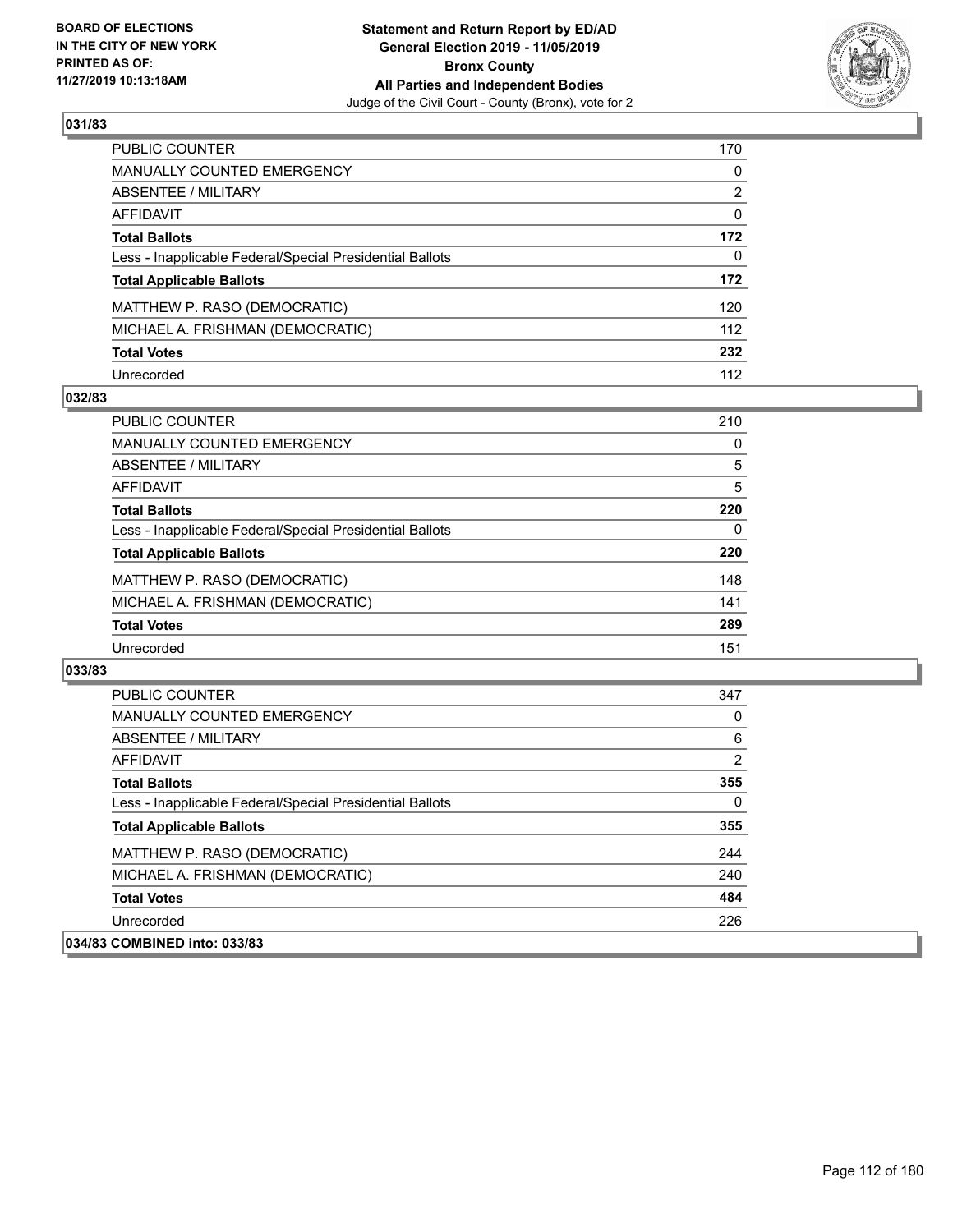

| <b>PUBLIC COUNTER</b>                                    | 163 |
|----------------------------------------------------------|-----|
| <b>MANUALLY COUNTED EMERGENCY</b>                        | 0   |
| ABSENTEE / MILITARY                                      | 2   |
| AFFIDAVIT                                                | 3   |
| <b>Total Ballots</b>                                     | 168 |
| Less - Inapplicable Federal/Special Presidential Ballots | 0   |
| <b>Total Applicable Ballots</b>                          | 168 |
| MATTHEW P. RASO (DEMOCRATIC)                             | 131 |
| MICHAEL A. FRISHMAN (DEMOCRATIC)                         | 104 |
| <b>Total Votes</b>                                       | 235 |
| Unrecorded                                               | 101 |

# **036/83 COMBINED into: 035/83**

#### **037/83 COMBINED into: 032/83**

## **038/83**

| <b>PUBLIC COUNTER</b>                                    | 106      |
|----------------------------------------------------------|----------|
| <b>MANUALLY COUNTED EMERGENCY</b>                        | $\Omega$ |
| ABSENTEE / MILITARY                                      |          |
| AFFIDAVIT                                                | 7        |
| <b>Total Ballots</b>                                     | 114      |
| Less - Inapplicable Federal/Special Presidential Ballots | $\Omega$ |
| <b>Total Applicable Ballots</b>                          | 114      |
| MATTHEW P. RASO (DEMOCRATIC)                             | 68       |
| MICHAEL A. FRISHMAN (DEMOCRATIC)                         | 76       |
| <b>Total Votes</b>                                       | 144      |
| Unrecorded                                               | 84       |

#### **039/83**

| <b>PUBLIC COUNTER</b>                                    | 236            |
|----------------------------------------------------------|----------------|
| <b>MANUALLY COUNTED EMERGENCY</b>                        | 0              |
| ABSENTEE / MILITARY                                      | $\overline{4}$ |
| AFFIDAVIT                                                | 2              |
| <b>Total Ballots</b>                                     | 242            |
| Less - Inapplicable Federal/Special Presidential Ballots | 0              |
| <b>Total Applicable Ballots</b>                          | 242            |
| MATTHEW P. RASO (DEMOCRATIC)                             | 186            |
| MICHAEL A. FRISHMAN (DEMOCRATIC)                         | 166            |
| UNATTRIBUTABLE WRITE-IN (WRITE-IN)                       | 2              |
| <b>Total Votes</b>                                       | 354            |
| Unrecorded                                               | 130            |
| 040/83 COMBINED into: 039/83                             |                |

**041/83 COMBINED into: 016/83**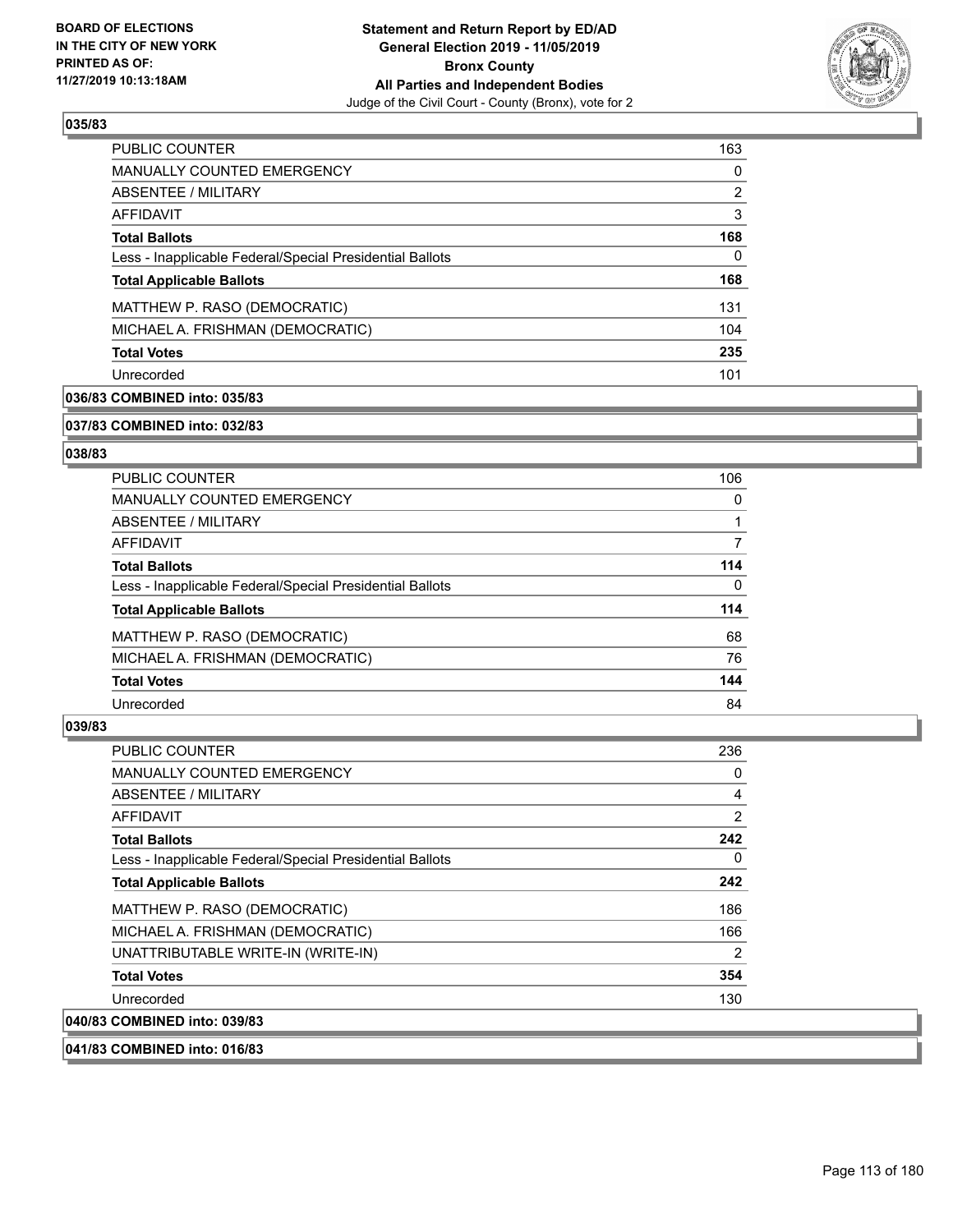

| PUBLIC COUNTER                                           | 201 |
|----------------------------------------------------------|-----|
| MANUALLY COUNTED EMERGENCY                               | 0   |
| ABSENTEE / MILITARY                                      | 3   |
| AFFIDAVIT                                                | 0   |
| <b>Total Ballots</b>                                     | 204 |
| Less - Inapplicable Federal/Special Presidential Ballots | 0   |
| <b>Total Applicable Ballots</b>                          | 204 |
| MATTHEW P. RASO (DEMOCRATIC)                             | 141 |
| MICHAEL A. FRISHMAN (DEMOCRATIC)                         | 138 |
| <b>Total Votes</b>                                       | 279 |
| Unrecorded                                               | 129 |

# **043/83 COMBINED into: 042/83**

### **044/83**

| PUBLIC COUNTER                                           | 218 |
|----------------------------------------------------------|-----|
| <b>MANUALLY COUNTED EMERGENCY</b>                        | 0   |
| ABSENTEE / MILITARY                                      | 4   |
| AFFIDAVIT                                                | 4   |
| <b>Total Ballots</b>                                     | 226 |
| Less - Inapplicable Federal/Special Presidential Ballots | 0   |
| <b>Total Applicable Ballots</b>                          | 226 |
| MATTHEW P. RASO (DEMOCRATIC)                             | 167 |
| MICHAEL A. FRISHMAN (DEMOCRATIC)                         | 159 |
| <b>Total Votes</b>                                       | 326 |
| Unrecorded                                               | 126 |
|                                                          |     |

| <b>PUBLIC COUNTER</b>                                    | 245      |
|----------------------------------------------------------|----------|
| MANUALLY COUNTED EMERGENCY                               | $\Omega$ |
| ABSENTEE / MILITARY                                      | 10       |
| AFFIDAVIT                                                | 8        |
| <b>Total Ballots</b>                                     | 263      |
| Less - Inapplicable Federal/Special Presidential Ballots | 0        |
| <b>Total Applicable Ballots</b>                          | 263      |
| MATTHEW P. RASO (DEMOCRATIC)                             | 174      |
| MICHAEL A. FRISHMAN (DEMOCRATIC)                         | 177      |
| <b>Total Votes</b>                                       | 351      |
| Unrecorded                                               | 175      |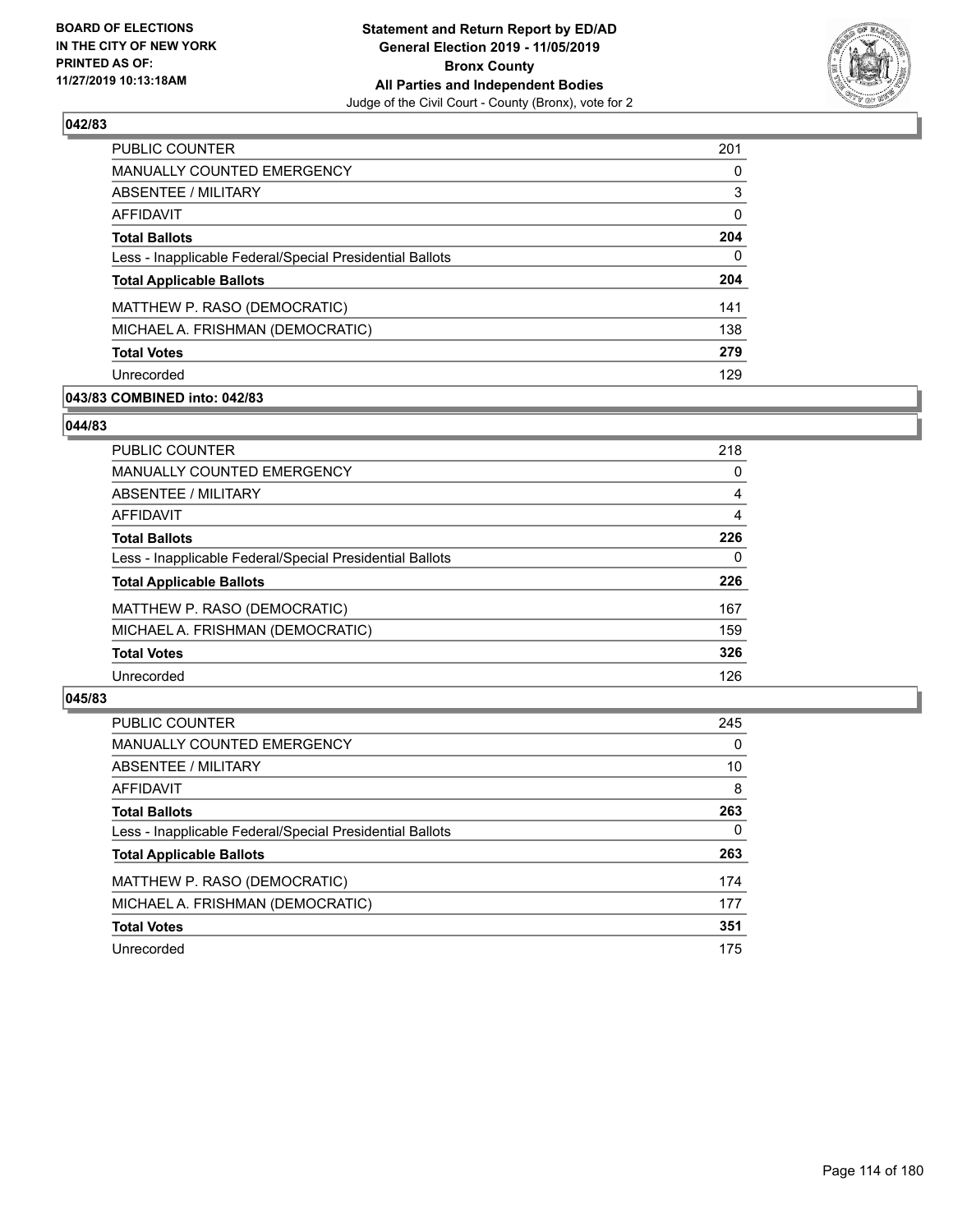

| PUBLIC COUNTER                                           | 162          |
|----------------------------------------------------------|--------------|
| <b>MANUALLY COUNTED EMERGENCY</b>                        | $\mathbf{0}$ |
| <b>ABSENTEE / MILITARY</b>                               | 7            |
| AFFIDAVIT                                                | $\mathbf{0}$ |
| <b>Total Ballots</b>                                     | 169          |
| Less - Inapplicable Federal/Special Presidential Ballots | $\mathbf{0}$ |
| <b>Total Applicable Ballots</b>                          | 169          |
| MATTHEW P. RASO (DEMOCRATIC)                             | 117          |
| MICHAEL A. FRISHMAN (DEMOCRATIC)                         | 115          |
| <b>Total Votes</b>                                       | 232          |
| Unrecorded                                               | 106          |

### **047/83**

| <b>PUBLIC COUNTER</b>                                    | 179 |
|----------------------------------------------------------|-----|
| <b>MANUALLY COUNTED EMERGENCY</b>                        | 0   |
| ABSENTEE / MILITARY                                      | 9   |
| AFFIDAVIT                                                | 2   |
| <b>Total Ballots</b>                                     | 190 |
| Less - Inapplicable Federal/Special Presidential Ballots | 0   |
| <b>Total Applicable Ballots</b>                          | 190 |
| MATTHEW P. RASO (DEMOCRATIC)                             | 145 |
| MICHAEL A. FRISHMAN (DEMOCRATIC)                         | 120 |
| UNATTRIBUTABLE WRITE-IN (WRITE-IN)                       |     |
| <b>Total Votes</b>                                       | 266 |
| Unrecorded                                               | 114 |
|                                                          |     |

# **048/83 COMBINED into: 047/83**

### **049/83 COMBINED into: 045/83**

| PUBLIC COUNTER                                           | 224 |
|----------------------------------------------------------|-----|
| <b>MANUALLY COUNTED EMERGENCY</b>                        | 0   |
| ABSENTEE / MILITARY                                      | 2   |
| AFFIDAVIT                                                | 1   |
| <b>Total Ballots</b>                                     | 227 |
| Less - Inapplicable Federal/Special Presidential Ballots | 0   |
| <b>Total Applicable Ballots</b>                          | 227 |
| MATTHEW P. RASO (DEMOCRATIC)                             | 154 |
| MICHAEL A. FRISHMAN (DEMOCRATIC)                         | 145 |
| JAMIL C. MC ARTHUR (WRITE-IN)                            |     |
| <b>Total Votes</b>                                       | 300 |
| Unrecorded                                               | 154 |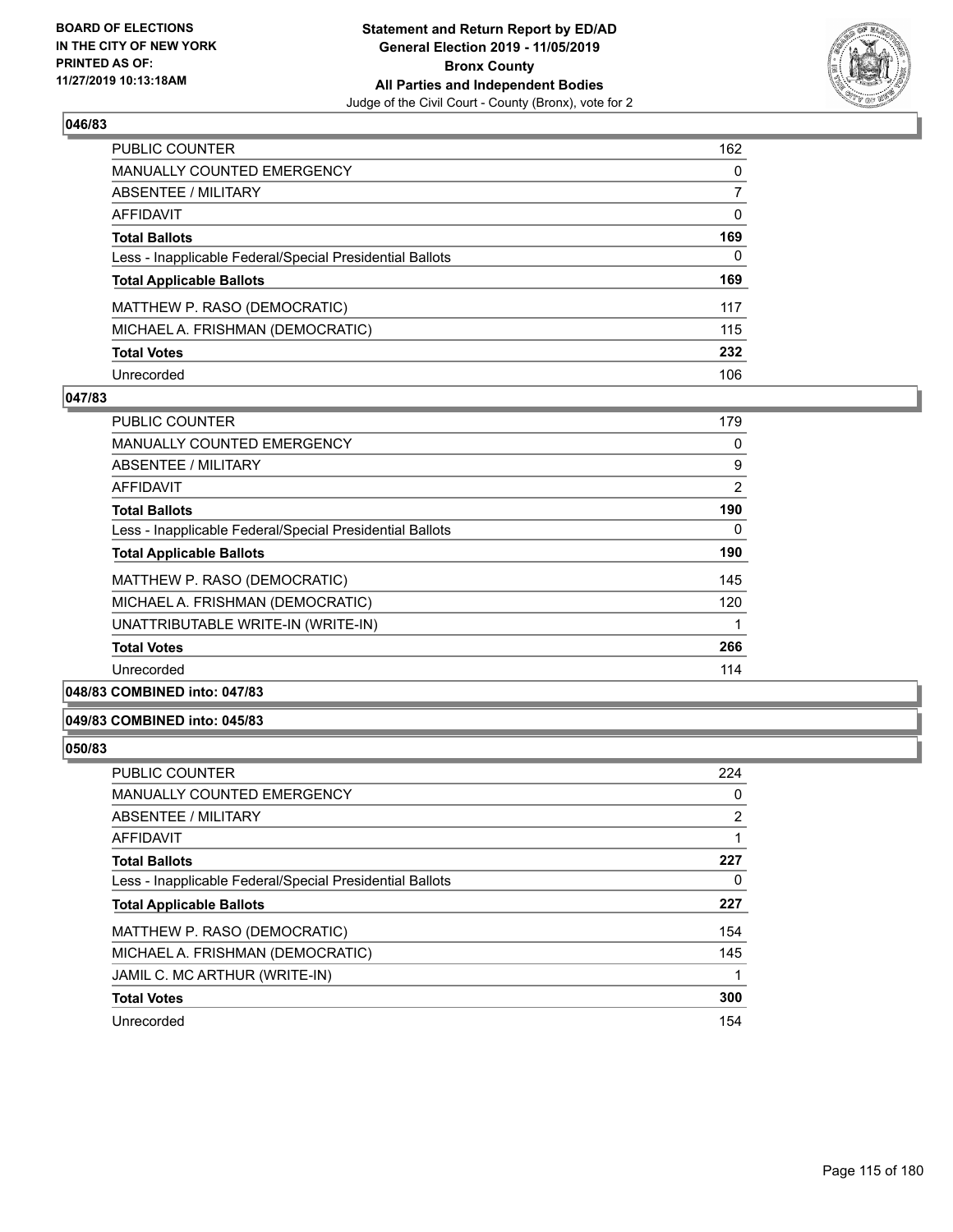

| <b>PUBLIC COUNTER</b>                                    | 131 |
|----------------------------------------------------------|-----|
| <b>MANUALLY COUNTED EMERGENCY</b>                        | 0   |
| ABSENTEE / MILITARY                                      |     |
| AFFIDAVIT                                                |     |
| <b>Total Ballots</b>                                     | 133 |
| Less - Inapplicable Federal/Special Presidential Ballots | 0   |
| <b>Total Applicable Ballots</b>                          | 133 |
| MATTHEW P. RASO (DEMOCRATIC)                             | 87  |
| MICHAEL A. FRISHMAN (DEMOCRATIC)                         | 78  |
| UNATTRIBUTABLE WRITE-IN (WRITE-IN)                       |     |
| <b>Total Votes</b>                                       | 166 |
| Unrecorded                                               | 100 |

**052/83 COMBINED into: 050/83**

# **053/83 COMBINED into: 044/83**

**054/83 COMBINED into: 019/81**

#### **055/83**

| 210 |
|-----|
| 0   |
| 10  |
| 3   |
| 223 |
| 0   |
| 223 |
| 175 |
| 171 |
| 346 |
| 100 |
|     |

### **056/83 COMBINED into: 055/83**

| <b>PUBLIC COUNTER</b>                                    | 263 |
|----------------------------------------------------------|-----|
| <b>MANUALLY COUNTED EMERGENCY</b>                        | 0   |
| ABSENTEE / MILITARY                                      | 10  |
| <b>AFFIDAVIT</b>                                         | 4   |
| <b>Total Ballots</b>                                     | 277 |
| Less - Inapplicable Federal/Special Presidential Ballots | 0   |
| <b>Total Applicable Ballots</b>                          | 277 |
| MATTHEW P. RASO (DEMOCRATIC)                             | 186 |
| MICHAEL A. FRISHMAN (DEMOCRATIC)                         | 188 |
| <b>HEATH M SHERMAN (WRITE-IN)</b>                        |     |
| <b>Total Votes</b>                                       | 375 |
| Unrecorded                                               | 179 |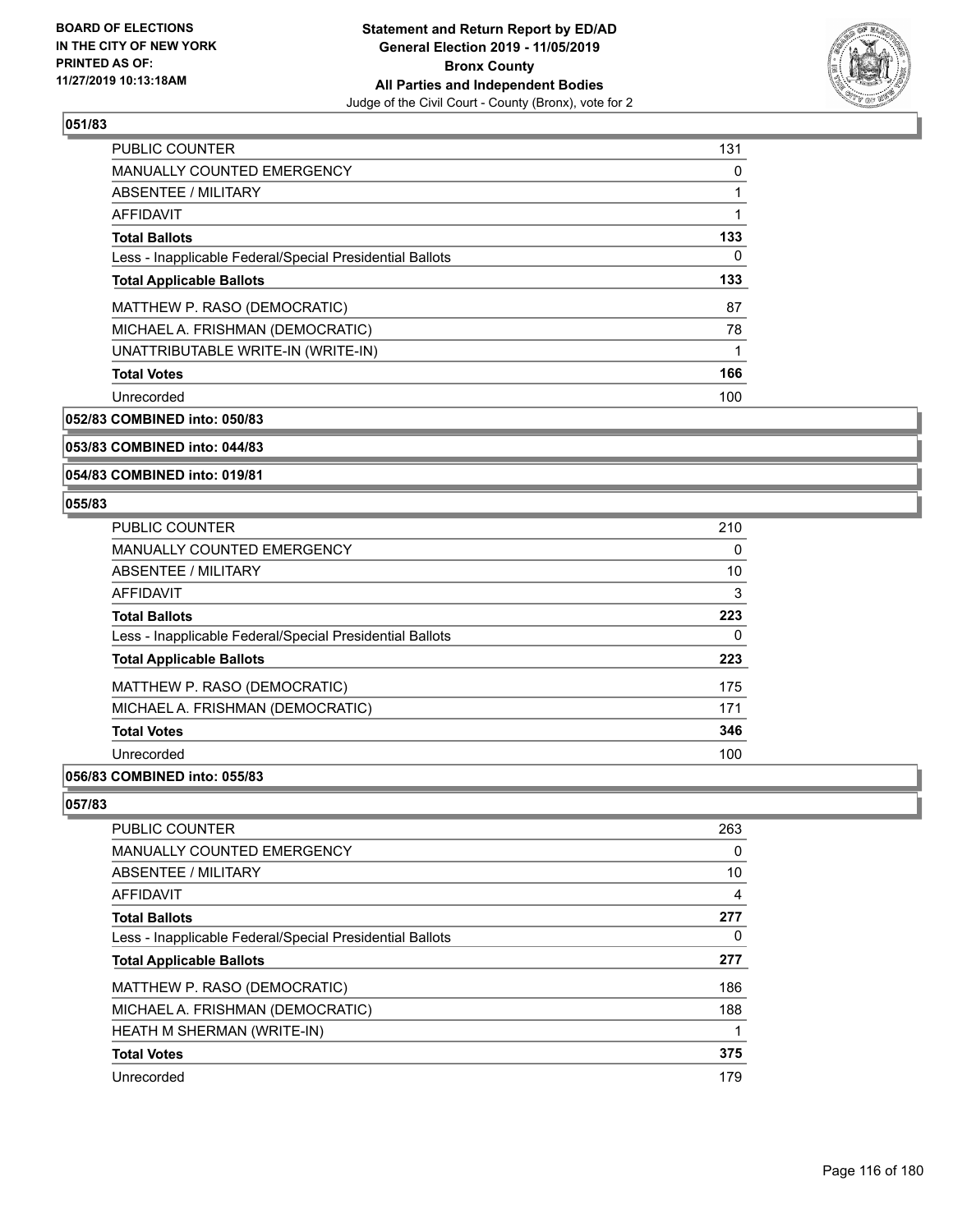

| PUBLIC COUNTER                                           | 173          |
|----------------------------------------------------------|--------------|
| <b>MANUALLY COUNTED EMERGENCY</b>                        | 0            |
| <b>ABSENTEE / MILITARY</b>                               | 3            |
| <b>AFFIDAVIT</b>                                         | $\Omega$     |
| <b>Total Ballots</b>                                     | 176          |
| Less - Inapplicable Federal/Special Presidential Ballots | $\mathbf{0}$ |
| <b>Total Applicable Ballots</b>                          | 176          |
| MATTHEW P. RASO (DEMOCRATIC)                             | 103          |
| MICHAEL A. FRISHMAN (DEMOCRATIC)                         | 81           |
| <b>Total Votes</b>                                       | 184          |
| Unrecorded                                               | 168          |

### **059/83**

| <b>PUBLIC COUNTER</b>                                    | 122            |
|----------------------------------------------------------|----------------|
| <b>MANUALLY COUNTED EMERGENCY</b>                        | 0              |
| ABSENTEE / MILITARY                                      | $\overline{2}$ |
| <b>AFFIDAVIT</b>                                         |                |
| <b>Total Ballots</b>                                     | 125            |
| Less - Inapplicable Federal/Special Presidential Ballots | 0              |
| <b>Total Applicable Ballots</b>                          | 125            |
| MATTHEW P. RASO (DEMOCRATIC)                             | 74             |
| MICHAEL A. FRISHMAN (DEMOCRATIC)                         | 63             |
| UNATTRIBUTABLE WRITE-IN (WRITE-IN)                       |                |
| <b>Total Votes</b>                                       | 138            |
| Unrecorded                                               | 112            |
|                                                          |                |

# **060/83 COMBINED into: 058/83**

### **061/83 COMBINED into: 057/83**

### **062/83 COMBINED into: 058/83**

| PUBLIC COUNTER                                           | 147 |
|----------------------------------------------------------|-----|
| <b>MANUALLY COUNTED EMERGENCY</b>                        | 0   |
| ABSENTEE / MILITARY                                      | 4   |
| AFFIDAVIT                                                | 2   |
| <b>Total Ballots</b>                                     | 153 |
| Less - Inapplicable Federal/Special Presidential Ballots | 0   |
| <b>Total Applicable Ballots</b>                          | 153 |
| MATTHEW P. RASO (DEMOCRATIC)                             | 96  |
| MICHAEL A. FRISHMAN (DEMOCRATIC)                         | 100 |
| <b>Total Votes</b>                                       | 196 |
| Unrecorded                                               | 110 |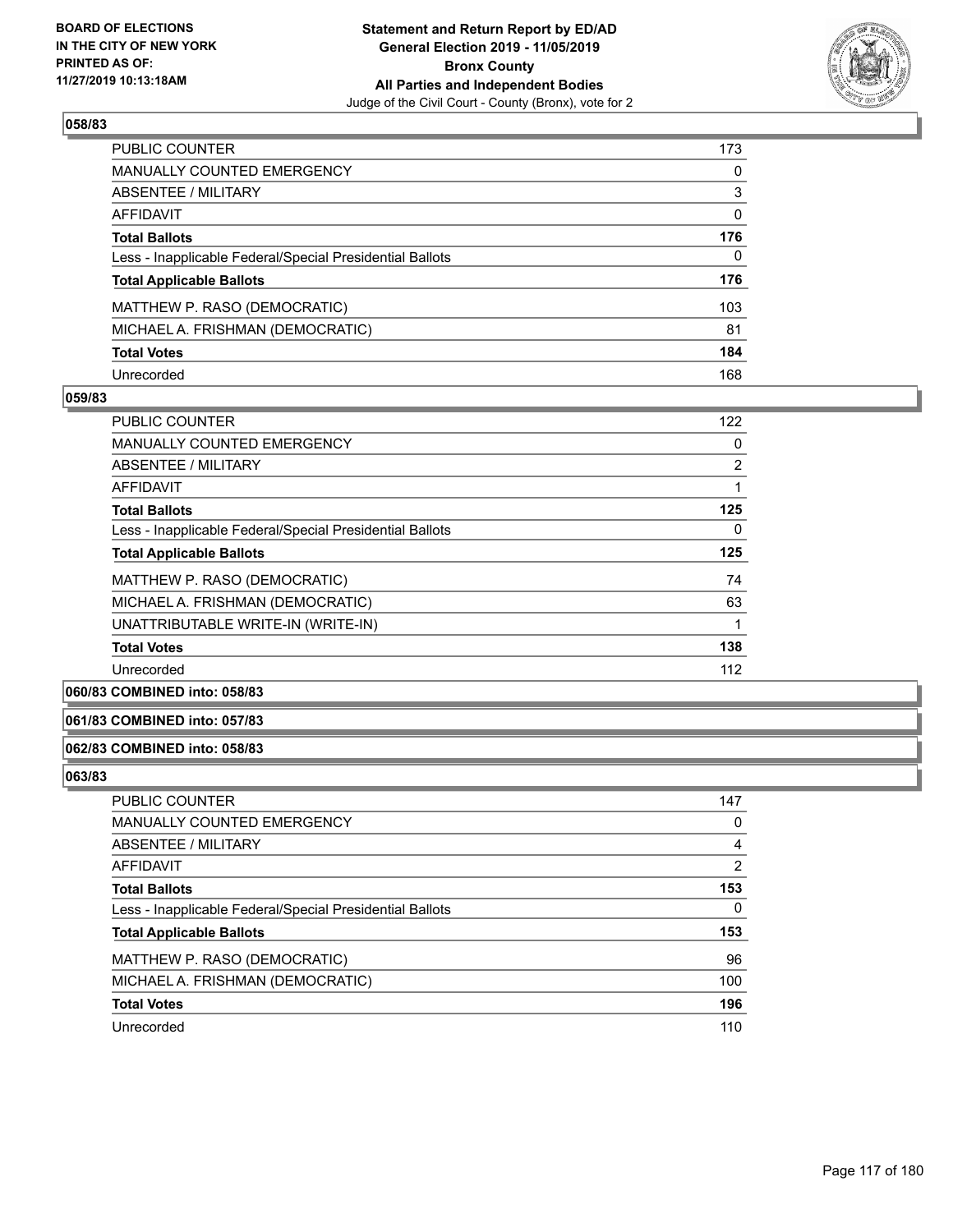

| PUBLIC COUNTER                                           | 240 |
|----------------------------------------------------------|-----|
| <b>MANUALLY COUNTED EMERGENCY</b>                        | 0   |
| ABSENTEE / MILITARY                                      | 10  |
| AFFIDAVIT                                                |     |
| <b>Total Ballots</b>                                     | 251 |
| Less - Inapplicable Federal/Special Presidential Ballots | 0   |
| <b>Total Applicable Ballots</b>                          | 251 |
| MATTHEW P. RASO (DEMOCRATIC)                             | 172 |
| MICHAEL A. FRISHMAN (DEMOCRATIC)                         | 172 |
| <b>Total Votes</b>                                       | 344 |
| Unrecorded                                               | 158 |

## **065/83 COMBINED into: 063/83**

#### **066/83**

| PUBLIC COUNTER                                           | 291 |
|----------------------------------------------------------|-----|
| <b>MANUALLY COUNTED EMERGENCY</b>                        | 0   |
| ABSENTEE / MILITARY                                      | 6   |
| AFFIDAVIT                                                | 0   |
| <b>Total Ballots</b>                                     | 297 |
| Less - Inapplicable Federal/Special Presidential Ballots | 0   |
| <b>Total Applicable Ballots</b>                          | 297 |
| MATTHEW P. RASO (DEMOCRATIC)                             | 226 |
| MICHAEL A. FRISHMAN (DEMOCRATIC)                         | 188 |
| CONFIDENCE NJOKUAUSTIN (WRITE-IN)                        |     |
| <b>Total Votes</b>                                       | 415 |
| Unrecorded                                               | 179 |

| <b>PUBLIC COUNTER</b>                                    | 199      |
|----------------------------------------------------------|----------|
| <b>MANUALLY COUNTED EMERGENCY</b>                        | 0        |
| ABSENTEE / MILITARY                                      | 3        |
| AFFIDAVIT                                                | 3        |
| <b>Total Ballots</b>                                     | 205      |
| Less - Inapplicable Federal/Special Presidential Ballots | $\Omega$ |
| <b>Total Applicable Ballots</b>                          | 205      |
| MATTHEW P. RASO (DEMOCRATIC)                             | 133      |
| MICHAEL A. FRISHMAN (DEMOCRATIC)                         | 128      |
| JAMES GILMAR (WRITE-IN)                                  |          |
| UNATTRIBUTABLE WRITE-IN (WRITE-IN)                       | 1        |
| <b>Total Votes</b>                                       | 263      |
| Unrecorded                                               | 147      |
| 068/83 COMBINED into: 067/83                             |          |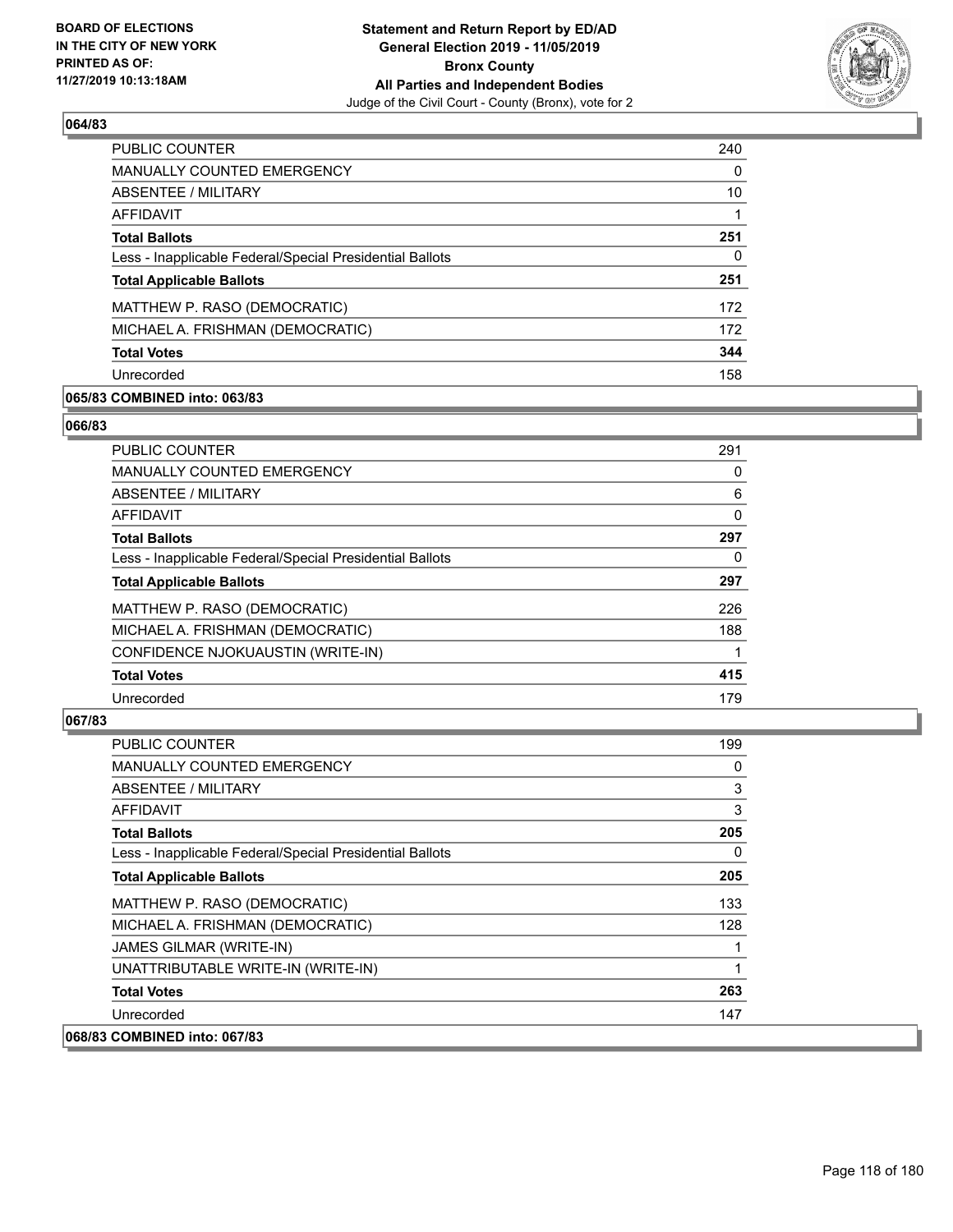

| <b>PUBLIC COUNTER</b>                                    | 235            |
|----------------------------------------------------------|----------------|
| <b>MANUALLY COUNTED EMERGENCY</b>                        | $\Omega$       |
| ABSENTEE / MILITARY                                      | $\overline{2}$ |
| AFFIDAVIT                                                |                |
| <b>Total Ballots</b>                                     | 238            |
| Less - Inapplicable Federal/Special Presidential Ballots | 0              |
| <b>Total Applicable Ballots</b>                          | 238            |
| MATTHEW P. RASO (DEMOCRATIC)                             | 171            |
| MICHAEL A. FRISHMAN (DEMOCRATIC)                         | 161            |
| FELICIA CRISPINO (WRITE-IN)                              |                |
| <b>Total Votes</b>                                       | 333            |
| Unrecorded                                               | 143            |

### **070/83**

| <b>PUBLIC COUNTER</b>                                    | 175      |
|----------------------------------------------------------|----------|
| <b>MANUALLY COUNTED EMERGENCY</b>                        | 0        |
| ABSENTEE / MILITARY                                      | 5        |
| <b>AFFIDAVIT</b>                                         | 2        |
| <b>Total Ballots</b>                                     | 182      |
| Less - Inapplicable Federal/Special Presidential Ballots | $\Omega$ |
| <b>Total Applicable Ballots</b>                          | 182      |
| MATTHEW P. RASO (DEMOCRATIC)                             | 126      |
| MICHAEL A. FRISHMAN (DEMOCRATIC)                         | 131      |
| <b>Total Votes</b>                                       | 257      |
| Unrecorded                                               | 107      |
|                                                          |          |

# **071/83 COMBINED into: 066/83**

| PUBLIC COUNTER                                           | 220 |
|----------------------------------------------------------|-----|
| <b>MANUALLY COUNTED EMERGENCY</b>                        | 0   |
| ABSENTEE / MILITARY                                      |     |
| AFFIDAVIT                                                |     |
| <b>Total Ballots</b>                                     | 222 |
| Less - Inapplicable Federal/Special Presidential Ballots | 0   |
| <b>Total Applicable Ballots</b>                          | 222 |
| MATTHEW P. RASO (DEMOCRATIC)                             | 154 |
| MICHAEL A. FRISHMAN (DEMOCRATIC)                         | 149 |
| UNATTRIBUTABLE WRITE-IN (WRITE-IN)                       |     |
| <b>Total Votes</b>                                       | 304 |
| Unrecorded                                               | 140 |
| 073/83 COMBINED into: 072/83                             |     |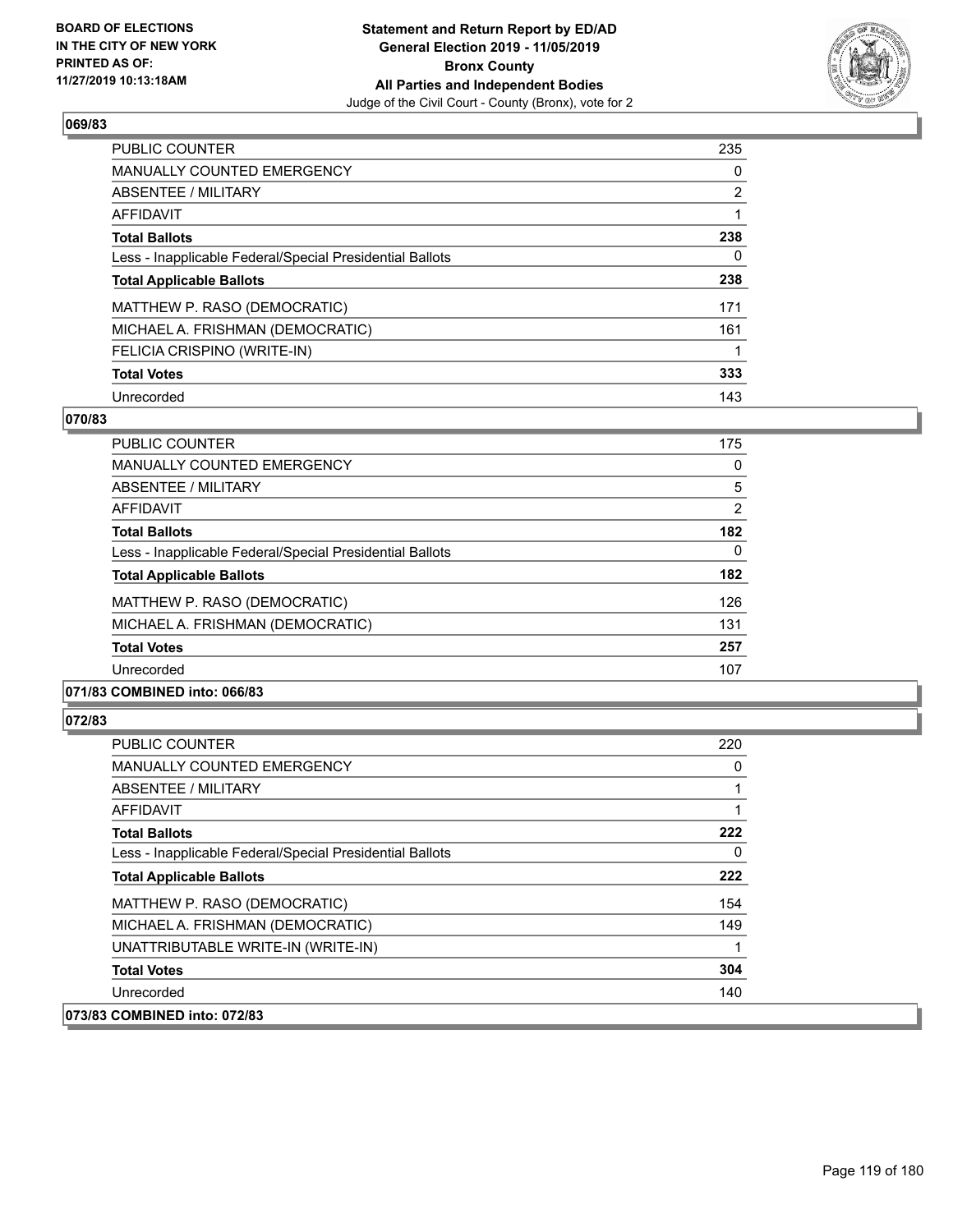

| <b>PUBLIC COUNTER</b>                                    | 293      |
|----------------------------------------------------------|----------|
| <b>MANUALLY COUNTED EMERGENCY</b>                        | 0        |
| ABSENTEE / MILITARY                                      | 6        |
| AFFIDAVIT                                                | 5        |
| <b>Total Ballots</b>                                     | 304      |
| Less - Inapplicable Federal/Special Presidential Ballots | $\Omega$ |
| <b>Total Applicable Ballots</b>                          | 304      |
| MATTHEW P. RASO (DEMOCRATIC)                             | 190      |
| MICHAEL A. FRISHMAN (DEMOCRATIC)                         | 196      |
| UNATTRIBUTABLE WRITE-IN (WRITE-IN)                       |          |
| <b>Total Votes</b>                                       | 387      |
| Unrecorded                                               | 221      |

**075/83 COMBINED into: 064/83**

### **076/83 COMBINED into: 074/83**

#### **077/83**

| <b>PUBLIC COUNTER</b>                                    | 282      |
|----------------------------------------------------------|----------|
| <b>MANUALLY COUNTED EMERGENCY</b>                        | $\Omega$ |
| ABSENTEE / MILITARY                                      | 9        |
| AFFIDAVIT                                                | 3        |
| <b>Total Ballots</b>                                     | 294      |
| Less - Inapplicable Federal/Special Presidential Ballots | $\Omega$ |
| <b>Total Applicable Ballots</b>                          | 294      |
| MATTHEW P. RASO (DEMOCRATIC)                             | 212      |
| MICHAEL A. FRISHMAN (DEMOCRATIC)                         | 213      |
| <b>Total Votes</b>                                       | 425      |
| Unrecorded                                               | 163      |

| PUBLIC COUNTER                                           | 197 |
|----------------------------------------------------------|-----|
| MANUALLY COUNTED EMERGENCY                               | 0   |
| ABSENTEE / MILITARY                                      | 6   |
| AFFIDAVIT                                                | 4   |
| <b>Total Ballots</b>                                     | 207 |
| Less - Inapplicable Federal/Special Presidential Ballots | 0   |
| <b>Total Applicable Ballots</b>                          | 207 |
| MATTHEW P. RASO (DEMOCRATIC)                             | 158 |
| MICHAEL A. FRISHMAN (DEMOCRATIC)                         | 138 |
| <b>Total Votes</b>                                       | 296 |
| Unrecorded                                               | 118 |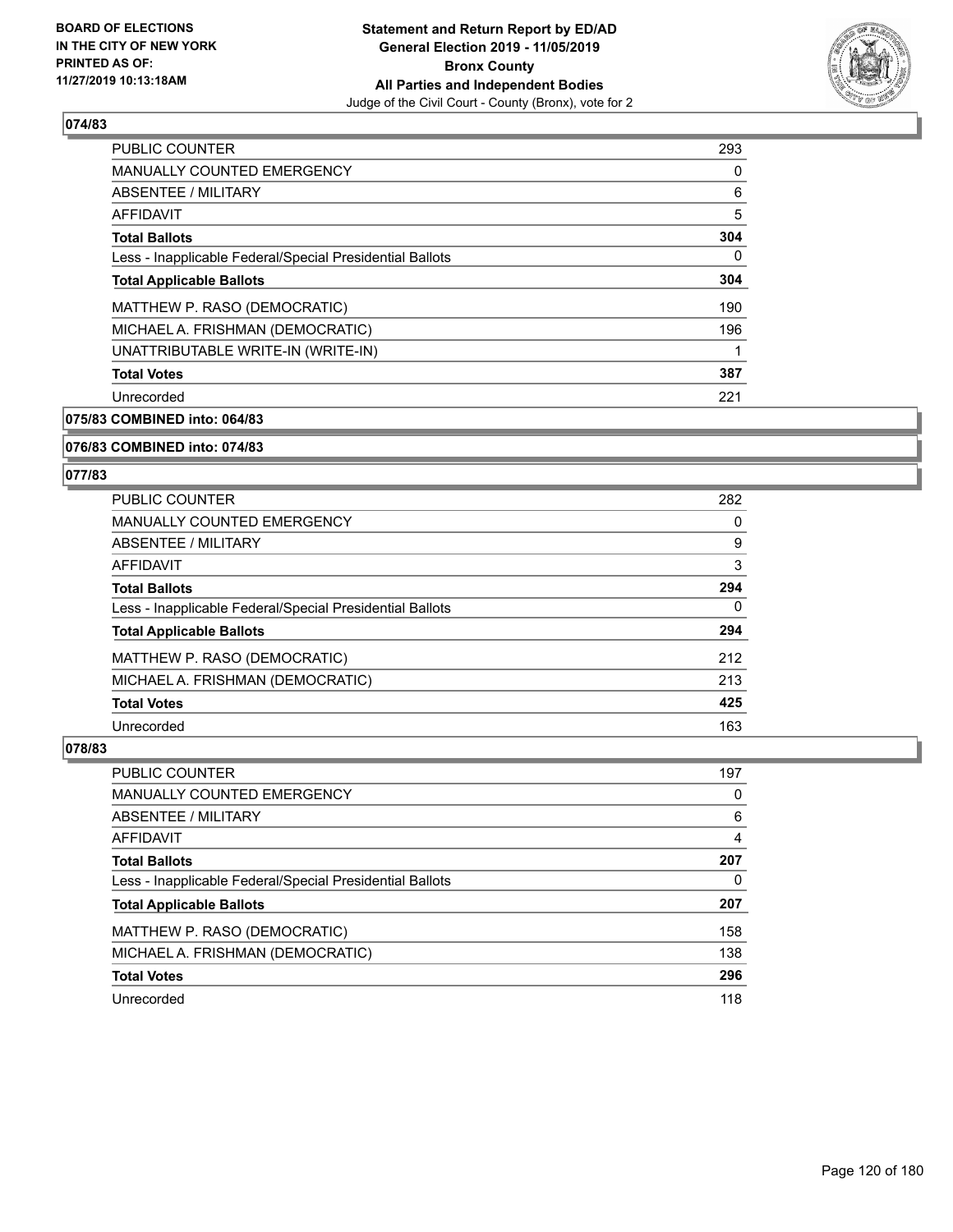

| <b>PUBLIC COUNTER</b>                                    | 160 |
|----------------------------------------------------------|-----|
| <b>MANUALLY COUNTED EMERGENCY</b>                        | 0   |
| ABSENTEE / MILITARY                                      | 3   |
| AFFIDAVIT                                                | 0   |
| <b>Total Ballots</b>                                     | 163 |
| Less - Inapplicable Federal/Special Presidential Ballots | 0   |
| <b>Total Applicable Ballots</b>                          | 163 |
| MATTHEW P. RASO (DEMOCRATIC)                             | 114 |
| MICHAEL A. FRISHMAN (DEMOCRATIC)                         | 107 |
| <b>Total Votes</b>                                       | 221 |
| Unrecorded                                               | 105 |

# **080/83 COMBINED into: 078/83**

#### **081/83 COMBINED into: 077/83**

### **082/83**

| <b>PUBLIC COUNTER</b>                                    | 222 |
|----------------------------------------------------------|-----|
| <b>MANUALLY COUNTED EMERGENCY</b>                        | 0   |
| ABSENTEE / MILITARY                                      | 4   |
| AFFIDAVIT                                                | 2   |
| <b>Total Ballots</b>                                     | 228 |
| Less - Inapplicable Federal/Special Presidential Ballots | 0   |
| <b>Total Applicable Ballots</b>                          | 228 |
| MATTHEW P. RASO (DEMOCRATIC)                             | 167 |
| MICHAEL A. FRISHMAN (DEMOCRATIC)                         | 159 |
| <b>Total Votes</b>                                       | 326 |
| Unrecorded                                               | 130 |

### **083/83 COMBINED into: 082/83**

### **084/83**

| <b>PUBLIC COUNTER</b>                                    | 28       |
|----------------------------------------------------------|----------|
| MANUALLY COUNTED EMERGENCY                               | 0        |
| ABSENTEE / MILITARY                                      | 0        |
| AFFIDAVIT                                                | 0        |
| <b>Total Ballots</b>                                     | 28       |
| Less - Inapplicable Federal/Special Presidential Ballots | $\Omega$ |
| <b>Total Applicable Ballots</b>                          | 28       |
| MATTHEW P. RASO (DEMOCRATIC)                             | 22       |
| MICHAEL A. FRISHMAN (DEMOCRATIC)                         | 11       |
| <b>Total Votes</b>                                       | 33       |
| Unrecorded                                               | 23       |

**085/83 COMBINED into: 025/83**

**086/83 COMBINED into: 025/83**

**087/83 COMBINED into: 067/83**

**088/83 COMBINED into: 067/83**

**089/83 COMBINED into: 028/83**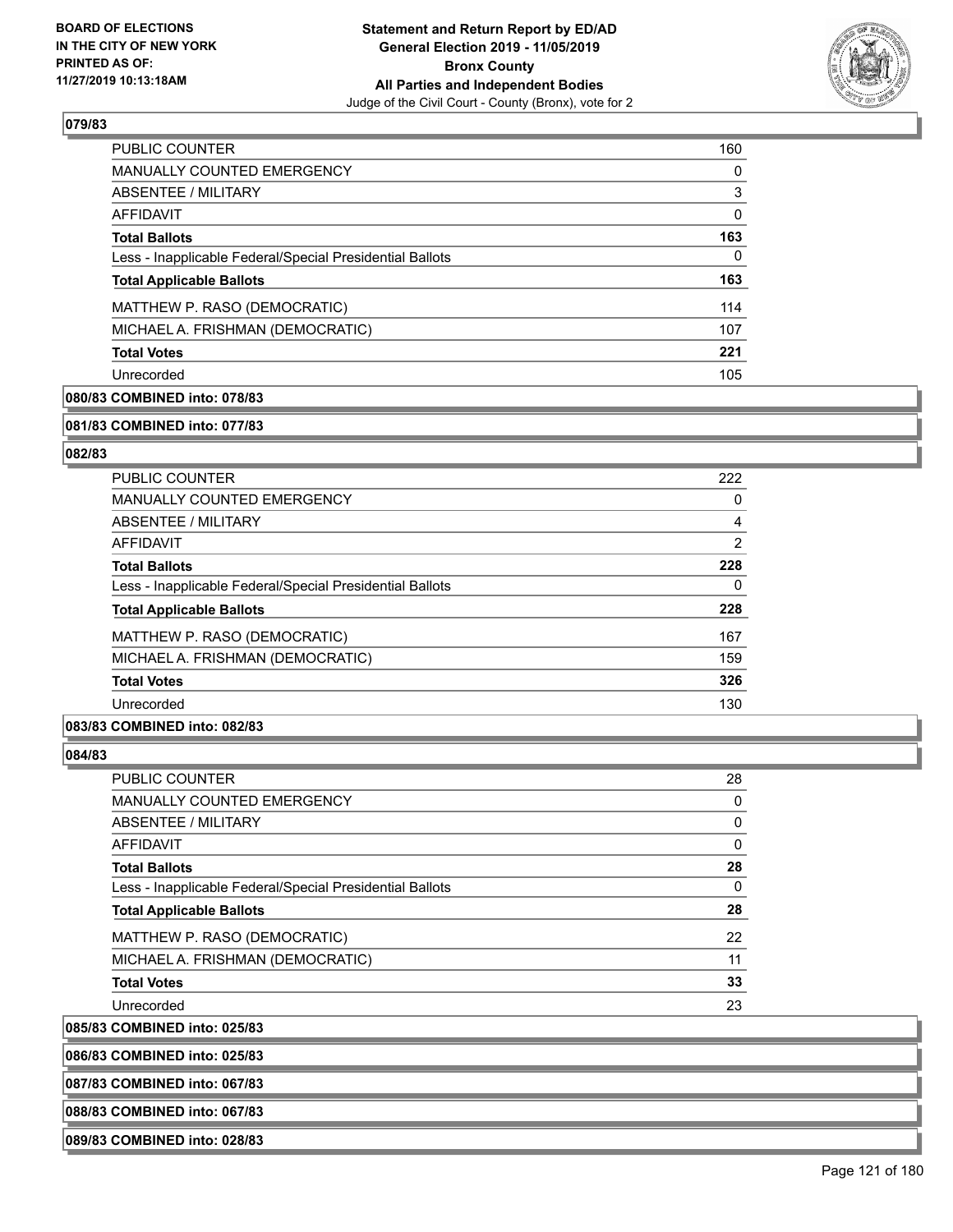

| PUBLIC COUNTER                                           | 73           |
|----------------------------------------------------------|--------------|
| <b>MANUALLY COUNTED EMERGENCY</b>                        | $\mathbf{0}$ |
| <b>ABSENTEE / MILITARY</b>                               |              |
| <b>AFFIDAVIT</b>                                         | 2            |
| <b>Total Ballots</b>                                     | 76           |
| Less - Inapplicable Federal/Special Presidential Ballots | $\mathbf{0}$ |
| <b>Total Applicable Ballots</b>                          | 76           |
| MATTHEW P. RASO (DEMOCRATIC)                             | 51           |
| MICHAEL A. FRISHMAN (DEMOCRATIC)                         | 42           |
| <b>Total Votes</b>                                       | 93           |
| Unrecorded                                               | 59           |

### **002/84**

| <b>PUBLIC COUNTER</b>                                    | 198            |
|----------------------------------------------------------|----------------|
| <b>MANUALLY COUNTED EMERGENCY</b>                        | 0              |
| ABSENTEE / MILITARY                                      | $\overline{2}$ |
| AFFIDAVIT                                                | $\Omega$       |
| <b>Total Ballots</b>                                     | 200            |
| Less - Inapplicable Federal/Special Presidential Ballots | $\Omega$       |
| <b>Total Applicable Ballots</b>                          | 200            |
| MATTHEW P. RASO (DEMOCRATIC)                             | 133            |
| MICHAEL A. FRISHMAN (DEMOCRATIC)                         | 137            |
| UNATTRIBUTABLE WRITE-IN (WRITE-IN)                       |                |
| <b>Total Votes</b>                                       | 271            |
| Unrecorded                                               | 129            |

| <b>PUBLIC COUNTER</b>                                    | 96       |
|----------------------------------------------------------|----------|
| <b>MANUALLY COUNTED EMERGENCY</b>                        | 0        |
| ABSENTEE / MILITARY                                      |          |
| AFFIDAVIT                                                | $\Omega$ |
| <b>Total Ballots</b>                                     | 97       |
| Less - Inapplicable Federal/Special Presidential Ballots | 0        |
| <b>Total Applicable Ballots</b>                          | 97       |
| MATTHEW P. RASO (DEMOCRATIC)                             | 72       |
| MICHAEL A. FRISHMAN (DEMOCRATIC)                         | 67       |
| UNATTRIBUTABLE WRITE-IN (WRITE-IN)                       | 2        |
| <b>Total Votes</b>                                       | 141      |
| Unrecorded                                               | 53       |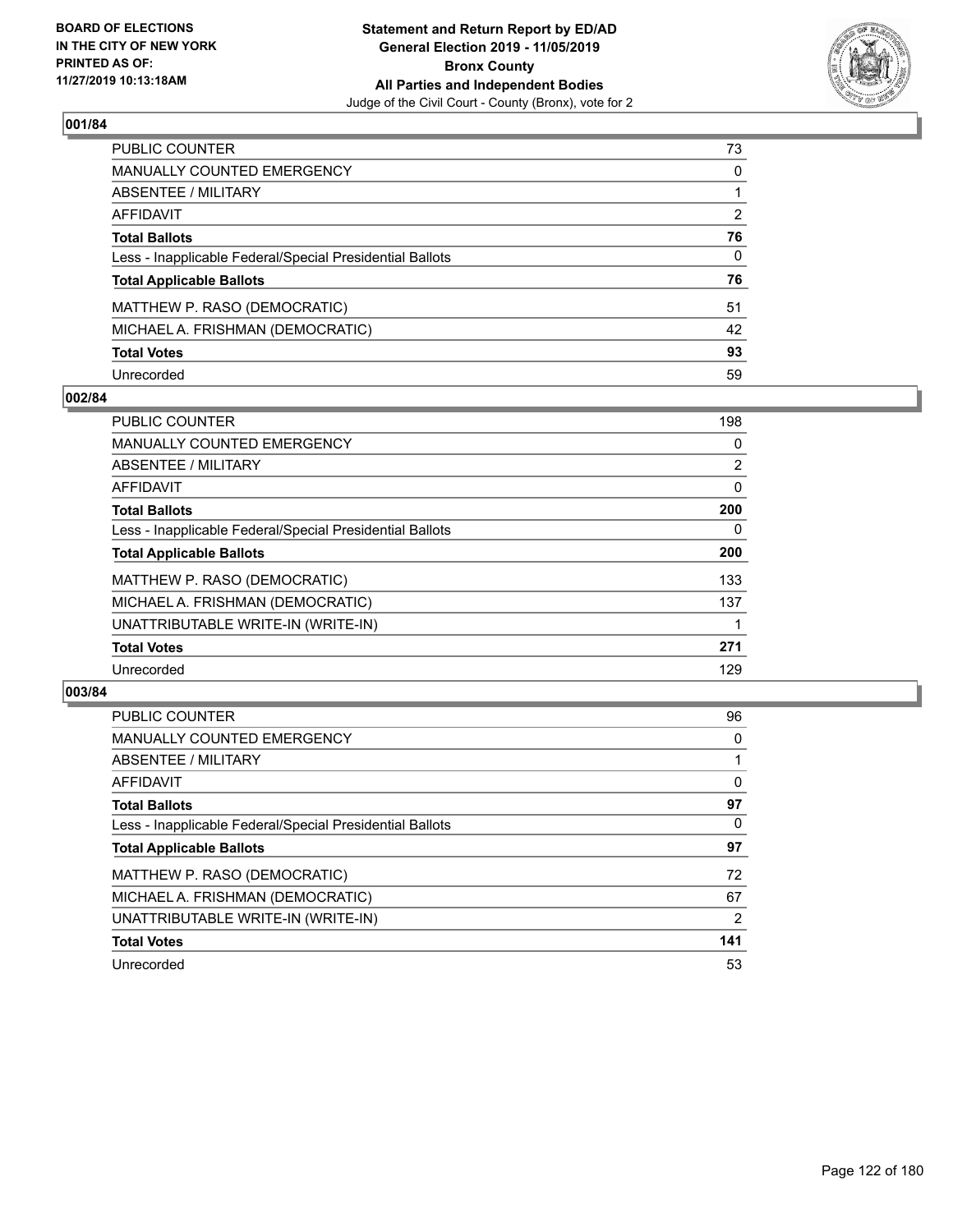

| <b>PUBLIC COUNTER</b>                                    | 173 |
|----------------------------------------------------------|-----|
| <b>MANUALLY COUNTED EMERGENCY</b>                        | 0   |
| ABSENTEE / MILITARY                                      | 0   |
| AFFIDAVIT                                                |     |
| <b>Total Ballots</b>                                     | 174 |
| Less - Inapplicable Federal/Special Presidential Ballots | 0   |
| <b>Total Applicable Ballots</b>                          | 174 |
| MATTHEW P. RASO (DEMOCRATIC)                             | 118 |
| MICHAEL A. FRISHMAN (DEMOCRATIC)                         | 113 |
| <b>Total Votes</b>                                       | 231 |
| Unrecorded                                               | 117 |

## **005/84 COMBINED into: 004/84**

### **006/84**

| PUBLIC COUNTER                                           | 219      |
|----------------------------------------------------------|----------|
| <b>MANUALLY COUNTED EMERGENCY</b>                        | 0        |
| <b>ABSENTEE / MILITARY</b>                               |          |
| <b>AFFIDAVIT</b>                                         | $\Omega$ |
| <b>Total Ballots</b>                                     | 220      |
| Less - Inapplicable Federal/Special Presidential Ballots | $\Omega$ |
| <b>Total Applicable Ballots</b>                          | 220      |
| MATTHEW P. RASO (DEMOCRATIC)                             | 148      |
| MICHAEL A. FRISHMAN (DEMOCRATIC)                         | 126      |
| <b>Total Votes</b>                                       | 274      |
| Unrecorded                                               | 166      |
|                                                          |          |

# **007/84**

| <b>PUBLIC COUNTER</b>                                    | 118 |
|----------------------------------------------------------|-----|
| <b>MANUALLY COUNTED EMERGENCY</b>                        | 0   |
| ABSENTEE / MILITARY                                      | 3   |
| AFFIDAVIT                                                |     |
| <b>Total Ballots</b>                                     | 122 |
| Less - Inapplicable Federal/Special Presidential Ballots | 0   |
| <b>Total Applicable Ballots</b>                          | 122 |
| MATTHEW P. RASO (DEMOCRATIC)                             | 81  |
| MICHAEL A. FRISHMAN (DEMOCRATIC)                         | 80  |
| <b>Total Votes</b>                                       | 161 |
| Unrecorded                                               | 83  |
| 008/84 COMBINED into: 048/77                             |     |

**009/84 COMBINED into: 061/77**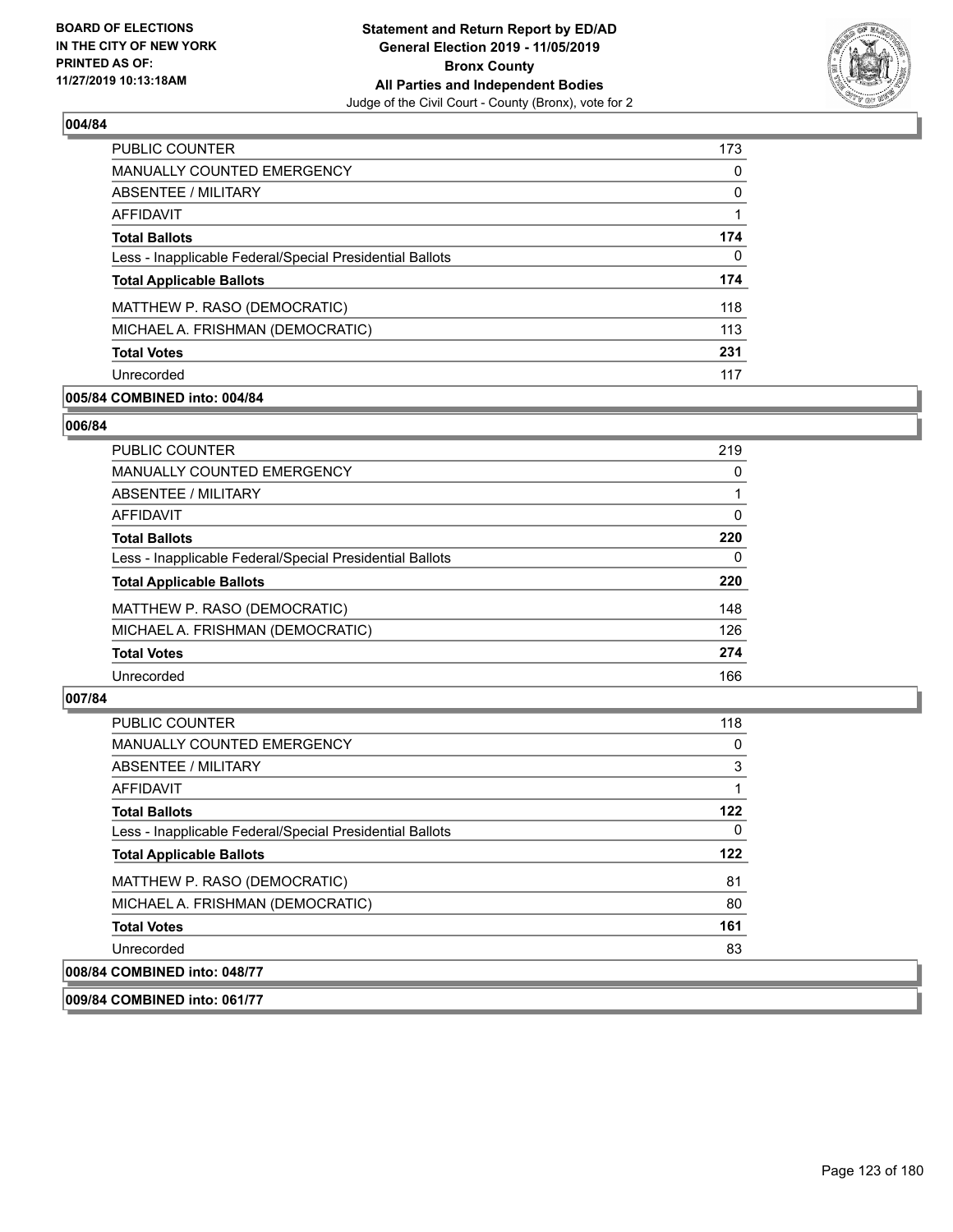

| <b>PUBLIC COUNTER</b>                                    | 242            |
|----------------------------------------------------------|----------------|
| <b>MANUALLY COUNTED EMERGENCY</b>                        | 0              |
| ABSENTEE / MILITARY                                      | 6              |
| <b>AFFIDAVIT</b>                                         | $\overline{2}$ |
| <b>Total Ballots</b>                                     | 250            |
| Less - Inapplicable Federal/Special Presidential Ballots | 0              |
| <b>Total Applicable Ballots</b>                          | 250            |
| MATTHEW P. RASO (DEMOCRATIC)                             | 186            |
| MICHAEL A. FRISHMAN (DEMOCRATIC)                         | 143            |
| MIKE BLOOMBERG (WRITE-IN)                                |                |
| UNATTRIBUTABLE WRITE-IN (WRITE-IN)                       |                |
| <b>Total Votes</b>                                       | 331            |
| Unrecorded                                               | 169            |

# **011/84**

| <b>PUBLIC COUNTER</b>                                    | 164 |
|----------------------------------------------------------|-----|
| <b>MANUALLY COUNTED EMERGENCY</b>                        | 0   |
| ABSENTEE / MILITARY                                      | 3   |
| AFFIDAVIT                                                | 1   |
| <b>Total Ballots</b>                                     | 168 |
| Less - Inapplicable Federal/Special Presidential Ballots | 0   |
| <b>Total Applicable Ballots</b>                          | 168 |
| MATTHEW P. RASO (DEMOCRATIC)                             | 97  |
| MICHAEL A. FRISHMAN (DEMOCRATIC)                         | 93  |
| MELISSA MARK VIVERITO (WRITE-IN)                         |     |
| UNATTRIBUTABLE WRITE-IN (WRITE-IN)                       | 1   |
| <b>Total Votes</b>                                       | 192 |
| Unrecorded                                               | 144 |
|                                                          |     |

# **012/84 COMBINED into: 005/77**

| PUBLIC COUNTER                                           | 83           |
|----------------------------------------------------------|--------------|
| MANUALLY COUNTED EMERGENCY                               | $\Omega$     |
| ABSENTEE / MILITARY                                      | 35           |
| AFFIDAVIT                                                | $\Omega$     |
| <b>Total Ballots</b>                                     | 118          |
| Less - Inapplicable Federal/Special Presidential Ballots | $\mathbf{0}$ |
| <b>Total Applicable Ballots</b>                          | 118          |
| MATTHEW P. RASO (DEMOCRATIC)                             | 64           |
| MICHAEL A. FRISHMAN (DEMOCRATIC)                         | 76           |
| SHERRI FLUDD (WRITE-IN)                                  |              |
| UNATTRIBUTABLE WRITE-IN (WRITE-IN)                       |              |
| <b>Total Votes</b>                                       | 142          |
| Unrecorded                                               | 94           |
| 014/84 COMBINED into: 010/84                             |              |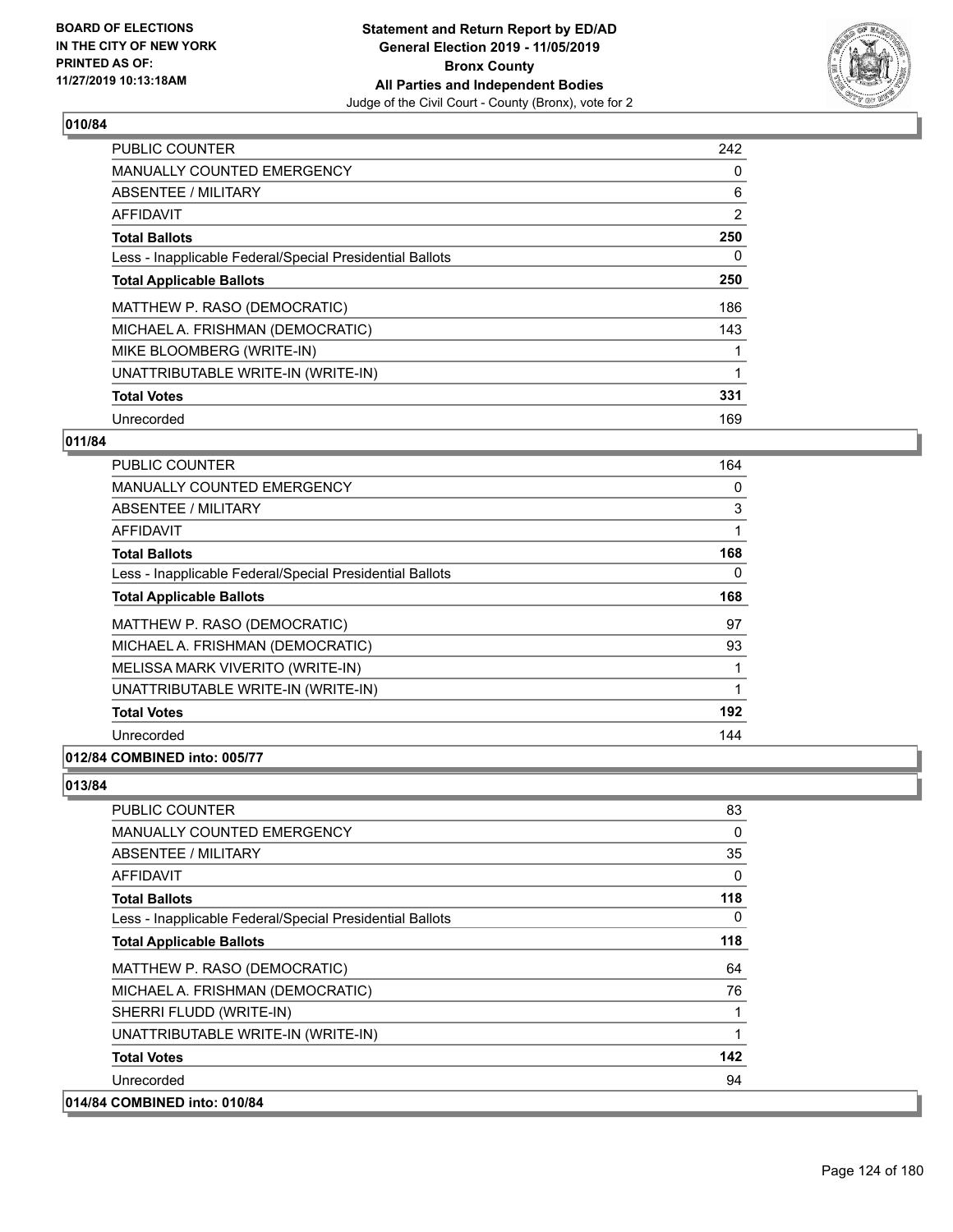

| <b>PUBLIC COUNTER</b>                                    | 257 |
|----------------------------------------------------------|-----|
| <b>MANUALLY COUNTED EMERGENCY</b>                        | 0   |
| ABSENTEE / MILITARY                                      | 5   |
| AFFIDAVIT                                                | 2   |
| <b>Total Ballots</b>                                     | 264 |
| Less - Inapplicable Federal/Special Presidential Ballots | 0   |
| <b>Total Applicable Ballots</b>                          | 264 |
| MATTHEW P. RASO (DEMOCRATIC)                             | 183 |
| MICHAEL A. FRISHMAN (DEMOCRATIC)                         | 165 |
| <b>Total Votes</b>                                       | 348 |
| Unrecorded                                               | 180 |

# **016/84 COMBINED into: 066/77**

#### **017/84 COMBINED into: 066/77**

## **018/84**

| <b>PUBLIC COUNTER</b>                                    | 155            |
|----------------------------------------------------------|----------------|
| <b>MANUALLY COUNTED EMERGENCY</b>                        | 0              |
| ABSENTEE / MILITARY                                      | $\overline{2}$ |
| AFFIDAVIT                                                | 4              |
| <b>Total Ballots</b>                                     | 161            |
| Less - Inapplicable Federal/Special Presidential Ballots | $\Omega$       |
| <b>Total Applicable Ballots</b>                          | 161            |
| MATTHEW P. RASO (DEMOCRATIC)                             | 110            |
| MICHAEL A. FRISHMAN (DEMOCRATIC)                         | 102            |
| <b>Total Votes</b>                                       | 212            |
| Unrecorded                                               | 110            |

### **019/84**

| <b>PUBLIC COUNTER</b>                                    | 243          |
|----------------------------------------------------------|--------------|
| <b>MANUALLY COUNTED EMERGENCY</b>                        | 0            |
| <b>ABSENTEE / MILITARY</b>                               | 6            |
| AFFIDAVIT                                                | 5            |
| <b>Total Ballots</b>                                     | 254          |
| Less - Inapplicable Federal/Special Presidential Ballots | $\mathbf{0}$ |
| <b>Total Applicable Ballots</b>                          | 254          |
| MATTHEW P. RASO (DEMOCRATIC)                             | 183          |
| MICHAEL A. FRISHMAN (DEMOCRATIC)                         | 169          |
| AMY STARECHESKI (WRITE-IN)                               |              |
| <b>CORRINE KOHUT (WRITE-IN)</b>                          |              |
| IVY ANDINO (WRITE-IN)                                    | 1            |
| MELISSA BARKER (WRITE-IN)                                | 1            |
| UNATTRIBUTABLE WRITE-IN (WRITE-IN)                       |              |
| <b>Total Votes</b>                                       | 357          |
| Unrecorded                                               | 151          |
| 020/84 COMBINED into: 019/84                             |              |

### **021/84 COMBINED into: 023/84**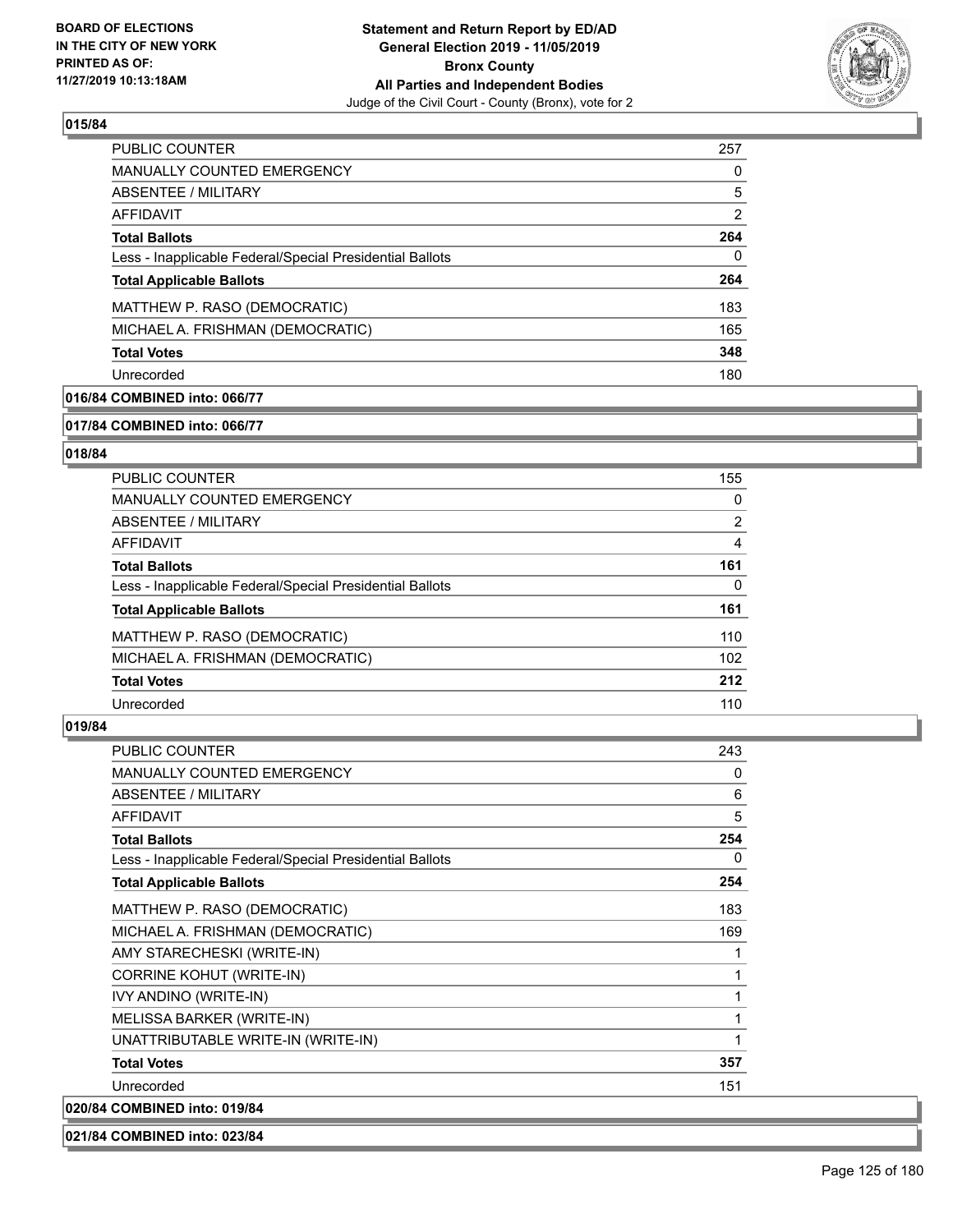

#### **022/84 COMBINED into: 064/84**

| PUBLIC COUNTER                                           | 196      |
|----------------------------------------------------------|----------|
| <b>MANUALLY COUNTED EMERGENCY</b>                        | 0        |
| ABSENTEE / MILITARY                                      |          |
| AFFIDAVIT                                                | 4        |
| <b>Total Ballots</b>                                     | 201      |
| Less - Inapplicable Federal/Special Presidential Ballots | $\Omega$ |
| <b>Total Applicable Ballots</b>                          | 201      |
| MATTHEW P. RASO (DEMOCRATIC)                             | 133      |
| MICHAEL A. FRISHMAN (DEMOCRATIC)                         | 125      |
| SOPHIE WHITE (WRITE-IN)                                  |          |
| UNATTRIBUTABLE WRITE-IN (WRITE-IN)                       | 4        |
| <b>Total Votes</b>                                       | 263      |
| Unrecorded                                               | 139      |

#### **024/84**

| <b>PUBLIC COUNTER</b>                                    | 212            |
|----------------------------------------------------------|----------------|
| <b>MANUALLY COUNTED EMERGENCY</b>                        | 0              |
| ABSENTEE / MILITARY                                      | $\overline{2}$ |
| AFFIDAVIT                                                | 2              |
| <b>Total Ballots</b>                                     | 216            |
| Less - Inapplicable Federal/Special Presidential Ballots | 0              |
| <b>Total Applicable Ballots</b>                          | 216            |
| MATTHEW P. RASO (DEMOCRATIC)                             | 140            |
| MICHAEL A. FRISHMAN (DEMOCRATIC)                         | 115            |
| <b>CORRINE KOHUT (WRITE-IN)</b>                          |                |
| SOPHIE WHITE (WRITE-IN)                                  |                |
| <b>Total Votes</b>                                       | 257            |
| Unrecorded                                               | 175            |
| A                                                        |                |

# **025/84 COMBINED into: 024/84**

#### **026/84 COMBINED into: 023/84**

| <b>PUBLIC COUNTER</b>                                    | 199            |
|----------------------------------------------------------|----------------|
| <b>MANUALLY COUNTED EMERGENCY</b>                        | 0              |
| ABSENTEE / MILITARY                                      | $\overline{2}$ |
| AFFIDAVIT                                                | 0              |
| <b>Total Ballots</b>                                     | 201            |
| Less - Inapplicable Federal/Special Presidential Ballots | $\Omega$       |
| <b>Total Applicable Ballots</b>                          | 201            |
| MATTHEW P. RASO (DEMOCRATIC)                             | 128            |
| MICHAEL A. FRISHMAN (DEMOCRATIC)                         | 100            |
| UNATTRIBUTABLE WRITE-IN (WRITE-IN)                       | 1              |
| <b>Total Votes</b>                                       | 229            |
| Unrecorded                                               | 173            |
| 028/84 COMBINED into: 027/84                             |                |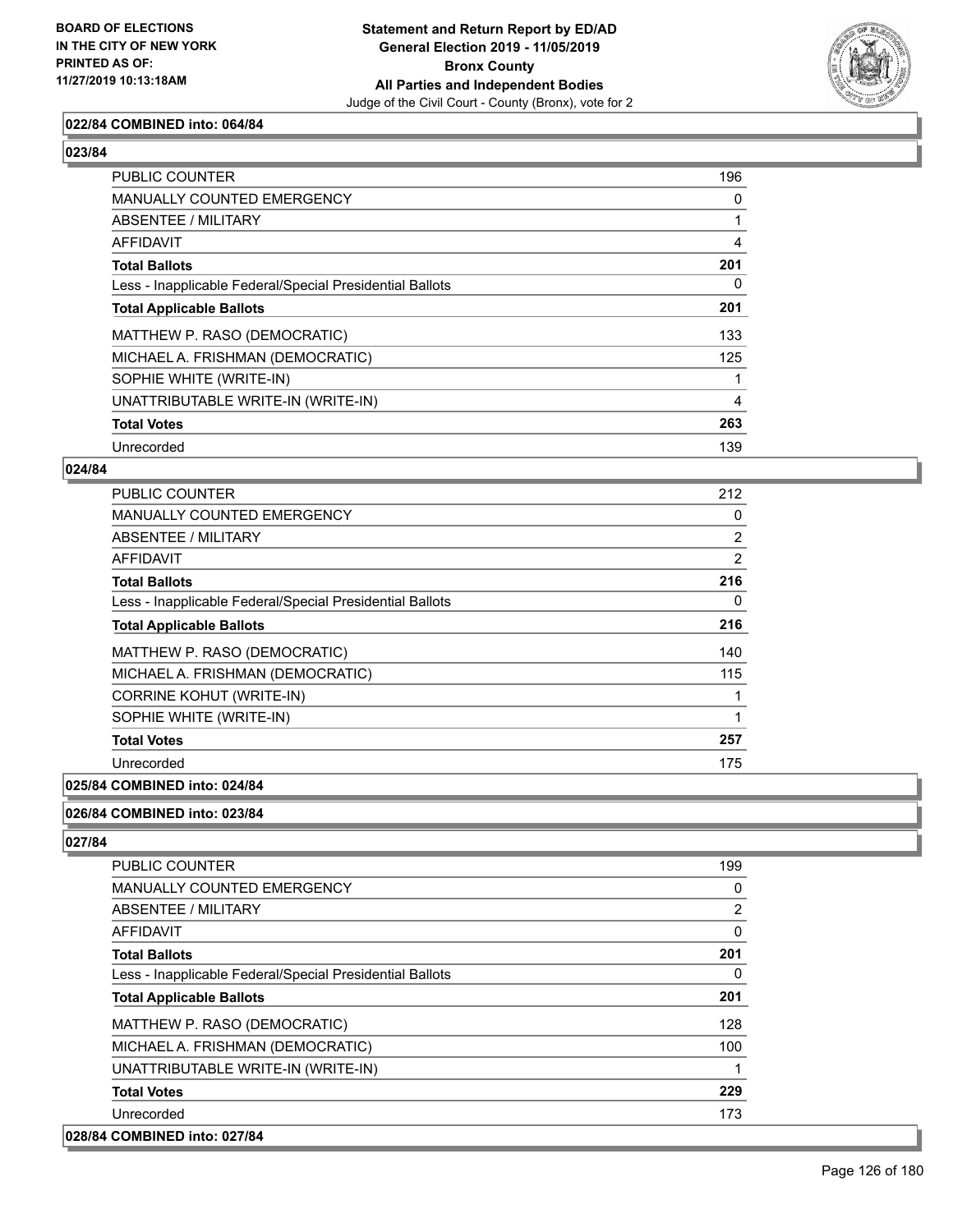

#### **029/84 COMBINED into: 018/84**

| <b>PUBLIC COUNTER</b>                                    | 137 |
|----------------------------------------------------------|-----|
| <b>MANUALLY COUNTED EMERGENCY</b>                        | 0   |
| ABSENTEE / MILITARY                                      | 2   |
| <b>AFFIDAVIT</b>                                         |     |
| <b>Total Ballots</b>                                     | 140 |
| Less - Inapplicable Federal/Special Presidential Ballots | 0   |
| <b>Total Applicable Ballots</b>                          | 140 |
| MATTHEW P. RASO (DEMOCRATIC)                             | 86  |
| MICHAEL A. FRISHMAN (DEMOCRATIC)                         | 73  |
| FERNANDO ARES (WRITE-IN)                                 |     |
| <b>Total Votes</b>                                       | 160 |
| Unrecorded                                               | 120 |
|                                                          |     |

#### **031/84 COMBINED into: 030/84**

#### **032/84**

| PUBLIC COUNTER                                           | 116      |
|----------------------------------------------------------|----------|
| <b>MANUALLY COUNTED EMERGENCY</b>                        | 0        |
| ABSENTEE / MILITARY                                      | 3        |
| AFFIDAVIT                                                | 1        |
| <b>Total Ballots</b>                                     | 120      |
| Less - Inapplicable Federal/Special Presidential Ballots | $\Omega$ |
| <b>Total Applicable Ballots</b>                          | 120      |
| MATTHEW P. RASO (DEMOCRATIC)                             | 85       |
| MICHAEL A. FRISHMAN (DEMOCRATIC)                         | 76       |
| <b>Total Votes</b>                                       | 161      |
| Unrecorded                                               | 79       |
|                                                          |          |

### **033/84 COMBINED into: 032/84**

#### **034/84 COMBINED into: 056/79**

| <b>PUBLIC COUNTER</b>                                    | 230 |
|----------------------------------------------------------|-----|
| <b>MANUALLY COUNTED EMERGENCY</b>                        | 0   |
| ABSENTEE / MILITARY                                      | 1   |
| AFFIDAVIT                                                | 2   |
| <b>Total Ballots</b>                                     | 233 |
| Less - Inapplicable Federal/Special Presidential Ballots | 0   |
| <b>Total Applicable Ballots</b>                          | 233 |
| MATTHEW P. RASO (DEMOCRATIC)                             | 146 |
| MICHAEL A. FRISHMAN (DEMOCRATIC)                         | 116 |
| UNATTRIBUTABLE WRITE-IN (WRITE-IN)                       |     |
| <b>Total Votes</b>                                       | 263 |
| Unrecorded                                               | 203 |
| 036/84 COMBINED into: 066/79                             |     |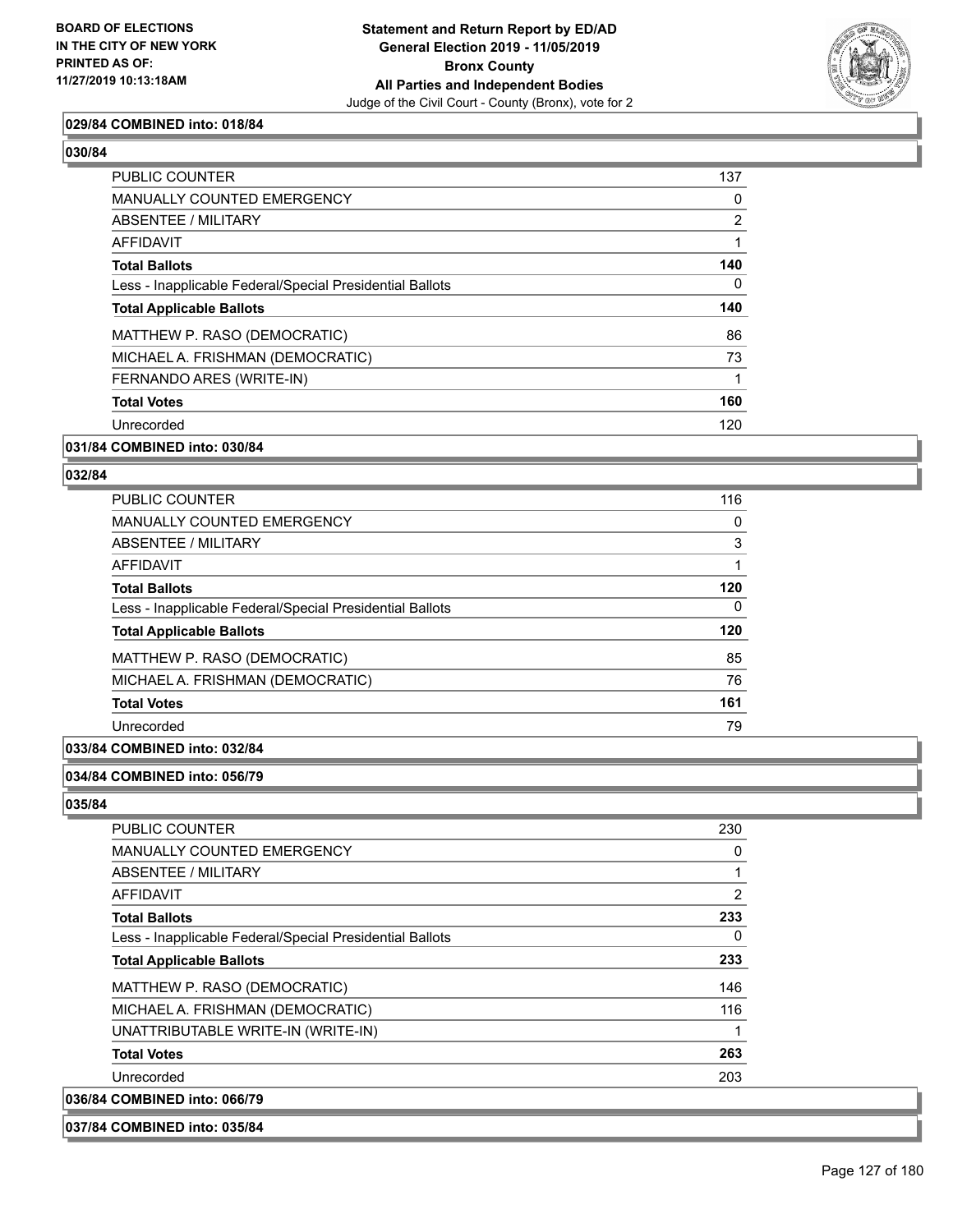

| PUBLIC COUNTER                                           | 94       |
|----------------------------------------------------------|----------|
| <b>MANUALLY COUNTED EMERGENCY</b>                        | $\Omega$ |
| <b>ABSENTEE / MILITARY</b>                               |          |
| AFFIDAVIT                                                | $\Omega$ |
| <b>Total Ballots</b>                                     | 95       |
| Less - Inapplicable Federal/Special Presidential Ballots | 0        |
| <b>Total Applicable Ballots</b>                          | 95       |
| MATTHEW P. RASO (DEMOCRATIC)                             | 57       |
| MICHAEL A. FRISHMAN (DEMOCRATIC)                         | 52       |
| UNATTRIBUTABLE WRITE-IN (WRITE-IN)                       |          |
| <b>Total Votes</b>                                       | 110      |
| Unrecorded                                               | 80       |

### **039/84**

| PUBLIC COUNTER                                           | 121      |
|----------------------------------------------------------|----------|
| <b>MANUALLY COUNTED EMERGENCY</b>                        | $\Omega$ |
| ABSENTEE / MILITARY                                      |          |
| AFFIDAVIT                                                | 3        |
| <b>Total Ballots</b>                                     | 125      |
| Less - Inapplicable Federal/Special Presidential Ballots | 0        |
| <b>Total Applicable Ballots</b>                          | 125      |
| MATTHEW P. RASO (DEMOCRATIC)                             | 67       |
| MICHAEL A. FRISHMAN (DEMOCRATIC)                         | 78       |
| NILKA MARTELL (WRITE-IN)                                 |          |
| UNATTRIBUTABLE WRITE-IN (WRITE-IN)                       |          |
| <b>Total Votes</b>                                       | 147      |
| Unrecorded                                               | 103      |

| <b>PUBLIC COUNTER</b>                                    | 108 |
|----------------------------------------------------------|-----|
| <b>MANUALLY COUNTED EMERGENCY</b>                        | 0   |
| ABSENTEE / MILITARY                                      |     |
| AFFIDAVIT                                                | 0   |
| <b>Total Ballots</b>                                     | 109 |
| Less - Inapplicable Federal/Special Presidential Ballots | 0   |
| <b>Total Applicable Ballots</b>                          | 109 |
| MATTHEW P. RASO (DEMOCRATIC)                             | 62  |
| MICHAEL A. FRISHMAN (DEMOCRATIC)                         | 61  |
| RACHEL AUGUSTE (WRITE-IN)                                | 1   |
| <b>Total Votes</b>                                       | 124 |
| Unrecorded                                               | 94  |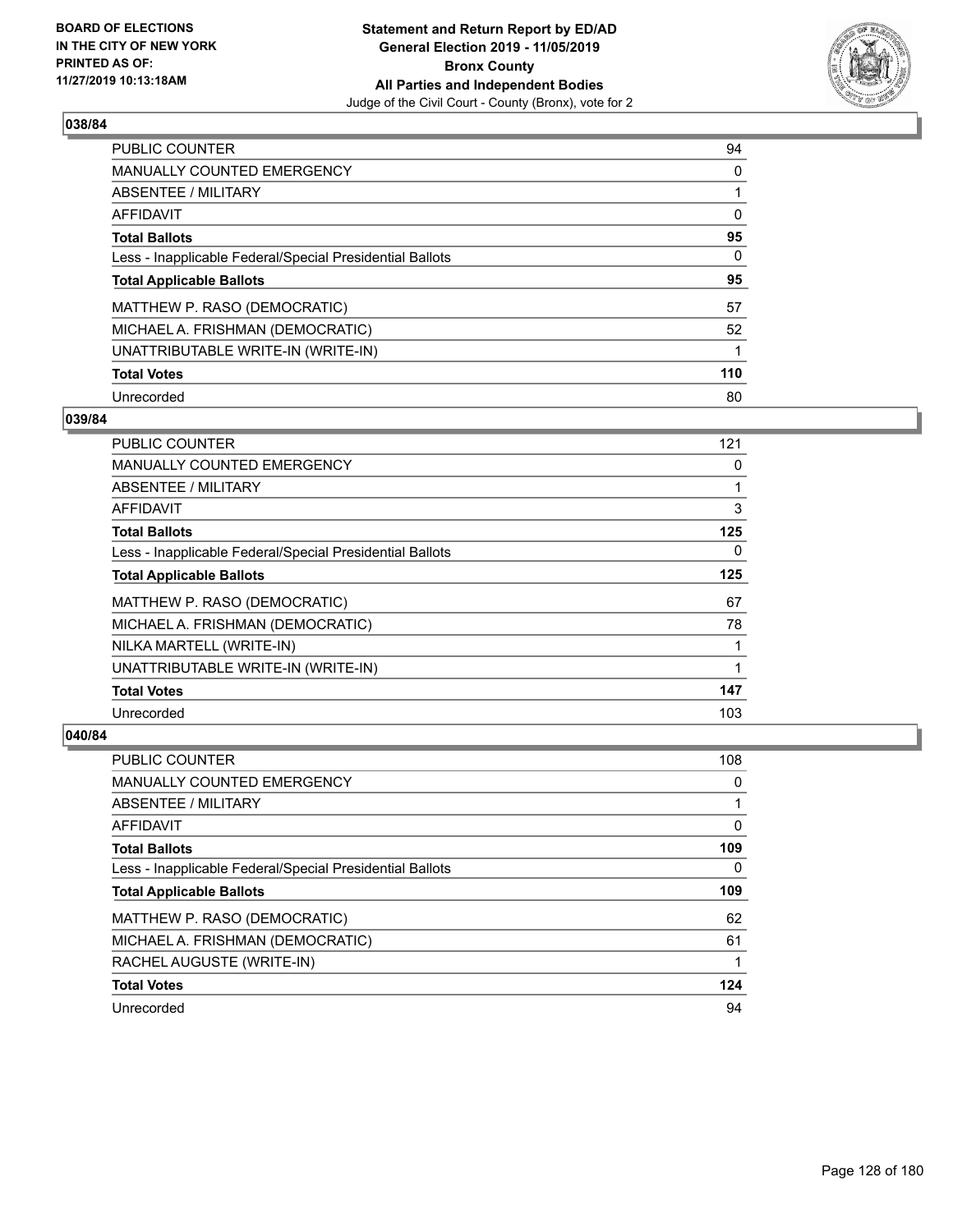

| <b>PUBLIC COUNTER</b>                                    | 195      |
|----------------------------------------------------------|----------|
| <b>MANUALLY COUNTED EMERGENCY</b>                        | $\Omega$ |
| ABSENTEE / MILITARY                                      |          |
| AFFIDAVIT                                                | 0        |
| <b>Total Ballots</b>                                     | 196      |
| Less - Inapplicable Federal/Special Presidential Ballots | 0        |
| <b>Total Applicable Ballots</b>                          | 196      |
| MATTHEW P. RASO (DEMOCRATIC)                             | 109      |
| MICHAEL A. FRISHMAN (DEMOCRATIC)                         | 99       |
| UNATTRIBUTABLE WRITE-IN (WRITE-IN)                       |          |
| <b>Total Votes</b>                                       | 209      |
| Unrecorded                                               | 183      |

### **042/84**

| <b>PUBLIC COUNTER</b>                                    | 122      |
|----------------------------------------------------------|----------|
| MANUALLY COUNTED EMERGENCY                               | 0        |
| ABSENTEE / MILITARY                                      | $\Omega$ |
| <b>AFFIDAVIT</b>                                         | 0        |
| <b>Total Ballots</b>                                     | 122      |
| Less - Inapplicable Federal/Special Presidential Ballots | $\Omega$ |
| <b>Total Applicable Ballots</b>                          | 122      |
| MATTHEW P. RASO (DEMOCRATIC)                             | 79       |
| MICHAEL A. FRISHMAN (DEMOCRATIC)                         | 69       |
| <b>Total Votes</b>                                       | 148      |
| Unrecorded                                               | 96       |

| <b>PUBLIC COUNTER</b>                                    | 194 |
|----------------------------------------------------------|-----|
| <b>MANUALLY COUNTED EMERGENCY</b>                        | 0   |
| ABSENTEE / MILITARY                                      | 3   |
| AFFIDAVIT                                                | 1   |
| <b>Total Ballots</b>                                     | 198 |
| Less - Inapplicable Federal/Special Presidential Ballots | 0   |
| <b>Total Applicable Ballots</b>                          | 198 |
| MATTHEW P. RASO (DEMOCRATIC)                             | 137 |
| MICHAEL A. FRISHMAN (DEMOCRATIC)                         | 109 |
| <b>Total Votes</b>                                       | 246 |
| Unrecorded                                               | 150 |
| 044/84 COMBINED into: 043/84                             |     |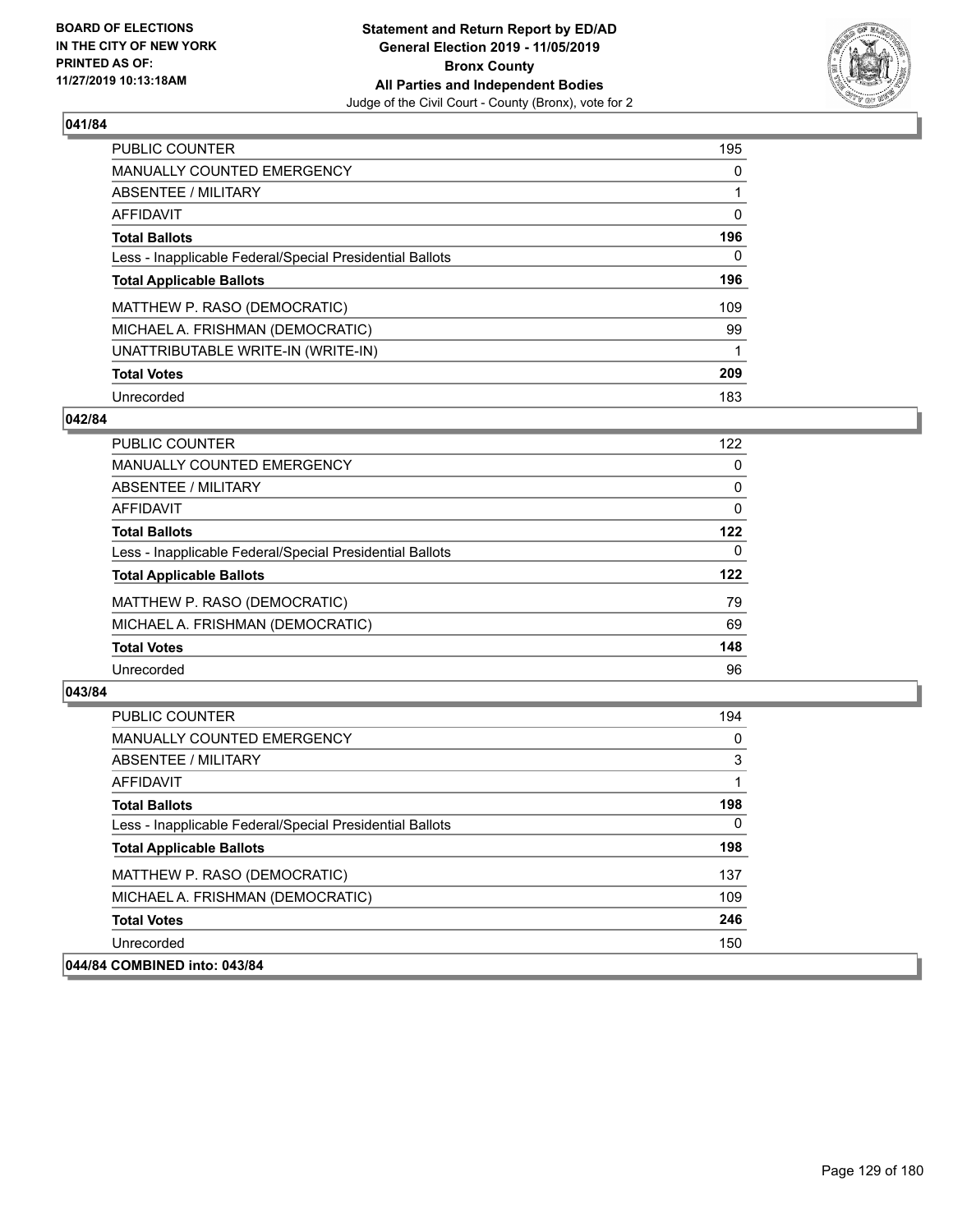

| <b>PUBLIC COUNTER</b>                                    | 135 |
|----------------------------------------------------------|-----|
| <b>MANUALLY COUNTED EMERGENCY</b>                        | 0   |
| ABSENTEE / MILITARY                                      | 2   |
| <b>AFFIDAVIT</b>                                         | 7   |
| <b>Total Ballots</b>                                     | 144 |
| Less - Inapplicable Federal/Special Presidential Ballots | 0   |
| <b>Total Applicable Ballots</b>                          | 144 |
| MATTHEW P. RASO (DEMOCRATIC)                             | 107 |
| MICHAEL A. FRISHMAN (DEMOCRATIC)                         | 92  |
| UNATTRIBUTABLE WRITE-IN (WRITE-IN)                       | 3   |
| <b>Total Votes</b>                                       | 202 |
| Unrecorded                                               | 86  |

# **046/84 COMBINED into: 045/84**

## **047/84**

| <b>PUBLIC COUNTER</b>                                    | 33       |
|----------------------------------------------------------|----------|
| MANUALLY COUNTED EMERGENCY                               | 0        |
| ABSENTEE / MILITARY                                      | 0        |
| AFFIDAVIT                                                | 5        |
| <b>Total Ballots</b>                                     | 38       |
| Less - Inapplicable Federal/Special Presidential Ballots | $\Omega$ |
| <b>Total Applicable Ballots</b>                          | 38       |
| MATTHEW P. RASO (DEMOCRATIC)                             | 24       |
| MICHAEL A. FRISHMAN (DEMOCRATIC)                         | 24       |
| <b>Total Votes</b>                                       | 48       |
| Unrecorded                                               | 28       |

| <b>PUBLIC COUNTER</b>                                    | 95  |
|----------------------------------------------------------|-----|
| <b>MANUALLY COUNTED EMERGENCY</b>                        | 0   |
| ABSENTEE / MILITARY                                      | 5   |
| AFFIDAVIT                                                | 17  |
| <b>Total Ballots</b>                                     | 117 |
| Less - Inapplicable Federal/Special Presidential Ballots | 0   |
| <b>Total Applicable Ballots</b>                          | 117 |
| MATTHEW P. RASO (DEMOCRATIC)                             | 76  |
| MICHAEL A. FRISHMAN (DEMOCRATIC)                         | 62  |
| UNATTRIBUTABLE WRITE-IN (WRITE-IN)                       | 3   |
| <b>Total Votes</b>                                       | 141 |
| Unrecorded                                               | 93  |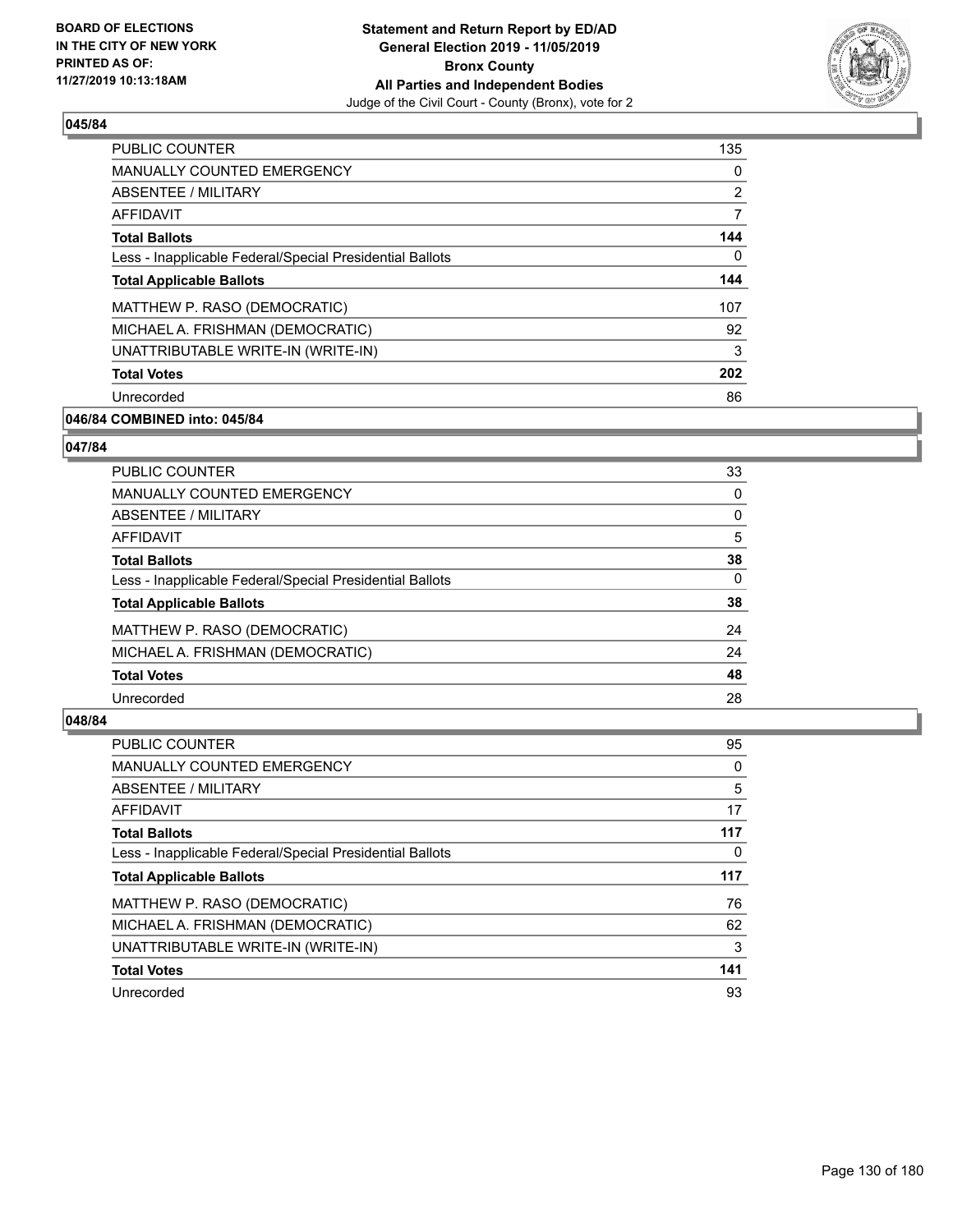

| <b>PUBLIC COUNTER</b>                                    | 195 |
|----------------------------------------------------------|-----|
| <b>MANUALLY COUNTED EMERGENCY</b>                        | 0   |
| ABSENTEE / MILITARY                                      |     |
| AFFIDAVIT                                                |     |
| <b>Total Ballots</b>                                     | 197 |
| Less - Inapplicable Federal/Special Presidential Ballots | 0   |
| <b>Total Applicable Ballots</b>                          | 197 |
| MATTHEW P. RASO (DEMOCRATIC)                             | 139 |
| MICHAEL A. FRISHMAN (DEMOCRATIC)                         | 126 |
| ALTON MADDOX (WRITE-IN)                                  |     |
| JOANA MARSHALL (WRITE-IN)                                |     |
| UNATTRIBUTABLE WRITE-IN (WRITE-IN)                       | 3   |
| <b>Total Votes</b>                                       | 270 |
| Unrecorded                                               | 124 |

## **050/84**

| <b>PUBLIC COUNTER</b>                                    | 201            |
|----------------------------------------------------------|----------------|
| <b>MANUALLY COUNTED EMERGENCY</b>                        | 0              |
| ABSENTEE / MILITARY                                      |                |
| AFFIDAVIT                                                | 5              |
| <b>Total Ballots</b>                                     | 207            |
| Less - Inapplicable Federal/Special Presidential Ballots | 0              |
| <b>Total Applicable Ballots</b>                          | 207            |
| MATTHEW P. RASO (DEMOCRATIC)                             | 148            |
| MICHAEL A. FRISHMAN (DEMOCRATIC)                         | 120            |
| UNATTRIBUTABLE WRITE-IN (WRITE-IN)                       |                |
| WILFRED FLECHA (WRITE-IN)                                | $\overline{2}$ |
| <b>Total Votes</b>                                       | 271            |
| Unrecorded                                               | 143            |
|                                                          |                |

# **051/84 COMBINED into: 049/84**

#### **052/84 COMBINED into: 049/84**

| <b>PUBLIC COUNTER</b>                                    | 121 |
|----------------------------------------------------------|-----|
| <b>MANUALLY COUNTED EMERGENCY</b>                        | 0   |
| ABSENTEE / MILITARY                                      | 0   |
| AFFIDAVIT                                                | 2   |
| <b>Total Ballots</b>                                     | 123 |
| Less - Inapplicable Federal/Special Presidential Ballots | 0   |
| <b>Total Applicable Ballots</b>                          | 123 |
| MATTHEW P. RASO (DEMOCRATIC)                             | 70  |
| MICHAEL A. FRISHMAN (DEMOCRATIC)                         | 73  |
| UNATTRIBUTABLE WRITE-IN (WRITE-IN)                       | 1   |
| <b>Total Votes</b>                                       | 144 |
| Unrecorded                                               | 102 |
| 054/84 COMBINED into: 041/84                             |     |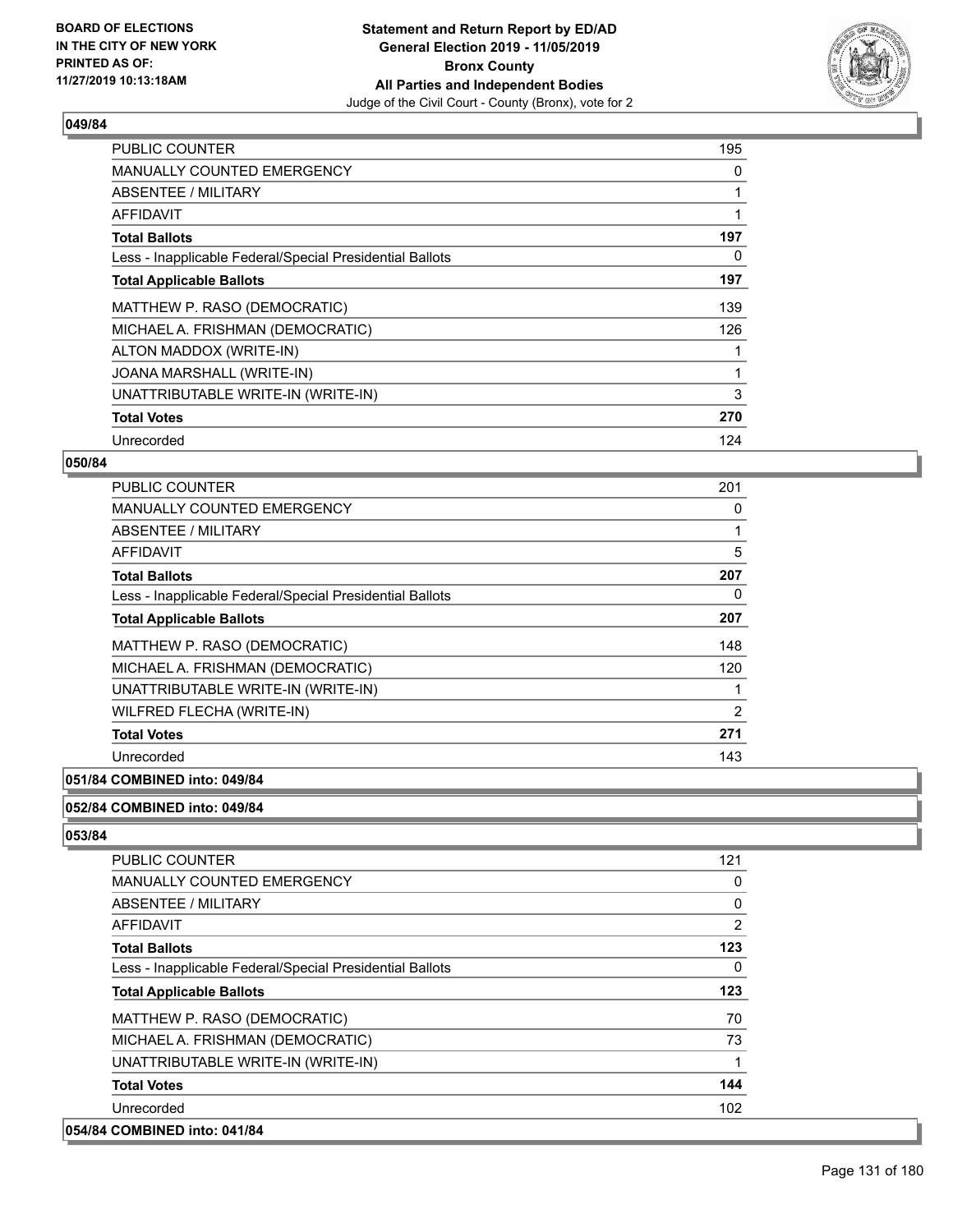

| <b>PUBLIC COUNTER</b>                                    | 85       |
|----------------------------------------------------------|----------|
| MANUALLY COUNTED EMERGENCY                               | 0        |
| ABSENTEE / MILITARY                                      |          |
| AFFIDAVIT                                                | $\Omega$ |
| <b>Total Ballots</b>                                     | 86       |
| Less - Inapplicable Federal/Special Presidential Ballots | 0        |
| <b>Total Applicable Ballots</b>                          | 86       |
| MATTHEW P. RASO (DEMOCRATIC)                             | 43       |
| MICHAEL A. FRISHMAN (DEMOCRATIC)                         | 43       |
| UNATTRIBUTABLE WRITE-IN (WRITE-IN)                       | 2        |
| <b>Total Votes</b>                                       | 88       |
| Unrecorded                                               | 84       |

### **056/84**

| <b>PUBLIC COUNTER</b>                                    | 81       |
|----------------------------------------------------------|----------|
| <b>MANUALLY COUNTED EMERGENCY</b>                        | 0        |
| ABSENTEE / MILITARY                                      | $\Omega$ |
| AFFIDAVIT                                                | 0        |
| <b>Total Ballots</b>                                     | 81       |
| Less - Inapplicable Federal/Special Presidential Ballots | $\Omega$ |
| <b>Total Applicable Ballots</b>                          | 81       |
| MATTHEW P. RASO (DEMOCRATIC)                             | 59       |
| MICHAEL A. FRISHMAN (DEMOCRATIC)                         | 36       |
| <b>Total Votes</b>                                       | 95       |
| Unrecorded                                               | 67       |

| <b>PUBLIC COUNTER</b>                                    | 102          |
|----------------------------------------------------------|--------------|
| MANUALLY COUNTED EMERGENCY                               | 0            |
| ABSENTEE / MILITARY                                      | $\Omega$     |
| AFFIDAVIT                                                |              |
| <b>Total Ballots</b>                                     | 103          |
| Less - Inapplicable Federal/Special Presidential Ballots | $\mathbf{0}$ |
| <b>Total Applicable Ballots</b>                          | 103          |
| MATTHEW P. RASO (DEMOCRATIC)                             | 60           |
| MICHAEL A. FRISHMAN (DEMOCRATIC)                         | 62           |
| <b>Total Votes</b>                                       | 122          |
| Unrecorded                                               | 84           |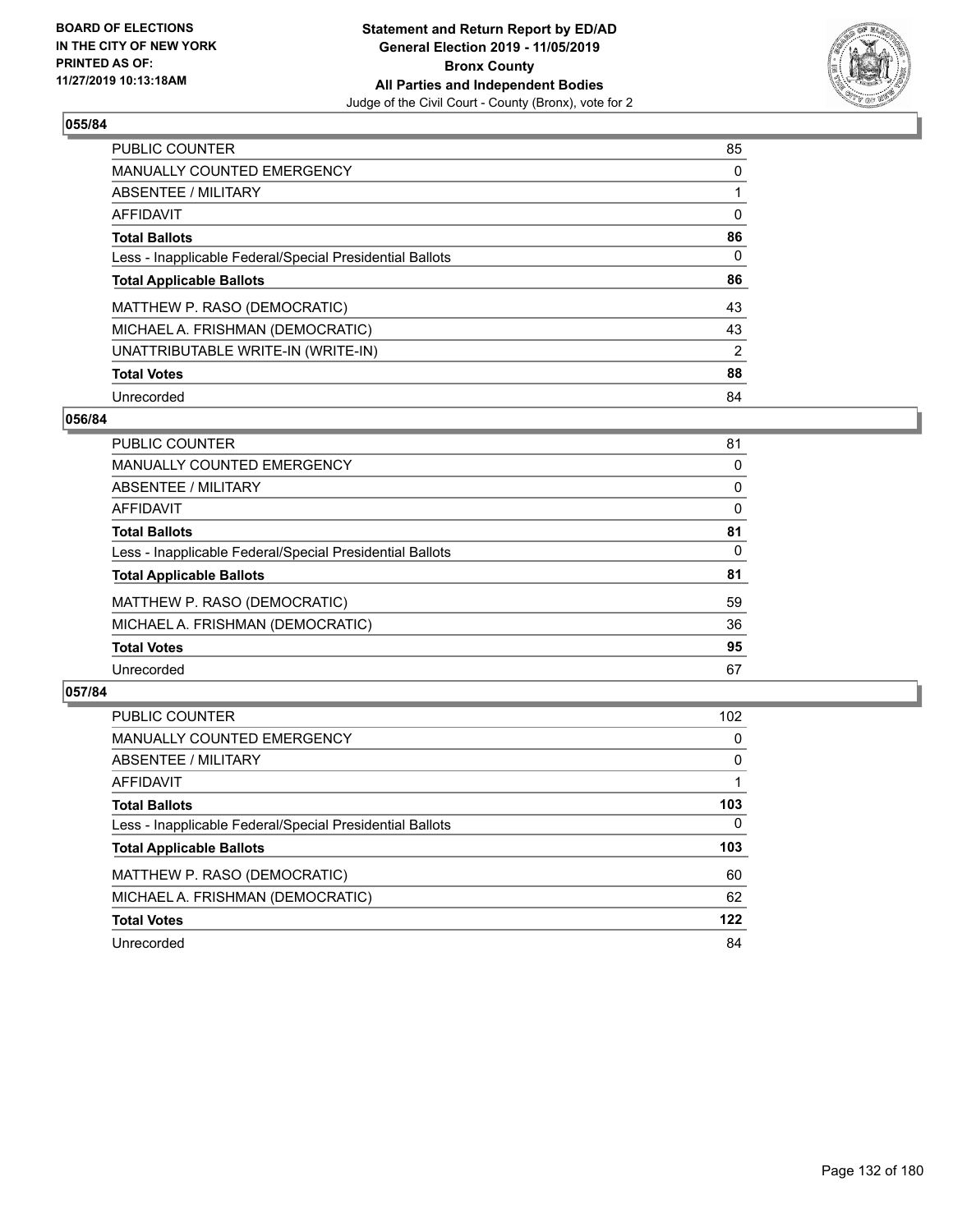

| <b>PUBLIC COUNTER</b>                                    | 217 |
|----------------------------------------------------------|-----|
| <b>MANUALLY COUNTED EMERGENCY</b>                        | 0   |
| ABSENTEE / MILITARY                                      |     |
| <b>AFFIDAVIT</b>                                         |     |
| <b>Total Ballots</b>                                     | 219 |
| Less - Inapplicable Federal/Special Presidential Ballots | 0   |
| <b>Total Applicable Ballots</b>                          | 219 |
| MATTHEW P. RASO (DEMOCRATIC)                             | 140 |
| MICHAEL A. FRISHMAN (DEMOCRATIC)                         | 119 |
| TIFFANY CABAN (WRITE-IN)                                 |     |
| UNATTRIBUTABLE WRITE-IN (WRITE-IN)                       |     |
| <b>Total Votes</b>                                       | 261 |
| Unrecorded                                               | 177 |
| 059/84 COMBINED into: 058/84                             |     |

# **060/84**

| <b>PUBLIC COUNTER</b>                                    | 75 |
|----------------------------------------------------------|----|
| <b>MANUALLY COUNTED EMERGENCY</b>                        | 0  |
| ABSENTEE / MILITARY                                      |    |
| AFFIDAVIT                                                | 3  |
| <b>Total Ballots</b>                                     | 79 |
| Less - Inapplicable Federal/Special Presidential Ballots | 0  |
| <b>Total Applicable Ballots</b>                          | 79 |
| MATTHEW P. RASO (DEMOCRATIC)                             | 55 |
| MICHAEL A. FRISHMAN (DEMOCRATIC)                         | 36 |
| UNATTRIBUTABLE WRITE-IN (WRITE-IN)                       | 8  |
| <b>Total Votes</b>                                       | 99 |
| Unrecorded                                               | 59 |

| <b>PUBLIC COUNTER</b>                                    | 113 |
|----------------------------------------------------------|-----|
| MANUALLY COUNTED EMERGENCY                               | 0   |
| ABSENTEE / MILITARY                                      | 0   |
| AFFIDAVIT                                                | 0   |
| <b>Total Ballots</b>                                     | 113 |
| Less - Inapplicable Federal/Special Presidential Ballots | 0   |
| <b>Total Applicable Ballots</b>                          | 113 |
|                                                          |     |
| MATTHEW P. RASO (DEMOCRATIC)                             | 88  |
| MICHAEL A. FRISHMAN (DEMOCRATIC)                         | 65  |
| ANGEL VEGA (WRITE-IN)                                    |     |
| <b>Total Votes</b>                                       | 154 |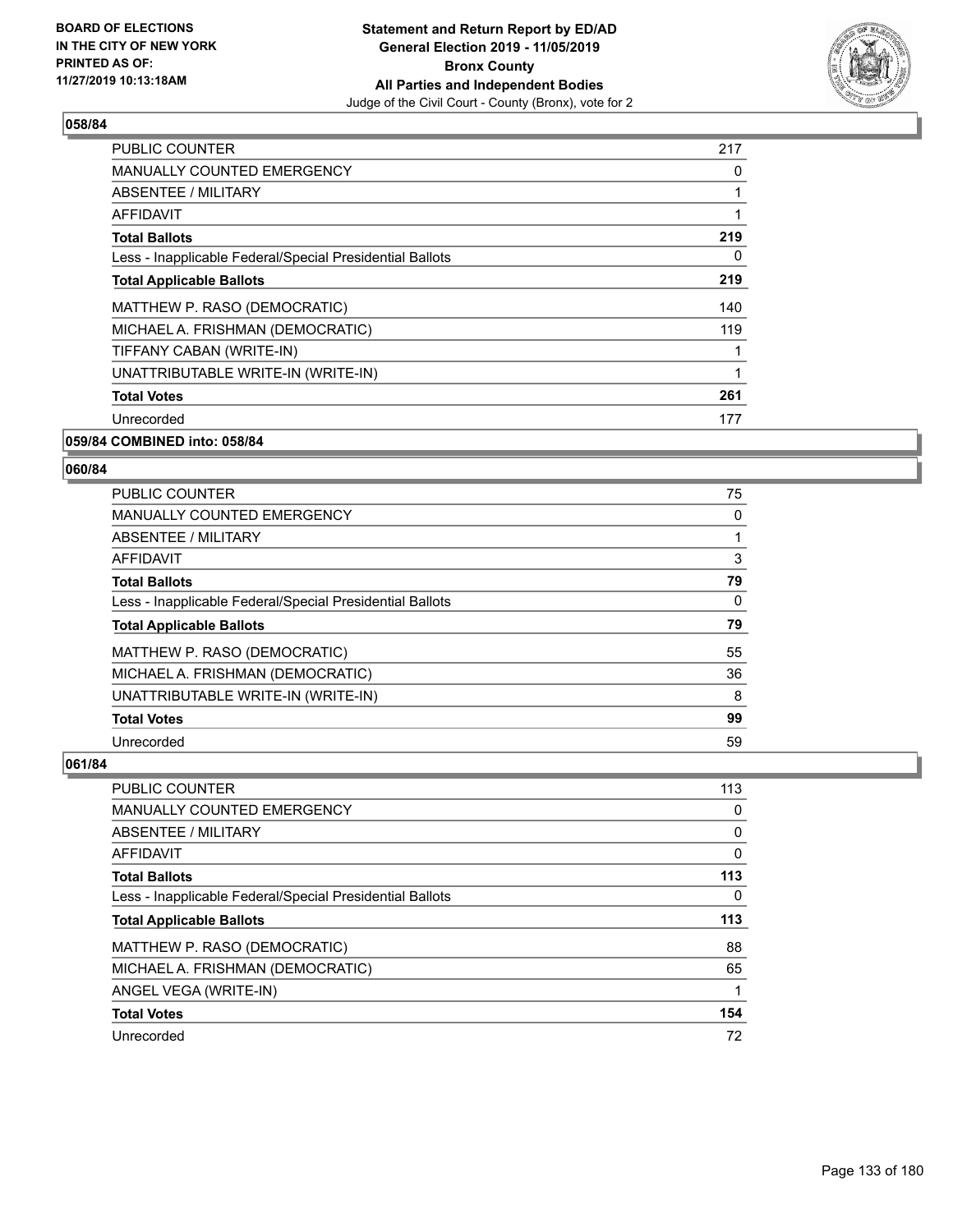

| <b>PUBLIC COUNTER</b>                                    | 173 |
|----------------------------------------------------------|-----|
| <b>MANUALLY COUNTED EMERGENCY</b>                        | 0   |
| ABSENTEE / MILITARY                                      | 2   |
| AFFIDAVIT                                                | 2   |
| <b>Total Ballots</b>                                     | 177 |
| Less - Inapplicable Federal/Special Presidential Ballots | 0   |
| <b>Total Applicable Ballots</b>                          | 177 |
| MATTHEW P. RASO (DEMOCRATIC)                             | 116 |
| MICHAEL A. FRISHMAN (DEMOCRATIC)                         | 107 |
| <b>Total Votes</b>                                       | 223 |
| Unrecorded                                               | 131 |

### **063/84 COMBINED into: 062/84**

#### **064/84**

| PUBLIC COUNTER                                           | 111 |
|----------------------------------------------------------|-----|
| <b>MANUALLY COUNTED EMERGENCY</b>                        | 0   |
| <b>ABSENTEE / MILITARY</b>                               | 3   |
| AFFIDAVIT                                                | 1   |
| <b>Total Ballots</b>                                     | 115 |
| Less - Inapplicable Federal/Special Presidential Ballots | 0   |
| <b>Total Applicable Ballots</b>                          | 115 |
| MATTHEW P. RASO (DEMOCRATIC)                             | 87  |
| MICHAEL A. FRISHMAN (DEMOCRATIC)                         | 82  |
| UNATTRIBUTABLE WRITE-IN (WRITE-IN)                       |     |
| <b>Total Votes</b>                                       | 170 |
| Unrecorded                                               | 60  |

| <b>PUBLIC COUNTER</b>                                    | 155      |
|----------------------------------------------------------|----------|
| <b>MANUALLY COUNTED EMERGENCY</b>                        | $\Omega$ |
| ABSENTEE / MILITARY                                      | 3        |
| AFFIDAVIT                                                |          |
| <b>Total Ballots</b>                                     | 159      |
| Less - Inapplicable Federal/Special Presidential Ballots | 0        |
| <b>Total Applicable Ballots</b>                          | 159      |
| MATTHEW P. RASO (DEMOCRATIC)                             | 111      |
| MICHAEL A. FRISHMAN (DEMOCRATIC)                         | 91       |
| <b>Total Votes</b>                                       | 202      |
| Unrecorded                                               | 116      |
| 066/84 COMBINED into: 065/84                             |          |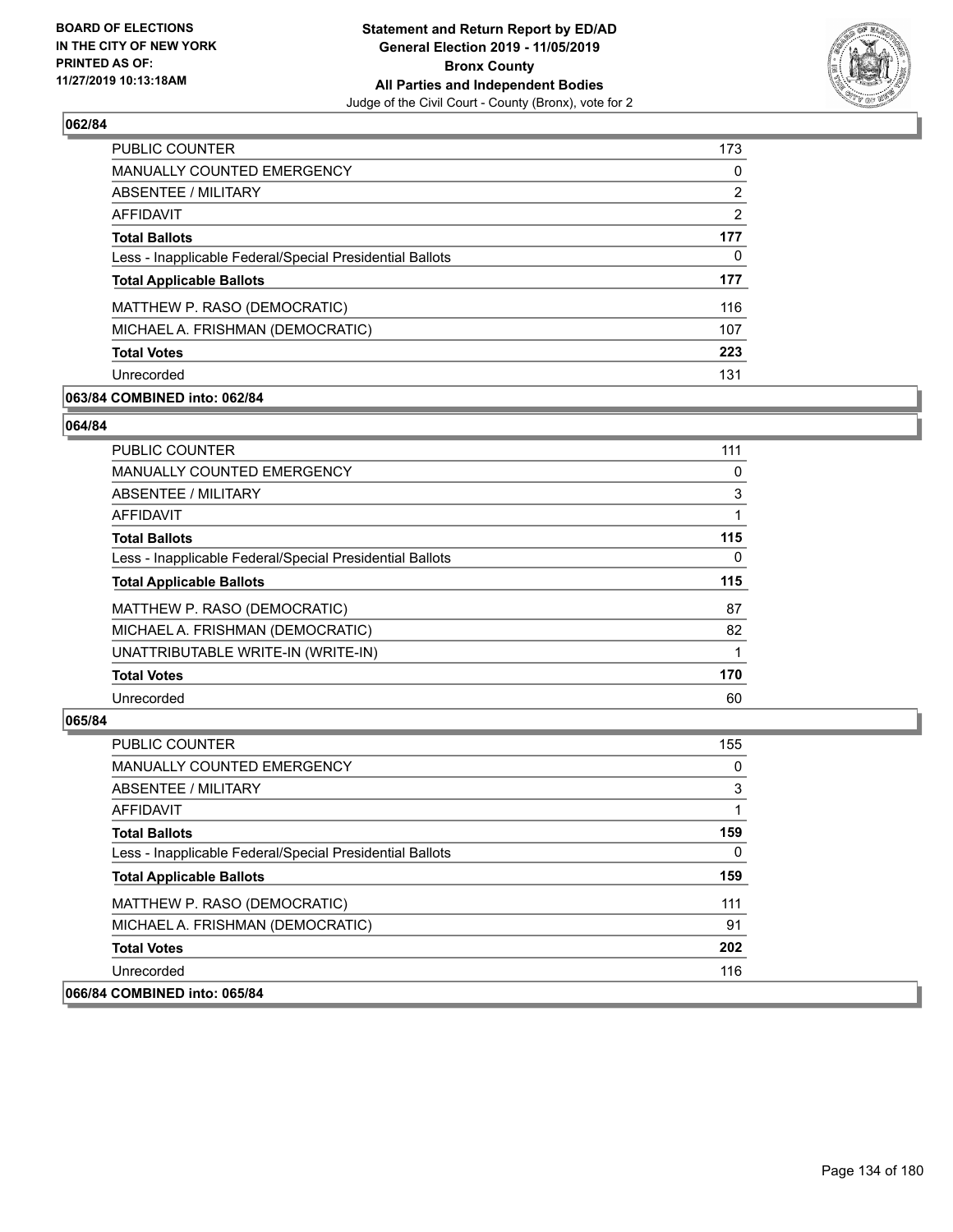

| <b>PUBLIC COUNTER</b>                                    | 169 |
|----------------------------------------------------------|-----|
| <b>MANUALLY COUNTED EMERGENCY</b>                        | 0   |
| ABSENTEE / MILITARY                                      | 4   |
| AFFIDAVIT                                                | 9   |
| <b>Total Ballots</b>                                     | 182 |
| Less - Inapplicable Federal/Special Presidential Ballots | 0   |
| <b>Total Applicable Ballots</b>                          | 182 |
| MATTHEW P. RASO (DEMOCRATIC)                             | 129 |
| MICHAEL A. FRISHMAN (DEMOCRATIC)                         | 104 |
| <b>Total Votes</b>                                       | 233 |
| Unrecorded                                               | 131 |

# **068/84 COMBINED into: 067/84**

**069/84 COMBINED into: 072/84**

**070/84 COMBINED into: 071/84**

#### **071/84**

| <b>PUBLIC COUNTER</b>                                    | 184 |
|----------------------------------------------------------|-----|
| <b>MANUALLY COUNTED EMERGENCY</b>                        | 0   |
| <b>ABSENTEE / MILITARY</b>                               |     |
| <b>AFFIDAVIT</b>                                         | 8   |
| <b>Total Ballots</b>                                     | 193 |
| Less - Inapplicable Federal/Special Presidential Ballots | 0   |
| <b>Total Applicable Ballots</b>                          | 193 |
| MATTHEW P. RASO (DEMOCRATIC)                             | 121 |
| MICHAEL A. FRISHMAN (DEMOCRATIC)                         | 112 |
| UNATTRIBUTABLE WRITE-IN (WRITE-IN)                       | 3   |
| <b>Total Votes</b>                                       | 236 |
| Unrecorded                                               | 150 |

#### **072/84**

 $|073/84|$ 

| <b>PUBLIC COUNTER</b>                                    | 141            |
|----------------------------------------------------------|----------------|
| MANUALLY COUNTED EMERGENCY                               | 0              |
| ABSENTEE / MILITARY                                      | $\overline{2}$ |
| AFFIDAVIT                                                |                |
| <b>Total Ballots</b>                                     | 144            |
| Less - Inapplicable Federal/Special Presidential Ballots | 0              |
| <b>Total Applicable Ballots</b>                          | 144            |
| MATTHEW P. RASO (DEMOCRATIC)                             | 96             |
| MICHAEL A. FRISHMAN (DEMOCRATIC)                         | 90             |
| <b>Total Votes</b>                                       | 186            |
| Unrecorded                                               | 102            |
| <b>COMBINED into: 053/84</b>                             |                |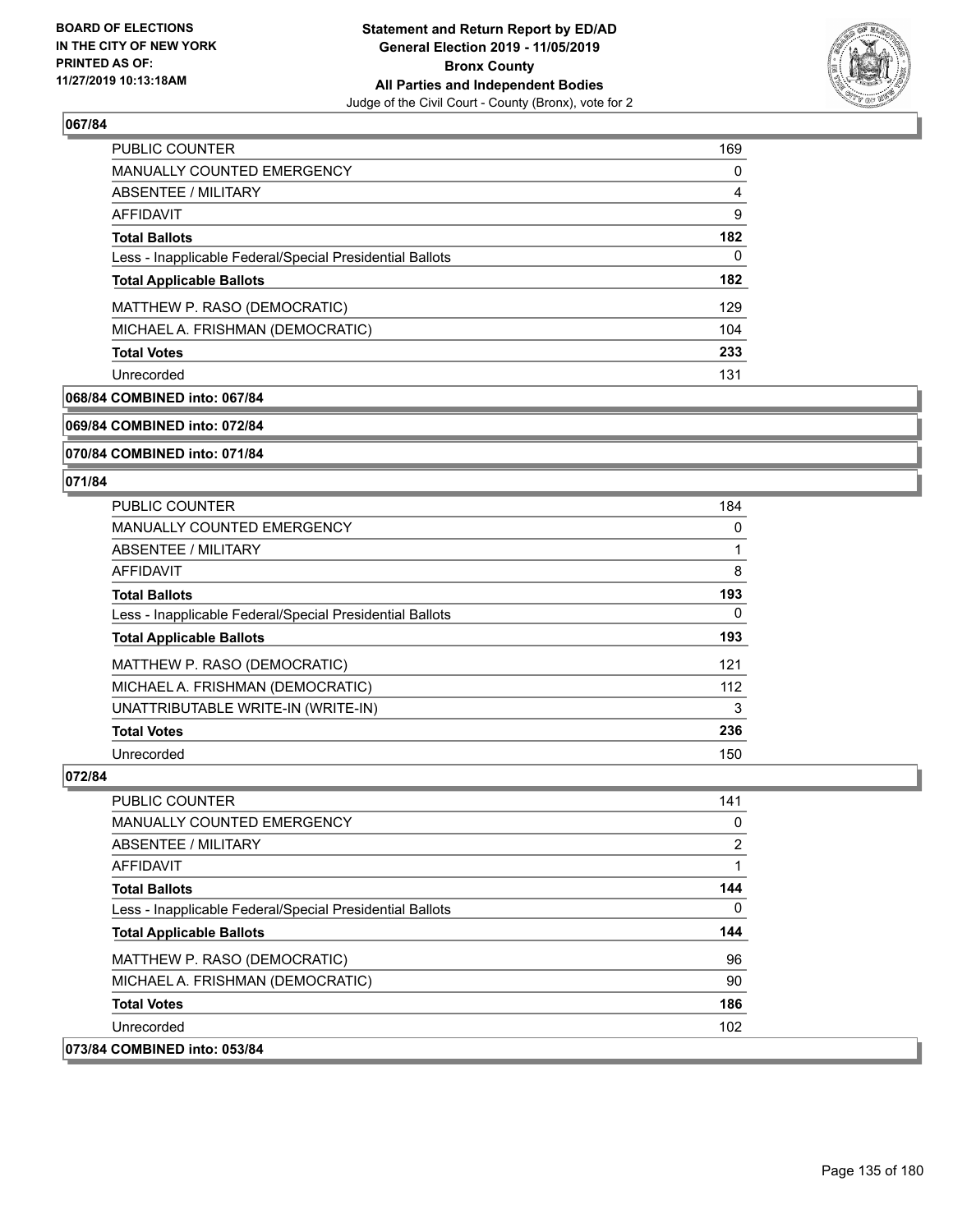

| PUBLIC COUNTER                                           | 139 |
|----------------------------------------------------------|-----|
| <b>MANUALLY COUNTED EMERGENCY</b>                        | 0   |
| <b>ABSENTEE / MILITARY</b>                               |     |
| <b>AFFIDAVIT</b>                                         |     |
| <b>Total Ballots</b>                                     | 141 |
| Less - Inapplicable Federal/Special Presidential Ballots | 0   |
| <b>Total Applicable Ballots</b>                          | 141 |
| MATTHEW P. RASO (DEMOCRATIC)                             | 93  |
| MICHAEL A. FRISHMAN (DEMOCRATIC)                         | 75  |
| <b>Total Votes</b>                                       | 168 |
| Unrecorded                                               | 114 |

#### **075/84**

| PUBLIC COUNTER                                           | 142 |
|----------------------------------------------------------|-----|
| <b>MANUALLY COUNTED EMERGENCY</b>                        | 0   |
| ABSENTEE / MILITARY                                      | 7   |
| AFFIDAVIT                                                |     |
| <b>Total Ballots</b>                                     | 150 |
| Less - Inapplicable Federal/Special Presidential Ballots | 0   |
| <b>Total Applicable Ballots</b>                          | 150 |
| MATTHEW P. RASO (DEMOCRATIC)                             | 99  |
| MICHAEL A. FRISHMAN (DEMOCRATIC)                         | 85  |
| UNATTRIBUTABLE WRITE-IN (WRITE-IN)                       |     |
| <b>Total Votes</b>                                       | 185 |
| Unrecorded                                               | 115 |

**076/84 COMBINED into: 048/84**

| 077/84 COMBINED into: 053/84 |
|------------------------------|
|                              |
|                              |

**078/84 COMBINED into: 048/84**

**079/84 COMBINED into: 039/84**

**080/84 COMBINED into: 015/84**

**081/84 COMBINED into: 053/84**

**082/84 COMBINED into: 002/84**

**083/84 COMBINED into: 006/84**

**084/84 COMBINED into: 066/77**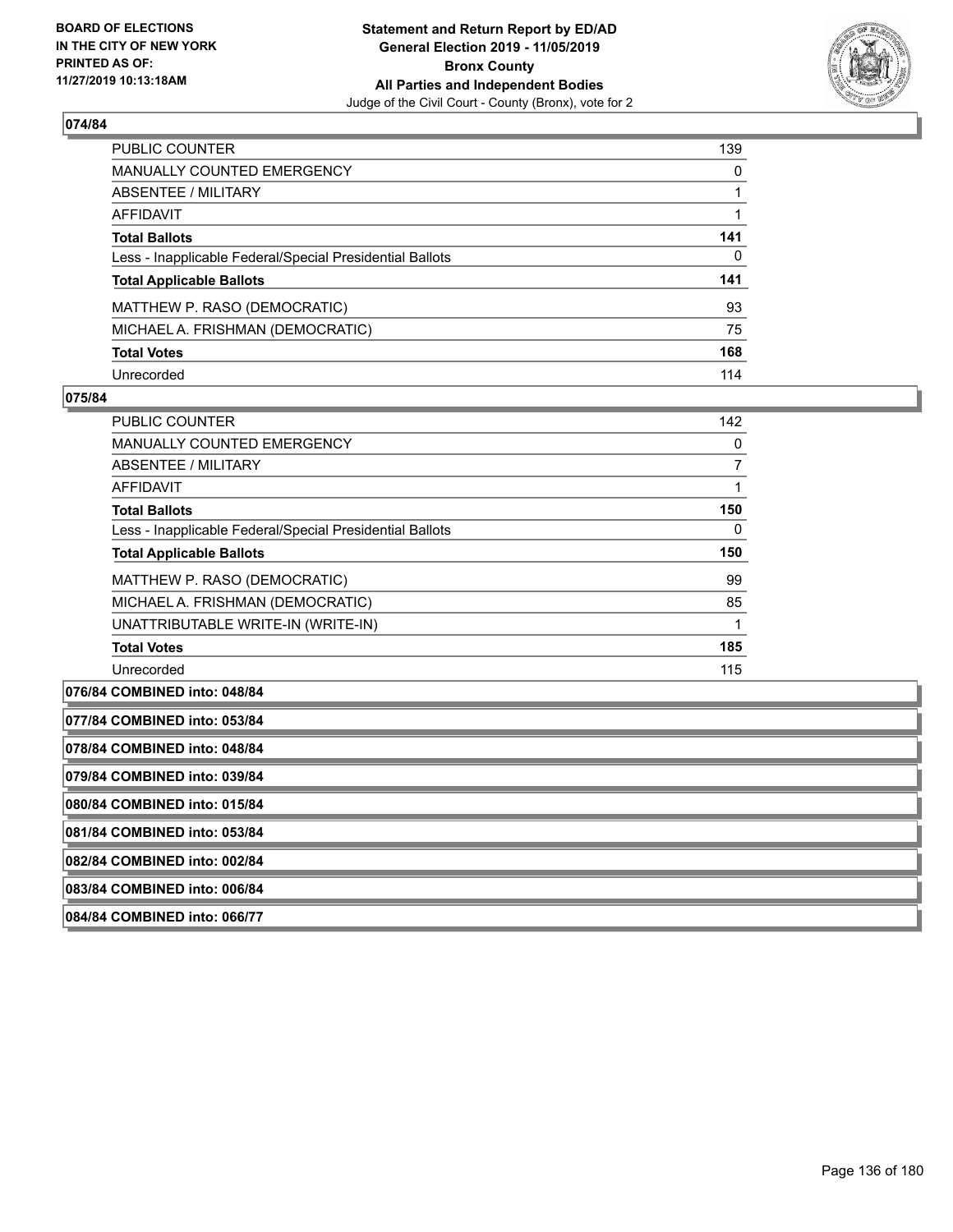

| <b>PUBLIC COUNTER</b>                                    | 171      |
|----------------------------------------------------------|----------|
| <b>MANUALLY COUNTED EMERGENCY</b>                        | 0        |
| ABSENTEE / MILITARY                                      |          |
| <b>AFFIDAVIT</b>                                         | $\Omega$ |
| <b>Total Ballots</b>                                     | 172      |
| Less - Inapplicable Federal/Special Presidential Ballots | $\Omega$ |
| <b>Total Applicable Ballots</b>                          | 172      |
| MATTHEW P. RASO (DEMOCRATIC)                             | 128      |
| MICHAEL A. FRISHMAN (DEMOCRATIC)                         | 98       |
| <b>Total Votes</b>                                       | 226      |
| Unrecorded                                               | 118      |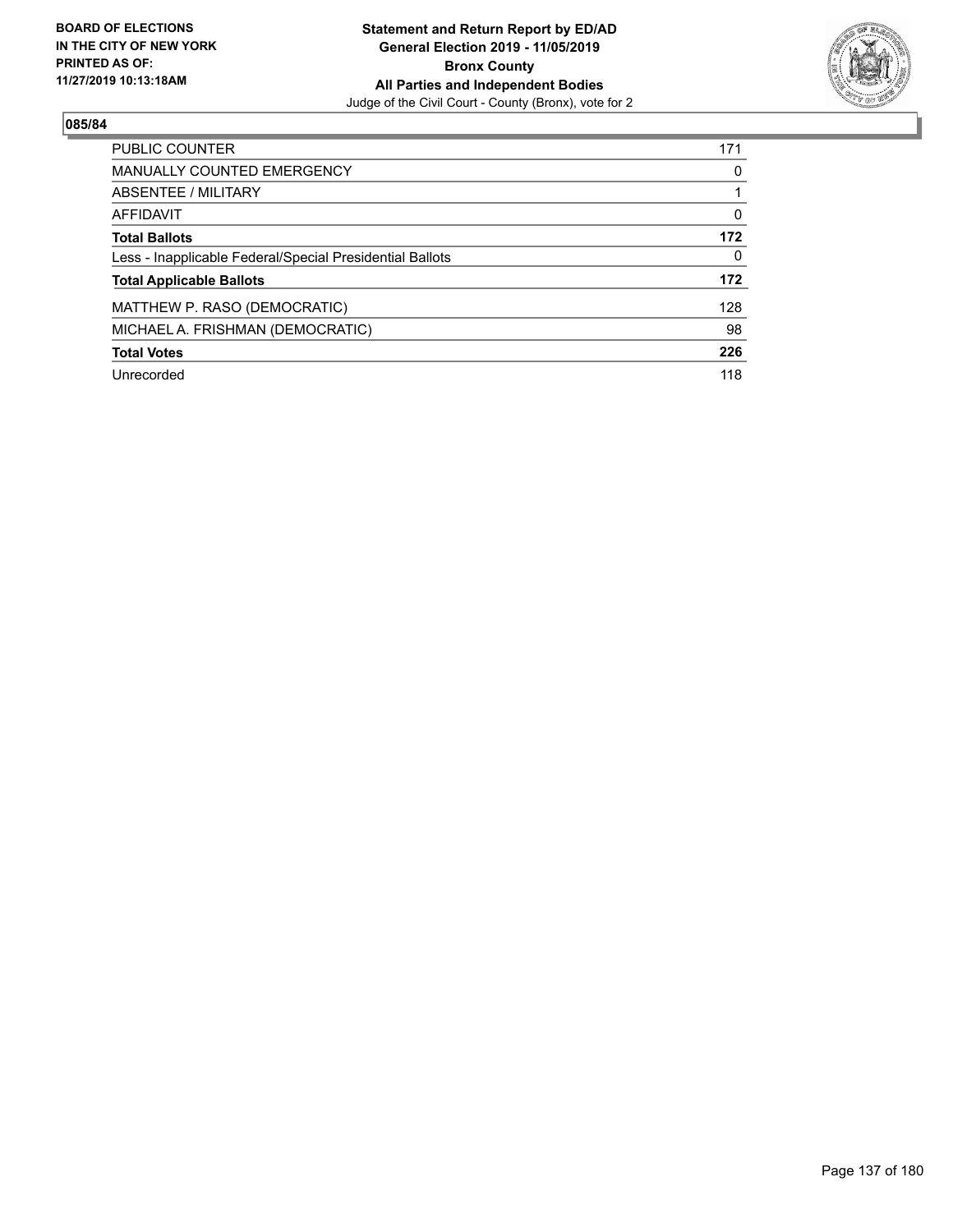

| PUBLIC COUNTER                                           | 172          |
|----------------------------------------------------------|--------------|
| <b>MANUALLY COUNTED EMERGENCY</b>                        | $\mathbf{0}$ |
| <b>ABSENTEE / MILITARY</b>                               | 2            |
| <b>AFFIDAVIT</b>                                         | $\mathbf{0}$ |
| <b>Total Ballots</b>                                     | 174          |
| Less - Inapplicable Federal/Special Presidential Ballots | 0            |
| <b>Total Applicable Ballots</b>                          | 174          |
| MATTHEW P. RASO (DEMOCRATIC)                             | 133          |
| MICHAEL A. FRISHMAN (DEMOCRATIC)                         | 109          |
| <b>Total Votes</b>                                       | 242          |
| Unrecorded                                               | 106          |

### **002/85**

| <b>PUBLIC COUNTER</b>                                    | 260 |
|----------------------------------------------------------|-----|
|                                                          |     |
| <b>MANUALLY COUNTED EMERGENCY</b>                        | 0   |
| ABSENTEE / MILITARY                                      | 3   |
| AFFIDAVIT                                                | 0   |
| <b>Total Ballots</b>                                     | 263 |
| Less - Inapplicable Federal/Special Presidential Ballots | 0   |
| <b>Total Applicable Ballots</b>                          | 263 |
| MATTHEW P. RASO (DEMOCRATIC)                             | 167 |
| MICHAEL A. FRISHMAN (DEMOCRATIC)                         | 161 |
| UNATTRIBUTABLE WRITE-IN (WRITE-IN)                       | 3   |
| <b>Total Votes</b>                                       | 331 |
| Unrecorded                                               | 195 |
|                                                          |     |

# **003/85 COMBINED into: 002/85**

| <b>PUBLIC COUNTER</b>                                    | 175            |
|----------------------------------------------------------|----------------|
| <b>MANUALLY COUNTED EMERGENCY</b>                        | 0              |
| ABSENTEE / MILITARY                                      | $\overline{2}$ |
| <b>AFFIDAVIT</b>                                         | 4              |
| <b>Total Ballots</b>                                     | 181            |
| Less - Inapplicable Federal/Special Presidential Ballots | 0              |
| <b>Total Applicable Ballots</b>                          | 181            |
| MATTHEW P. RASO (DEMOCRATIC)                             | 122            |
| MICHAEL A. FRISHMAN (DEMOCRATIC)                         | 108            |
| UNATTRIBUTABLE WRITE-IN (WRITE-IN)                       |                |
| <b>Total Votes</b>                                       | 231            |
| Unrecorded                                               | 131            |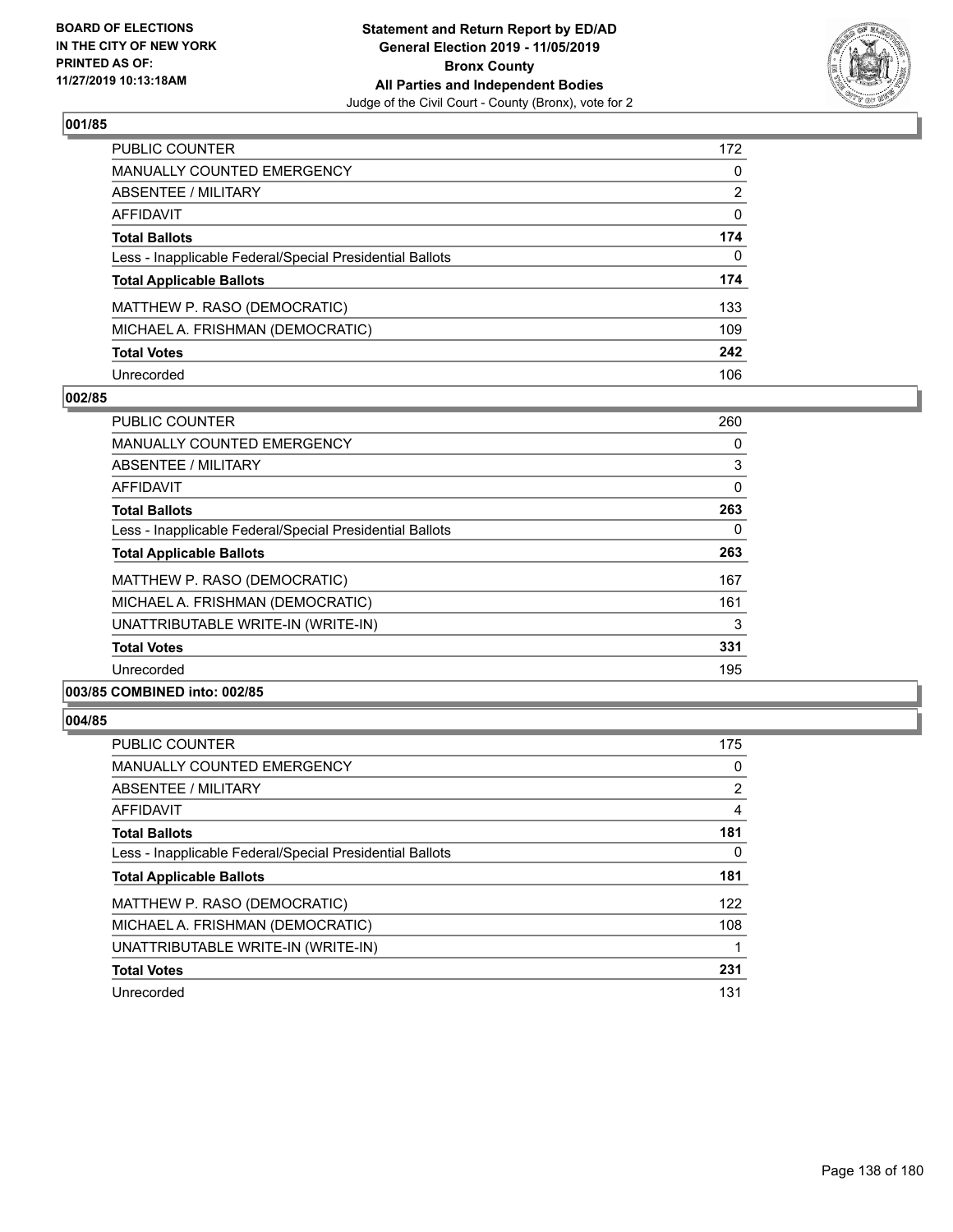

| <b>PUBLIC COUNTER</b>                                    | 111 |
|----------------------------------------------------------|-----|
| <b>MANUALLY COUNTED EMERGENCY</b>                        | 0   |
| ABSENTEE / MILITARY                                      |     |
| AFFIDAVIT                                                | 2   |
| <b>Total Ballots</b>                                     | 114 |
| Less - Inapplicable Federal/Special Presidential Ballots | 0   |
| <b>Total Applicable Ballots</b>                          | 114 |
| MATTHEW P. RASO (DEMOCRATIC)                             | 79  |
| MICHAEL A. FRISHMAN (DEMOCRATIC)                         | 68  |
| <b>Total Votes</b>                                       | 147 |
| Unrecorded                                               | 81  |

## **006/85 COMBINED into: 004/85**

#### **007/85**

| <b>PUBLIC COUNTER</b>                                    | 193           |
|----------------------------------------------------------|---------------|
| MANUALLY COUNTED EMERGENCY                               | 0             |
| ABSENTEE / MILITARY                                      | 5             |
| AFFIDAVIT                                                | $\mathcal{P}$ |
| <b>Total Ballots</b>                                     | 200           |
| Less - Inapplicable Federal/Special Presidential Ballots | 0             |
| <b>Total Applicable Ballots</b>                          | 200           |
| MATTHEW P. RASO (DEMOCRATIC)                             | 137           |
| MICHAEL A. FRISHMAN (DEMOCRATIC)                         | 104           |
| <b>Total Votes</b>                                       | 241           |
| Unrecorded                                               | 159           |
|                                                          |               |

| <b>PUBLIC COUNTER</b>                                    | 136 |
|----------------------------------------------------------|-----|
| <b>MANUALLY COUNTED EMERGENCY</b>                        | 0   |
| ABSENTEE / MILITARY                                      |     |
| AFFIDAVIT                                                | 4   |
| <b>Total Ballots</b>                                     | 141 |
| Less - Inapplicable Federal/Special Presidential Ballots | 0   |
| <b>Total Applicable Ballots</b>                          | 141 |
| MATTHEW P. RASO (DEMOCRATIC)                             | 92  |
| MICHAEL A. FRISHMAN (DEMOCRATIC)                         | 78  |
| <b>Total Votes</b>                                       | 170 |
| Unrecorded                                               | 112 |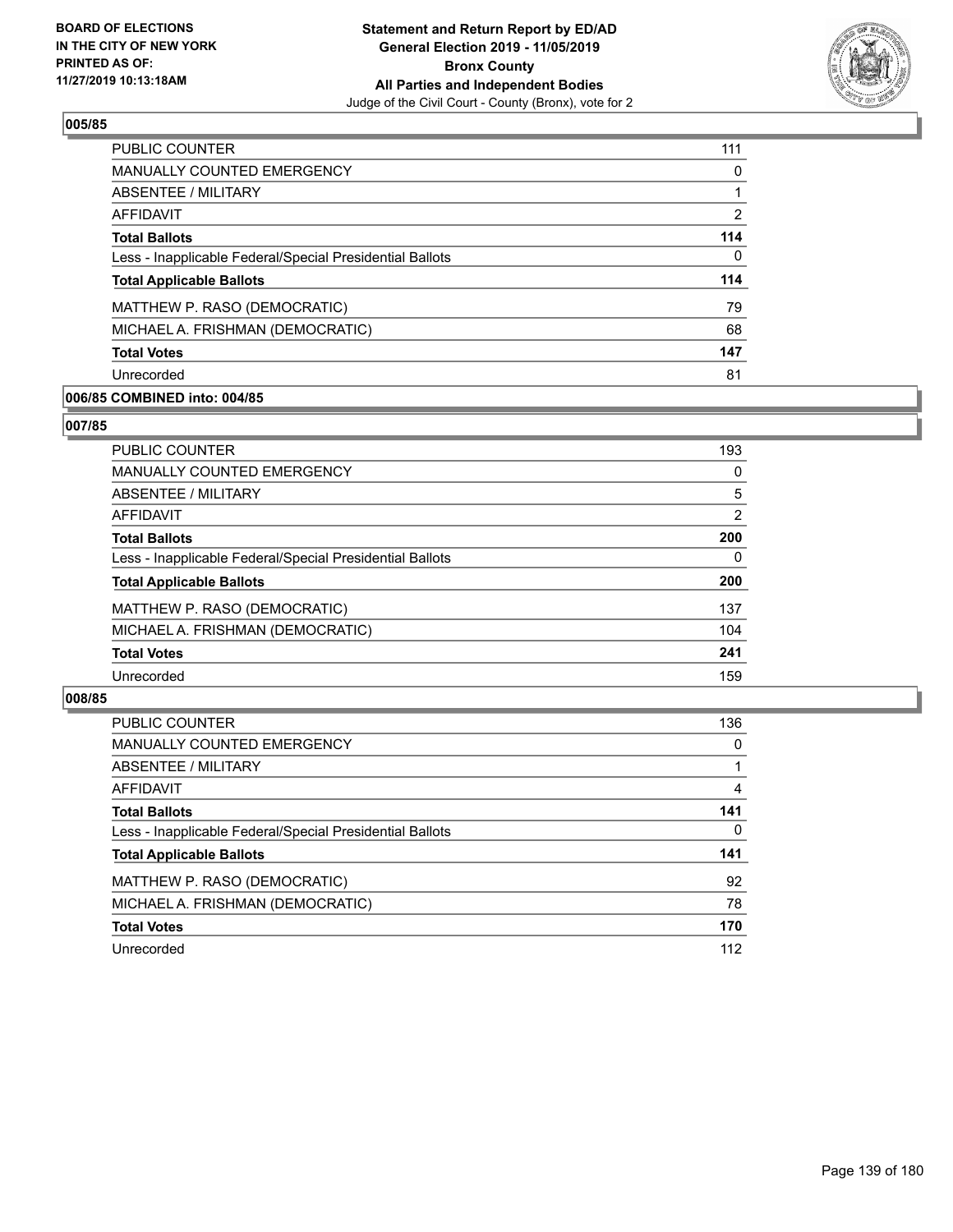

| <b>PUBLIC COUNTER</b>                                    | 89  |
|----------------------------------------------------------|-----|
| <b>MANUALLY COUNTED EMERGENCY</b>                        | 0   |
| ABSENTEE / MILITARY                                      | 0   |
| AFFIDAVIT                                                |     |
| <b>Total Ballots</b>                                     | 90  |
| Less - Inapplicable Federal/Special Presidential Ballots | 0   |
| <b>Total Applicable Ballots</b>                          | 90  |
| MATTHEW P. RASO (DEMOCRATIC)                             | 58  |
| MICHAEL A. FRISHMAN (DEMOCRATIC)                         | 48  |
| <b>Total Votes</b>                                       | 106 |
| Unrecorded                                               | 74  |

## **010/85 COMBINED into: 007/85**

#### **011/85**

| <b>PUBLIC COUNTER</b>                                    | 208 |
|----------------------------------------------------------|-----|
| <b>MANUALLY COUNTED EMERGENCY</b>                        | 0   |
| ABSENTEE / MILITARY                                      |     |
| <b>AFFIDAVIT</b>                                         |     |
| <b>Total Ballots</b>                                     | 210 |
| Less - Inapplicable Federal/Special Presidential Ballots | 0   |
| <b>Total Applicable Ballots</b>                          | 210 |
| MATTHEW P. RASO (DEMOCRATIC)                             | 130 |
| MICHAEL A. FRISHMAN (DEMOCRATIC)                         | 112 |
| <b>Total Votes</b>                                       | 242 |
| Unrecorded                                               | 178 |
|                                                          |     |

# **012/85 COMBINED into: 011/85**

| <b>PUBLIC COUNTER</b>                                    | 394 |
|----------------------------------------------------------|-----|
| <b>MANUALLY COUNTED EMERGENCY</b>                        | 0   |
| ABSENTEE / MILITARY                                      | 12  |
| AFFIDAVIT                                                |     |
| <b>Total Ballots</b>                                     | 407 |
| Less - Inapplicable Federal/Special Presidential Ballots | 0   |
| <b>Total Applicable Ballots</b>                          | 407 |
| MATTHEW P. RASO (DEMOCRATIC)                             | 263 |
| MICHAEL A. FRISHMAN (DEMOCRATIC)                         | 214 |
| <b>Total Votes</b>                                       | 477 |
| Unrecorded                                               | 337 |
| 014/85 COMBINED into: 015/85                             |     |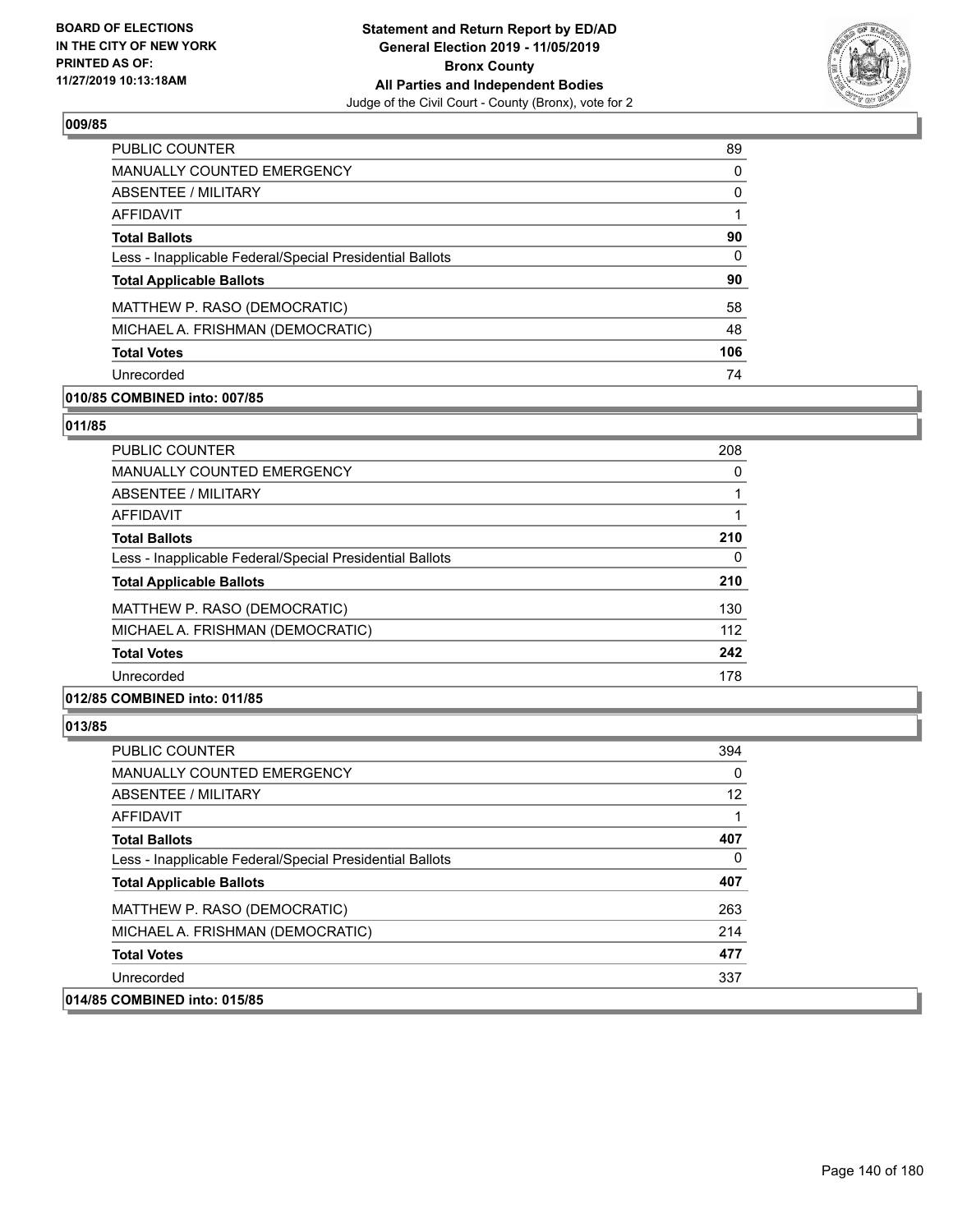

| <b>PUBLIC COUNTER</b>                                    | 160            |
|----------------------------------------------------------|----------------|
| <b>MANUALLY COUNTED EMERGENCY</b>                        | 0              |
| ABSENTEE / MILITARY                                      | 0              |
| AFFIDAVIT                                                | $\overline{2}$ |
| <b>Total Ballots</b>                                     | 162            |
| Less - Inapplicable Federal/Special Presidential Ballots | 0              |
| <b>Total Applicable Ballots</b>                          | 162            |
|                                                          |                |
| MATTHEW P. RASO (DEMOCRATIC)                             | 95             |
| MICHAEL A. FRISHMAN (DEMOCRATIC)                         | 94             |
| UNATTRIBUTABLE WRITE-IN (WRITE-IN)                       |                |
| <b>Total Votes</b>                                       | 190            |

### **016/85**

| <b>PUBLIC COUNTER</b>                                    | 142 |
|----------------------------------------------------------|-----|
| <b>MANUALLY COUNTED EMERGENCY</b>                        | 0   |
| ABSENTEE / MILITARY                                      | 2   |
| AFFIDAVIT                                                | 0   |
| <b>Total Ballots</b>                                     | 144 |
| Less - Inapplicable Federal/Special Presidential Ballots | 0   |
| <b>Total Applicable Ballots</b>                          | 144 |
| MATTHEW P. RASO (DEMOCRATIC)                             | 82  |
| MICHAEL A. FRISHMAN (DEMOCRATIC)                         | 87  |
| <b>Total Votes</b>                                       | 169 |
| Unrecorded                                               | 119 |
|                                                          |     |

# **017/85 COMBINED into: 016/85**

## **018/85 COMBINED into: 013/85**

### **019/85 COMBINED into: 013/85**

| <b>PUBLIC COUNTER</b>                                    | 177 |
|----------------------------------------------------------|-----|
| MANUALLY COUNTED EMERGENCY                               | 0   |
| ABSENTEE / MILITARY                                      | 5   |
| AFFIDAVIT                                                | 0   |
| <b>Total Ballots</b>                                     | 182 |
| Less - Inapplicable Federal/Special Presidential Ballots | 0   |
| <b>Total Applicable Ballots</b>                          | 182 |
| MATTHEW P. RASO (DEMOCRATIC)                             | 127 |
| MICHAEL A. FRISHMAN (DEMOCRATIC)                         | 105 |
| <b>Total Votes</b>                                       | 232 |
| Unrecorded                                               | 132 |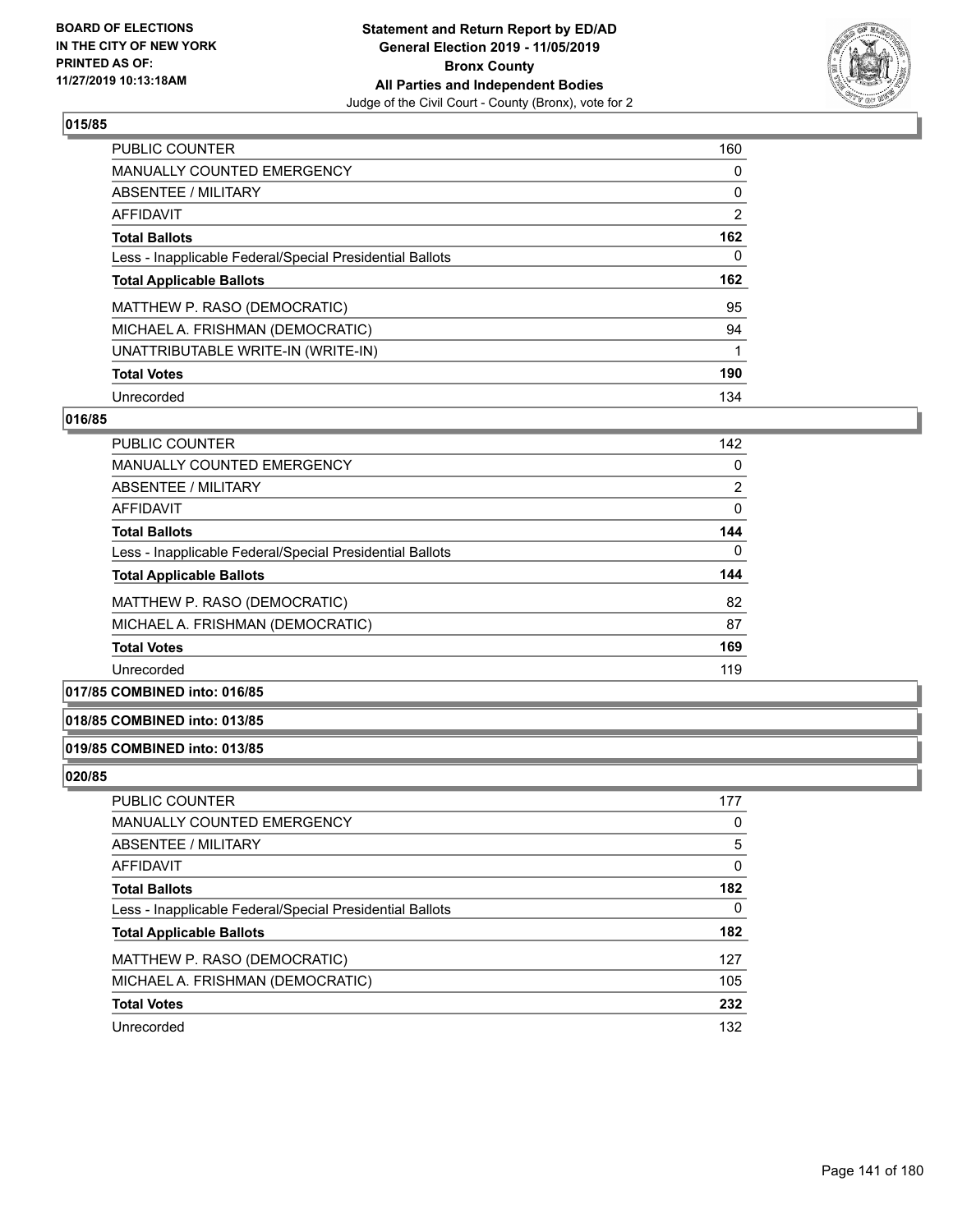

| <b>PUBLIC COUNTER</b>                                    | 283            |
|----------------------------------------------------------|----------------|
| <b>MANUALLY COUNTED EMERGENCY</b>                        | $\Omega$       |
| ABSENTEE / MILITARY                                      | 4              |
| AFFIDAVIT                                                | $\overline{2}$ |
| <b>Total Ballots</b>                                     | 289            |
| Less - Inapplicable Federal/Special Presidential Ballots | 0              |
| <b>Total Applicable Ballots</b>                          | 289            |
| MATTHEW P. RASO (DEMOCRATIC)                             | 185            |
| MICHAEL A. FRISHMAN (DEMOCRATIC)                         | 164            |
| UNATTRIBUTABLE WRITE-IN (WRITE-IN)                       |                |
| <b>Total Votes</b>                                       | 350            |
| Unrecorded                                               | 228            |

### **022/85**

| <b>PUBLIC COUNTER</b>                                    | 64       |
|----------------------------------------------------------|----------|
| <b>MANUALLY COUNTED EMERGENCY</b>                        | $\Omega$ |
| ABSENTEE / MILITARY                                      | 2        |
| AFFIDAVIT                                                |          |
| <b>Total Ballots</b>                                     | 67       |
| Less - Inapplicable Federal/Special Presidential Ballots | $\Omega$ |
| <b>Total Applicable Ballots</b>                          | 67       |
| MATTHEW P. RASO (DEMOCRATIC)                             | 51       |
| MICHAEL A. FRISHMAN (DEMOCRATIC)                         | 28       |
| <b>Total Votes</b>                                       | 79       |
| Unrecorded                                               | 55       |

| <b>PUBLIC COUNTER</b>                                    | 236 |
|----------------------------------------------------------|-----|
| <b>MANUALLY COUNTED EMERGENCY</b>                        | 0   |
| ABSENTEE / MILITARY                                      | 2   |
| AFFIDAVIT                                                | 3   |
| <b>Total Ballots</b>                                     | 241 |
| Less - Inapplicable Federal/Special Presidential Ballots | 0   |
| <b>Total Applicable Ballots</b>                          | 241 |
| MATTHEW P. RASO (DEMOCRATIC)                             | 154 |
| MICHAEL A. FRISHMAN (DEMOCRATIC)                         | 151 |
| <b>Total Votes</b>                                       | 305 |
| Unrecorded                                               | 177 |
| 024/85 COMBINED into: 023/85                             |     |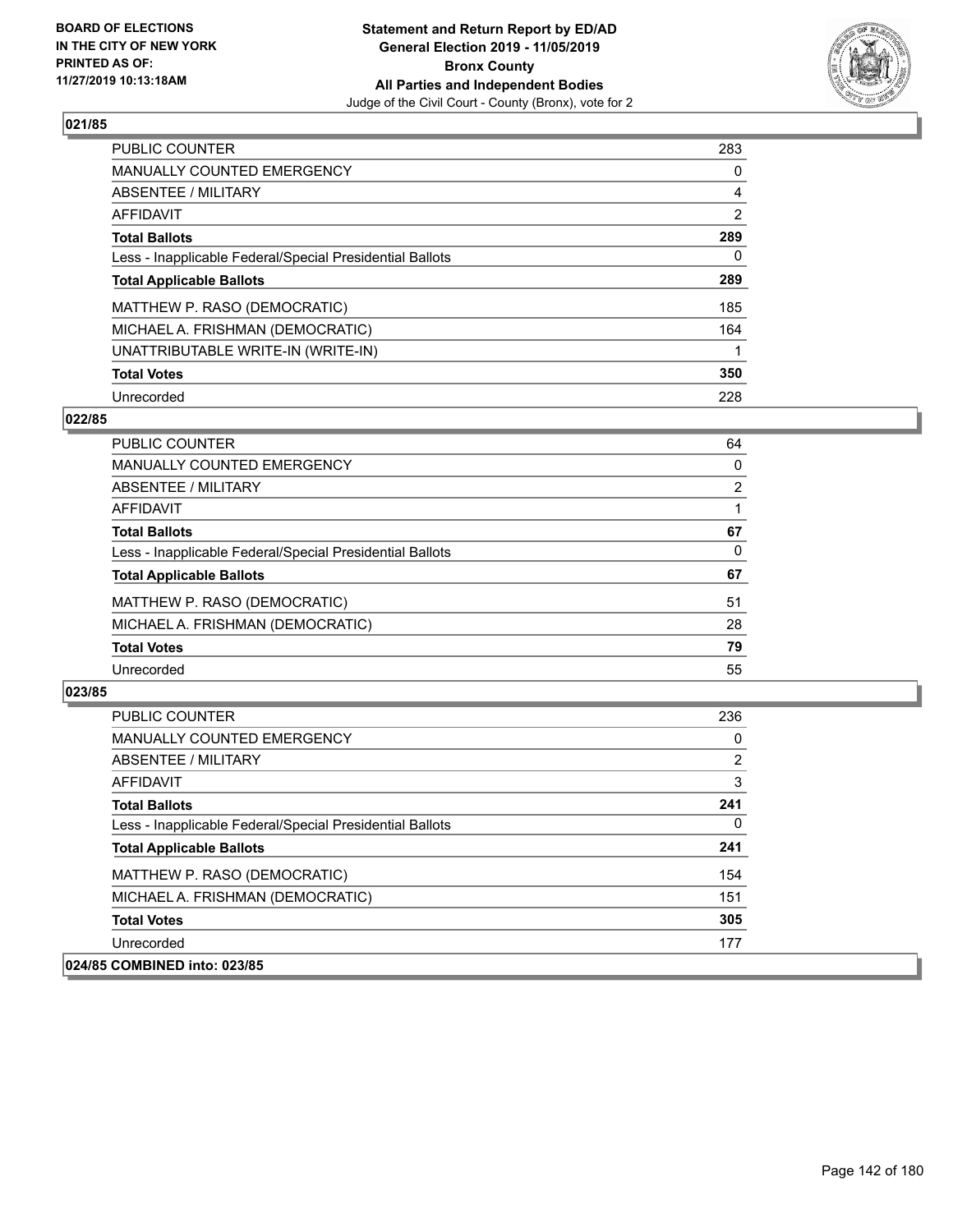

| <b>PUBLIC COUNTER</b>                                    | 210      |
|----------------------------------------------------------|----------|
| <b>MANUALLY COUNTED EMERGENCY</b>                        | 0        |
| ABSENTEE / MILITARY                                      | 6        |
| AFFIDAVIT                                                | $\Omega$ |
| <b>Total Ballots</b>                                     | 216      |
| Less - Inapplicable Federal/Special Presidential Ballots | 0        |
| <b>Total Applicable Ballots</b>                          | 216      |
| MATTHEW P. RASO (DEMOCRATIC)                             | 143      |
| MICHAEL A. FRISHMAN (DEMOCRATIC)                         | 122      |
| <b>Total Votes</b>                                       | 265      |
| Unrecorded                                               | 167      |

## **026/85 COMBINED into: 025/85**

### **027/85**

| <b>PUBLIC COUNTER</b>                                    | 249      |
|----------------------------------------------------------|----------|
| <b>MANUALLY COUNTED EMERGENCY</b>                        | 0        |
| ABSENTEE / MILITARY                                      | 5        |
| AFFIDAVIT                                                | $\Omega$ |
| <b>Total Ballots</b>                                     | 254      |
| Less - Inapplicable Federal/Special Presidential Ballots | 0        |
| <b>Total Applicable Ballots</b>                          | 254      |
| MATTHEW P. RASO (DEMOCRATIC)                             | 153      |
| MICHAEL A. FRISHMAN (DEMOCRATIC)                         | 142      |
| UNATTRIBUTABLE WRITE-IN (WRITE-IN)                       |          |
| <b>Total Votes</b>                                       | 296      |
| Unrecorded                                               | 212      |

| <b>PUBLIC COUNTER</b>                                    | 86       |
|----------------------------------------------------------|----------|
| <b>MANUALLY COUNTED EMERGENCY</b>                        | $\Omega$ |
| ABSENTEE / MILITARY                                      | 3        |
| AFFIDAVIT                                                | $\Omega$ |
| <b>Total Ballots</b>                                     | 89       |
| Less - Inapplicable Federal/Special Presidential Ballots | $\Omega$ |
| <b>Total Applicable Ballots</b>                          | 89       |
| MATTHEW P. RASO (DEMOCRATIC)                             | 57       |
| MICHAEL A. FRISHMAN (DEMOCRATIC)                         | 57       |
| <b>Total Votes</b>                                       | 114      |
| Unrecorded                                               | 64       |
| 029/85 COMBINED into: 028/85                             |          |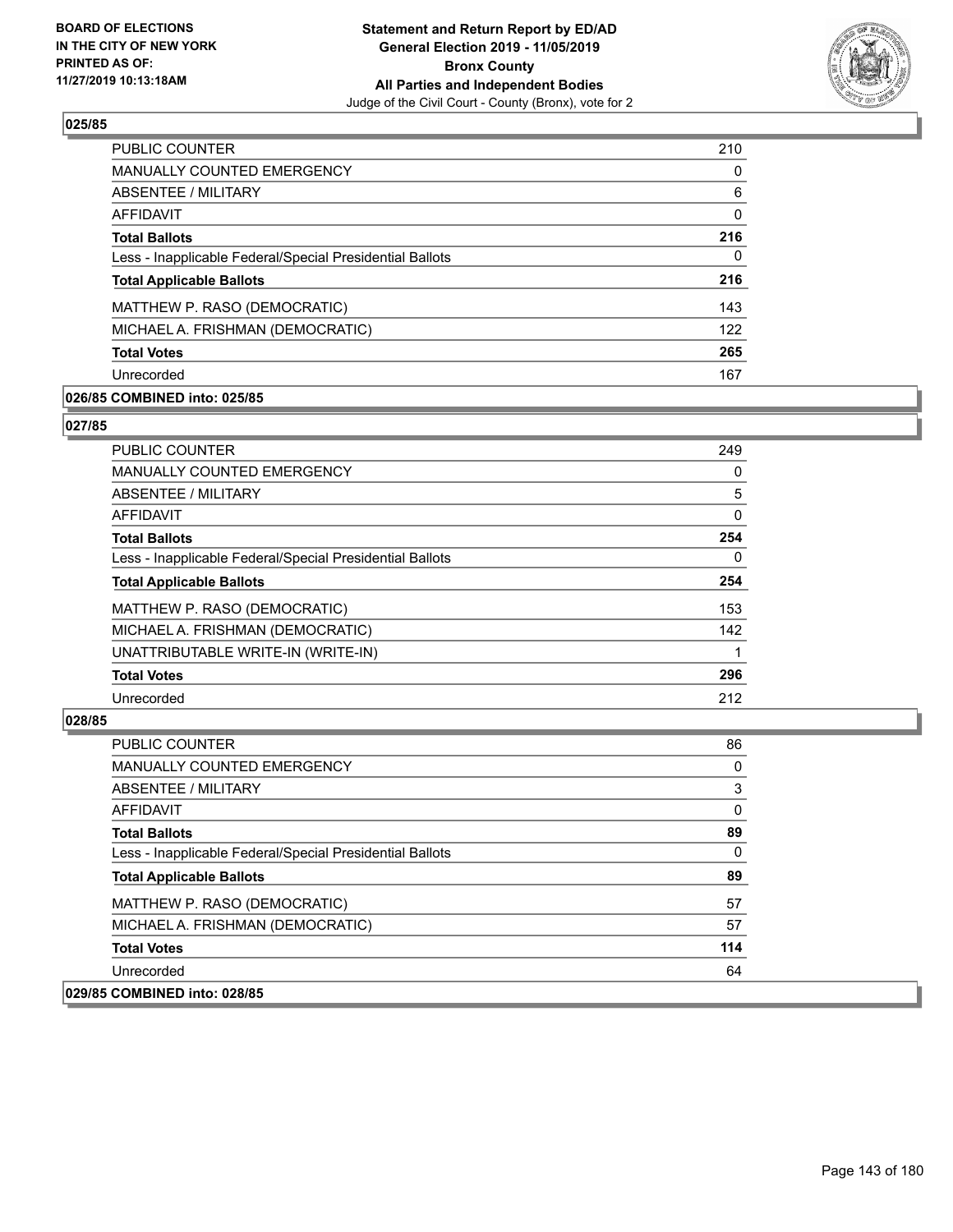

| <b>PUBLIC COUNTER</b>                                    | 180      |
|----------------------------------------------------------|----------|
| MANUALLY COUNTED EMERGENCY                               | $\Omega$ |
| ABSENTEE / MILITARY                                      | 4        |
| AFFIDAVIT                                                |          |
| <b>Total Ballots</b>                                     | 185      |
| Less - Inapplicable Federal/Special Presidential Ballots | 0        |
| <b>Total Applicable Ballots</b>                          | 185      |
| MATTHEW P. RASO (DEMOCRATIC)                             | 117      |
| MICHAEL A. FRISHMAN (DEMOCRATIC)                         | 103      |
| <b>Total Votes</b>                                       | 220      |
|                                                          |          |

## **031/85 COMBINED into: 030/85**

### **032/85**

| <b>PUBLIC COUNTER</b>                                    | 167 |
|----------------------------------------------------------|-----|
| MANUALLY COUNTED EMERGENCY                               | 0   |
| ABSENTEE / MILITARY                                      | 3   |
| AFFIDAVIT                                                |     |
| <b>Total Ballots</b>                                     | 171 |
| Less - Inapplicable Federal/Special Presidential Ballots | 0   |
| <b>Total Applicable Ballots</b>                          | 171 |
| MATTHEW P. RASO (DEMOCRATIC)                             | 114 |
| MICHAEL A. FRISHMAN (DEMOCRATIC)                         | 105 |
| <b>Total Votes</b>                                       | 219 |
| Unrecorded                                               | 123 |
|                                                          |     |

| <b>PUBLIC COUNTER</b>                                    | 125      |
|----------------------------------------------------------|----------|
| <b>MANUALLY COUNTED EMERGENCY</b>                        | 0        |
| ABSENTEE / MILITARY                                      | 8        |
| AFFIDAVIT                                                | $\Omega$ |
| <b>Total Ballots</b>                                     | 133      |
| Less - Inapplicable Federal/Special Presidential Ballots | 0        |
| <b>Total Applicable Ballots</b>                          | 133      |
| MATTHEW P. RASO (DEMOCRATIC)                             | 78       |
| MICHAEL A. FRISHMAN (DEMOCRATIC)                         | 76       |
| <b>Total Votes</b>                                       | 154      |
| Unrecorded                                               | 112      |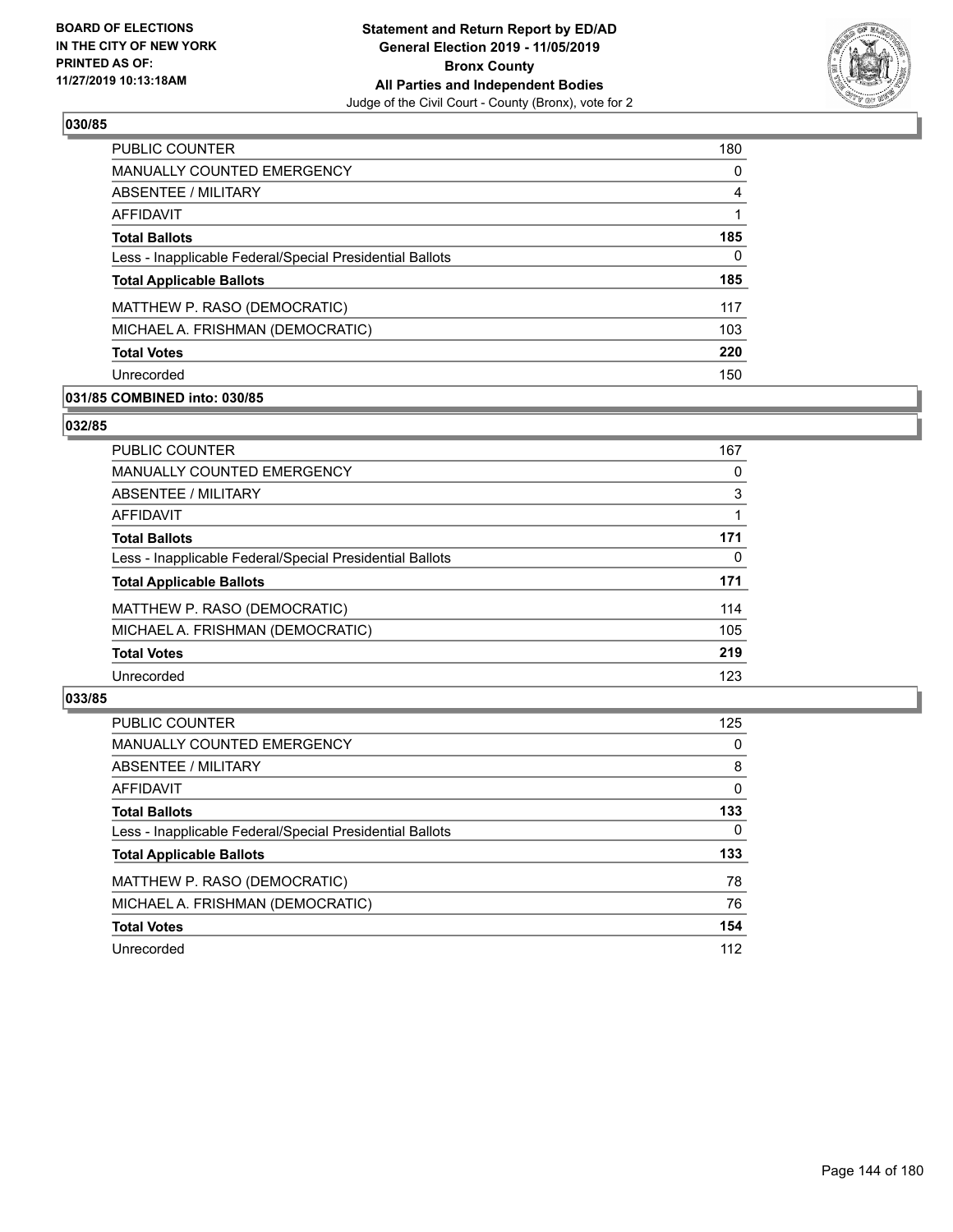

| <b>PUBLIC COUNTER</b>                                    | 139 |
|----------------------------------------------------------|-----|
| <b>MANUALLY COUNTED EMERGENCY</b>                        | 0   |
| ABSENTEE / MILITARY                                      | 3   |
| AFFIDAVIT                                                | 3   |
| <b>Total Ballots</b>                                     | 145 |
| Less - Inapplicable Federal/Special Presidential Ballots | 0   |
| <b>Total Applicable Ballots</b>                          | 145 |
| MATTHEW P. RASO (DEMOCRATIC)                             | 98  |
| MICHAEL A. FRISHMAN (DEMOCRATIC)                         | 79  |
| <b>Total Votes</b>                                       |     |
|                                                          | 177 |

## **035/85 COMBINED into: 030/85**

**036/85 COMBINED into: 017/79**

**037/85 COMBINED into: 021/85**

**038/85 COMBINED into: 075/84**

#### **039/85**

| PUBLIC COUNTER                                           | 152 |
|----------------------------------------------------------|-----|
| <b>MANUALLY COUNTED EMERGENCY</b>                        | 0   |
| ABSENTEE / MILITARY                                      |     |
| AFFIDAVIT                                                | 2   |
| <b>Total Ballots</b>                                     | 155 |
| Less - Inapplicable Federal/Special Presidential Ballots | 0   |
| <b>Total Applicable Ballots</b>                          | 155 |
| MATTHEW P. RASO (DEMOCRATIC)                             | 82  |
| MICHAEL A. FRISHMAN (DEMOCRATIC)                         | 90  |
| UNATTRIBUTABLE WRITE-IN (WRITE-IN)                       | 5   |
| <b>Total Votes</b>                                       | 177 |
| Unrecorded                                               | 133 |
|                                                          |     |

# **040/85 COMBINED into: 039/85**

#### **041/85 COMBINED into: 085/84**

## **042/85 COMBINED into: 050/84**

| PUBLIC COUNTER                                           | 175 |
|----------------------------------------------------------|-----|
| <b>MANUALLY COUNTED EMERGENCY</b>                        | 0   |
| ABSENTEE / MILITARY                                      |     |
| AFFIDAVIT                                                |     |
| <b>Total Ballots</b>                                     | 177 |
| Less - Inapplicable Federal/Special Presidential Ballots | 0   |
| <b>Total Applicable Ballots</b>                          | 177 |
| MATTHEW P. RASO (DEMOCRATIC)                             | 103 |
| MICHAEL A. FRISHMAN (DEMOCRATIC)                         | 98  |
| <b>Total Votes</b>                                       | 201 |
| Unrecorded                                               | 153 |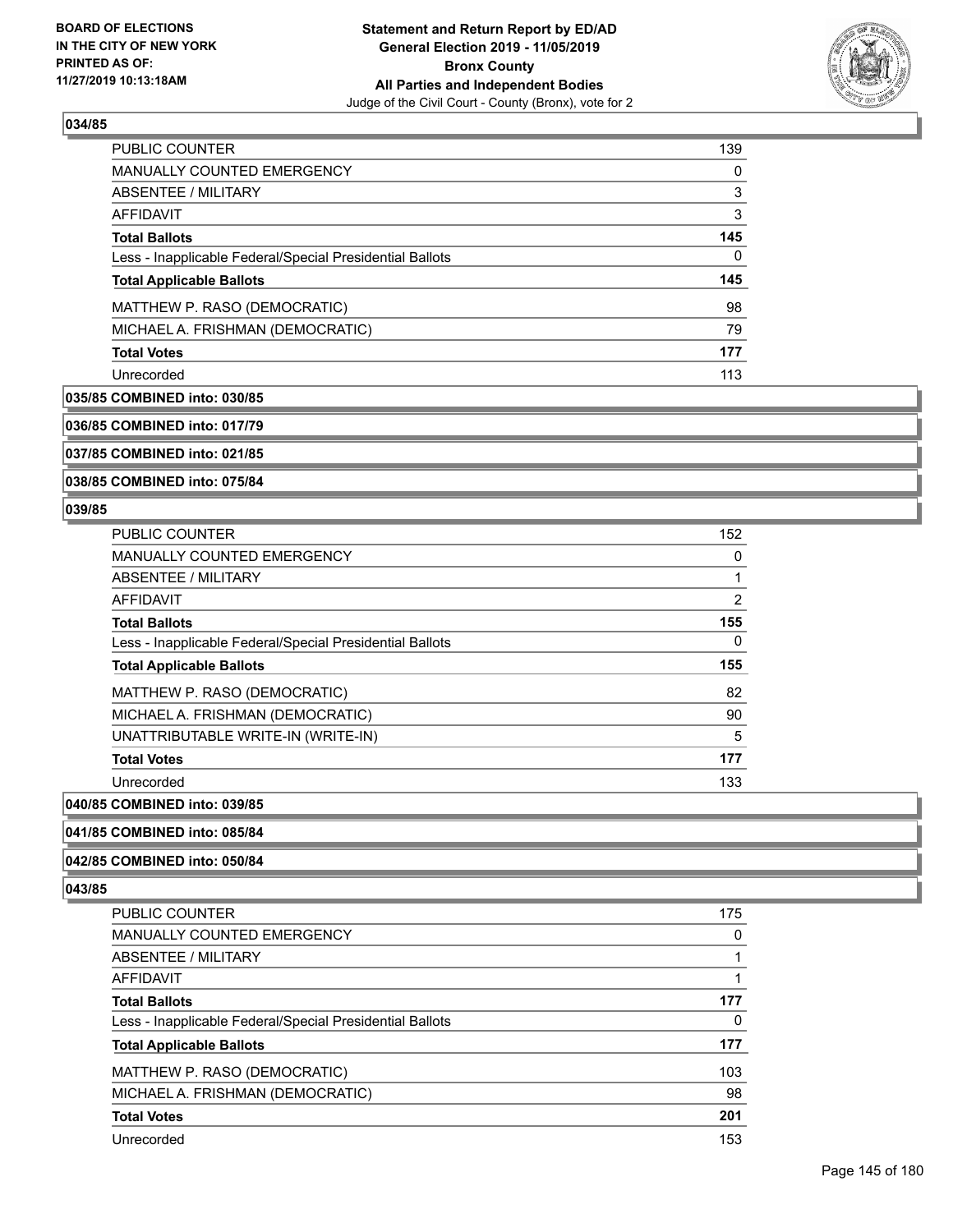

## **044/85 COMBINED into: 043/85**

| PUBLIC COUNTER                                           | 187          |
|----------------------------------------------------------|--------------|
| MANUALLY COUNTED EMERGENCY                               | 0            |
| ABSENTEE / MILITARY                                      | 16           |
| AFFIDAVIT                                                | $\mathbf{0}$ |
| Total Ballots                                            | 203          |
| Less - Inapplicable Federal/Special Presidential Ballots | $\mathbf{0}$ |
| <b>Total Applicable Ballots</b>                          | 203          |
| MATTHEW P. RASO (DEMOCRATIC)                             | 117          |
| MICHAEL A. FRISHMAN (DEMOCRATIC)                         | 126          |
| <b>Total Votes</b>                                       | 243          |
| Unrecorded                                               | 163          |

#### **046/85**

| <b>PUBLIC COUNTER</b>                                    | 156 |
|----------------------------------------------------------|-----|
| <b>MANUALLY COUNTED EMERGENCY</b>                        | 0   |
| ABSENTEE / MILITARY                                      | 4   |
| AFFIDAVIT                                                |     |
| <b>Total Ballots</b>                                     | 161 |
| Less - Inapplicable Federal/Special Presidential Ballots | 0   |
| <b>Total Applicable Ballots</b>                          | 161 |
| MATTHEW P. RASO (DEMOCRATIC)                             | 101 |
| MICHAEL A. FRISHMAN (DEMOCRATIC)                         | 93  |
| UNATTRIBUTABLE WRITE-IN (WRITE-IN)                       | 3   |
| <b>Total Votes</b>                                       | 197 |
| Unrecorded                                               | 125 |
| A                                                        |     |

# **047/85 COMBINED into: 045/85**

| <b>PUBLIC COUNTER</b>                                    | 88       |
|----------------------------------------------------------|----------|
| MANUALLY COUNTED EMERGENCY                               | 0        |
| ABSENTEE / MILITARY                                      | $\Omega$ |
| AFFIDAVIT                                                | 3        |
| <b>Total Ballots</b>                                     | 91       |
| Less - Inapplicable Federal/Special Presidential Ballots | $\Omega$ |
| <b>Total Applicable Ballots</b>                          | 91       |
| MATTHEW P. RASO (DEMOCRATIC)                             | 54       |
| MICHAEL A. FRISHMAN (DEMOCRATIC)                         | 49       |
| <b>Total Votes</b>                                       | 103      |
| Unrecorded                                               | 79       |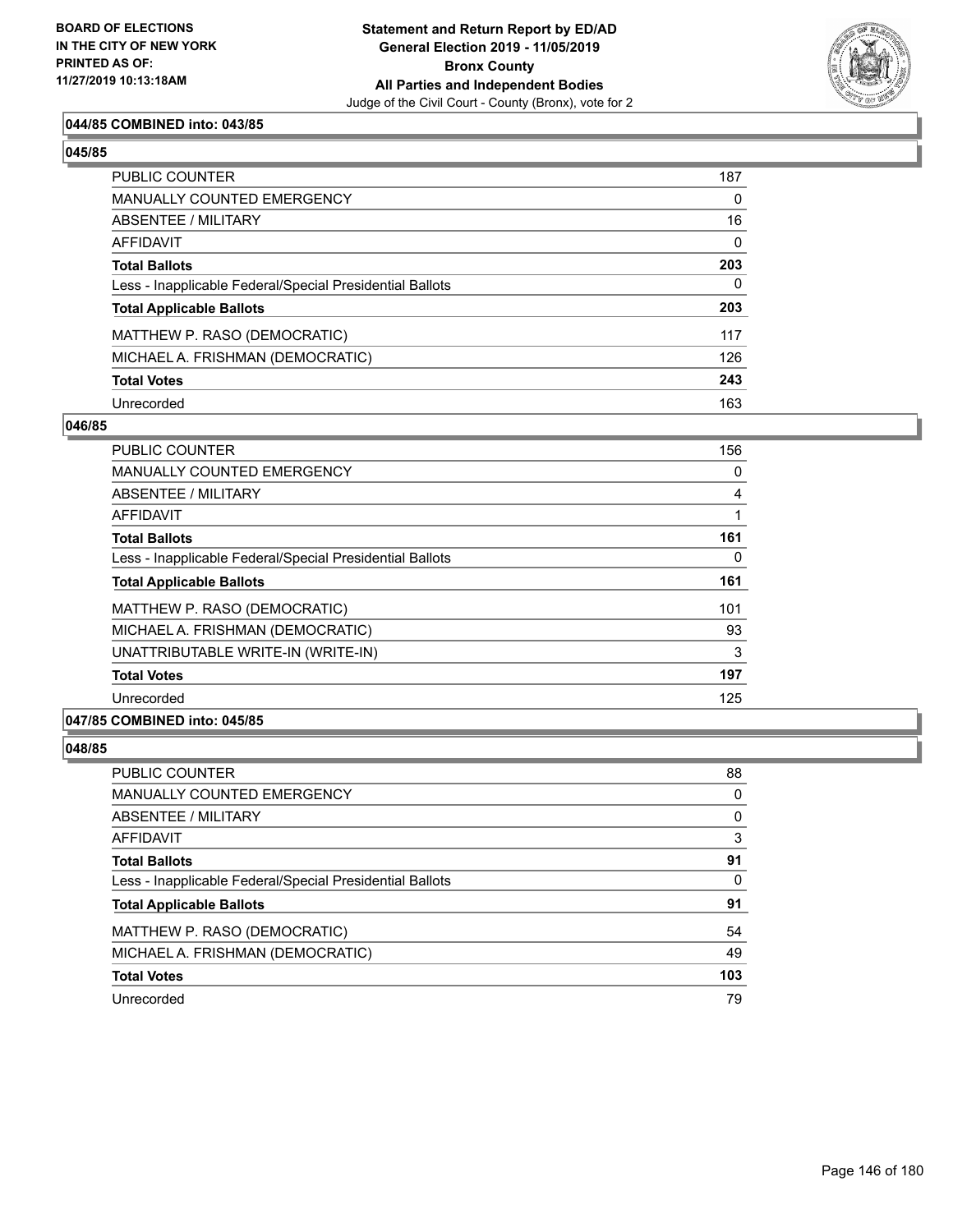

| <b>PUBLIC COUNTER</b>                                    | 116            |
|----------------------------------------------------------|----------------|
| <b>MANUALLY COUNTED EMERGENCY</b>                        | 0              |
| ABSENTEE / MILITARY                                      | $\overline{2}$ |
| AFFIDAVIT                                                | 0              |
| <b>Total Ballots</b>                                     | 118            |
| Less - Inapplicable Federal/Special Presidential Ballots | $\Omega$       |
| <b>Total Applicable Ballots</b>                          | 118            |
| MATTHEW P. RASO (DEMOCRATIC)                             | 74             |
| MICHAEL A. FRISHMAN (DEMOCRATIC)                         | 64             |
| UNATTRIBUTABLE WRITE-IN (WRITE-IN)                       |                |
| <b>Total Votes</b>                                       | 139            |
| Unrecorded                                               | 97             |

#### **050/85**

| PUBLIC COUNTER                                           | 243 |
|----------------------------------------------------------|-----|
| <b>MANUALLY COUNTED EMERGENCY</b>                        | 0   |
| ABSENTEE / MILITARY                                      |     |
| <b>AFFIDAVIT</b>                                         | 3   |
| <b>Total Ballots</b>                                     | 247 |
| Less - Inapplicable Federal/Special Presidential Ballots | 0   |
| <b>Total Applicable Ballots</b>                          | 247 |
| MATTHEW P. RASO (DEMOCRATIC)                             | 143 |
| MICHAEL A. FRISHMAN (DEMOCRATIC)                         | 130 |
| PAUL STEWART (WRITE-IN)                                  |     |
| <b>Total Votes</b>                                       | 274 |
| Unrecorded                                               | 220 |
|                                                          |     |

# **051/85 COMBINED into: 050/85**

| <b>PUBLIC COUNTER</b>                                    | 153 |
|----------------------------------------------------------|-----|
| <b>MANUALLY COUNTED EMERGENCY</b>                        | 0   |
| ABSENTEE / MILITARY                                      | 2   |
| AFFIDAVIT                                                | 4   |
| <b>Total Ballots</b>                                     | 159 |
| Less - Inapplicable Federal/Special Presidential Ballots | 0   |
| <b>Total Applicable Ballots</b>                          | 159 |
| MATTHEW P. RASO (DEMOCRATIC)                             | 104 |
| MICHAEL A. FRISHMAN (DEMOCRATIC)                         | 97  |
| <b>Total Votes</b>                                       | 201 |
| Unrecorded                                               | 117 |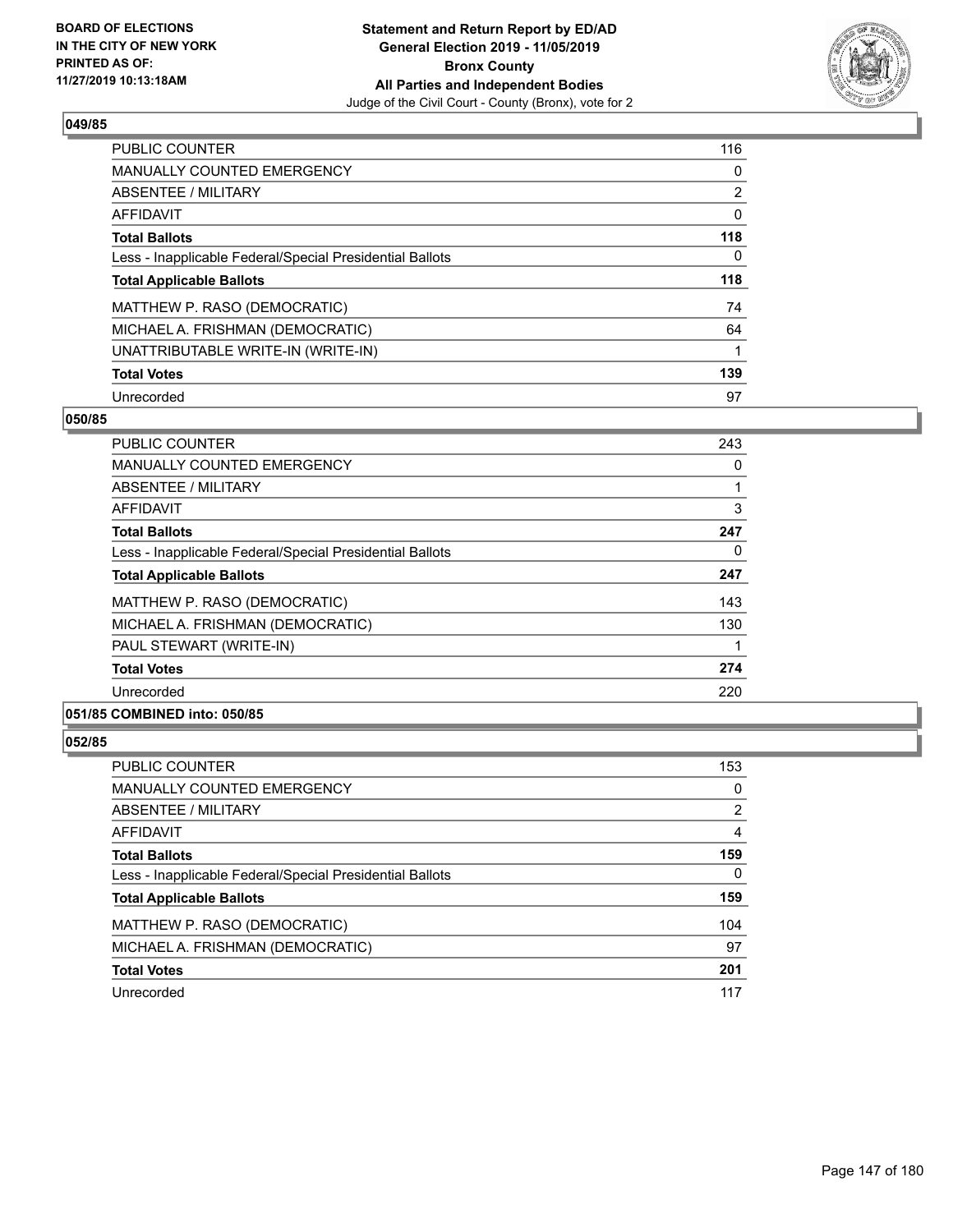

| PUBLIC COUNTER                                           | 25              |
|----------------------------------------------------------|-----------------|
| <b>MANUALLY COUNTED EMERGENCY</b>                        | $\Omega$        |
| <b>ABSENTEE / MILITARY</b>                               | 6               |
| <b>AFFIDAVIT</b>                                         |                 |
| <b>Total Ballots</b>                                     | $32\phantom{a}$ |
| Less - Inapplicable Federal/Special Presidential Ballots | $\mathbf{0}$    |
| <b>Total Applicable Ballots</b>                          | $32\phantom{a}$ |
| MATTHEW P. RASO (DEMOCRATIC)                             | 18              |
| MICHAEL A. FRISHMAN (DEMOCRATIC)                         | 17              |
| <b>Total Votes</b>                                       | 35              |
| Unrecorded                                               | 29              |

## **054/85**

| <b>PUBLIC COUNTER</b>                                    | 38       |
|----------------------------------------------------------|----------|
| <b>MANUALLY COUNTED EMERGENCY</b>                        | $\Omega$ |
| ABSENTEE / MILITARY                                      | $\Omega$ |
| AFFIDAVIT                                                | $\Omega$ |
| <b>Total Ballots</b>                                     | 38       |
| Less - Inapplicable Federal/Special Presidential Ballots | 0        |
| <b>Total Applicable Ballots</b>                          | 38       |
| MATTHEW P. RASO (DEMOCRATIC)                             | 19       |
| MICHAEL A. FRISHMAN (DEMOCRATIC)                         | 21       |
| <b>Total Votes</b>                                       | 40       |
| Unrecorded                                               | 36       |

| PUBLIC COUNTER                                           | 49 |
|----------------------------------------------------------|----|
| <b>MANUALLY COUNTED EMERGENCY</b>                        | 0  |
| <b>ABSENTEE / MILITARY</b>                               | 2  |
| AFFIDAVIT                                                |    |
| <b>Total Ballots</b>                                     | 52 |
| Less - Inapplicable Federal/Special Presidential Ballots | 0  |
| <b>Total Applicable Ballots</b>                          | 52 |
| MATTHEW P. RASO (DEMOCRATIC)                             | 33 |
| MICHAEL A. FRISHMAN (DEMOCRATIC)                         | 31 |
| <b>Total Votes</b>                                       | 64 |
| Unrecorded                                               | 40 |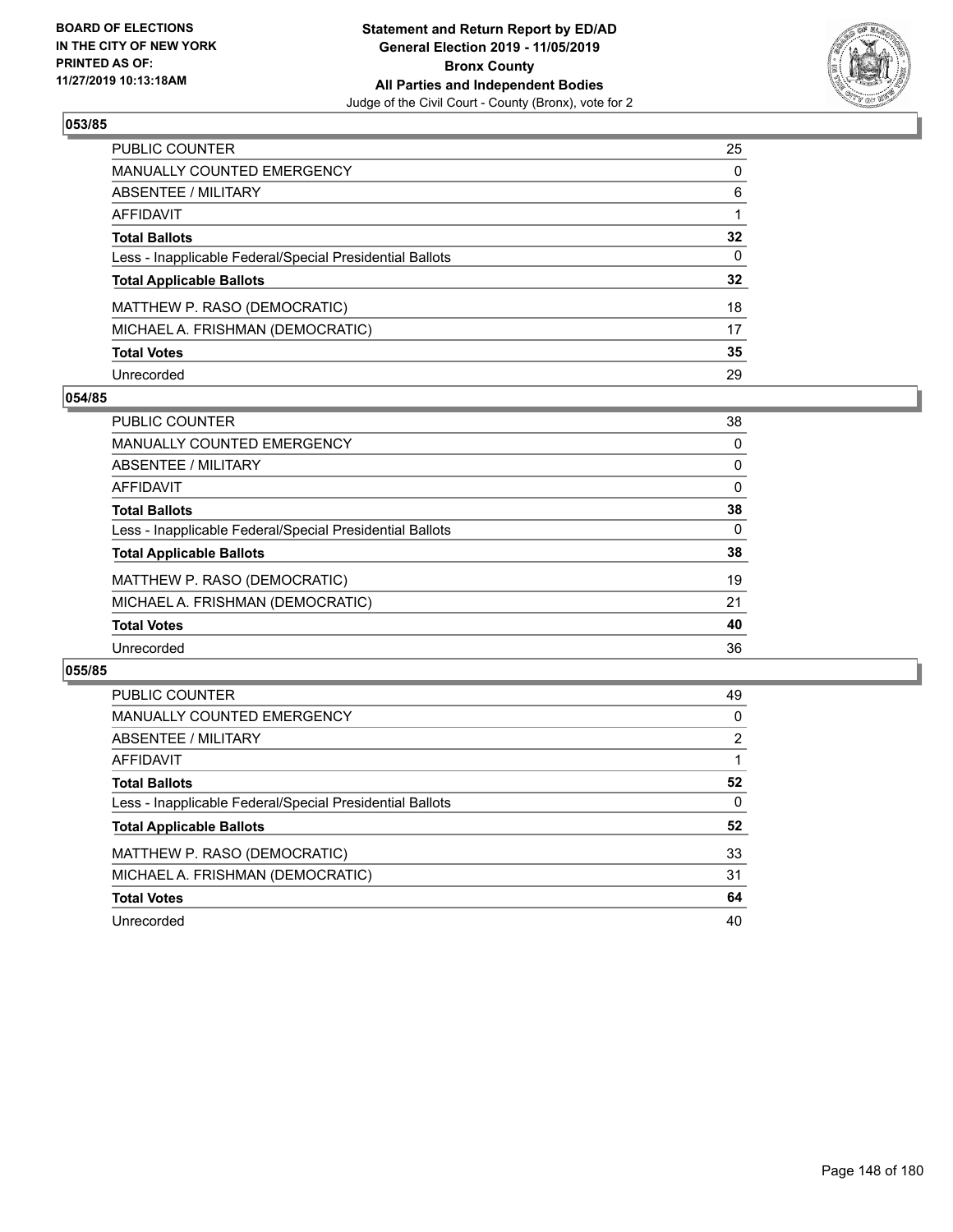

| <b>PUBLIC COUNTER</b>                                    | 215 |
|----------------------------------------------------------|-----|
| <b>MANUALLY COUNTED EMERGENCY</b>                        | 0   |
| ABSENTEE / MILITARY                                      | 5   |
| AFFIDAVIT                                                | 4   |
| <b>Total Ballots</b>                                     | 224 |
| Less - Inapplicable Federal/Special Presidential Ballots | 0   |
| <b>Total Applicable Ballots</b>                          | 224 |
| MATTHEW P. RASO (DEMOCRATIC)                             | 152 |
| MICHAEL A. FRISHMAN (DEMOCRATIC)                         | 142 |
| <b>Total Votes</b>                                       | 294 |
| Unrecorded                                               | 154 |

# **057/85 COMBINED into: 052/85**

#### **058/85**

| <b>PUBLIC COUNTER</b>                                    | 206 |
|----------------------------------------------------------|-----|
| MANUALLY COUNTED EMERGENCY                               | 0   |
| ABSENTEE / MILITARY                                      | 3   |
| <b>AFFIDAVIT</b>                                         | 0   |
| <b>Total Ballots</b>                                     | 209 |
| Less - Inapplicable Federal/Special Presidential Ballots | 0   |
| <b>Total Applicable Ballots</b>                          | 209 |
| MATTHEW P. RASO (DEMOCRATIC)                             | 140 |
| MICHAEL A. FRISHMAN (DEMOCRATIC)                         | 107 |
| <b>Total Votes</b>                                       | 247 |
| Unrecorded                                               | 171 |

# **059/85 COMBINED into: 058/85**

## **060/85 COMBINED into: 034/85**

## **061/85 COMBINED into: 062/85**

| PUBLIC COUNTER                                           | 170 |
|----------------------------------------------------------|-----|
| <b>MANUALLY COUNTED EMERGENCY</b>                        | 0   |
| ABSENTEE / MILITARY                                      | 3   |
| <b>AFFIDAVIT</b>                                         | 0   |
| <b>Total Ballots</b>                                     | 173 |
| Less - Inapplicable Federal/Special Presidential Ballots | 0   |
| <b>Total Applicable Ballots</b>                          | 173 |
| MATTHEW P. RASO (DEMOCRATIC)                             | 115 |
| MICHAEL A. FRISHMAN (DEMOCRATIC)                         | 86  |
| <b>ISAAC MOORE (WRITE-IN)</b>                            |     |
| UNATTRIBUTABLE WRITE-IN (WRITE-IN)                       |     |
| <b>Total Votes</b>                                       | 203 |
| Unrecorded                                               | 143 |
| 063/85 COMBINED into: 064/85                             |     |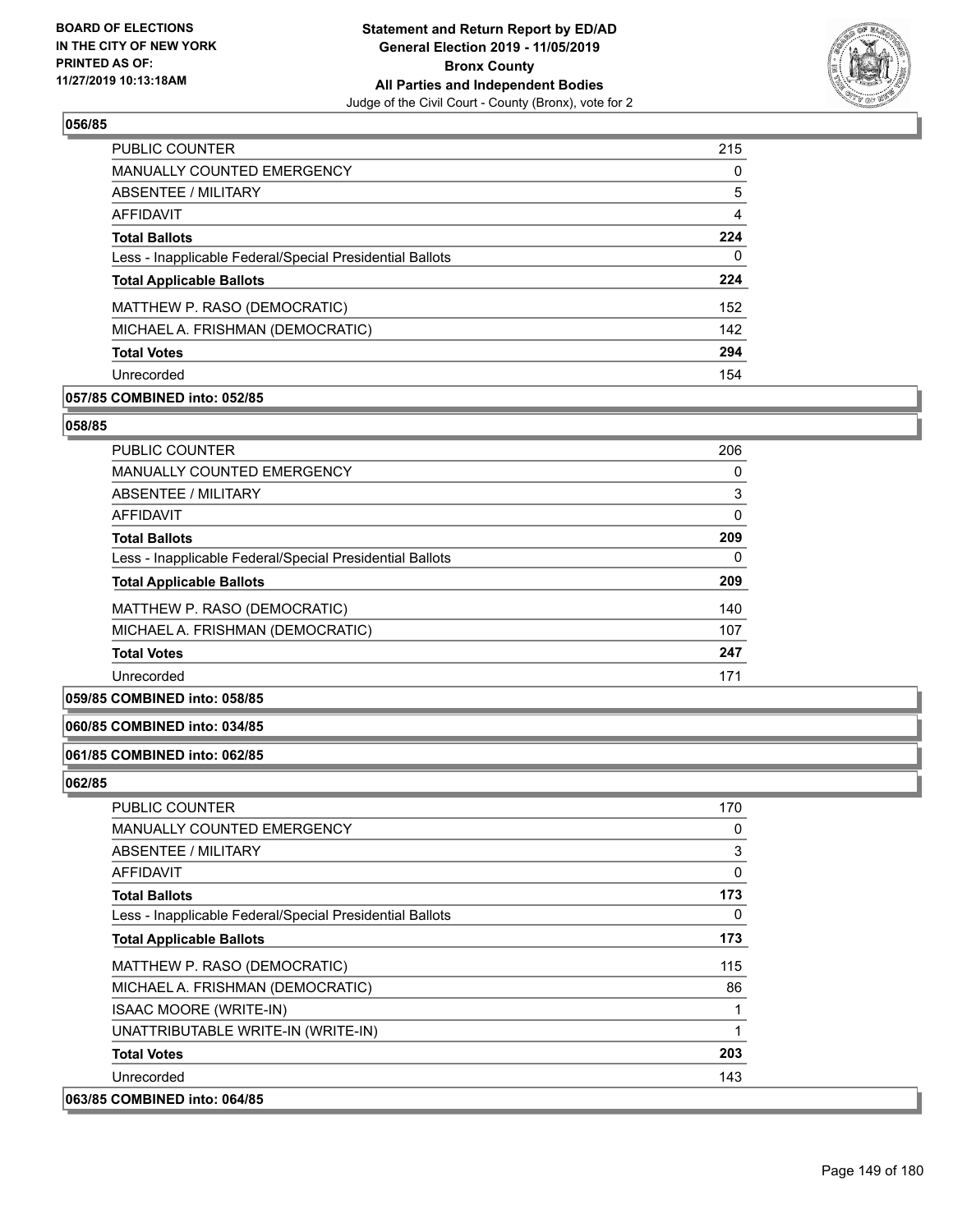

| <b>PUBLIC COUNTER</b>                                    | 161 |
|----------------------------------------------------------|-----|
| <b>MANUALLY COUNTED EMERGENCY</b>                        | 0   |
| ABSENTEE / MILITARY                                      | 3   |
| AFFIDAVIT                                                |     |
| <b>Total Ballots</b>                                     | 165 |
| Less - Inapplicable Federal/Special Presidential Ballots | 0   |
| <b>Total Applicable Ballots</b>                          | 165 |
| MATTHEW P. RASO (DEMOCRATIC)                             | 93  |
| MICHAEL A. FRISHMAN (DEMOCRATIC)                         | 99  |
| <b>Total Votes</b>                                       | 192 |
| Unrecorded                                               | 138 |

## **065/85 COMBINED into: 066/85**

#### **066/85**

| PUBLIC COUNTER                                           | 182 |
|----------------------------------------------------------|-----|
| <b>MANUALLY COUNTED EMERGENCY</b>                        | 0   |
| <b>ABSENTEE / MILITARY</b>                               |     |
| AFFIDAVIT                                                | 2   |
| <b>Total Ballots</b>                                     | 185 |
| Less - Inapplicable Federal/Special Presidential Ballots | 0   |
| <b>Total Applicable Ballots</b>                          | 185 |
| MATTHEW P. RASO (DEMOCRATIC)                             | 108 |
| MICHAEL A. FRISHMAN (DEMOCRATIC)                         | 103 |
| <b>Total Votes</b>                                       | 211 |
| Unrecorded                                               | 159 |

| <b>PUBLIC COUNTER</b>                                    | 176 |
|----------------------------------------------------------|-----|
| <b>MANUALLY COUNTED EMERGENCY</b>                        | 0   |
| ABSENTEE / MILITARY                                      | 3   |
| AFFIDAVIT                                                | 0   |
| <b>Total Ballots</b>                                     | 179 |
| Less - Inapplicable Federal/Special Presidential Ballots | 0   |
| <b>Total Applicable Ballots</b>                          | 179 |
| MATTHEW P. RASO (DEMOCRATIC)                             | 106 |
| MICHAEL A. FRISHMAN (DEMOCRATIC)                         | 123 |
| <b>Total Votes</b>                                       | 229 |
| Unrecorded                                               | 129 |
| 068/85 COMBINED into: 056/85                             |     |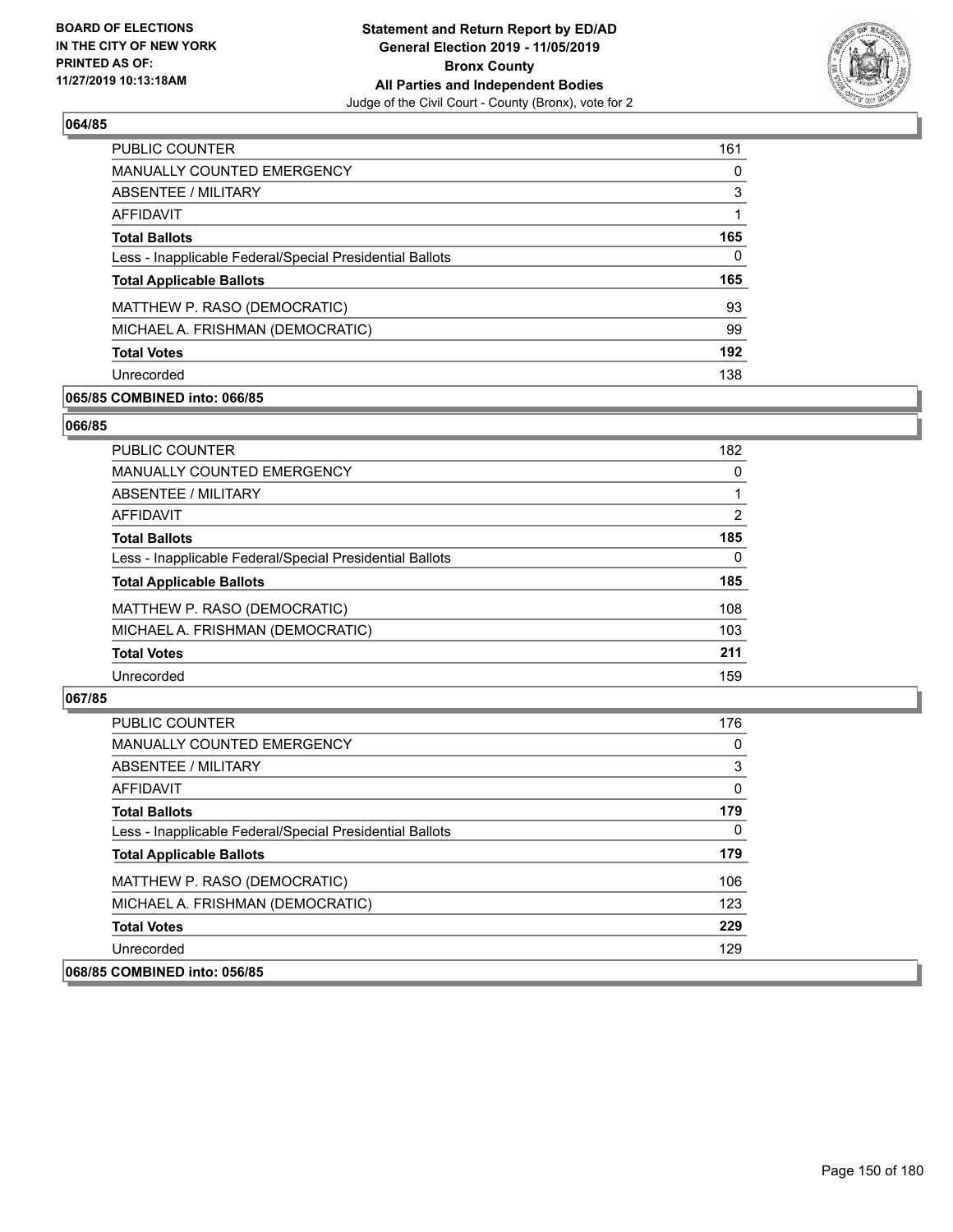

| PUBLIC COUNTER                                           | 97  |
|----------------------------------------------------------|-----|
| <b>MANUALLY COUNTED EMERGENCY</b>                        | 0   |
| ABSENTEE / MILITARY                                      | 3   |
| <b>AFFIDAVIT</b>                                         |     |
| <b>Total Ballots</b>                                     | 101 |
| Less - Inapplicable Federal/Special Presidential Ballots | 0   |
| <b>Total Applicable Ballots</b>                          | 101 |
| MATTHEW P. RASO (DEMOCRATIC)                             | 70  |
| MICHAEL A. FRISHMAN (DEMOCRATIC)                         | 58  |
| <b>Total Votes</b>                                       | 128 |
| Unrecorded                                               | 74  |

#### **070/85**

| PUBLIC COUNTER                                           | 162 |
|----------------------------------------------------------|-----|
| <b>MANUALLY COUNTED EMERGENCY</b>                        | 0   |
| ABSENTEE / MILITARY                                      | 5   |
| AFFIDAVIT                                                | 0   |
| <b>Total Ballots</b>                                     | 167 |
| Less - Inapplicable Federal/Special Presidential Ballots | 0   |
| <b>Total Applicable Ballots</b>                          | 167 |
| MATTHEW P. RASO (DEMOCRATIC)                             | 105 |
| MICHAEL A. FRISHMAN (DEMOCRATIC)                         | 102 |
| UNATTRIBUTABLE WRITE-IN (WRITE-IN)                       | 2   |
| <b>Total Votes</b>                                       | 209 |
| Unrecorded                                               | 125 |

**071/85 COMBINED into: 027/85**

| 072/85 COMBINED into: 027/85 |
|------------------------------|
|                              |

**073/85 COMBINED into: 027/85**

**074/85 COMBINED into: 027/85**

**075/85 COMBINED into: 027/85**

**076/85 COMBINED into: 027/85**

**077/85 COMBINED into: 027/85**

**078/85 COMBINED into: 027/85**

**079/85 COMBINED into: 027/85**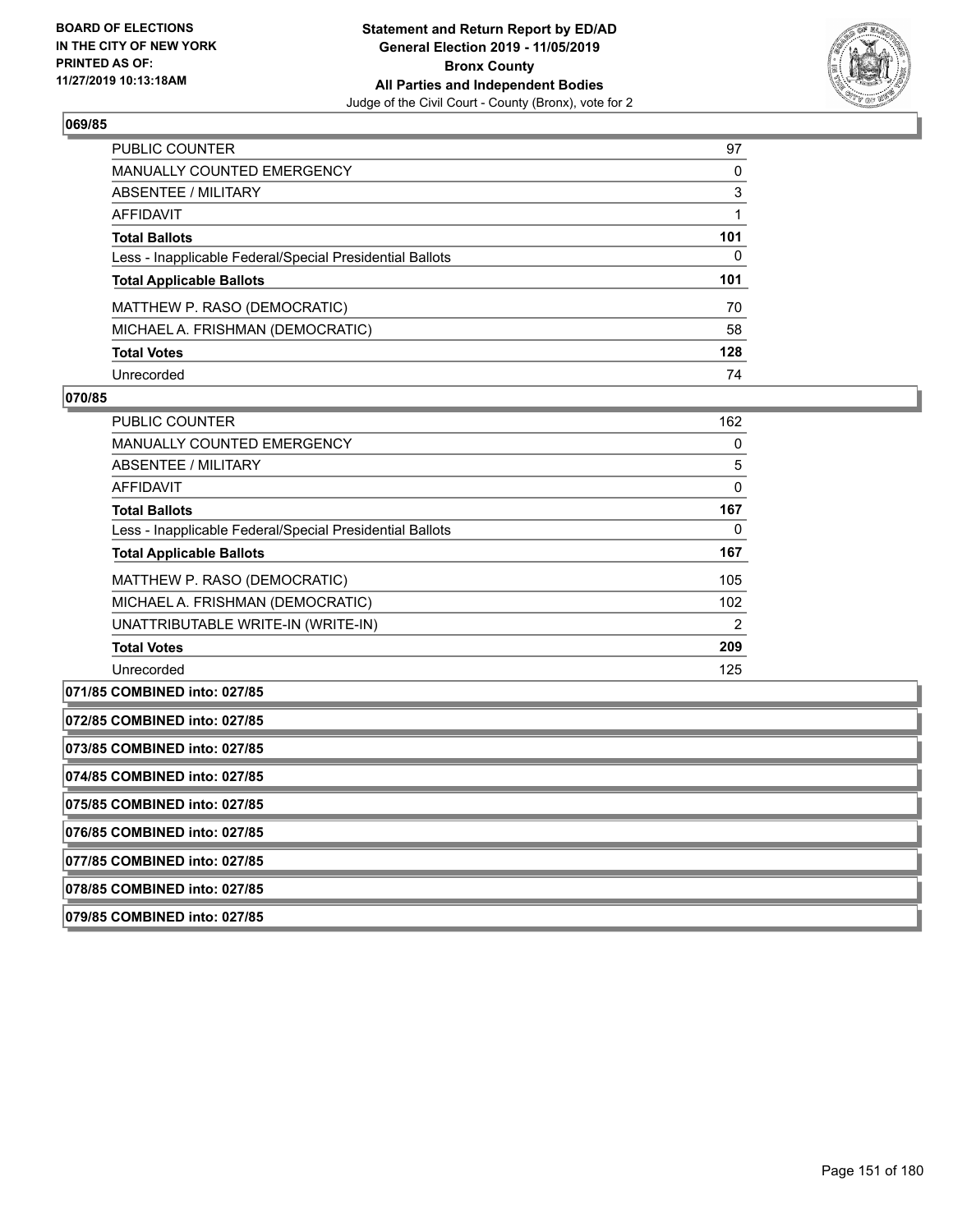

| PUBLIC COUNTER                                           | 113            |
|----------------------------------------------------------|----------------|
| <b>MANUALLY COUNTED EMERGENCY</b>                        | 0              |
| <b>ABSENTEE / MILITARY</b>                               | $\overline{c}$ |
| <b>AFFIDAVIT</b>                                         | 5              |
| <b>Total Ballots</b>                                     | 120            |
| Less - Inapplicable Federal/Special Presidential Ballots | 0              |
| <b>Total Applicable Ballots</b>                          | 120            |
| MATTHEW P. RASO (DEMOCRATIC)                             | 76             |
| MICHAEL A. FRISHMAN (DEMOCRATIC)                         | 67             |
| <b>Total Votes</b>                                       | 143            |
| Unrecorded                                               | 97             |
| 081/85 COMBINED into: 046/85                             |                |
| 082/85 COMBINED into: 080/85                             |                |
| 083/85 COMBINED into: 032/85                             |                |
| 084/85 COMBINED into: 067/85                             |                |
| 085/85 COMBINED into: 085/84                             |                |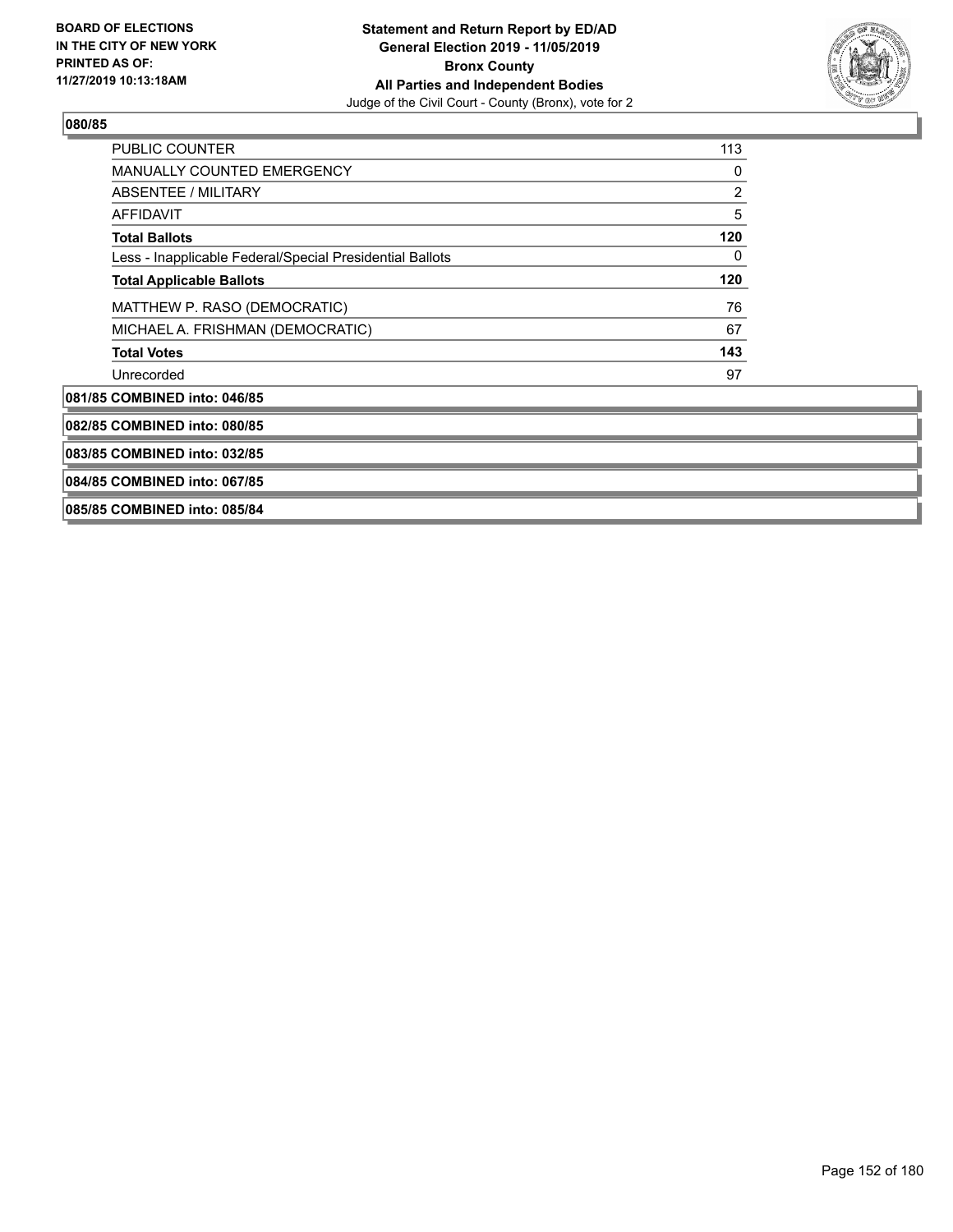

## **001/86 COMBINED into: 031/77**

# **002/86**

| <b>PUBLIC COUNTER</b>                                    | 198            |
|----------------------------------------------------------|----------------|
| <b>MANUALLY COUNTED EMERGENCY</b>                        | 0              |
| ABSENTEE / MILITARY                                      | $\overline{4}$ |
| AFFIDAVIT                                                | 1              |
| <b>Total Ballots</b>                                     | 203            |
| Less - Inapplicable Federal/Special Presidential Ballots | 0              |
| <b>Total Applicable Ballots</b>                          | 203            |
| MATTHEW P. RASO (DEMOCRATIC)                             | 149            |
| MICHAEL A. FRISHMAN (DEMOCRATIC)                         | 108            |
| UNATTRIBUTABLE WRITE-IN (WRITE-IN)                       | $\overline{2}$ |
| <b>Total Votes</b>                                       | 259            |
| Unrecorded                                               | 147            |
|                                                          |                |

## **003/86 COMBINED into: 002/86**

#### **004/86**

| <b>PUBLIC COUNTER</b>                                    | 174 |
|----------------------------------------------------------|-----|
| <b>MANUALLY COUNTED EMERGENCY</b>                        | 0   |
| ABSENTEE / MILITARY                                      | 4   |
| AFFIDAVIT                                                | 0   |
| <b>Total Ballots</b>                                     | 178 |
| Less - Inapplicable Federal/Special Presidential Ballots | 0   |
| <b>Total Applicable Ballots</b>                          | 178 |
| MATTHEW P. RASO (DEMOCRATIC)                             | 117 |
| MICHAEL A. FRISHMAN (DEMOCRATIC)                         | 113 |
| STEVEN E DAVIS (WRITE-IN)                                |     |
| UNATTRIBUTABLE WRITE-IN (WRITE-IN)                       | 1   |
| <b>Total Votes</b>                                       | 232 |
| Unrecorded                                               | 124 |
| ----------<br>$- - - - -$                                |     |

## **005/86 COMBINED into: 036/77**

| PUBLIC COUNTER                                           | 115 |
|----------------------------------------------------------|-----|
| <b>MANUALLY COUNTED EMERGENCY</b>                        | 0   |
| ABSENTEE / MILITARY                                      | 6   |
| AFFIDAVIT                                                | 0   |
| <b>Total Ballots</b>                                     | 121 |
| Less - Inapplicable Federal/Special Presidential Ballots | 0   |
| <b>Total Applicable Ballots</b>                          | 121 |
| MATTHEW P. RASO (DEMOCRATIC)                             | 75  |
| MICHAEL A. FRISHMAN (DEMOCRATIC)                         | 72  |
| <b>Total Votes</b>                                       | 147 |
| Unrecorded                                               | 95  |
| 007/86 COMBINED into: 006/86                             |     |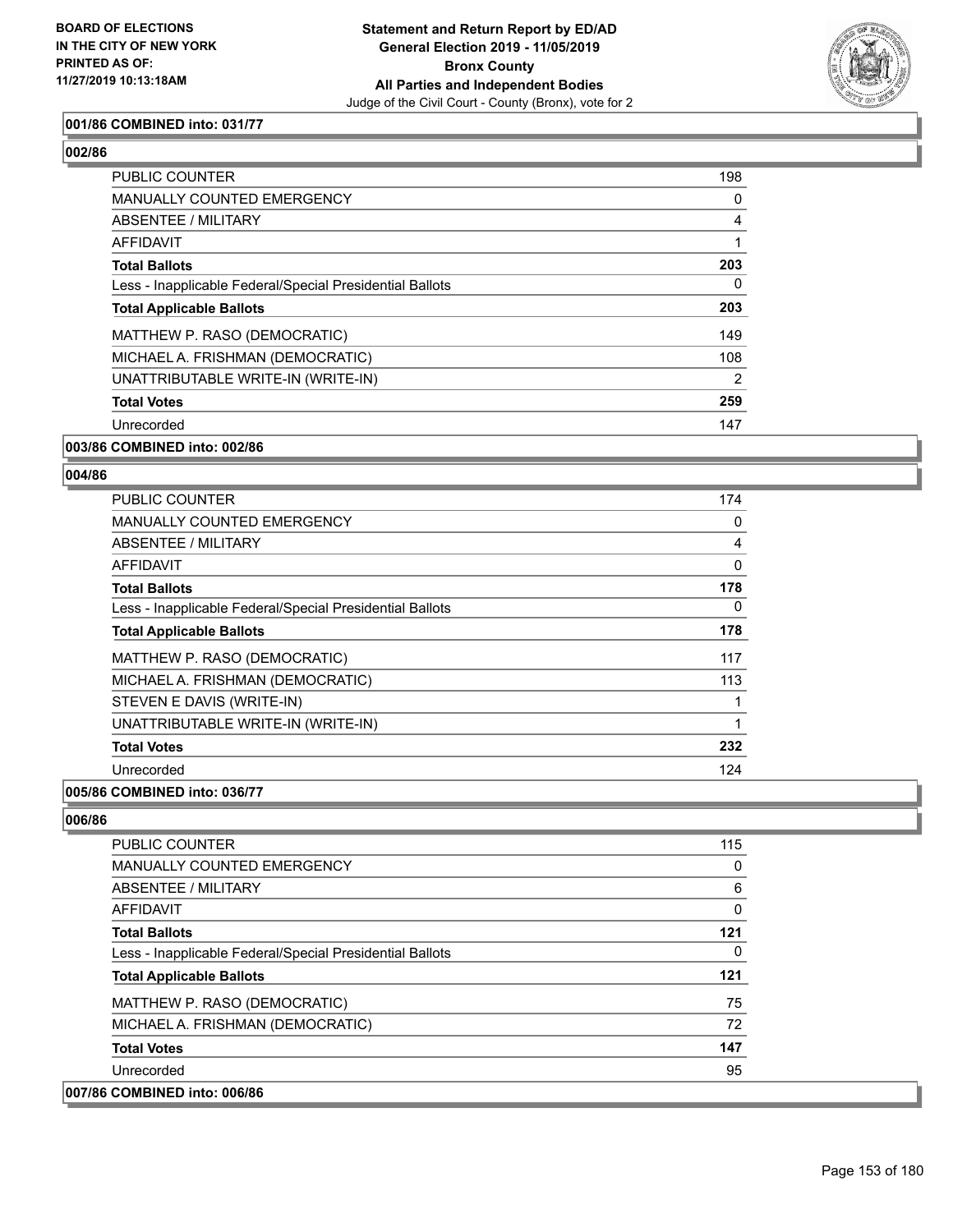

| PUBLIC COUNTER                                           | 198            |
|----------------------------------------------------------|----------------|
| <b>MANUALLY COUNTED EMERGENCY</b>                        | $\Omega$       |
| <b>ABSENTEE / MILITARY</b>                               | 4              |
| <b>AFFIDAVIT</b>                                         | $\overline{2}$ |
| <b>Total Ballots</b>                                     | 204            |
| Less - Inapplicable Federal/Special Presidential Ballots | $\mathbf{0}$   |
| <b>Total Applicable Ballots</b>                          | 204            |
| MATTHEW P. RASO (DEMOCRATIC)                             | 144            |
| MICHAEL A. FRISHMAN (DEMOCRATIC)                         | 138            |
| <b>Total Votes</b>                                       | 282            |
| Unrecorded                                               | 126            |

## **009/86**

| PUBLIC COUNTER                                           | 112      |
|----------------------------------------------------------|----------|
| <b>MANUALLY COUNTED EMERGENCY</b>                        | 0        |
| ABSENTEE / MILITARY                                      |          |
| AFFIDAVIT                                                | $\Omega$ |
| <b>Total Ballots</b>                                     | 113      |
| Less - Inapplicable Federal/Special Presidential Ballots | $\Omega$ |
| <b>Total Applicable Ballots</b>                          | 113      |
| MATTHEW P. RASO (DEMOCRATIC)                             | 78       |
| MICHAEL A. FRISHMAN (DEMOCRATIC)                         | 55       |
| <b>Total Votes</b>                                       | 133      |
| Unrecorded                                               | 93       |
|                                                          |          |

### **010/86 COMBINED into: 004/86**

| <b>PUBLIC COUNTER</b>                                    | 181 |
|----------------------------------------------------------|-----|
| MANUALLY COUNTED EMERGENCY                               | 0   |
| ABSENTEE / MILITARY                                      | 6   |
| AFFIDAVIT                                                | 0   |
| <b>Total Ballots</b>                                     | 187 |
| Less - Inapplicable Federal/Special Presidential Ballots | 0   |
| <b>Total Applicable Ballots</b>                          | 187 |
| MATTHEW P. RASO (DEMOCRATIC)                             | 127 |
| MICHAEL A. FRISHMAN (DEMOCRATIC)                         | 99  |
| <b>Total Votes</b>                                       | 226 |
| Unrecorded                                               | 148 |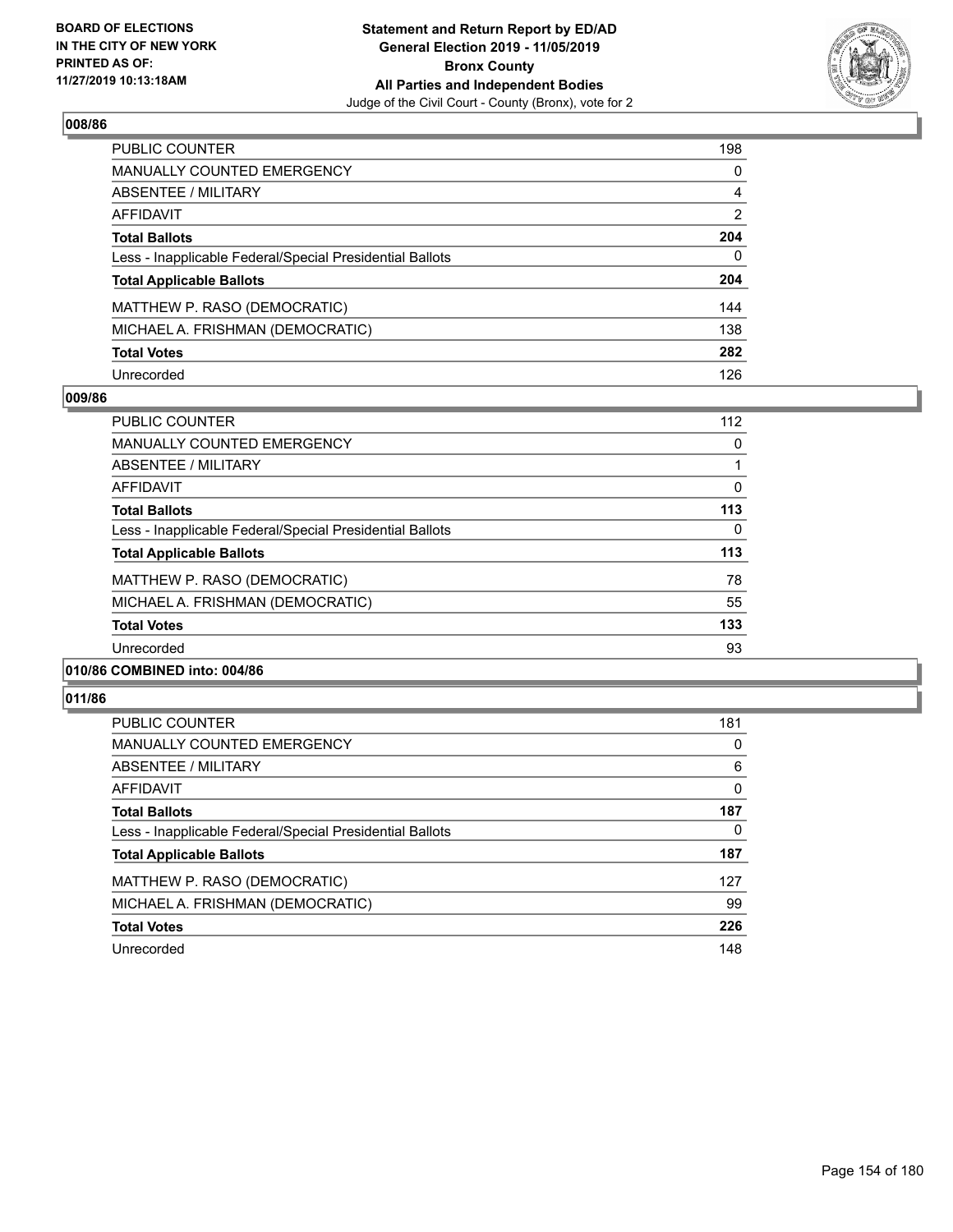

| <b>PUBLIC COUNTER</b>                                    | 100              |
|----------------------------------------------------------|------------------|
| <b>MANUALLY COUNTED EMERGENCY</b>                        | 0                |
| ABSENTEE / MILITARY                                      | 2                |
| <b>AFFIDAVIT</b>                                         | $\Omega$         |
| <b>Total Ballots</b>                                     | 102              |
| Less - Inapplicable Federal/Special Presidential Ballots | 0                |
| <b>Total Applicable Ballots</b>                          | 102 <sub>2</sub> |
| MATTHEW P. RASO (DEMOCRATIC)                             | 75               |
| MICHAEL A. FRISHMAN (DEMOCRATIC)                         | 67               |
| <b>Total Votes</b>                                       | 142              |
| Unrecorded                                               | 62               |

# **013/86 COMBINED into: 011/86**

#### **014/86**

| <b>PUBLIC COUNTER</b>                                    | 185      |
|----------------------------------------------------------|----------|
| <b>MANUALLY COUNTED EMERGENCY</b>                        | 0        |
| ABSENTEE / MILITARY                                      | 3        |
| AFFIDAVIT                                                | $\Omega$ |
| <b>Total Ballots</b>                                     | 188      |
| Less - Inapplicable Federal/Special Presidential Ballots | 0        |
| <b>Total Applicable Ballots</b>                          | 188      |
| MATTHEW P. RASO (DEMOCRATIC)                             | 116      |
| MICHAEL A. FRISHMAN (DEMOCRATIC)                         | 118      |
| DARRYL RODNEY (WRITE-IN)                                 |          |
| DENIS LOOF (WRITE-IN)                                    |          |
| <b>Total Votes</b>                                       | 236      |
| Unrecorded                                               | 140      |

# **015/86 COMBINED into: 060/78**

## **016/86 COMBINED into: 014/86**

#### **017/86 COMBINED into: 066/86**

| PUBLIC COUNTER                                           | 95  |
|----------------------------------------------------------|-----|
| <b>MANUALLY COUNTED EMERGENCY</b>                        | 0   |
| <b>ABSENTEE / MILITARY</b>                               |     |
| <b>AFFIDAVIT</b>                                         | 0   |
| <b>Total Ballots</b>                                     | 96  |
| Less - Inapplicable Federal/Special Presidential Ballots | 0   |
| <b>Total Applicable Ballots</b>                          | 96  |
| MATTHEW P. RASO (DEMOCRATIC)                             | 70  |
| MICHAEL A. FRISHMAN (DEMOCRATIC)                         | 54  |
| <b>Total Votes</b>                                       | 124 |
| Unrecorded                                               | 68  |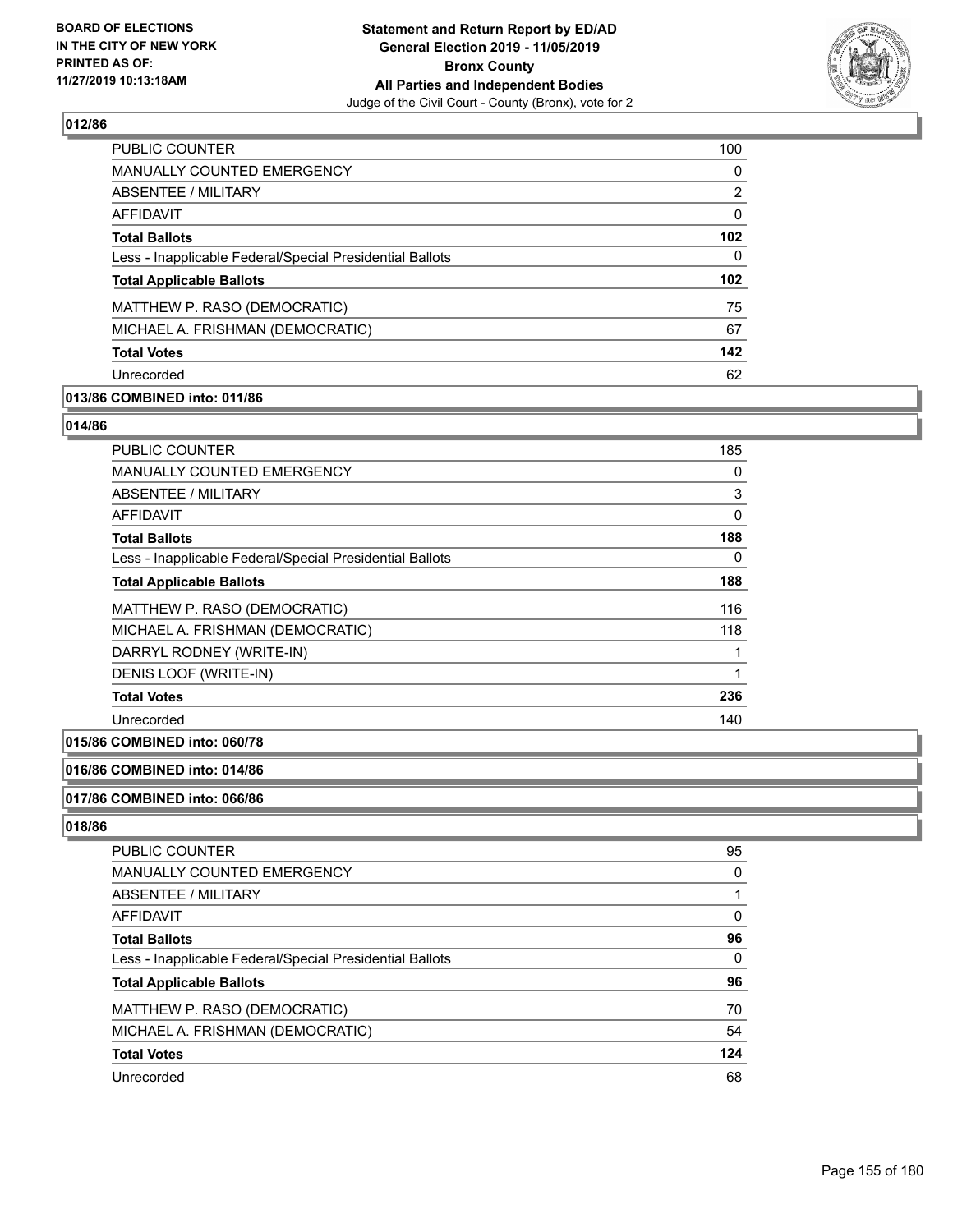

| <b>PUBLIC COUNTER</b>                                    | 149      |
|----------------------------------------------------------|----------|
| <b>MANUALLY COUNTED EMERGENCY</b>                        | 0        |
| ABSENTEE / MILITARY                                      |          |
| AFFIDAVIT                                                |          |
| <b>Total Ballots</b>                                     | 151      |
| Less - Inapplicable Federal/Special Presidential Ballots | $\Omega$ |
| <b>Total Applicable Ballots</b>                          | 151      |
| MATTHEW P. RASO (DEMOCRATIC)                             | 107      |
| MICHAEL A. FRISHMAN (DEMOCRATIC)                         | 102      |
| JAMES O'DONNELL (WRITE-IN)                               |          |
| <b>Total Votes</b>                                       | 210      |
| Unrecorded                                               | 92       |

### **020/86**

| <b>PUBLIC COUNTER</b>                                    | 87  |
|----------------------------------------------------------|-----|
| <b>MANUALLY COUNTED EMERGENCY</b>                        | 0   |
| ABSENTEE / MILITARY                                      | 4   |
| <b>AFFIDAVIT</b>                                         | 2   |
| <b>Total Ballots</b>                                     | 93  |
| Less - Inapplicable Federal/Special Presidential Ballots | 0   |
| <b>Total Applicable Ballots</b>                          | 93  |
| MATTHEW P. RASO (DEMOCRATIC)                             | 58  |
| MICHAEL A. FRISHMAN (DEMOCRATIC)                         | 55  |
| UNATTRIBUTABLE WRITE-IN (WRITE-IN)                       |     |
| <b>Total Votes</b>                                       | 114 |
| Unrecorded                                               | 72  |
|                                                          |     |

## **021/86 COMBINED into: 064/78**

| <b>PUBLIC COUNTER</b>                                    | 144 |
|----------------------------------------------------------|-----|
| MANUALLY COUNTED EMERGENCY                               | 0   |
| ABSENTEE / MILITARY                                      | 0   |
| AFFIDAVIT                                                | 15  |
| <b>Total Ballots</b>                                     | 159 |
| Less - Inapplicable Federal/Special Presidential Ballots | 0   |
| <b>Total Applicable Ballots</b>                          | 159 |
| MATTHEW P. RASO (DEMOCRATIC)                             | 104 |
| MICHAEL A. FRISHMAN (DEMOCRATIC)                         | 89  |
| UNATTRIBUTABLE WRITE-IN (WRITE-IN)                       | 3   |
| <b>Total Votes</b>                                       | 196 |
| Unrecorded                                               | 122 |
| 023/86 COMBINED into: 022/86                             |     |
| 024/86 COMBINED into: 047/78                             |     |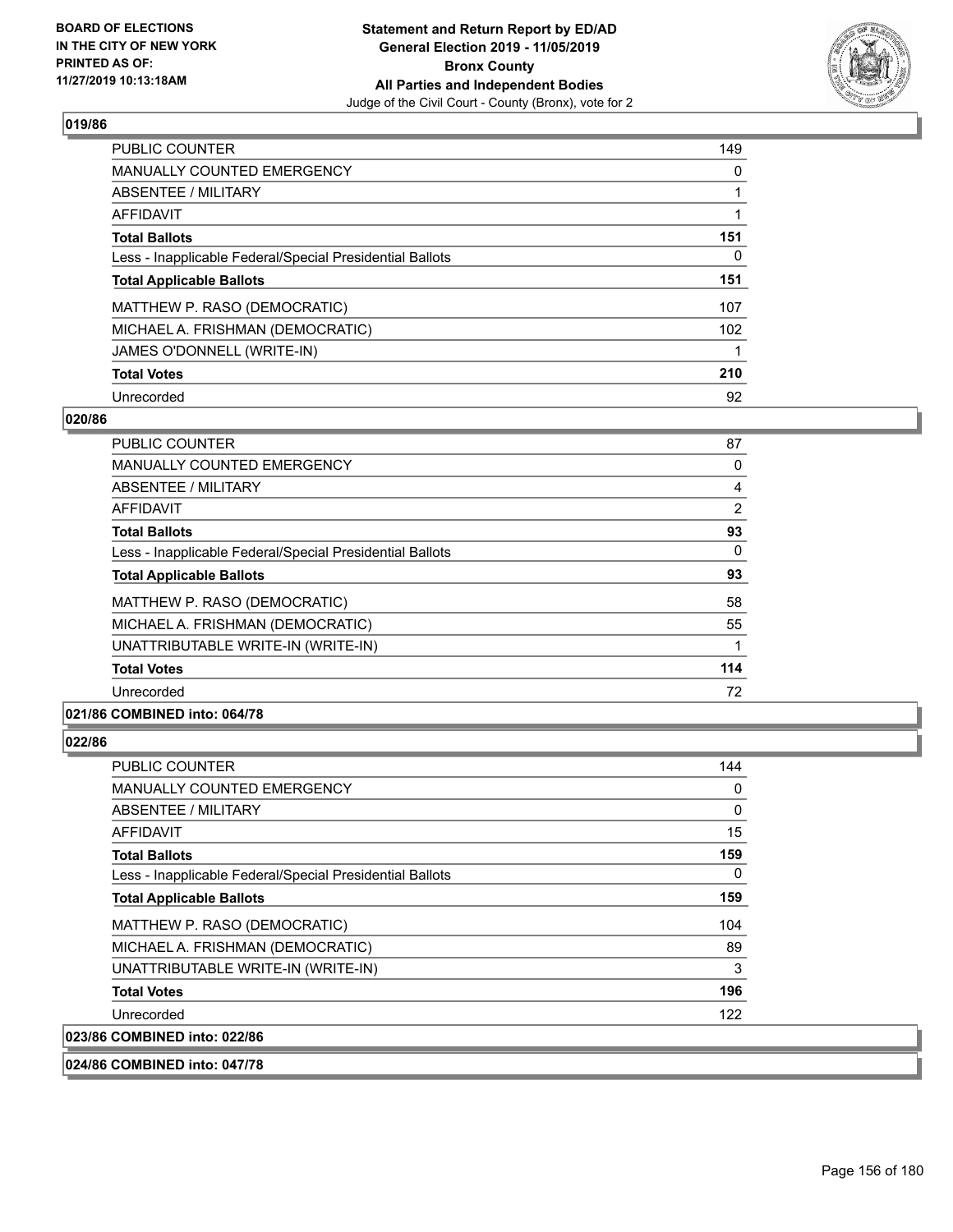

| PUBLIC COUNTER                                           | 156      |
|----------------------------------------------------------|----------|
| <b>MANUALLY COUNTED EMERGENCY</b>                        | $\Omega$ |
| ABSENTEE / MILITARY                                      | 4        |
| AFFIDAVIT                                                | 0        |
| <b>Total Ballots</b>                                     | 160      |
| Less - Inapplicable Federal/Special Presidential Ballots | 0        |
| <b>Total Applicable Ballots</b>                          | 160      |
| MATTHEW P. RASO (DEMOCRATIC)                             | 105      |
| MICHAEL A. FRISHMAN (DEMOCRATIC)                         | 90       |
| UNATTRIBUTABLE WRITE-IN (WRITE-IN)                       |          |
| <b>Total Votes</b>                                       | 196      |
| Unrecorded                                               | 124      |

#### **026/86**

| PUBLIC COUNTER                                           | 185            |
|----------------------------------------------------------|----------------|
| <b>MANUALLY COUNTED EMERGENCY</b>                        | 0              |
| <b>ABSENTEE / MILITARY</b>                               | $\overline{2}$ |
| <b>AFFIDAVIT</b>                                         | 4              |
| <b>Total Ballots</b>                                     | 191            |
| Less - Inapplicable Federal/Special Presidential Ballots | 0              |
| <b>Total Applicable Ballots</b>                          | 191            |
| MATTHEW P. RASO (DEMOCRATIC)                             | 133            |
| MICHAEL A. FRISHMAN (DEMOCRATIC)                         | 108            |
| <b>Total Votes</b>                                       | 241            |
| Unrecorded                                               | 141            |
|                                                          |                |

## **027/86 COMBINED into: 008/86**

| <b>PUBLIC COUNTER</b>                                    | 164 |
|----------------------------------------------------------|-----|
| MANUALLY COUNTED EMERGENCY                               | 0   |
| ABSENTEE / MILITARY                                      | 6   |
| AFFIDAVIT                                                | 2   |
| <b>Total Ballots</b>                                     | 172 |
| Less - Inapplicable Federal/Special Presidential Ballots | 0   |
| <b>Total Applicable Ballots</b>                          | 172 |
| MATTHEW P. RASO (DEMOCRATIC)                             | 124 |
| MICHAEL A. FRISHMAN (DEMOCRATIC)                         | 99  |
| <b>Total Votes</b>                                       | 223 |
| Unrecorded                                               | 121 |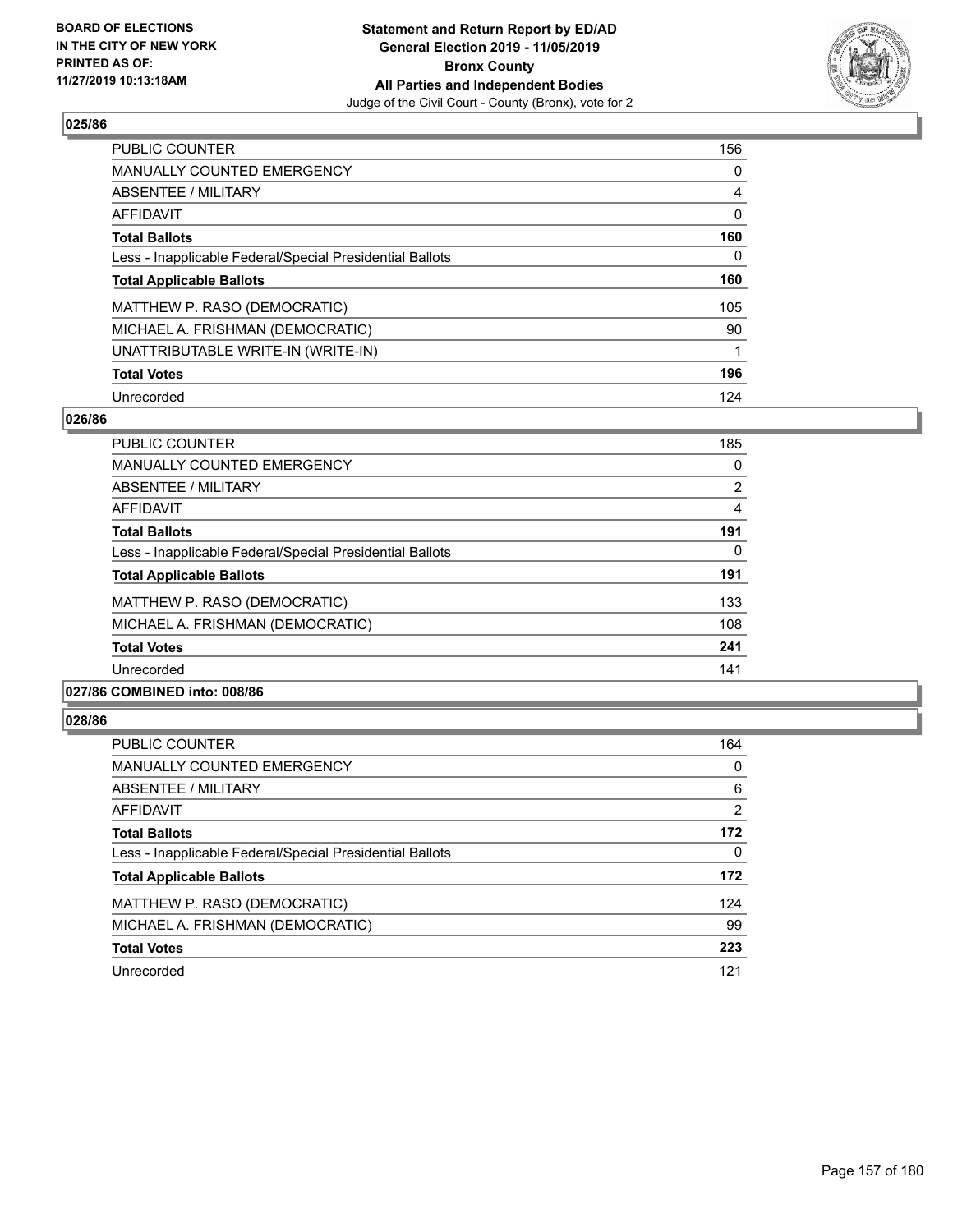

| <b>PUBLIC COUNTER</b>                                    | 238 |
|----------------------------------------------------------|-----|
| MANUALLY COUNTED EMERGENCY                               | 0   |
| ABSENTEE / MILITARY                                      | 2   |
| AFFIDAVIT                                                | 8   |
| <b>Total Ballots</b>                                     | 248 |
| Less - Inapplicable Federal/Special Presidential Ballots | 0   |
| <b>Total Applicable Ballots</b>                          | 248 |
| MATTHEW P. RASO (DEMOCRATIC)                             | 154 |
| MICHAEL A. FRISHMAN (DEMOCRATIC)                         | 150 |
| <b>Total Votes</b>                                       | 304 |
| Unrecorded                                               | 192 |

# **030/86 COMBINED into: 028/86**

**031/86 COMBINED into: 037/77**

## **032/86**

| <b>PUBLIC COUNTER</b>                                    | 193      |
|----------------------------------------------------------|----------|
| <b>MANUALLY COUNTED EMERGENCY</b>                        | 0        |
| ABSENTEE / MILITARY                                      | 0        |
| <b>AFFIDAVIT</b>                                         | 2        |
| <b>Total Ballots</b>                                     | 195      |
| Less - Inapplicable Federal/Special Presidential Ballots | $\Omega$ |
| <b>Total Applicable Ballots</b>                          | 195      |
| MATTHEW P. RASO (DEMOCRATIC)                             | 136      |
| MICHAEL A. FRISHMAN (DEMOCRATIC)                         | 122      |
| UNATTRIBUTABLE WRITE-IN (WRITE-IN)                       |          |
| <b>Total Votes</b>                                       | 259      |
| Unrecorded                                               | 131      |

#### **033/86**

| <b>PUBLIC COUNTER</b>                                    | 246 |
|----------------------------------------------------------|-----|
| <b>MANUALLY COUNTED EMERGENCY</b>                        | 0   |
| ABSENTEE / MILITARY                                      | 9   |
| AFFIDAVIT                                                |     |
| <b>Total Ballots</b>                                     | 256 |
| Less - Inapplicable Federal/Special Presidential Ballots | 0   |
| <b>Total Applicable Ballots</b>                          | 256 |
| MATTHEW P. RASO (DEMOCRATIC)                             | 160 |
| MICHAEL A. FRISHMAN (DEMOCRATIC)                         | 153 |
| <b>Total Votes</b>                                       | 313 |
| Unrecorded                                               | 199 |
| 034/86 COMBINED into: 033/86                             |     |

**035/86 COMBINED into: 032/86**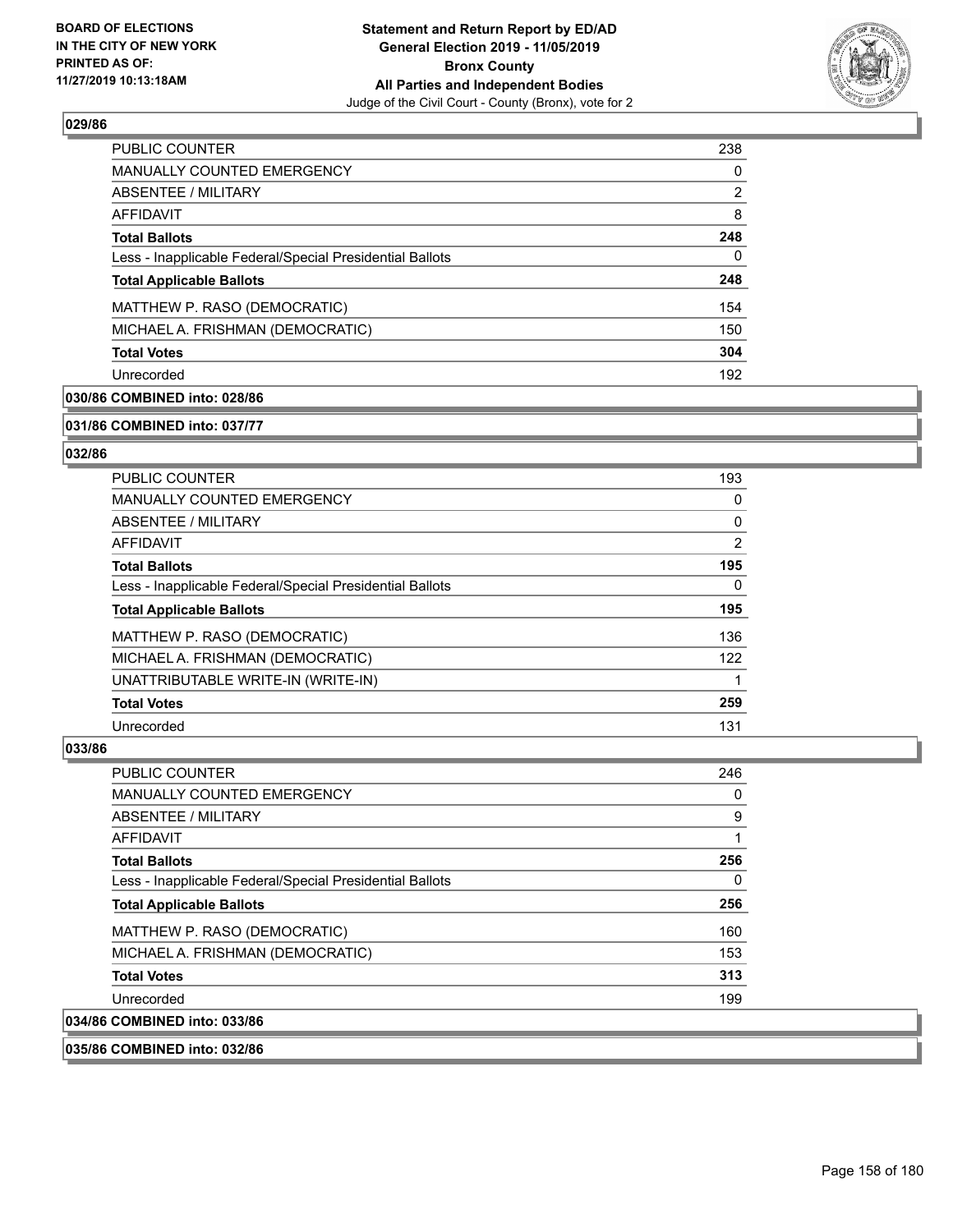

| <b>PUBLIC COUNTER</b>                                    | 209 |
|----------------------------------------------------------|-----|
| <b>MANUALLY COUNTED EMERGENCY</b>                        | 0   |
| ABSENTEE / MILITARY                                      | 5   |
| AFFIDAVIT                                                | 5   |
| <b>Total Ballots</b>                                     | 219 |
| Less - Inapplicable Federal/Special Presidential Ballots | 0   |
| <b>Total Applicable Ballots</b>                          | 219 |
| MATTHEW P. RASO (DEMOCRATIC)                             | 135 |
| MICHAEL A. FRISHMAN (DEMOCRATIC)                         | 141 |
| <b>Total Votes</b>                                       | 276 |
| Unrecorded                                               | 162 |

## **037/86 COMBINED into: 017/77**

#### **038/86**

| <b>PUBLIC COUNTER</b>                                    | 174 |
|----------------------------------------------------------|-----|
| MANUALLY COUNTED EMERGENCY                               | 0   |
| ABSENTEE / MILITARY                                      | 3   |
| AFFIDAVIT                                                |     |
| <b>Total Ballots</b>                                     | 178 |
| Less - Inapplicable Federal/Special Presidential Ballots | 0   |
| <b>Total Applicable Ballots</b>                          | 178 |
| MATTHEW P. RASO (DEMOCRATIC)                             | 126 |
| MICHAEL A. FRISHMAN (DEMOCRATIC)                         | 105 |
| <b>Total Votes</b>                                       | 231 |
| Unrecorded                                               | 125 |
|                                                          |     |

## **039/86 COMBINED into: 038/86**

#### **040/86**

| <b>PUBLIC COUNTER</b>                                    | 189            |
|----------------------------------------------------------|----------------|
| <b>MANUALLY COUNTED EMERGENCY</b>                        | 0              |
| ABSENTEE / MILITARY                                      | $\overline{2}$ |
| AFFIDAVIT                                                | 2              |
| <b>Total Ballots</b>                                     | 193            |
| Less - Inapplicable Federal/Special Presidential Ballots | $\Omega$       |
| <b>Total Applicable Ballots</b>                          | 193            |
| MATTHEW P. RASO (DEMOCRATIC)                             | 131            |
| MICHAEL A. FRISHMAN (DEMOCRATIC)                         | 123            |
| <b>Total Votes</b>                                       | 254            |
| Unrecorded                                               | 132            |
| 041/86 COMBINED into: 040/86                             |                |

**042/86 COMBINED into: 030/79**

**043/86 COMBINED into: 029/79**

**044/86 COMBINED into: 007/79**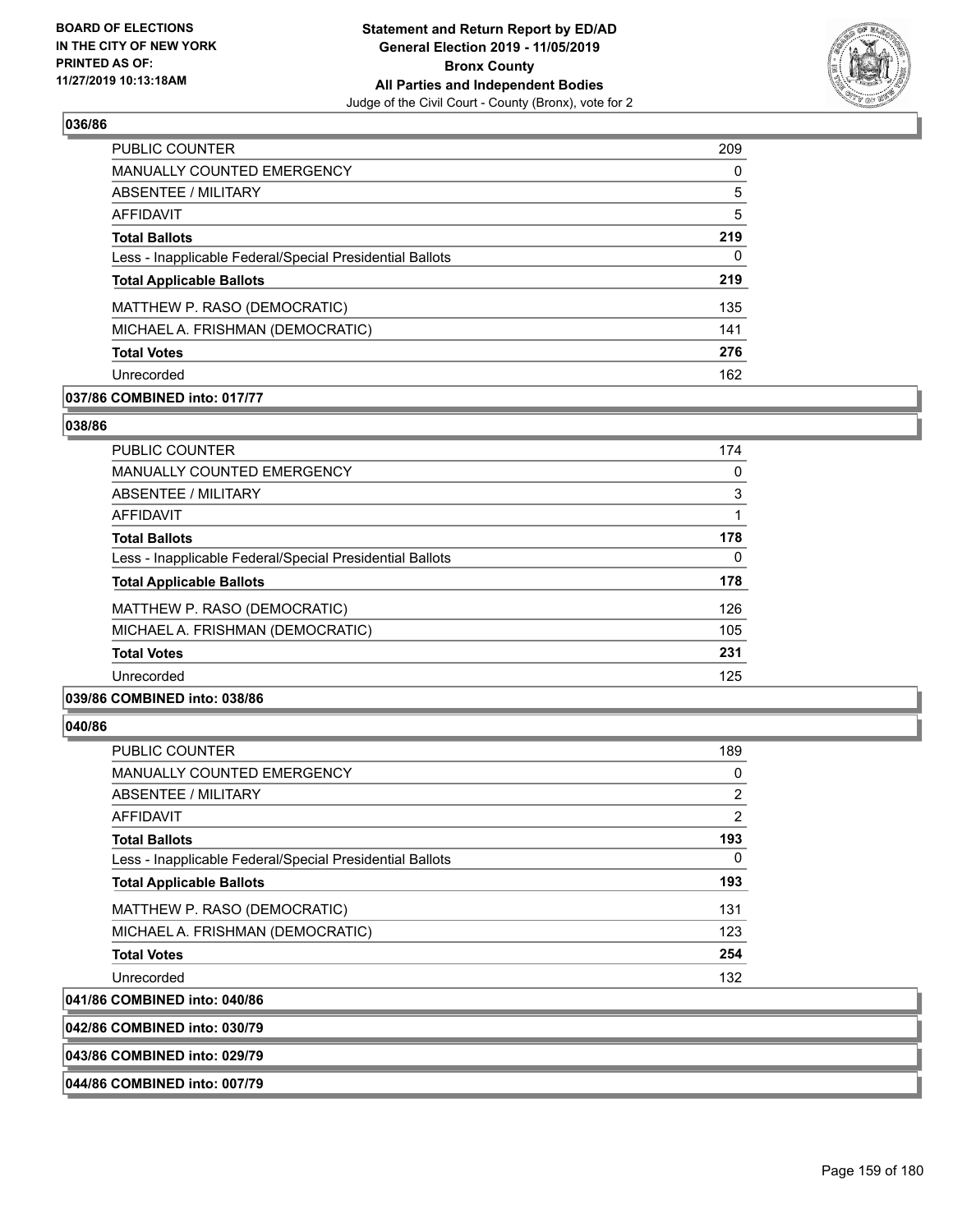

| <b>PUBLIC COUNTER</b>                                    | 128      |
|----------------------------------------------------------|----------|
| <b>MANUALLY COUNTED EMERGENCY</b>                        | $\Omega$ |
| ABSENTEE / MILITARY                                      | 3        |
| AFFIDAVIT                                                | 5        |
| <b>Total Ballots</b>                                     | 136      |
| Less - Inapplicable Federal/Special Presidential Ballots | 0        |
| <b>Total Applicable Ballots</b>                          | 136      |
| MATTHEW P. RASO (DEMOCRATIC)                             | 89       |
| MICHAEL A. FRISHMAN (DEMOCRATIC)                         | 70       |
| UNATTRIBUTABLE WRITE-IN (WRITE-IN)                       | 2        |
| <b>Total Votes</b>                                       | 161      |
| Unrecorded                                               | 111      |

### **046/86**

| <b>PUBLIC COUNTER</b>                                    | 77       |
|----------------------------------------------------------|----------|
| <b>MANUALLY COUNTED EMERGENCY</b>                        | 0        |
| ABSENTEE / MILITARY                                      | 8        |
| <b>AFFIDAVIT</b>                                         | 3        |
| <b>Total Ballots</b>                                     | 88       |
| Less - Inapplicable Federal/Special Presidential Ballots | $\Omega$ |
| <b>Total Applicable Ballots</b>                          | 88       |
| MATTHEW P. RASO (DEMOCRATIC)                             | 51       |
| MICHAEL A. FRISHMAN (DEMOCRATIC)                         | 51       |
| <b>Total Votes</b>                                       | 102      |
| Unrecorded                                               | 74       |

## **047/86**

| PUBLIC COUNTER                                           | 122 |
|----------------------------------------------------------|-----|
| <b>MANUALLY COUNTED EMERGENCY</b>                        | 0   |
| ABSENTEE / MILITARY                                      | 5   |
| AFFIDAVIT                                                | 1   |
| <b>Total Ballots</b>                                     | 128 |
| Less - Inapplicable Federal/Special Presidential Ballots | 0   |
| <b>Total Applicable Ballots</b>                          | 128 |
| MATTHEW P. RASO (DEMOCRATIC)                             | 79  |
| MICHAEL A. FRISHMAN (DEMOCRATIC)                         | 77  |
| UNATTRIBUTABLE WRITE-IN (WRITE-IN)                       |     |
| <b>Total Votes</b>                                       | 157 |
| Unrecorded                                               | 99  |
| 048/86 COMBINED into: 064/78                             |     |

**049/86 COMBINED into: 067/79**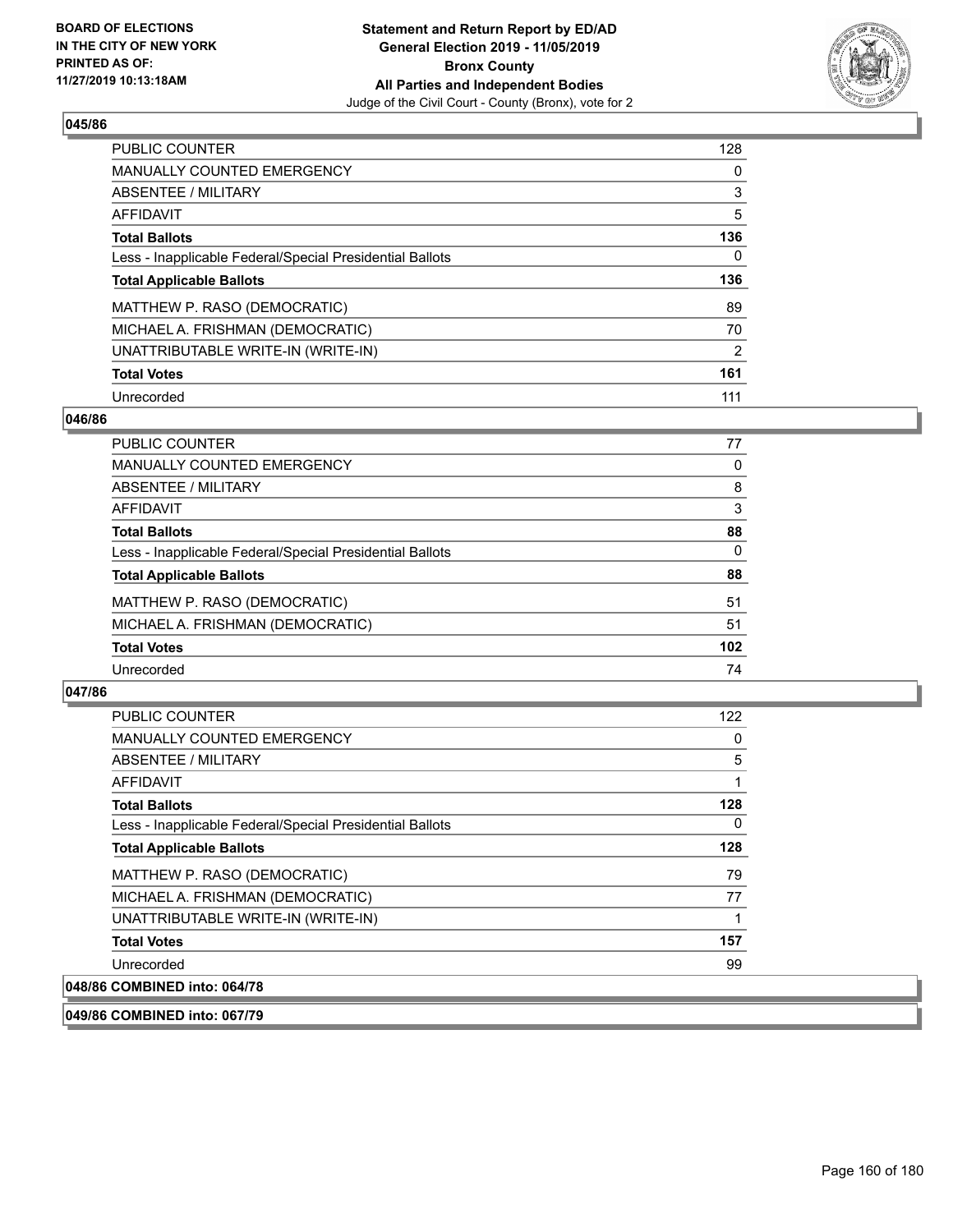

| <b>PUBLIC COUNTER</b>                                    | 125 |
|----------------------------------------------------------|-----|
| MANUALLY COUNTED EMERGENCY                               | 0   |
| ABSENTEE / MILITARY                                      |     |
| AFFIDAVIT                                                |     |
| <b>Total Ballots</b>                                     | 127 |
| Less - Inapplicable Federal/Special Presidential Ballots | 0   |
| <b>Total Applicable Ballots</b>                          | 127 |
| MATTHEW P. RASO (DEMOCRATIC)                             | 85  |
| MICHAEL A. FRISHMAN (DEMOCRATIC)                         | 85  |
| <b>Total Votes</b>                                       | 170 |
| Unrecorded                                               | 84  |

## **051/86 COMBINED into: 019/78**

#### **052/86**

| <b>PUBLIC COUNTER</b>                                    | 94       |
|----------------------------------------------------------|----------|
| MANUALLY COUNTED EMERGENCY                               | 0        |
| ABSENTEE / MILITARY                                      | 2        |
| AFFIDAVIT                                                | 0        |
| <b>Total Ballots</b>                                     | 96       |
| Less - Inapplicable Federal/Special Presidential Ballots | $\Omega$ |
| <b>Total Applicable Ballots</b>                          | 96       |
| MATTHEW P. RASO (DEMOCRATIC)                             | 60       |
| MICHAEL A. FRISHMAN (DEMOCRATIC)                         | 56       |
| <b>Total Votes</b>                                       | 116      |
| Unrecorded                                               | 76       |
|                                                          |          |

# **053/86 COMBINED into: 055/86**

## **054/86 COMBINED into: 056/86**

| <b>PUBLIC COUNTER</b>                                    | 175 |
|----------------------------------------------------------|-----|
| MANUALLY COUNTED EMERGENCY                               | 0   |
| ABSENTEE / MILITARY                                      | 9   |
| AFFIDAVIT                                                | 2   |
| <b>Total Ballots</b>                                     | 186 |
| Less - Inapplicable Federal/Special Presidential Ballots | 0   |
| <b>Total Applicable Ballots</b>                          | 186 |
| MATTHEW P. RASO (DEMOCRATIC)                             | 128 |
| MICHAEL A. FRISHMAN (DEMOCRATIC)                         | 104 |
| <b>Total Votes</b>                                       | 232 |
| Unrecorded                                               | 140 |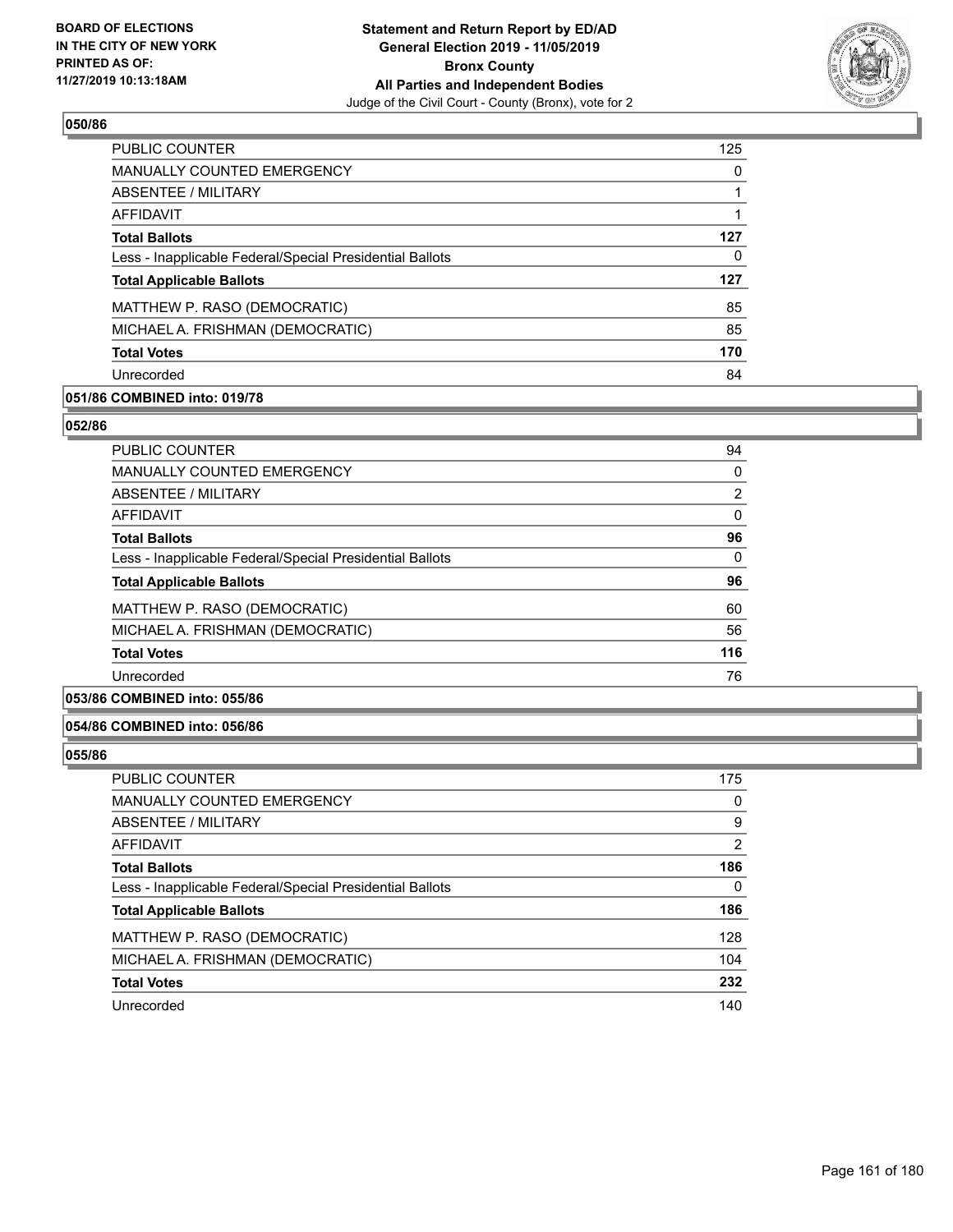

| <b>PUBLIC COUNTER</b>                                    | 122 |
|----------------------------------------------------------|-----|
| <b>MANUALLY COUNTED EMERGENCY</b>                        | 0   |
| ABSENTEE / MILITARY                                      | 0   |
| AFFIDAVIT                                                | 4   |
| <b>Total Ballots</b>                                     | 126 |
| Less - Inapplicable Federal/Special Presidential Ballots | 0   |
| <b>Total Applicable Ballots</b>                          | 126 |
| MATTHEW P. RASO (DEMOCRATIC)                             | 82  |
| MICHAEL A. FRISHMAN (DEMOCRATIC)                         | 73  |
| UNATTRIBUTABLE WRITE-IN (WRITE-IN)                       | 2   |
| <b>Total Votes</b>                                       | 157 |
| Unrecorded                                               | 95  |

### **057/86**

| <b>PUBLIC COUNTER</b>                                    | 168 |
|----------------------------------------------------------|-----|
| <b>MANUALLY COUNTED EMERGENCY</b>                        | 0   |
| ABSENTEE / MILITARY                                      | 4   |
| AFFIDAVIT                                                |     |
| <b>Total Ballots</b>                                     | 173 |
| Less - Inapplicable Federal/Special Presidential Ballots | 0   |
| <b>Total Applicable Ballots</b>                          | 173 |
| MATTHEW P. RASO (DEMOCRATIC)                             | 108 |
| MICHAEL A. FRISHMAN (DEMOCRATIC)                         | 101 |
| UNATTRIBUTABLE WRITE-IN (WRITE-IN)                       |     |
| <b>Total Votes</b>                                       | 210 |
| Unrecorded                                               | 136 |

**058/86 COMBINED into: 018/78**

**059/86 COMBINED into: 029/86**

**060/86 COMBINED into: 038/86**

**061/86 COMBINED into: 019/86**

#### **062/86 COMBINED into: 025/86**

| PUBLIC COUNTER                                           | 130            |
|----------------------------------------------------------|----------------|
| <b>MANUALLY COUNTED EMERGENCY</b>                        | 0              |
| ABSENTEE / MILITARY                                      | $\overline{2}$ |
| AFFIDAVIT                                                |                |
| <b>Total Ballots</b>                                     | 133            |
| Less - Inapplicable Federal/Special Presidential Ballots | 0              |
| <b>Total Applicable Ballots</b>                          | 133            |
| MATTHEW P. RASO (DEMOCRATIC)                             | 93             |
| MICHAEL A. FRISHMAN (DEMOCRATIC)                         | 82             |
| <b>Total Votes</b>                                       | 175            |
| Unrecorded                                               | 91             |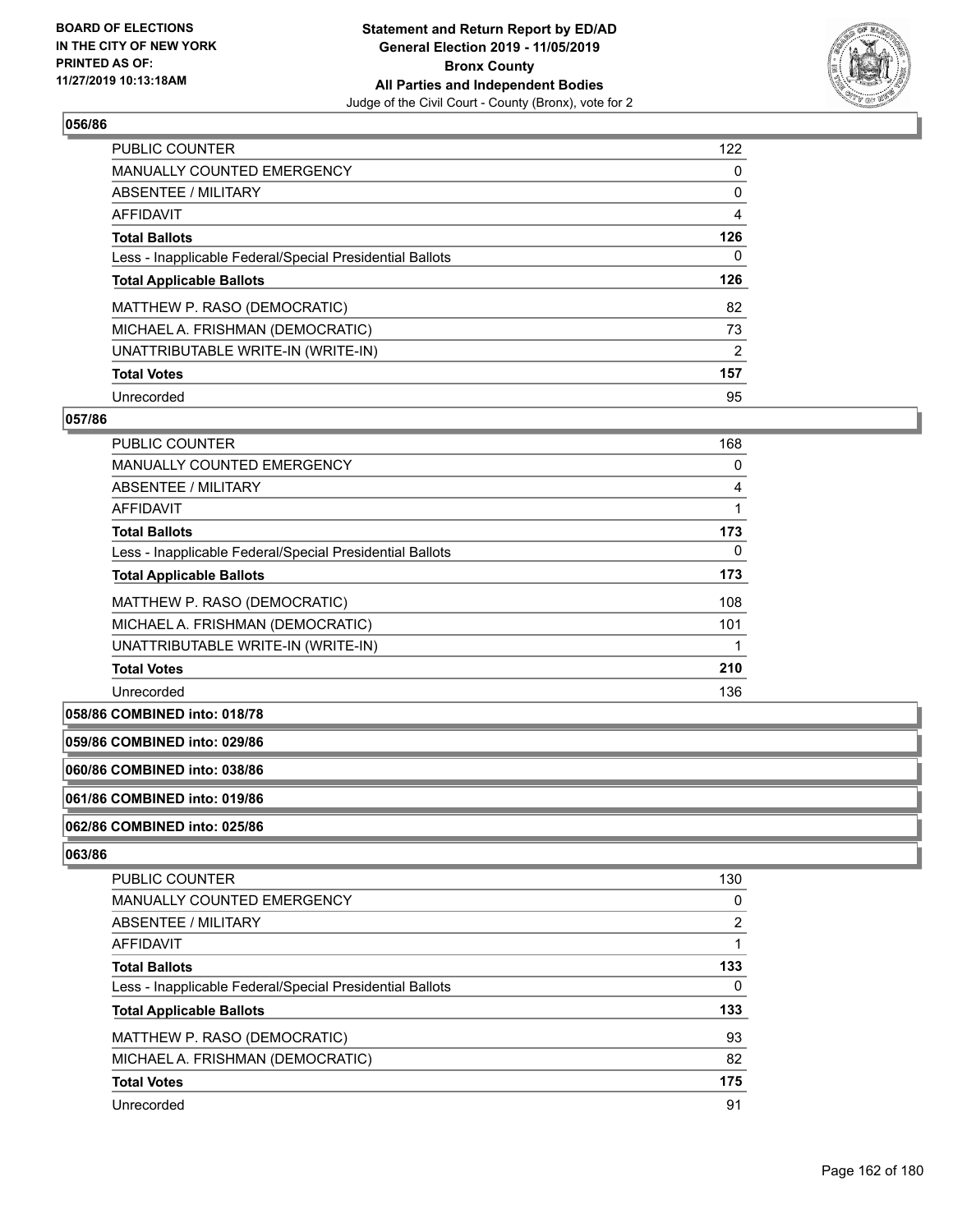

| <b>PUBLIC COUNTER</b>                                    | 107 |
|----------------------------------------------------------|-----|
| <b>MANUALLY COUNTED EMERGENCY</b>                        | 0   |
| ABSENTEE / MILITARY                                      | 6   |
| AFFIDAVIT                                                | 0   |
| <b>Total Ballots</b>                                     | 113 |
| Less - Inapplicable Federal/Special Presidential Ballots | 0   |
| <b>Total Applicable Ballots</b>                          | 113 |
| MATTHEW P. RASO (DEMOCRATIC)                             | 83  |
| MICHAEL A. FRISHMAN (DEMOCRATIC)                         | 65  |
| <b>Total Votes</b>                                       | 148 |
| Unrecorded                                               | 78  |

## **065/86 COMBINED into: 004/86**

#### **066/86**

| PUBLIC COUNTER                                           | 219 |
|----------------------------------------------------------|-----|
| <b>MANUALLY COUNTED EMERGENCY</b>                        | 0   |
| ABSENTEE / MILITARY                                      | 0   |
| AFFIDAVIT                                                | 3   |
| <b>Total Ballots</b>                                     | 222 |
| Less - Inapplicable Federal/Special Presidential Ballots | 0   |
| <b>Total Applicable Ballots</b>                          | 222 |
| MATTHEW P. RASO (DEMOCRATIC)                             | 155 |
| MICHAEL A. FRISHMAN (DEMOCRATIC)                         | 129 |
| LEE MERRITT (WRITE-IN)                                   | 1   |
| <b>Total Votes</b>                                       | 285 |
| Unrecorded                                               | 159 |
|                                                          |     |

**067/86 COMBINED into: 026/86 068/86 COMBINED into: 031/77 069/86 COMBINED into: 043/78 070/86 COMBINED into: 057/86 071/86 COMBINED into: 036/86 072/86 COMBINED into: 067/79**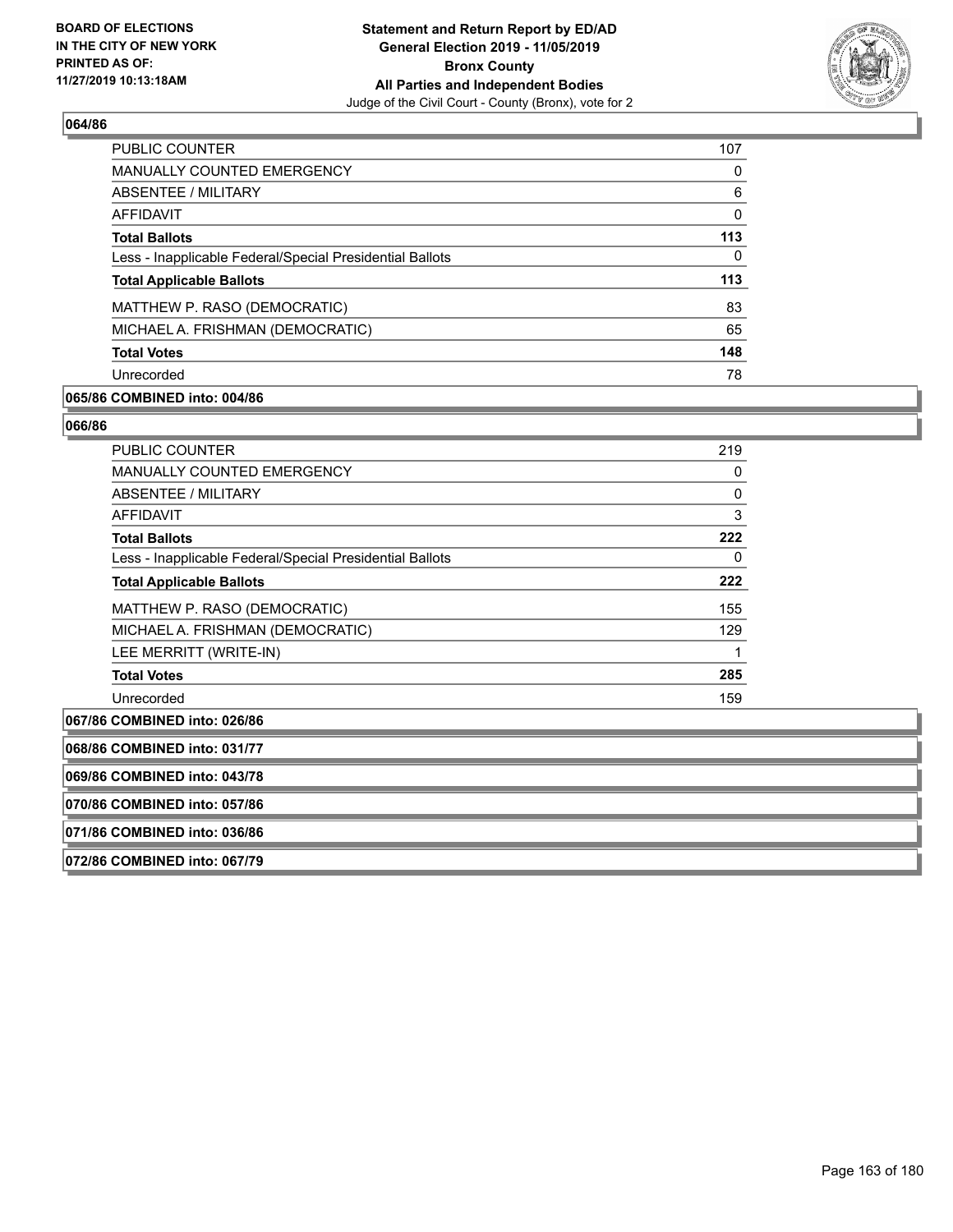

| <b>PUBLIC COUNTER</b>                                    | 83       |
|----------------------------------------------------------|----------|
| <b>MANUALLY COUNTED EMERGENCY</b>                        | $\Omega$ |
| <b>ABSENTEE / MILITARY</b>                               | 4        |
| AFFIDAVIT                                                | 4        |
| <b>Total Ballots</b>                                     | 91       |
| Less - Inapplicable Federal/Special Presidential Ballots | 0        |
| <b>Total Applicable Ballots</b>                          | 91       |
| MATTHEW P. RASO (DEMOCRATIC)                             | 50       |
| MICHAEL A. FRISHMAN (DEMOCRATIC)                         | 48       |
|                                                          |          |
| <b>Total Votes</b>                                       | 98       |

# **002/87 COMBINED into: 001/87**

#### **003/87**

| PUBLIC COUNTER                                           | 153 |
|----------------------------------------------------------|-----|
| <b>MANUALLY COUNTED EMERGENCY</b>                        | 0   |
| ABSENTEE / MILITARY                                      | 2   |
| AFFIDAVIT                                                | 12  |
| <b>Total Ballots</b>                                     | 167 |
| Less - Inapplicable Federal/Special Presidential Ballots | 0   |
| <b>Total Applicable Ballots</b>                          | 167 |
| MATTHEW P. RASO (DEMOCRATIC)                             | 111 |
| MICHAEL A. FRISHMAN (DEMOCRATIC)                         | 89  |
| UNATTRIBUTABLE WRITE-IN (WRITE-IN)                       | 4   |
| <b>Total Votes</b>                                       | 204 |
| Unrecorded                                               | 130 |
| A                                                        |     |

# **004/87 COMBINED into: 001/87**

| PUBLIC COUNTER                                           | 169            |
|----------------------------------------------------------|----------------|
| MANUALLY COUNTED EMERGENCY                               | 0              |
| ABSENTEE / MILITARY                                      | 3              |
| AFFIDAVIT                                                | $\overline{2}$ |
| <b>Total Ballots</b>                                     | 174            |
| Less - Inapplicable Federal/Special Presidential Ballots | 0              |
| <b>Total Applicable Ballots</b>                          | 174            |
| MATTHEW P. RASO (DEMOCRATIC)                             | 120            |
| MICHAEL A. FRISHMAN (DEMOCRATIC)                         | 93             |
| <b>Total Votes</b>                                       | 213            |
| Unrecorded                                               | 135            |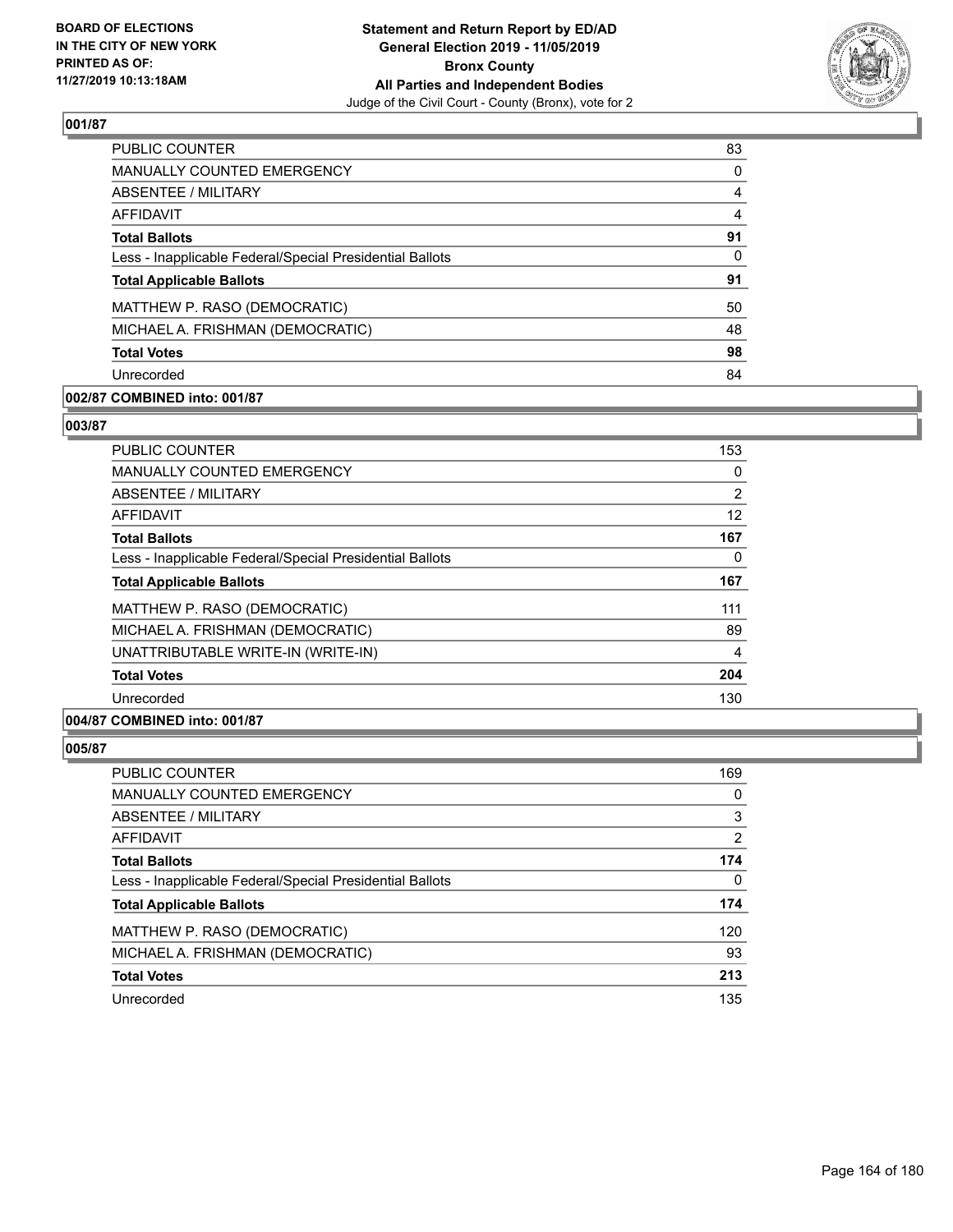

| <b>PUBLIC COUNTER</b>                                    | 128 |
|----------------------------------------------------------|-----|
| <b>MANUALLY COUNTED EMERGENCY</b>                        | 0   |
| ABSENTEE / MILITARY                                      | 0   |
| AFFIDAVIT                                                | 3   |
| <b>Total Ballots</b>                                     | 131 |
| Less - Inapplicable Federal/Special Presidential Ballots | 0   |
| <b>Total Applicable Ballots</b>                          | 131 |
| MATTHEW P. RASO (DEMOCRATIC)                             | 63  |
| MICHAEL A. FRISHMAN (DEMOCRATIC)                         | 70  |
| UNATTRIBUTABLE WRITE-IN (WRITE-IN)                       | 1   |
| <b>Total Votes</b>                                       | 134 |
| Unrecorded                                               | 128 |

**007/87 COMBINED into: 003/87**

## **008/87 COMBINED into: 005/87**

#### **009/87**

| PUBLIC COUNTER                                           | 88       |
|----------------------------------------------------------|----------|
| <b>MANUALLY COUNTED EMERGENCY</b>                        | 0        |
| ABSENTEE / MILITARY                                      | 3        |
| AFFIDAVIT                                                | $\Omega$ |
| <b>Total Ballots</b>                                     | 91       |
| Less - Inapplicable Federal/Special Presidential Ballots | 0        |
| <b>Total Applicable Ballots</b>                          | 91       |
| MATTHEW P. RASO (DEMOCRATIC)                             | 61       |
| MICHAEL A. FRISHMAN (DEMOCRATIC)                         | 46       |
| <b>Total Votes</b>                                       | 107      |
| Unrecorded                                               | 75       |

| PUBLIC COUNTER                                           | 169            |
|----------------------------------------------------------|----------------|
| <b>MANUALLY COUNTED EMERGENCY</b>                        | 0              |
| ABSENTEE / MILITARY                                      | $\overline{2}$ |
| AFFIDAVIT                                                | 4              |
| <b>Total Ballots</b>                                     | 175            |
| Less - Inapplicable Federal/Special Presidential Ballots | 0              |
| <b>Total Applicable Ballots</b>                          | 175            |
| MATTHEW P. RASO (DEMOCRATIC)                             | 114            |
| MICHAEL A. FRISHMAN (DEMOCRATIC)                         | 109            |
| <b>Total Votes</b>                                       | 223            |
| Unrecorded                                               | 127            |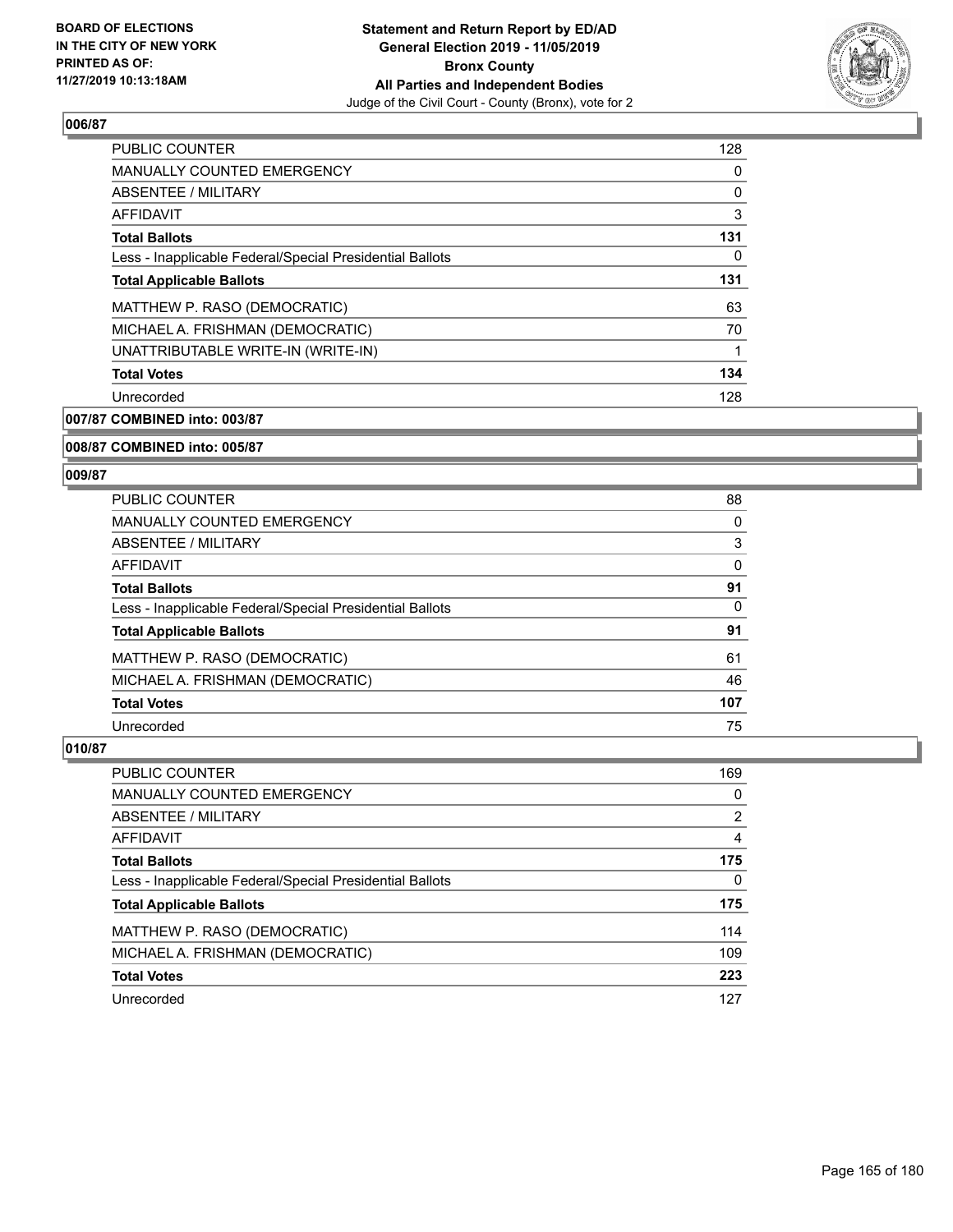

| <b>PUBLIC COUNTER</b>                                    | 146 |
|----------------------------------------------------------|-----|
| <b>MANUALLY COUNTED EMERGENCY</b>                        | 0   |
| ABSENTEE / MILITARY                                      | 3   |
| <b>AFFIDAVIT</b>                                         |     |
| <b>Total Ballots</b>                                     | 150 |
| Less - Inapplicable Federal/Special Presidential Ballots | 0   |
| <b>Total Applicable Ballots</b>                          | 150 |
| MATTHEW P. RASO (DEMOCRATIC)                             | 102 |
| MICHAEL A. FRISHMAN (DEMOCRATIC)                         | 98  |
| <b>Total Votes</b>                                       | 200 |
| Unrecorded                                               | 100 |

#### **012/87 COMBINED into: 011/87**

**013/87 COMBINED into: 011/87**

**014/87 COMBINED into: 010/87**

**015/87 COMBINED into: 005/87**

**016/87 COMBINED into: 010/87**

**017/87 COMBINED into: 013/80**

# **018/87 COMBINED into: 013/80**

# **019/87**

| <b>PUBLIC COUNTER</b>                                    | 164 |
|----------------------------------------------------------|-----|
| <b>MANUALLY COUNTED EMERGENCY</b>                        | 0   |
| ABSENTEE / MILITARY                                      |     |
| AFFIDAVIT                                                | 0   |
| <b>Total Ballots</b>                                     | 165 |
| Less - Inapplicable Federal/Special Presidential Ballots | 0   |
| <b>Total Applicable Ballots</b>                          | 165 |
| MATTHEW P. RASO (DEMOCRATIC)                             | 103 |
| MICHAEL A. FRISHMAN (DEMOCRATIC)                         | 97  |
| BERNADETTE FERRARA (WRITE-IN)                            | 1   |
| <b>Total Votes</b>                                       | 201 |
| Unrecorded                                               | 129 |
| 020/87 COMBINED into: 019/87                             |     |

#### **021/87 COMBINED into: 010/87**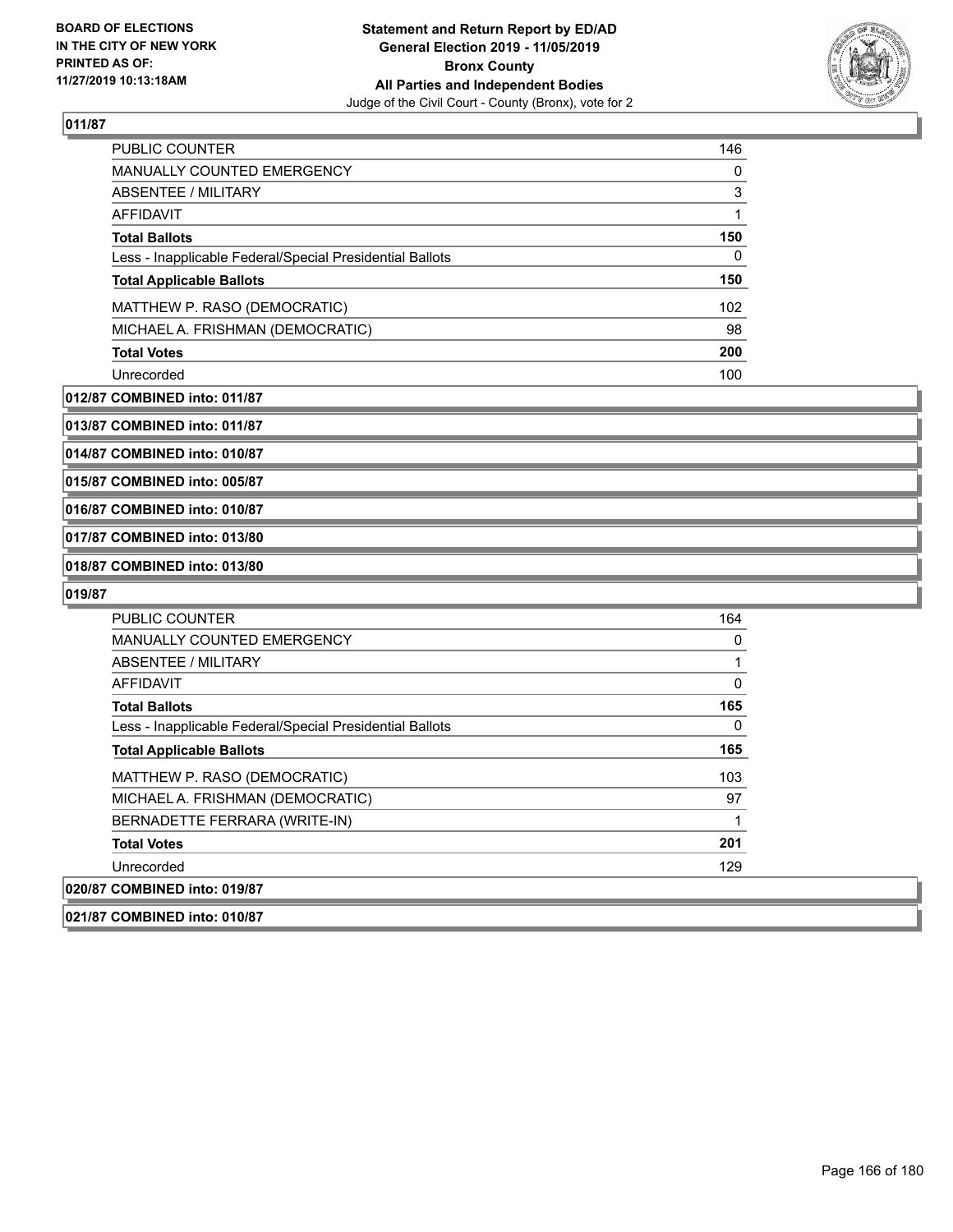

| <b>PUBLIC COUNTER</b>                                    | 184 |
|----------------------------------------------------------|-----|
| <b>MANUALLY COUNTED EMERGENCY</b>                        | 0   |
| ABSENTEE / MILITARY                                      | 5   |
| <b>AFFIDAVIT</b>                                         | 2   |
| <b>Total Ballots</b>                                     | 191 |
| Less - Inapplicable Federal/Special Presidential Ballots | 0   |
| <b>Total Applicable Ballots</b>                          | 191 |
| MATTHEW P. RASO (DEMOCRATIC)                             | 124 |
| MICHAEL A. FRISHMAN (DEMOCRATIC)                         | 107 |
| UNATTRIBUTABLE WRITE-IN (WRITE-IN)                       | 2   |
| <b>Total Votes</b>                                       | 233 |
| Unrecorded                                               | 149 |

**023/87 COMBINED into: 022/87**

## **024/87 COMBINED into: 032/85**

**025/87 COMBINED into: 022/87**

#### **026/87**

| <b>PUBLIC COUNTER</b>                                    | 179 |
|----------------------------------------------------------|-----|
| <b>MANUALLY COUNTED EMERGENCY</b>                        | 0   |
| ABSENTEE / MILITARY                                      | 0   |
| AFFIDAVIT                                                | 5   |
| <b>Total Ballots</b>                                     | 184 |
| Less - Inapplicable Federal/Special Presidential Ballots | 0   |
| <b>Total Applicable Ballots</b>                          | 184 |
| MATTHEW P. RASO (DEMOCRATIC)                             | 106 |
| MICHAEL A. FRISHMAN (DEMOCRATIC)                         | 105 |
| <b>Total Votes</b>                                       | 211 |
| Unrecorded                                               | 157 |

#### **027/87 COMBINED into: 026/87**

| <b>PUBLIC COUNTER</b>                                    | 138      |
|----------------------------------------------------------|----------|
| <b>MANUALLY COUNTED EMERGENCY</b>                        | 0        |
| ABSENTEE / MILITARY                                      | $\Omega$ |
| AFFIDAVIT                                                |          |
| <b>Total Ballots</b>                                     | 139      |
| Less - Inapplicable Federal/Special Presidential Ballots | 0        |
| <b>Total Applicable Ballots</b>                          | 139      |
| MATTHEW P. RASO (DEMOCRATIC)                             | 91       |
| MICHAEL A. FRISHMAN (DEMOCRATIC)                         | 89       |
| <b>Total Votes</b>                                       | 180      |
| Unrecorded                                               | 98       |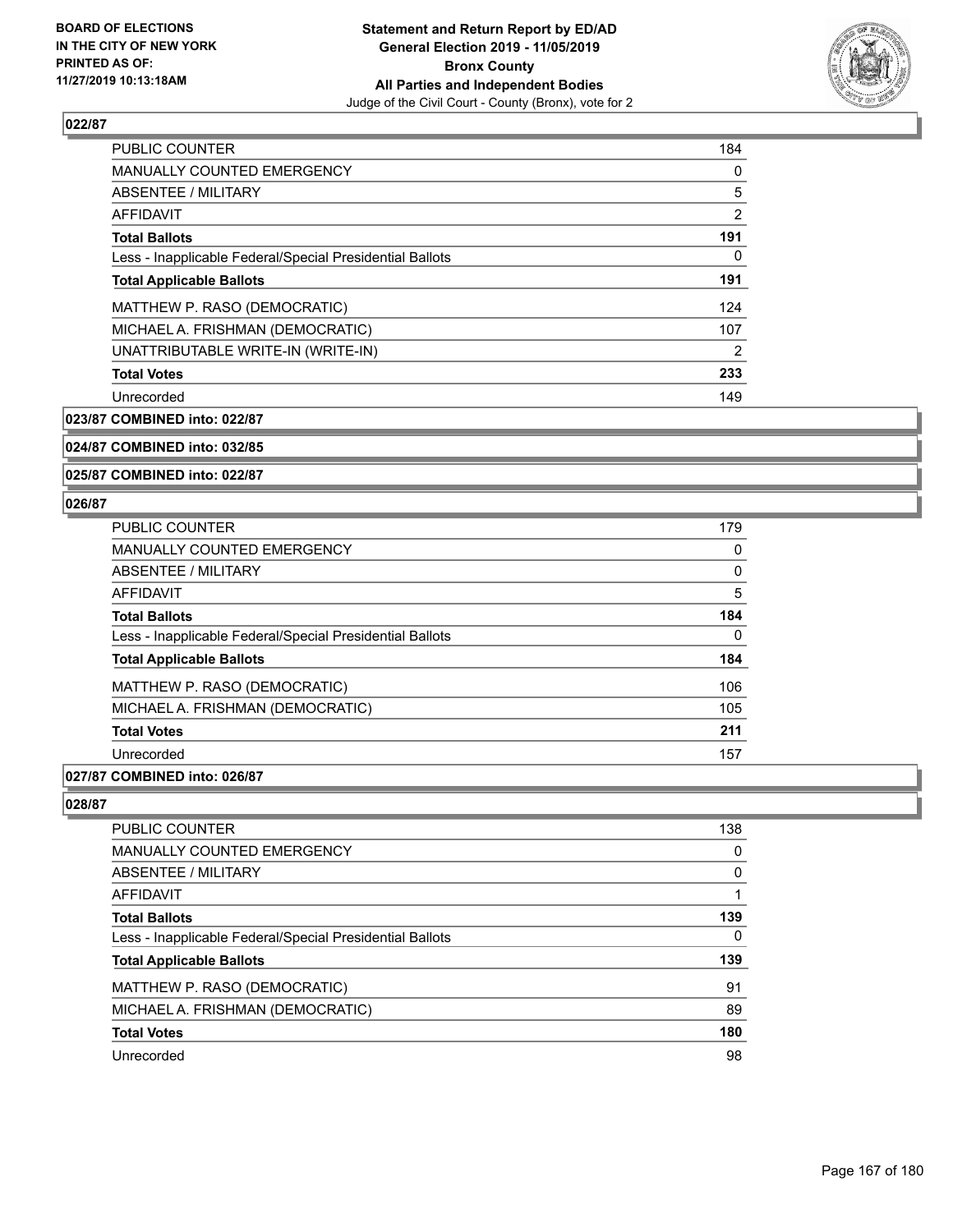

| PUBLIC COUNTER                                           | 210          |
|----------------------------------------------------------|--------------|
| MANUALLY COUNTED EMERGENCY                               | $\mathbf{0}$ |
| ABSENTEE / MILITARY                                      | 11           |
| <b>AFFIDAVIT</b>                                         | 2            |
| <b>Total Ballots</b>                                     | 223          |
| Less - Inapplicable Federal/Special Presidential Ballots | 0            |
| <b>Total Applicable Ballots</b>                          | 223          |
| MATTHEW P. RASO (DEMOCRATIC)                             | 162          |
| MICHAEL A. FRISHMAN (DEMOCRATIC)                         | 142          |
| <b>Total Votes</b>                                       | 304          |
| Unrecorded                                               | 142          |

## **030/87**

| PUBLIC COUNTER                                           | 170      |
|----------------------------------------------------------|----------|
| <b>MANUALLY COUNTED EMERGENCY</b>                        | 0        |
| ABSENTEE / MILITARY                                      | 7        |
| <b>AFFIDAVIT</b>                                         |          |
| <b>Total Ballots</b>                                     | 178      |
| Less - Inapplicable Federal/Special Presidential Ballots | $\Omega$ |
| <b>Total Applicable Ballots</b>                          | 178      |
| MATTHEW P. RASO (DEMOCRATIC)                             | 122      |
| MICHAEL A. FRISHMAN (DEMOCRATIC)                         | 118      |
| <b>Total Votes</b>                                       | 240      |
| Unrecorded                                               | 116      |
|                                                          |          |

#### **031/87 COMBINED into: 070/85**

| <b>PUBLIC COUNTER</b>                                    | 71       |
|----------------------------------------------------------|----------|
| <b>MANUALLY COUNTED EMERGENCY</b>                        | 0        |
| ABSENTEE / MILITARY                                      | 0        |
| AFFIDAVIT                                                | $\Omega$ |
| <b>Total Ballots</b>                                     | 71       |
| Less - Inapplicable Federal/Special Presidential Ballots | 0        |
| <b>Total Applicable Ballots</b>                          | 71       |
| MATTHEW P. RASO (DEMOCRATIC)                             | 52       |
| MICHAEL A. FRISHMAN (DEMOCRATIC)                         | 33       |
| <b>Total Votes</b>                                       | 85       |
| Unrecorded                                               | 57       |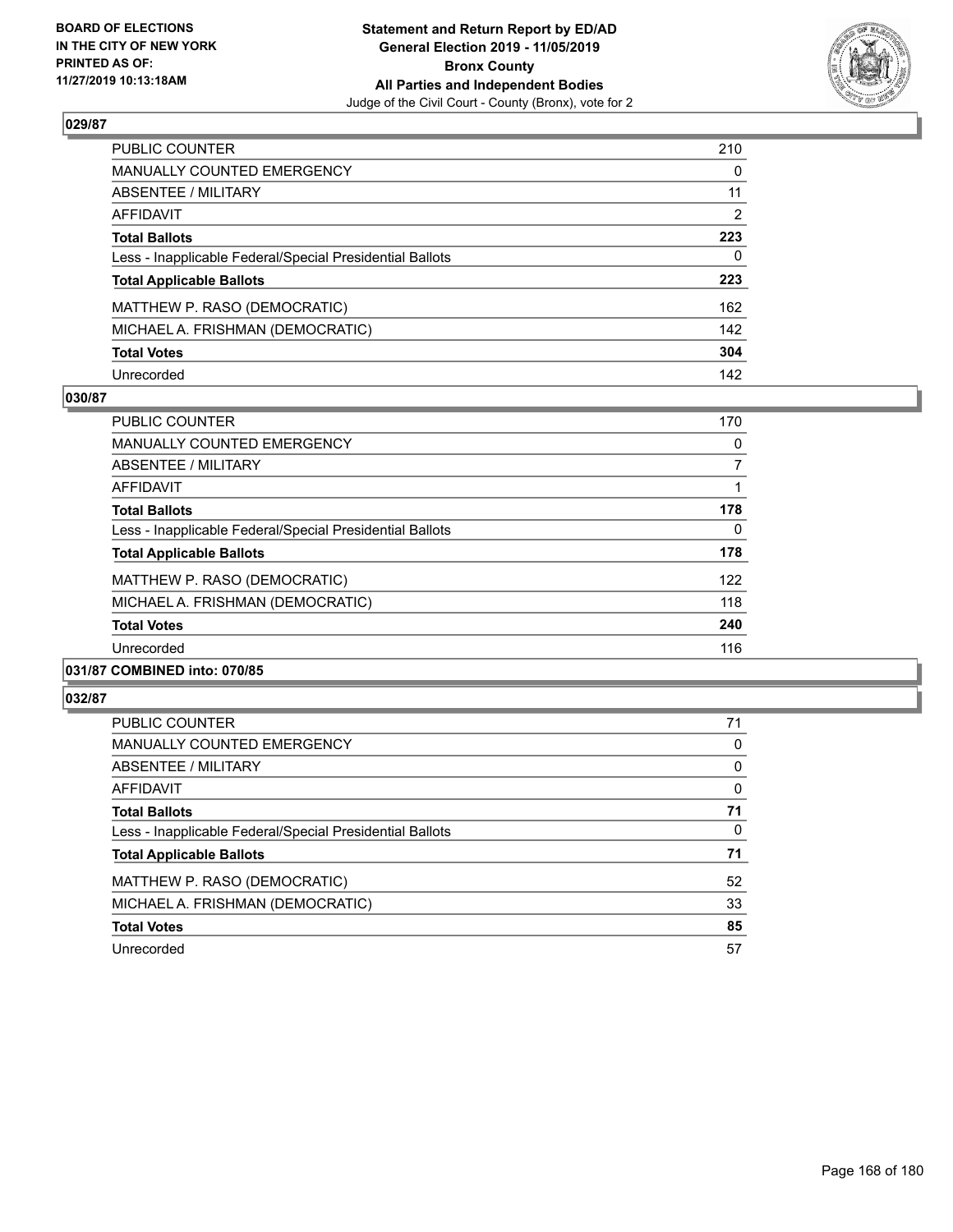

| <b>PUBLIC COUNTER</b>                                    | 202 |
|----------------------------------------------------------|-----|
| <b>MANUALLY COUNTED EMERGENCY</b>                        | 0   |
| ABSENTEE / MILITARY                                      | 0   |
| AFFIDAVIT                                                |     |
| <b>Total Ballots</b>                                     | 203 |
| Less - Inapplicable Federal/Special Presidential Ballots | 0   |
| <b>Total Applicable Ballots</b>                          | 203 |
| MATTHEW P. RASO (DEMOCRATIC)                             | 127 |
| MICHAEL A. FRISHMAN (DEMOCRATIC)                         | 112 |
| <b>Total Votes</b>                                       | 239 |
| Unrecorded                                               | 167 |

## **034/87 COMBINED into: 033/87**

#### **035/87**

| <b>PUBLIC COUNTER</b>                                    | 177            |
|----------------------------------------------------------|----------------|
| <b>MANUALLY COUNTED EMERGENCY</b>                        | 0              |
| ABSENTEE / MILITARY                                      | $\overline{2}$ |
| AFFIDAVIT                                                | $\Omega$       |
| <b>Total Ballots</b>                                     | 179            |
| Less - Inapplicable Federal/Special Presidential Ballots | 0              |
| <b>Total Applicable Ballots</b>                          | 179            |
| MATTHEW P. RASO (DEMOCRATIC)                             | 120            |
| MICHAEL A. FRISHMAN (DEMOCRATIC)                         | 116            |
| <b>Total Votes</b>                                       | 236            |
| Unrecorded                                               | 122            |
|                                                          |                |

## **036/87 COMBINED into: 035/87**

| <b>PUBLIC COUNTER</b>                                    | 180            |
|----------------------------------------------------------|----------------|
| <b>MANUALLY COUNTED EMERGENCY</b>                        | 0              |
| ABSENTEE / MILITARY                                      | $\overline{2}$ |
| AFFIDAVIT                                                | 0              |
| <b>Total Ballots</b>                                     | 182            |
| Less - Inapplicable Federal/Special Presidential Ballots | 0              |
| <b>Total Applicable Ballots</b>                          | 182            |
| MATTHEW P. RASO (DEMOCRATIC)                             | 130            |
| MICHAEL A. FRISHMAN (DEMOCRATIC)                         | 122            |
| UNATTRIBUTABLE WRITE-IN (WRITE-IN)                       | 2              |
| <b>Total Votes</b>                                       | 254            |
| Unrecorded                                               | 110            |
| 038/87 COMBINED into: 037/87                             |                |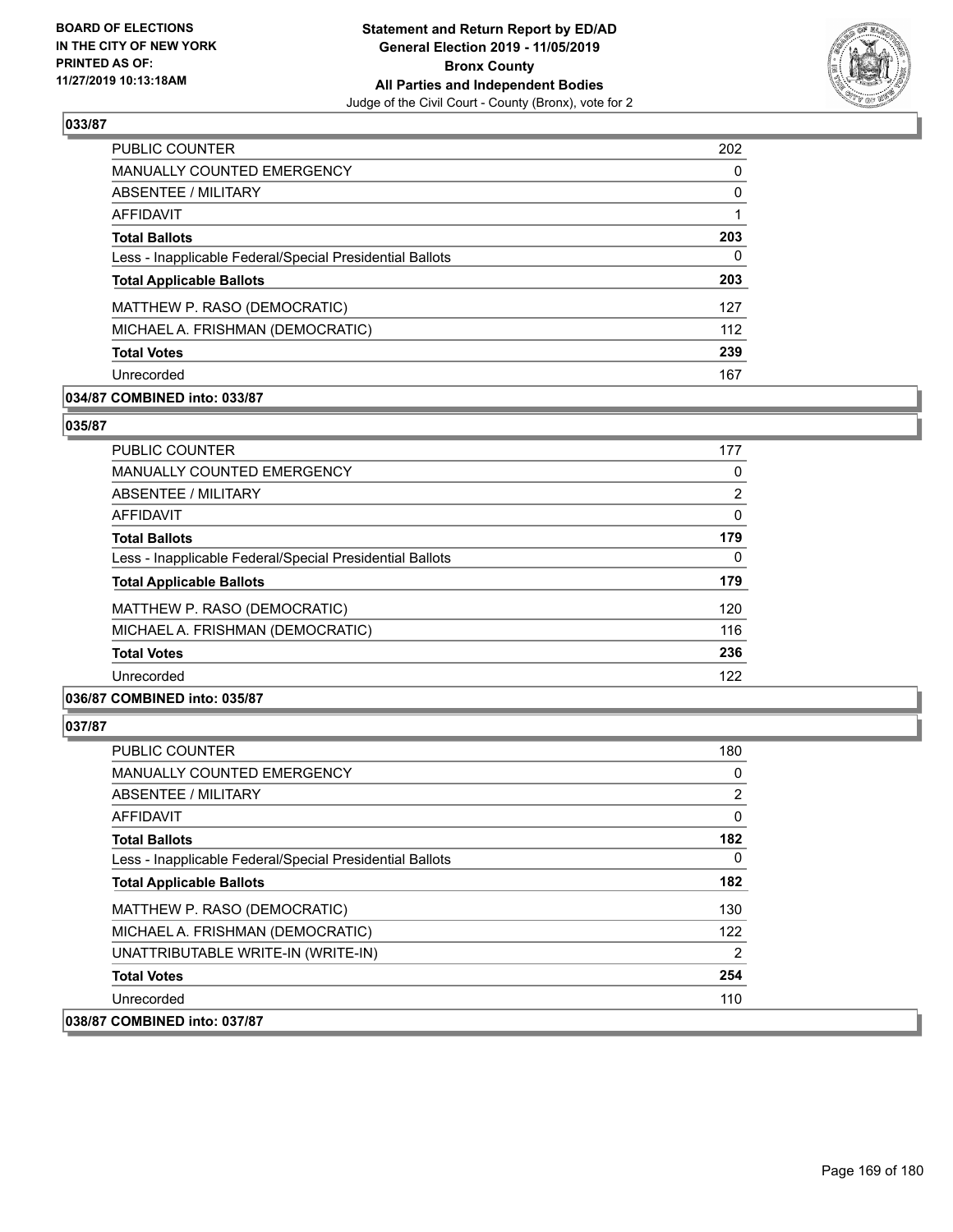

| <b>PUBLIC COUNTER</b>                                    | 124            |
|----------------------------------------------------------|----------------|
| <b>MANUALLY COUNTED EMERGENCY</b>                        | $\mathbf{0}$   |
| <b>ABSENTEE / MILITARY</b>                               | $\overline{2}$ |
| AFFIDAVIT                                                | 3              |
| <b>Total Ballots</b>                                     | 129            |
| Less - Inapplicable Federal/Special Presidential Ballots | 0              |
| <b>Total Applicable Ballots</b>                          | 129            |
| MATTHEW P. RASO (DEMOCRATIC)                             | 93             |
| MICHAEL A. FRISHMAN (DEMOCRATIC)                         | 81             |
| UNATTRIBUTABLE WRITE-IN (WRITE-IN)                       |                |
| <b>Total Votes</b>                                       | 175            |
| Unrecorded                                               | 83             |

#### **040/87**

| PUBLIC COUNTER                                           | 218      |
|----------------------------------------------------------|----------|
| <b>MANUALLY COUNTED EMERGENCY</b>                        | 0        |
| ABSENTEE / MILITARY                                      | 5        |
| AFFIDAVIT                                                | 2        |
| <b>Total Ballots</b>                                     | 225      |
| Less - Inapplicable Federal/Special Presidential Ballots | $\Omega$ |
| <b>Total Applicable Ballots</b>                          | 225      |
| MATTHEW P. RASO (DEMOCRATIC)                             | 148      |
| MICHAEL A. FRISHMAN (DEMOCRATIC)                         | 126      |
| ELLIOT QUINONES (WRITE-IN)                               |          |
| UNATTRIBUTABLE WRITE-IN (WRITE-IN)                       | 4        |
| <b>Total Votes</b>                                       | 279      |
| Unrecorded                                               | 171      |

# **041/87 COMBINED into: 040/87**

## **042/87 COMBINED into: 027/85**

**043/87 COMBINED into: 010/87**

#### **044/87 COMBINED into: 064/82**

**045/87 COMBINED into: 064/82**

| <b>PUBLIC COUNTER</b>                                    | 85  |
|----------------------------------------------------------|-----|
| <b>MANUALLY COUNTED EMERGENCY</b>                        | 0   |
| ABSENTEE / MILITARY                                      |     |
| <b>AFFIDAVIT</b>                                         | 0   |
| <b>Total Ballots</b>                                     | 86  |
| Less - Inapplicable Federal/Special Presidential Ballots | 0   |
| <b>Total Applicable Ballots</b>                          | 86  |
| MATTHEW P. RASO (DEMOCRATIC)                             | 54  |
| MICHAEL A. FRISHMAN (DEMOCRATIC)                         | 54  |
|                                                          |     |
| UNATTRIBUTABLE WRITE-IN (WRITE-IN)                       | 1   |
| <b>Total Votes</b>                                       | 109 |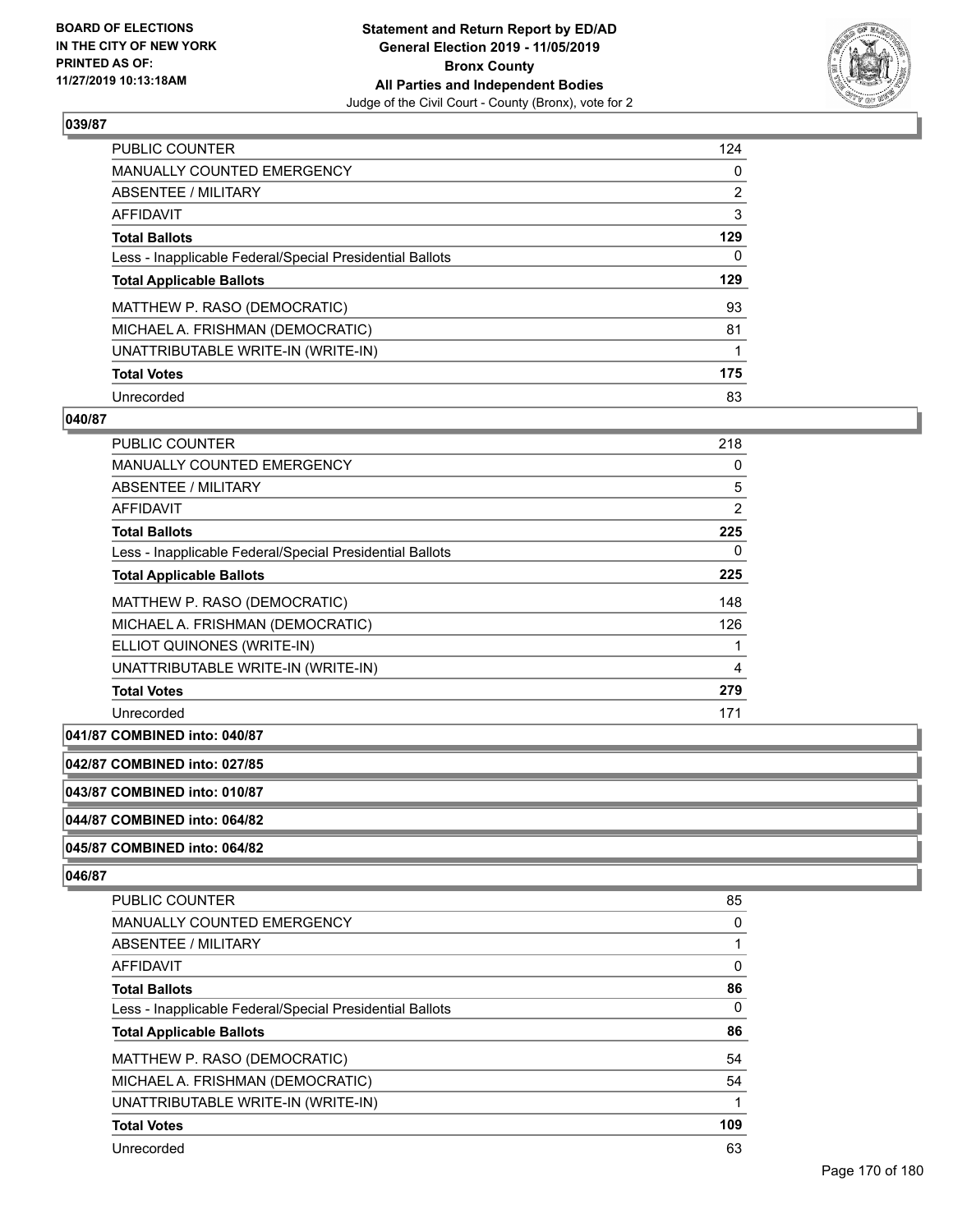

| <b>PUBLIC COUNTER</b>                                    | 229 |
|----------------------------------------------------------|-----|
| MANUALLY COUNTED EMERGENCY                               | 0   |
| ABSENTEE / MILITARY                                      | 6   |
| <b>AFFIDAVIT</b>                                         |     |
| <b>Total Ballots</b>                                     | 236 |
| Less - Inapplicable Federal/Special Presidential Ballots | 0   |
| <b>Total Applicable Ballots</b>                          | 236 |
| MATTHEW P. RASO (DEMOCRATIC)                             | 158 |
| MICHAEL A. FRISHMAN (DEMOCRATIC)                         | 146 |
| BARACK H OBAMA (WRITE-IN)                                |     |
| UNATTRIBUTABLE WRITE-IN (WRITE-IN)                       |     |
| <b>Total Votes</b>                                       | 306 |
| Unrecorded                                               | 166 |

## **048/87**

| 189      |
|----------|
| 0        |
| 3        |
| 4        |
| 196      |
| $\Omega$ |
| 196      |
| 137      |
| 118      |
| 255      |
| 137      |
|          |

| <b>PUBLIC COUNTER</b>                                    | 326 |
|----------------------------------------------------------|-----|
| <b>MANUALLY COUNTED EMERGENCY</b>                        | 0   |
| ABSENTEE / MILITARY                                      | 6   |
| AFFIDAVIT                                                |     |
| <b>Total Ballots</b>                                     | 339 |
| Less - Inapplicable Federal/Special Presidential Ballots | 0   |
| <b>Total Applicable Ballots</b>                          | 339 |
| MATTHEW P. RASO (DEMOCRATIC)                             | 232 |
| MICHAEL A. FRISHMAN (DEMOCRATIC)                         | 193 |
| DEFONSO COLON (WRITE-IN)                                 |     |
| <b>Total Votes</b>                                       | 426 |
| Unrecorded                                               | 252 |
| 050/87 COMBINED into: 049/87                             |     |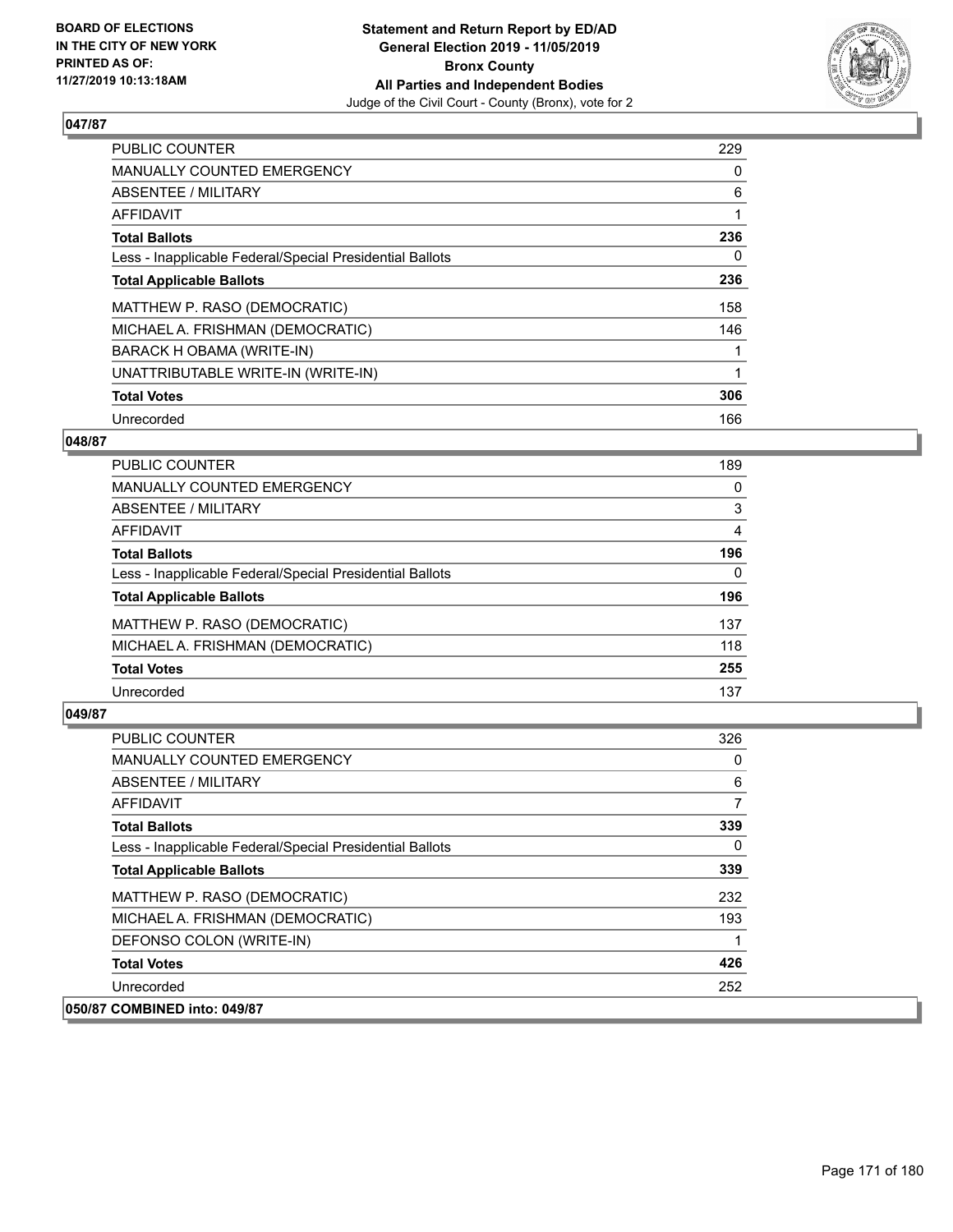

| <b>PUBLIC COUNTER</b>                                    | 354 |
|----------------------------------------------------------|-----|
| MANUALLY COUNTED EMERGENCY                               | 0   |
| ABSENTEE / MILITARY                                      | 8   |
| <b>AFFIDAVIT</b>                                         | 5   |
| <b>Total Ballots</b>                                     | 367 |
| Less - Inapplicable Federal/Special Presidential Ballots | 0   |
| <b>Total Applicable Ballots</b>                          | 367 |
| MATTHEW P. RASO (DEMOCRATIC)                             | 243 |
| MICHAEL A. FRISHMAN (DEMOCRATIC)                         | 235 |
| UNATTRIBUTABLE WRITE-IN (WRITE-IN)                       |     |
| <b>Total Votes</b>                                       | 479 |
| Unrecorded                                               | 255 |

**052/87 COMBINED into: 051/87**

## **053/87 COMBINED into: 029/87**

**054/87 COMBINED into: 056/87**

#### **055/87**

| <b>PUBLIC COUNTER</b>                                    | 274 |
|----------------------------------------------------------|-----|
| MANUALLY COUNTED EMERGENCY                               | 0   |
| ABSENTEE / MILITARY                                      | 6   |
| AFFIDAVIT                                                |     |
| <b>Total Ballots</b>                                     | 281 |
| Less - Inapplicable Federal/Special Presidential Ballots | 0   |
| <b>Total Applicable Ballots</b>                          | 281 |
| MATTHEW P. RASO (DEMOCRATIC)                             | 181 |
| MICHAEL A. FRISHMAN (DEMOCRATIC)                         | 176 |
| <b>Total Votes</b>                                       | 357 |
| Unrecorded                                               | 205 |

| PUBLIC COUNTER                                           | 298      |
|----------------------------------------------------------|----------|
| MANUALLY COUNTED EMERGENCY                               | $\Omega$ |
| <b>ABSENTEE / MILITARY</b>                               | 12       |
| AFFIDAVIT                                                | 21       |
| <b>Total Ballots</b>                                     | 331      |
| Less - Inapplicable Federal/Special Presidential Ballots | 0        |
| <b>Total Applicable Ballots</b>                          | 331      |
| MATTHEW P. RASO (DEMOCRATIC)                             | 232      |
| MICHAEL A. FRISHMAN (DEMOCRATIC)                         | 210      |
| <b>Total Votes</b>                                       | 442      |
| Unrecorded                                               | 220      |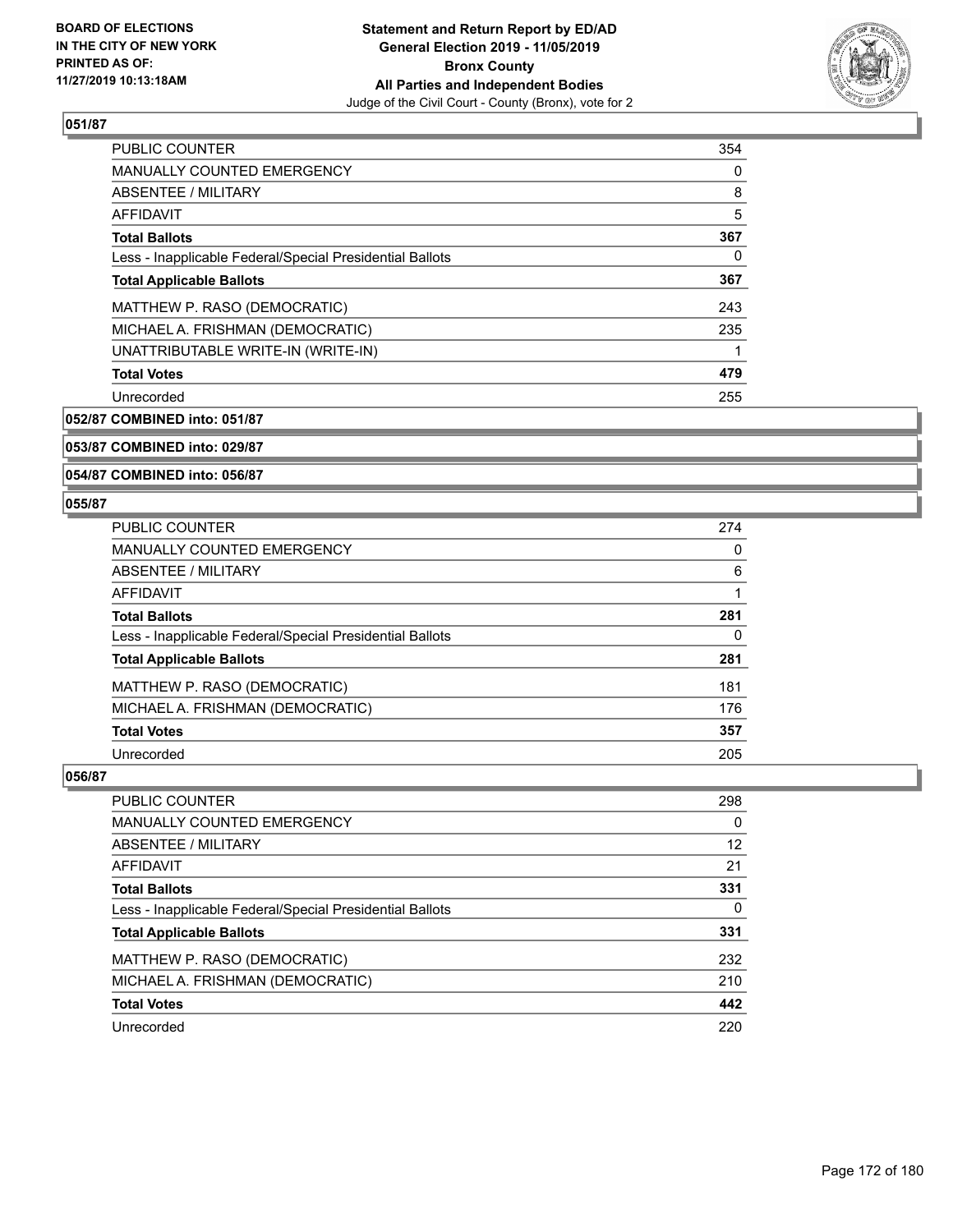

| PUBLIC COUNTER                                           | 279            |
|----------------------------------------------------------|----------------|
| MANUALLY COUNTED EMERGENCY                               | $\Omega$       |
| ABSENTEE / MILITARY                                      | $\overline{2}$ |
| AFFIDAVIT                                                |                |
| <b>Total Ballots</b>                                     | 282            |
| Less - Inapplicable Federal/Special Presidential Ballots | 0              |
| <b>Total Applicable Ballots</b>                          | 282            |
| MATTHEW P. RASO (DEMOCRATIC)                             | 177            |
| MICHAEL A. FRISHMAN (DEMOCRATIC)                         | 165            |
| UNATTRIBUTABLE WRITE-IN (WRITE-IN)                       | $\overline{2}$ |
| <b>Total Votes</b>                                       | 344            |
| Unrecorded                                               | 220            |

### **058/87**

| <b>PUBLIC COUNTER</b>                                    | 285 |
|----------------------------------------------------------|-----|
| <b>MANUALLY COUNTED EMERGENCY</b>                        | 0   |
| ABSENTEE / MILITARY                                      | 5   |
| <b>AFFIDAVIT</b>                                         | 2   |
| <b>Total Ballots</b>                                     | 292 |
| Less - Inapplicable Federal/Special Presidential Ballots | 0   |
| <b>Total Applicable Ballots</b>                          | 292 |
| MATTHEW P. RASO (DEMOCRATIC)                             | 193 |
| MICHAEL A. FRISHMAN (DEMOCRATIC)                         | 170 |
| <b>Total Votes</b>                                       | 363 |
| Unrecorded                                               | 221 |
|                                                          |     |

## **059/87 COMBINED into: 058/87**

| <b>PUBLIC COUNTER</b>                                    | 319 |
|----------------------------------------------------------|-----|
| <b>MANUALLY COUNTED EMERGENCY</b>                        | 0   |
| ABSENTEE / MILITARY                                      | 7   |
| AFFIDAVIT                                                | 7   |
| <b>Total Ballots</b>                                     | 333 |
| Less - Inapplicable Federal/Special Presidential Ballots | 0   |
| <b>Total Applicable Ballots</b>                          | 333 |
| MATTHEW P. RASO (DEMOCRATIC)                             | 208 |
| MICHAEL A. FRISHMAN (DEMOCRATIC)                         | 202 |
| UNATTRIBUTABLE WRITE-IN (WRITE-IN)                       |     |
| <b>Total Votes</b>                                       | 411 |
| Unrecorded                                               | 255 |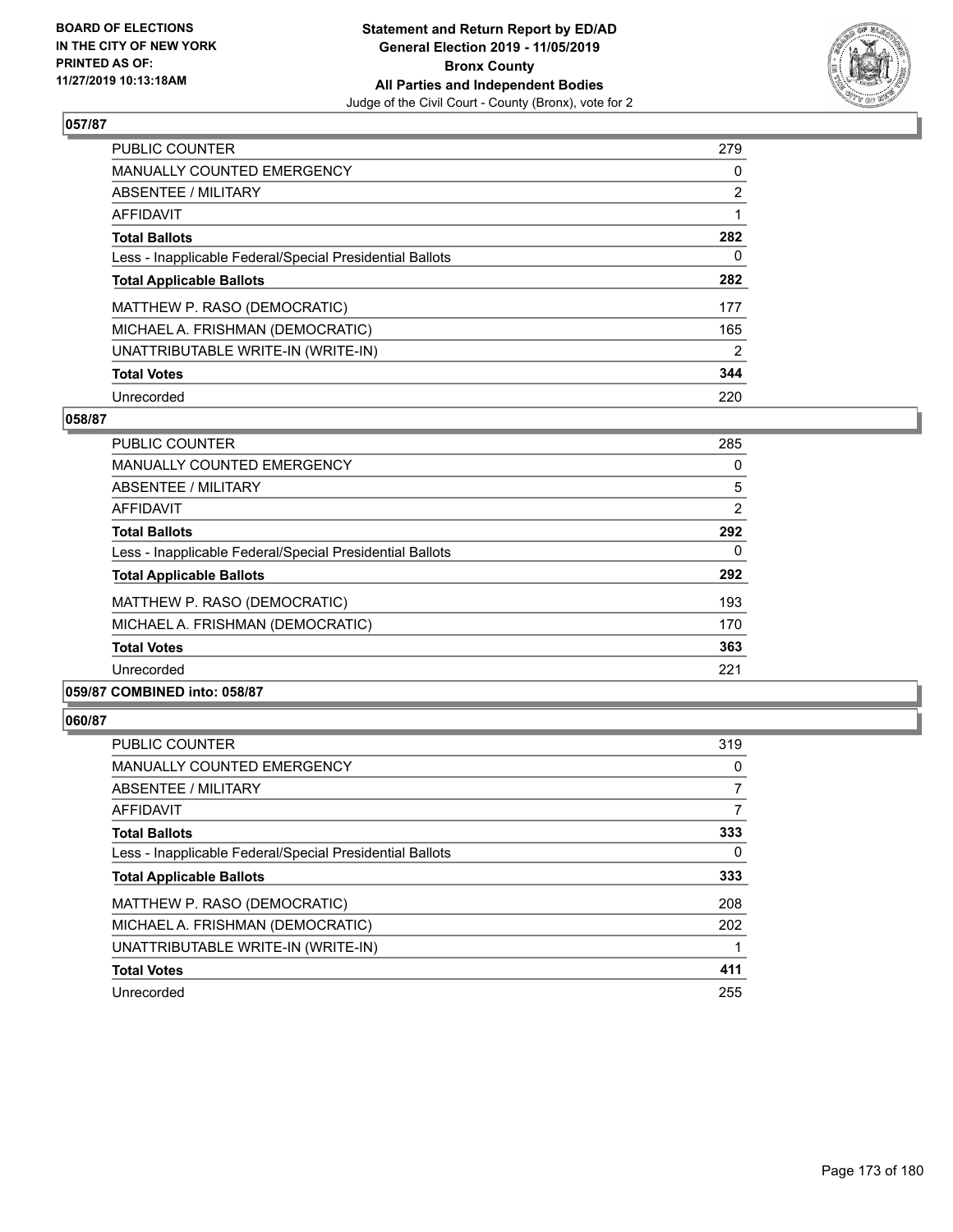

| PUBLIC COUNTER                                           | 262 |
|----------------------------------------------------------|-----|
| <b>MANUALLY COUNTED EMERGENCY</b>                        | 0   |
| ABSENTEE / MILITARY                                      | 5   |
| <b>AFFIDAVIT</b>                                         | 3   |
| <b>Total Ballots</b>                                     | 270 |
| Less - Inapplicable Federal/Special Presidential Ballots | 0   |
| <b>Total Applicable Ballots</b>                          | 270 |
| MATTHEW P. RASO (DEMOCRATIC)                             | 178 |
| MICHAEL A. FRISHMAN (DEMOCRATIC)                         | 176 |
| UNATTRIBUTABLE WRITE-IN (WRITE-IN)                       |     |
| <b>Total Votes</b>                                       | 355 |
| Unrecorded                                               | 185 |

**062/87 COMBINED into: 055/87**

**063/87 COMBINED into: 057/87**

**064/87 COMBINED into: 057/87**

**065/87 COMBINED into: 047/87**

## **066/87**

| <b>PUBLIC COUNTER</b>                                    | 124 |
|----------------------------------------------------------|-----|
| <b>MANUALLY COUNTED EMERGENCY</b>                        | 0   |
| ABSENTEE / MILITARY                                      |     |
| AFFIDAVIT                                                |     |
| <b>Total Ballots</b>                                     | 126 |
| Less - Inapplicable Federal/Special Presidential Ballots | 0   |
| <b>Total Applicable Ballots</b>                          | 126 |
| MATTHEW P. RASO (DEMOCRATIC)                             | 79  |
| MICHAEL A. FRISHMAN (DEMOCRATIC)                         | 69  |
| <b>Total Votes</b>                                       | 148 |
| Unrecorded                                               | 104 |
|                                                          |     |

## **067/87 COMBINED into: 057/87**

| PUBLIC COUNTER                                           | 101 |
|----------------------------------------------------------|-----|
| <b>MANUALLY COUNTED EMERGENCY</b>                        | 0   |
| ABSENTEE / MILITARY                                      |     |
| AFFIDAVIT                                                | 0   |
| <b>Total Ballots</b>                                     | 102 |
| Less - Inapplicable Federal/Special Presidential Ballots | 0   |
| <b>Total Applicable Ballots</b>                          | 102 |
| MATTHEW P. RASO (DEMOCRATIC)                             | 62  |
| MICHAEL A. FRISHMAN (DEMOCRATIC)                         | 68  |
| <b>Total Votes</b>                                       | 130 |
| Unrecorded                                               | 74  |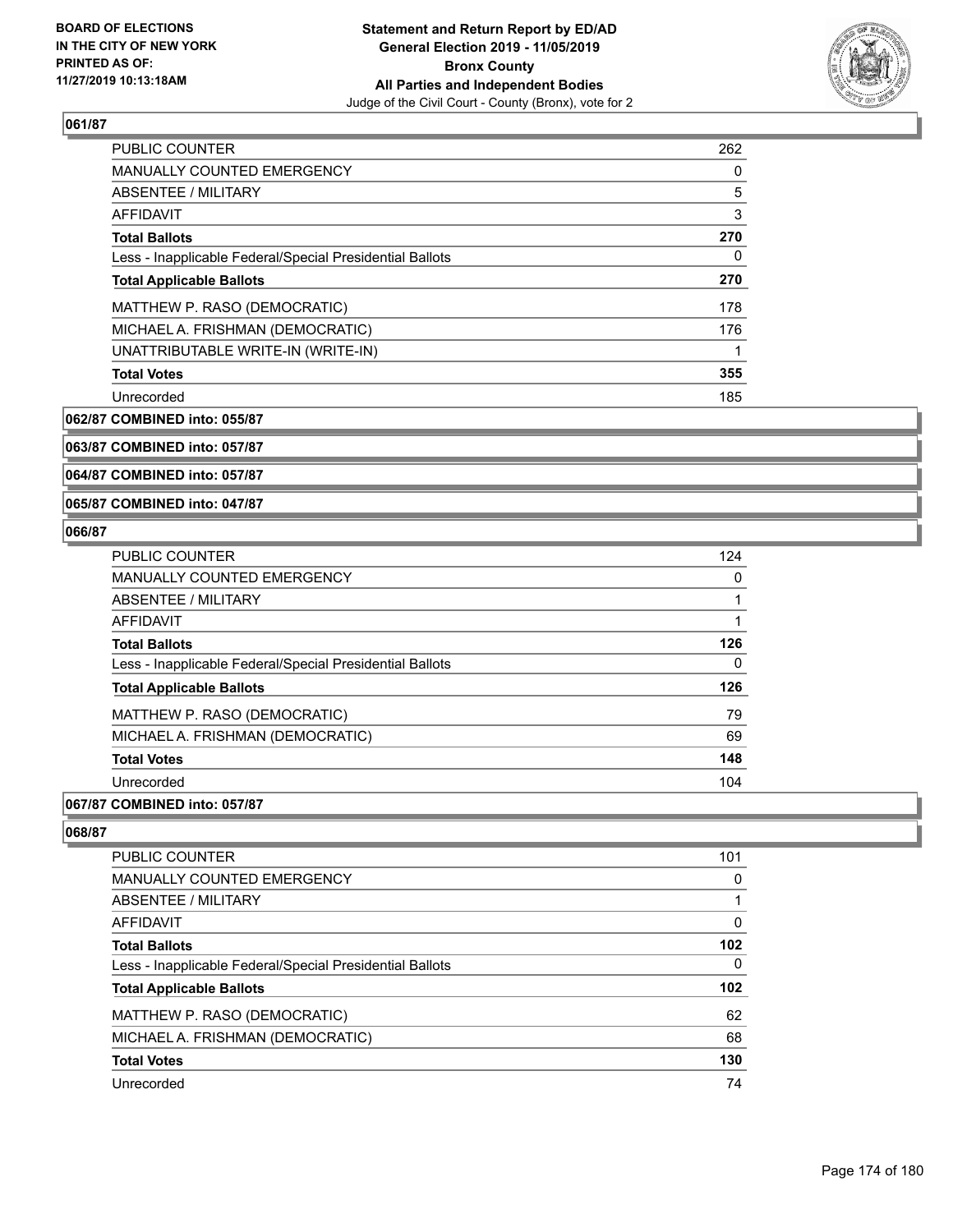

| PUBLIC COUNTER                                           | 91           |
|----------------------------------------------------------|--------------|
| MANUALLY COUNTED EMERGENCY                               | $\mathbf{0}$ |
| ABSENTEE / MILITARY                                      | 3            |
| AFFIDAVIT                                                | 0            |
| Total Ballots                                            | 94           |
| Less - Inapplicable Federal/Special Presidential Ballots | $\mathbf{0}$ |
| <b>Total Applicable Ballots</b>                          | 94           |
| MATTHEW P. RASO (DEMOCRATIC)                             | 57           |
| MICHAEL A. FRISHMAN (DEMOCRATIC)                         | 54           |
| <b>Total Votes</b>                                       | 111          |
| Unrecorded                                               | 77           |

# **070/87**

| <b>PUBLIC COUNTER</b>                                    | 153 |
|----------------------------------------------------------|-----|
| <b>MANUALLY COUNTED EMERGENCY</b>                        | 0   |
| ABSENTEE / MILITARY                                      | 3   |
| AFFIDAVIT                                                | 3   |
| <b>Total Ballots</b>                                     | 159 |
| Less - Inapplicable Federal/Special Presidential Ballots | 0   |
| <b>Total Applicable Ballots</b>                          | 159 |
| MATTHEW P. RASO (DEMOCRATIC)                             | 105 |
| MICHAEL A. FRISHMAN (DEMOCRATIC)                         | 99  |
| ANDRE COLEMAN (WRITE-IN)                                 |     |
| TARIQ ST PATRICK (WRITE-IN)                              |     |
| <b>Total Votes</b>                                       | 206 |
| Unrecorded                                               | 112 |

| PUBLIC COUNTER                                           | 129      |
|----------------------------------------------------------|----------|
| <b>MANUALLY COUNTED EMERGENCY</b>                        | $\Omega$ |
| ABSENTEE / MILITARY                                      | 3        |
| AFFIDAVIT                                                | $\Omega$ |
| <b>Total Ballots</b>                                     | 132      |
| Less - Inapplicable Federal/Special Presidential Ballots | $\Omega$ |
| <b>Total Applicable Ballots</b>                          | 132      |
| MATTHEW P. RASO (DEMOCRATIC)                             | 81       |
| MICHAEL A. FRISHMAN (DEMOCRATIC)                         | 78       |
| UNATTRIBUTABLE WRITE-IN (WRITE-IN)                       |          |
| <b>Total Votes</b>                                       | 160      |
| Unrecorded                                               | 104      |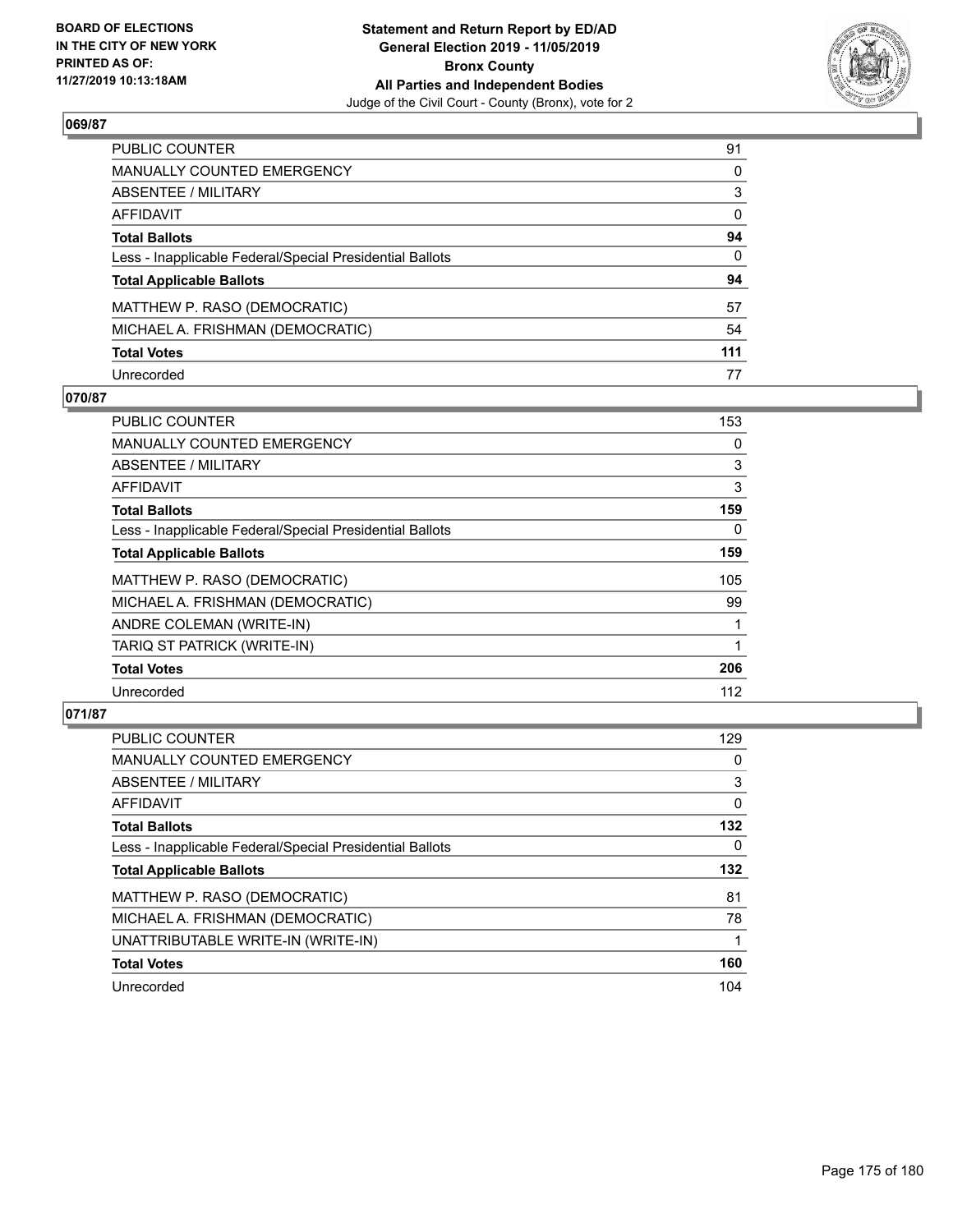

| PUBLIC COUNTER                                           | 186            |
|----------------------------------------------------------|----------------|
| <b>MANUALLY COUNTED EMERGENCY</b>                        | 0              |
| ABSENTEE / MILITARY                                      | 4              |
| AFFIDAVIT                                                | $\overline{2}$ |
| <b>Total Ballots</b>                                     | 192            |
| Less - Inapplicable Federal/Special Presidential Ballots | 0              |
| <b>Total Applicable Ballots</b>                          | 192            |
| MATTHEW P. RASO (DEMOCRATIC)                             | 135            |
| MICHAEL A. FRISHMAN (DEMOCRATIC)                         | 106            |
| UNATTRIBUTABLE WRITE-IN (WRITE-IN)                       | $\overline{2}$ |
| <b>Total Votes</b>                                       | 243            |
| Unrecorded                                               | 141            |

### **073/87**

| <b>PUBLIC COUNTER</b>                                    | 24       |
|----------------------------------------------------------|----------|
| <b>MANUALLY COUNTED EMERGENCY</b>                        | 0        |
| ABSENTEE / MILITARY                                      | 0        |
| AFFIDAVIT                                                | $\Omega$ |
| <b>Total Ballots</b>                                     | 24       |
| Less - Inapplicable Federal/Special Presidential Ballots | 0        |
| <b>Total Applicable Ballots</b>                          | 24       |
| MATTHEW P. RASO (DEMOCRATIC)                             | 14       |
| MICHAEL A. FRISHMAN (DEMOCRATIC)                         | 16       |
| <b>Total Votes</b>                                       | 30       |
| Unrecorded                                               | 18       |

## **074/87**

| <b>PUBLIC COUNTER</b>                                    | 195 |
|----------------------------------------------------------|-----|
| <b>MANUALLY COUNTED EMERGENCY</b>                        | 0   |
| ABSENTEE / MILITARY                                      |     |
| AFFIDAVIT                                                | 0   |
| <b>Total Ballots</b>                                     | 196 |
| Less - Inapplicable Federal/Special Presidential Ballots | 0   |
| <b>Total Applicable Ballots</b>                          | 196 |
| MATTHEW P. RASO (DEMOCRATIC)                             | 118 |
| MICHAEL A. FRISHMAN (DEMOCRATIC)                         | 125 |
| <b>Total Votes</b>                                       | 243 |
| Unrecorded                                               | 149 |
| 075/87 COMBINED into: 070/87                             |     |

#### **076/87 COMBINED into: 074/87**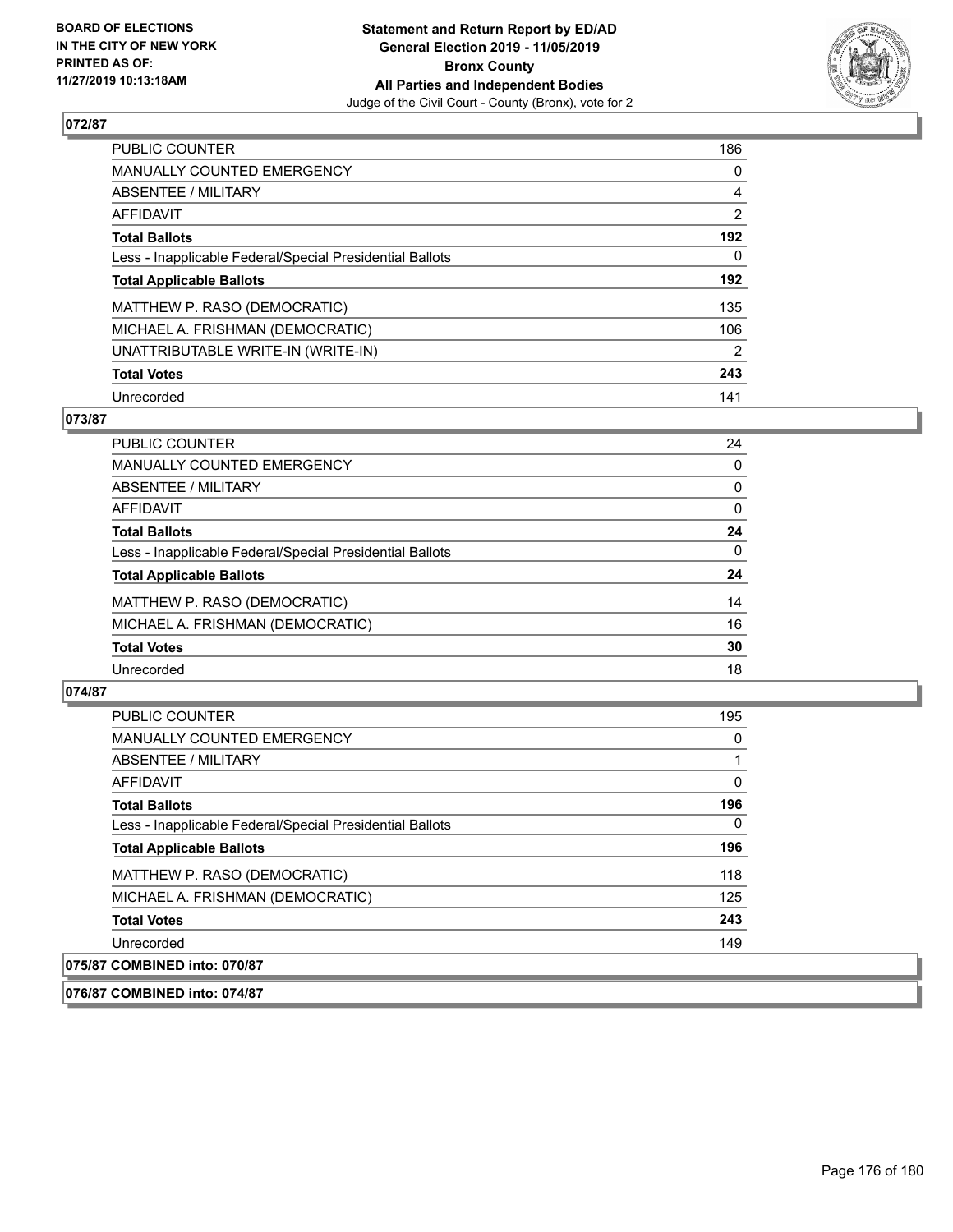

| <b>PUBLIC COUNTER</b>                                    | 173      |
|----------------------------------------------------------|----------|
| <b>MANUALLY COUNTED EMERGENCY</b>                        | $\Omega$ |
| ABSENTEE / MILITARY                                      |          |
| <b>AFFIDAVIT</b>                                         | 3        |
| <b>Total Ballots</b>                                     | 177      |
| Less - Inapplicable Federal/Special Presidential Ballots | 0        |
| <b>Total Applicable Ballots</b>                          | 177      |
| MATTHEW P. RASO (DEMOCRATIC)                             | 113      |
| MICHAEL A. FRISHMAN (DEMOCRATIC)                         | 86       |
| ANGELA LAQUER (WRITE-IN)                                 |          |
| <b>Total Votes</b>                                       | 200      |
| Unrecorded                                               | 154      |

### **078/87**

| <b>PUBLIC COUNTER</b>                                    | 211      |
|----------------------------------------------------------|----------|
| <b>MANUALLY COUNTED EMERGENCY</b>                        | 0        |
| ABSENTEE / MILITARY                                      | 3        |
| <b>AFFIDAVIT</b>                                         | 5        |
| <b>Total Ballots</b>                                     | 219      |
| Less - Inapplicable Federal/Special Presidential Ballots | $\Omega$ |
| <b>Total Applicable Ballots</b>                          | 219      |
| MATTHEW P. RASO (DEMOCRATIC)                             | 144      |
| MICHAEL A. FRISHMAN (DEMOCRATIC)                         | 123      |
| <b>Total Votes</b>                                       | 267      |
| Unrecorded                                               | 171      |
|                                                          |          |

# **079/87 COMBINED into: 008/85**

| <b>PUBLIC COUNTER</b>                                    | 121 |
|----------------------------------------------------------|-----|
| MANUALLY COUNTED EMERGENCY                               | 0   |
| ABSENTEE / MILITARY                                      | 3   |
| AFFIDAVIT                                                | 2   |
| <b>Total Ballots</b>                                     | 126 |
| Less - Inapplicable Federal/Special Presidential Ballots | 0   |
| <b>Total Applicable Ballots</b>                          | 126 |
| MATTHEW P. RASO (DEMOCRATIC)                             | 93  |
| MICHAEL A. FRISHMAN (DEMOCRATIC)                         | 74  |
| <b>Total Votes</b>                                       | 167 |
| Unrecorded                                               | 85  |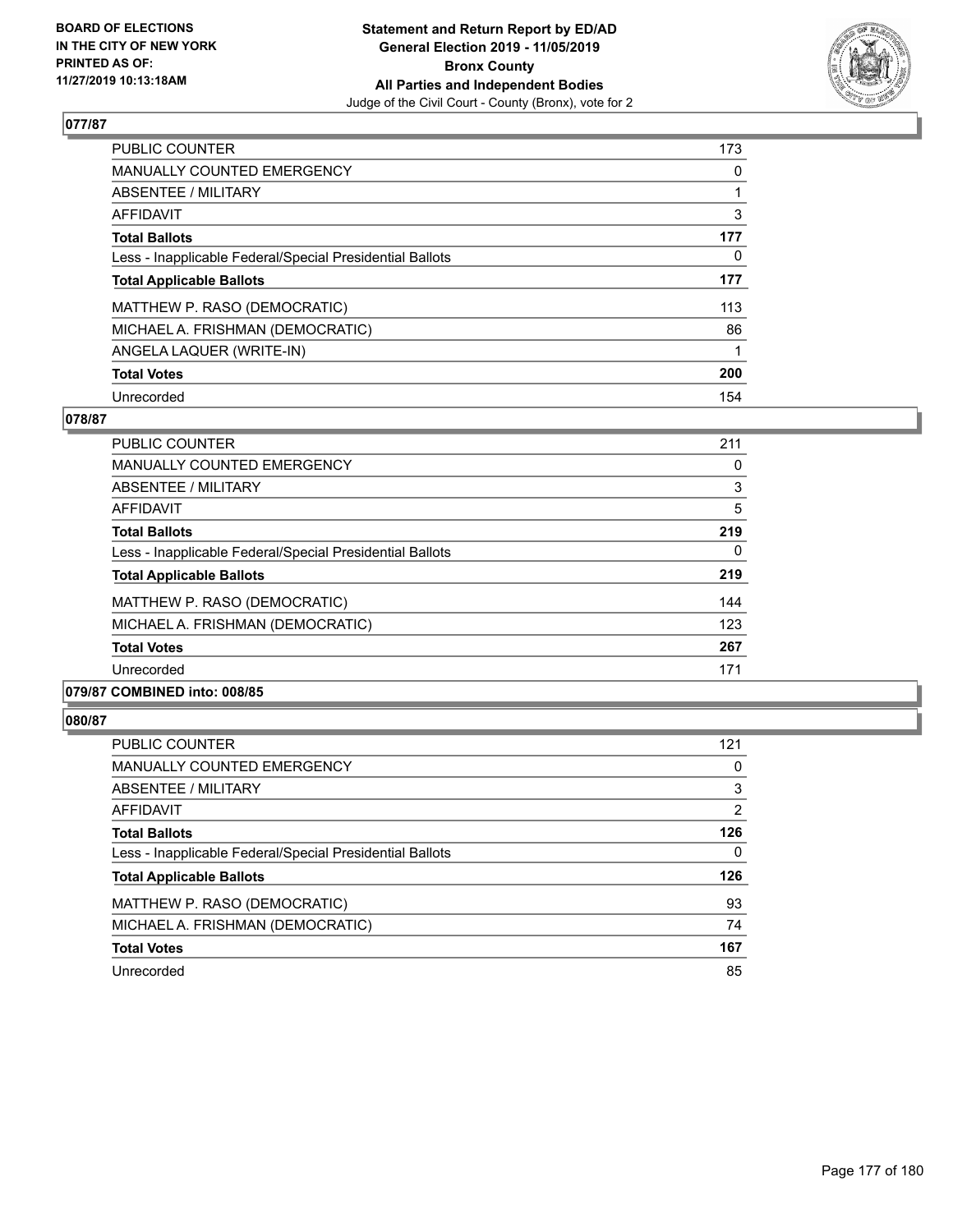

| PUBLIC COUNTER                                           | 151            |
|----------------------------------------------------------|----------------|
| <b>MANUALLY COUNTED EMERGENCY</b>                        | 0              |
| ABSENTEE / MILITARY                                      | $\overline{2}$ |
| <b>AFFIDAVIT</b>                                         | 2              |
| <b>Total Ballots</b>                                     | 155            |
| Less - Inapplicable Federal/Special Presidential Ballots | 0              |
| <b>Total Applicable Ballots</b>                          | 155            |
| MATTHEW P. RASO (DEMOCRATIC)                             | 98             |
| MICHAEL A. FRISHMAN (DEMOCRATIC)                         | 84             |
| UNATTRIBUTABLE WRITE-IN (WRITE-IN)                       | 3              |
| <b>Total Votes</b>                                       | 185            |
| Unrecorded                                               | 125            |

**082/87 COMBINED into: 080/87**

**083/87 COMBINED into: 077/87**

#### **084/87**

| PUBLIC COUNTER                                           | 214            |
|----------------------------------------------------------|----------------|
| MANUALLY COUNTED EMERGENCY                               | $\Omega$       |
| ABSENTEE / MILITARY                                      | $\overline{2}$ |
| <b>AFFIDAVIT</b>                                         | 4              |
| <b>Total Ballots</b>                                     | 220            |
| Less - Inapplicable Federal/Special Presidential Ballots | 0              |
| <b>Total Applicable Ballots</b>                          | 220            |
| MATTHEW P. RASO (DEMOCRATIC)                             | 123            |
| MICHAEL A. FRISHMAN (DEMOCRATIC)                         | 128            |
| <b>Total Votes</b>                                       | 251            |
| Unrecorded                                               | 189            |
|                                                          |                |

## **085/87 COMBINED into: 084/87**

#### **086/87 COMBINED into: 078/87**

| <b>PUBLIC COUNTER</b>                                    | 237 |
|----------------------------------------------------------|-----|
| <b>MANUALLY COUNTED EMERGENCY</b>                        | 0   |
| ABSENTEE / MILITARY                                      | 5   |
| AFFIDAVIT                                                | 2   |
| <b>Total Ballots</b>                                     | 244 |
| Less - Inapplicable Federal/Special Presidential Ballots | 0   |
| <b>Total Applicable Ballots</b>                          | 244 |
| MATTHEW P. RASO (DEMOCRATIC)                             | 161 |
| MICHAEL A. FRISHMAN (DEMOCRATIC)                         | 155 |
| VADIRAH GONZALEZ TAYLOR (WRITE-IN)                       |     |
| <b>Total Votes</b>                                       | 317 |
| Unrecorded                                               | 171 |
| 088/87 COMBINED into: 071/87                             |     |
|                                                          |     |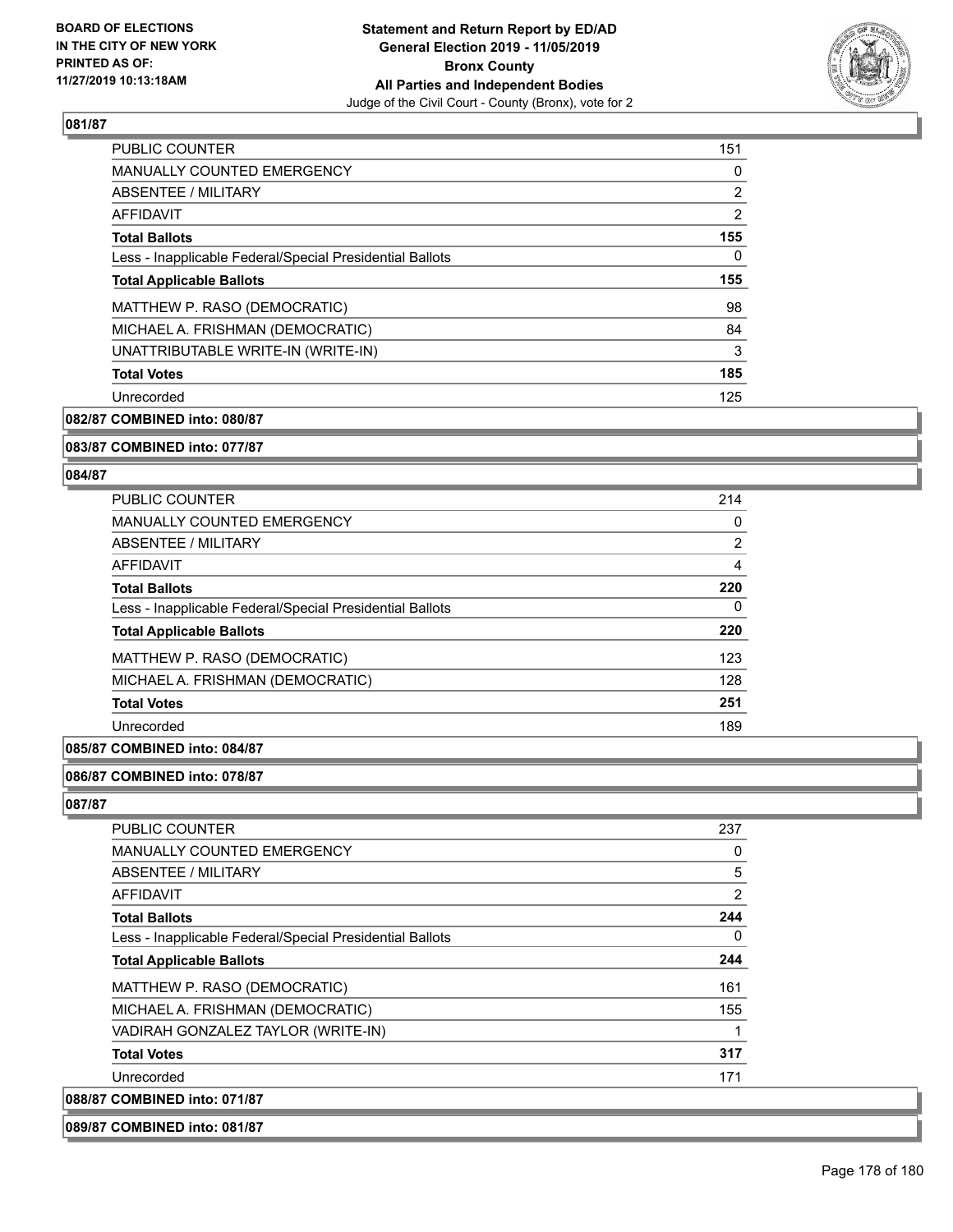

#### **090/87 COMBINED into: 003/87**

| 091/87 COMBINED into: 003/87 |  |
|------------------------------|--|
|------------------------------|--|

**092/87 COMBINED into: 010/87**

**093/87 COMBINED into: 073/87**

**094/87 COMBINED into: 073/87 095/87 COMBINED into: 008/85**

**096/87 COMBINED into: 030/87**

#### **097/87**

| <b>PUBLIC COUNTER</b>                                    | 65  |
|----------------------------------------------------------|-----|
| <b>MANUALLY COUNTED EMERGENCY</b>                        | 0   |
| ABSENTEE / MILITARY                                      | 3   |
| AFFIDAVIT                                                | 0   |
| <b>Total Ballots</b>                                     | 68  |
| Less - Inapplicable Federal/Special Presidential Ballots | 0   |
| <b>Total Applicable Ballots</b>                          | 68  |
| MATTHEW P. RASO (DEMOCRATIC)                             | 51  |
| MICHAEL A. FRISHMAN (DEMOCRATIC)                         | 53  |
| <b>Total Votes</b>                                       | 104 |
| Unrecorded                                               | 32  |
| 098/87 COMBINED into: 072/87                             |     |

# **099/87 COMBINED into: 060/87**

**100/87 COMBINED into: 061/87**

**101/87 COMBINED into: 030/87**

**102/87 COMBINED into: 077/87**